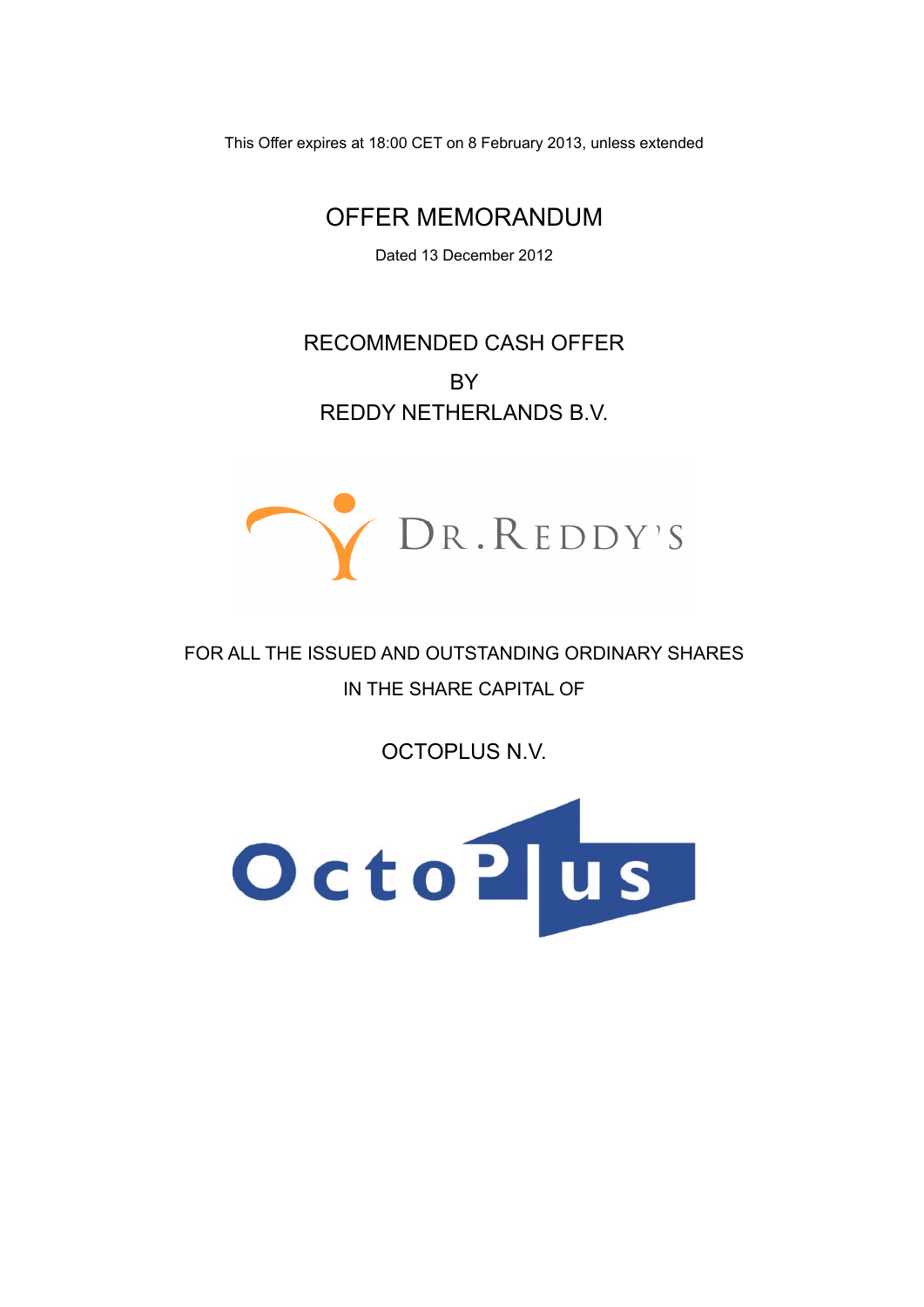|              | <b>Contents</b> |  |
|--------------|-----------------|--|
| 1            |                 |  |
| $\mathbf{2}$ |                 |  |
| 2.1          |                 |  |
| 2.2          |                 |  |
| 2.3          |                 |  |
| $\mathbf{3}$ |                 |  |
| 3.1          |                 |  |
| 3.2          |                 |  |
| 3.3          |                 |  |
| 3.4          |                 |  |
| 3.5          |                 |  |
| 3.6          |                 |  |
| 3.7          |                 |  |
| 3.8          |                 |  |
| 3.9          |                 |  |
| 3.10         |                 |  |
| 3.11         |                 |  |
| 4            |                 |  |
| 5            |                 |  |
| 5.1          |                 |  |
| 5.2          |                 |  |
| 5.3          |                 |  |
| 5.4          |                 |  |

# **Table of Contents**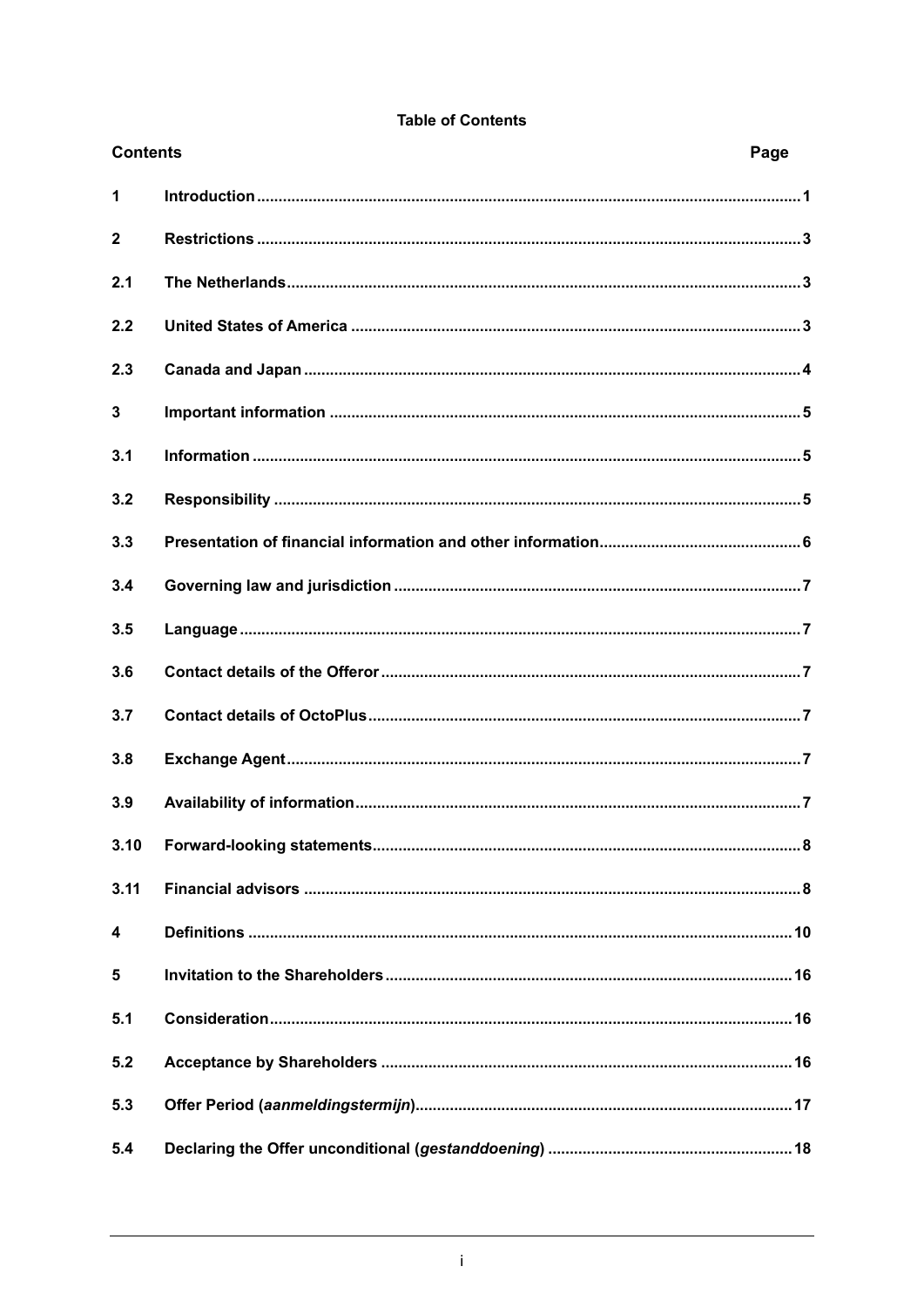| 5.5  |  |
|------|--|
| 5.6  |  |
| 5.7  |  |
| 5.8  |  |
| 5.9  |  |
| 5.10 |  |
| 5.11 |  |
| 5.12 |  |
| 6    |  |
| 6.1  |  |
| 6.2  |  |
| 6.3  |  |
| 6.4  |  |
| 6.5  |  |
| 6.6  |  |
| 6.7  |  |
| 6.8  |  |
| 6.9  |  |
| 6.10 |  |
| 6.11 |  |
| 6.12 |  |
| 6.13 |  |
| 6.14 |  |
| 6.15 |  |
| 6.16 |  |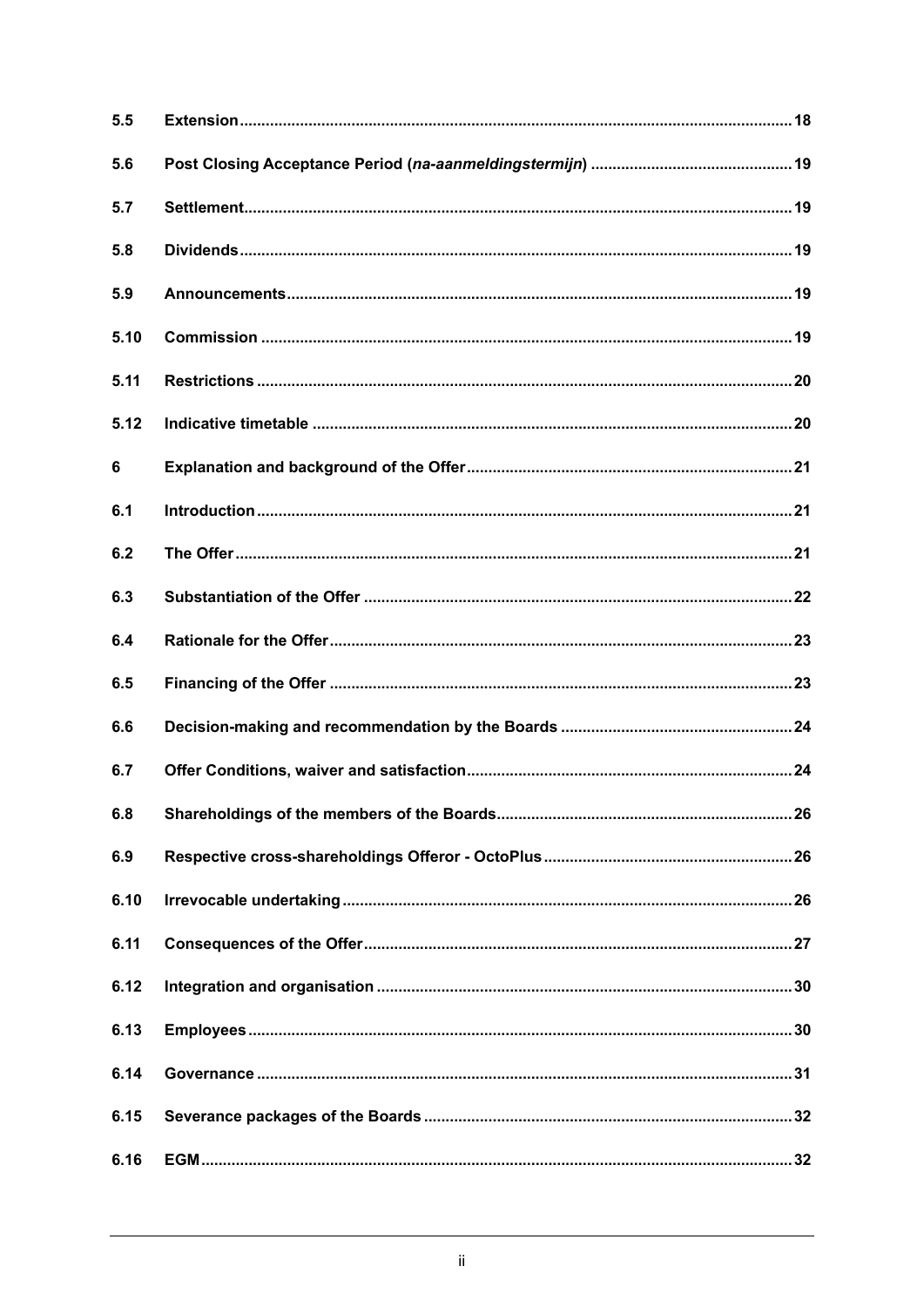| 6.17             |                                                                        |
|------------------|------------------------------------------------------------------------|
| $\overline{7}$   |                                                                        |
| 7.1              |                                                                        |
| 7.2              |                                                                        |
| 7.3              |                                                                        |
| 7.4              |                                                                        |
| 7.5              |                                                                        |
| 7.6              |                                                                        |
| 7.7              |                                                                        |
| 7.8              |                                                                        |
| 7.9              |                                                                        |
| 7.10             |                                                                        |
| 8                |                                                                        |
| 8.1              |                                                                        |
| 8.2              |                                                                        |
| 8.3              |                                                                        |
| $\boldsymbol{9}$ |                                                                        |
| 9.1              |                                                                        |
| 10               |                                                                        |
| 10.1             |                                                                        |
| 10.2             |                                                                        |
| 11               |                                                                        |
| 11.1             | Joint press release Dr. Reddy's and OctoPlus dated 22 October 2012  66 |
| 11.2             |                                                                        |
| 12               |                                                                        |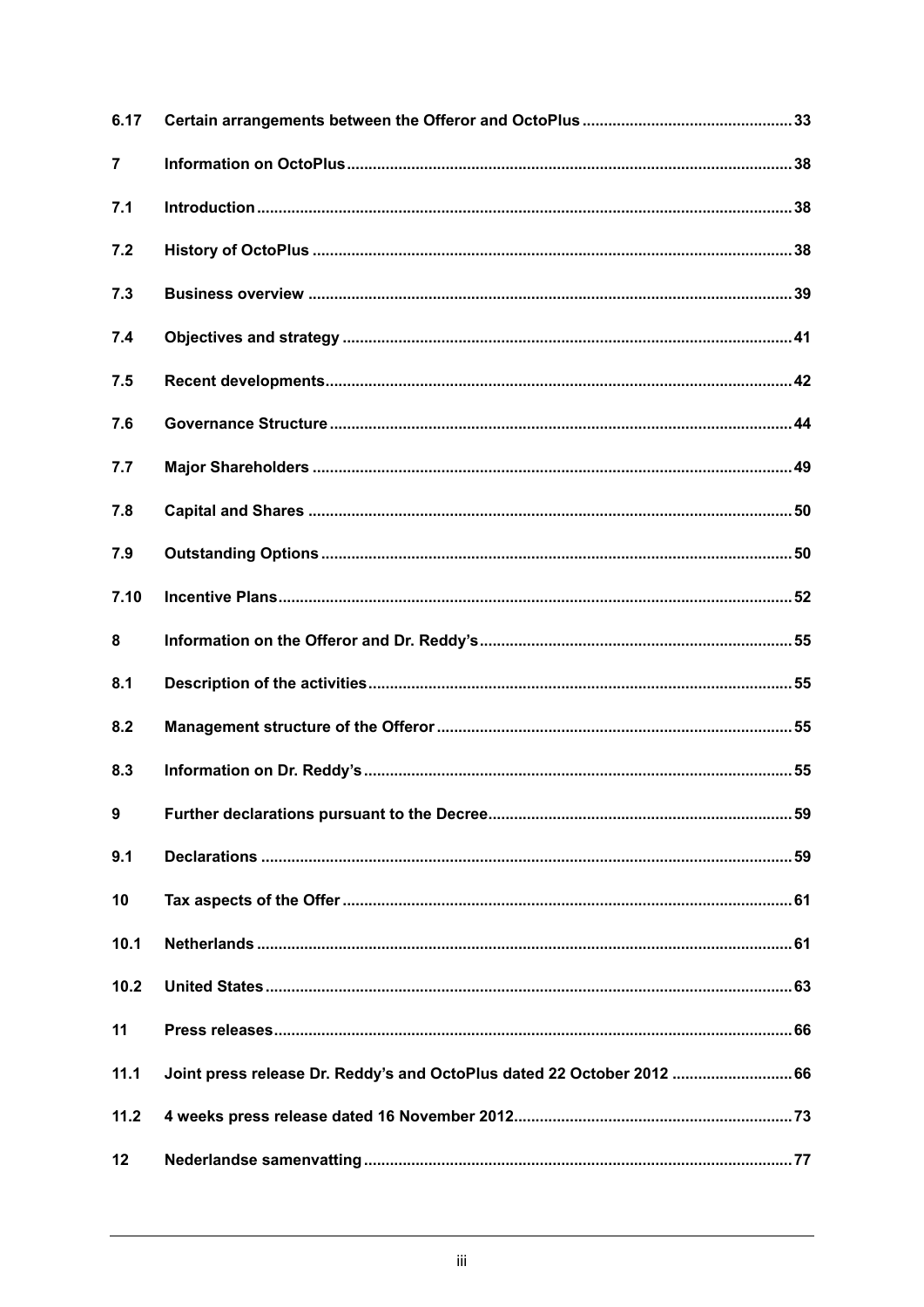| 12.1  |                                                                                                                                                                                                                                                                    |
|-------|--------------------------------------------------------------------------------------------------------------------------------------------------------------------------------------------------------------------------------------------------------------------|
| 12.2  |                                                                                                                                                                                                                                                                    |
| 12.3  |                                                                                                                                                                                                                                                                    |
| 12.4  |                                                                                                                                                                                                                                                                    |
| 12.5  |                                                                                                                                                                                                                                                                    |
| 12.6  |                                                                                                                                                                                                                                                                    |
| 12.7  |                                                                                                                                                                                                                                                                    |
| 12.8  |                                                                                                                                                                                                                                                                    |
| 12.9  |                                                                                                                                                                                                                                                                    |
| 12.10 | Besluitvorming en Aanbeveling van de Raad van Bestuur en de Raad van                                                                                                                                                                                               |
| 12.11 |                                                                                                                                                                                                                                                                    |
| 12.12 |                                                                                                                                                                                                                                                                    |
| 12.13 |                                                                                                                                                                                                                                                                    |
| 12.14 |                                                                                                                                                                                                                                                                    |
| 12.15 |                                                                                                                                                                                                                                                                    |
| 13    |                                                                                                                                                                                                                                                                    |
| 13.1  |                                                                                                                                                                                                                                                                    |
| 13.2  | <b>Comparative Consolidated statement of financial position, Consolidated statement of</b><br>comprehensive income and Consolidated statement of cash flows for the Financial                                                                                      |
| 13.3  | Independent auditor's statement in respect of comparative Consolidated statement of<br>financial position, Consolidated statement of comprehensive income and Consolidated<br>statement of cash flows for the Financial Year 2011, the Financial Year 2010 and the |
| 13.4  | Financial statements for the Financial Year 2011, including explanatory notes 101                                                                                                                                                                                  |
| 13.5  | Independent auditor's report relating to the Financial statements for the Financial Year                                                                                                                                                                           |
| 13.6  |                                                                                                                                                                                                                                                                    |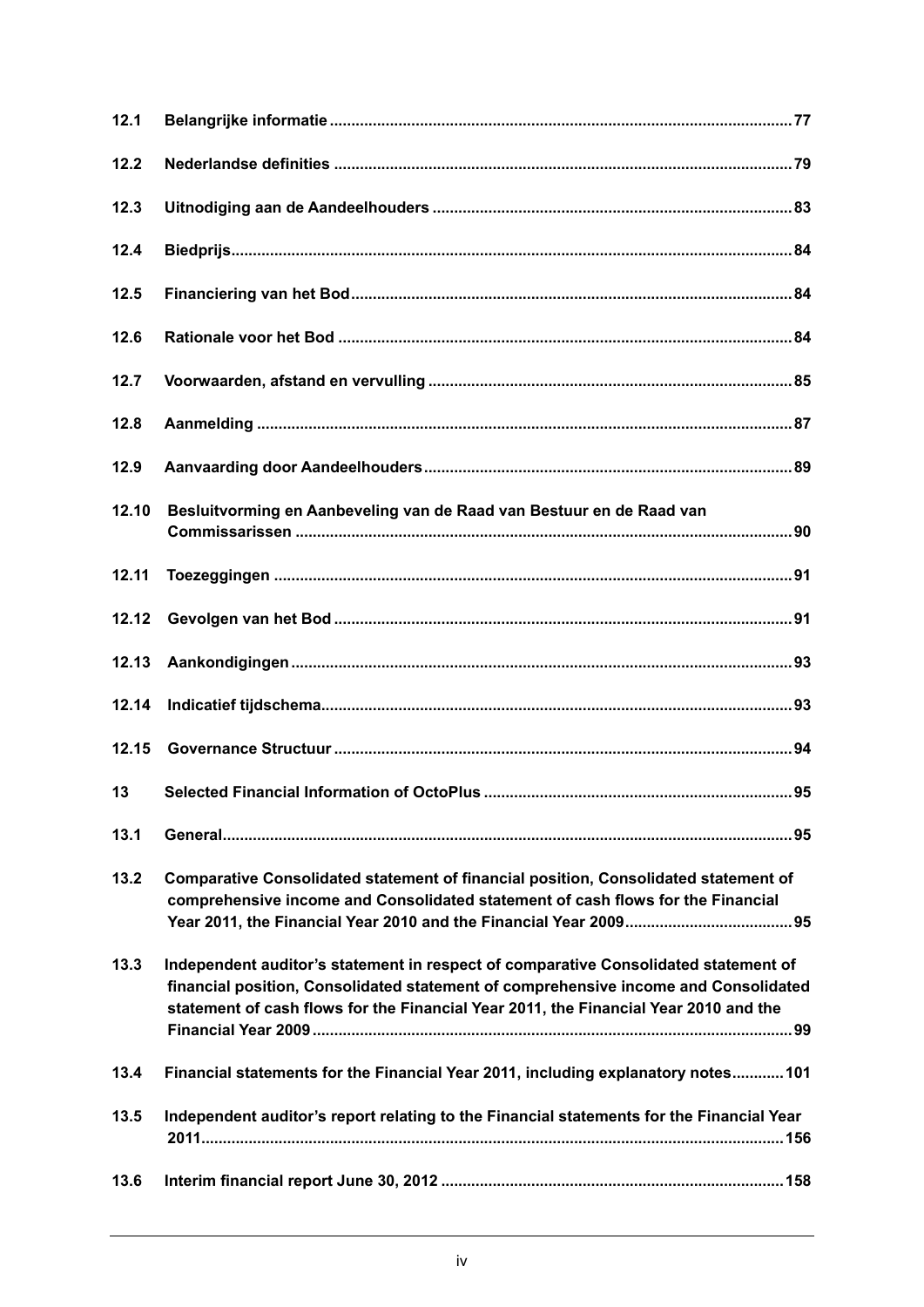| 13.7 Review report in respect of the Interim financial report June 30, 2012  169 |  |
|----------------------------------------------------------------------------------|--|
|                                                                                  |  |
|                                                                                  |  |
|                                                                                  |  |
|                                                                                  |  |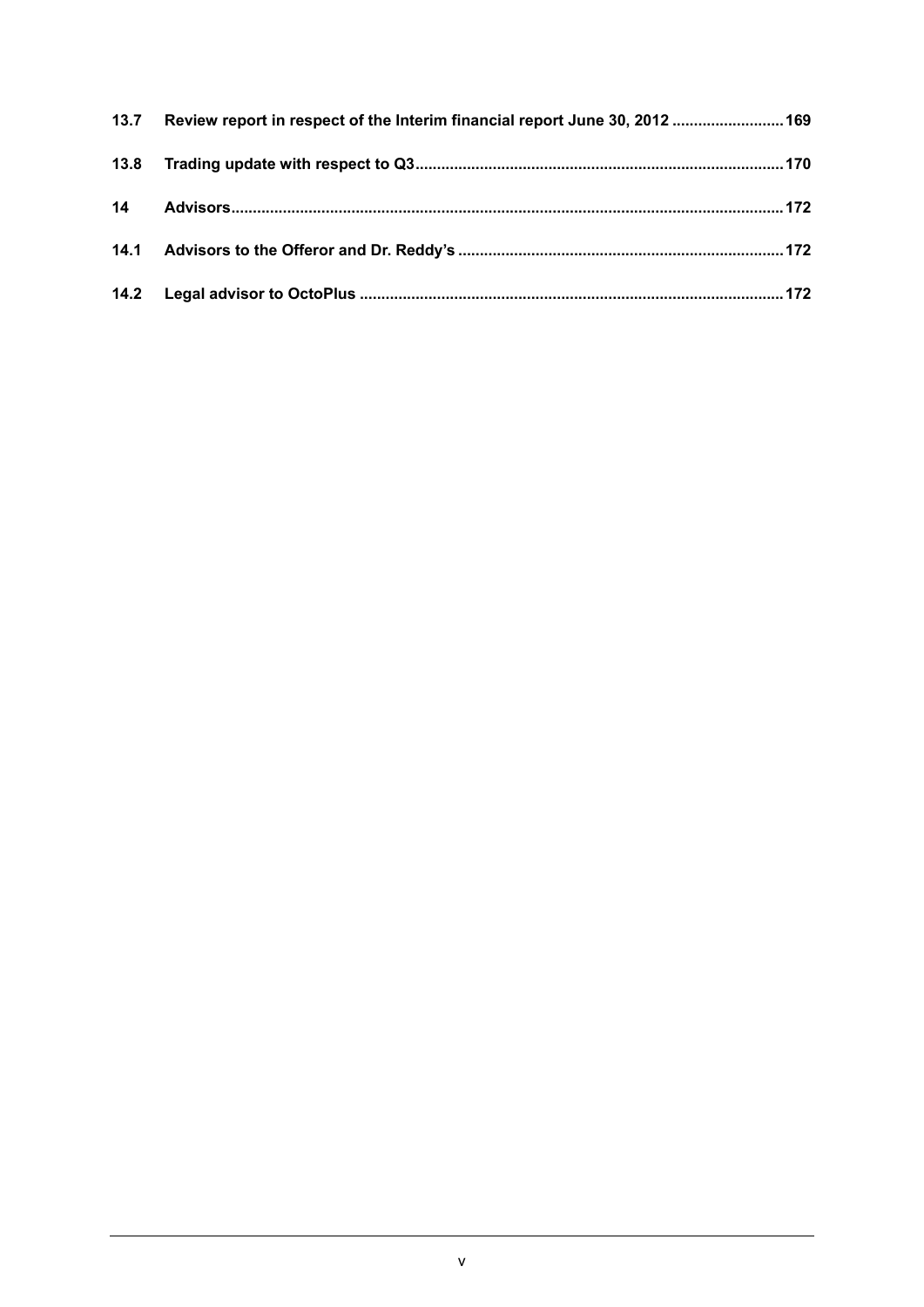# **1 Introduction**

This offer memorandum (the "**Offer Memorandum**") contains the details of the recommended public offer by Reddy Netherlands B.V. (the "**Offeror**"), an indirectly wholly-owned subsidiary of Dr. Reddy's Laboratories Ltd. ("**Dr. Reddy's**"), to all holders of issued and outstanding ordinary shares with a nominal value of EUR 0.12 each (the "**Shares**" and each a "**Share**" and the holders of such Shares, the "**Shareholders**"), in the share capital of OctoPlus N.V. ("**OctoPlus**") to purchase for cash their Shares on the terms and subject to the conditions and restrictions set out in this Offer Memorandum (the "**Offer**"). As at the date of this Offer Memorandum, the issued and outstanding share capital of OctoPlus amounts to EUR 6,320,876.88 divided into 52,673,974 Shares, any and all of which are subject to the Offer.

This Offer Memorandum contains the information required by article 5:76 of the Dutch Act on Financial Supervision (*Wet op het financieel toezicht*, the "**Wft**") in conjunction with article 8, paragraph 1 of the Dutch Public Offers Decree (*Besluit openbare biedingen Wft*, the "**Decree**") in connection with the Offer. This Offer Memorandum has been reviewed and approved by the Netherlands Authority for the Financial Markets (*Stichting Autoriteit Financiële Markten*, the "**AFM**") as an offer memorandum under article 5:76 of the Wft.

The information required by article 18, paragraph 2 of the Decree in connection with the Offer is included in the Position Statement. The Position Statement, including all appendices thereto, does not form part of this Offer Memorandum and has not been reviewed or approved by the AFM prior to publication. The Position Statement will, however, be reviewed by the AFM after publication thereof.

Capitalised terms used in this Offer Memorandum have the meaning set out in Section 4 (*Definitions*) or elsewhere in this Offer Memorandum.

Shareholders tendering their Shares under the Offer will be paid on the terms and subject to the conditions and restrictions contained in this Offer Memorandum in consideration for each Share validly tendered (or defectively tendered, provided that such defect has been waived by the Offeror) and transferred (*geleverd*) to the Offeror, an amount in cash of EUR 0.52 per Share. Such price is cum dividend.

The supervisory board and the executive board of OctoPlus (the "**Supervisory Board**" and the "**Executive Board**" respectively, or together the "**Boards**") fully support and unanimously recommend the Offer to the Shareholders for acceptance. Reference is made to Section 6.6 *(Decision-making and recommendation by the Boards*) and the Position Statement. Members of the Boards holding Shares have irrevocably committed to support and accept the Offer. The combined shareholding of these members of the Boards represents 1.1% of all the issued and outstanding Shares.

Onroerend Goed Beheer- en Beleggingsmaatschappij A. Van Herk B.V. ("**Van Herk**"), LSP III Omni Investment Coöperatief U.A., Signet Healthcare Partners, L.L.C. SR One, Limited, J.J.M. Holthuis (the founder of OctoPlus) and his holding company Sodoro B.V., N.V. Fagus and funds managed by IPSA (formerly known as Innoven Partenaires S.A.) have signed irrevocable undertakings to support and accept the Offer, subject to customary conditions. The combined shareholding of these parties represents 62.4% of all the issued and outstanding Shares.

The Offer Period under the Offer will commence at 09:00 hours CET on 14 December 2012 and will expire at 18:00 hours CET on 8 February 2013, unless the Offer Period is extended in accordance with Section 5.5 (*Extension*), in which case the closing date shall be the date on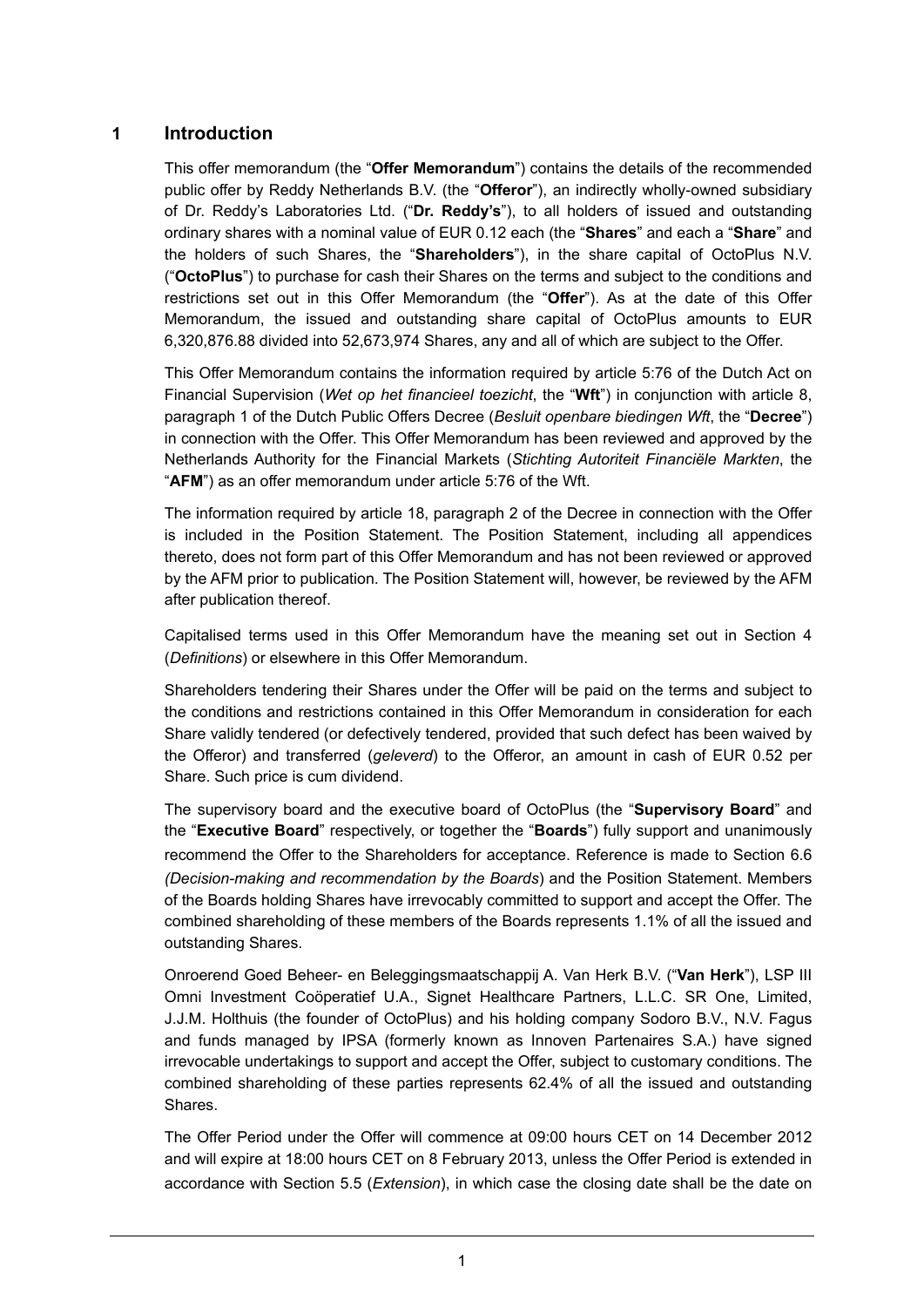which the Offer Period so extended expires (such initial or postponed date, the "**Closing Date**"). If the Offer is extended by the Offeror past the initial Closing Date, the Offeror will make an announcement to that effect in accordance with the Decree. Article 15, paragraph 2 of the Decree requires that such an announcement be made within three Business Days following the initial Closing Date.

The Shares tendered on or prior to the Closing Date may not be withdrawn, subject to the right of withdrawal in accordance with the Decree.

The Offeror will announce whether the Offer is declared unconditional (*gestand wordt gedaan*) within three Business Days following the Closing Date, in accordance with article 16 of the Decree (the "**Unconditional Date**").

Announcements contemplated by the foregoing paragraphs will be made by press release and on the websites of OctoPlus and Dr. Reddy's. Reference is made to Section 5.9 (*Announcements*).

In the event that the Offeror announces that the Offer is declared unconditional (*gestand wordt gedaan*), the Shareholders who have validly tendered (or defectively tendered provided that such defect has been waived by the Offeror) and transferred (*geleverd*) (as applicable) their Shares for acceptance to the Offeror pursuant to the Offer prior to or on the Closing Date (each of these Shares, a "**Tendered Share**") will receive the Offer Price in respect of each Tendered Share, and the Offeror shall acquire each Tendered Share within five Business Days following the Unconditional Date ("**Settlement**" and the day on which the Settlement occurs, the "**Settlement Date**").

At 14:00 hours CET on 15 January 2013, such date being at least six Business Days prior to the Closing Date, and in accordance with article 18, paragraph 1 of the Decree an extraordinary general meeting of Shareholders (the "**EGM**") will be held at Zernikedreef 12, Leiden, the Netherlands, at which meeting, among other matters, the Offer, certain proposals regarding the governance of OctoPlus post-completion of the Offer and OctoPlus' equity decrease as a consequence of the impairment loss and subsequent losses in 2012 in relation to Biolex Therapeutics Inc.'s ("**Biolex**") voluntary petition for liquidation and the appropriate measures to be taken in relation thereto (reference is made to Section 7.5.2 (*Impact of Biolex' insolvency*)) shall be discussed. In addition, certain resolutions will be proposed to the General Meeting of Shareholders in connection with the Offer (reference is made to Section 6.16 (*EGM*)) and the Position Statement.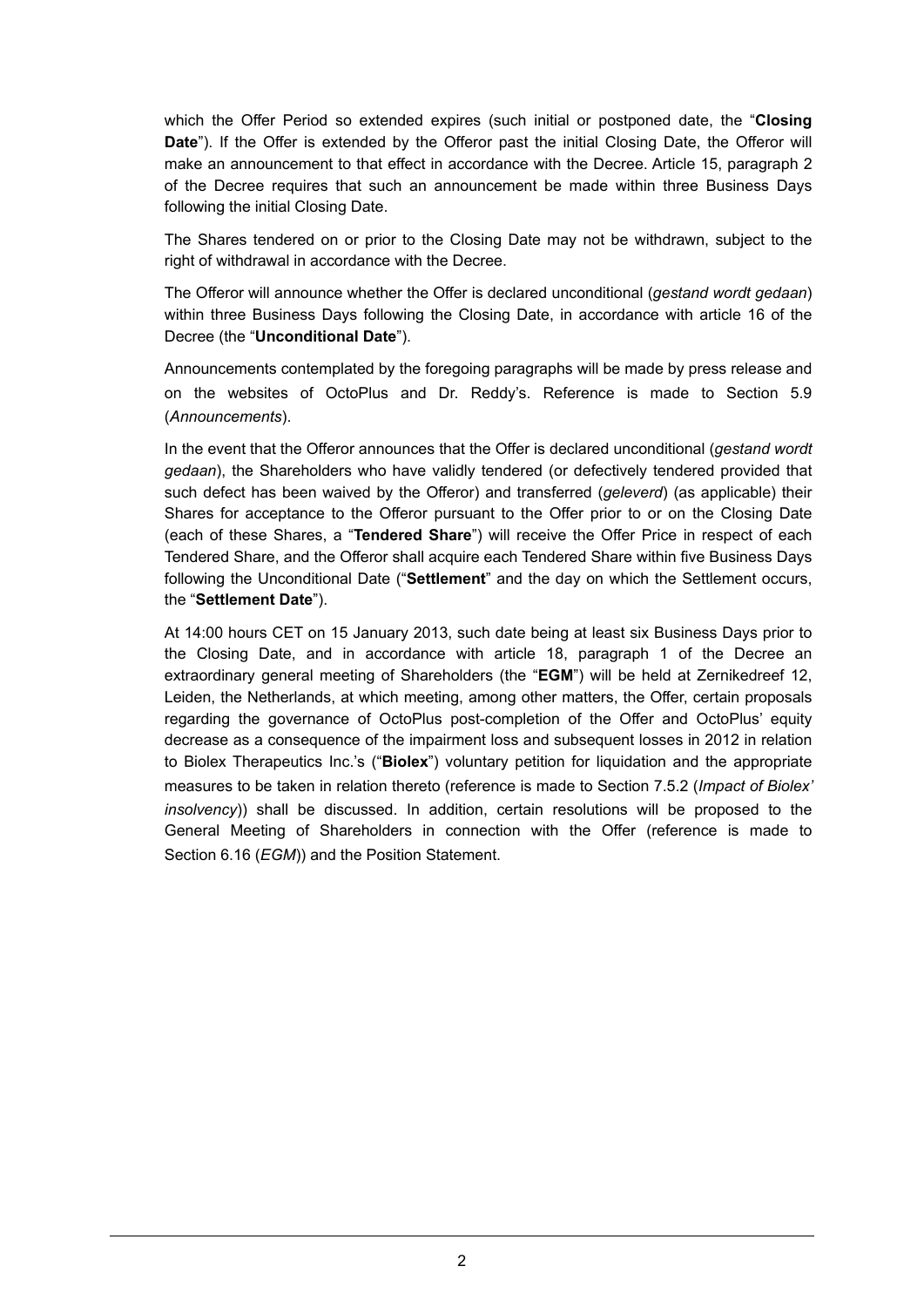# **2 Restrictions**

# **2.1 The Netherlands**

The Offer is being made in and from the Netherlands with due observance of the statements, conditions and restrictions included in this Offer Memorandum. The Offeror reserves the right to accept any tender under the Offer, which is made by or on behalf of a Shareholder, even if it has not been made in the manner set out in this Offer Memorandum.

The distribution of this Offer Memorandum and/or the making of the Offer in jurisdictions other than the Netherlands may be restricted and/or prohibited by law. The Offer is not being made, and the Shares will not be accepted for purchase from or on behalf of any Shareholder, in any jurisdiction in which the making of the Offer or acceptance thereof would not be in compliance with the securities or other laws or regulations of such jurisdiction or would require any registration, approval or filing with any regulatory authority not expressly contemplated by the terms of this Offer Memorandum. Persons obtaining this Offer Memorandum are required to take due note and observe all such restrictions and obtain any necessary authorisations, approvals or consents (to the extent applicable). Outside of the Netherlands and the United States (U.S.), no actions have been taken (nor will actions be taken) to make the Offer possible in any jurisdiction where such actions would be required. In addition, this Offer Memorandum has not been filed with, or recognised by, the authorities of any jurisdiction other than the Netherlands. Neither the Offeror, nor Dr. Reddy's, nor OctoPlus, nor any of their advisors accepts any liability for any violation by any person of any such restriction. Any person (including, without limitation, custodians, nominees and trustees) who forwards or intends to forward this Offer Memorandum or any related document to any jurisdiction outside the Netherlands should carefully read Sections 2 (*Restrictions*) and 3 (*Important information*) of this Offer Memorandum before taking any action. The release, publication or distribution of this Offer Memorandum and any documentation regarding the Offer or the making of the Offer in jurisdictions other than the Netherlands may be restricted by law and therefore persons into whose possession this Offer Memorandum comes should inform themselves about and observe such restrictions. Any failure to comply with any such restriction may constitute a violation of the law of any such jurisdiction.

#### **2.2 United States of America**

The Offer is being made for the securities of a Dutch company and is subject to Dutch disclosure requirements, which differ from those of the United States. The financial information of OctoPlus included or referred to herein has been prepared in accordance with IFRS and, accordingly, may not be comparable to financial information of U.S. companies or companies whose financial statements are prepared in accordance with generally accepted accounting principles in the United States. The Offer will be made in the United States pursuant to the applicable U.S. tender offer rules and otherwise in accordance with the applicable regulatory requirements in the Netherlands. Accordingly, the Offer will be subject to disclosure and other procedural requirements, including with respect to withdrawal rights, offer timetable, settlement procedures and timing of payments, that are different from those applicable under U.S. domestic tender offer procedures and law.

The receipt of cash pursuant to the Offer by a U.S. holder of Shares will be a taxable transaction for U.S. federal income tax purposes and may be a taxable transaction under applicable state and local, as well as foreign and other tax laws. See also Section 10 (*Tax aspects of the Offer - The United States*). Each holder of Shares is urged to consult his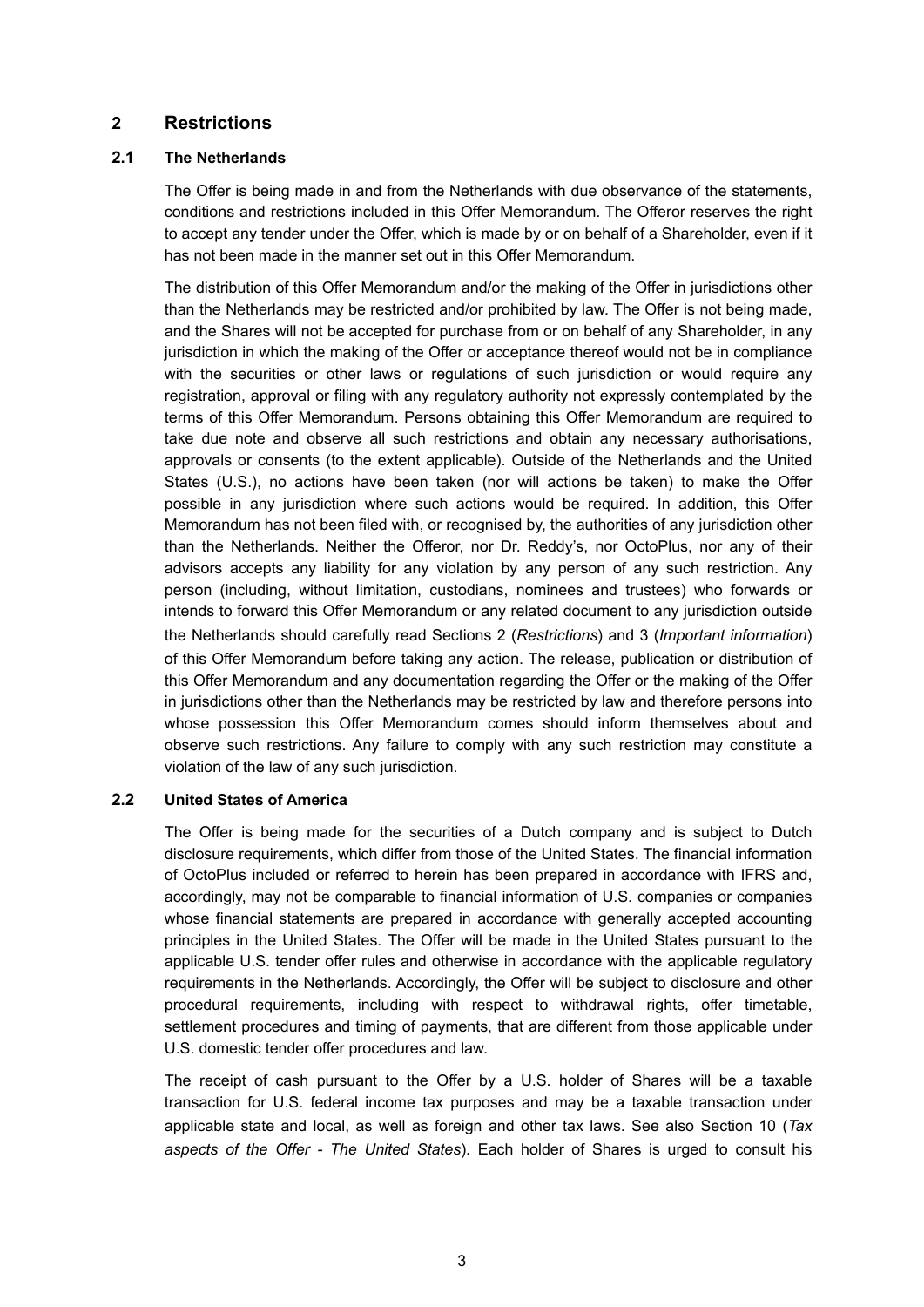independent professional advisor immediately regarding the tax consequences of acceptance of the Offer.

It may be difficult for U.S. holders of Shares to enforce their rights and claims arising out of the U.S. federal securities laws, since the Offeror and OctoPlus are located in a country other than the United States, and some or all of their officers and directors may be residents of a country other than the United States. U.S. holders of Shares may not be able to sue a non-U.S. company or its officers or directors in a non-U.S. court for violations of the U.S. securities laws. Further, it may be difficult to compel a non-U.S. company and its affiliates to subject themselves to a U.S. court's judgment.

In accordance with standard Dutch practice and pursuant to Rule 14e-5(b) of the Securities Exchange Act of 1934, as amended, the Offeror or its nominees, or its brokers (acting as agents), or affiliates of the Offeror's financial advisors, may from time to time make certain purchases of, or arrangements to purchase, Shares outside of the United States, other than pursuant to the Offer, before or during the period in which the Offer remains open for acceptance. These purchases may occur either in the open market at prevailing prices or in private transactions at negotiated prices. To the extent required in the Netherlands, any information about such purchases will be announced by means of a press release in accordance with article 13 of the Decree and will be posted on the websites of the Offeror (http://www.drreddys.com) and OctoPlus (http://www.octoplus.nl) to inform the Shareholders.

This Offer Memorandum has not been submitted to or reviewed by the U.S. Securities and Exchange Commission (the "**SEC**") or any state securities commission. Neither the SEC nor any such state securities commission has approved or disapproved of the Offer, passed upon the fairness or merits of the Offer, or passed upon the adequacy or accuracy of the disclosure contained in this Offer Memorandum. Any representation to the contrary is a criminal offence in the U.S.

#### **2.3 Canada and Japan**

The Offer and any solicitation in respect thereof is not being made, directly or indirectly, in or into Canada or Japan, or by use of the mailing systems, or by any means or instrumentality of interstate or foreign commerce, or any facilities of a national securities exchange of Canada or Japan. This includes, but is not limited to, post, facsimile transmission, telex or any other electronic form of transmission and telephone. Accordingly, copies of this Offer Memorandum and any related press announcements, acceptance forms and other documents are not being sent and must not be mailed or otherwise distributed or sent in, into or from Canada or Japan or, in their capacities as such, to custodians, nominees or trustees holding Shares for persons residing in Canada or Japan. Persons receiving this Offer Memorandum and/or such other documents must not distribute or send them in, into or from Canada or Japan, or use such mails or any such means, instrumentality or facilities for any purpose in connection with the Offer; doing so will invalidate any purported acceptance of the Offer. The Offeror will not accept any tender by any such use, means, instrumentality or facility from within Canada or Japan.

Tender and transfer of Shares constitutes a representation and warranty that the person tendering the Shares (i) has not received or sent copies of this Offer Memorandum or any related documents in, into or from Canada or Japan and (ii) has not otherwise utilised in connection with the Offer, directly or indirectly, the mails or any means or instrumentality including, without limitation, facsimile transmission, telex and telephone of interstate or foreign commerce, or any facility of a national securities exchange of, Canada or Japan. The Offeror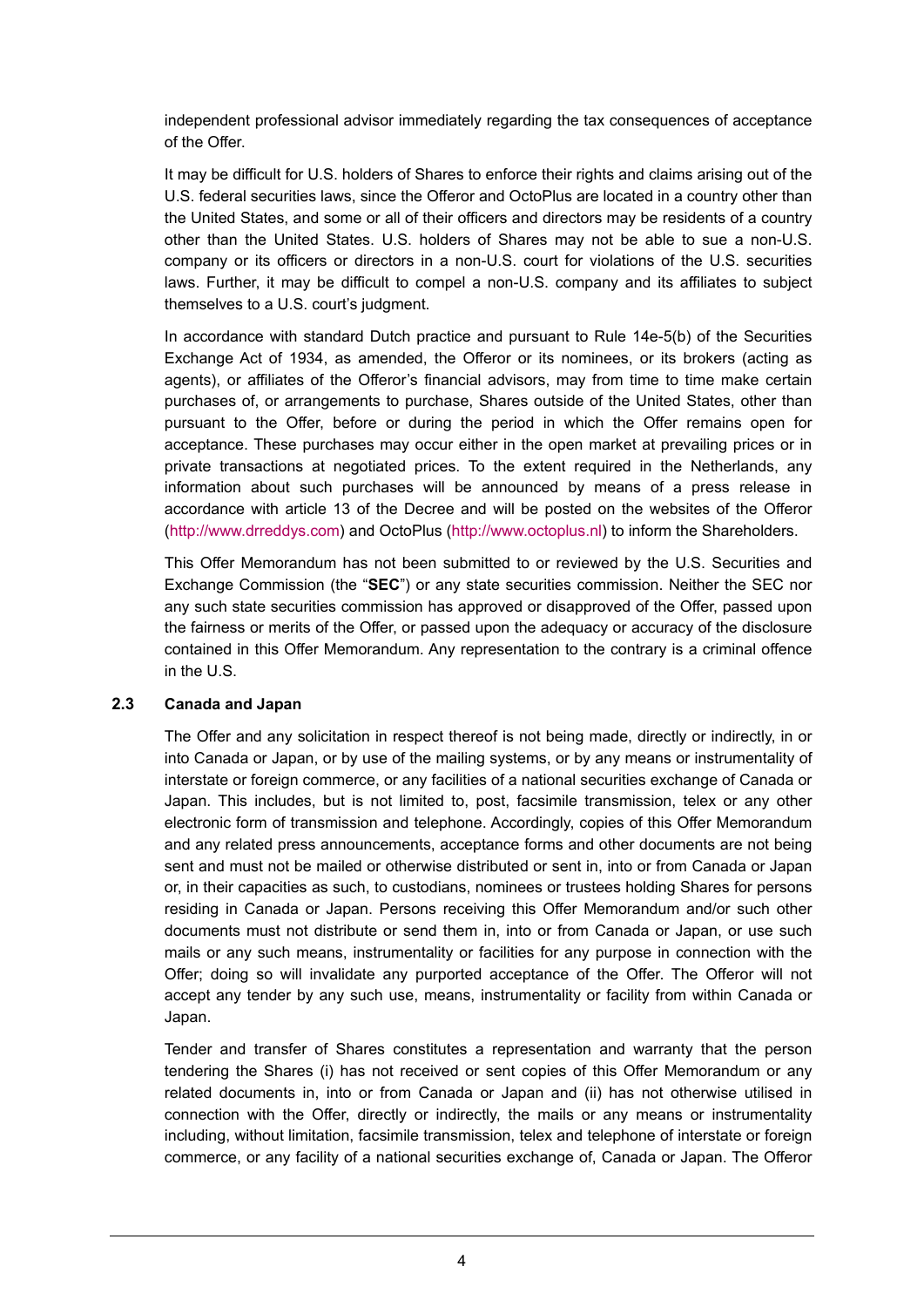reserves the right to refuse to accept any purported acceptance that does not comply with the foregoing restrictions, any such purported acceptance will be null, void and without effect.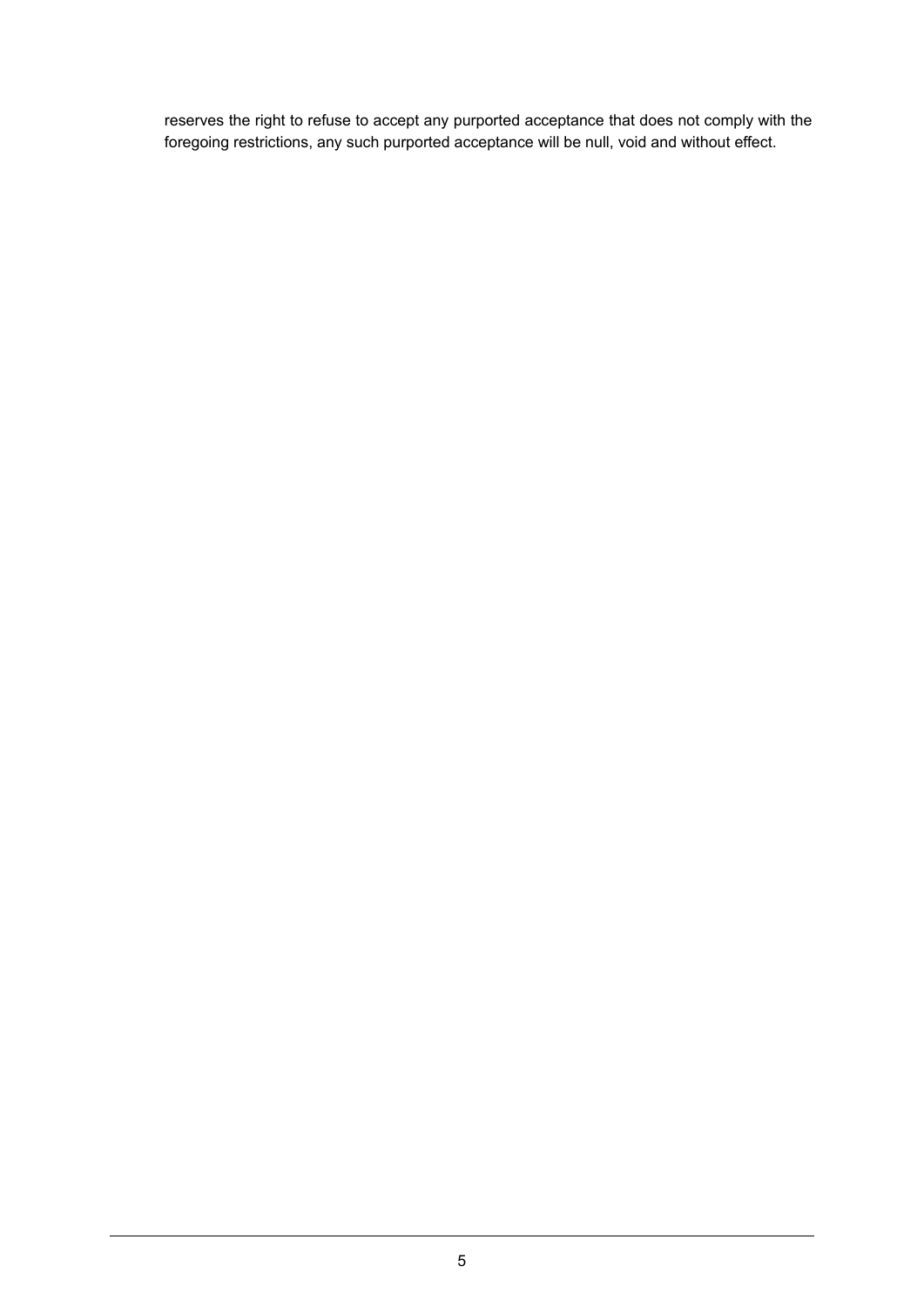# **3 Important information**

# **3.1 Information**

This Offer Memorandum contains important information that should be read carefully before any Shareholder makes a decision to tender Shares under the Offer. Shareholders are advised to seek independent advice where necessary. In addition, Shareholders may wish to consult with their tax advisors regarding the tax consequences of tendering their Shares under the Offer.

# **3.2 Responsibility**

The information included in Sections 2 (*Restrictions*) through 6 (*Explanation and background of the Offer*) (excluding Sections 6.6 *(Decision-making and recommendation by the Boards*), 6.7.1 (*Offer Conditions*), 6.9 (*Respective cross-shareholdings Offeror – OctoPlus*), 6.10.2 (*Committed members of the Boards*), 6.14 (*Governance*), 6.15 (*Severance packages of the Boards*), 6.17 (*Certain arrangements between the Offeror and OctoPlus*)), 8 (*Information on the Offeror)*, 10 (*Tax aspects of the Offeror*), 11 (*Press releases*) and 12 (*Nederlandse samenvatting*) has been provided solely by the Offeror.

The information included in Sections 6.6 *(Decision-making and recommendation by the Boards*), 6.15 (*Severance packages of the Boards*), 7 (*Information regarding OctoPlus*), and 13 (*Selected Financial Information of OctoPlus*) (excluding Sections 13.3 (*Independent auditor's statement in respect of comparative Consolidated statement of financial position, Consolidated statement of comprehensive income and Consolidated statement of cash flows for the Financial Year 2011, the Financial Year 2010 and the Financial Year 2009*), 13.5 (*Independent auditor's report relating to the Financial statements for the Financial Year 2011*) and 13.7 (*Review report in respect of the Interim financial report June 30, 2012*)) has been provided solely by OctoPlus.

The information included on the cover page, pages 1 through 5 and in Sections 1 (*Introduction*), 6.7.1 (*Offer Conditions*), 6.9 (*Respective cross-shareholdings Offeror – OctoPlus*), 6.10.2 (*Committed members of the Boards*), 6.14 (*Governance*), 6.17 (*Certain arrangements between the Offeror and OctoPlus*) and 9 (*Further declarations pursuant to the Decree*) has been provided by the Offeror and OctoPlus jointly.

The Offeror and OctoPlus are exclusively responsible for the accuracy and completeness of the information provided in this Offer Memorandum, each with respect to the information it has provided, and jointly with respect to the information they have provided jointly.

Both the Offeror and OctoPlus confirm, each with respect to the information it has provided and jointly with respect to the information they have provided jointly, that to the best of their knowledge and belief, having taken all reasonable care to ensure that such is the case, the information contained in this Offer Memorandum is in accordance with the facts and contains no omission likely to affect its import.

The information included in Section 13.3 (*Independent auditor's statement in respect of comparative Consolidated statement of financial position, Consolidated statement of comprehensive income and Consolidated statement of cash flows for the Financial Year 2011, the Financial Year 2010 and the Financial Year 2009*), Section 13.5 (*Independent auditor's report relating to the Financial statements for the Financial Year 2011*) and Section 13.7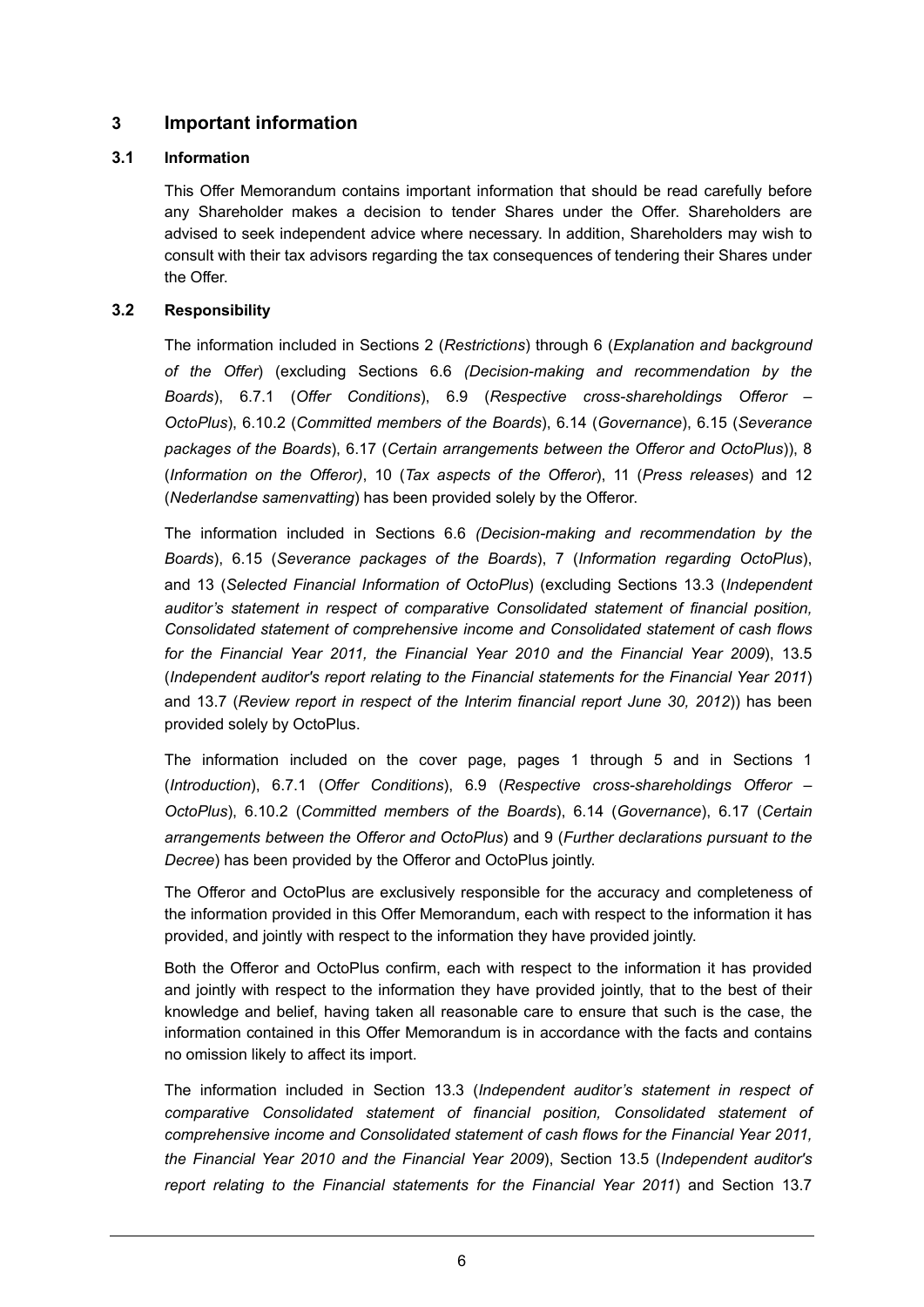(*Review report in respect of the Interim financial report June 30, 2012*) has been sourced by OctoPlus from Deloitte Accountants B.V. ("**Deloitte**"), independent auditor to OctoPlus. OctoPlus confirms that this information has been accurately reproduced and that as far as it is aware and is able to ascertain from information published by Deloitte, no facts have been omitted which would render the reproduced information inaccurate or misleading.

It is pointed out that certain financial and statistical information and other figures contained in this Offer Memorandum may be rounded up or down and should therefore not be regarded as exact.

# **3.3 Presentation of financial information and other information**

The selected financial information of OctoPlus is that of OctoPlus and its consolidated subsidiaries and is extracted from OctoPlus' financial statements, which have been audited by Deloitte. The financial statements and accounts from which the selected financial information has been derived were prepared in accordance with IFRS.

The selected financial information should be read in conjunction with the financial statements of OctoPlus for the Financial Year 2011 and the notes thereto, incorporated in this Offer Memorandum.

Certain numerical figures set out in this Offer Memorandum, including financial data presented in millions or thousands, have been subject to rounding adjustments and, as a result, the totals of the data in this Offer Memorandum may vary slightly from the actual arithmetic totals of such information.

The information included in this Offer Memorandum reflects the situation as at the date of this Offer Memorandum unless specified otherwise. Neither the issue nor the distribution of this Offer Memorandum shall under any circumstances imply that the information contained herein is accurate and complete as of any time subsequent to the date of this Offer Memorandum or that there has been no change in the information set out in this Offer Memorandum or in the affairs of the Offeror, OctoPlus and/or their respective subsidiaries and/or affiliates since the date of this Offer Memorandum. The foregoing does not affect the obligation of both the Offeror and OctoPlus, each insofar as it concerns them, to make a public announcement pursuant to article 5:25i Wft or article 4, paragraph 3 of the Decree, if applicable.

The information included in Section 13.3 (*Independent auditor's statement in respect of comparative Consolidated statement of financial position, Consolidated statement of comprehensive income and Consolidated statement of cash flows for the Financial Year 2011, the Financial Year 2010 and the Financial Year 2009*) and Section 13.5 (*Independent auditor's report relating to the Financial statements for the Financial Year 2011)* of this Offer Document has been provided by Deloitte to OctoPlus and is identical to the original auditor's reports as at the respective dates these reports were issued by Deloitte.

No person, other than the Offeror, Dr. Reddy's and OctoPlus and without prejudice to the auditors' reports issued by Deloitte included in the Offer Memorandum and the Fairness Opinion issued by ABN AMRO Bank N.V. ("**ABN AMRO**"), is authorised in connection with the Offer to provide any information or to make any statements on behalf of the Offeror, Dr. Reddy's or OctoPlus in connection with the Offer or any information contained in this Offer Memorandum.

If any such information or statement is provided or made by parties other than the Offeror, Dr. Reddy's or OctoPlus, such information or statement should not be relied upon as having been provided by or made by or on behalf of the Offeror, Dr. Reddy's or OctoPlus. Any information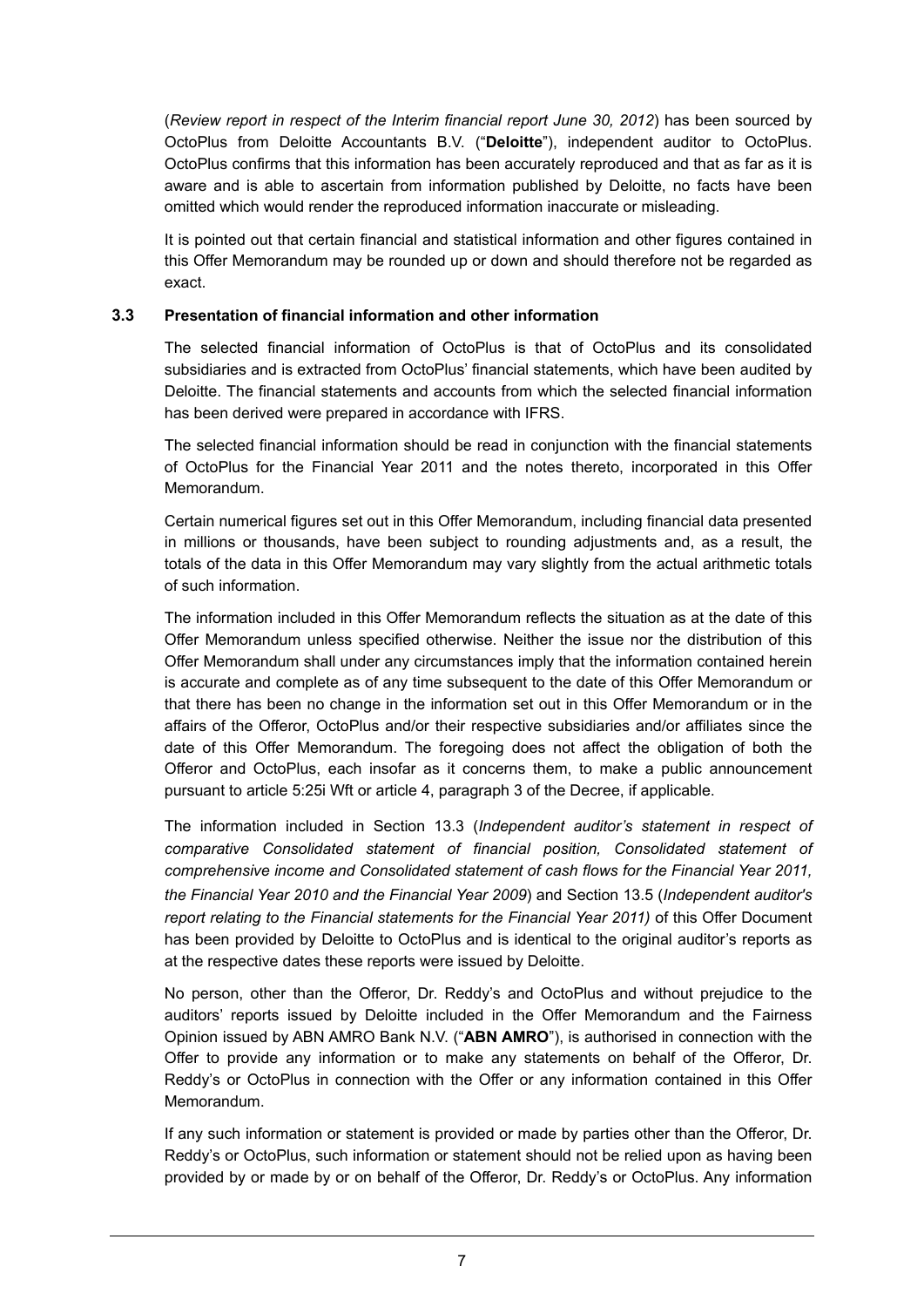or representation not contained in this Offer Memorandum must not be relied upon as having been provided by or made by or on behalf of the Offeror, Dr. Reddy's or OctoPlus.

# **3.4 Governing law and jurisdiction**

This Offer Memorandum and the Offer are, and any tender, purchase or transfer of Shares will be, governed by and construed in accordance with the laws of the Netherlands. The District Court of Amsterdam (*Rechtbank Amsterdam*) and its appellate courts shall have exclusive jurisdiction to settle any disputes which might arise out of or in connection with this Offer Memorandum, the Offer and/or any tender, purchase or transfer of Shares. Accordingly, any legal action or proceedings arising out of or in connection with this Offer Memorandum, the Offer and/or any tender, purchase or transfer of Shares may be brought exclusively in such courts.

# **3.5 Language**

This Offer Memorandum is published in the English language and a Dutch language summary is included as Section 12 (*Nederlandse samenvatting*). In the event of any differences, whether or not in interpretation, between the English text of this Offer Memorandum and the Dutch language summary of this Offer Memorandum, the English text of this Offer Memorandum shall prevail.

# **3.6 Contact details of the Offeror**

Reddy Netherlands B.V. Prins Bernhardplein 200 1097 JB Amsterdam The Netherlands

#### **3.7 Contact details of OctoPlus**

OctoPlus N.V. Zernikedreef 12 2333 CL Leiden The Netherlands

# **3.8 Exchange Agent**

Kempen & Co N.V. has been appointed as exchange agent in the context of the Offer (the "**Exchange Agent**"). The contact details of the Exchange Agent are:

Kempen & Co N.V. Attn. Kempen Agency Services L3 Beethovenstraat 300 1077 WZ Amsterdam The Netherlands

Telefax: +31 (0)20 348 9549 E-mail: kas@kempen.nl

Contact persons: Giuseppe Montalbano: +31 (0)20 348 8899 Dick Siemensma: +31 (0)20 348 9554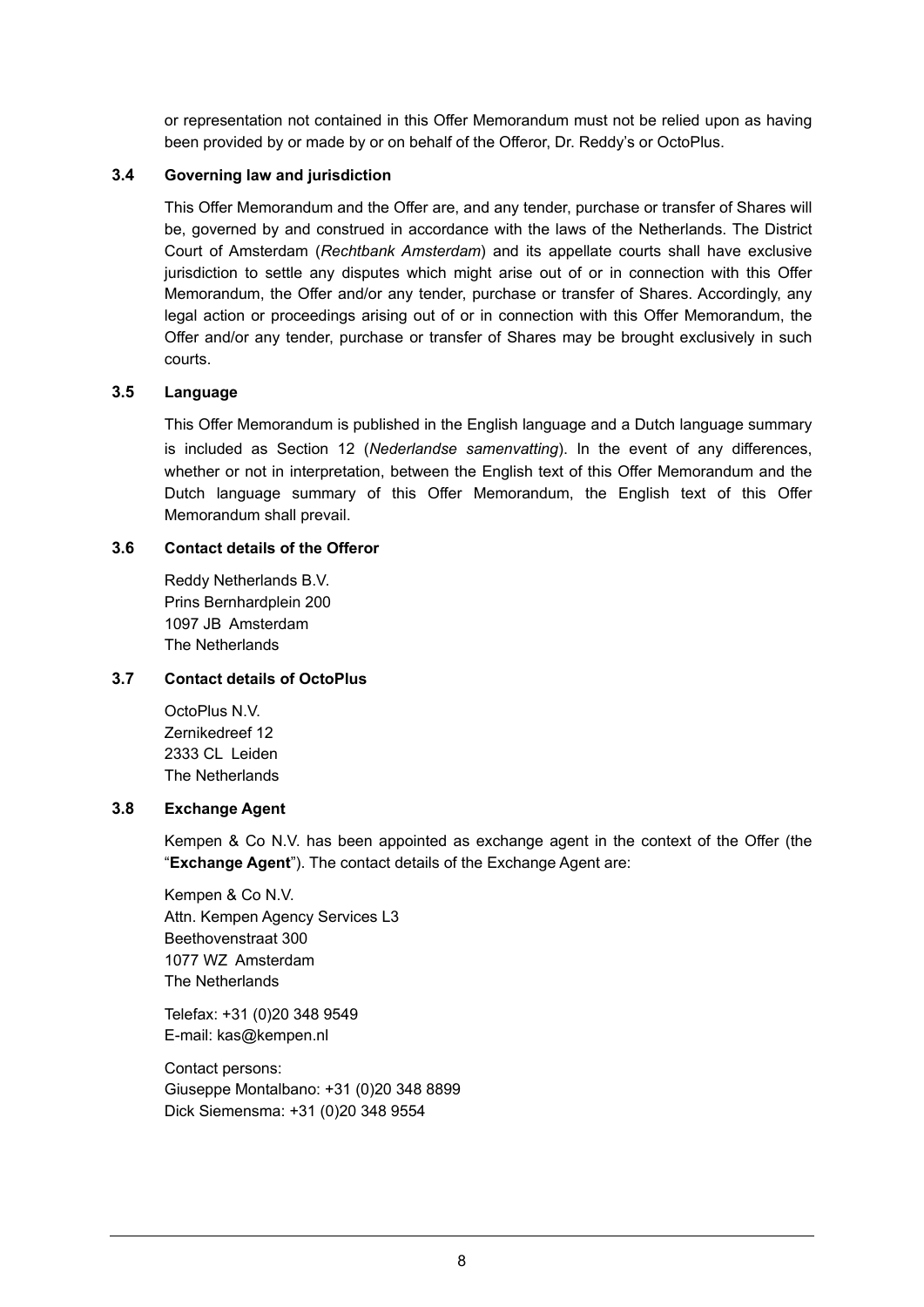# **3.9 Availability of information**

Digital copies of this Offer Memorandum are available on the websites of OctoPlus (http://www.octoplus.nl) and Dr. Reddy's (http://www.drreddys.com). Copies of this Offer Memorandum are also available free of charge at the offices of OctoPlus and the Exchange Agent at the addresses mentioned above. The OctoPlus' and Dr. Reddy's websites do not constitute a part of, and are not incorporated by reference into, this Offer Memorandum.

Copies of the articles of association of the Offeror are available on the website of Dr. Reddy's (http://www.drreddys.com) and free of charge at the offices of the Offeror and can be obtained by contacting the Offeror or Dr. Reddy's at the addresses mentioned above.

Copies of the articles of association of OctoPlus (the "**Articles of Association**") and the financial statements of OctoPlus for the Financial Years 2011, 2010 and 2009, respectively, and the First Half-Year 2012 of OctoPlus are available on the website of OctoPlus (http://www.octoplus.nl) and free of charge at the offices of OctoPlus and can be obtained by contacting OctoPlus at the address mentioned above.

# **3.10 Forward-looking statements**

This Offer Memorandum includes "forward-looking statements", including statements about the expected timing and completion of the Offer. Forward-looking statements involve known or unknown risks and uncertainties because they relate to events and depend on circumstances that all occur in the future. Generally, words such as may, should, aim, will, expect, intend, estimate, anticipate, believe, plan, seek, continue or similar expressions identify forwardlooking statements. Although the Offeror, Dr. Reddy's and OctoPlus, each with respect to the statements it has provided, believe that the expectations reflected in such forward-looking statements are based on reasonable assumptions, no assurance can be given that such statements will be fulfilled or prove to be correct, and no representations are made as to the future accuracy and completeness of such statements. The forward-looking statements involve unknown risks, uncertainties and other factors, many of which are outside the control of the Offeror, Dr. Reddy's and OctoPlus, and are difficult to predict. These forward-looking statements are not guarantees of future performance. Any such forward-looking statements must be considered together with the fact that actual events or results may vary materially from such forward-looking statements due to, among other things, political, economic or legal changes in the markets and environments in which the Offeror, Dr. Reddy's or OctoPlus operates, to competitive developments or risks inherent to the business plans of the Offeror, Dr. Reddy's or OctoPlus and to uncertainties, risk and volatility in financial markets and other factors affecting the Offeror, Dr. Reddy's and/or OctoPlus.

The Offeror, Dr. Reddy's and/or OctoPlus undertake no obligation to publicly update or revise any forward-looking statements, whether as a result of new information, future events or otherwise, except as required by applicable laws and regulations or by any appropriate regulatory authority.

# **3.11 Financial advisors**

Kempen & Co and IDFC Capital are acting as financial advisors exclusively to the Offeror and Dr. Reddy's and to no one else in connection with the Offer and will not regard any other person (whether or not a recipient of this Offer Memorandum) as a client in relation to the Offer or any other matter referred to in this Offer Memorandum and will not be responsible to anyone other than the Offeror and Dr. Reddy's for providing the protections afforded to the clients of Kempen & Co or IDFC Capital for providing advice in relation to the Offer or any other matter referred to in this Offer Memorandum.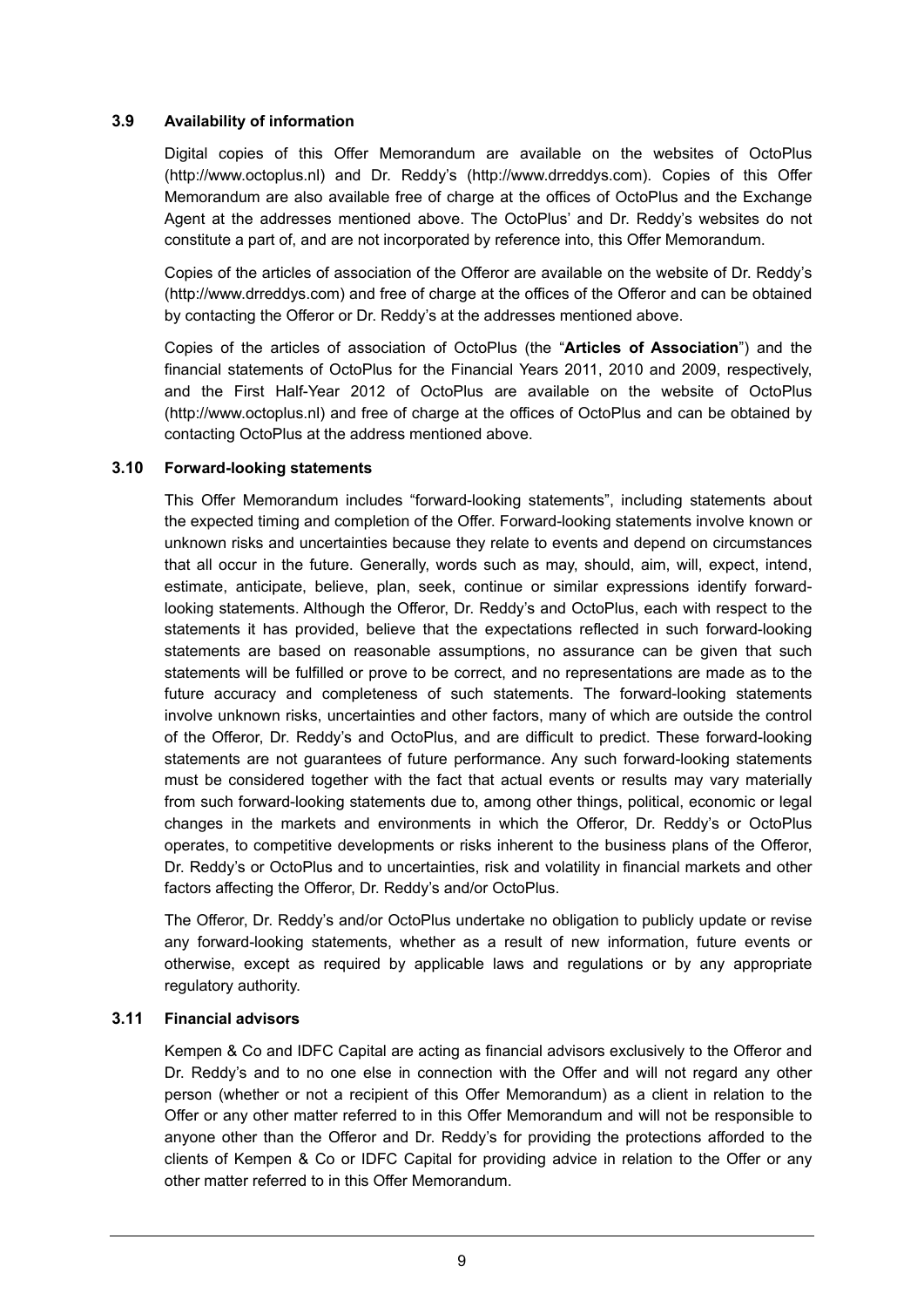Kempen & Co and/or IDFC Capital have given and have not withdrawn their written consent to the references to their names in the form and context in which they appear in this Offer Memorandum.

ABN AMRO is acting as financial advisor exclusively to OctoPlus in connection with the Offer (and in such capacity has prepared a valuation analysis of OctoPlus and provided the Fairness Opinion) and to no one else in connection with the Offer and will not regard any other person (whether or not a recipient of this Offer Memorandum) as a client in relation to the Offer or any other matter referred to in this Offer Memorandum and will not be responsible to anyone other than OctoPlus for providing the protections afforded to the clients of ABN AMRO for providing advice in relation to the Offer or any other matter referred to in this Offer Memorandum.

ABN AMRO has given and has not withdrawn its written consent to the references to its name in the form and context in which it appears in this Offer Memorandum.

The Boards confirm that OctoPlus has no other relations with ABN AMRO, except for a credit facility entered into with ABN AMRO on 9 July 2010 for working capital and investment purposes up to EUR 2 million and a financial lease entered into with ABN AMRO Lease N.V. in December 2008 for a period of five years in respect of a significant part of the equipment used in the manufacturing facilities for an amount of EUR 3.7 million. Furthermore, ABN AMRO is a minority Shareholder of 81,506 Shares representing 0.15% of the outstanding Shares as at the date of the Fairness Opinion, which Shares ABN AMRO received as part of its compensation for advisory services provided by its Corporate Finance & Capital Markets department to OctoPlus in connection with two prior unrelated transactions in 2005 and 2009.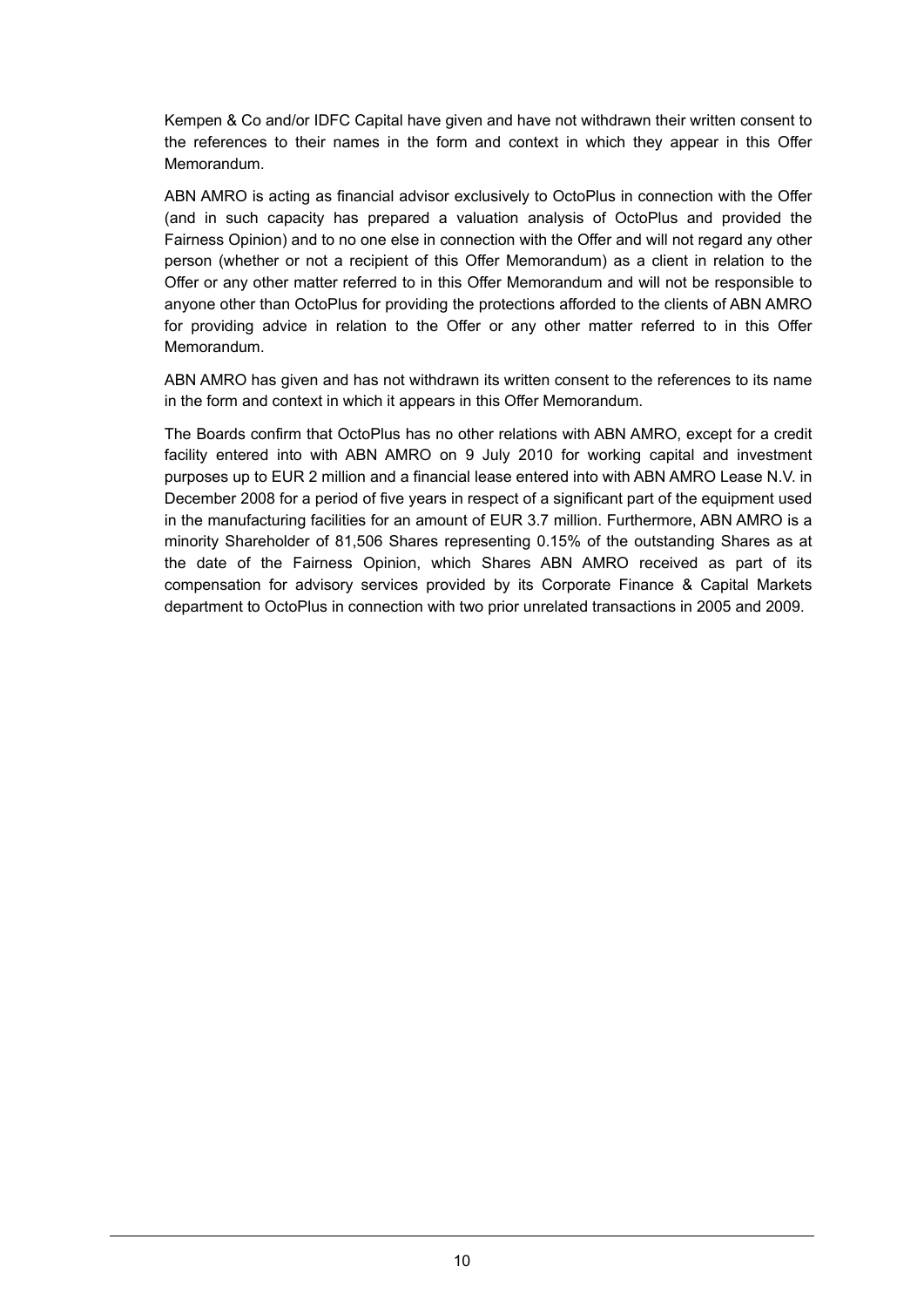# **4 Definitions**

Any reference in this Offer Memorandum to defined terms in plural form will constitute a reference to such defined terms in singular or plural form, and vice versa. All grammatical and other changes required by the use of a definition in singular form will be deemed to have been made herein and the provisions hereof will be applied as if such changes have been made.

Defined terms used in this Offer Memorandum will have the following meaning:

"**ABN AMRO**" means ABN AMRO Bank N.V.;

"**Admitted Institutions**" means those institutions admitted to Euroclear Nederland (*aangesloten instellingen*), as defined in article 1 of the Securities Giro Act (*Wet giraal effectenverkeer*);

"**Affiliates**" means (i) in relation to Dr. Reddy's or OctoPlus, any (direct or indirect) subsidiary of Dr. Reddy's or OctoPlus, respectively and (ii) in relation to the Offeror, any (direct or indirect) parent company of the Offeror and its respective (direct and indirect) subsidiaries, in each case from time to time;

"**AFM**" means the Netherlands Authority for the Financial Markets (*Stichting Autoriteit Financiële Markten*);

"**API**" means Active Pharmaceutical Ingredient;

"**Applicable Rules**" means all applicable laws and regulations, including without limitation, the applicable provisions of and any rules and regulations promulgated pursuant to the Wft, the Decree, the policy guidelines and instructions of the AFM, the Dutch Works Council Act (*Wet op de ondernemingsraden*), the *SER Fusiegedragsregels 2000* (the Dutch code in respect of informing and consulting of trade unions), the rules and regulations of Euronext Amsterdam and, in as far as applicable, the DCC, the relevant securities and employee consultation rules and regulations in other applicable jurisdictions;

"**Articles of Association**" means the articles of association of OctoPlus, as amended from time to time;

"**Biolex**" means Biolex Therapeutics Inc., in liquidation;

"**Boards**" means the Executive Board and the Supervisory Board together;

"**Business Day**" means a day other than a Saturday or Sunday on which banks in the Netherlands, according to collective agreements for the banking sector (the *Algemene Bank-CAO*) and Euronext Amsterdam are open for normal business;

"**BDA**" has the meaning given to it in Section 6.17.7 *(Business Development Agreement)*;

"**BDA Term**" has the meaning given to it in Section 6.17.7 *(Business Development Agreement)*;

"**CET**" means Central European Time;

"**Closing Date**" means the time and date on which the Offer Period expires, being at 18:00 hours CET on 8 February 2013, unless extended in accordance with the terms of this Offer Memorandum, in which case the closing date shall be the date on which the extended Offer Period expires;

"**Combined Group**" means the group constituted by Dr. Reddy's and OctoPlus and their respective Affiliates after the Settlement Date;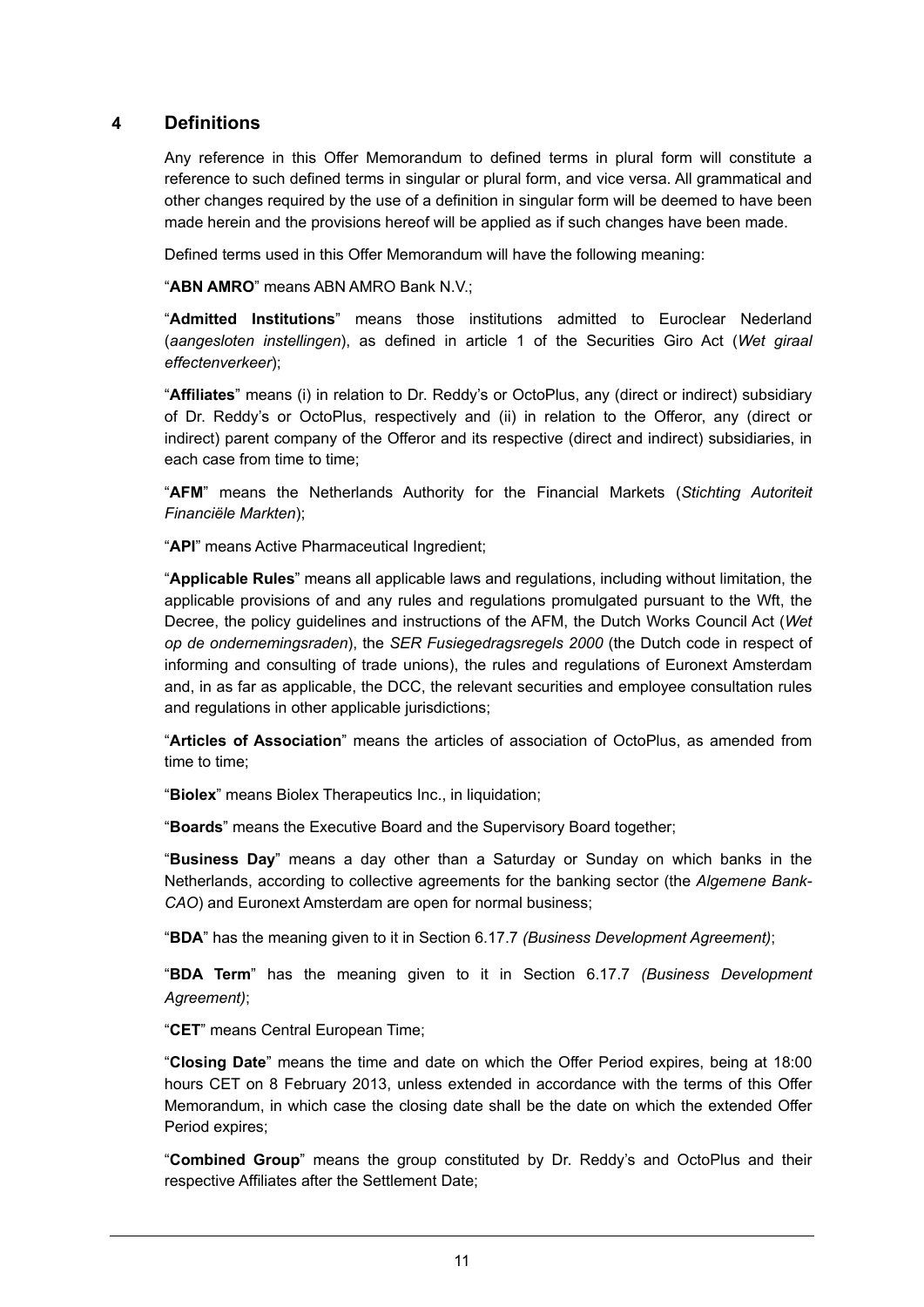"**Commencement Date**" means the date on which the Offer is made;

"**Committed Shareholders**" has the meaning given to it in Section 6.10.1 (*Committed Shareholders*);

"**Competing Offer**" has the meaning given to it in Section 6.17.1 *(Commitment of OctoPlus regarding Potential Competing Offers)*;

"**DCC**" means the Dutch Civil Code (*Burgerlijk Wetboek*);

"**Decree**" means the Dutch Public Offers Decree (*Besluit openbare biedingen Wft*), as amended from time to time:

"**Deloitte**" means Deloitte Accountants B.V.;

"**Distribution**" means any (interim) dividend or other distribution on any Share;

"**Dr. Reddy's**" means Dr. Reddy's Laboratories Ltd., a public limited company incorporated under the laws of India;

"**Dr. Reddy's Group**" means Dr. Reddy's and its Affiliates from time to time;

"**Dutch Corporate Governance Code**" means the Dutch corporate governance code as established under article 2:391 paragraph 5 of the DCC, effective as of 1 January 2009;

"**Dutch law**" or "**the laws of the Netherlands**" means the laws of the European part of the Netherlands;

"**EGM**" means the extraordinary general meeting of shareholders of OctoPlus scheduled for 14:00 hours CET on 15 January 2013, at Zernikedreef 12, Leiden, the Netherlands, the Netherlands, that is to be held pursuant to article 2:108a DCC and article 18, paragraph 1 of the Decree, in which meeting, among other matters, the Equity Decrease and the appropriate measures to be taken in relation thereto, the Offer and certain proposals regarding the governance of OctoPlus post-completion of the Offer, will be discussed;

"**Equity Decrease**" means OctoPlus' equity decrease as a consequence of the impairment loss and subsequent losses in 2012 in relation to Biolex' voluntary petition for liquidation;

"**EUR**", "**Euro**" or "**€**" means the euro, being the basic unit of currency among participating European Union countries;

"**Euronext Amsterdam**" means the stock exchange of Euronext Amsterdam by NYSE Euronext, the regulated market of Euronext N.V.;

"**Exchange Act**" means the United States Securities Exchange Act of 1934, as amended, and the rules and regulations promulgated thereunder;

"**Exchange Agent**" means Kempen & Co N.V.;

"**Exclusivity Undertaking**" has the meaning given to it in Section 6.17.7 *(Business Development Agreement)*;

"**Executive Board**" means the executive board (*raad van bestuur*) of OctoPlus;

"**Fairness Opinion**" means the fairness opinion dated 21 October 2012 issued by ABN AMRO, which is included in the Position Statement as Annex I;

"**Family Members**" has the meaning given to it in Section 8.3.6 *(Main Shareholders)*;

"**Financial Year 2009**" means the financial year of OctoPlus ending on 31 December 2009;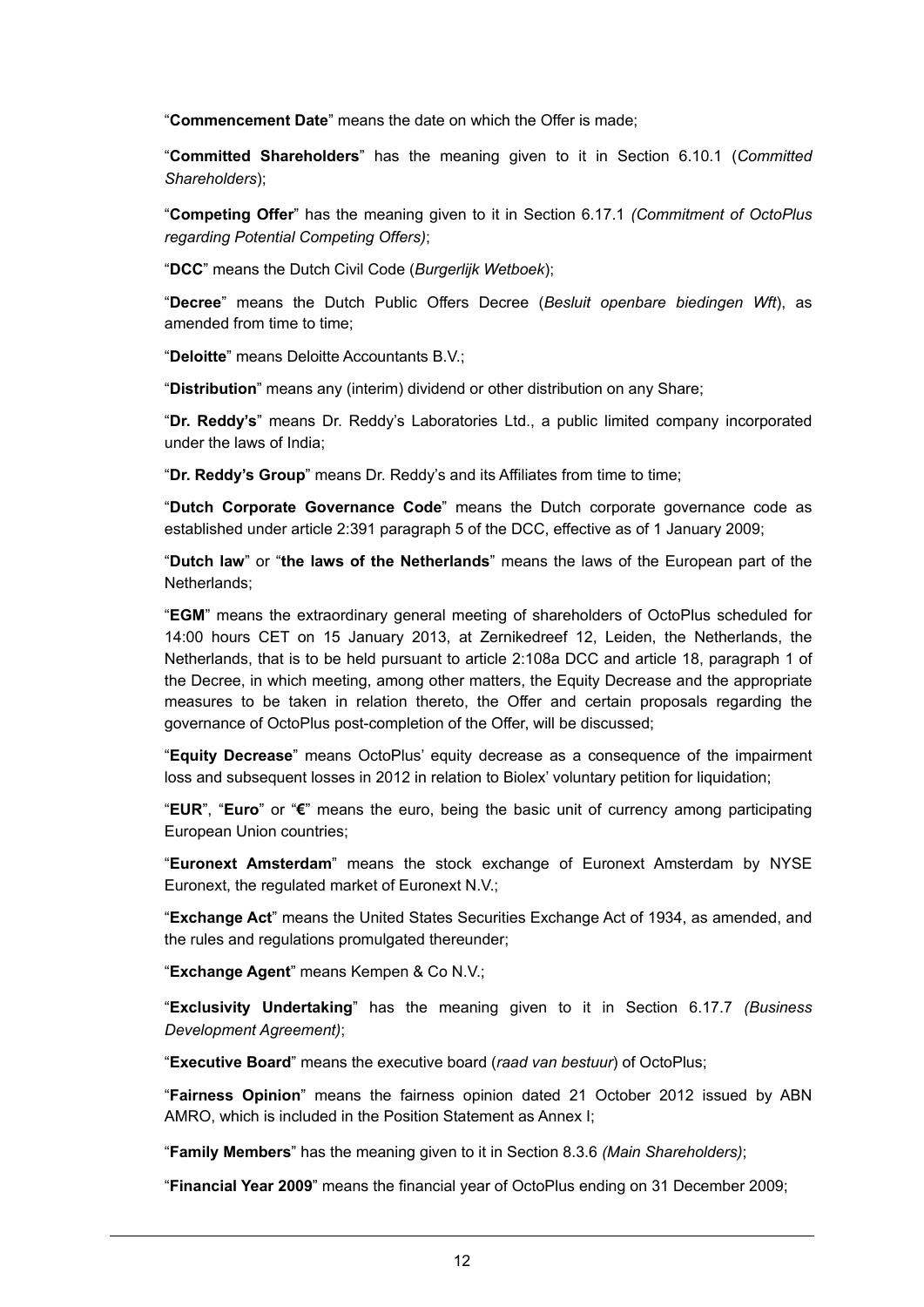"**Financial Year 2010**" means the financial year of OctoPlus ending on 31 December 2010;

"**Financial Year 2011**" means the financial year of OctoPlus ending on 31 December 2011;

"**First Half-Year 2012**" means the first half-year results of OctoPlus over the half year ending on 30 June 2012;

"**General Meeting of Shareholders**" means the general meeting of shareholders (*algemene vergadering van aandeelhouders*) of OctoPlus;

"**Governance Resolutions**" has the meaning given to it in Section 6.16 (*EGM*);

"**Governmental Order**" means order, stay, judgment or decree having been issued by any court, arbitral tribunal, government, governmental authority or other regulatory or administrative authority that remains in force and effect;

"**IDFC Capital**" means IDFC Capital Limited, a company organised and existing under the laws of India;

"**IFRS**" means the International Financial Reporting Standards issued by the International Accounting Standards Board, as adopted by the European Commission for use in the European Union;

"**Incentive Plans**" means the option plans as set out in Section 7.10 (*Incentive Plans*);

"**Independent Member**" has the meaning given to it in Section 6.14.3 *(Dutch Corporate Governance Code)*;

"**Intellectual Property Rights**" means trade marks (*merken*), service marks, rights in trade names, business names (*handelsnamen*), logos or get-up, patents and patent applications, petty patents, utility models, supplementary protection certificates, rights in inventions, registered and unregistered design rights, copyrights, semi-conductor topography rights, database rights, rights in domain names and URLs, rights to sue for passing off and in unfair competition, rights in opposition proceedings and all other similar rights in any part of the world (including in Know-how) including, where such rights are obtained or enhanced by registration, any registration of such rights and applications and rights to apply for such registrations;

"**Irrevocable**" means the irrevocable undertaking of each Committed Shareholder to tender all Shares held by it under the Offer, as referred to in Section 6.10.1 (*Committed Shareholders*);

"**Joint Announcement**" means the joint announcement made by Dr. Reddy's and OctoPlus on 22 October 2012, as referred to in Section 6.1 (*Introduction*) and included in Section 11 (*Press releases*);

"**Kempen & Co**" means Kempen & Co Corporate Finance B.V.;

"**Know-how**" means non-trivial industrial and commercial information and techniques in any form not in the public domain including drawings, formulae, test results, reports, project reports and testing procedures, instruction and training manuals, tables of operating conditions, market forecasts, lists and particulars of customers and suppliers;

"**Matching Revised Offer**" has the meaning given to it in Section 6.17.3;

"**Matching Right**" has the meaning given to it in Section 6.17.3;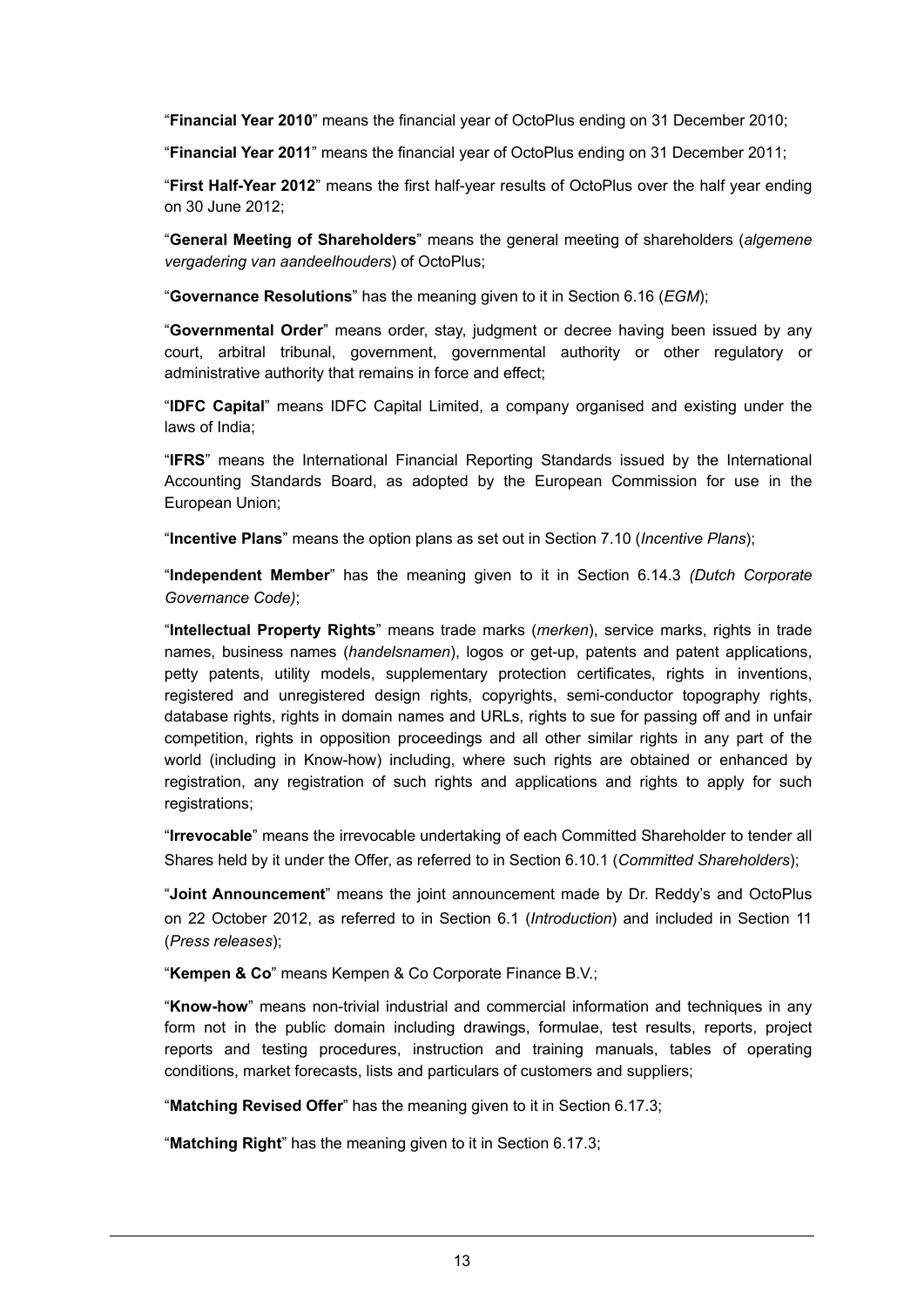"**Material Adverse Effect**" means any change, event, circumstance or effect (any such items an "**Effect**") individually or when taken together with all other Effects, that is or is reasonably likely to be sustainably materially adverse to the OctoPlus Group's business, assets, clinical or pre-clinical programs (if any), R&D capabilities and potential, any Intellectual Property Rights, prospects, capitalisation or financial condition or cash flows, such that the Offeror cannot reasonably be expected to declare the Offer unconditional; provided that none of the following (without limitation) shall, alone or in combination, be deemed to constitute, nor shall any of the following be taken into account in determining whether there has been or will be, a Material Adverse Effect: (a) any effect resulting from compliance with the terms and conditions of the Merger Protocol, (b) any natural disasters, pandemics or acts of terrorism, sabotage, military action or war (whether or not formally declared), or any escalation or worsening thereof, (c) any changes in general economic, political or financial market conditions in any market whatsoever or changes in currency exchange or interest rates unless the business, prospects, capitalisation, financial condition or cash flows of the OctoPlus Group will or are reasonably likely to significantly deteriorate as a result thereof, or (d) the taking of any action approved in writing by the Offeror;

"**Merger**" means the Offer and all transactions contemplated therewith;

"**Merger Protocol**" means the Merger Protocol between Dr. Reddy's and OctoPlus dated 21 October 2012;

"**New BDA**" has the meaning given to it in Section 6.17.7 *(Business Development Agreement)*;

"**OctoPlus**" means OctoPlus N.V., a public company (*naamloze vennootschap*) incorporated under the laws of the Netherlands, having its corporate seat in Leiden, the Netherlands, and its office address at Zernikedreef 12, 2333 CL Leiden, the Netherlands, registered in the trade register under number 28075073;

"**OctoPlus Group**" means OctoPlus and its Affiliates from time to time;

"**Offer**" means the offer described in this Offer Memorandum;

"**Offer Conditions**" means the conditions to the Offer set out in Section 6.7.1 *(Offer Conditions)*;

"**Offer Memorandum**" means this offer memorandum (*biedingsbericht*) describing the terms, conditions and restrictions of the Offer;

"**Offer Period**" means the period during which the Shareholders can tender their Shares to the Offeror, which commences at 09:00 hours CET on 14 December 2012 and ends at 18:00 hours, CET on the Closing Date;

"**Offer Price**" means a cash amount of EUR 0.52 (*fifty-two euro cent*) for each Tendered Share cum dividend;

"**Offeror**" means Reddy Netherlands B.V., a private company with limited liability (*besloten vennootschap met beperkte aansprakelijkheid*) incorporated under the laws of the Netherlands, having its corporate seat in Amsterdam, the Netherlands and its registered address at Prins Bernhardplein 200, 1097 JB Amsterdam, the Netherlands, registered in the trade register under number 33289445;

"**PFIC**" has the meaning given to it in Section 10.2.1 (*General*);

"**Position Statement**" means the position statement of the Boards with respect to the Offer, which does not form part of this Offer Memorandum;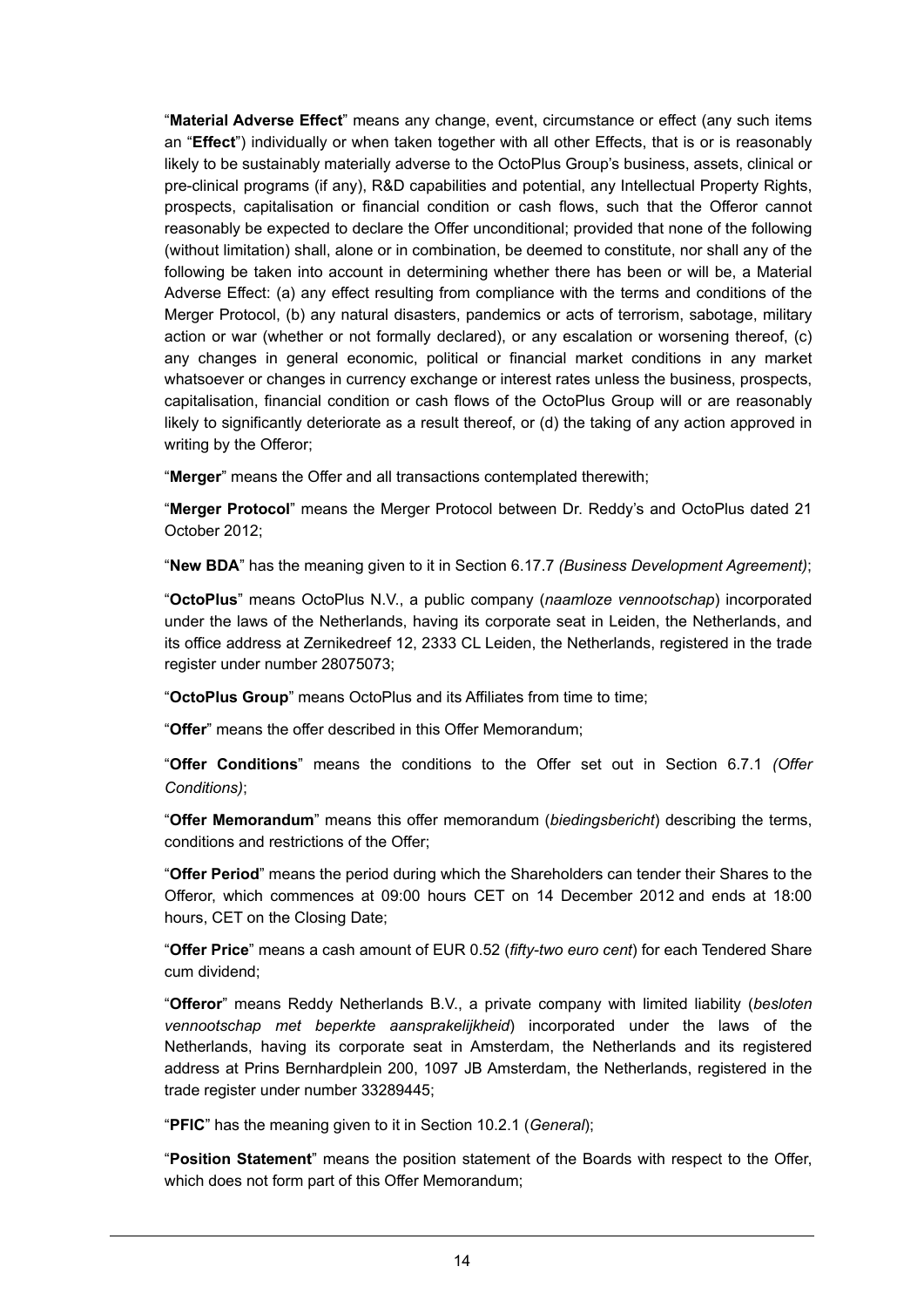"**Post Closing Acceptance Period**" means a period of no more than two weeks after the Offer Period (*na-aanmeldingstermijn*) during which the Shareholders that have not yet tendered their Shares under the Offer shall be given the opportunity to do so in the same manner and under the same conditions as set out in this Offer Memorandum;

"**Post Closing Measures**" has the meaning given to it in Section 6.11.3 (*Legal structure and corporate structure following the Offer*);

"**Potential Competing Offer**" means a written proposal to make a (public) offer for all Shares or all or substantially all of the assets of the OctoPlus Group or a merger of OctoPlus, made by a party who, in the reasonable opinion of OctoPlus (including the Supervisory Board), is a bona fide third party and which proposal in the reasonable opinion of OctoPlus (including the Supervisory Board), having consulted its financial and legal advisors and the Offeror and considering, among others, level and character of consideration, certainty of financing, conditionality, integrity of the business and position of employees, could reasonably be expected to become a Competing Offer;

"**Product Rights Acquisition Agreement**" has the meaning given to it in Section 7.5.1 *(Cooperation with Biolex)*;

"**Recommendation**" has the meaning given to it in Section 6.6 *(Decision-making and recommendation by the Boards*);

"**Reference Date**" means 19 October 2012, the last trading day before the Joint Announcement;

"**Remedy Period**" has the meaning given to it in Section 6.17.7 *(Business Development Agreement)*;

"**SEC**" means the United States Securities and Exchange Commission;

"**Section**" means any section of this Offer Memorandum, unless otherwise indicated;

"**Settlement**" means the payment of the Offer Price by the Offeror to the Shareholders for each Tendered Share;

"**Settlement Date**" means the date, being no later than the fifth Business Day after the Unconditional Date, on which, in accordance with the terms of the Offer, the Offeror will pay the Offer Price to the Shareholders for each Tendered Share;

"**Shareholders**" means holders of one or more Shares;

"**Shares**" means the ordinary shares in the capital of OctoPlus, having a nominal value of EUR 0.12 each;

"**Statutory Merger**" has the meaning given to it in Section 6.11.3 (*Legal structure and corporate structure following the Offer)*;

"**Subsequent Higher Offer**" has the meaning given to it in Section 6.17.2;

"**Supervisory Board**" means the supervisory board (*raad van commissarissen*) of OctoPlus;

"**Tendered Share**" means each Share validly tendered (or defectively tendered provided that such defect has been waived by the Offeror) and transferred (*geleverd*) (as applicable) for acceptance pursuant to the Offer prior to or on the Closing Date;

"**Terminating Party**" has the meaning given to it in Section 6.17.4 *(Termination Events)*;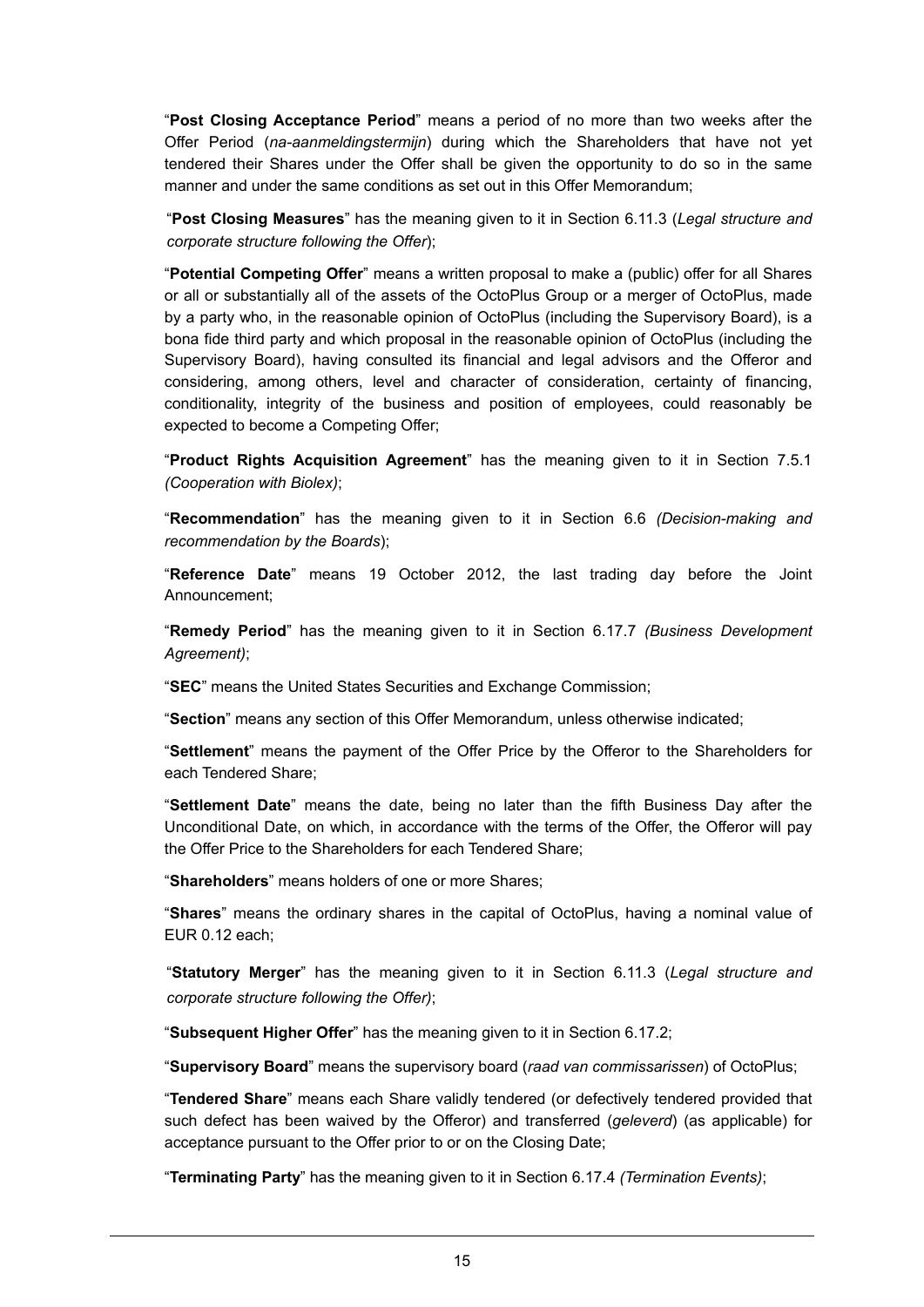"**Unconditional Date**" means the date on which the Offeror will announce whether the Offer is declared unconditional (*gestand wordt gedaan*);

"**USD**", "**U.S**. **dollar**" or "**\$**" means the dollar, being the basic unit of currency of the United States;

"**Van Herk**" means Onroerend Goed Beheer- en Beleggingsmaatschappij A. Van Herk B.V.;

"**Wft**" means the Dutch Act on Financial Supervision (*Wet op het financieel toezicht*); and

"**Works Council**" means the works council (*ondernemingsraad*) of OctoPlus.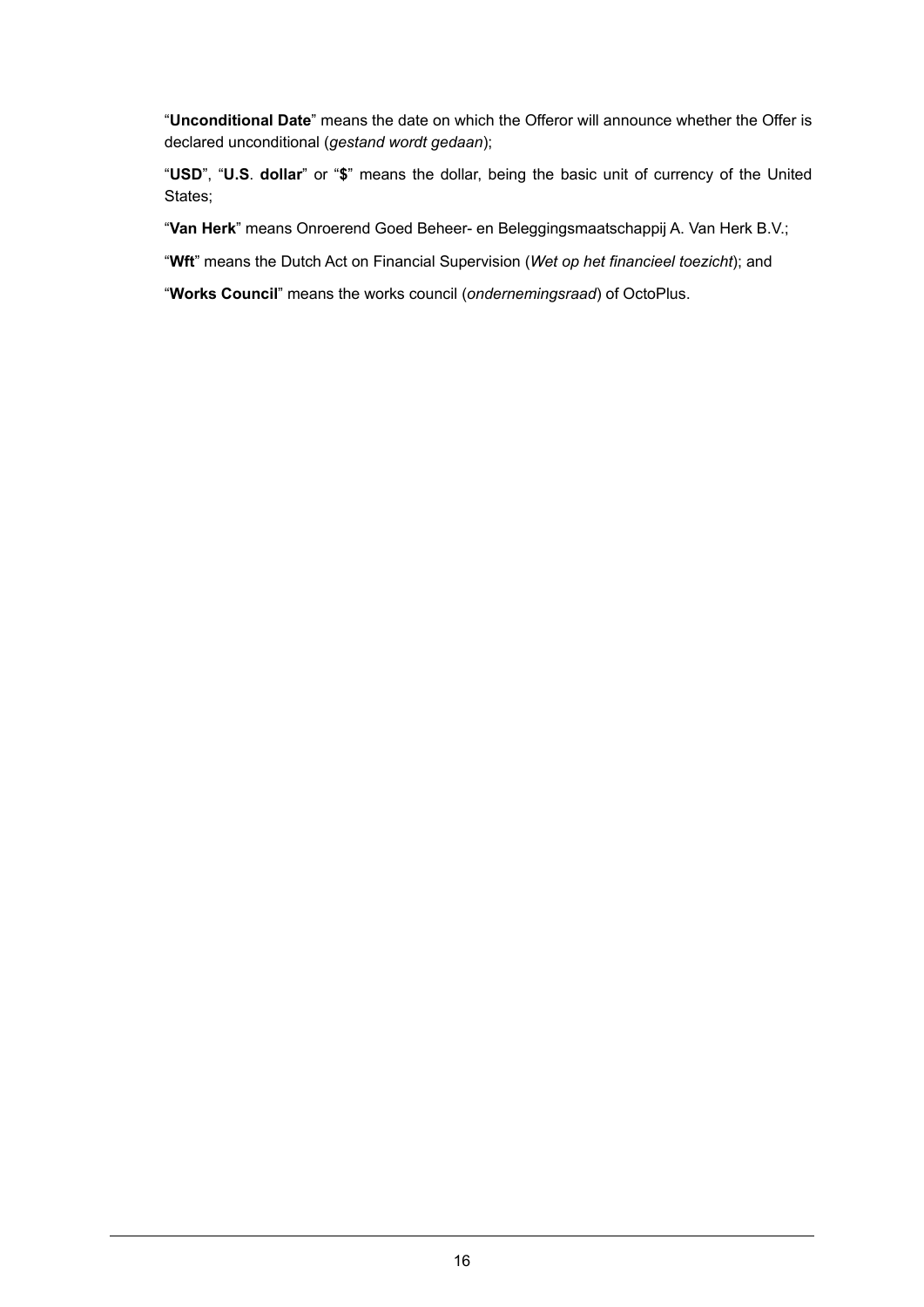# **5 Invitation to the Shareholders**

The Offeror hereby makes a recommended public cash offer for all Shares to the Shareholders. The Shareholders are advised to review this Offer Memorandum and in particular Sections 2 (*Restrictions*) and 3 (*Important information*) thoroughly and completely and to seek independent advice where appropriate in order to reach a balanced judgment with respect to the Offer and this Offer Memorandum. Shareholders who consider not tendering their Shares are advised to review Section 6.11 (*Consequences of the Offer*) in particular. With due reference to all statements, terms, conditions and restrictions included in this Offer Memorandum, the Shareholders are hereby invited to tender their Shares under the Offer in the manner and subject to the terms and restrictions set out in this Offer Memorandum.

# **5.1 Consideration**

# **5.1.1 Offer Price**

For each Share validly tendered (or defectively tendered provided that such defect has been waived by the Offeror) and transferred (*geleverd*) under the Offer, and which has not been validly withdrawn, subject to the Offeror declaring the Offer unconditional, the Offeror offers a consideration of EUR 0.52 in cash (the "**Offer Price**").

# **5.1.2 Distributions**

The Offer Price is cum dividend. This means that the Offer Price includes any (interim) dividends and other distributions that may be declared or paid in respect of any Share in the period between the date of the Merger Protocol and the Settlement Date. No Distribution has been declared or paid between the date of the Merger Protocol and the date of this Offer Memorandum.

If OctoPlus were to declare or pay a Distribution on or prior to the Settlement Date and the record date for such Distribution occurs on or prior to the Settlement Date, then the Offer Price will be decreased by the full amount of any such Distribution declared or paid by OctoPlus in respect of each Share (before any applicable withholding tax).

# **5.2 Acceptance by Shareholders**

#### **5.2.1 Shares held through Admitted Institutions**

The Shareholders who hold their Shares through an Admitted Institution are requested to make their acceptance known through their custodian, bank or stockbroker no later than 18:00 hours CET on the Closing Date, unless the Offer Period is extended in accordance with Section 5.5 (*Extension*). The custodian, bank or stockbroker may set an earlier deadline for communication by Shareholders in order to permit the custodian, bank or stockbroker to communicate its acceptances to the Exchange Agent in a timely manner.

Accordingly, Shareholders holding Shares through an Admitted Institution, should comply with the dates communicated by such Admitted Institution as such dates may differ from the dates and times noted in this Offer Memorandum.

Admitted Institutions may tender the Shares for acceptance only to the Exchange Agent and only in writing. In submitting the acceptance, Admitted Institutions are required to declare that (i) they have the Tendered Shares in their administration, (ii) each Shareholder who accepts the Offer irrevocably represents and warrants that the Tendered Shares are being tendered in compliance with the restrictions set out in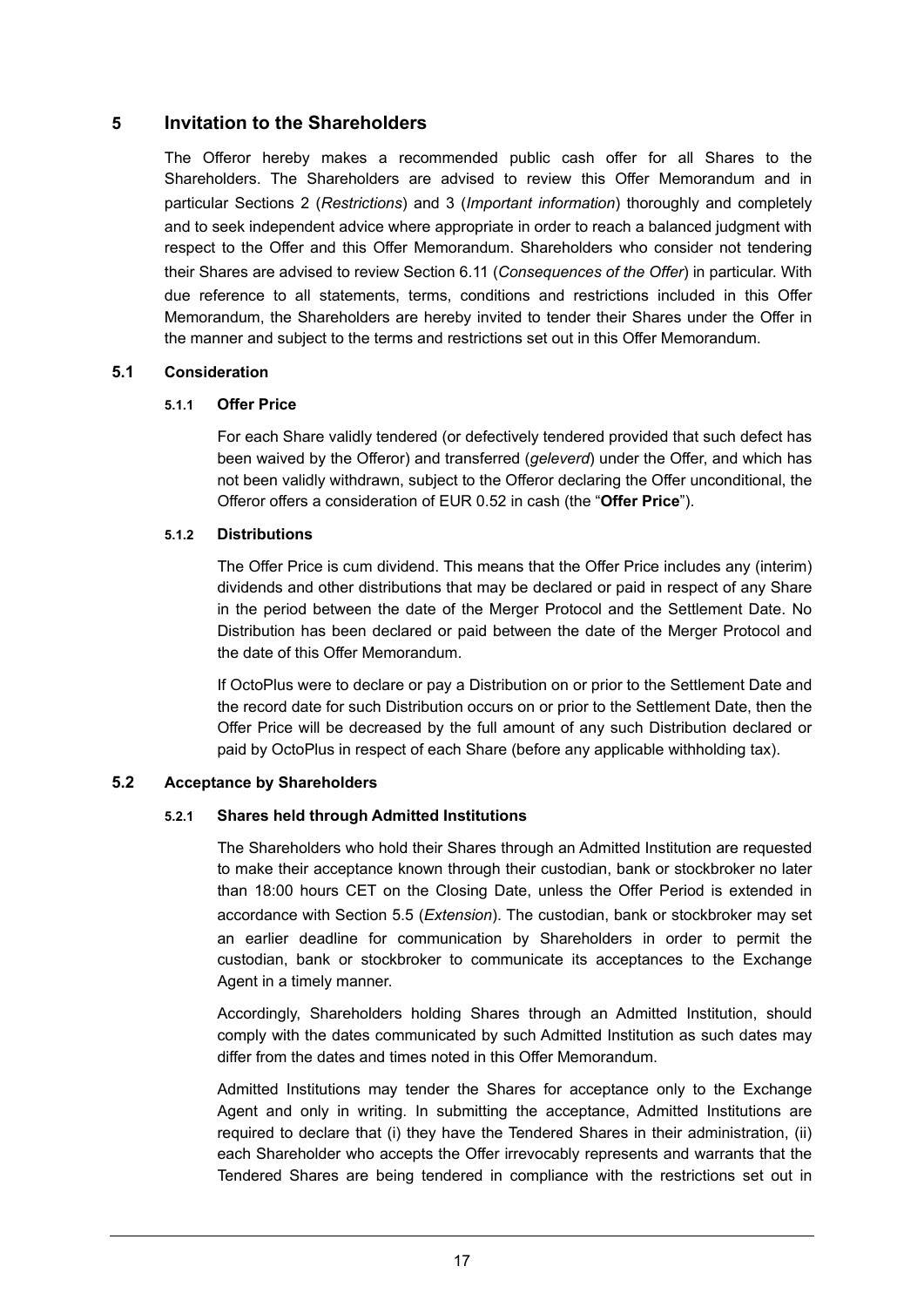Section 2 (*Restrictions*) and the information contained in Section 3 (*Important information*) and (iii) they undertake to transfer these Tendered Shares to the Offeror prior to or ultimately on the Settlement Date, provided that the Offer has been declared unconditional (*gestand wordt gedaan*).

Subject to the proper withdrawal of any tender of the Shares, the tendering of the Shares in acceptance of the Offer will constitute irrevocable instructions to block any attempt to transfer the Shares tendered, so that on or prior to the Settlement Date no transfer of such Shares may be effected (other than to the Exchange Agent on or prior to the Settlement Date if the Offer is declared unconditional (*gestand wordt gedaan*) and the Shares have been accepted for purchase, or if withdrawal rights are available because of an extension of the Offer Period) and to debit the securities account in which such Shares are held on the Settlement Date in respect of all of the Tendered Shares, against payment by the Exchange Agent of the Offer Price per Share.

# **5.2.2 Acceptance by holders of Shares individually recorded in OctoPlus' shareholders register**

Holders of Shares individually recorded in OctoPlus' shareholders register wishing to accept the Offer in respect of such Shares must deliver a completed and signed acceptance form to the Exchange Agent in accordance with the terms and conditions of the Offer, no later than 18:00 hours CET on the Closing Date. The acceptance forms are available upon request from the Exchange Agent. The acceptance form will also serve as a deed of transfer (*akte van levering*) with respect to the Shares referenced therein.

#### **5.2.3 Undertakings, representations and warranties by tendering Shareholders**

Each Shareholder tendering Shares pursuant to the Offer, by such tender, undertakes, represents and warrants to the Offeror, on the date that such Shares are tendered and on the Settlement Date, that:

- (i) the tender of any Shares constitutes an acceptance by the Shareholder of the Offer, on and subject to the terms and conditions of the Offer;
- (ii) such Shareholder has full power and authority to tender, sell and transfer (*leveren*) the Shares tendered by it, and has not entered into any other agreement to tender, sell or transfer (*leveren*) the Shares stated to have been tendered to any party other than the Offeror (together with all rights attaching thereto) and, when the same are purchased by the Offeror under the Offer, the Offeror will acquire such Shares, with full title guarantee and free and clear of all third party rights and restrictions of any kind; and
- (iii) such Shares are being tendered in compliance with the restrictions as set out in Section 2 (*Restrictions*) and the information set out in Section 3 (*Important information*) and the securities and other applicable laws or regulations of the jurisdiction in which such Shareholder is located or of which it is a resident and no registration, approval or filing with any regulatory authority of such jurisdiction is required in connection with the tendering of such Shares.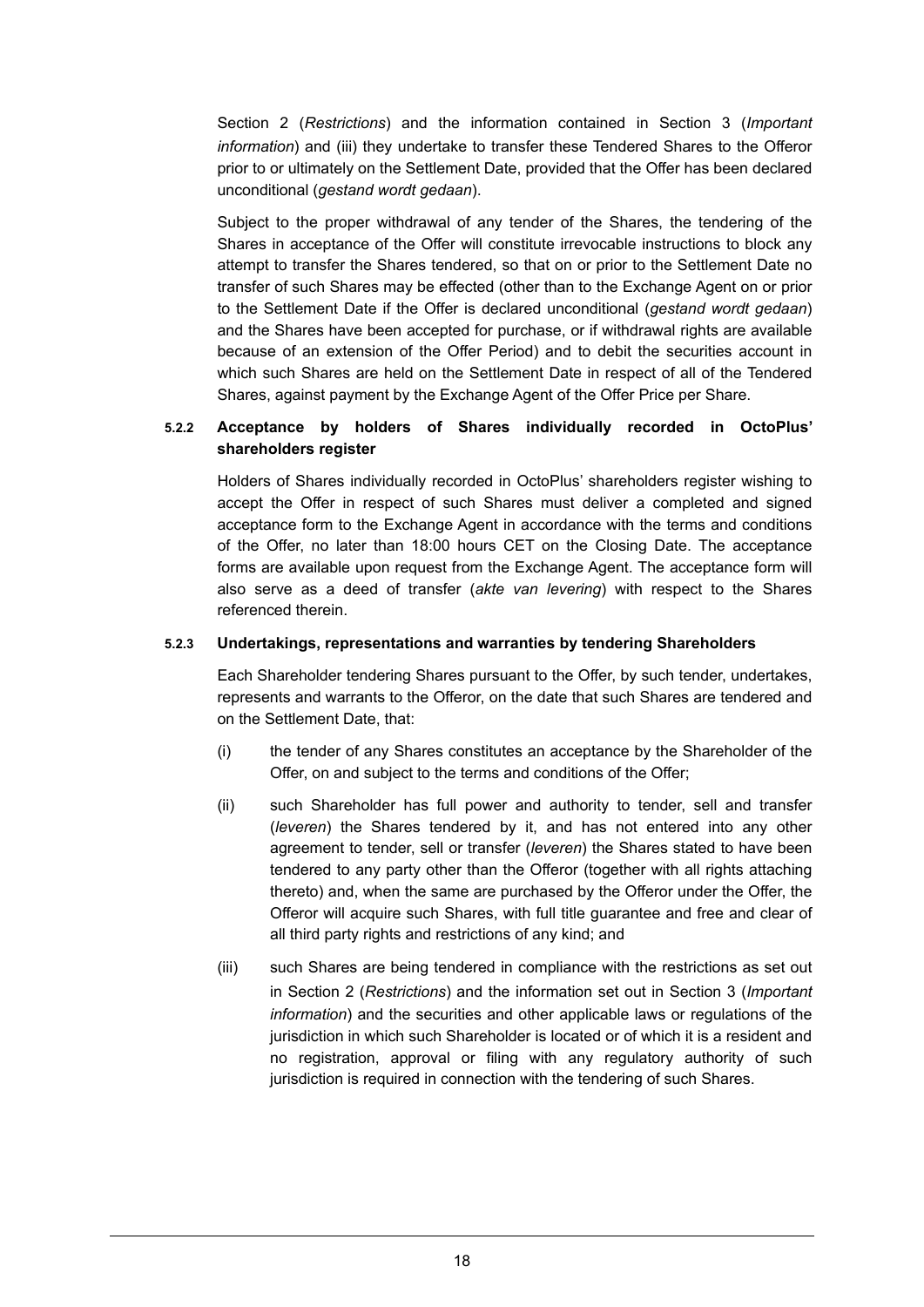# **5.3 Offer Period (***aanmeldingstermijn***)**

The Offer Period will commence at 09:00 hours CET on 14 December 2012 and will expire on 8 February 2013 at 18:00 hours CET unless the Offer Period is extended in accordance with Section 5.5 (*Extension*).

The Shares tendered on or prior to the Closing Date may not be withdrawn, subject to the right of withdrawal of any tender during an extension of the Offer Period in accordance with the Decree. If the Offer Period is extended, any Shares previously tendered and not withdrawn will remain subject to the Offer. The Shares tendered during an extension of the Offer Period may not be withdrawn.

If all conditions to the Offer are satisfied or, where appropriate, waived, the Offeror will accept all Shares that have been validly tendered (or defectively tendered provided that such defect has been waived by the Offeror) and not previously properly withdrawn, in accordance with the procedures set out in Section 5.2 (*Acceptance by Shareholders*).

# **5.4 Declaring the Offer unconditional (***gestanddoening***)**

The Offer will be subject to the satisfaction or waiver of the Offer Conditions as set out in Section 6.7 (*Offer Conditions, waiver and satisfaction*). The Offer Conditions may be waived, to the extent permitted by law or by agreement, as set out in Section 6.7 (*Offer Conditions, waiver and satisfaction*). If the Offeror wishes to (partly) waive one or more Offer Conditions in accordance with Section 6.7 (*Offer Conditions, waiver and satisfaction*) the Offeror will inform the Shareholders as required by the Applicable Rules.

No later than on the third Business Day following the Closing Date, such date being the Unconditional Date, the Offeror will determine whether the Offer Conditions have been satisfied or waived as set out in Section 6.7 (*Offer Conditions, waiver and satisfaction*), to the extent permitted by the Applicable Rules. In addition, the Offeror will announce on the Unconditional Date whether (i) the Offer is declared unconditional, (ii) the Offer Period will be extended in accordance with article 15 of the Decree, or (iii) the Offer is terminated as a result of the Offer Conditions set out in Section 6.7 (*Offer Conditions, waiver and satisfaction*) not having been satisfied or waived, all in accordance with article 16 of the Decree. In the event that the Offer is not declared unconditional, the Offeror will explain such decision.

In the event that the Offeror announces that the Offer is declared unconditional (*gestand wordt gedaan*) the Offeror will accept all Tendered Shares and shall continue the Offer during a Post Closing Acceptance Period (*na-aanmeldingstermijn*) as set out in Section 5.6 (*Post Closing Acceptance Period*).

# **5.5 Extension**

If one or more of the Offer Conditions set out in Section 6.7 (*Offer Conditions, waiver and satisfaction*) is not satisfied by the Closing Date, the Offeror may, in accordance with article 15, paragraphs 1 and 2 of the Decree, extend the Offer Period for a minimum period of two weeks and a maximum period of ten weeks in order to have such Offer Conditions satisfied or waived. In addition, the Offer Period may be extended if the events referred to in article 15, paragraphs 5 or 9 of the Decree, occur. Further extensions are subject to clearance of the AFM, which will only be given in exceptional circumstances. In case of such extension all references in this Offer Memorandum to 18:00 hours CET on the Closing Date shall, unless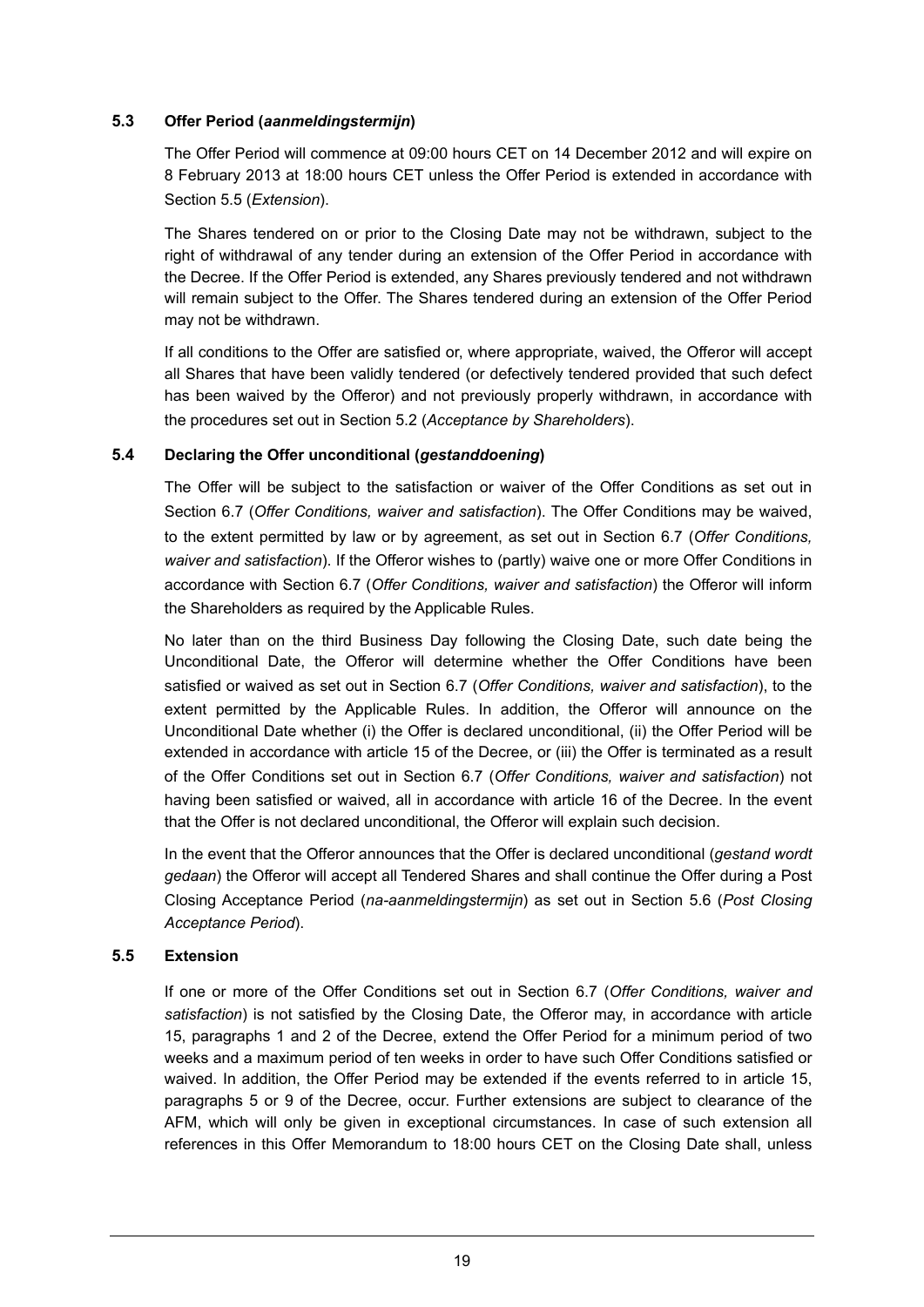the context requires otherwise, be changed to the latest date and time to which the Offer Period has been so extended.

If the Offer Period is extended, so that the obligation pursuant to article 16 of the Decree to announce whether the Offer is declared unconditional is postponed, a public announcement to that effect will be made ultimately on the third Business Day following the Closing Date in accordance with the provisions of article 15, paragraphs 1 and 2 of the Decree. If the Offeror extends the Offer Period, the Offer will expire on the latest time and date to which the Offeror extends the Offer Period.

During an extension of the Offer Period, any Shares previously tendered and not withdrawn in accordance with article 15 paragraph 3 of the Decree or otherwise withdrawn in accordance with the Decree will remain subject to the Offer.

# **5.6 Post Closing Acceptance Period (***na-aanmeldingstermijn***)**

In the event that the Offeror announces that the Offer is declared unconditional (*gestand wordt gedaan*), the Offeror shall, in accordance with article 17 of the Decree, within three Business Days after declaring the Offer unconditional, publicly announce a Post Closing Acceptance Period (*na-aanmeldingstermijn*) of a maximum of two weeks to enable the Shareholders who did not tender their Shares during the Offer Period to tender their Shares under the same terms and conditions as applicable to the Offer. The Post Closing Acceptance Period will start on the Business Day following the day of announcement thereof.

The Offeror will publicly announce the results of the Post Closing Acceptance Period and the total amount and total percentage of Shares held by it in accordance with article 17, paragraph 4 of the Decree ultimately on the third Business Day following the last day of the Post Closing Acceptance Period. The Offeror shall continue to accept for payment all Shares validly tendered (or defectively tendered provided that such defect has been waived by the Offeror) during such Post Closing Acceptance Period and shall pay for such Shares within five Business Days following the last day of the Post Closing Acceptance Period.

During the Post Closing Acceptance Period, Shareholders have no right to withdraw Shares from the Offer, whether validly tendered during the Offer Period (or defectively tendered provided that such defect has been waived by the Offeror) or during the Post Closing Acceptance Period.

#### **5.7 Settlement**

In the event that the Offeror announces that the Offer is declared unconditional (*gestand wordt gedaan*), Shareholders who have tendered and transferred (*geleverd*) their Shares for acceptance to the Offeror pursuant to the Offer on or prior to the Closing Date will receive the Offer Price in respect of each Tendered Share within five Business Days following the Unconditional Date, as of which moment dissolution or annulment of a Shareholder's tender or transfer (*levering*) shall not be permitted.

# **5.8 Dividends**

Any Distribution made in respect of Shares not tendered under the Offer after the Settlement Date will pro rata be deducted from the price per Share for the purpose of establishing such price in any Statutory Merger or other measure contemplated by Section 6.11.3 (*Legal structure and corporate structure following the Offer*).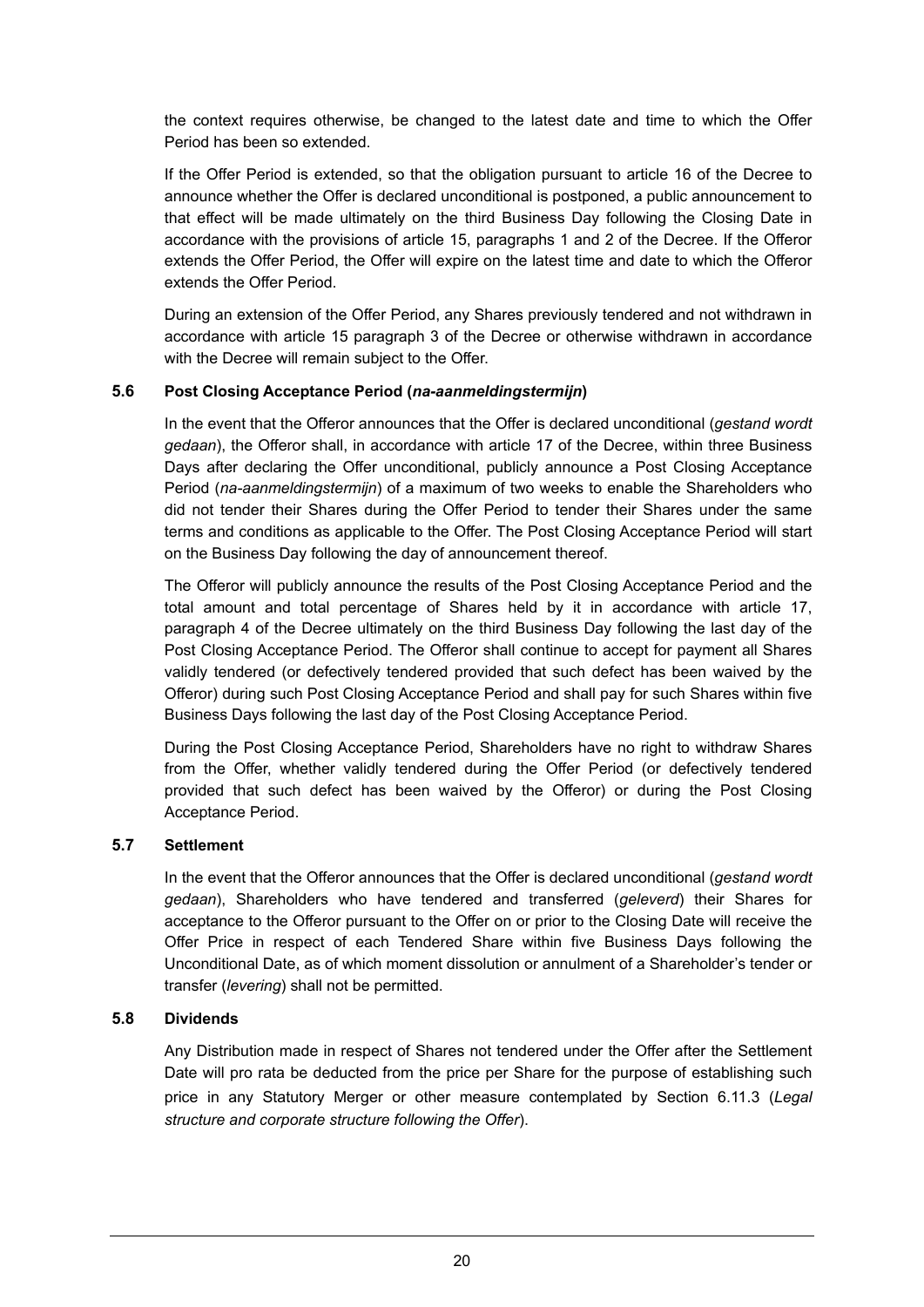### **5.9 Announcements**

Any announcement contemplated by this Offer Memorandum will be issued by press release. Subject to any applicable requirements under the Applicable Rules and without limiting the manner in which the Offeror may choose to make any public announcement, the Offeror will have no obligation to communicate any public announcement other than as described above.

# **5.10 Commission**

Admitted Institutions will receive from the Exchange Agent on behalf of the Offeror a commission in the amount of EUR 0.0013 in respect of each Tendered Share up to a maximum of EUR 1,000 per Shareholder account. The commission must be claimed from the Offeror through the Exchange Agent within 30 days after the Settlement Date. No costs will be charged to Shareholders by the Offeror or by OctoPlus for the transfer and payment of each Tendered Share if an Admitted Institution is involved. However, the Shareholders may be charged certain fees by their custodians, banks or stockbrokers. Costs may also be charged to the Shareholders by or on behalf of an institution located outside of the Netherlands, involved in the transfer and payment of the Tendered Shares. Shareholders should consult their banks and stockbrokers regarding any such fees.

# **5.11 Restrictions**

The Offer is being made with due observance of the statements, conditions and restrictions included in this Offer Memorandum. The Offeror reserves the right to accept any tender of Shares under the Offer that is made by or on behalf of a Shareholder, even if it has not been effected in the manner as set out in Section 5.2 (*Acceptance by Shareholders)*.

|                  | <b>Expected date and time</b>                          | <b>Event</b>                                                                                                                                                                 |  |
|------------------|--------------------------------------------------------|------------------------------------------------------------------------------------------------------------------------------------------------------------------------------|--|
|                  | 13 December 2012                                       | Press release announcing the availability of this<br>Offer Memorandum and the commencement of<br>the Offer                                                                   |  |
|                  | 09:00 hours CET on 14 December 2012                    | Commencement of the Offer Period                                                                                                                                             |  |
|                  | 14:00 hours CET on 15 January 2013                     | EGM, at which meeting the Equity Decrease<br>and the Offer, among other matters, will be<br>discussed                                                                        |  |
|                  | 18:00 hours CET on 8 February 2013,<br>unless extended | Closing Date:                                                                                                                                                                |  |
|                  |                                                        | Deadline for Shareholders wishing to tender<br>Shares, unless the Offer is extended in<br>accordance with article 15 of the Decree                                           |  |
|                  | No later than three Business Days after                | Unconditional Date:                                                                                                                                                          |  |
| the Closing Date |                                                        | The date on which the Offeror will publicly<br>announce whether the Offer is declared<br>unconditional (gestand wordt gedaan) in<br>accordance with article 16 of the Decree |  |
|                  | No later than three Business Days after                | Post Closing Acceptance Period:                                                                                                                                              |  |
|                  | the Unconditional Date                                 | If the Offer is declared unconditional, the<br>Offeror will announce a Post Closing                                                                                          |  |
|                  |                                                        |                                                                                                                                                                              |  |

# **5.12 Indicative timetable**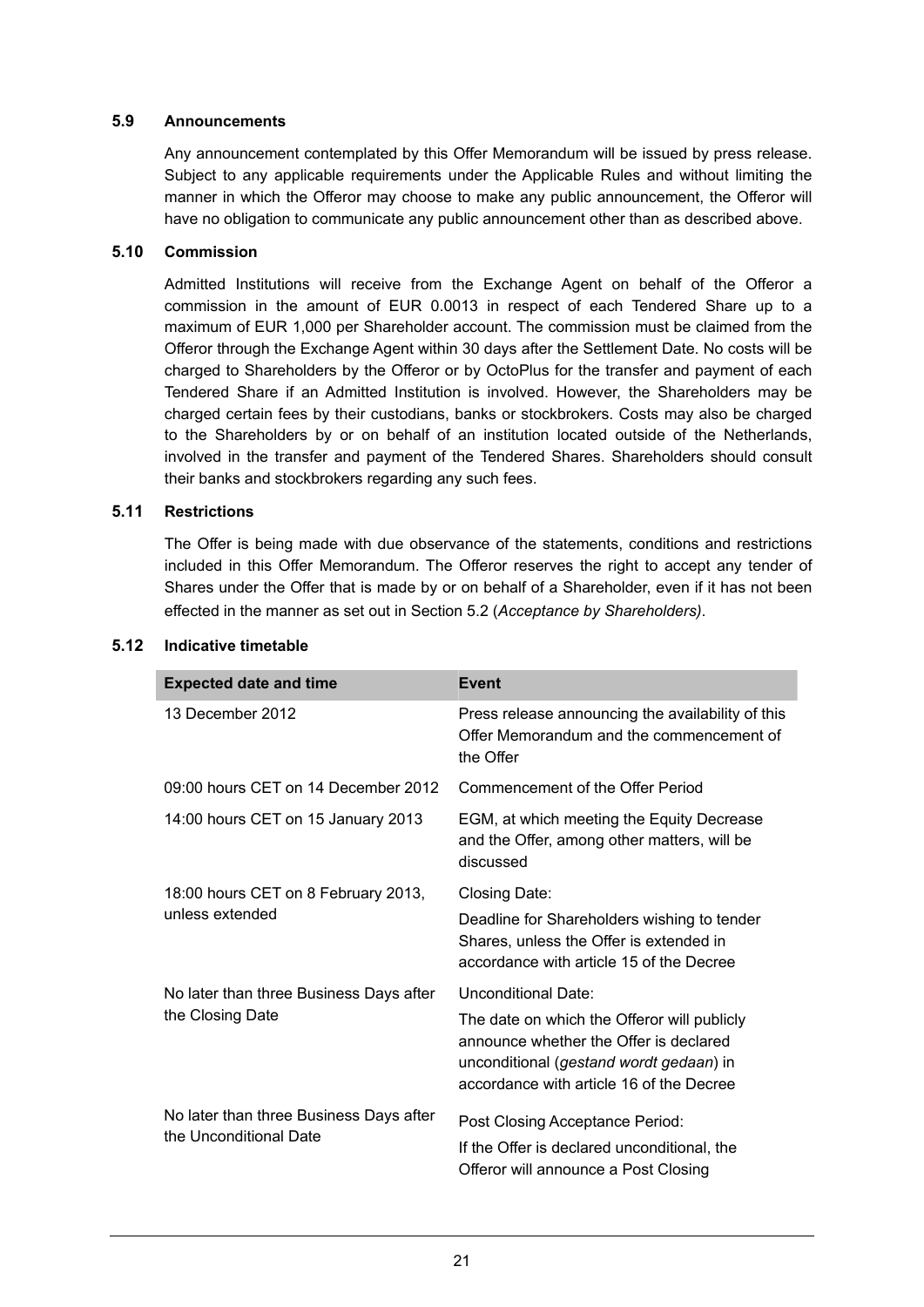| <b>Expected date and time</b>          | Event                                                                                                                                           |  |
|----------------------------------------|-------------------------------------------------------------------------------------------------------------------------------------------------|--|
|                                        | Acceptance Period for a period of up to two<br>weeks, in accordance with article 17 of the<br>Decree                                            |  |
| No later than five Business Days after | Settlement Date:                                                                                                                                |  |
| the Unconditional Date                 | The date on which, in accordance with the<br>terms and conditions of the Offer, the Offeror<br>will pay the Offer Price for each Tendered Share |  |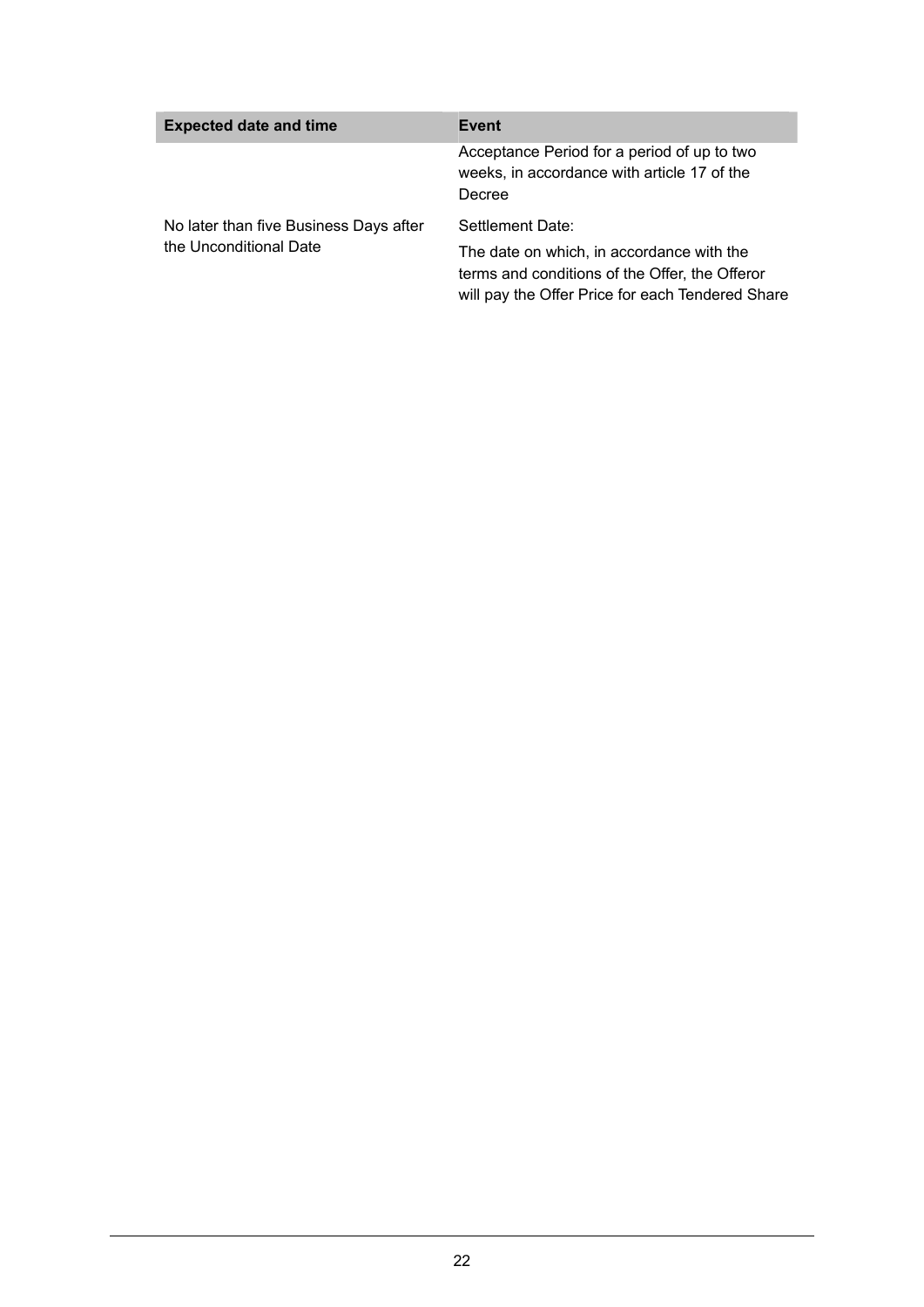# **6 Explanation and background of the Offer**

# **6.1 Introduction**

In July 2012 Dr. Reddy's approached OctoPlus to engage in discussions in respect of a potential acquisition by Dr. Reddy's of all or a significant part of the Shares or of OctoPlus' business. Dr. Reddy's and OctoPlus entered into a confidentiality agreement on 6 July 2012 after which Dr. Reddy's conducted an initial due diligence investigation on OctoPlus and its business. On 21 September 2012, Dr. Reddy's submitted to the Boards a non-binding indicative proposal for a full-acquisition of OctoPlus. OctoPlus formally responded to the nonbinding indicative proposal on 4 October 2012, which formed the basis for further negotiations. Following such negotiations, Dr. Reddy's and OctoPlus reached (conditional) agreement on the Offer on 21 October 2012 by signing the Merger Protocol.

On 22 October 2012 Dr. Reddy's and OctoPlus jointly announced that they reached conditional agreement on the main terms and conditions of the Offer, pursuant to article 5, paragraph 1 and article 7, paragraph 4 of the Decree, as set out in this Offer Memorandum, at a cash consideration of EUR 0.52 per Share (the "**Joint Announcement**"). In the Joint Announcement the Offeror and OctoPlus expressed their intention to submit a request for approval of an offer memorandum to the AFM within five weeks from the Joint Announcement. See also Section 11 (*Press releases*).

Pursuant to the Merger Protocol Dr. Reddy's may decide that the Offer will be made by itself or an existing or newly incorporated wholly-owned subsidiary of Dr. Reddy's. Pursuant to Section 17 of the Merger Protocol, Dr. Reddy's assigned its rights and obligations under the Merger Protocol to the Offeror on 13 December 2012.

#### **6.2 The Offer**

The Offeror is making an offer to purchase from the Shareholders all the Shares on the terms and subject to the conditions and restrictions contained in this Offer Memorandum.

Subject to the Offer being declared unconditional (*gestanddoening*), the Shareholders tendering their Shares under the Offer will receive the Offer Price in respect of each Tendered Share. If, between the date of the Merger Protocol and the Settlement Date, OctoPlus, by any means whatsoever declares or pays any Distribution and the record date for such Distribution will occur on or prior to the Settlement Date, then the Offer Price will be reduced by the amount of such Distribution per Share (before any applicable withholding tax). On the date hereof, no Distribution has been declared or made since the date of the Merger Protocol.

# **6.2.1 Bid premia**

- (i) The Offer Price represents a premium of 30% to the closing price of the Shares on the Reference Date.
- (ii) The Offer Price represents a premium of 36% to the average closing price of the Shares over the three month period up to and including the Reference Date.
- (iii) The Offer Price represents a premium of 28% to the average closing price of the Shares over the six month period up to and including the Reference Date.
- (iv) The Offer Price represents a premium of 14% to the average closing price of the Shares over the twelve month period up to and including the Reference Date.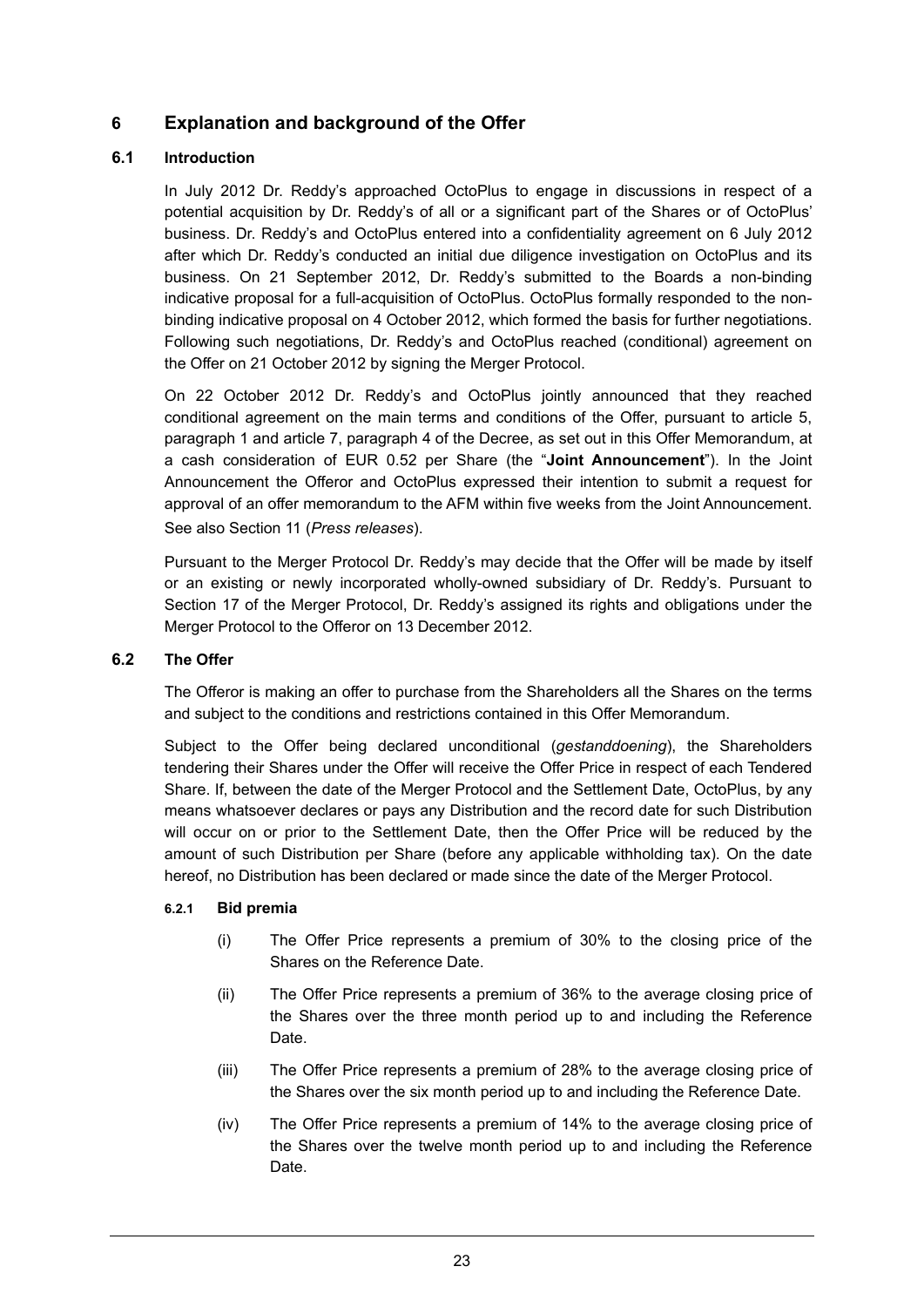### **6.2.2 Share price development**

During the twelve months preceding the request to the AFM to approve this Offer Memorandum, the Shares' closing price ranged between EUR 0.60 and EUR 0.34 with an average closing price of EUR 0.45. The Share price at the Reference Date was equal to EUR 0.40.



#### **6.3 Substantiation of the Offer**

The Offer Price has been based on a series of financial analyses. The conclusions from each of the conducted financial analyses, in addition to certain financial information as derived from annual and interim accounts, analysts' presentations, market reports and press releases, have been used to arrive at the Offer Price. The performed financial analyses are:

- **6.3.1** an analysis of bid premiums for the eleven Dutch completed cash-only recommended full public offers (excluding public offers for real estate companies) that had an equity value of up to EUR 1,000 million and were announced and concluded between 1 January 2007 and 18 October 2012 (Gilde/Nedschroef, Medcom/Wegener, KPN/Getronics, SAB Miller/Grolsch, ERIKS/Econosto, Adecco/DNC, Rijndijk Groep/Gouda Vuurvast, SHV/ERIKS, Canon/Océ, Mexichem/Wavin and Saab/HITT). The one-day median bid premium (closing share price one day prior to the earlier of transaction announcement or material, public speculation of a transaction, if any) for these offers is 38%. The premiums offered for the above-mentioned public offers have been estimated using information provided by Thomson Reuters DataStream, Mergermarket and company websites;
- **6.3.2** an analysis of the latest Petercam (Analyst Jan van den Bossche, EUR 0.40 per Share as of 8 May 2012) and Kempen & Co (Analyst Mark Pospisilik, EUR 0.40 per Share as of 11 June 2012) research analyst twelve-month price targets on the Reference Date; and
- **6.3.3** a discounted cash flow analysis considering the historical developments and forwardlooking financial guidance as provided by OctoPlus. In the analysis, OctoPlus was valued as a stand-alone company. The forecast period was four years after which a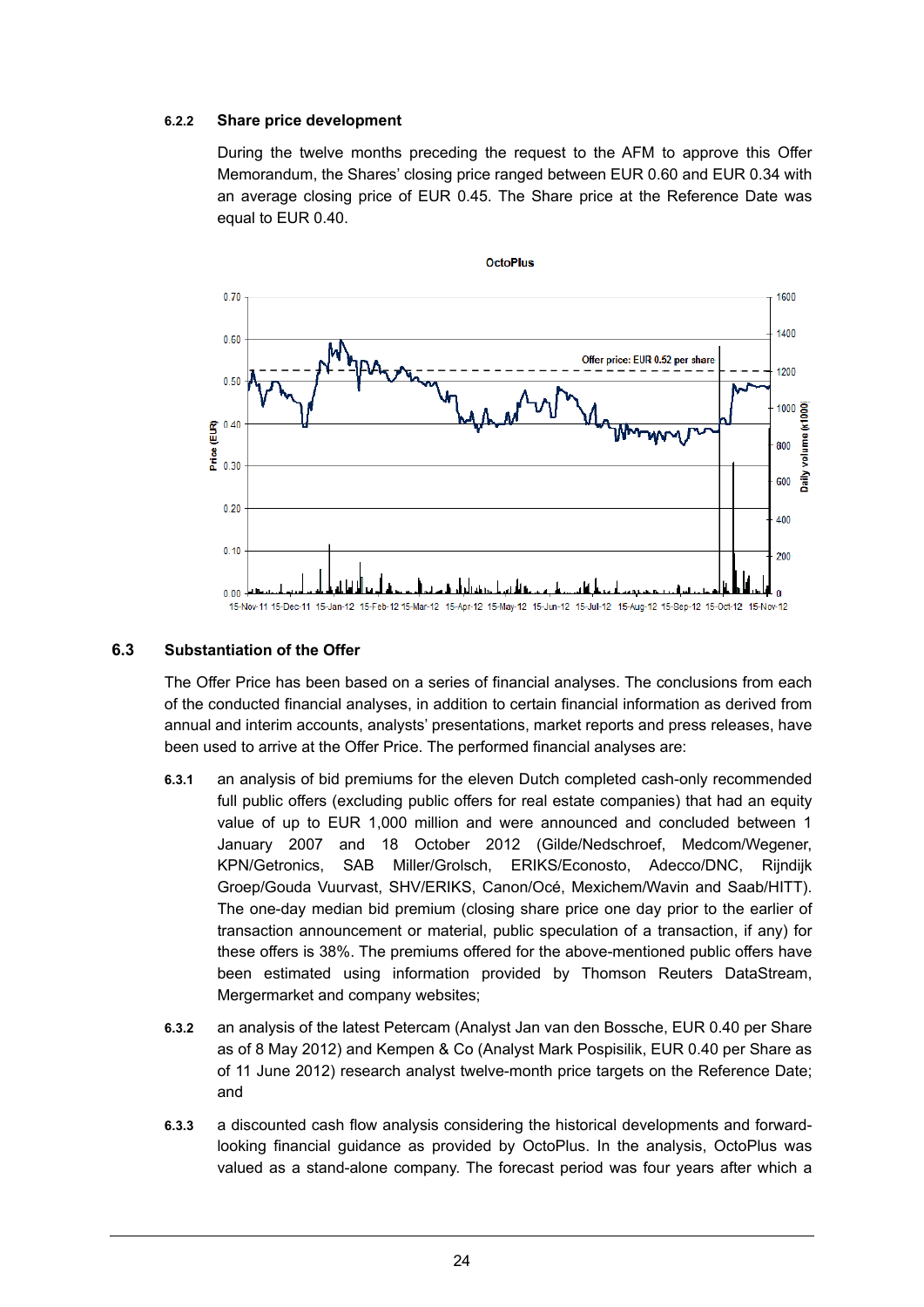residual value was applied. The residual value was calculated as the perpetuity of the cash flow in the fourth year with an appropriate perpetual growth rate. Both OctoPlus' current and expected fee-for-service activities in specialty generics and drug formulation were taken into account in the analysis, adjusted for risks inherent to the nature of OctoPlus' business. The Offeror did not include the drug candidate Locteron<sup>®</sup> in the analysis given the low probability-to-market of a drug in Phase II development and the recent bankruptcy filing of development partner Biolex. Reference is made to Section 7.5.2 (*Impact of Biolex' insolvency*). An average weighted cost of capital of 14% was applied by the Offeror. Sensitivity analysis on both the average weighted costs of capital and perpetuity growth rate were conducted, resulting in a value range for all outstanding Shares.

#### **6.4 Rationale for the Offer**

Dr. Reddy's is actively engaged in the development and manufacturing of generics and Active Pharmaceutical Ingredients ("API"). Dr. Reddy's focuses on oral-solids and believes in value creation for its stakeholders through limited-competition complex generic products. In the generics market, injectable drugs with complex formulations are expected to play an increasingly important role. To address the need for complex injectable drugs, Dr. Reddy's aims to close its "capability gap" in that area through acquisitions.

Dr. Reddy's evaluated the capabilities of OctoPlus in drug formulation as well as its fee-forservice contract manufacturing activities. Dr. Reddy's believes that the existing drug formulation expertise of OctoPlus using Microspheres and Liposomes could provide the capabilities required to meet its needs in complex injectable drug development. In addition, OctoPlus' ability to improve the formulations of both existing and new drugs is believed to be complementary to Dr. Reddy's existing capabilities.

Besides leveraging the capabilities of OctoPlus in drug delivery, Dr. Reddy's also aims to further grow the fee-for-service business and to harness operational synergies arising from extensive collaboration between both organisations. Dr. Reddy's believes that OctoPlus has accumulated extensive know-how and skilled personnel that complements the present offering of the Custom Pharmaceutical Services (CPS) business of Dr. Reddy's.

Dr. Reddy's envisages the following synergies to take effect pursuant to the Merger:

- (i) extension of the expertise and scientific capabilities of Dr. Reddy's in drug formulation and complex injectables;
- (ii) further development of OctoPlus its fee-for-service business through the worldwide presence of Dr. Reddy's; and
- (iii) leveraging scientific expertise and know-how in the area of complex generics.

#### **6.5 Financing of the Offer**

With reference to article 7, paragraph 4 of the Decree, Dr. Reddy's announced in the Joint Announcement that it has sufficient funds available to complete the Offer and the financing of the Offer will not be subject to the consent of any third party and shall have no financing condition. The Offeror will finance the maximum total amount of the Offer of approximately EUR 27.4 million through available cash on its balance sheet.

Reference is made to Section 11 (*Press releases*).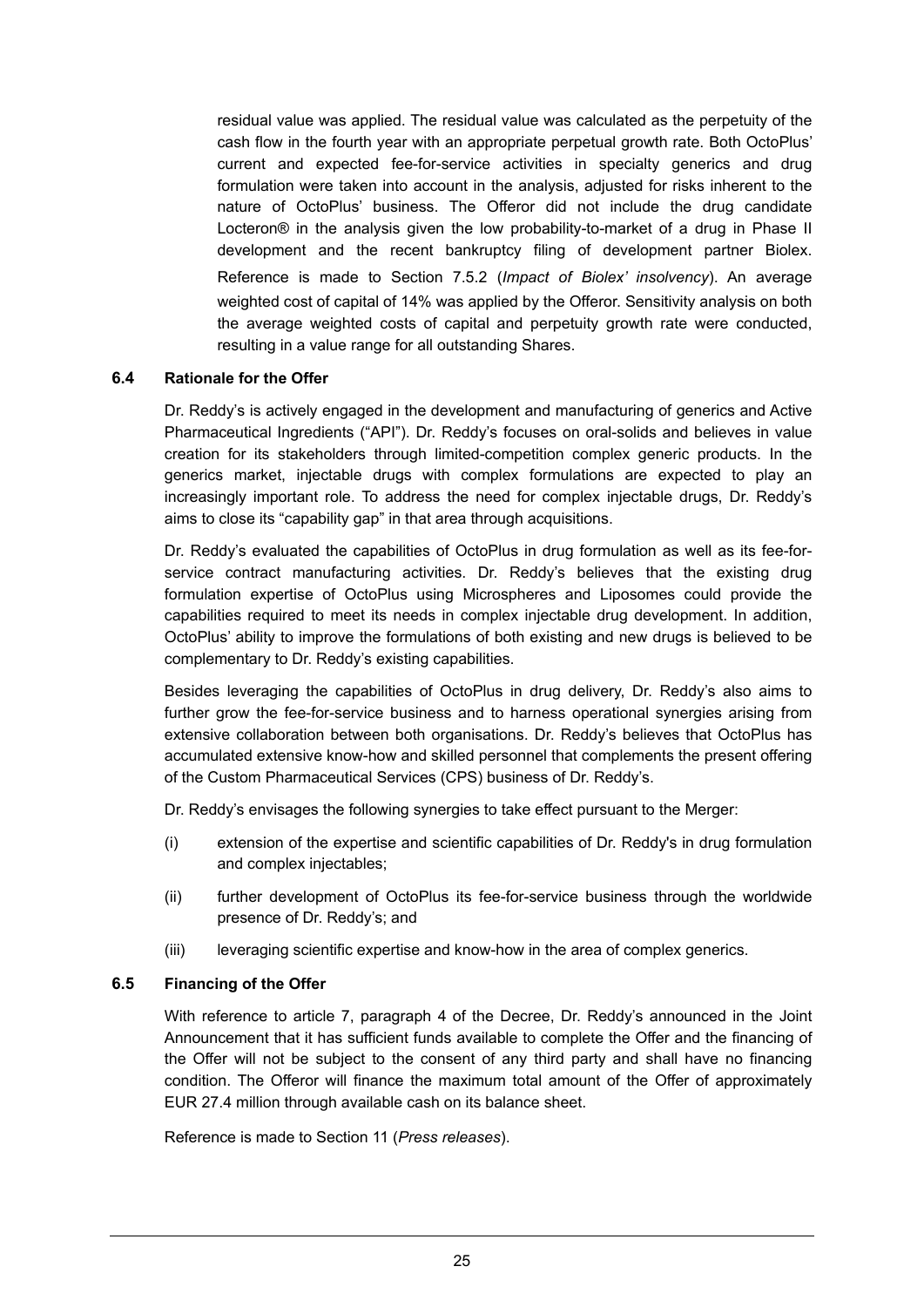#### **6.6 Decision-making and recommendation by the Boards**

After having received extensive legal and financial advice and having given due and extensive consideration to the strategic and business rationale and the financial and social aspects and consequences of the proposed transaction and having considered other available alternatives, the Boards have reached the conclusion that the Offer as contemplated in this Offer Memorandum is in the best interests of OctoPlus, its Shareholders, employees and other stakeholders.

The Executive Board has regularly consulted with the Supervisory Board throughout the Offer process, and the Supervisory Board has been extensively involved from beginning to end. The terms and conditions of the Offer, as documented in the Merger Protocol and this Offer Memorandum, have been agreed between Dr. Reddy's and OctoPlus with the prior approval of the Supervisory Board.

The Boards are of the opinion that the Offer Price and the other terms of the Offer are reasonable and fair to the Shareholders from a financial point of view. In this respect, reference is made to the Fairness Opinion, which does not form a part of this Offer Memorandum and is included in the Position Statement.

With reference to the above, the Boards fully support the Offer and unanimously recommend the Offer to the Shareholders for acceptance and therefore recommend voting in favour of all resolutions relating to the Offer to be taken at the EGM referred to in Section 6.16 (*EGM*) and the Position Statement (the "**Recommendation**").

#### **6.7 Offer Conditions, waiver and satisfaction**

#### **6.7.1 Offer Conditions**

The obligation of the Offeror to declare the Offer unconditional (*het bod gestand doen*) shall be subject to the satisfaction or waiver, as the case may be, in accordance with the Merger Protocol, of the conditions set out in this Section 6.7.1 (the "**Offer Conditions**"):

- (i) the number of Shares, tendered for acceptance pursuant to the Offer on the Closing Date, together with:
	- (a) any Shares directly or indirectly held by the Offeror and any of its Affiliates at the Closing Date;
	- (b) any Shares irrevocably committed to the Offeror, or any of its Affiliates, in writing; and
	- (c) any Shares to which the Offeror is entitled (*gekocht maar nog niet geleverd*),

represents at least 92.5% of OctoPlus' aggregate issued and outstanding share capital (*geplaatst en uitstaand kapitaal*) on a fully diluted basis;

- (ii) on or prior to the Closing Date, the Governance Resolutions will have been adopted at the EGM;
- (iii) no Material Adverse Effect will have occurred in the period starting as of the Commencement Date and ending at the Unconditional Date;
- (iv) on or prior to the Unconditional Date neither OctoPlus nor the Boards or any member of the Boards shall have breached the terms of the Merger Protocol to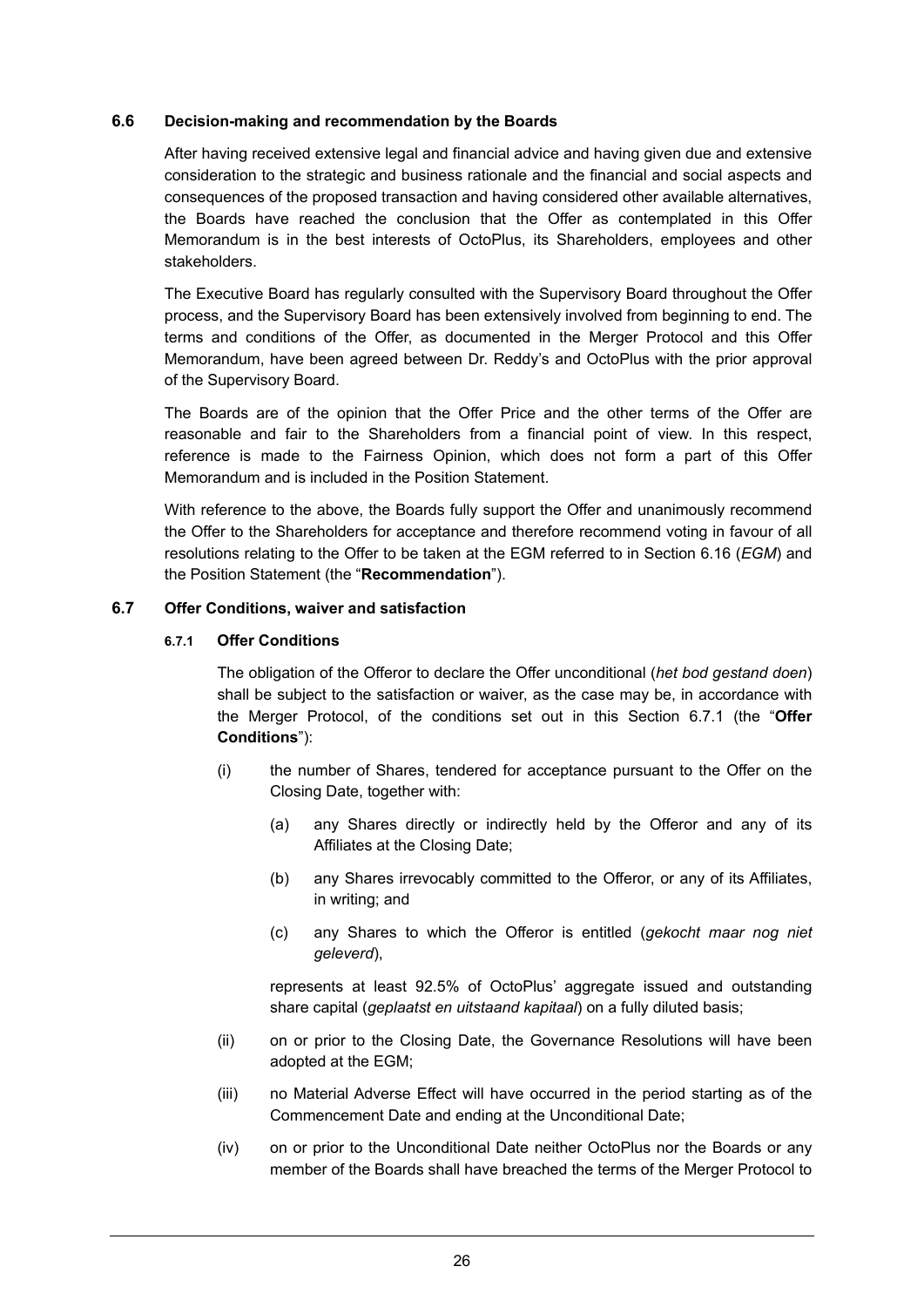the extent that any such breach (a) has or could reasonably be expected to have material adverse consequences for OctoPlus, the Offeror or the Offer; and (b) is incapable of being remedied within ten Business Days after receipt by OctoPlus of a written notice from the Offeror or has not been remedied by OctoPlus, the Boards or any member of the Boards within ten Business Days after receipt by OctoPlus of a written notice from the Offeror;

- (v) neither of the Boards shall have revoked or materially modified, amended or qualified its Recommendation;
- (vi) no public announcement has been made indicating that any person other than the Offeror is preparing or is to make a Competing Offer;
- (vii) no person other than the Offeror and its Affiliates shall have obtained the right to subscribe or has agreed to subscribe for securities in the capital of OctoPlus (including Shares) and OctoPlus not having issued or granted rights to subscribe for securities in the capital of OctoPlus (including Shares) in the period starting as of the Commencement Date and ending at the Unconditional Date;
- (viii) on or prior to the Unconditional Date, no notification will have been received from the AFM stating that preparation of the Offer has been made in violation of chapter 5.5 of the Wft, and that, pursuant to article 5:80, paragraph 2 of the Wft, investment firms (*beleggingsondernemingen*, as defined in the Wft) will not be allowed to cooperate with the settlement of the Offer;
- (ix) on or prior to the Unconditional Date trading in the Shares on the regulated market operated by Euronext Amsterdam will not have been suspended or ended as a result of a listing measure (*noteringsmaatregel*) taken by Euronext Amsterdam in accordance with Article 6901/2 or any other relevant provision of the Euronext Rulebook I (Harmonised Rules), the foregoing excluding for the avoidance of doubt any suspension on a temporary basis in the ordinary course of trading; and
- (x) on the Unconditional Date, no Governmental Order will be in effect that restricts, prohibits or materially delays the consummation of the Offer on the terms and conditions set out in the Merger Protocol or the consummation of the Merger.

#### **6.7.2 Waiver**

The Offer Conditions set out in Section 6.7.1(i) up to and including Section 6.7.1(vii) and 6.7.1(ix) are for the sole benefit of the Offeror and may be waived by the Offeror at any time by written notice to OctoPlus.

The Offer Conditions set out in Sections 6.7.1(viii) and 6.7.1(x) cannot be waived.

Neither OctoPlus nor the Offeror may invoke any of the Offer Conditions if the nonsatisfaction of such condition(s) is caused by a breach of the invoking party of any of its obligations under the Merger Protocol.

#### **6.7.3 Non-fulfilment**

In accordance with the Applicable Rules, if it is ascertained by the Offeror that an Offer Condition is not satisfied or is incapable of being satisfied and the relevant Offer Condition is not or cannot be waived, the Offeror shall forthwith publicly announce this.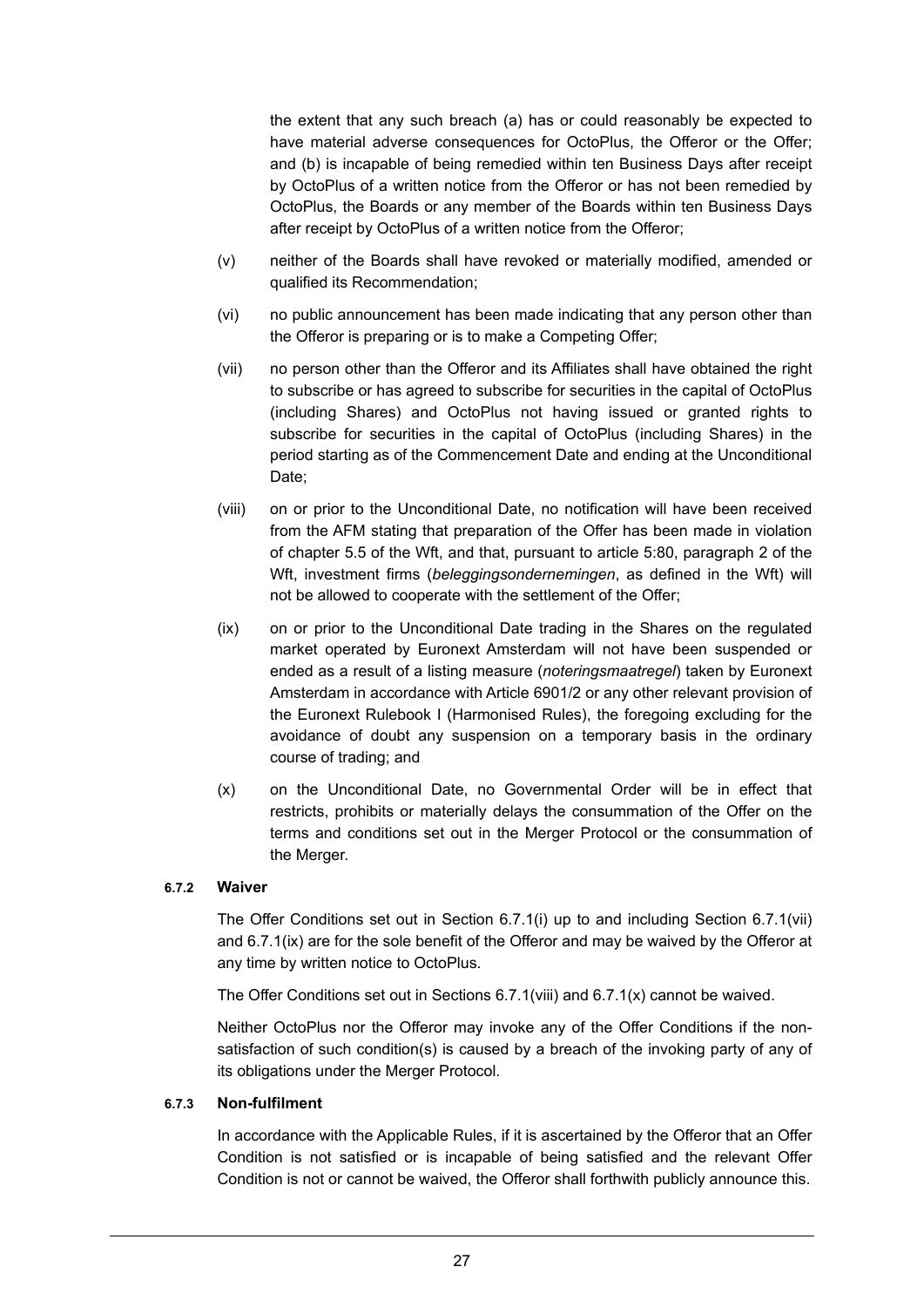### **6.8 Shareholdings of the members of the Boards**

#### **6.8.1 Information on Shares**

The individual members of the Boards jointly hold 1.1% of the Shares as shown in the following table. Such members have agreed to an irrevocable undertaking to tender their Shares under the Offer under the same terms and conditions as described in this Offer Memorandum.

| <b>Name</b>       |         | Number of Shares Amount to be received | Percentage |
|-------------------|---------|----------------------------------------|------------|
| Mr J.H. Egberts   | 427,119 | EUR 222,101.88                         | 0.81%      |
| Mr. D.S. Chahal   | 110.950 | EUR 57,694                             | 0.21%      |
| Mr. G. Moolhuizen | 22,500  | EUR 11,700                             | $0.04\%$   |
| <b>Total</b>      | 560,569 | EUR 291,495.88                         | $1.06\%$   |

#### **6.8.2 Transactions by members of the Boards**

Mr. Chahal, member of the Supervisory Board, performed one transaction relating to the Shares during the year preceding the publication of this Offer Memorandum.

| <b>Name</b>     | <b>Buy/Sell</b> | Number of<br><b>Shares</b> |                          | Date of trade Price per Share |
|-----------------|-----------------|----------------------------|--------------------------|-------------------------------|
| Mr. D.S. Chahal | Buv             | 100.950                    | 13 June 2012   EUR 0.379 |                               |

#### **6.9 Respective cross-shareholdings Offeror - OctoPlus**

As at the date of this Offer Memorandum, neither Dr. Reddy's, nor any of its Affiliates (including the Offeror), directly or indirectly, hold any Shares.

OctoPlus and/or any of its Affiliates do not, directly or indirectly, hold any shares in the Offeror and/or Dr. Reddy's.

#### **6.10 Irrevocable undertaking**

#### **6.10.1 Committed Shareholders**

Van Herk, LSP III Omni Investment Coöperatief U.A., Signet Healthcare Partners, L.L.C. SR One, Limited, J.J.M. Holthuis (the founder of OctoPlus) and his holding company Sodoro B.V., N.V. Fagus and funds managed by IPSA (formerly known as Innoven Partenaires S.A.) (jointly the "**Committed Shareholders**") have signed irrevocable undertakings to support and accept the Offer, subject to customary conditions. The combined shareholding of the Committed Shareholders represents 62.4% of the Shares.

The Irrevocables contain customary terms and conditions, including that the irrevocable undertaking shall terminate (as a consequence of which the Committed Shareholders will not be obliged to tender their Shares or shall be entitled to withdraw their acceptance of the Offer) in the event a Competing Offer is made and the Offeror has not revised its Offer to be equally beneficial to OctoPlus and its stakeholders as the Competing Offer or has informed OctoPlus that it does not want to revise its Offer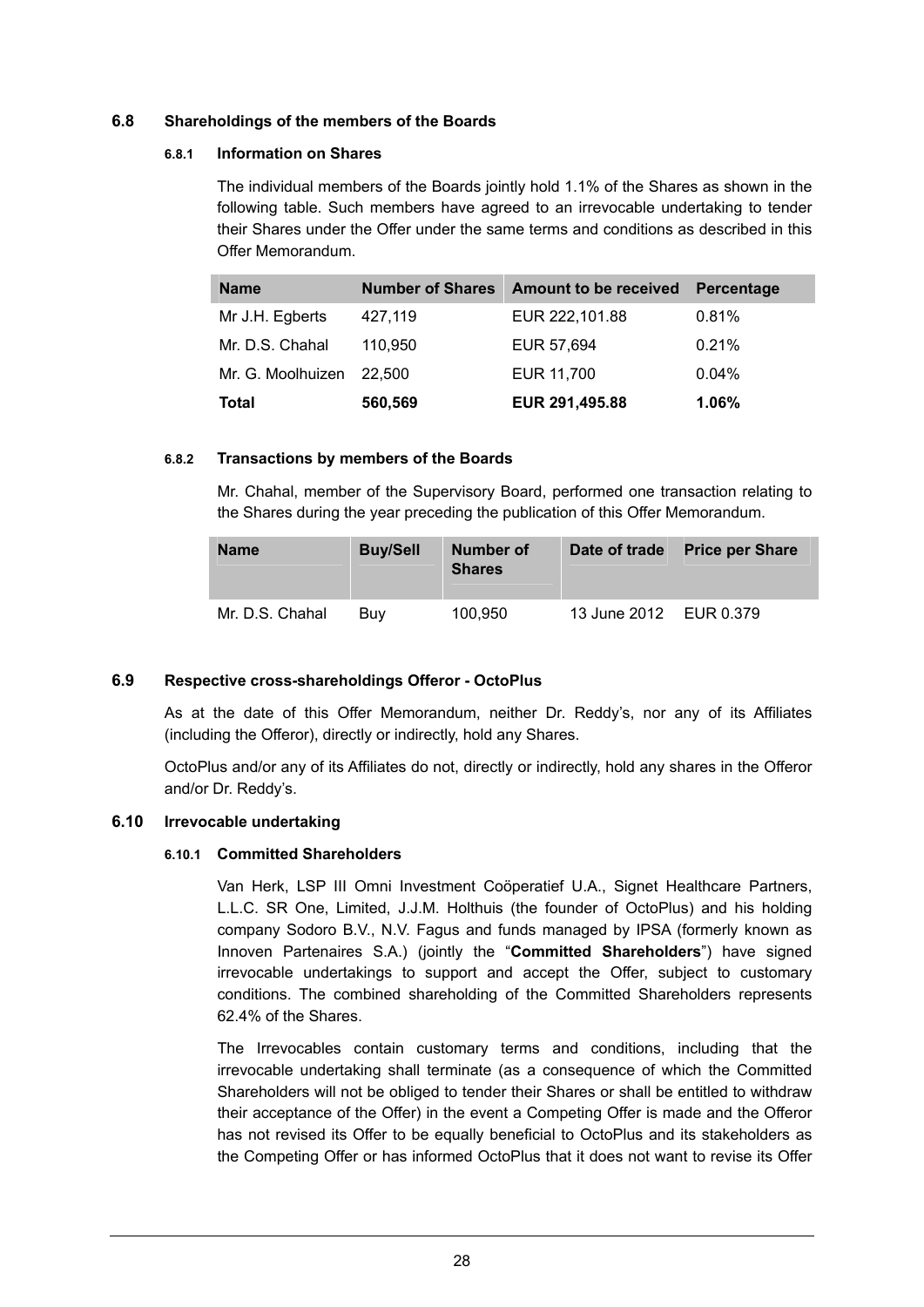and the Boards have withdrawn or modified and publically announced their Recommendation.

Furthermore, the Irrevocables shall terminate, amongst others, in the event that (i) either the Offeror or OctoPlus has terminated the Merger Protocol, (ii) the Offer is not declared unconditional in accordance with its terms and conditions or (iii) the Offer is declared wholly unconditional in accordance with its terms and conditions.

The Committed Shareholders shall tender their Shares against the Offer Price and against the terms and conditions of the Offer as set out in this Offer Memorandum. The Committed Shareholders did not receive any information in connection with the Offer other than contained in this Offer Memorandum.

#### **6.10.2 Committed members of the Boards**

The individual members of the Boards holding together 1.1% of the Shares have also agreed to an irrevocable undertaking to tender their Shares under the Offer against the Offer Price and against the terms and conditions of the Offer as set out in this Offer Memorandum. To the best knowledge of the Offeror and OctoPlus, these members have not received any information that is relevant for the assessment of the Offer by Shareholders other than contained in this Offer Memorandum.

#### **6.11 Consequences of the Offer**

Shareholders who do not tender their Shares under the Offer should carefully review this Section, which describes certain risks they will be subject to if they elect not to accept the Offer. These risks are in addition to the risks associated with holding securities issued by OctoPlus generally, such as the exposure to risks related to the business of OctoPlus and its subsidiaries, the markets in which the OctoPlus Group operates, as well as economic trends affecting such markets generally as such business, markets or trends may change from time to time. The following is a summary of such additional key risks. Further reference is also made in this regard to Section 6.17.7 (*Business Development Agreement)*, which describes when Shares may be issued to the Offeror under the BDA.

#### **6.11.1 Liquidity**

The purchase of Shares by the Offeror pursuant to the Offer will, among other things, reduce the number of Shareholders and the number of Shares that might otherwise be traded publicly, and (i) will thus adversely affect the liquidity and (ii) may affect the market value of the remaining Shares not tendered.

Furthermore, the Offeror may initiate any of the procedures set out in Sections 6.11.2 (*Delisting*) and 6.11.3 (*Legal structure and corporate structure following the Offer*) following completion of the Offer, which will further adversely affect the liquidity and may affect market value of the Shares.

As a result, the size of the free float in Shares will be substantially reduced following completion of the Offer and trading volumes and liquidity of Shares will be adversely affected. The Offeror does not intend to set up a liquidity mechanism for the Shares that are not tendered following the Settlement Date, other than that it may maintain a standard order on Euronext Amsterdam to purchase remaining Shares held by minority Shareholders against the Offer Price for a period of at least two weeks following the expiry of the Post Closing Acceptance Period. The announcement thereof, if pursued, is subject to prior regulatory clearance in accordance with the Applicable Rules.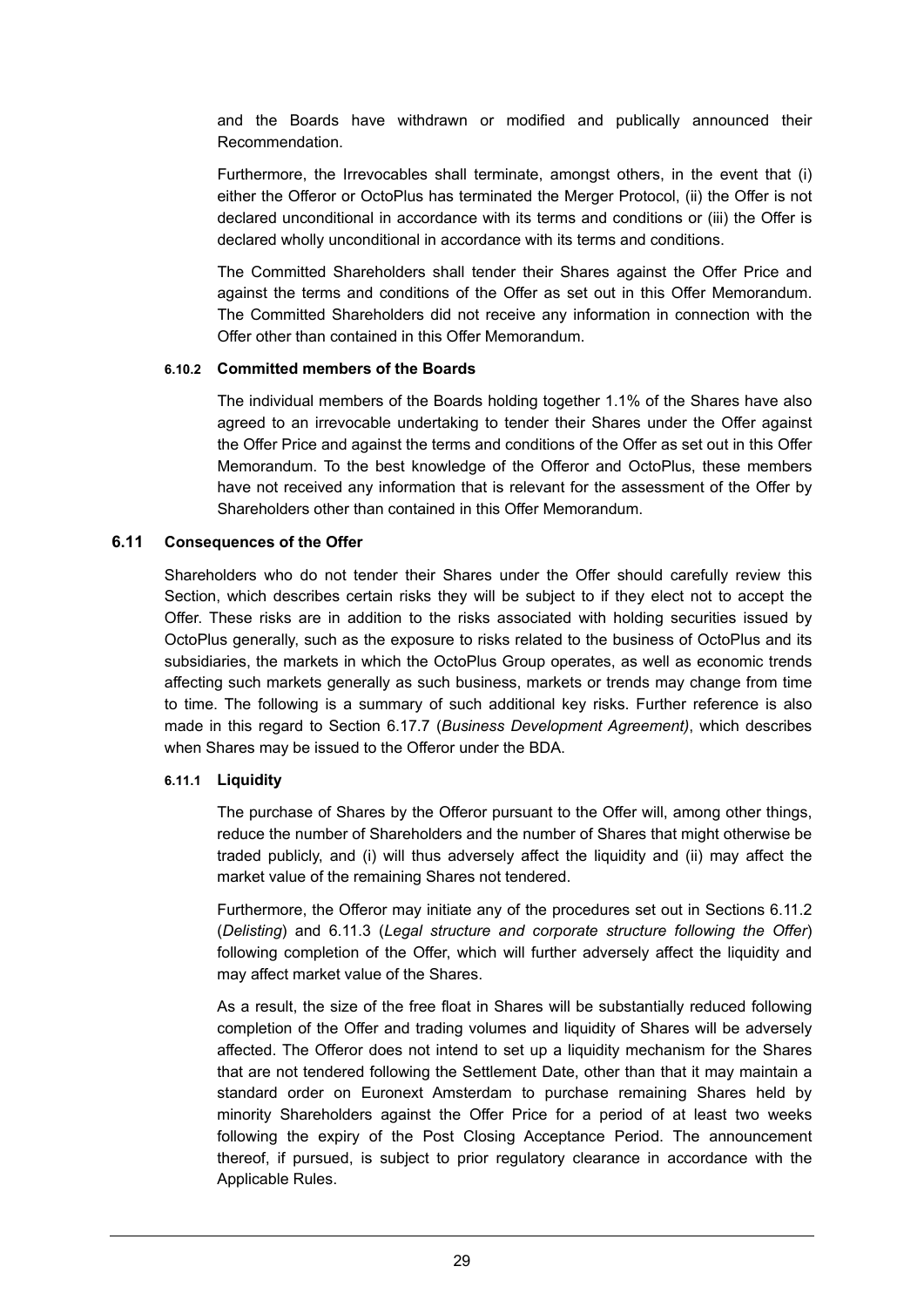#### **6.11.2 Delisting**

As soon as possible following the Offer being declared unconditional (*gestanddoening*), the Offeror and OctoPlus intend to procure that OctoPlus' listing on Euronext Amsterdam and the listing agreement between OctoPlus and Euronext Amsterdam in relation to the listing of the Shares will be terminated.

Delisting may be achieved on the basis of 95% or more of the issued share capital of OctoPlus having been acquired by the Offeror either in or outside of the Offer or on the basis of a Statutory Merger or an asset restructuring followed by dissolution of OctoPlus.

As long as the Shares remain listed on Euronext Amsterdam, OctoPlus shall continue to comply with the Dutch Corporate Governance Code except for (i) current deviations from the code and (ii) deviations from the code that find their basis in the Merger Protocol, in accordance with the "explain" requirement in respect of such deviations.

In the event that OctoPlus or any merging entity will no longer be listed and its Shares will no longer be publicly traded, the provisions applicable to the governance of listed companies will no longer apply and the rights of remaining minority Shareholders may be limited to the statutory minimum.

#### **6.11.3 Legal structure and corporate structure following the Offer**

The Offeror reserves the right to use any permitted method to acquire 100% of the Shares. In the event that the Offeror (together with its group companies (*groepsmaatschappijen*)) holds 95% or more of the issued share capital of OctoPlus following the Settlement Date, the Offeror will, as soon as possible, initiate squeezeout proceedings (*uitkoopprocedure*) in accordance with article 2:92a or 2:201a of the DCC or takeover squeeze-out proceedings in accordance with article 2:359c of the DCC in order to acquire the remaining Shares not tendered and not held by the Offeror or OctoPlus.

In addition, and regardless whether or not the Offeror after completion of the Offer would hold 95% of the issued share capital of OctoPlus, the Offeror may wish to effect or cause to effect any other restructuring of the OctoPlus Group for the purpose of achieving an optimal operational, legal, financial and/or fiscal structure in accordance with the Applicable Rules and Dutch law in general, some of which may have the (side) effect of diluting the interest of any remaining minority Shareholders (the "**Post-Closing Measures**"), including without limitation:

- (i) a sale of all, or substantially all, of the assets and liabilities of OctoPlus to Dr. Reddy's or any of its Affiliates;
- (ii) a subsequent public offer for any Shares held by minority Shareholders;
- (iii) a statutory cross-border or domestic (bilateral or triangular) legal merger (*juridische (driehoeks-)fusie*) in accordance with article 2:309 et seq of the DCC between OctoPlus, Dr. Reddy's and/or one or more Affiliate of Dr. Reddy's (a "**Statutory Merger**");
- (iv) a statutory legal demerger (*juridische splitsing*) of OctoPlus in accordance with article 2:334a et seq of the DCC;
- (v) a contribution of cash and/or assets by Dr. Reddy's or by any Affiliate of Dr. Reddy's in exchange for Shares or preference shares in OctoPlus' share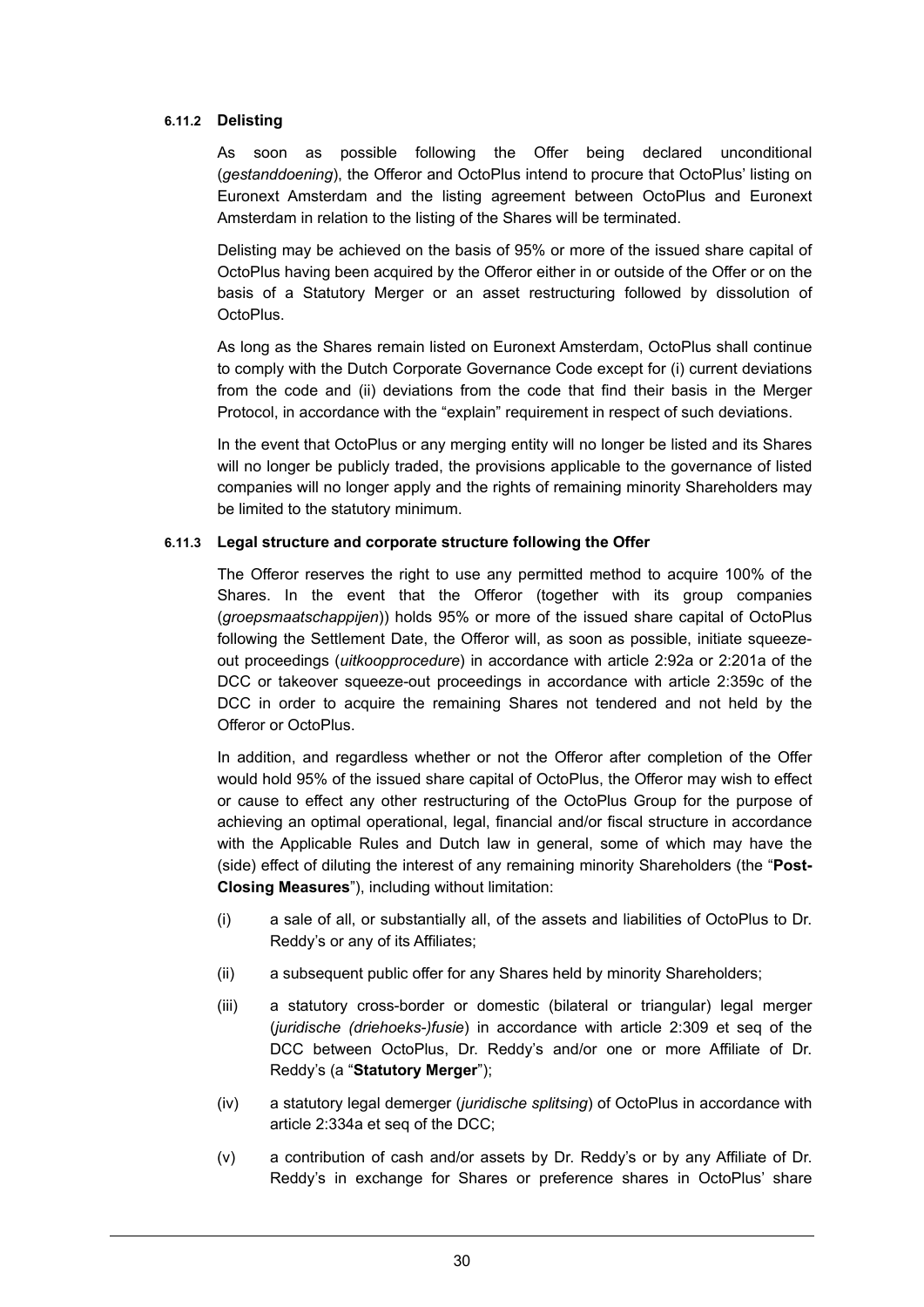capital, in which circumstances the pre-emptive rights (*voorkeursrechten*), if any, of minority Shareholders could be excluded and their shareholding in OctoPlus' share capital could be diluted;

- (vi) a distribution of proceeds, cash and/or assets to the Shareholders, which may take the form, but not exclusive, of a distribution out of reserves, an interim dividend, a dividend, reduction of capital or a liquidation distribution;
- (vii) a sale and transfer of assets and liabilities by Dr. Reddy's or any of its Affiliates to any member of the OctoPlus Group, or a sale and transfer of assets and liabilities by any member of the OctoPlus Group to Dr. Reddy's or any of its Affiliates;
- (viii) the conversion of OctoPlus into a private company with limited liability (*besloten vennootschap met beperkte aansprakelijkheid*), which may, amongst others, cause all Shares to become subject to transfer restrictions, if so provided in the Articles of Association;
- (ix) any transaction between OctoPlus and Dr. Reddy's at terms that are not at arm's length;
- (x) any combination of the foregoing; or
- (xi) any transactions, restructurings, issuance of securities of any kind, procedures, actions, processes and/or proceedings in relation to OctoPlus and/or one or more of its Affiliates required to effect the aforementioned objectives.

In the event the Offeror decides to effectuate a Statutory Merger between OctoPlus and a Dutch Affiliate of the Offeror, with OctoPlus being the disappearing entity and the Dutch Affiliate of the Offeror being the surviving entity, Shareholders who have not tendered their Shares under the Offer will become, by operation of law, shareholders in the surviving entity, alongside the Offeror's shareholder(s), which surviving entity may not be listed.

Any or all of the Post-Closing Measures may be applied cumulatively, alternatively, or not at all, subject to applicable provisions of Dutch law. The Post-Closing Measures do not prevent the Offeror from seeking a termination of OctoPlus' listing on Euronext Amsterdam when it is entitled to do so under the Euronext Amsterdam listing rules.

Any Post-Closing Measure will be structured and implemented taking into account relevant circumstances and applicable laws and regulations.

## **6.11.4 Implementation Post-Closing Measures**

In the implementation of any Post-Closing Measure, due consideration will be given to the interests of minority Shareholders, if any. The members of the Supervisory Board shall be requested to form their independent view of the relevant matter, which shall be communicated to all the Shareholders. In this respect, the Supervisory Board members shall have the opportunity to engage, for the account of OctoPlus, their own financial and legal advisors, if and to the extent they believe that the advice of such advisors is necessary to assist them in reviewing and assessing any matter that comes before the Supervisory Board.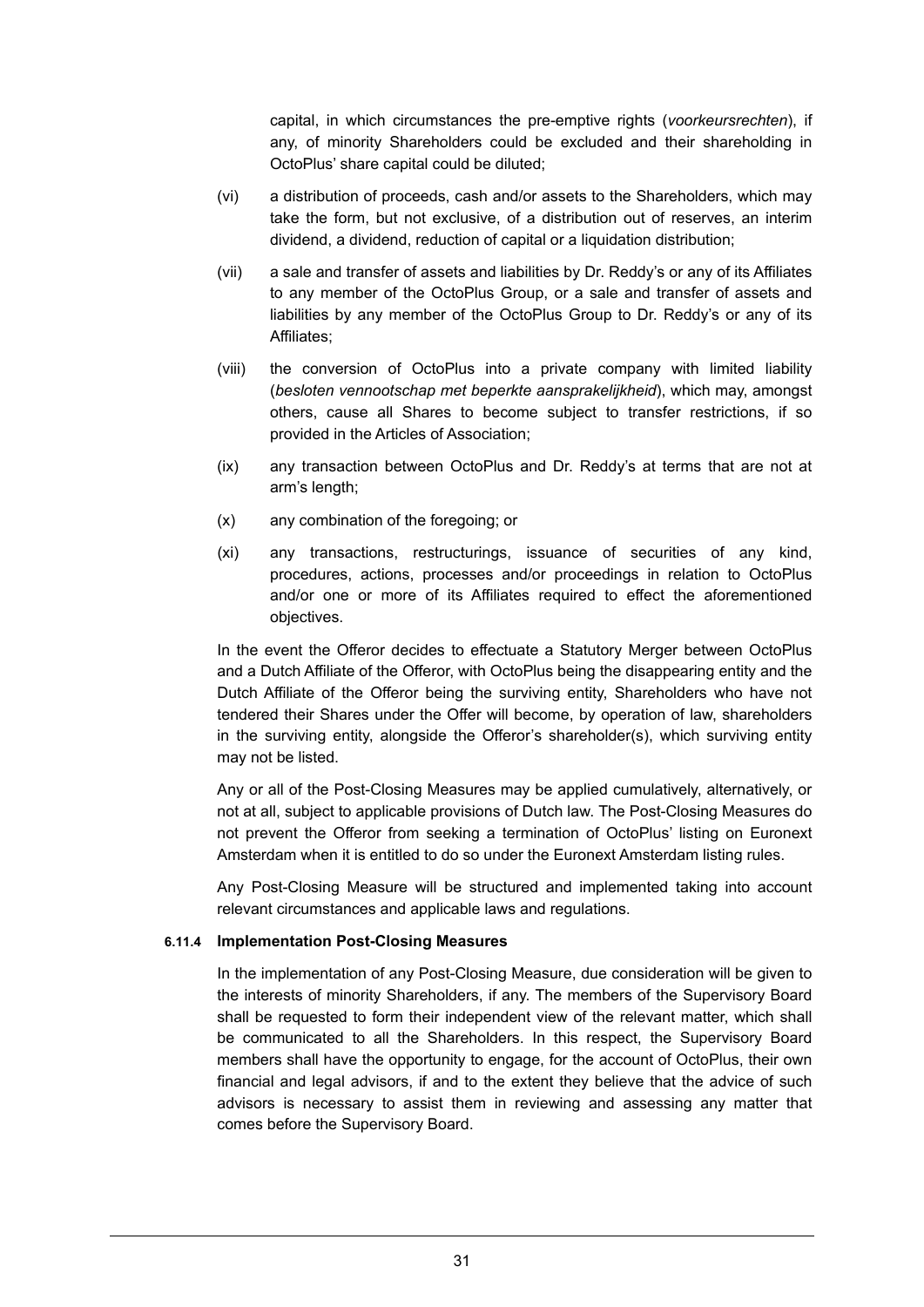## **6.11.5 Other measures**

The Offeror reserves the right to submit proposals to the Shareholders in order to change the corporate structure and the capital structure of OctoPlus and/or to achieve an optimal financial or other structuring, including further amendments to the Articles of Association, changes in the accounting policies applied by the OctoPlus Group and a liquidation of OctoPlus, all in accordance with the laws of the Netherlands and the Articles of Association.

### **6.11.6 Dividend**

The Shareholders should be aware that OctoPlus may or may not pay dividends in the future. Future dividends paid may be of a one off nature only and the amount of any dividends will depend on a number of factors associated with the Offeror's tax and financial preferences from time to time. Any Distribution made in respect of Shares after the Settlement Date will be deducted for the purpose of establishing the value per Share in any Statutory Merger or other measure contemplated by Section 6.11.3 *(Legal structure and corporate structure following the Offer).*

#### **6.11.7 Tax treatment of distributions**

The Offeror and OctoPlus can give no assurances and have no responsibility with respect to the tax treatment of Shareholders with respect to any distributions made by OctoPlus or any successor entity to OctoPlus on the Shares, which may include dividends, interest, repayments of principal, repayments of capital and liquidation distributions.

## **6.12 Integration and organisation**

The Offeror intends to maintain the identity of OctoPlus and to position OctoPlus as a standalone enterprise within the Dr. Reddy's Group. In addition, the Offeror intends to maintain OctoPlus' research activities and manufacturing facilities in Leiden and aims to integrate and align OctoPlus' operations and activities with the long-term strategic objectives of Dr. Reddy's Pharmaceutical Services (CPS) division, and more generally, with Dr. Reddy's as a whole. Within this context, OctoPlus' business will have full freedom to operate taking into account measurable performance targets. The activities as agreed in the BDA constitute a first step towards this alignment and positioning of OctoPlus as a research centre within the Dr. Reddy's Group.

#### **6.13 Employees**

## **6.13.1 Redundancies**

OctoPlus' employees will play a pivotal role in the future of OctoPlus and they will be treated accordingly. Over time the Offeror and OctoPlus might seek to reallocate personnel to other business areas within the Combined Group or decide that certain functions may no longer be required as a result of overlap of functions resulting from integration in the Dr. Reddy's Group or as a result of general market conditions. However, at present, there are no plans to materially change the size of the labour force of OctoPlus and its subsidiaries.

Reference is made to Section 6.15 (*Severance packages of the Boards*) in respect of the employment of the members of the Executive Board.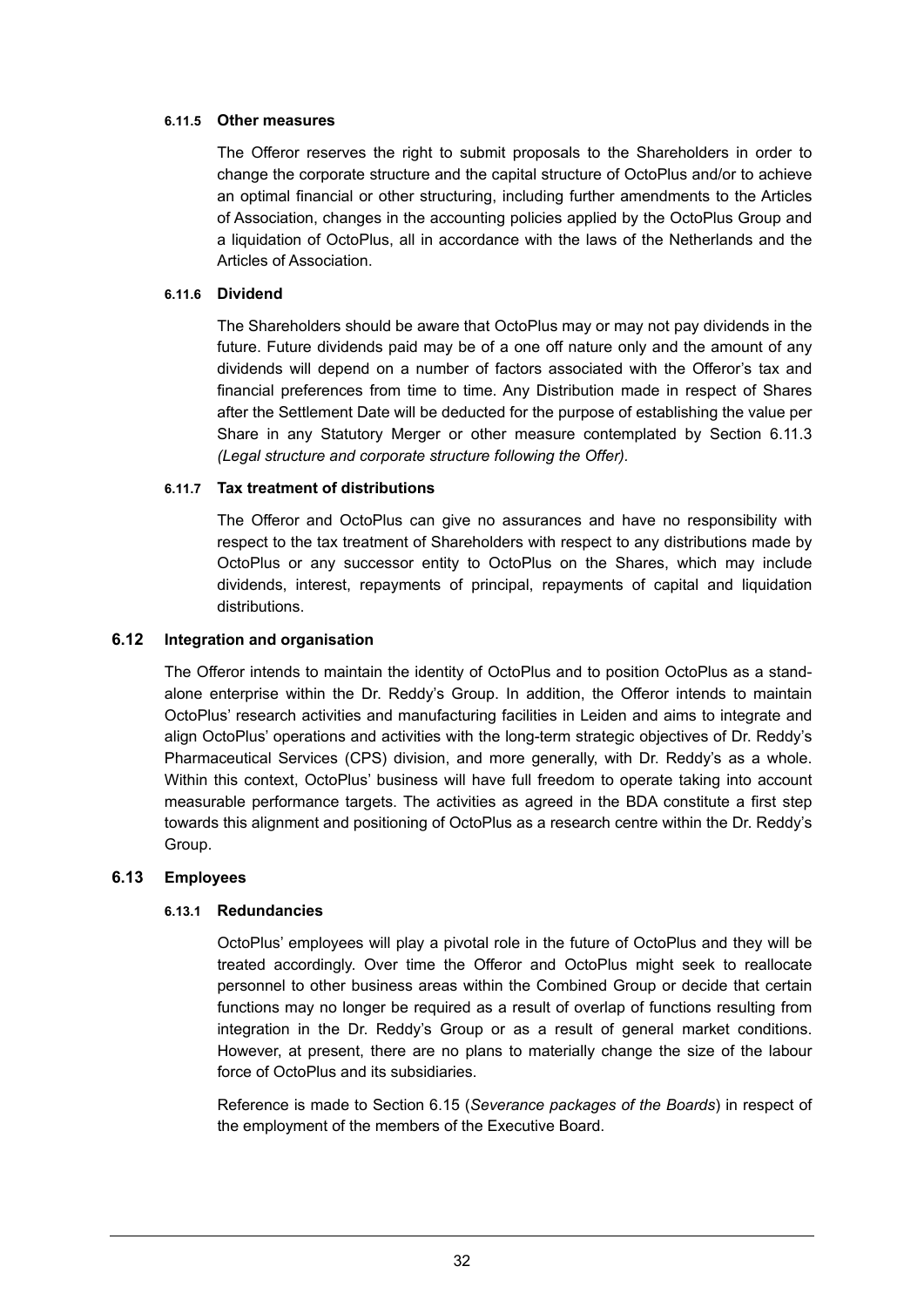## **6.13.2 Existing rights**

The existing rights of the employees of OctoPlus and its Affiliates will be respected, including under their individual employment agreements, collective labour agreements and social plans (if any) and including covenants made to the Works Council, provided that the Incentive Plans will be terminated subject to the Offer taking place. In order to terminate the Incentive Plans, the Supervisory Board shall resolve to accelerate the option exercise period to a period ending no later than five Business Days before the Closing Date during which holders of options can exercise their rights. Any options not exercised during such accelerated option exercise period shall lapse. OctoPlus shall timely inform the holders of options of this procedure.

Reference is made to Section 6.15 (*Severance packages of the Boards*) in respect of the employment of the members of the Executive Board.

## **6.13.3 Employee consultation**

The secretariat of the Social Economic Council (*Sociaal Economische Raad*) has been informed in writing of the Offer in accordance with the *SER Fusiegedragsregels 2000* (the Dutch code in respect of informing and consulting of trade unions).

The Works Council has been informed regarding the Offer. On the basis thereof, the Works Council has given its unconditional positive advice in respect of the Offer.

To the extent that intended decisions regarding any future integration or restructuring will be subject to the Works Council's advice, the proper procedures shall be followed pursuant to the Dutch Works Council Act (*Wet op de ondernemingsraden*) and in accordance with standard practice within OctoPlus.

## **6.14 Governance**

## **6.14.1 Executive Board**

The members of the Executive Board have agreed to remain with OctoPlus for a transitional period of at least 180 days after the Settlement Date. During the transitional period, the Offeror shall consider the composition of the Executive Board and make such announcements as are required or appropriate in respect of any replacement members of the Executive Board.

## **6.14.2 Future composition of the Supervisory Board**

With effect of the Settlement Date, Mrs. C. Moukheibir, Mr. R.R. Kuijten, Mr. J.C. Gale and Mr. D.S. Chahal shall resign from the Supervisory Board and Mr. G. V. Prasad and Mr. R. Ananthanarayanan shall be appointed to the Supervisory Board. The composition of the Supervisory Board following the Settlement Date shall be as follows:

- (i) Mr. Prasad (as chairman);
- (ii) Mr. Ananthanarayanan; and
- (iii) Mr. Van Reet.

## **6.14.3 Dutch Corporate Governance Code**

As long as OctoPlus has minority Shareholders and remains listed on Euronext Amsterdam, OctoPlus shall continue to adhere to the Dutch Corporate Governance Code except for current deviations and any deviations which stem from the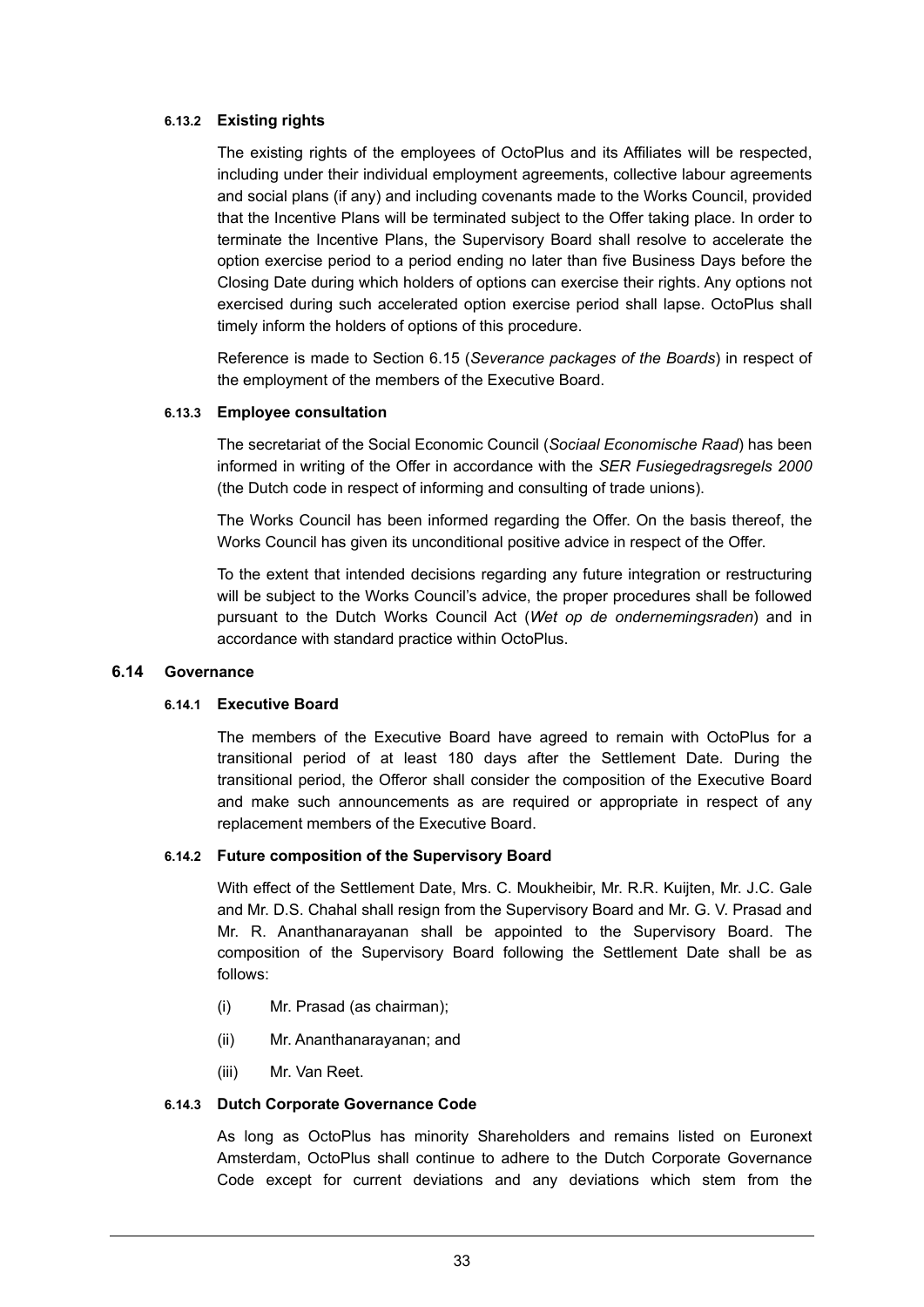Governance Resolutions or the Merger Protocol, including in relation to the composition of the Supervisory Board.

According to the Dutch Corporate Governance Code, all members of the Supervisory Board, with the exception of not more than one person, shall be independent within the meaning of the Dutch Corporate Governance Code (the "**Independent Member**"). Based on this requirement, as of the Settlement Date the Supervisory Board has to have at least two Independent Members out of three Supervisory Board members. However, Mr. Prasad and Mr. Ananthanarayanan who will be appointed to the Supervisory Board with effect of the Settlement Date do not qualify as Independent Members as both of them work for Dr. Reddy's. Mr. Prasad is the Vice-Chairman and Chief Executive Officer and Mr. Ananthanarayanan is the President of Pharmaceutical Services and Active Ingredients (PSAI) of Dr. Reddy's. The only Independent Member in the Supervisory Board as of the Settlement Date will be Mr. Van Reet.

Mr. Van Reet or, after his resignation, any replacement supervisory director that qualifies as an Independent Member shall continue to serve on the Supervisory Board until OctoPlus is delisted from Euronext Amsterdam. In his position as a member of the Supervisory Board, the Independent Member will monitor and protect the interests of all of OctoPlus' stakeholders, including, in particular, the minority Shareholders, if any.

Any deviation from the provisions of the Dutch Corporate Governance Code has to be explained in the annual report of the non-compliant entity. Therefore, as long as OctoPlus adheres to the Dutch Corporate Governance Code, the reasons for deviation from the requirement as to the number of the Independent Members will be explained in its annual report.

## **6.15 Severance packages of the Boards**

Dr. Reddy's and OctoPlus have agreed that the current members of the Executive Board will continue to serve as members of the Executive Board for a period of at least 180 days after the Settlement Date and that their right pursuant to their employment contracts to receive a severance payment in the event of a "change of control" can be invoked in respect of the acquisition by Dr. Reddy's if the relevant member of the Executive Board resigns between six months and twelve months after the Settlement Date. The severance payments for Mrs. Swarte and Mr. Moolhuizen are equal to 1.5 month base salary for each year of service including holiday allowance plus the average annual incentive for the three calendar years preceding the termination per year employed. The severance payment for Mr. Egberts is equal to twelve months base salary including holiday allowance plus the average annual incentive for the three calendar years preceding the termination. Based on the bonus percentages in the last three years, the severance payment would amount to EUR 525,000 for Mr. Egberts, EUR 105,000 for Mrs. Swarte and EUR 200,000 for Mr. Moolhuizen.

None of the members of the Supervisory Board is eligible to severance payments in connection with their resignation following the Settlement Date.

#### **6.16 EGM**

At the EGM the Shareholders will be requested to, subject to the Offer being declared unconditional (*gestanddoening*) and effective as per the Settlement Date:

**6.16.1** appoint Mr. Prasad and Mr. Ananthanarayanan as members of the Supervisory Board;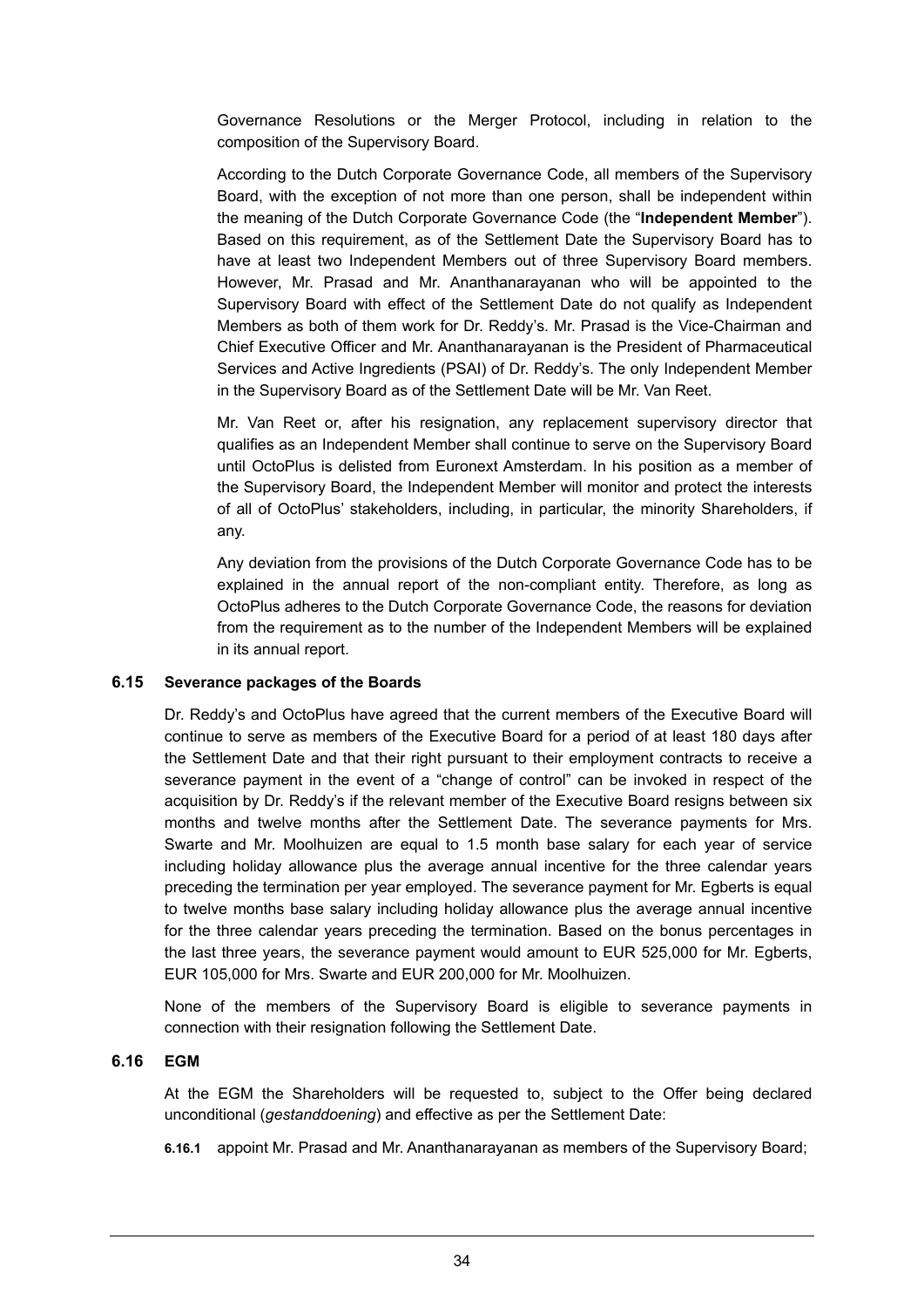- **6.16.2** accept the resignation of Mrs. Moukheibir, Mr. Kuijten, Mr. Gale and Mr. Chahal as Supervisory Board member(s); and
- **6.16.3** grant to the resigning members of the Supervisory Board a full and final discharge and release from liability for their functioning as members of the Supervisory Board on the bases of information provided to the General Meeting of Shareholders, including the Offer Memorandum, the Position Statement, the explanation to the Position Statement and the press releases in connection with the Offer,

(the proposed resolutions mentioned in Sections 6.16.1 up to and including 6.16.3, collectively referred to as the "**Governance Resolutions**").

## **6.17 Certain arrangements between the Offeror and OctoPlus**

Below is a summary of the key arrangements set out in the Merger Protocol that are relevant to the Offer and not otherwise described in this Offer Memorandum.

#### **6.17.1 Commitment of OctoPlus regarding Potential Competing Offers**

The Offeror and OctoPlus have agreed that in the event a Potential Competing Offer, OctoPlus shall be permitted to allow the third party making the offer to conduct the same or substantially the same due diligence investigation as the Offeror was permitted to conduct in the context of the preparation of the Offer.

A Potential Competing Offer will be a "**Competing Offer**" if:

- $(i)$  it is launched, or is binding on the offering party concerned in the sense that such offering party has (a) conditionally committed itself to OctoPlus to launch a Competing Offer within the timeframes as set in the Decree and the Wft, if applicable and (b) has publicly announced its intention to launch a Competing Offer, which announcement includes the proposed price per Share and the relevant conditions precedent in relation to such offer and the commencement thereof;
- (ii) the consideration offered per Share exceeds the consideration per Share offered under the Offer by at least 10%. To the extent that the Potential Competing Offer is an offer for all or substantially all of the assets of the OctoPlus Group, the calculation shall be made on the basis of the net proceeds to be distributed to the Shareholders resulting from such a transaction (to be valued as at the first trading day on the regulated market operated by Euronext Amsterdam following the execution of the Merger Protocol) calculated on a per Share basis; and
- (iii) it is determined by the Boards, having consulted financial and legal advisors and the Offeror and acting in good faith and observing their obligations under Dutch law, to be substantially more beneficial to OctoPlus and its stakeholders than the Offer as contemplated in the Merger Protocol, specifically taking into account the identity and track record of such third party, the consideration to be received by Shareholders, the likelihood of completion, the other terms and conditions of the Potential Competing Offer and the interests of all stakeholders of OctoPlus.
- **6.17.2** If the Offeror has matched any Competing Offer, the consideration per Share of any other, consecutive or amended offer made by any bona fide third party for all of the outstanding Shares or all or substantially all of the assets of the OctoPlus Group or a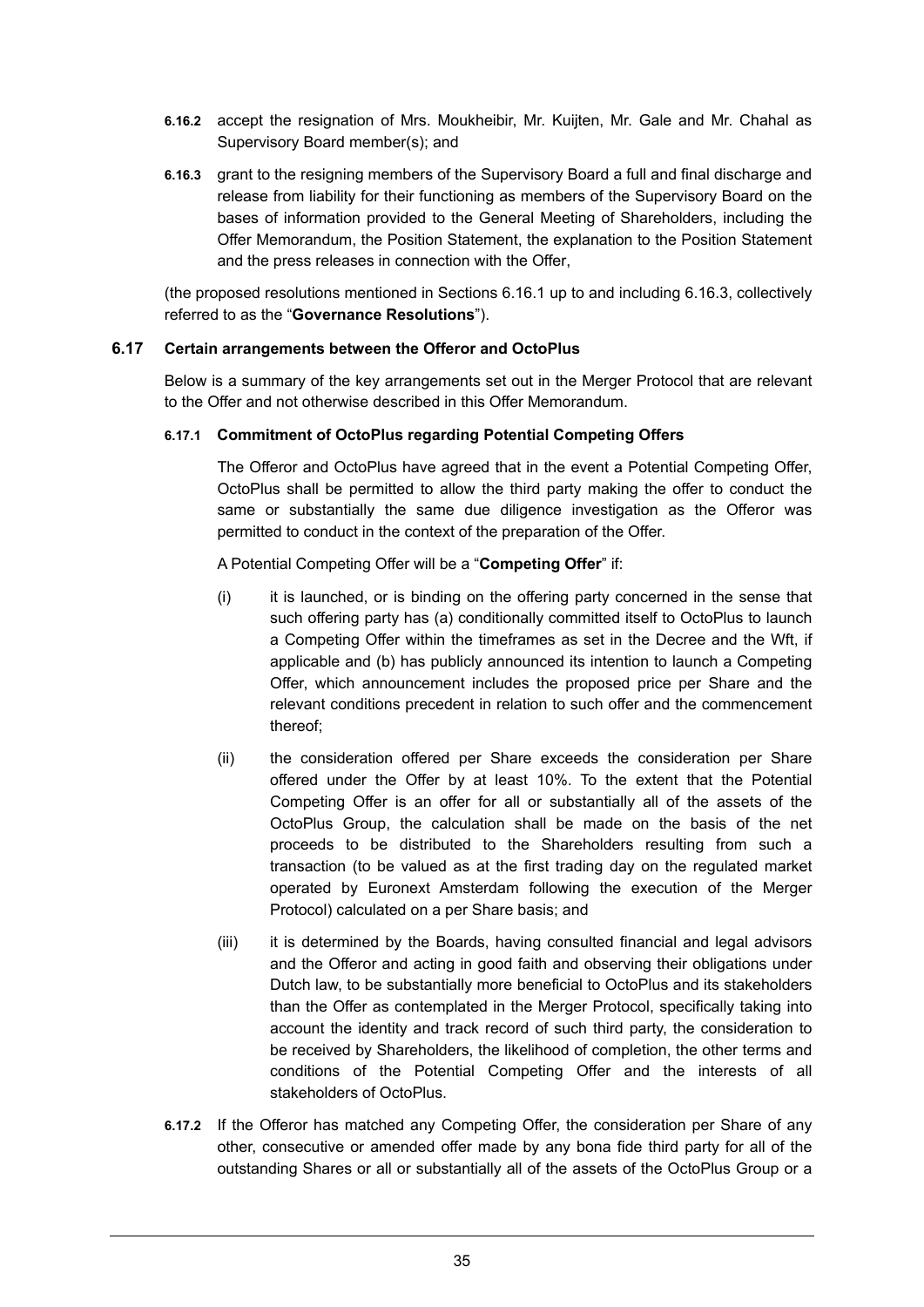merger of OctoPlus (a "**Subsequent Higher Offer**") must exceed the most recently offered consideration per Share by the Offeror after having exercised its Matching Right by at least 5%, in order for any such Subsequent Higher Offer to qualify as a Competing Offer for the purpose of the Merger Protocol.

- **6.17.3** In the event of a Competing Offer:
	- (i) OctoPlus shall promptly notify the Offeror in writing and provide full details, to the extent available to it, of such Competing Offer. Furthermore, OctoPlus shall keep the Offeror informed of any material developments in relation to such Competing Offer;
	- (ii) the Offeror shall have a period of ten Business Days following announcement of the Competing Offer to decide whether or not it wants to revise its Offer and match the Competing Offer (the "**Matching Right**");
	- (iii) if the Offeror exercises its Matching Right and its revised Offer is determined by the Boards, having consulted their financial and legal advisors and acting in good faith and observing their obligations under Dutch law, to be at least equally beneficial to OctoPlus and its stakeholders as the Competing Offer within the aforementioned period of ten Business Days (a "**Matching Revised Offer**"), OctoPlus shall not be entitled to accept the third party offer and/or to terminate the Merger Protocol in respect of any consecutive Competing Offer; and
	- (iv) if the Offeror has not made a Matching Revised Offer or if the Offeror has informed OctoPlus that it does not wish to exercise its Matching Right, OctoPlus shall be entitled to accept the Competing Offer and the Boards shall have the right, but shall not be obliged, to withdraw or, as applicable, modify the Recommendation and the Position Statement. If OctoPlus accepts the Competing Offer either OctoPlus or the Offeror shall be entitled to terminate the Merger Protocol.

## **6.17.4 Termination events**

The Merger Protocol may be terminated in the following events:

- (i) if the Offeror and OctoPlus so agree in writing;
- (ii) by notice in writing given by either of the parties to the Merger Protocol (the "**Terminating Party**") to the other party if any of the Offer Conditions has not been satisfied or waived by the relevant party in accordance with the Merger Protocol on or before the Unconditional Date, provided, the non-satisfaction of the relevant Offer Condition(s) is not due to a breach by the Terminating Party of any of its obligations under the Merger Protocol or any agreement resulting therefrom;
- (iii) by notice in writing given by the Offeror to OctoPlus in case of OctoPlus having breached the terms of the Merger Protocol to the extent that any such breach:
	- (a) has or could reasonably be expected to have material adverse consequences for OctoPlus, the Offeror or the Offer; and
	- (b) is incapable of being remedied within ten Business Days after receipt by OctoPlus of a written notice from the Offeror or has not been remedied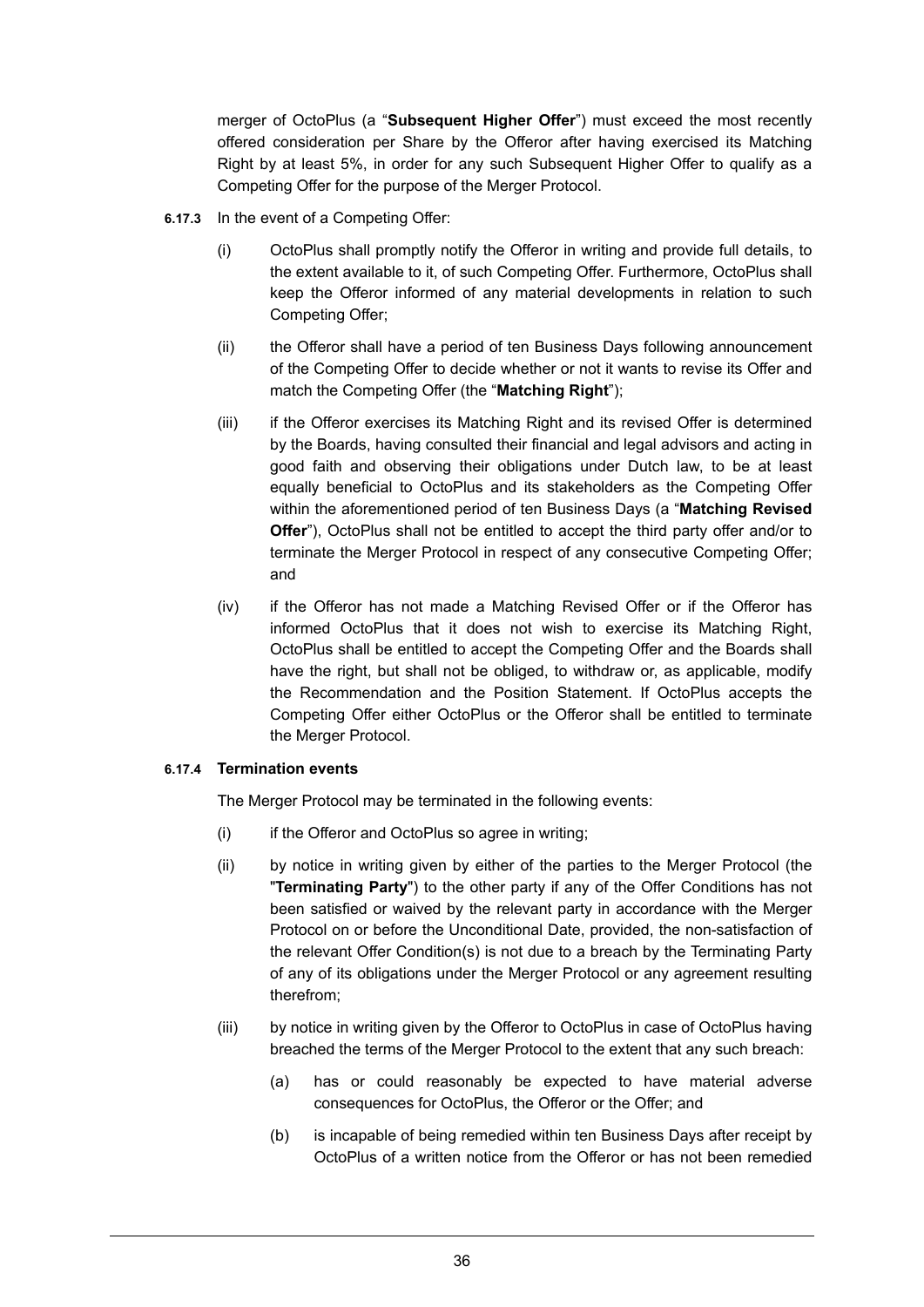by OctoPlus within ten Business Days after receipt by the other party of a written notice from the Offeror;

- (iv) by notice in writing given by OctoPlus to the Offeror in case of the Offeror having breached the terms of the Merger Protocol to the extent that any such breach:
	- (a) has or could reasonably be expected to have material adverse consequences for OctoPlus or the Offer; and
	- (b) is incapable of being remedied within ten Business Days after receipt by the Offeror of a written notice from OctoPlus or has not been remedied by the Offeror within ten Business Days after receipt by the Offeror of a written notice from OctoPlus;
- (v) by notice in writing by OctoPlus if the Offer has been commenced and all Offer Conditions have been satisfied or waived and Settlement has not taken place on the Settlement Date; or
- (vi) by notice in writing by either OctoPlus or the Offeror to the other party pursuant to the provision on a Competing Offer described in Section 6.17.3.

## **6.17.5 Compensation of costs for Dr. Reddy's**

To induce the Offeror to enter into the Merger Protocol and to compensate the Offeror for loss of management time and other costs and expenses it has already incurred and will continue to incur in connection with the (preparation of the) Offer, OctoPlus shall pay to the Offeror an amount of EUR 500,000 if the Merger Protocol is terminated:

- (i) by the Offeror, in the event that OctoPlus has breached the Merger Protocol as described in Section 6.17.4(iii); or
- (ii) pursuant to the provision on a Competing Offer described in Section 6.17.3.

OctoPlus and Dr. Reddy's have agreed that any payment in accordance with this Section 6.17.5 shall be in lieu of and not in addition to any liability for damages up to said amounts.

Any actual damage or loss incurred in excess of such amounts will entitle the relevant party to compensation of such excess.

## **6.17.6 Compensation of costs for OctoPlus**

To induce OctoPlus to enter into the Merger Protocol, the Offeror shall pay to OctoPlus an amount of EUR 500,000 in the event the Merger Protocol is terminated by OctoPlus pursuant to a breach thereof by the Offeror as described in Section 6.17.4(iv).

OctoPlus and Dr. Reddy's have agreed that any payment in accordance with this Section 6.17.6 shall be in lieu of and not in addition to any liability for damages up to said amounts.

Any actual damage or loss incurred in excess of such amounts will entitle the relevant party to compensation of such excess.

## **6.17.7 Business Development Agreement**

On 13 December 2012, OctoPlus and the Offeror entered into a business development agreement (the "**BDA**").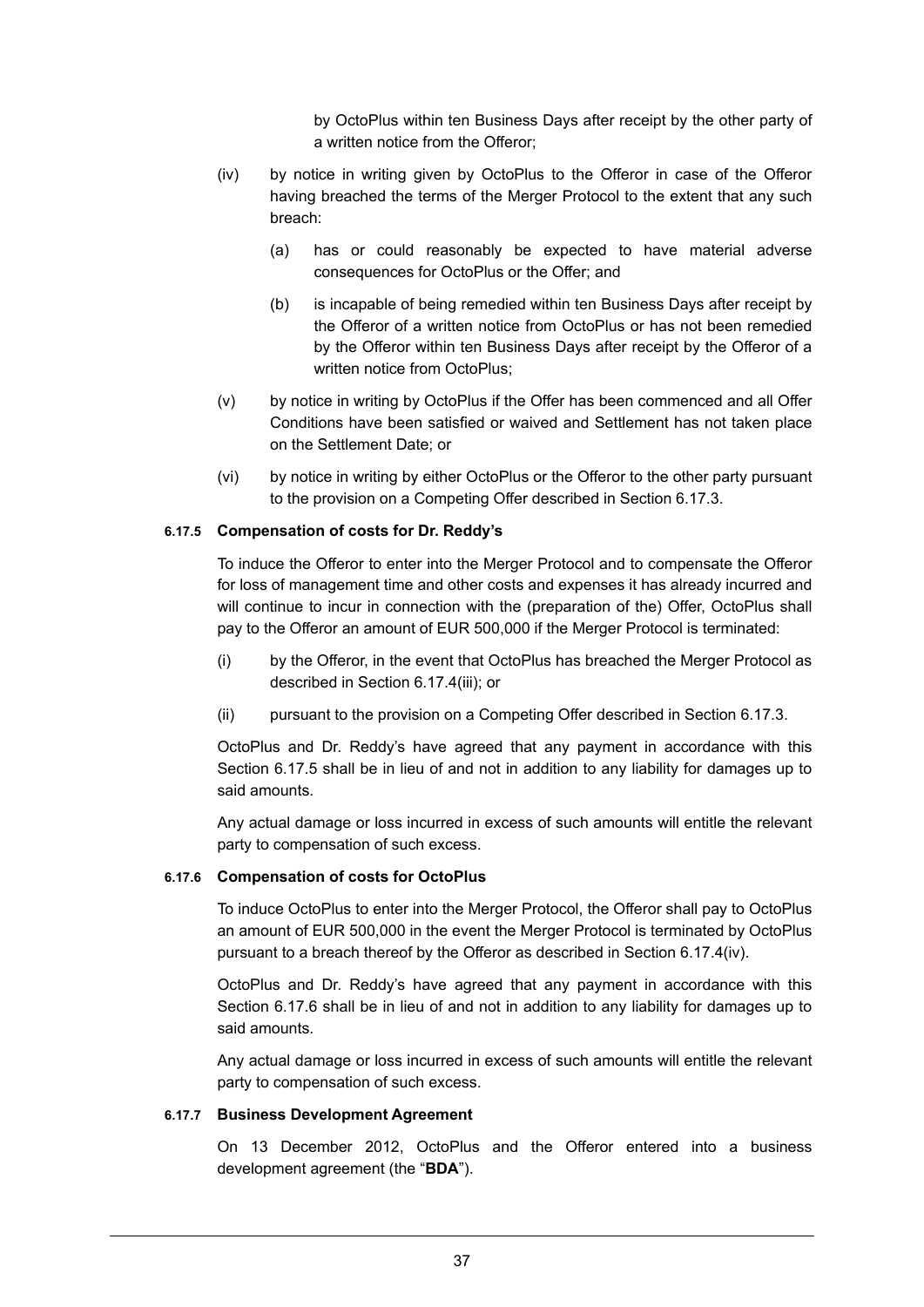Under the BDA, OctoPlus shall perform development services that are aimed at developing generic versions of certain products divided over five projects with a series of milestones for each of the projects.

As consideration for the development services to be rendered by OctoPlus in connection with the projects, Dr. Reddy's, through an Affiliate paid in advance an amount of EUR 2 million to OctoPlus on 26 October 2012. The duration of the BDA is six months from the date of such payment (the "**BDA Term**"). Each time that a milestone is completed, a part of the advanced amount that was allocated to such milestone shall be accounted for as revenue by OctoPlus. The total amounts allocated to all of the milestones in the aggregate amount to EUR 2 million. If all milestones are completed, EUR 2 million shall be recorded by OctoPlus as revenue. The balance between EUR 2 million and the part thereof that has been recorded as revenue in respect of completed milestones from time to time during the BDA Term qualifies as a convertible loan granted by the Offeror to OctoPlus (see below). In the event of a Competing Offer during the BDA Term, which is recommended by the Boards, the Offeror is entitled to terminate the BDA and either (i) request repayment of the advanced amount which has not been accounted for as revenue at the time of announcement of the Competing Offer increased with interest at a rate of EURIBOR plus 300 bps or (ii) convert such outstanding amount increased with interest at a rate of EURIBOR plus 300 bps into Shares at a conversion ratio based on the volume weighted average price for the Shares over the last five trading days preceding an announcement of the Competing Offer. The latter option was agreed to allow OctoPlus to repay the convertible loan in kind in the event it does not have sufficient liquidity available at the time the convertible loan becomes repayable. The issuance of Shares pursuant to a conversion in the event of a Competing Offer shall take place on or after 30 January 2013 and the listing of such Shares shall take place on or after 28 April 2013 in order for OctoPlus to be exempted from the obligation to publish a listing prospectus, unless an earlier issuance is necessary to enable the Offeror to tender these Shares in the Competing Offer. The Offeror may at its sole discretion decide whether it will tender any Shares acquired pursuant to the BDA under a Competing Offer. If the Offeror would decide not to tender such Shares under a Competing Offer, it may be more difficult for an offeror under such Competing Offer to reach the acceptance threshold (if any). For illustration purposes, if the amount of EUR 2 million (excluding interest) would be converted against the Offer Price, the Offeror would acquire an interest of 6.8 % of the issued and outstanding share capital of OctoPlus (disregarding any share options).

Any Shares acquired by the Offeror under the BDA will count towards the shareholding thresholds set out in this Offer Memorandum.

If at the end of the BDA Term one or more milestones for the projects have not been met, the Offeror's part of the advanced amount which can be attributed to these missing milestones based on their respective relative proportion shall be a convertible loan, unless the Offeror and OctoPlus enter into a new business development agreement within 60 days after the end of the BDA Term (the "**New BDA**") in which case the terms with respect to such amount shall be renegotiated. If OctoPlus and the Offeror do not reach an agreement on the New BDA, OctoPlus will need to repay the amount outstanding under the convertible loan within 60 days following the end of the BDA Term (the "**Remedy Period**"). If during the Remedy Period OctoPlus completes one or more of the missing milestones the amount of the convertible loan will be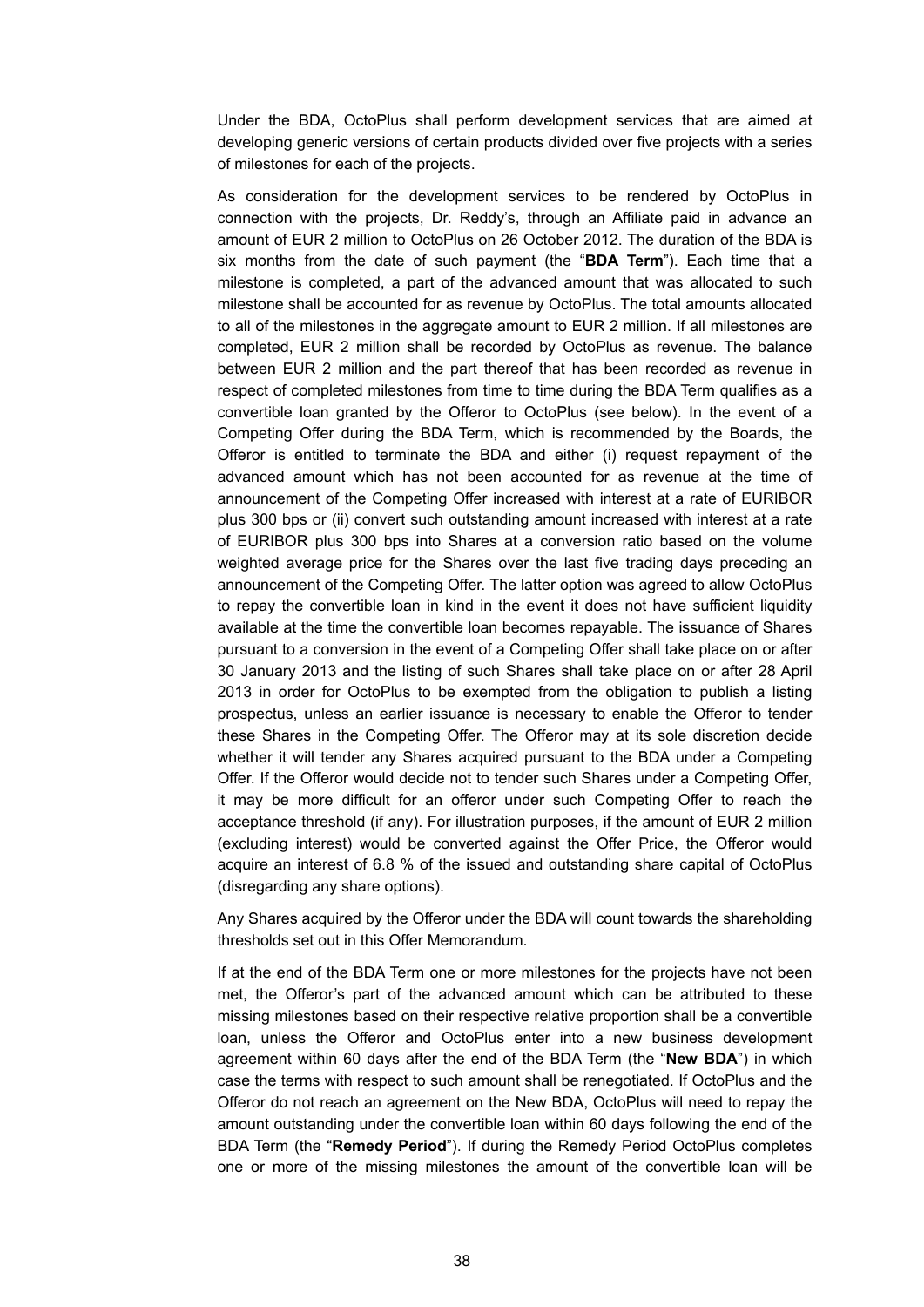reduced with the corresponding amount(s) of revenue attributable to the relevant milestone. If OctoPlus has not repaid the amount outstanding under the convertible loan increased with interest in full at the end of the Remedy Period, the Offeror may at its sole discretion either (i) request repayment of such amount or (ii) convert such amount increased with interest at a rate of EURIBOR plus 300 bps into Shares at a conversion ratio based on the volume weighted average price for the Shares of the last five trading days preceding the end of the Remedy Period.

From the date of the Merger Protocol, i.e. 21 October 2012, until the end of the BDA Term, a mutual exclusivity undertaking shall apply in respect of products and/or services competing with any of the products and/or development services which are the subject of the BDA. If a New BDA is entered into, the exclusivity undertaking shall continue to apply in respect of the relevant products, subject to any amendment thereof by agreement between the Offeror and OctoPlus. If upon expiry of the BDA Term OctoPlus has not met some or all of the milestones and the Offeror has indicated its intention to enter into a New BDA, the exclusivity undertaking shall be extended for three months and an additional three months if the Offeror and OctoPlus have not reached agreement on a New BDA but are continuing negotiations in good faith.

If by the end of the BDA Term OctoPlus has failed to achieve any milestones in relation to the projects and the BDA is terminated for cause by the Offeror in accordance with the provisions of the BDA, only OctoPlus shall remain bound to the exclusivity undertaking for nine months after the expiry of the BDA Term.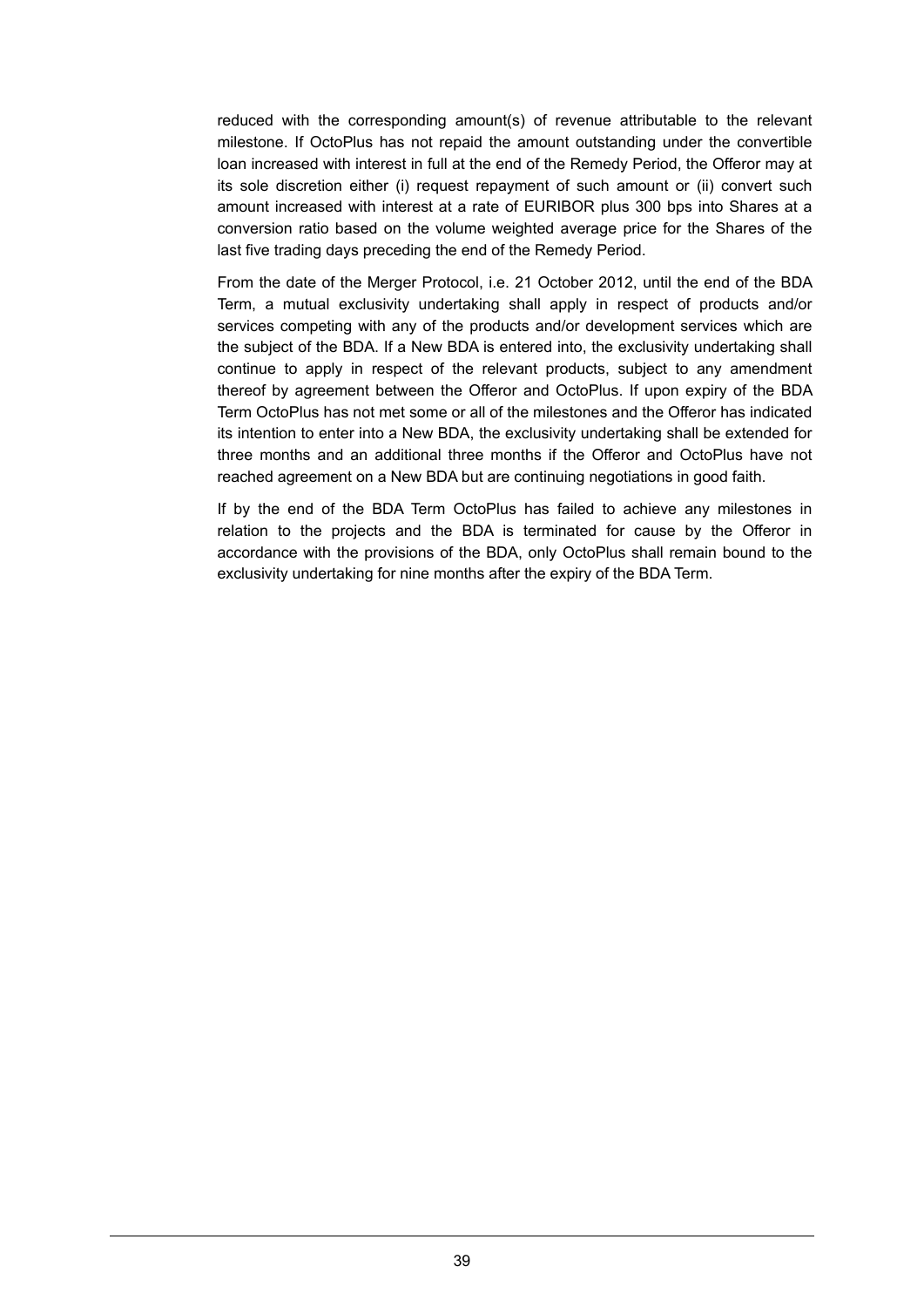# **7 Information on OctoPlus**

## **7.1 Introduction**

OctoPlus is a specialty pharmaceutical company with strong expertise in formulation development and drug delivery. OctoPlus offers clients its expertise in combination with its proprietary drug delivery technologies, in particular PolyActive, or other drug delivery platforms such as PLGA, for the development of controlled release formulations of injectable compounds. Such depot formulation products have demonstrated strong improvement of side effect profiles, increased patient compliance and better efficacy. In addition, OctoPlus offers a wide range of services in formulation development, process development, analytical method development and current Good Manufacturing Practices (cGMP) manufacturing. OctoPlus is focused on formulation of biotech-derived compounds and small chemical molecules. Since the revision of its strategy in 2008, OctoPlus no longer invests in own product development and all of its projects are customer-funded.

OctoPlus' facilities are located in Leiden, the Netherlands, and include a cGMP manufacturing facility, laboratories and offices leased under long-term contracts. As of 21 October 2012, 111 persons (105.8 FTE) (excluding temporary staff) were employed by OctoPlus.

## **7.2 History of OctoPlus**

OctoPlus was founded in 1995 by Mr. J.J.M. Holthuis, Ph.D., who served on the Executive Board until August 2009, and Prof. D. Crommelin, Ph.D., who served as the chairperson of OctoPlus' Scientific Advisory Board until mid 2009. Initially, OctoPlus focused on providing pharmaceutical and biotechnology companies with advanced drug formulation and clinical scale manufacturing services.

Starting in 1996, OctoPlus entered into a number of agreements with Utrecht University by which OctoPlus received a worldwide exclusive license to the OctoDEX technology. While OctoPlus continued to successfully grow its contract formulation and manufacturing business, OctoPlus made the strategic decision in early 2000 to start to exploit its expertise in the drug delivery area and the versatility of the OctoDEX platform by expanding into the development of proprietary products.

In 2001, OctoPlus raised EUR 3 million from NPM Capital N.V. and 7X Life Sciences B.V. in order to progress OctoDEX-based product candidates into clinical trials. In 2003, OctoPlus was able to broaden its technology base by gaining access to a second drug delivery system, PolyActive®, through the acquisition of Chienna B.V. from IsoTis. Through collaboration with InnoCore Technologies, OctoPlus also gained access to another controlled release technology being SynBiosys.

In 2005, Life Sciences Partners, S.R. One, IPSA (formerly known as Innoven Partenaires S.A.), N.V. Fagus, SurModics and certain other parties invested EUR 18.4 million in OctoPlus, which allowed OctoPlus to fund further development of OctoPlus' proprietary technologies and the portfolio of product candidates OctoPlus was developing.

In October 2006, OctoPlus completed an IPO on Euronext Amsterdam raising EUR 20 million in gross proceeds, which enabled OctoPlus to build a product pipeline based on OctoPlus' drug delivery technologies.

In October 2008, OctoPlus signed a product rights acquisition agreement with Biolex for the sale and out-licensing of OctoPlus' commercial rights to Locteron® to Biolex in exchange of USD 149 million in up-front and milestone payments plus further royalties on sales revenues; OctoPlus already received USD 11 million as an up-front payment in that year. This agreement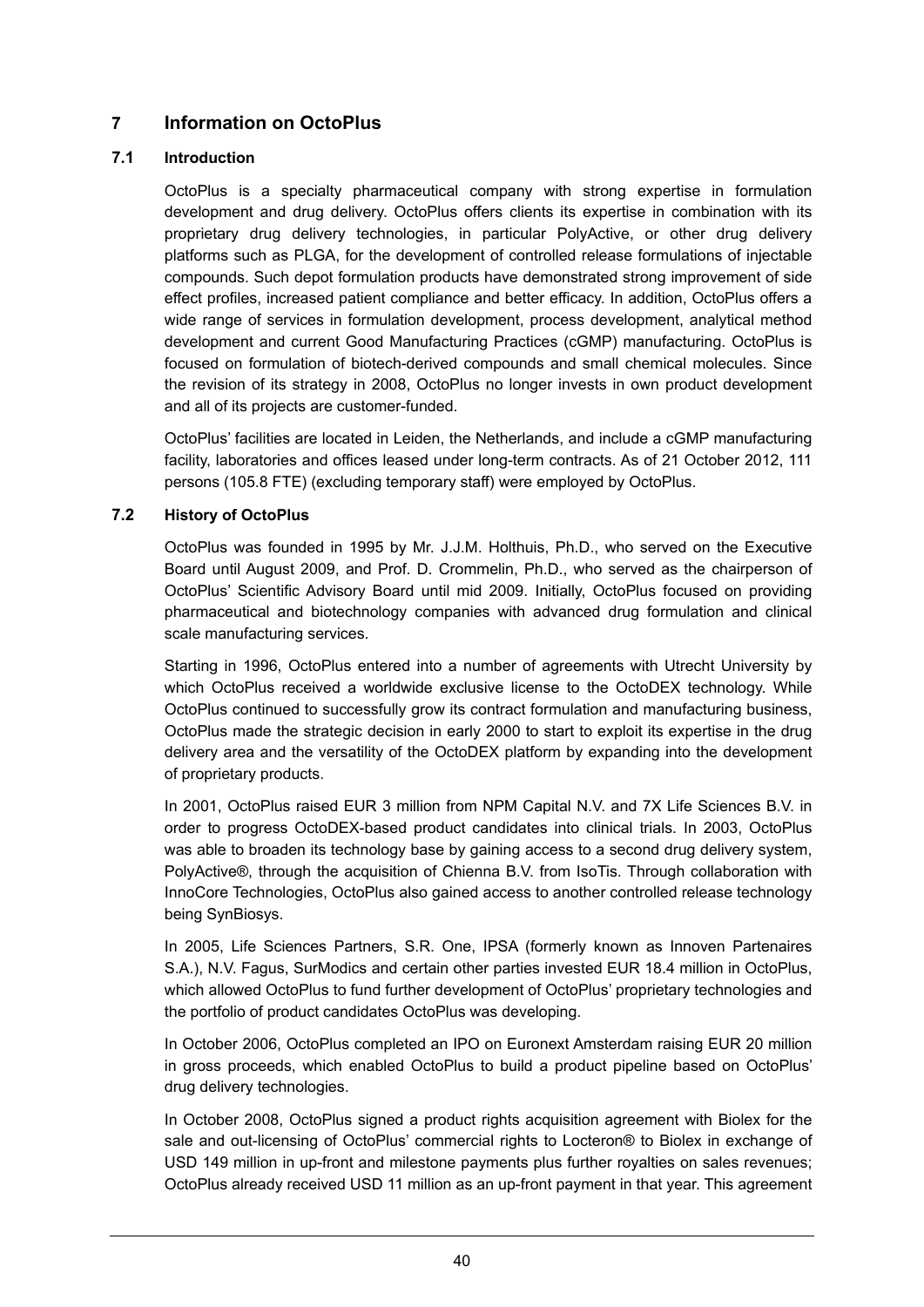marked the start of OctoPlus' new strategy, moving away from developing product candidates at OctoPlus' own expense towards out-licensing its proprietary drug delivery technologies and co-developing products with partners.

In 2009 and 2010, OctoPlus completed three private placements of shares raising EUR 13.9 million in gross proceeds. In addition and as part of the February 2009 private placement, a bridge loan facility entered into with Life Sciences Partners and S.R. One in March 2008 was converted into ordinary shares for a total amount of EUR 4.5 million (including accumulated interest). The proceeds of these private placements allowed OctoPlus to make the final investments in OctoPlus' new production facility and continue to implement its new strategy.

In October 2011, OctoPlus completed a private placement raising EUR 4 million in gross proceeds, which OctoPlus used to strengthen its balance sheet and which enabled OctoPlus to co-invest with partners in selected high-value projects in the area of specialty generics. In the first half of 2012 OctoPlus completed a private placement raising EUR 3,2 million in gross proceeds, whereby the first tranche of the Shares was issued in April 2012 and the second tranche of Shares was issued in June 2012.

## **7.3 Business overview**

## **7.3.1 Drug product development and manufacturing**

Over the last seventeen years, OctoPlus has become a worldwide provider of advanced drug formulation and clinical scale manufacturing services to the pharmaceutical and biotechnology industries, with a focus on difficult-to-formulate active pharmaceutical ingredients. All activities are performed in OctoPlus dedicated facilities in Leiden, the Netherlands, where OctoPlus operates different laboratories and a cGMP manufacturing facility.

OctoPlus offers services from early stage development of a drug (including specialty generics) in its laboratory facilities until manufacturing drugs for pre-clinical and clinical trials, and for small-scale commercial use in its cGMP manufacturing facility. OctoPlus offers a comprehensive range of services, including formulation, process development, analytical method development and drug manufacturing of both biological Active Pharmaceutical Ingredients (API), such as peptides, proteins and DNA, as well as conventional synthetic small molecules.

OctoPlus has strong expertise in parenteral formulations and especially biotechderived and low-soluble compounds. OctoPlus has significant experience in developing longer-acting formulations, using both proprietary and non-proprietary technologies in controlled release drug delivery. OctoPlus uses this experience in its technology evaluation projects and in its specialty generics focus area. OctoPlus' cGMP manufacturing facility allows OctoPlus to offer its clients a full range of sterile pharmaceutical production options, including freeze-drying. OctoPlus also has strong expertise in the specialty generics and targets at difficult-to-formulate injectables.

OctoPlus has well-established capacities and expertise in the fields of product manufacturing and state-of-the-art formulation techniques. For example, OctoPlus has developed various protein formulations, including freeze-dried proteins, liposomal and other lipid-based products, micro/nanoparticles, immunotherapeutic formulations, as well as DNA-containing formulations for its clients. Primarily, OctoPlus formulates products that are intended for parenteral administration. In addition, OctoPlus has successfully developed other formulations, such as a pulmonary liposome formulation, a protein product for colon targeting, protein-containing gels as well as pulmonary and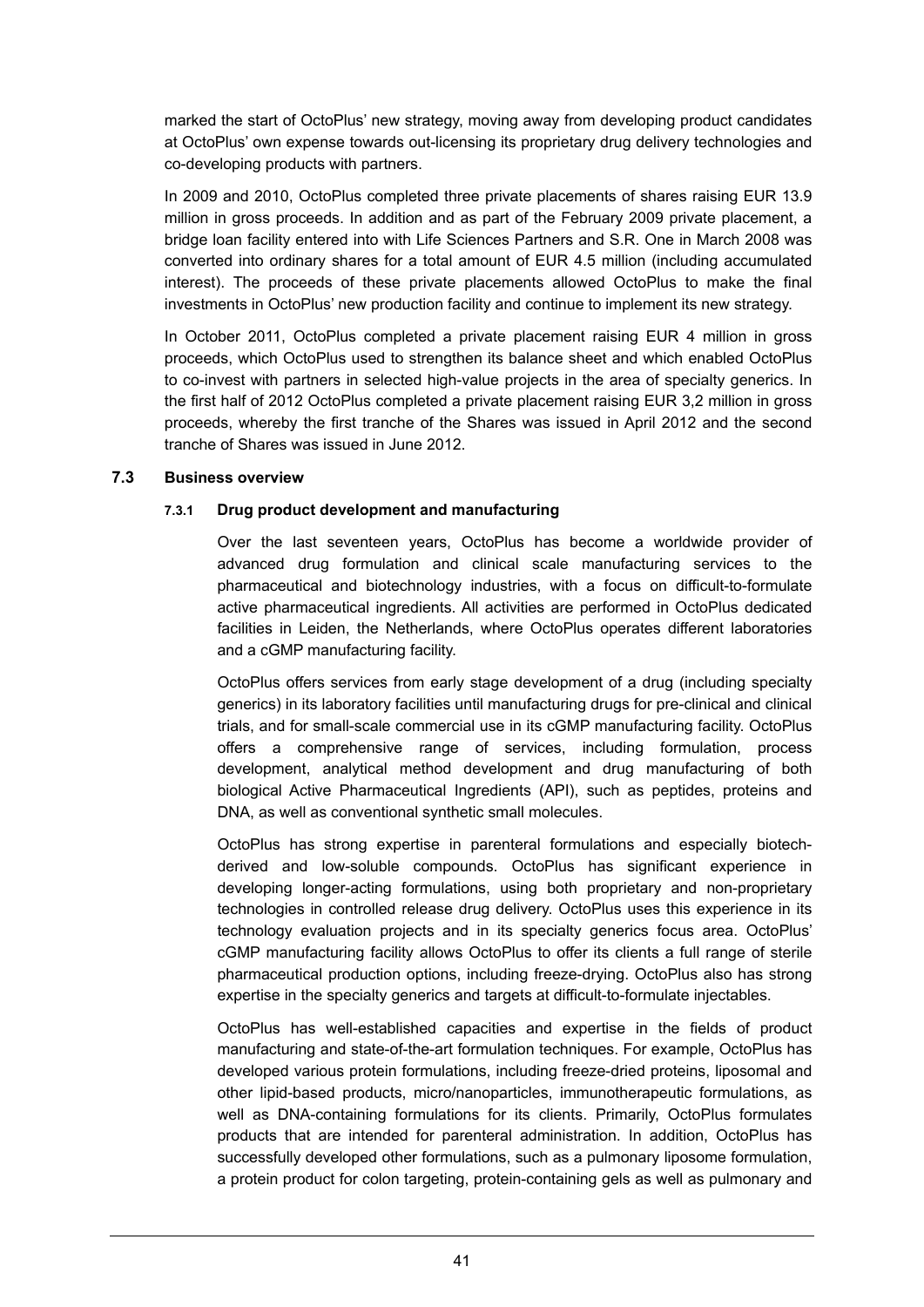topical formulations of oligonucleotides. OctoPlus' achievements in the contract formulation and manufacturing business have made OctoPlus well-known to the pharmaceutical and biotechnology industries as a quality service provider for the development of critical and complex formulations.

OctoPlus has strong expertise in combining its drug delivery systems, in particular PolyActive®, with its partners' biopharmaceutical drugs or other therapeutics to develop improved formulations of these biopharmaceutical drugs or other therapeutics. The improved products provide controlled and prolonged release of a drug, so as to enable reduced dosing frequency and reduced side effects with comparable or better efficacy relative to immediate release drugs.

## **7.3.2 Capacities**

The full spectrum of OctoPlus capacities in drug product development and manufacturing is set out below:

(i) Characterisation

OctoPlus has an analytical group capable of characterizing the therapeutic substance provided by its clients and analysing the formulated products. OctoPlus' characterization capacities include the analysis of biopharmaceuticals for which OctoPlus uses state-of-the-art technologies.

(ii) Pre-formulation and formulation

OctoPlus has developed specialised formulation technologies based on liposomes, lipid complexes, emulsions and microspheres. OctoPlus' core competencies in this area include the formulation of proteins, formulations using liposomes, and the solubilisation of low soluble compounds. OctoPlus' capabilities include the ability to freeze-dry clinical batches and small-scale commercial batches of therapeutic products. OctoPlus can formulate highpotency compounds, such as cytostatics and hormones, on a laboratory scale.

(iii) Drug delivery systems

OctoPlus uses its expertise in various drug delivery systems as an integral part of OctoPlus' formulation services. These systems include off-patent technologies based on liposomes, micelles and dispersions.

(iv) Analytical method development and validation

OctoPlus applies commonly used procedures in the biopharmaceutical industry for analytical method development and validation. In order to maintain and strengthen its position OctoPlus also develops and evaluates novel analytical techniques.

(v) Clinical manufacturing

OctoPlus has the capacity to manufacture or have manufactured a wide range of liquid and semi-solid biopharmaceutical products, including injectable, oral, dermal and pulmonary formulations, for use in clinical trials. OctoPlus' facilities comprise a fully equipped production area for aseptic filling of liquid formulations, freeze-drying and colloidal preparations. With the opening of OctoPlus' expanded manufacturing facility in June 2009, OctoPlus' manufacturing capacity increased from 3,000 units per batch to 10,000 units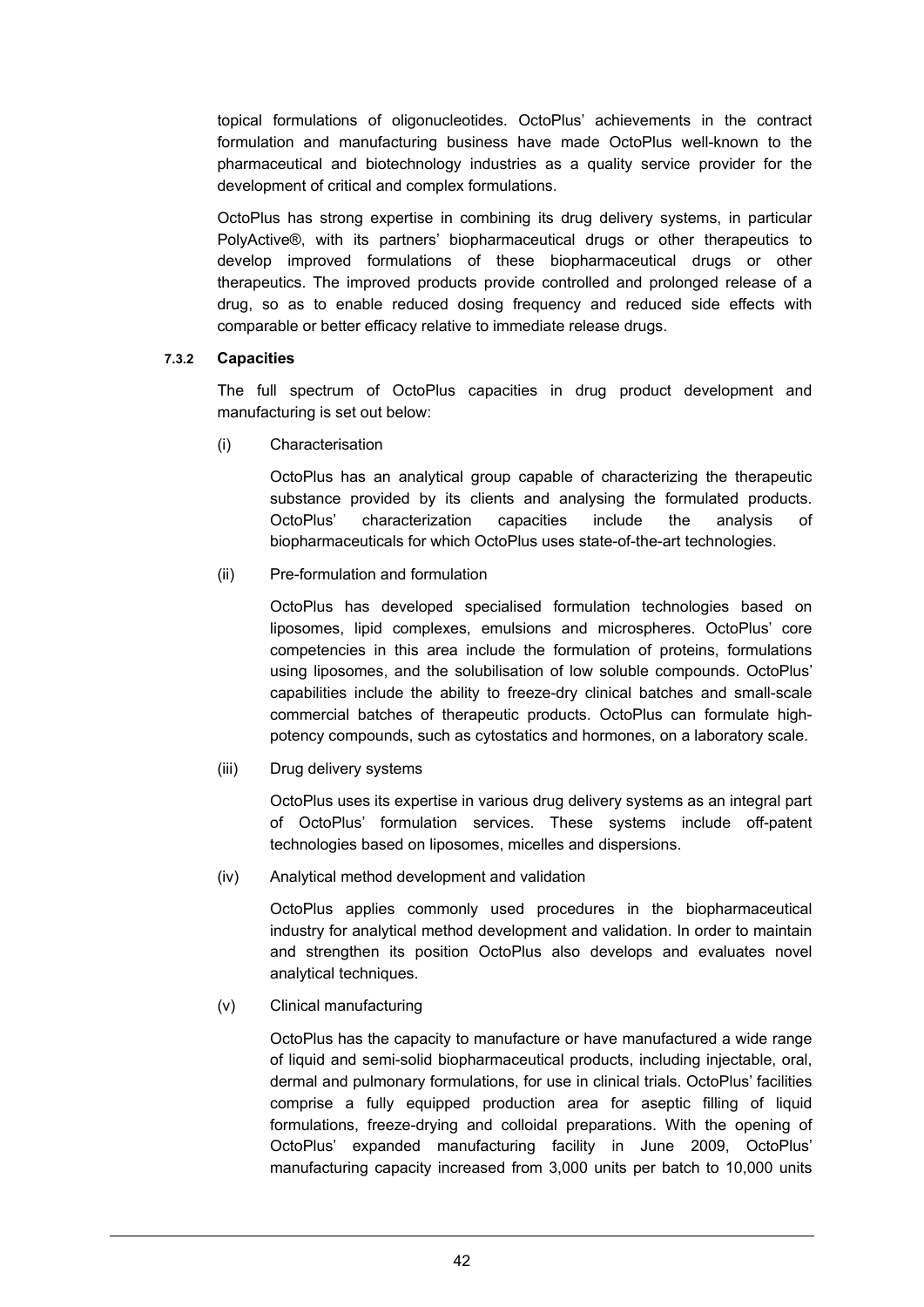per batch. Therefore, OctoPlus cannot only produce sufficient materials for toxicology, Phase I, Phase II and Phase III clinical trials, but can also manufacture small-scale commercial products.

(vi) Stability studies

OctoPlus performs stability studies in accordance with the International Conference on Harmonization guidelines.

## **7.3.3 Market developments**

There is an on-going trend within the pharmaceutical industry where large pharmaceutical companies reduce the size of their research & development departments, effectively using more services from contract development, manufacturing and research organisations. This has a potential positive impact on the amount of OctoPlus' business. Since the economic downturn in 2008, capital markets have been tight impacting the ability of biotechnology companies to raise sufficient funds to continue their drug development efforts. This has a potential negative impact on the speed and size of the business that OctoPlus can win.

## **7.3.4 OctoPlus' client base**

Since the establishment, OctoPlus has provided services to a diverse and international group of more than 160 pharmaceutical and biotechnology companies, focusing mainly on protein therapeutics and to a lesser extent on small molecule drugs. OctoPlus has contributed to more than 45 different products that have been progressed by OctoPlus' clients into clinical development, and to six products that have received regulatory approval. Currently, OctoPlus' active customer base comprises around 40 clients, which are located worldwide and include small, medium and large biotechnology as well as pharmaceutical companies.

## **7.4 Objectives and strategy**

## **7.4.1 Objectives**

OctoPlus is focussing on commercialising of its controlled release expertise and technologies on a product-by-product basis and further building a pipeline of products, based on its technologies and funded by clients. In addition to OctoPlus' activities in the development of controlled release products, the drug formulation and manufacturing services that started the business have remained an important part of OctoPlus' activities.

OctoPlus' goal in the area of controlled release is to combine its proprietary drug delivery technologies, in particular PolyActive®, with its partners' biopharmaceutical drugs or other therapeutics that are in need of clinical improvement. By using this technology OctoPlus aims to leverage its broad expertise in formulation development and drug delivery in order to develop pharmaceutical products that improve existing approaches to the treatment of serious illnesses.

OctoPlus does not envisage to invest significantly in product development but to use the technology in the context of a commercial agreement, whereby its clients bare the development costs. In addition, for the results of such cooperation OctoPlus should be entitled to future milestone and royalty payments.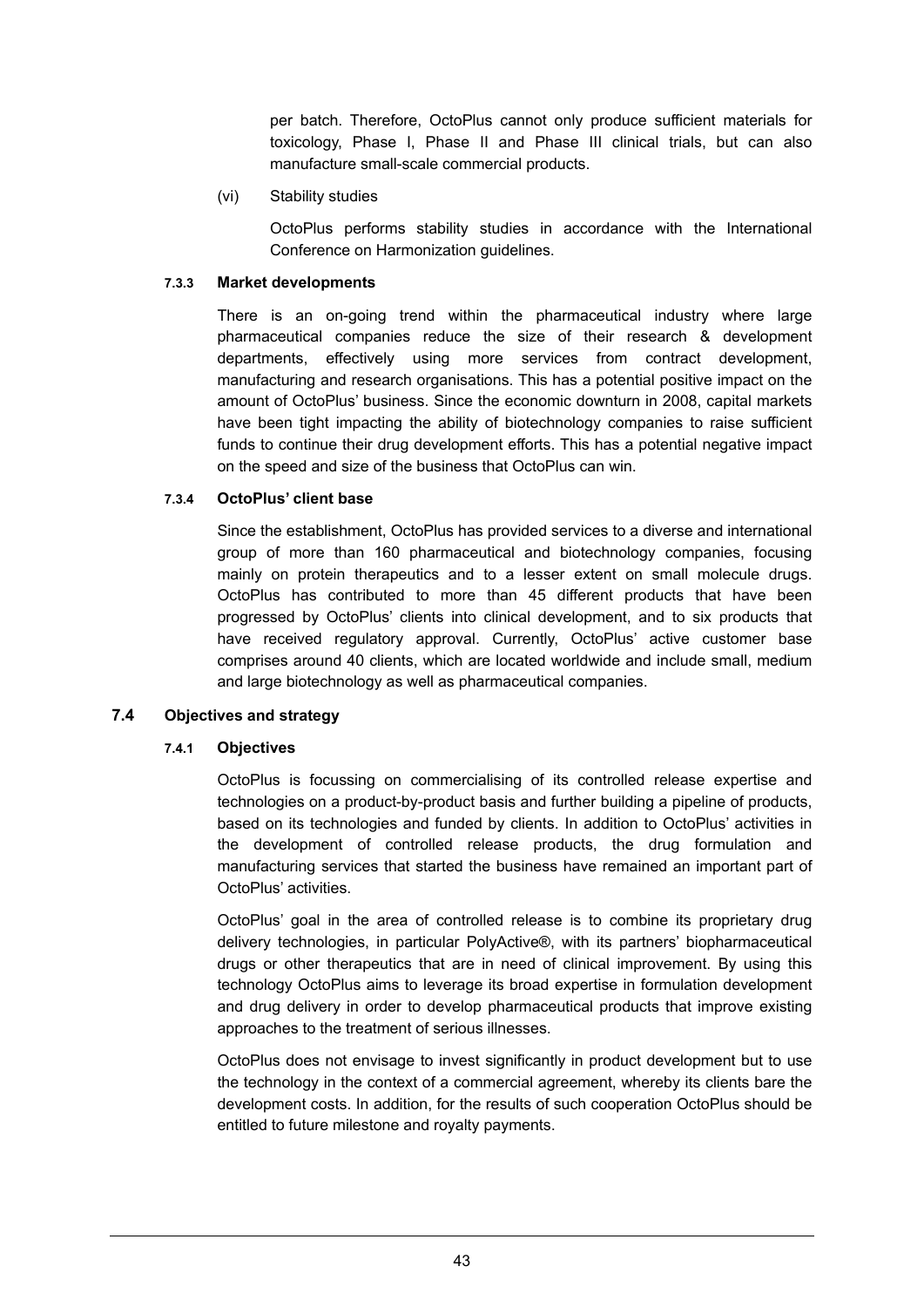## **7.4.2 Strategy**

OctoPlus' corporate strategy comprises three key elements.

## **Continuing growth of contract formulation and manufacturing business**

OctoPlus intends to further grow its globally renowned activities in the field of drug delivery, formulation development, process development services, analytical method development and cGMP manufacturing for OctoPlus' clients.

## **Build a portfolio of licensed products**

Based on OctoPlus' proprietary technologies such as Locteron® and ESBATech, by winning technology evaluation projects, executing them successfully and converting them into licensing agreements, OctoPlus intends to expand the number of technology evaluation projects in which it combines the drug delivery technologies with its clients' biopharmaceutical drugs or other therapeutics in need of clinical improvement. OctoPlus intends to primarily apply its proprietary drug delivery technologies to those product opportunities where its partners can capitalise on the known safety, efficacy and often established drug development history of existing drugs. OctoPlus' technologies may allow it to improve the performance of many of these known biopharmaceutical drugs, of which drawbacks may include frequent or inconvenient dosing schedules, strong side effects and/or limited efficacy. Depending on the outcome of these evaluation projects OctoPlus' clients may decide to continue developing such product candidates, requiring its on-going involvement for the further formulation and manufacturing services as well as a license to OctoPlus' proprietary drug delivery technologies.

## **Build a portfolio of specialty generics products**

A number of long-acting injectables are coming off patent in the next few years, enabling OctoPlus to develop a generic version of those formulations. The required development process (including the manufacturing process) is complex and specialised and fits well with OctoPlus' expertise in difficult-to-formulate injectables. OctoPlus is uniquely positioned to develop such products and sees promising opportunities to co-invest with partners in the specialty generics area. By co-investing OctoPlus can increase its participation in the long-term financial upside of these specialty generics products.

## **7.5 Recent developments**

## **7.5.1 Cooperation with Biolex**

The clinically most advanced product based on OctoPlus' proprietary drug delivery technologies is Locteron®, which is being developed by Biolex, the holder of the commercial rights to Locteron®. Locteron® is a proprietary controlled release formulation of interferon alpha for the treatment of chronic hepatitis C infection (HCV). Locteron® combines interferon alpha produced by Biolex with OctoPlus' proprietary PolyActive® microspheres. This product is designed to gradually release its active pharmaceutical ingredient over a fourteen-day period after a single injection. As a result, the number of injections can be reduced from the standard 48 injections to 24 injections over the 48-week treatment period with Locteron®. It is believed that an improved side effect profile, such as experienced with Locteron®, will lead to enhanced patient compliance.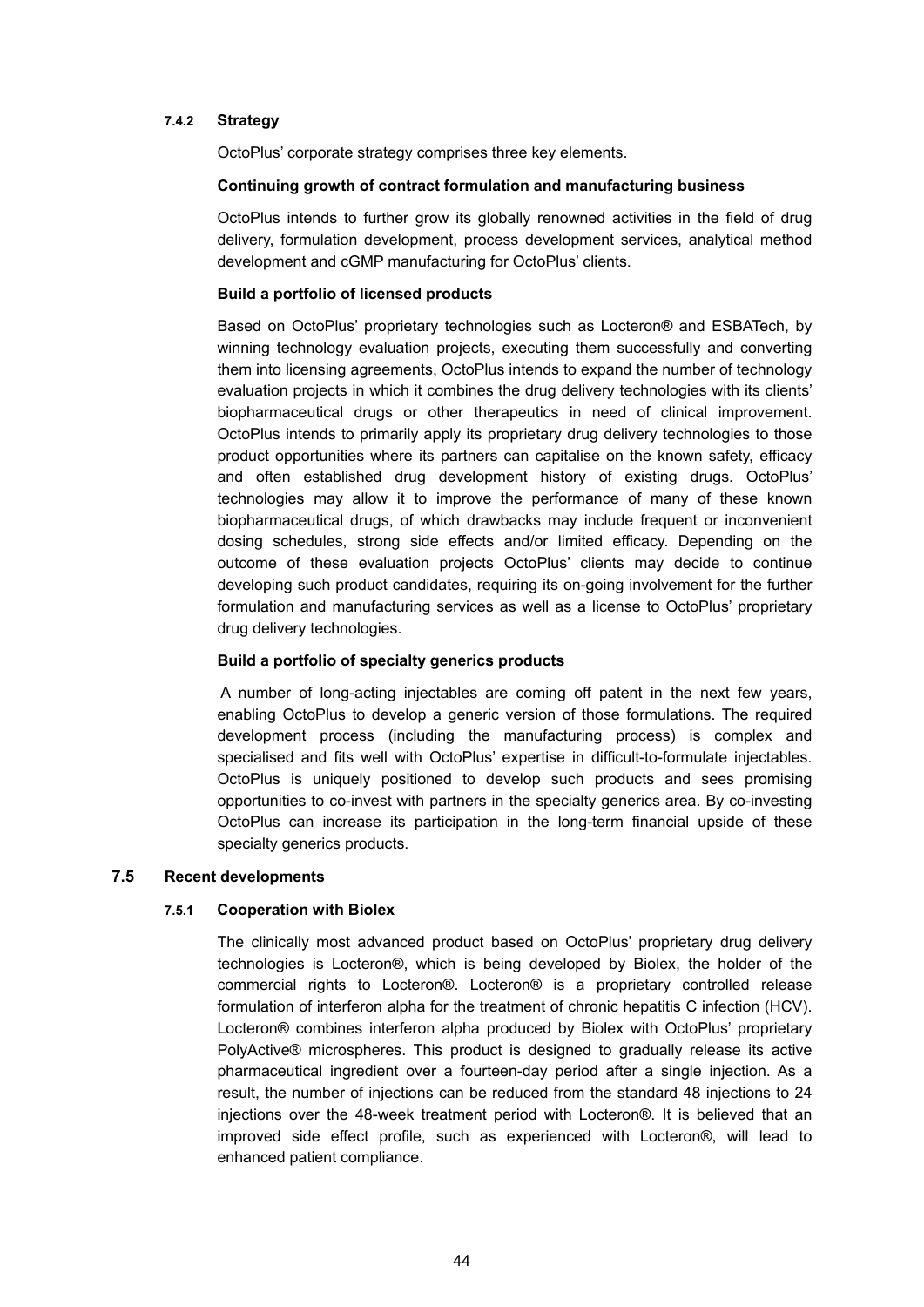In October 2008, OctoPlus and Biolex entered into a product rights acquisition agreement ("**Product Rights Acquisition Agreement**") and a product development and supply agreement with Biolex following earlier agreements for the co-development of Locteron®. Pursuant to these agreements, Biolex has obtained all commercialisation rights to Locteron®, while OctoPlus continued to provide development services and remain involved as manufacturer of Locteron®. In accordance with the Product Rights Acquisition Agreement OctoPlus is entitled to any revenues from the commercialisation of Locteron® through up-front and milestone payments up to USD 149 million and, as the development of Locteron® progresses, to royalties on sales revenues. To date, OctoPlus has received a USD 11 million up-front payment in 2008.

## **7.5.2 Impact of Biolex' insolvency**

On 3 July 2012, Biolex filed a voluntary petition for liquidation under Chapter 7 in the US Bankruptcy Court for the Middle District of North Carolina, whereafter a trustee has been appointed to sell the Biolex's assets.

As Locteron® is one of the key assets of Biolex, the bankruptcy trustee (i) in order to maximise the proceeds generated from the liquidation sale and (ii) to ensure the continued development of Locteron®, is likely to sell the rights to Locteron® in their entirety.

Pursuant to the Product Rights Acquisition Agreement OctoPlus received an equity stake in Biolex of 1.83%, which has been included in the financial statements at 31 December 2011 for an amount of EUR 1.3 million. With Biolex' voluntary petition for liquidation under Chapter 7 an impairment loss was recognised in the financial results of the first half year of 2012.

In the course of 2011 Biolex requested OctoPlus to further develop Locteron® in anticipation of Phase III clinical trials. OctoPlus completed and invoiced this development work to Biolex resulting in an accounts receivable position of EUR 1.9 million of which EUR 1,176,000 relates to manufacturing (cancellation) and development fees, incurred in 2012.

Following the bankruptcy of Biolex in July 2012, the subsequent inability of the trustee to identify a successor to take over the development of Locteron® created a challenging financial situation for OctoPlus. In particular, OctoPlus lost about EUR 15 million of expected cash flow over the next twelve months through the combined negative impact on cash of (i) the EUR 1.9 million write off of accounts receivables from Biolex, (ii) the further delay in the expected development and manufacturing revenue from Biolex, and (iii) the further delay in the expected USD 12 million milestone payment, to be received from Biolex, for the commencement of the phase III clinical study of Locteron®. Combined, these factors caused that the road to being cash flow positive would be longer than previously estimated and would require additional financing resulting in significantly more dilution for Shareholders than was projected prior to the bankruptcy of Biolex. As a result, OctoPlus investigated several strategic alternatives to secure the achievement of OctoPlus' strategic objectives, resulting in indicative offers from two strategic partners of which the (intended) Offer by the Offeror on 22 October 2012 was selected as the best choice to serve the needs of all stakeholders of OctoPlus, including its Shareholders, employees, clients and creditors.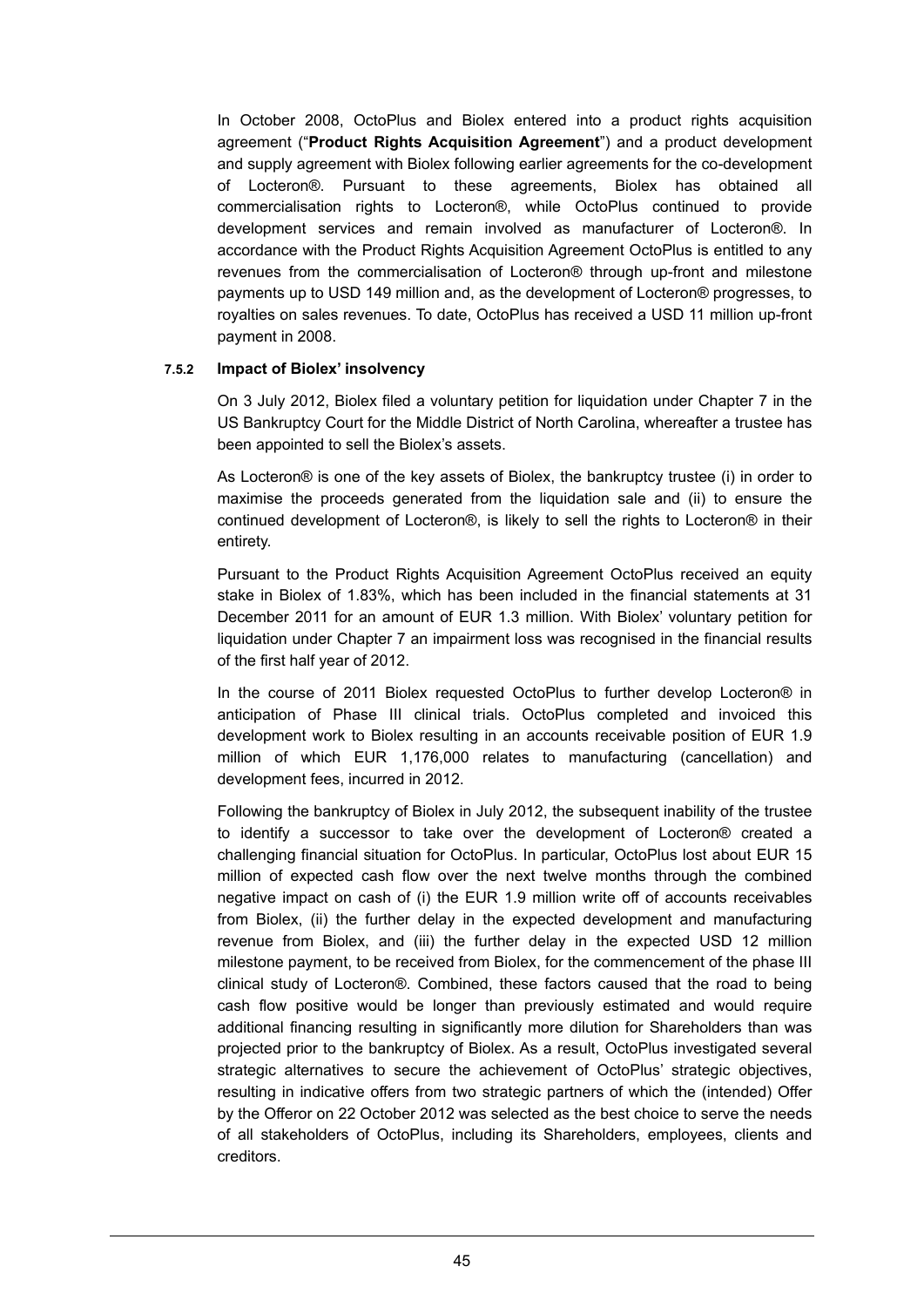## **7.6 Governance Structure**

OctoPlus has a two-tier board structure, consisting of the Executive Board (*raad van bestuur*) and the Supervisory Board (r*aad van commissarissen*).

## **7.6.1 Executive Board**

The Executive Board is responsible for the day-to-day management of OctoPlus under the supervision of the Supervisory Board. The Executive Board is required to keep the Supervisory Board informed, consult with the Supervisory Board on important matters and submit certain important decisions to the Supervisory Board for its approval.

The Executive Board may perform all acts necessary or useful for achieving OctoPlus' corporate purpose, save for those acts that are prohibited by law or by the Articles of Association. The Executive Board as a whole is authorised to represent OctoPlus, as are any two members of the Executive Board acting jointly.

The Articles of Association provide that the number of members of the Executive Board will be determined by the Supervisory Board, and that the Executive Board will consist of at least one member. In the event that the Executive Board comprises two or more members, the Supervisory Board may attribute specific titles to individual members of the Executive Board, such as "Chief Executive Officer", "Chief Financial Officer" and "Chief Operating Officer".

Members of the Executive Board are appointed by the General Meeting of Shareholders following a proposal by the Supervisory Board. In view of the Dutch Corporate Governance Code, the Articles of Association provide that (i) new members of the Executive Board are appointed for a maximum term of four years, unless provided otherwise in the resolution to appoint such member, and (ii) a retiring member of the Executive Board can be reappointed immediately for a term of not more than four years at a time.

The General Meeting of Shareholders may suspend or dismiss the Executive Board members at any time. The Supervisory Board may also suspend Executive Board members at any time.

## **7.6.2 Composition of the Executive Board**

The Executive Board consists of three members. Each Executive Board member has an employment agreement with OctoPlus. The employment agreements with the Executive Board members have an indefinite term. The employment agreement with Mr. Egberts can be terminated subject to a notice period of three months for the employee and six months for OctoPlus. The employment agreements with Mrs. Swarte and Mr. Moolhuizen can be terminated subject to a notice period of two months for the employee and four months for OctoPlus.

The Executive Board is composed of the following members:

| <b>Name</b>       | <b>Position</b> | <b>Member Since</b> | <b>Term expires</b> | Term    |
|-------------------|-----------------|---------------------|---------------------|---------|
| Mr. J.H. Egberts  | CEO.            | 20 May 2011         | 20 May 2015         | 4 years |
| Mrs. S Swarte     | CFO.            | 12 May 2010         | 12 May 2014         | 4 years |
| Mr. G. Moolhuizen | CBO.            | 6 November 2008     | 12 May 2014         | 4 years |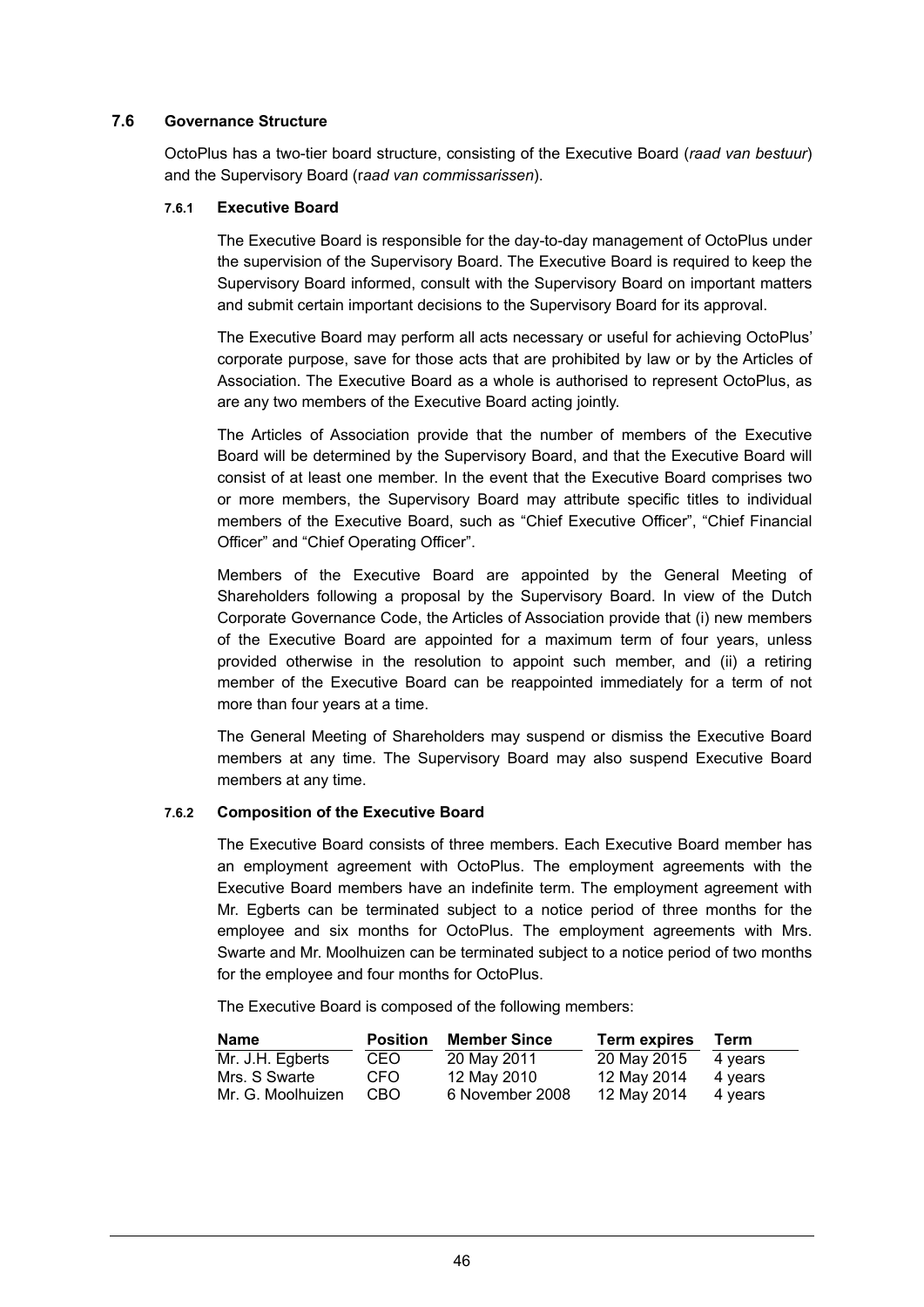## **Mr. J.H. Egberts – Chief Executive Officer**

Mr. Egberts, M.D., has over 20 years of experience in the pharmaceutical sector. He graduated from Erasmus University Medical School in the Netherlands and he pursued the clinical part of his training at Harvard Medical School. He obtained an MBA from Stanford and started his business career in clinical research at Organon Teknika in Belgium. He worked for four years as a strategic consultant to life sciences companies at McKinsey & Company, and from 1994 onwards held business development and general management positions of increasing responsibility in the USA at Merck, Johnson & Johnson and Mölnycke Health Care. He became CEO of Novadel Pharmaceuticals Inc. in 2005. Subsequently, Mr. Egberts served as Senior Advisor in healthcare investments to private equity firm 3i Group and also gained experience in non-executive positions. Mr. Egberts joined OctoPlus on 1 January 2011 and was appointed Chief Executive Officer on 20 May 2011.

## **Mrs. S. Swarte – Chief Financial Officer**

Mrs. Swarte obtained a Master's Degree in Business Economics from Erasmus University in Rotterdam. She is also a registered controller (RC), which qualification she obtained from VU University Amsterdam. Mrs. Swarte has over nineteen years of experience in financial and strategic management. She worked at Unilever and Numico (now Danone), two large, international and publicly listed companies, where she was responsible for financial, logistic and reporting aspects. At Numico she professionalised the finance function in China, was Senior Business Controller at the Division Baby Food and most recently she was responsible for all financial aspects of the export business of Danone Baby Nutrition as Finance Director, Global Export. Mrs. Swarte joined OctoPlus on 1 August 2009 and was appointed to the Executive Board on 20 May 2010.

## **Mr. G. Moolhuizen – Chief Business Officer**

Mr. Moolhuizen received a Master's Degree in Medical Biology from Utrecht University in 1991, studied at Tohoku University, Sendai, Japan and received an MBA from the Erasmus University of Rotterdam School of Management. He then joined Pharming Group N.V., where he held positions in Business Development, eventually becoming Director, Business Development. In 1997, Mr. Moolhuizen joined ASD B.V. (currently Primagen B.V.) as Vice-President, Business Development in 1999. He joined OctoPlus in 2001, as senior manager, Business Development. He became Chief Business Officer in January 2006 and was appointed to the Executive Board on 6 November 2008.

## **7.6.3 Supervisory Board**

The Supervisory Board is responsible for supervising the conduct of and providing advice to the Executive Board and supervising OctoPlus' business generally. In performing its duties, the Supervisory Board is required to act in the interests of OctoPlus' business as a whole. The members of the Supervisory Board are not, however, authorised to represent OctoPlus in dealings with third parties.

The Articles of Association provide that the number of Supervisory Board members will be determined by the Supervisory Board.

The Articles of Association provide that the General Meeting of Shareholders appoints the members of the Supervisory Board following a proposal by the Supervisory Board,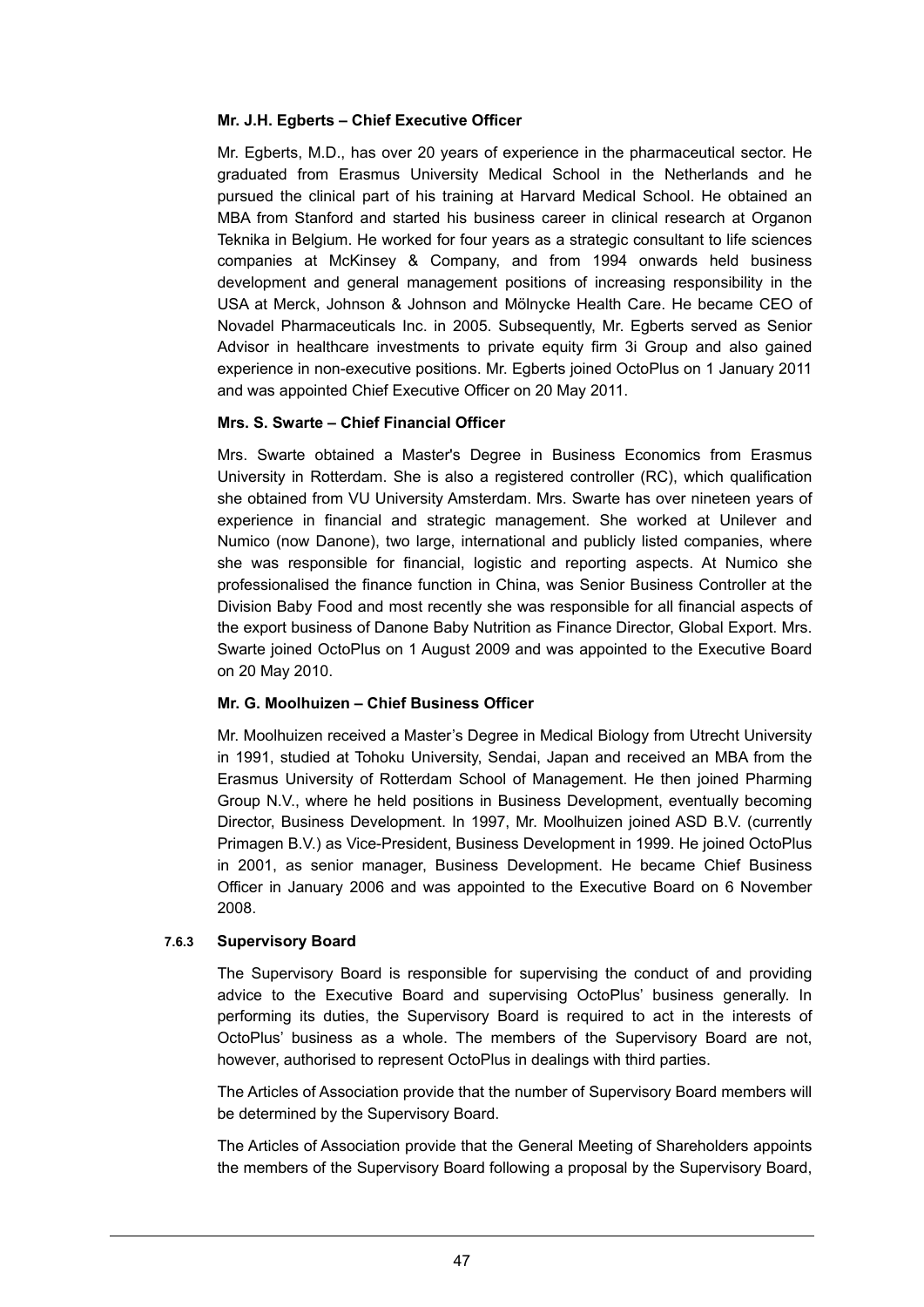provided that as long as Signet Healthcare Partners, in its capacity as general partner and manager of Life Sciences Opportunities Fund II L.P. and Life Sciences Opportunities Fund (Institutional) II L.P., holds at least 10% of the total issued share capital, one member of the Supervisory Board shall be appointed from a nomination, drawn up by Signet Healthcare Partners. A nomination drawn up by Signet Healthcare Partners containing the names of at least two persons shall be binding, provided that the General Meeting of Shareholders may deprive such nomination of its binding character by a resolution adopted by a majority of not less than two thirds of the votes cast, representing more than half of the total issued share capital. Signet Healthcare Partners has signed an Irrevocable to tender its Shares under the Offer. Reference is made to Section 6.10.1 (*Committed Shareholders*).

Pursuant to the subscription agreement entered into by OctoPlus and Van Herk dated 24 April 2012, Van Herk shall from time to time have the right to nominate one member for appointment to the Supervisory Board as long as it continues to hold at least 10% of the issued and outstanding share capital of OctoPlus, such percentage to be determined annually on 1 March. If it does not hold at least 10% of the issued and outstanding share capital of OctoPlus, on a record date, the member of the Supervisory Board who has been nominated for appointment by Van Herk shall resign as per the date of the next annual General Meeting of Shareholders, unless otherwise agreed between OctoPlus and Van Herk. Van Herk has signed an Irrevocable to tender its Shares under the Offer. Reference is made to Section 6.10.1 (*Committed Shareholders*).

The current members of the Supervisory Board have been appointed for the term set out in the table below. In view of the Dutch Corporate Governance Code, the Articles of Association provide that any newly appointed member of the Supervisory Board will serve for a maximum of four years, unless provided otherwise in the resolution to appoint the Supervisory Board member in question, and may only be reappointed twice. The General Meeting of Shareholders appoints a chairperson and the Supervisory Board appoints a deputy chairperson from amongst its members.

Under the Articles of Association, the General Meeting of Shareholders may suspend or dismiss Supervisory Board members at any time, provided that, as long as Signet Healthcare Partners holds at least 10% of OctoPlus' total issued ordinary share capital, any resolution to suspend or dismiss a member of the Supervisory Board, who is appointed from a nomination drawn up by Signet Healthcare Partners, other than on the proposal of Signet Healthcare Partners, may only be adopted with a majority of not less than two thirds of the votes cast, representing more than half of total issued share capital. The Articles of Association provide that the Supervisory Board members shall retire periodically in accordance with a rotation plan to be drawn up by the Supervisory Board.

Under the Articles of Association, the Supervisory Board can only adopt resolutions by an absolute majority of the total number of votes to be cast in a meeting where the majority of the Supervisory Board members then in office are present or represented. Each member of the Supervisory Board shall be entitled to one vote.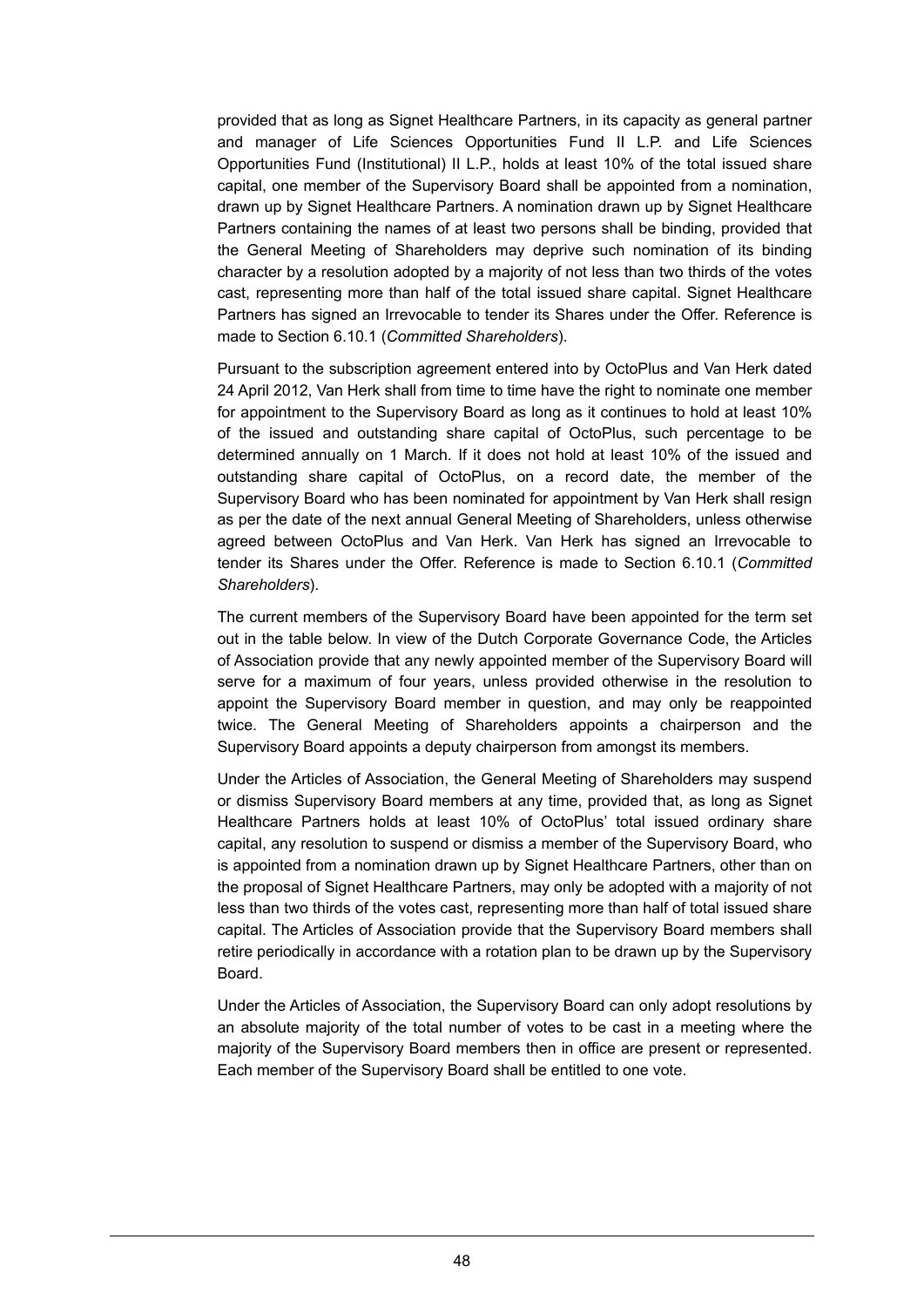## **7.6.4 Composition of the Supervisory Board**

The Supervisory Board is composed of the following members:

| <b>Name</b>       | <b>Position</b> | <b>Member Since</b> | End of term |
|-------------------|-----------------|---------------------|-------------|
| Mr. S. van Reet   | Chairperson     | 13 June 2012        | 2016        |
| Mr. R.R. Kuijten  | Member          | 19 January 2005     | 2016        |
| Mr. J. Gale       | Member          | 23 April 2009       | 2013        |
| Mr. C. Moukheibir | Member          | 13 June 2012        | 2016        |
| Mr. D.S. Chahal   | Member          | 13 June 2012        | 2016        |

#### **Dr. S. van Reet – Chairperson**

Dr. Van Reet has a long track record of successes in the pharma and biotech industry. He served among others as the Managing Director of Janssen Pharmaceutica N.V. and President of the Janssen Research Foundation, supervising the worldwide research and development activities of the Janssen Pharmaceutica Group (part of the J&J Group of Companies). Dr. Van Reet also gained extensive experience in the biotech sector as co-founder of Movetis and Chairman of their Board of Directors until the acquisition of the company by Shire. Currently, he is still active in various areas of life sciences, among others as Chairman of the Board of Actogenix and Okapi Sciences and as a regular Board member of Thrombogenics, Biocartis, TheraSolve and the VIB, the Flemish Institute of Biotechnology.

### **Mr. R. R. Kuijten – Member, resigning as of the Settlement Date**

Mr. Kuijten obtained his Medical Doctor Degree from Utrecht University, having obtained additional training at Harvard Medical School and the Mayo Clinics. He completed his Ph.D. at the University of Pennsylvania, where he published, among others, in the New England Journal of Medicine and Cancer Research. He received research awards from the World Health Organization and the International Union Against Cancer, and was honoured with the Talma Eijkman Prize and the U-Gene Research Award for his scientific endeavours. He received an MBA from INSEAD in Fontainebleau, France. From 1992 to 2000, Mr. Kuijten was a Senior Consultant at McKinsey & Company, where he was co-leader of the European Pharmaceuticals and Healthcare Practice. He joined Life Sciences Partners (LSP) in 2001 as a General Partner. On behalf of LSP, he serves or has served on the supervisory boards or as a non-executive director of KuDOS Ltd., DNage B.V., Kreatech Holding B.V., Hybrigenics S.A., BMEYE, Nexstim and Syntaxin. Mr. Kuijten is currently board member of the NVP (*Nederlandse Vereniging van Participatiemaatschappijen*), member of the Dutch Life Sciences and Health Steering Committee (*Regiegroep LSH*), member of the NGI Valorisation Advisory Board, and chairman of the Stichting Steun Emma Kinderziekenhuis.

As Mr. Kuijten is General Partner of Life Sciences Partners, one of OctoPlus' major shareholders, he is not independent within the meaning of the Dutch Corporate Governance Code.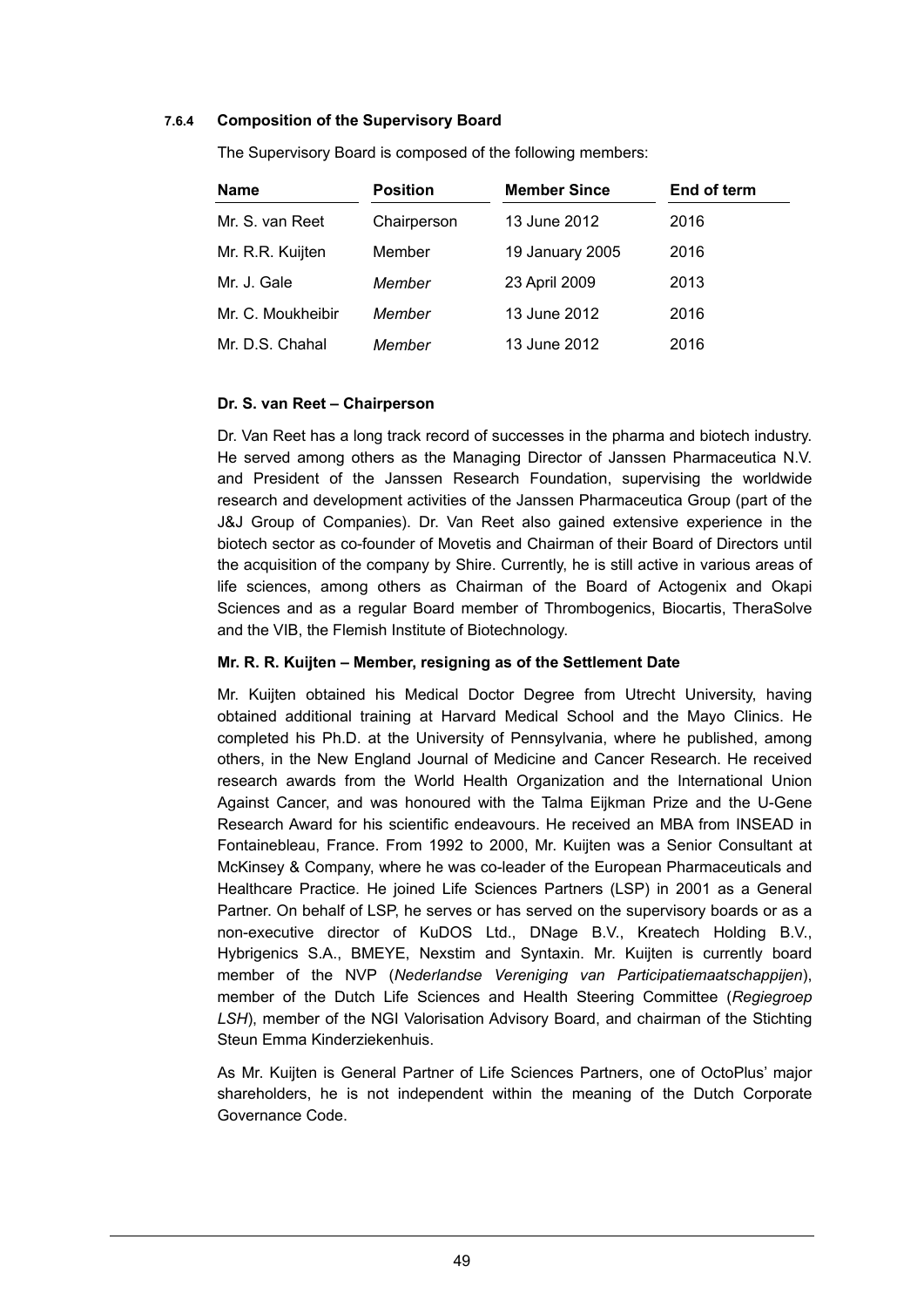## **Mr. J. Gale – Member, resigning as of the Settlement Date**

Mr. Gale obtained a Master's Degree in Business Administration from Chicago Booth School of Business. In 1977 he started his career with E.F. Hutton & Co and Home Insurance Co. Prior to co-founding Signet Healthcare Partners in 1998, he was head of principal investment activities and head of investment banking for Gruntal & Co. Mr. Gale is a board member of AlpexPharma SA (chairman), Cedarburg Pharmaceuticals Inc., Paladin Laboratories Inc., IGI Labs, Inc., Pfenex, Inc. and SpePharm Holding B.V. During the past five years, Mr. Gale held board positions at Avantium Holding B.V., Cydex Pharmaceuticals Inc. (chairman), Relm Wireless Corp., Indevus Pharmaceuticals, Inc., Molecular Medicine Biosciences and Abrika Pharmaceuticals, Inc. Mr. Gale resigned from the board of Indevus Pharmaceuticals, Inc. in 2011 upon the completion of the sale to Endo Pharmaceuticals Inc.

Mr. Gale is General Partner of Signet Healthcare Partners, being the general partner and manager of Life Sciences Opportunities Fund II L.P. and Life Sciences Opportunities Fund (Institutional) II L.P., together one of OctoPlus' major shareholders, and therefore not independent within the meaning of the Dutch Corporate Governance Code.

## **Mrs. C. Moukheibir – Member, resigning as of the Settlement Date**

Mrs. Moukheibir MA, MBA, was CFO of Movetis, a Belgian specialty pharmaceutical company from 2008 to 2010, for which she led the IPO on Euronext Brussels and subsequently the acquisition by Shire. Previously, she was Director Capital Markets at Zeltia (from 2001 to 2007), a Spanish biopharma and consumer chemicals group, where she led financial strategy. Before joining Zeltia, she was Executive Director Investment Banking with Salomon Smith Barney and Morgan Stanley (from 1997 to 2000). Mrs. Moukheibir is currently Senior Advisor Finance and member of the Executive Board of Innate Pharma S.A. and is responsible for their financial strategy.

## **Mr. D.S. Chahal – Member, resigning as of the Settlement Date**

Mr. Chahal is CEO of Exponential B.V. and CEO and co-founder of CardioGenx B.V. Previously, he was Investment Manager with Van Herk Investments and observer on the board of Devgen N.V. He gained experience in the investment community when he was a member of the Investment Committee of Gilde Healthcare II and before that as an Associate with Kempen & Co. Mr. Chahal holds an M.Sc. in Aerospace Engineering from Delft University of Technology, and an M.Sc. in Business Economics from the University of Rotterdam.

## **Mr. G.V. Prasad – Member, appointed as per the Settlement Date**

Mr. Prasad joined Dr. Reddy's board of directors in 1986 and leads the core team that drives the growth and performance of Dr. Reddy's. He has been Vice-Chairman & CEO of Dr. Reddy's since 2001, when Cheminor Drugs Limited, the company of which he was then managing director, merged with Dr. Reddy's.

Mr. Prasad has played a key role in the evolution of Dr. Reddy's from a mid-sized pharmaceutical company into a globally respected pharmaceutical major. He is widely credited as the architect of Dr. Reddy's successful global generics strategy.

He is dedicated to building the innovation side of the business and drives the sustainability agenda at Dr. Reddy's. He nurtured new lines of business, helped to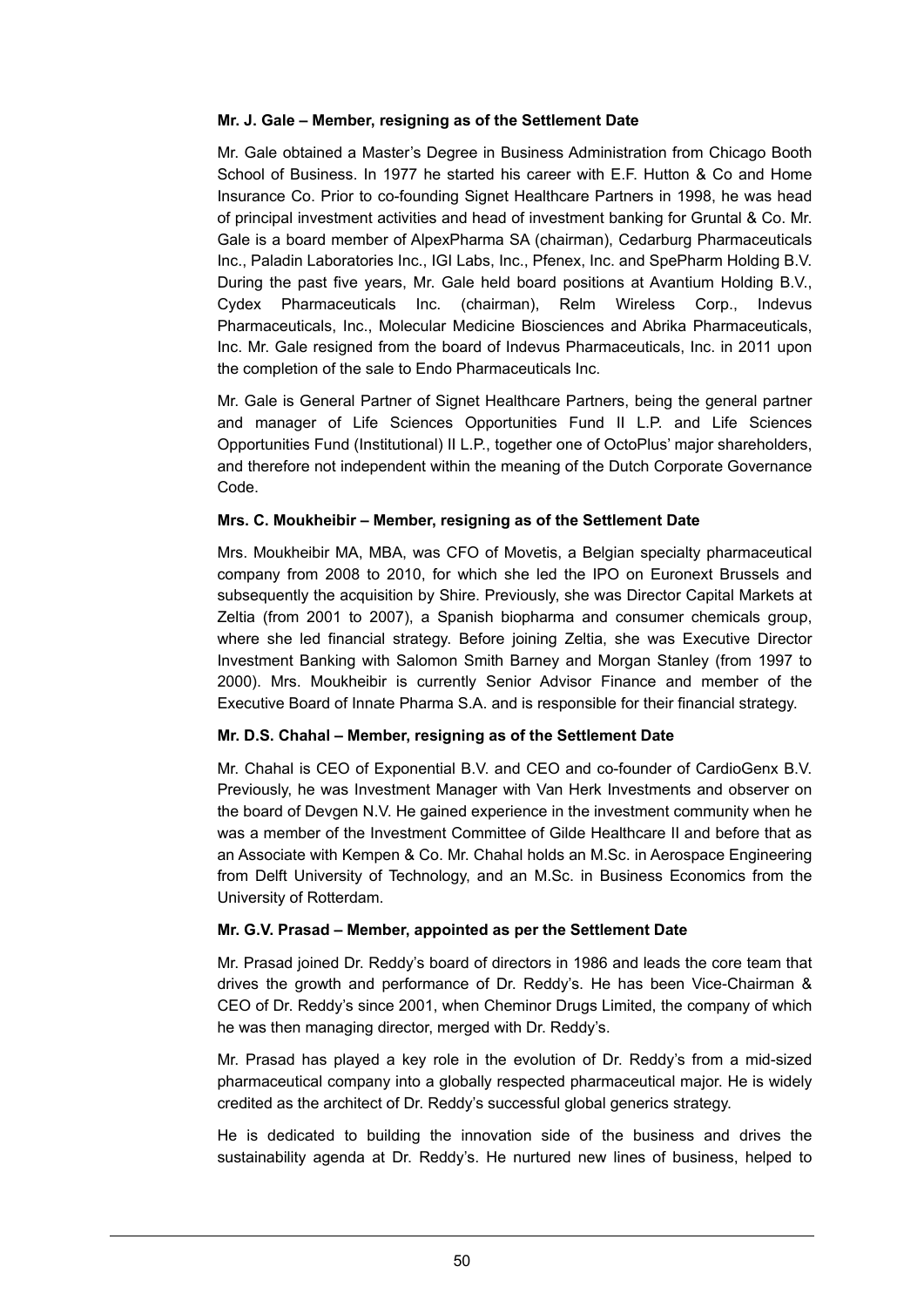build a high-talent organisation, and was instrumental in introducing best-in-class practices in corporate governance.

Mr. Prasad holds a degree in Chemical Engineering from the Illinois Institute of Technology, Chicago, the United Stated and a Masters in Industrial Administration from Purdue University, Indiana, the United States.

## **Mr. R. Ananthanarayanan – Member, appointed as per the Settlement Date**

Dr. Ananthanarayanan currently holds the position of the President of Pharmaceutical Services and Active Ingredients (PSAI) with Dr. Reddy's.

Dr. Ananthanarayanan has over 23 years of experience in the pharmaceutical industry with specialisation in research & development, manufacturing operations, regulatory affairs, quality assurance, business development, global strategic sourcing, mergers & acquisitions.

Dr. Ananthanarayanan was a key leadership member on the Executive Management Committee at Piramal Healthcare Ltd and was the President & Head of Pharma Solutions business. He worked with Piramal Healthcare for over seven years and was involved since the inception of Pharma Solutions business. Prior to joining Piramal Healthcare, Dr. Ananthanarayanan was Managing Director – Asia & Head of Global Sourcing for Galpharm International Ltd, a UK based manufacturer/distributor of specialty pharmaceuticals & baby products. He led strategic outsourcing of product development, launch product manufacturing, and management of late lifecycle products.

Dr. R. Ananthanarayanan has also been involved in various other positions of increasing responsibility in both Indian and Multinational Pharmaceutical companies like Zydus Cadila, Wockhardt and Rhone-Poulenc Rorer.

Ananthanarayanan is a PhD in Pharmaceutical Technology from University of Mumbai, India.

## **7.7 Major Shareholders**

The following table presents information regarding the ownership of the Shares on the date of this Offer Memorandum for each existing Shareholder (i) that beneficially owns 5% or more of the Shares and (ii) that beneficially owns less than 5% of the Shares and is a Committed Shareholder. This information is based on the information obtained from the relevant Shareholder or from the public online register on the website of the AFM (http://www.afm.nl).

| <b>Shareholder</b>                                                                                                                                                                    | Shareholding |
|---------------------------------------------------------------------------------------------------------------------------------------------------------------------------------------|--------------|
| Onroerend Goed Beheer- en Beleggingsmaatschappij A. van Herk B.V.<br>(A van Herk is the beneficial owner)                                                                             | 19.75%       |
| Signet Healthcare<br>Partners (USA) (as general partner and manager of Life Sciences<br>Opportunities Fund II, L.P. and Life Sciences Opportunities Fund<br>(Institutional) II, L.P.) | 14.97%       |
| LSP III Management B.V. (Life Sciences Partners is the beneficial owner)                                                                                                              | 14.94%       |
| SR One, Limited                                                                                                                                                                       | $9.7\%$      |
| IPSA (formely known as Innoven Partenaires S.A. (France)) (on behalf of                                                                                                               | 4.88%        |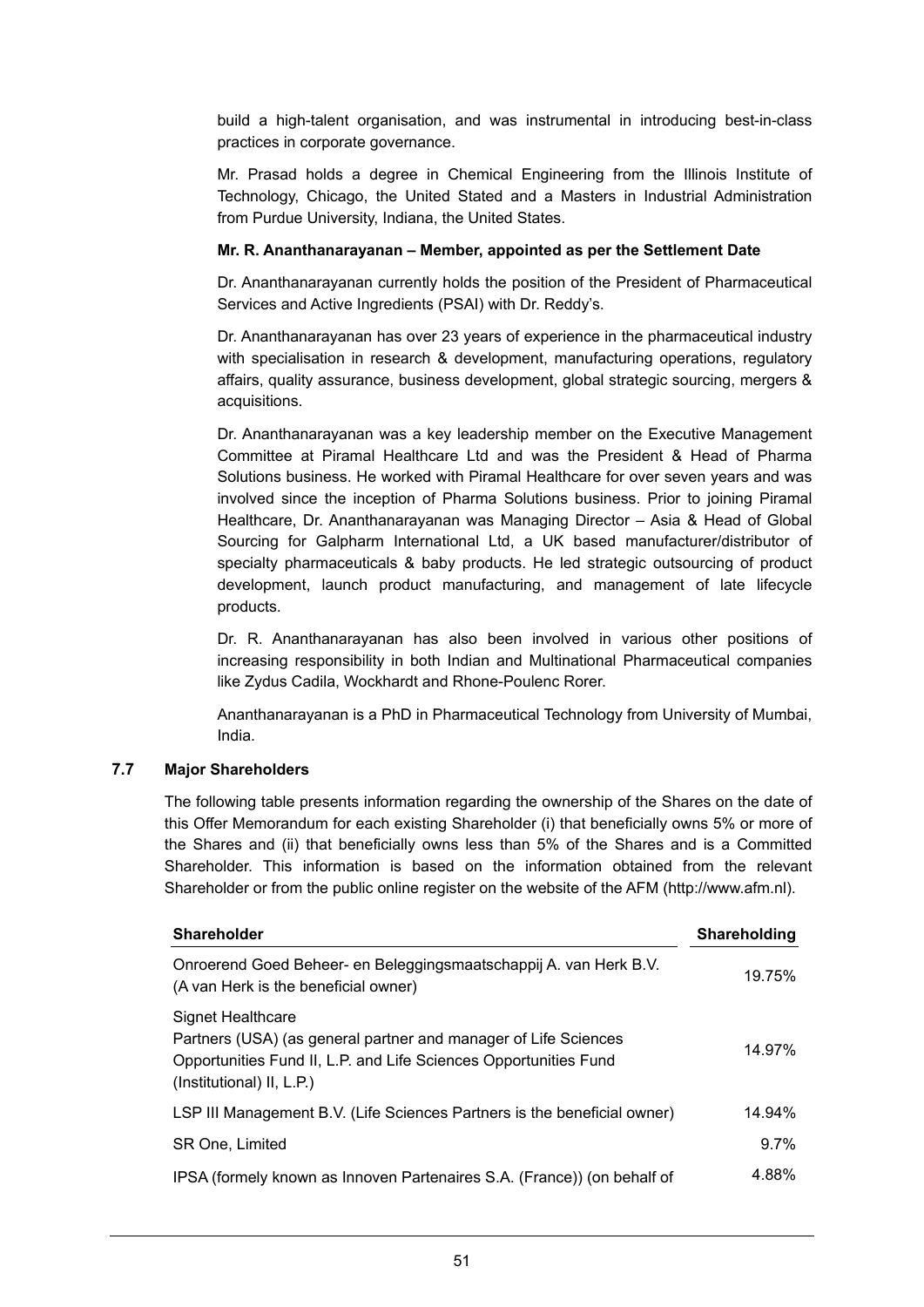| <b>Shareholder</b>                                                  | Shareholding |  |
|---------------------------------------------------------------------|--------------|--|
| various FCPI Funds (Fonds Commun de Placement dans l'Innovation))   |              |  |
| Sodoro B.V. (Mr. Holthuis is the beneficial owner) and Mr. Holthuis | 4.6%         |  |
| N.V. Fagus                                                          | 3.51%        |  |

## **7.8 Capital and Shares**

At the date of this Offer Memorandum, the authorised share capital of OctoPlus amounts to EUR 9.6 million and is divided in 80 million ordinary shares, with a nominal value of EUR 0.12 each. The issued and outstanding share capital of OctoPlus amounts to EUR 6,320,876.88 divided into 52,673,974 ordinary shares. All ordinary shares are in registered form (*aandelen op naam*) and are traded through the book-entry facilities of Euroclear Netherlands. No depositary receipts have been issued.

## **7.9 Outstanding Options**

On various occasions OctoPlus granted in total 2,623,563 (un)conditional options to the members of the Executive Board, Theratechnologies, Mr. J.J.M. Holthuis and a number of OctoPlus' employees as set out in the below overviews. Options awarded to the members of the Executive Board are described in more detail in Sections 7.9.1 (*Options to Mr. Egberts*) and 7.9.2 (*Options to Mrs. Swarte and Mr. Moolhuizen*).

| Unconditional options <sup>1</sup>                 |               |                          |                                 |                        |
|----------------------------------------------------|---------------|--------------------------|---------------------------------|------------------------|
| <b>Beneficiary</b>                                 | <b>Number</b> | <b>Exercise</b><br>price | <b>Start exercise</b><br>period | End exercise<br>period |
| Employees                                          | 205,050       | <b>EUR 1.41</b>          | 1-Jan-2013                      | 31-Dec-2014            |
| Mrs. Swarte                                        | 167,000       | <b>EUR 1.41</b>          | 3-Mar-2013                      | 3-Mar-2015             |
| Mr. Moolhuizen                                     | 167,000       | <b>EUR 1.41</b>          | 3-Mar-2013                      | 3-Mar-2015             |
| Mr. Egberts                                        | 1,034,888     | <b>EUR 1.27</b>          | 30-Nov-2013                     | 30-Nov-2015            |
| Mrs. Swarte (awarded<br>on performance 2010)       | 11,133        | <b>EUR 1.41</b>          | 27-Feb-2014                     | 27-Feb-2016            |
| Mr. Moolhuizen<br>(awarded on<br>performance 2010) | 11,133        | <b>EUR 1.41</b>          | 27-Feb-2014                     | 27-Feb-2016            |
| Mr. Egberts (awarded<br>on performance 2011)       | 121,752       | <b>EUR 1.27</b>          | 21-Feb-2015                     | 20-Feb-2017            |
| Mrs. Swarte (awarded<br>on performance 2011)       | 27,834        | <b>EUR 1.27</b>          | 21-Feb-2015                     | 20-Feb-2017            |
| Mr. Moolhuizen<br>(awarded on<br>performance 2011) | 16,700        | <b>EUR 1.27</b>          | 21-Feb-2015                     | 20-Feb-2017            |
| Theratechnologies                                  | 200,000       | <b>EUR 3.95</b>          | 26-Sep-2007                     | 1-Oct-2015             |
| Mr. Holthuis                                       | 73,500        | <b>EUR 3.43</b>          | 29-Dec-2004                     | 31-Jul-2014            |

<sup>-</sup>1 Any options not exercised during the accelerated option exercise period shall lapse at the end of the exercise period (see Section 7.10.3 (*2010 Option Plan*).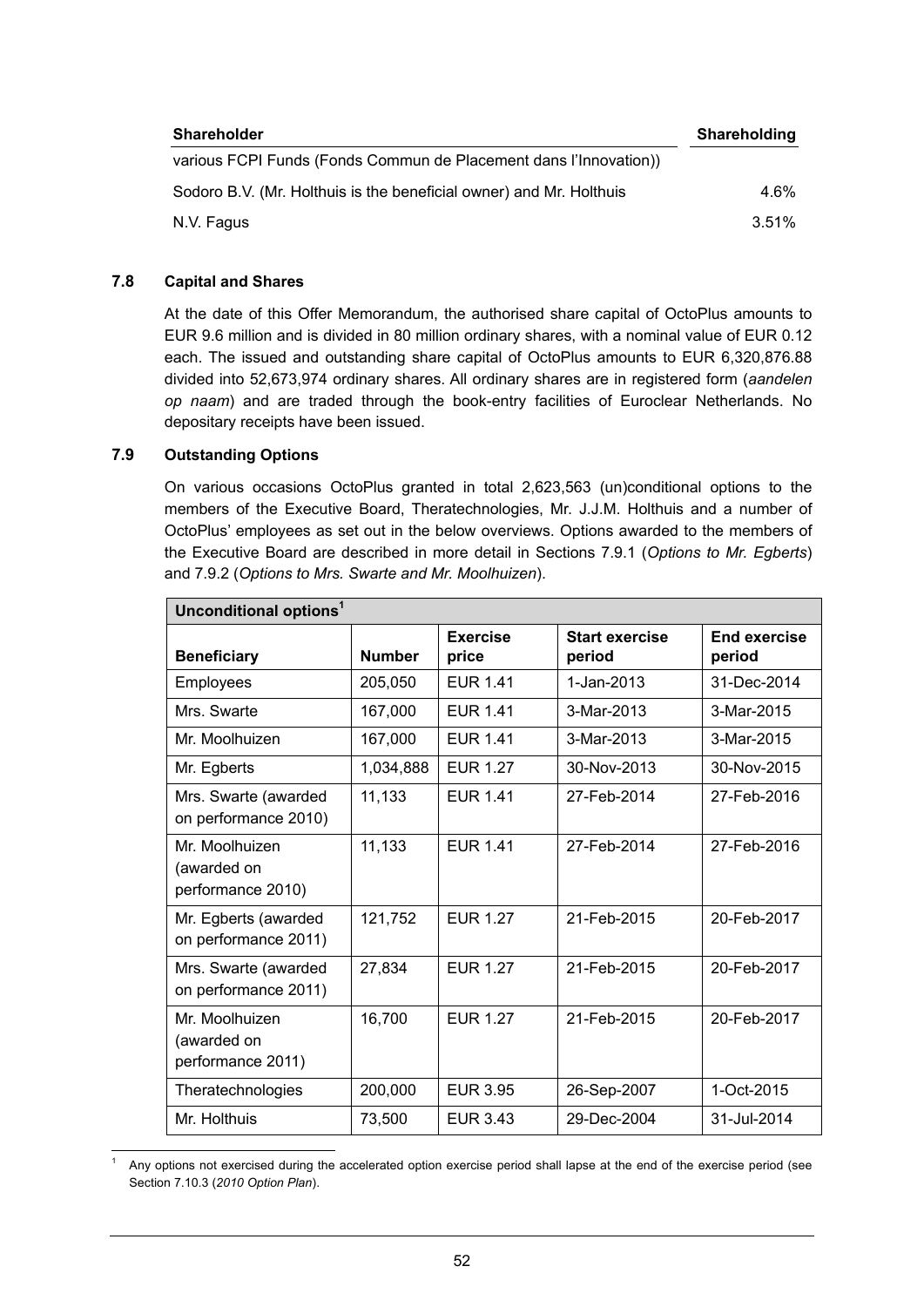| Unconditional options <sup>1</sup> |               |                          |                                                    |                               |
|------------------------------------|---------------|--------------------------|----------------------------------------------------|-------------------------------|
| <b>Beneficiary</b>                 | <b>Number</b> | <b>Exercise</b><br>price | <b>Start exercise</b><br>period                    | <b>End exercise</b><br>period |
| Mr. Holthuis                       | 76,870        | <b>EUR 2.70</b>          | 1-Apr-2006<br>(7, 100)<br>31-Dec-2006<br>(69, 770) | 31-Jul-2014                   |
| <b>Total</b>                       | 2,112,860     |                          |                                                    |                               |

| <b>Conditional options</b>                                            |               |                                                                              |                                 |                           |
|-----------------------------------------------------------------------|---------------|------------------------------------------------------------------------------|---------------------------------|---------------------------|
| <b>Beneficiary</b>                                                    | <b>Number</b> | <b>Exercise price</b>                                                        | <b>Start exercise</b><br>period | End<br>exercise<br>period |
| Mr. Egberts (to be<br>awarded on<br>performance 2012) <sup>1</sup>    | 121,752       | <b>EUR 1,27</b>                                                              | 1-Feb-2016                      | 30-Jan-2018               |
| Mrs. Swarte (to be<br>awarded on<br>performance 2012) <sup>2</sup>    | 55,666        | <b>EUR 0,46</b>                                                              | 1-Feb-2016                      | 30-Jan-2018               |
| Mr. Moolhuizen (to be<br>awarded on<br>performance 2012) <sup>2</sup> | 55,666        | <b>EUR 0,46</b>                                                              | 1-Feb-2016                      | 30-Jan-2018               |
| Mr. Egberts (to be<br>awarded on<br>performance 2013) <sup>3</sup>    | 121,751       | <b>EUR 1.27</b>                                                              | 1-Feb-2017                      | 31-Jan-2019               |
| Mrs. Swarte (to be<br>awarded on<br>performance 2013) <sup>3</sup>    | 72,367        | The price is equal to<br>the price on 1 Jan of<br>the year of<br>performance | 1-Feb-2017                      | 31-Jan-2019               |
| Mr. Moolhuizen (to be<br>awarded on<br>performance 2013) <sup>3</sup> | 83,501        | The price is equal to<br>the price on 1 Jan of<br>the year of<br>performance | 1-Feb-2017                      | 31-Jan-2019               |
| <b>Total</b>                                                          | 510,703       |                                                                              |                                 |                           |

## **7.9.1 Options to Mr. Egberts**

In December 2010, OctoPlus granted 850,000 unconditional options and 300,000 conditional options at an exercise price of EUR 1.27 per Share to Mr. Egberts, who formally started working for OctoPlus on 1 January 2011. The number of unconditional options Mr. Egberts received or will receive from these conditional options depends on certain pre-defined performance criteria in the years 2011, 2012 and 2013, with 1/3 of

 $\frac{1}{2}$ These options, if granted, shall be settled in cash (see Section 7.10.3 (2010 Option Plan).

<sup>3</sup> These conditional options shall lapse at the termination of the option plans at the Settlement Date (*2010 Option Plan*).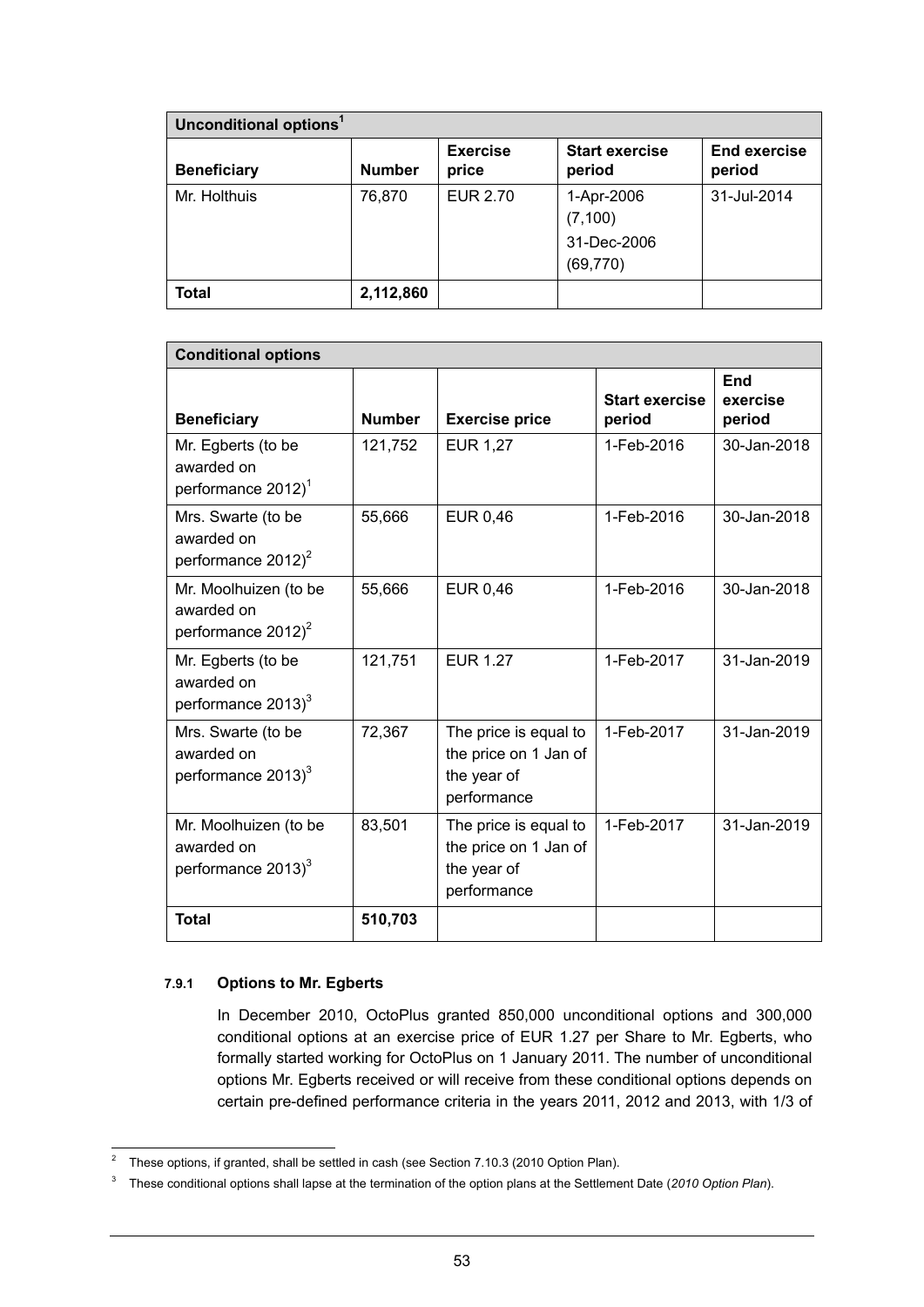the conditional options related to each of the three years. The pre-defined performance criteria may include market conditions.

In December 2011, OctoPlus granted a total of 184,888 unconditional options and 65,255 conditional options at an exercise price of EUR 1.27 per Share to Mr. Egberts pursuant to the anti-dilution clause in his option contract, following the financing round in October 2011. These conditional options were received under identical conditions as the conditional options initially granted in 2010. The option contract with Mr. Egberts stipulates that for each follow-on financing round after the December 2010 financing round he will receive additional options so that the potential pro rata participation of Mr. Egberts in OctoPlus share capital remains unchanged.

The vesting period for the unconditional anti-dilution options granted to Mr. Egberts in 2011 is two years so that the end of the vesting period of these unconditional antidilution options is aligned with the end of the vesting period for the unconditional options initially granted to Mr. Egberts in December 2010.

Mr. Egberts achieved 100% of his performance criteria in 2011 and as a consequence he received 121,752 unconditional options (1/3 of the 300,000 conditional options plus 1/3 of the 65,255 conditional options) on 21 February 2012 relating to his performance in the year 2011.

## **7.9.2 Options to Mrs. Swarte and Mr. Moolhuizen**

In March 2010, the Supervisory Board granted 167,000 conditional options to acquire Shares at an exercise price of EUR 1.41 per Share to both Mrs. S. Swarte and Mr. Moolhuizen. The number of unconditional options each of them will receive depends on certain pre-defined performance criteria for each person in the financial years 2010, 2011 and 2012, with 1/3 of the conditional options related to each of the three years. Any conditional options not granted based upon the 2010, 2011 and 2012 performance may be granted in 2013 when certain pre-defined performance criteria related to the 2013 performance are met.

Mrs. Swarte and Mr. Moolhuizen both achieved 20% of their 2010 performance criteria and as a consequence each person received 11,133 unconditional options from the 55,667 (i.e. 1/3 of 167,000) conditional options granted to each of them and relating to her/his performance in the year 2010.

Mrs. Swarte achieved 50% of her 2011 performance criteria and as a consequence she received 27,834 unconditional options from the 55,667 conditional options granted to her and relating to her performance in the year 2011. Mr. Moolhuizen achieved 30% of his 2011 performance criteria and as a consequence he received 16,700 unconditional options from the 55,667 conditional options granted to him and relating to his performance in the year 2011.

#### **7.10 Incentive Plans**

## **7.10.1 2003 Option Plan**

In 2003, OctoPlus adopted a share option plan as one of the elements of the remuneration policy for senior personnel. In 2004 and 2006, OctoPlus granted options pursuant to a standard share option agreement with an exercise price between EUR 3.43 and EUR 4.34 (2004) and between EUR 2.70 and EUR 4.55 (2006), subject to customary adjustment provisions and an exercise period of the options between 37 months and 60 months following the date of grant. In addition, the exercise prices of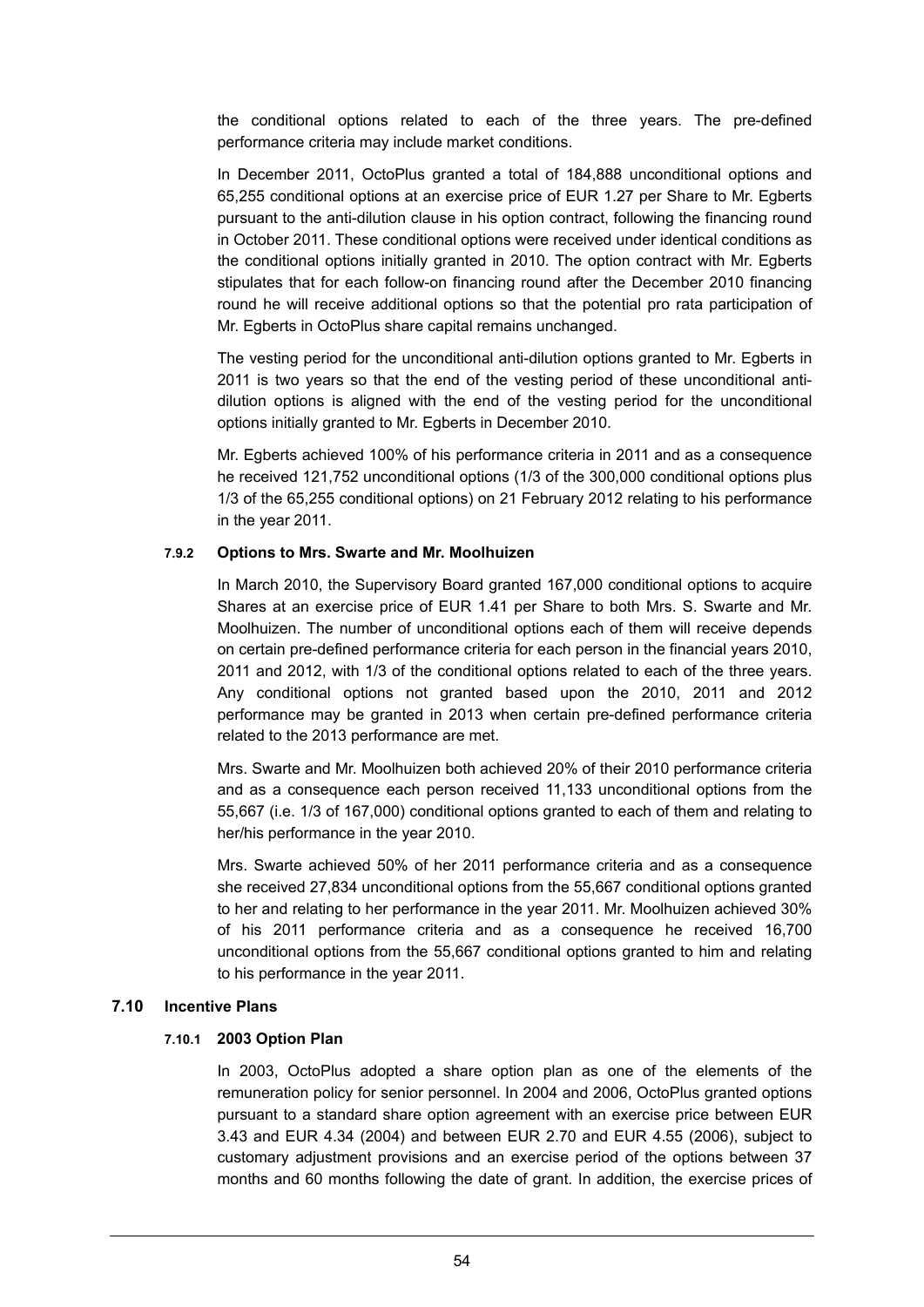the options would be adjusted if shares were to be issued below the applicable exercise price of the options, subject to certain conditions.

For all options granted in 2004 and 2006, any unexercised options held by an employee shall lapse in case of termination of the employment. The Supervisory Board and Executive Board have the authority to decide, in favour of the respective employee, to deviate from these terms and may decide that the exercise period for some of the options held by former employees shall be extended.

Mr. Holthuis is the only person that currently has options under this option plan.

## **7.10.2 2006 Option Plan**

With a view to the initial public offering (IPO) in October 2006, OctoPlus adopted a new share option plan. The share option agreements entered into prior to the IPO (i.e. the 2003 Option Plan) remained in place. The 2006 Option Plan has been revised in 2010.

Under the 2006 Option Plan, the Supervisory Board was entitled to, at its discretion, grant options to OctoPlus' employees. The criteria for the granting of options, as well as the exercise price, were determined by the Supervisory Board. The exercise period of the options would be 60 months following the date of grant. The granting of options to the Executive Board could be made subject to the approval of the General Meeting of Shareholders.

All unexercised options held by an employee would lapse in case of termination of that person's employment or resignation, except in cases of death, permanent disability or retirement. In the event that the option holder would cease to be an employee for any reason other than death, permanent disability or retirement, OctoPlus could force that employee to disgorge a specified portion of any profits realised from the exercise of those options. The Executive Board had the authority to decide, in favour of the respective employee, to deviate from the above described terms.

OctoPlus was not permitted to grant options to its employees and members of the Executive Board, which if exercised, would represent more than 7.5% of OctoPlus' issued share capital, unless the General Meeting of Shareholders approves otherwise.

In 2006, OctoPlus granted options pursuant to the 2006 Option plan with an exercise price between EUR 2.70 and EUR 4.55.

Mr. Holthuis is the only person that currently has options under this option plan.

## **7.10.3 2010 Option Plan**

On 12 May 2010, a revised option plan was approved by the General Meeting of Shareholders and the Supervisory Board. The revised plan is applicable for all options granted from 1 January 2010 onwards. Under the plan, each unconditional option has a vesting period of three years during which no options can be exercised followed by an exercise period of two years. Option rights automatically forfeit when an employee leaves OctoPlus. Repayment of part of the award is no longer required. The conditions and exercise price of the options granted pursuant to the 2010 Option Plan are agreed upon between OctoPlus and each employee subject to the plan on an individual basis within the framework of the regulations of the 2010 Option Plan.

Pursuant to the Merger Protocol, OctoPlus and Dr. Reddy's agreed to terminate the Incentive Plans subject to the Settlement taking place. The Supervisory Board shall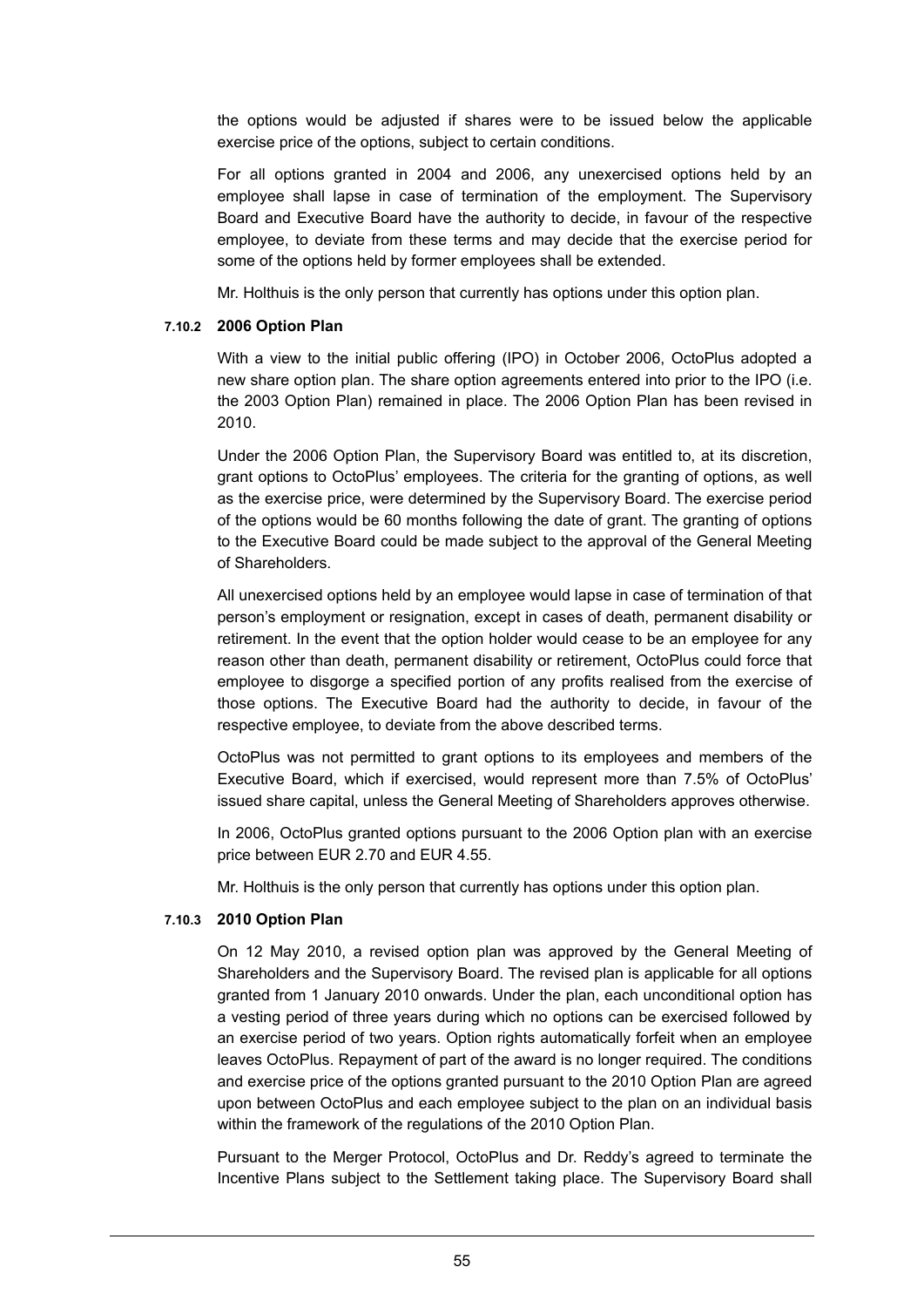resolve to accelerate the option exercise period to a period ending no later than five Business Days before the Closing Date during which holders of options can exercise their rights. Any options not exercised during the accelerated option exercise period shall lapse. As a result thereof Mrs. Swarte and Mr. Moolhuizen shall not be able to receive any options to which they are entitled for their performance in the year 2012. Therefore, it has been agreed that Mrs. Swarte and Mr. Moolhuizen shall be compensated in an amount with a maximum of EUR 6,679.92 in the aggregate, calculated as the difference between the exercise price per option and the Offer Price, times the number of options granted to them.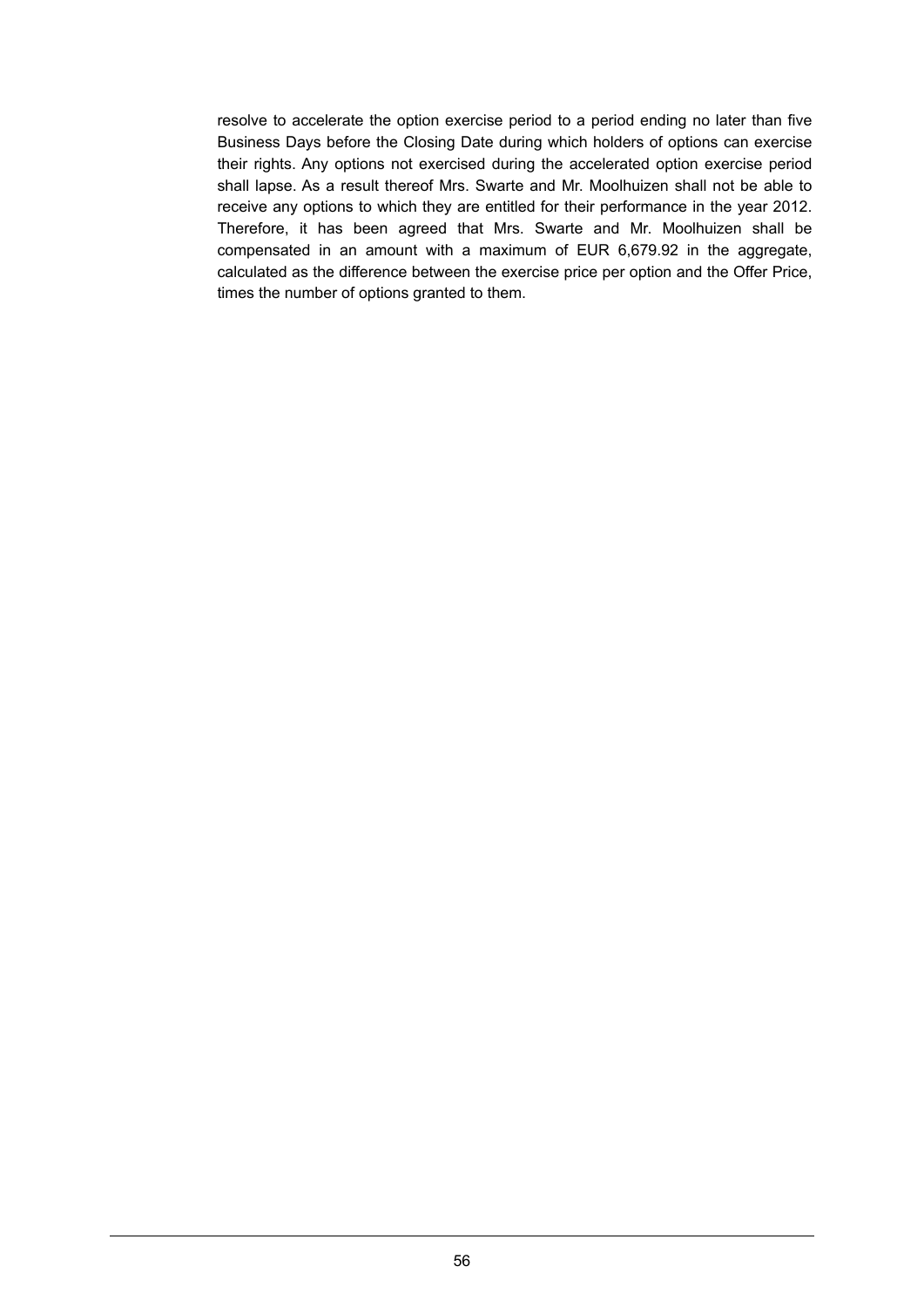# **8 Information on the Offeror and Dr. Reddy's**

## **8.1 Description of the activities**

The Offeror is a holding company that was incorporated on 20 February 1997 and is a whollyowned subsidiary of Dr. Reddy's. The Offeror does not have any operations and its main activity is holding shares or similar interests in other companies. The sole shareholder of the Offeror is Dr. Reddy's Laboratories S.A. with its registered address at Elisabethenanlage 11, 4051, Basel, Switzerland, registered with the trade registry under number CH-645.4.101.170- 3. Dr. Reddy's Laboratories S.A. is a wholly owned subsidiary of Dr. Reddy's. Reference is also made to the structure chart in Section 8.3.2 (*Simplified group structure of Dr*. Reddy's).

## **8.2 Management structure of the Offeror**

The management board of the Offeror consists of two members:

- (i) Mr. A.R. Kallam as director A; and
- (ii) Intertrust (Netherlands) B.V. as director B.

The management board of the Offeror is authorised to represent the Offeror. In addition, a director A acting jointly with a director B or a director B acting solely may represent the Offeror.

## **8.3 Information on Dr. Reddy's**

## **8.3.1 Introduction**

Dr. Reddy's was incorporated in India under the Companies Act, 1956, by its promoter and the current Chairman, Dr. K. Anji Reddy, as a private limited company on 24 February 1984. It was converted into a "public limited company" on 6 December 1985 and listed on the Indian Stock Exchanges in August 1986 and on the New York Stock Exchange in April 2001.

Dr. Reddy's is registered with the Registrar of Companies, Andhra Pradesh, Hyderabad, India as Company No. 4507 (Company Identification No. U85195AP1984 PLC 004507). The registered office is situated at 8-2-337, Road No. 3, Banjara Hills, Hyderabad, Andhra Pradesh 500 034, India and the telephone number of the registered office is +91-40-49002900.

## **8.3.2 Simplified group structure of Dr. Reddy's**

The below structure chart is simplified and only reflects the holding structure between Dr. Reddy's and the Offeror.

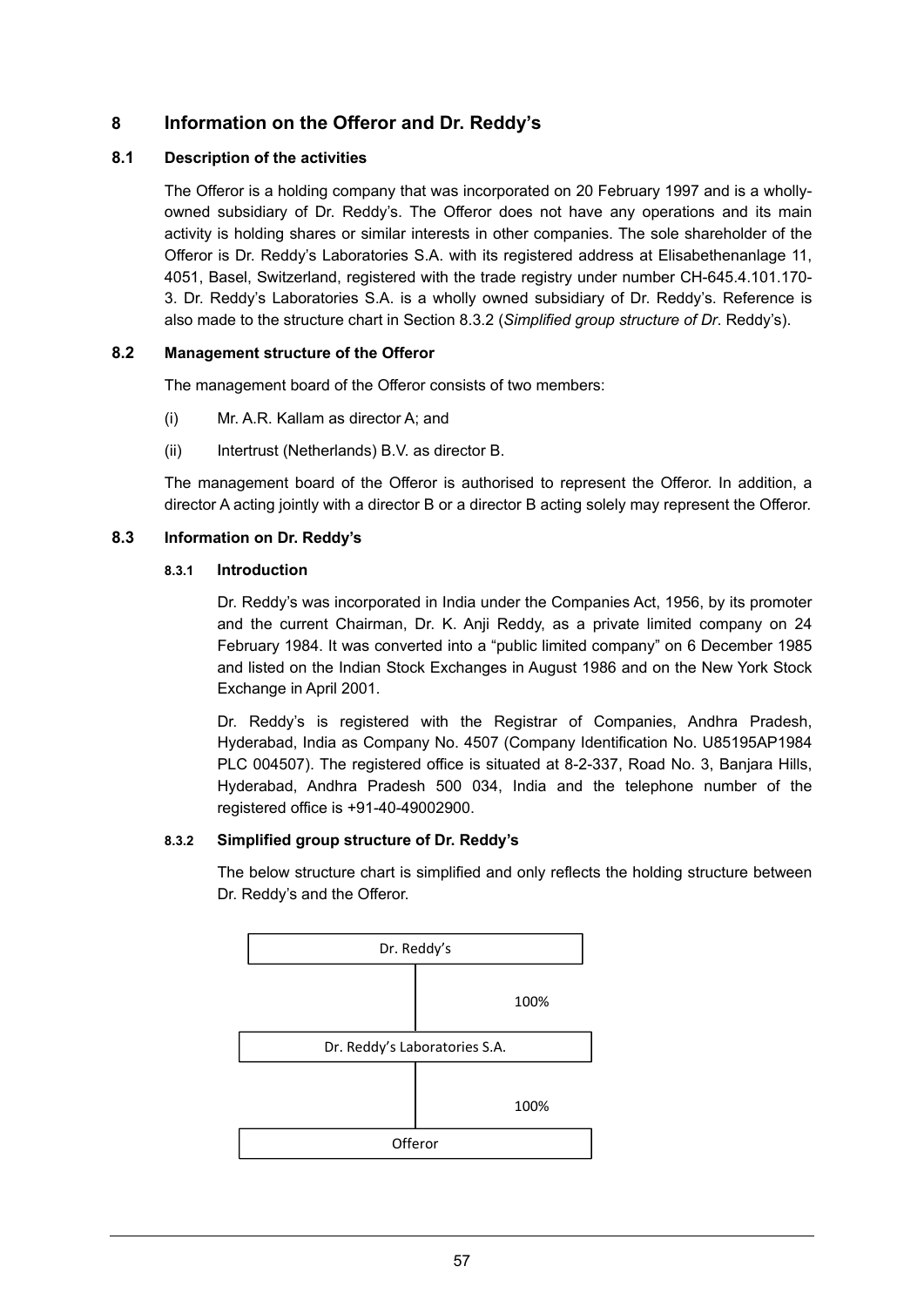## **8.3.3 Management structure of Dr. Reddy's**

Dr. Reddy's has a one-tier board of directors comprising of executive and nonexecutive members. Dr. Reddy's directors are experts in the diverse fields of medicine, chemistry and medical research human resource development, business strategy, finance, and economics. Dr. Reddy's board of directors consists of the following individuals:

- (i) Executive directors
	- (a) Dr. K. Anji Reddy (Chairman);
	- (b) Mr. G.V. Prasad (Vice Chairman and Chief Executive Officer); and
	- (c) Mr. Satish Reddy (Managing Director & Chief Operating Officer).
- (ii) Non-executive directors
	- (a) Mr. A. Puri;
	- (b) Dr. B. Carter;
	- (c) Dr. J.P. Moreau;
	- (d) Ms. K. Morparia;
	- (e) Dr. O. Goswami;
	- (f) Mr. R. Bhoothalingam;
	- (g) Dr. A. Ganguly; and
	- (h) Mr. S. Iyengar.

## **8.3.4 Business description**

Dr. Reddy's is an integrated global pharmaceutical company committed to providing affordable and innovative medicines through their three core business segments:

- (i) Global Generics segment, which includes the branded and unbranded prescription and over-the-counter (OTC) drug products business;
- (ii) Pharmaceutical Services and Active Ingredients (PSAI) segment, which consists of the Active Pharmaceutical Ingredients (API) business and Custom Pharmaceutical Services (CPS) business; and
- (iii) Proprietary Products segment, which consists of the New Chemical Entities (NCEs) business, Differentiated Formulations business and the dermatology focused specialty business operated through Promius™ Pharma.

Dr. Reddy's has a strong presence in highly regulated markets such as the United States, the United Kingdom and Germany, as well as in emerging markets such as India, Russia, Venezuela, Romania, South Africa and certain countries of the former Soviet Union.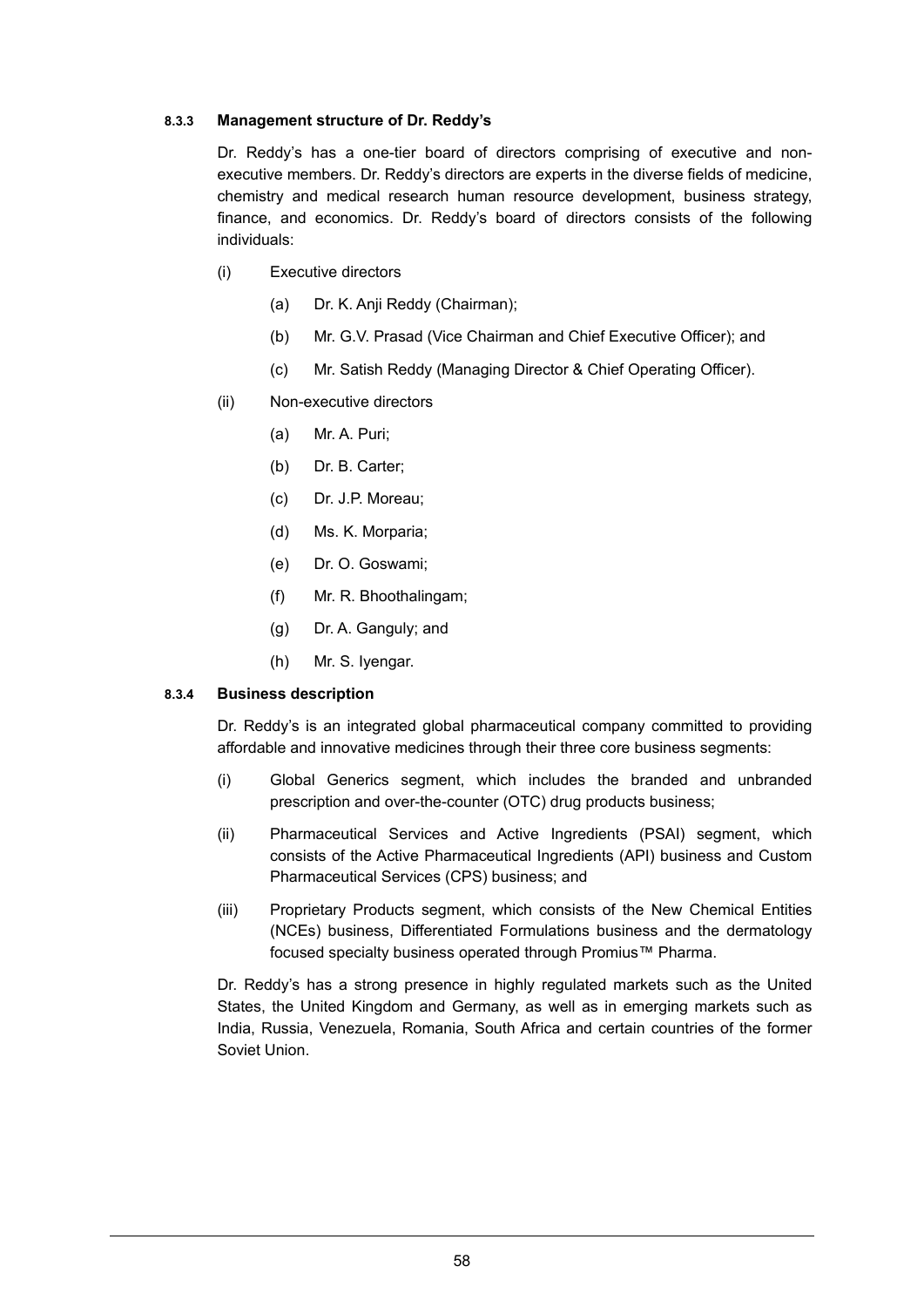## **8.3.5 Products and services**

Dr. Reddy's specialises in the following products and services:

(i) Global Generics

Through its branded and unbranded Global Generics segment, Dr. Reddy's offers lower-cost alternatives to highly priced innovator brands, both directly and through key partnerships. For branded generics Dr. Reddy's seeks to have a portfolio that is strongly differentiated and offers compelling advantages to doctors and patients. In respect of the unbranded generics it aims to deliver first to market products to the customers, including pharmacy chains and distributors, to ensure that they have high product availability combined with low inventories, resulting in superior inventory turns while addressing their customers' needs.

Further, Dr. Reddy's vertical integration and process innovation ensures that the products remain price competitive.

(ii) Pharmaceutical Services and Active Ingredients

This segment is comprised of Active Pharmaceutical Ingredients (API) business and Custom Pharmaceutical Services (CPS) business. Through the API and CPS businesses, Dr. Reddy's offers technologically advanced product lines and niche product services through partnerships internally and externally. Product offerings in the API business are positioned to offer intellectual property and technology-advantaged products to enable launches ahead of others at competitive prices Through the CPS business, Dr. Reddy's aims to offer niche product service capabilities, technology platforms, and competitive cost structures to innovator companies.

(iii) Proprietary Products

Proprietary products business is comprised of Differentiated Formulations Business, New Chemical Entity (NCE) Research Business and the dermatology focused Specialty Business. Emerging Differentiated Formulations portfolio, which consists of new, synergistic combinations as well as technologies that improve safety and/or efficacy by modifying pharmacokinetics of existing medicines, is focused on significant clinically unmet needs. Dr. Reddy's also investigates new indications for existing medicines. In respect of the NCEs Dr. Reddy's focusses on the discovery, development and commercialisation of novel small molecule agents in therapeutic areas such as bacterial infections, metabolic disorders and pain and inflammation. Furthermore, in the Specialty Business Dr. Reddy's has a portfolio of in-licensed patented dermatology products and off-patent cardiovascular products. Dr. Reddy's also has an internal pipeline of dermatology products that are in different stages of development.

## **8.3.6 Main shareholders**

All of Dr. Reddy's shares have the same voting rights. As on 30 November 2012, a total of 25.56% of Dr. Reddy's shares were held by:

- (i) Mr. G.V. Prasad (Vice Chairman and Chief Executive Officer);
- (ii) Mr. Satish Reddy (Managing Director and Chief Operating Officer);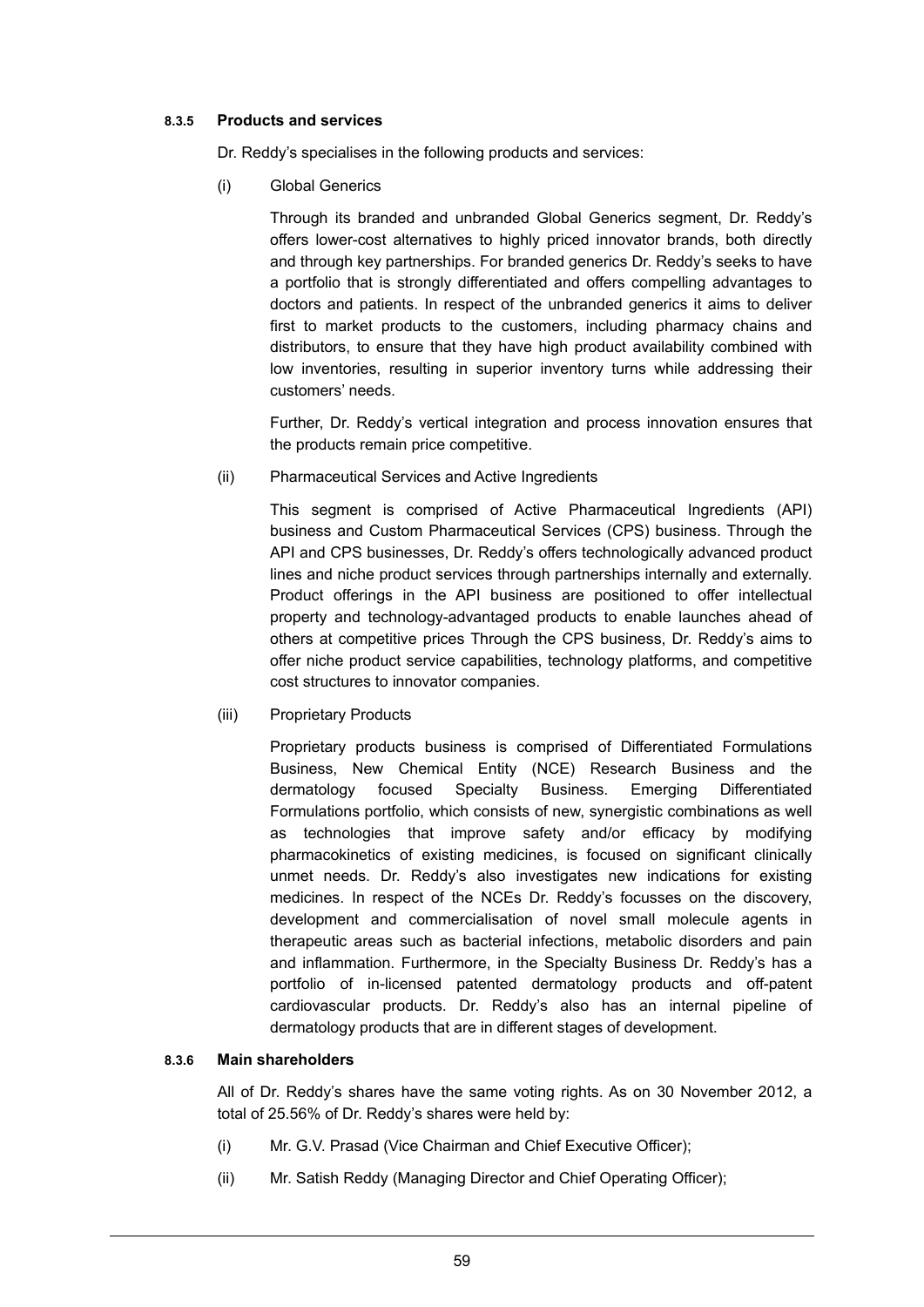- (iii) Mrs. K. Samrajyam, wife of Dr. K. Anji Reddy, and Mrs. G. Anuradha, wife of Mr. G.V. Prasad (hereafter collectively referred as the "**Family Members**"); and
- (iv) Dr. Reddy's Holdings Limited (formerly known as Dr. Reddy's Holdings Private Limited) (a company in which Dr. K. Anji Reddy owns 40% of the equity and the remainder is held by Mr. G.V. Prasad, Mr. Satish Reddy and the Family Members).

The following table sets out information regarding the beneficial ownership of Dr. Reddy's shares as on 30 November 2012:

| <b>Shareholders</b>                          | <b>Number of shares</b> | <b>Percentage of shares</b> |
|----------------------------------------------|-------------------------|-----------------------------|
| Mr. G.V. Prasad                              | 1,365,840               | 0.80%                       |
| Mr. Satish Reddy                             | 1,205,832               | 0.71%                       |
| <b>Family Members</b>                        | 1,116,856               | 0.66%                       |
| Dr. Reddy's Holdings Limited                 | 39,729,284              | 23.39%                      |
| <b>Subtotal</b>                              | 43,417,812              | 25.56%                      |
| Others/public float                          | 126,416,183             | 74.44%                      |
| <b>Total number of shares</b><br>outstanding | 169,833,995             | 100.00%                     |

To the best of the Offeror's knowledge, the information regarding the beneficial ownership of Dr. Reddy's shares has not materially changed between 30 November 2012 and the date of this Offer Memorandum. Beneficial ownership is determined in accordance with rules of the SEC, which provides that shares are beneficially owned by any person who has voting or investment power with respect to the shares. All information with respect to the beneficial ownership of any principal shareholder has been furnished by that shareholder and, unless otherwise indicated, Dr. Reddy's believes that persons named in the table above have sole voting and sole investment power with respect to all shares shown as beneficially owned, subject to community property laws where applicable.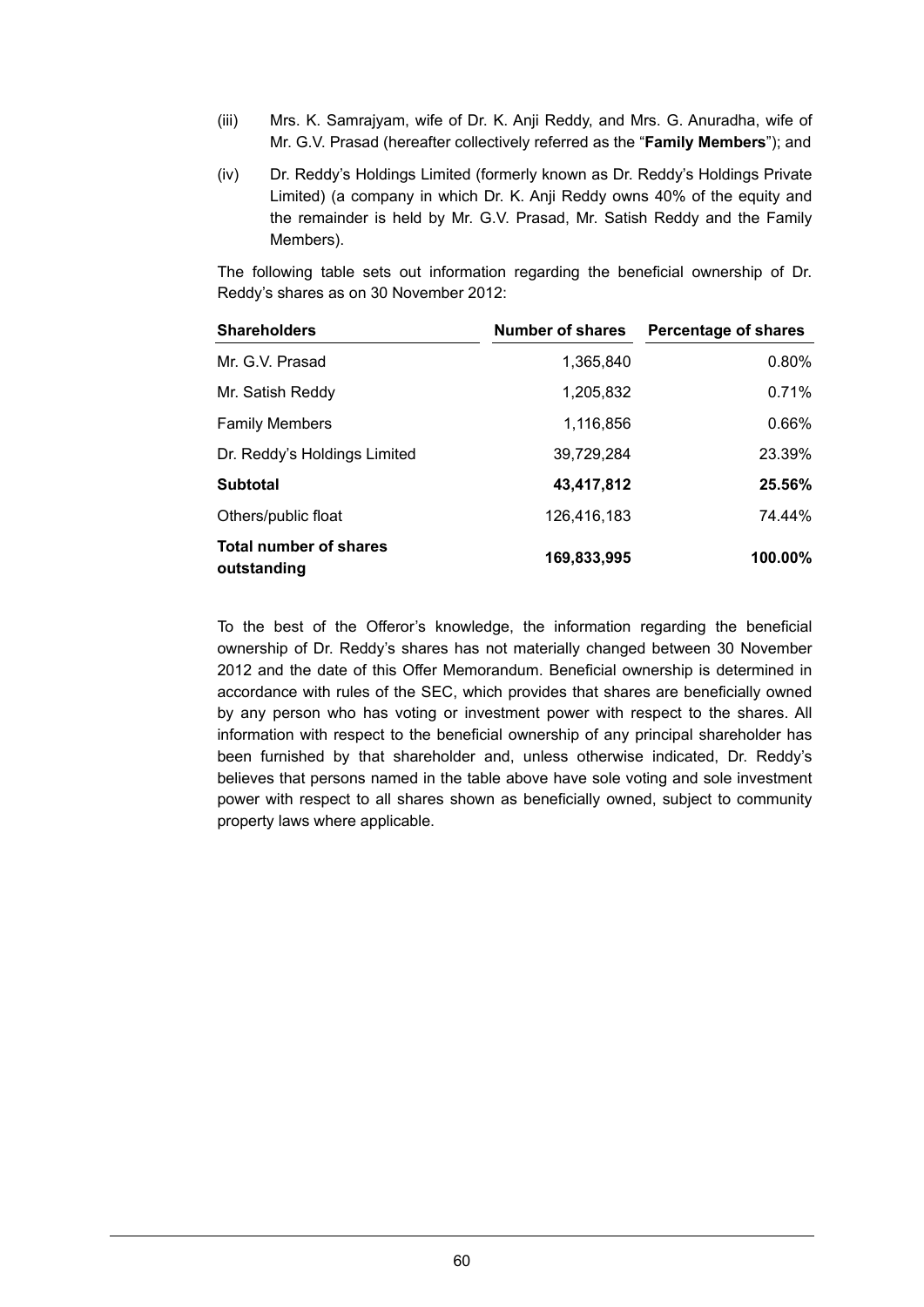# **9 Further declarations pursuant to the Decree**

## **9.1 Declarations**

In addition to the other statements set out in this Offer Memorandum, (i) the Offeror and/or Dr. Reddy's with regard to subjects referred to Sections 9.1.2 and 9.1.5 (ii) OctoPlus with regard to Section 9.1.6 and (iii) the Offeror, Dr. Reddy's and the Boards jointly with regard to subjects referred to in Sections 9.1.1, 9.1.3 and 9.1.4 hereby declare as follows.

- **9.1.1** There have been consultations between Dr. Reddy's and OctoPlus regarding the Offer, which have resulted in (conditional) agreement regarding the Offer. Discussions regarding the Offer, including, but not limited to, the Offer Price, the financing of the Offer, the Offer Conditions and the future strategy of the Combined Group, took place between Dr. Reddy's and the Boards and their respective advisors.
- **9.1.2** With due observance of and without prejudice to Sections 2 (*Restrictions*) and 3 (*Important information*), the Offer concerns all outstanding Shares in the capital of OctoPlus and applies on an equal basis to all Shares and Shareholders.
- **9.1.3** With reference to Annex A, paragraph 2, sub-paragraph 5 of the Decree, neither the Offeror, nor Dr. Reddy's, nor any of the members of Dr. Reddy's board of directors, the members of the Offeror's management board and the members of the Boards, nor any of these members' spouses (*echtgenoten*), registered partners (*geregistreerde partners*), minor children (*minderjarige kinderen*) nor any entities over which these persons have control (*zeggenschap hebben over*) whether directly or indirectly, hold any securities in OctoPlus at the date on which the request for approval of this Offer Memorandum has been sent, other than the Shares held by members of the Boards as described in Section 6.8 (*Shareholdings of the members of the Boards*).
- **9.1.4** With reference to Annex A, paragraph 2, sub-paragraphs 6 and 7 of the Decree, no transactions or agreements in respect of securities in OctoPlus have been effected or concluded and no similar transactions have been effected or concluded in respect of securities in OctoPlus by the Offeror or any of its Affiliates, Dr. Reddy's, any of the members of Dr. Reddy's board of directors, the members of the Offeror's management board or the members of the Boards, any of these members' spouses (*echtgenoten*), registered partners (*geregistreerde partners*), minor children (*minderjarige kinderen*) or any entities over which these persons have control (*zeggenschap hebben over*) in the year preceding the date of public announcement of the availability of this Offer Memorandum, other than the following agreements and arrangements (i) the Irrevocables agreed by the Offeror with the Committed Shareholders as described in Section 6.10 (*Irrevocable undertaking*), (ii) in respect of the Shares held by members of the Boards as described in Section 6.8 (*Shareholdings of the members of the Boards*), (iii) in respect of employees of OctoPlus as described in Section 7.10 (*Incentive Plans*) and (iv) in respect of the Shares held by Van Herk as described in Section 7.6.3 (*Supervisory Board*).
- **9.1.5** The costs incurred or to be incurred by the Offeror and Dr. Reddy's in relation to the Offer are expected to amount to approximately EUR 950,000 and comprise finance arrangement fees, bank advisor fees, listing and Exchange Agent fees, broker commissions, legal fees, financial and tax due diligence fees, public relations and communications advice and printing. These costs will be borne by the Offeror.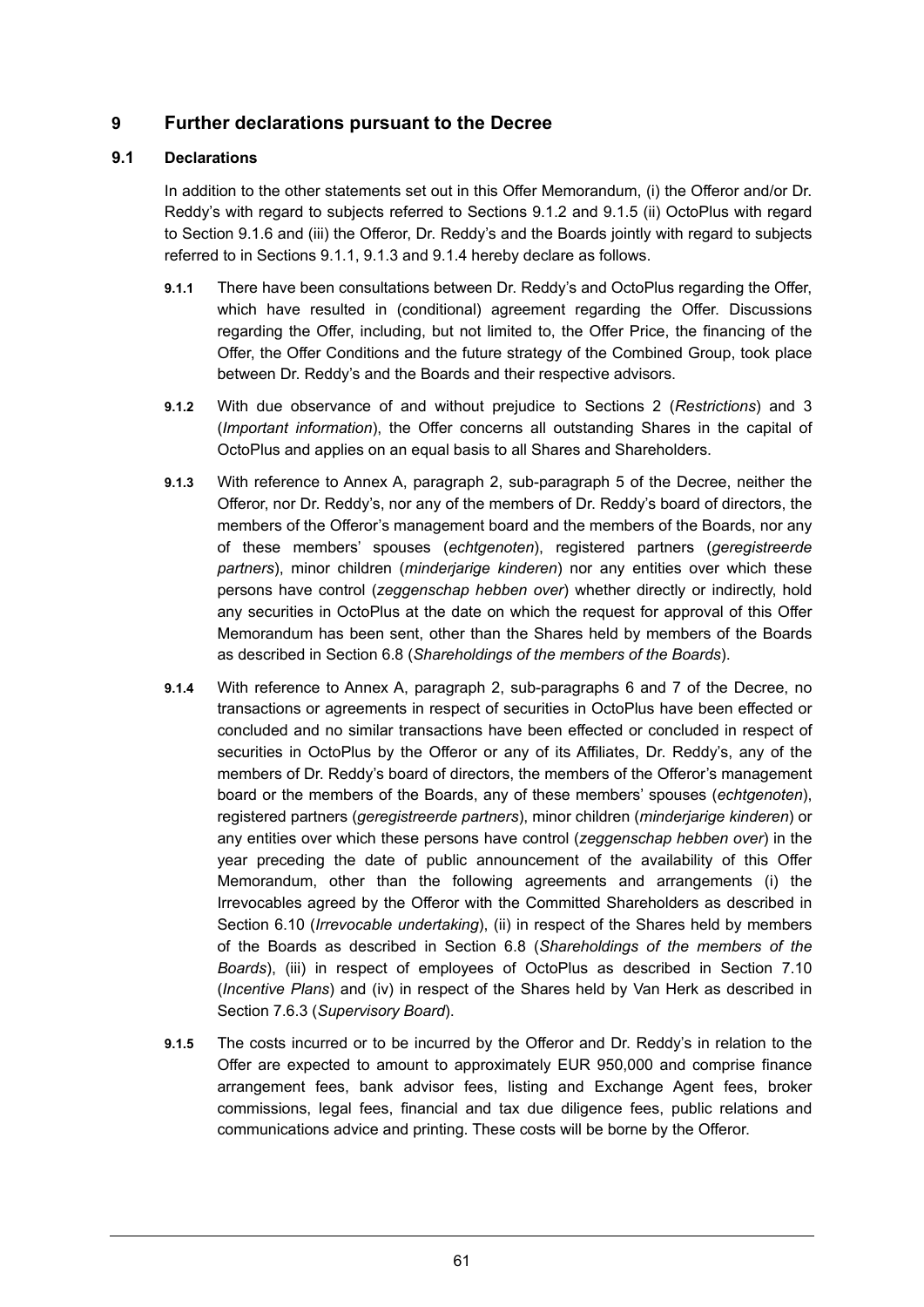**9.1.6** The costs of OctoPlus' fees of legal advisors, financial advisors, accountants and communications advisors incurred and expected to be incurred in relation to the Offer amount to approximately EUR 320,000. These costs will be borne by OctoPlus.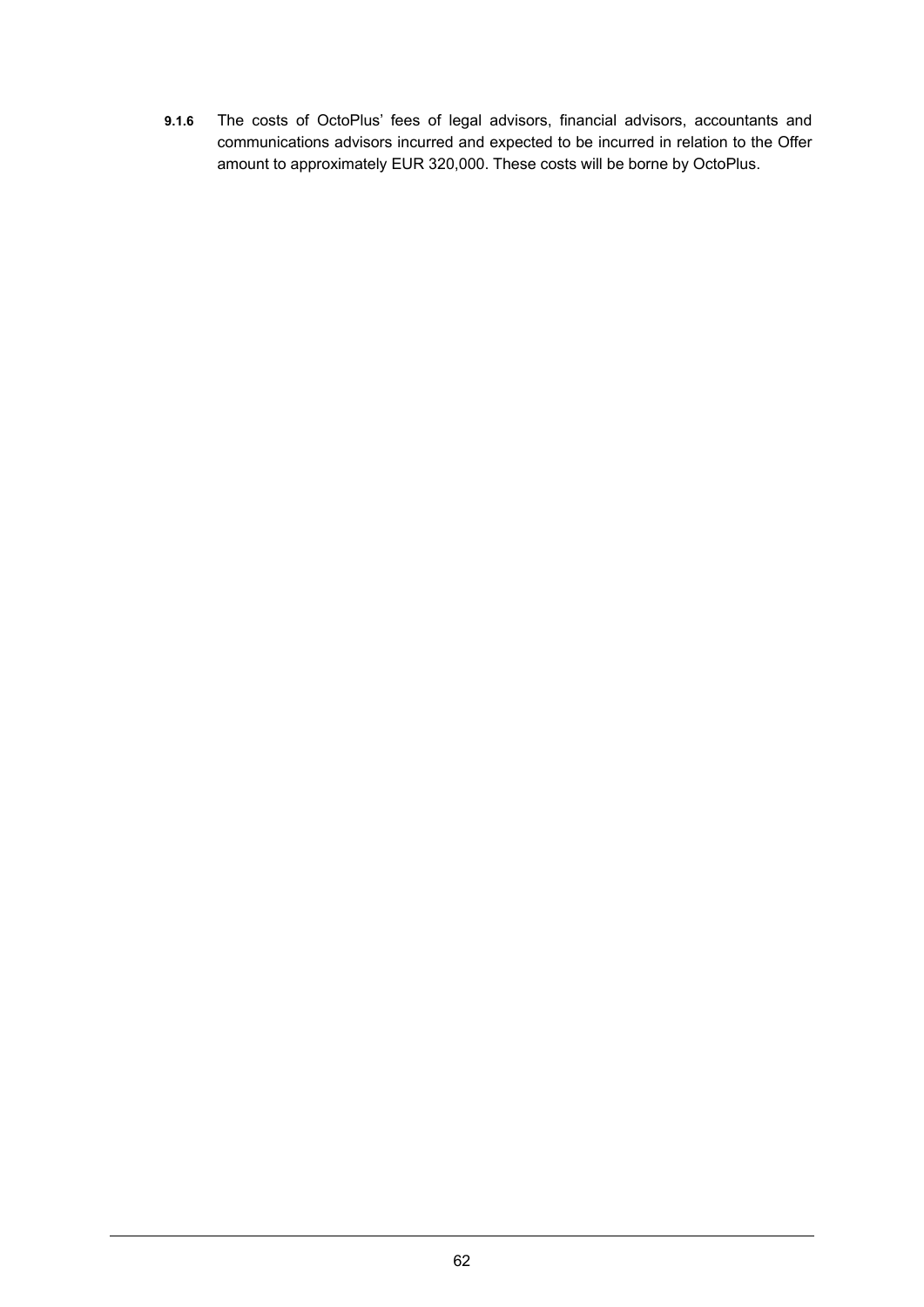# **10 Tax aspects of the Offer**

## **10.1 Netherlands**

## **10.1.1 General**

The following summary of material Netherlands tax considerations with respect to the acceptance of the Offer is based upon Netherlands tax laws in effect at the date of this document. Legislative changes may, however, be forthcoming that could alter or modify the statements and conclusions set out herein. Any such changes may be retroactive and could affect the Netherlands tax considerations as addressed. This summary does not purport to be a legal opinion or to address all Netherlands tax considerations that may be relevant with respect to the acceptance of the Offer. Each holder of Shares is urged to consult its own tax adviser as to the particular Netherlands tax considerations to such holder of the acceptance of the Offer, including the applicability and effect of any other tax laws or tax treaties, and of pending or proposed changes in applicable tax laws as of the date of this document, and of any actual changes in applicable tax laws after such date. For the purpose of this summary, the terms "the Netherlands" and "Dutch" refer solely to the part of the Kingdom of the Netherlands in Europe.

## **10.1.2 Scope**

Regardless of whether or not a holder of Shares is, or is (deemed to be) treated as being, a resident of the Netherlands, this summary does not address the Netherlands tax considerations for such a holder:

- (i) having a substantial interest (*aanmerkelijk belang*) in OctoPlus (such a substantial interest is generally present if an equity stake of at least 5%, or a right to acquire such a stake, is directly or indirectly held, together with his or her partner, in each case by reference to OctoPlus' total issued share capital, or the issued capital of a certain class of shares);
- (ii) who is a private individual and may be taxed for the purposes of Netherlands income tax (*inkomstenbelasting*) as an entrepreneur (*ondernemer*) having an enterprise (*onderneming*) to which the Shares are attributable, or who may otherwise be taxed with respect to benefits derived from the Shares being treated as income derived from work and home (*werk en woning*) including but not limited to income from miscellaneous activities (*resultaat uit overige werkzaamheden*);
- (iii) is a (resident or non-resident) corporate entity, and for the purposes of Netherlands corporate income tax (*vennootschapsbelasting*) and Netherlands dividend tax (*dividendbelasting*), has, or is deemed to have, a participation (*deelneming*) in OctoPlus (such a participation is generally present in the case of an interest of at least 5% of OctoPlus' nominal paid-in capital);
- (iv) which is a corporate entity and an exempt investment institution (*vrijgestelde beleggingsinstelling*) or investment institution (*beleggingsinstelling*) for the purposes of Netherlands corporate income tax, a pension fund, or otherwise not a taxpayer or exempt for tax purposes;
- (v) which receives or received the Shares as income from employment or deemed employment or otherwise as compensation;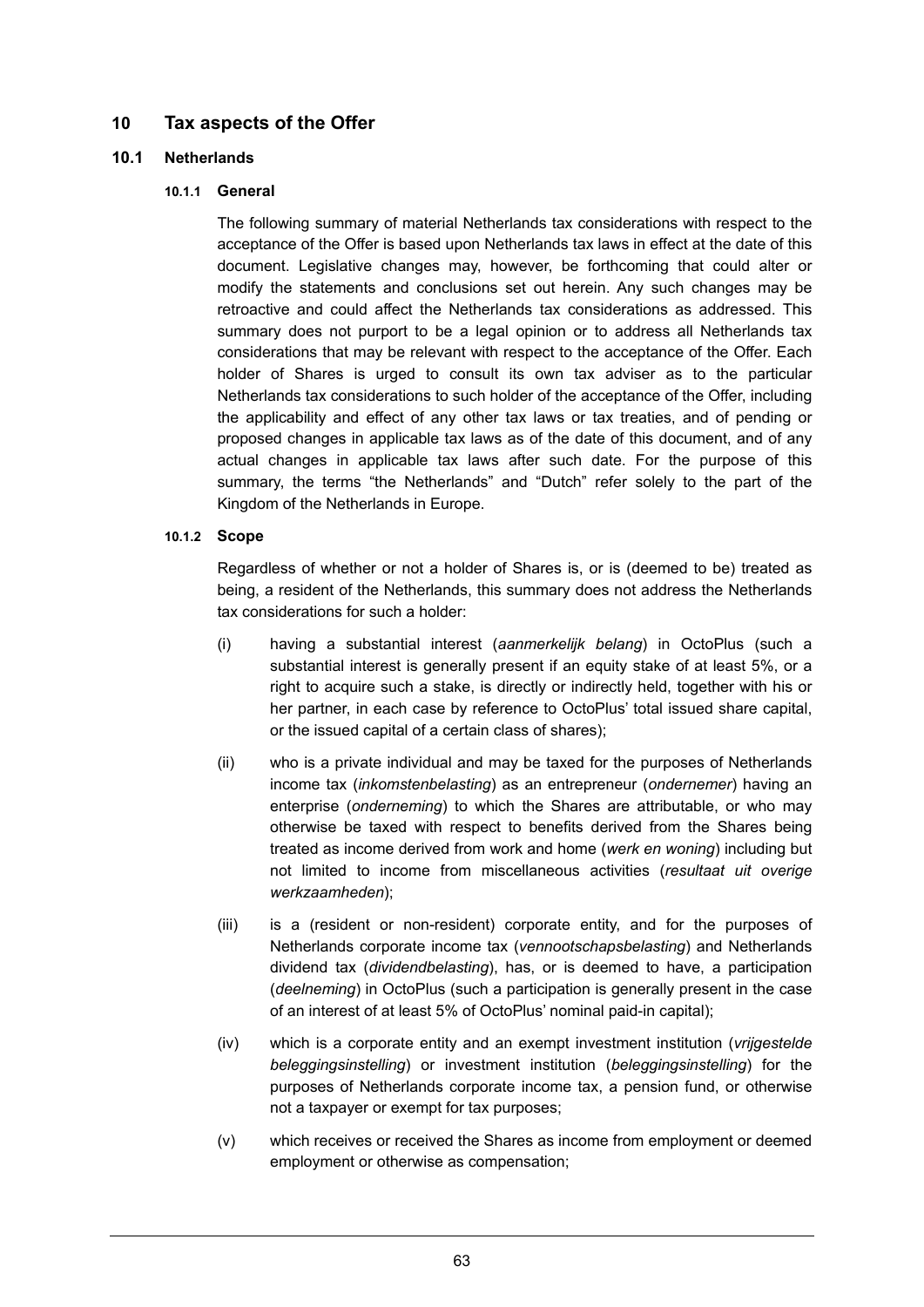- (vi) which is deemed to hold the Shares on the basis of the attribution rules of article 2.14a of the Netherlands Income Tax Act 2001 (*Wet inkomstenbelasting 2001);*
- (vii) which is a corporate entity and resident of Aruba, Curaçao or Sint Maarten; or
- (viii) which is not considered the beneficial owner (*uiteindelijk gerechtigde*) of the Shares and/or the benefits derived from the Shares.

## **10.1.3 Acceptance of the Offer**

(i) Withholding tax

The Offer Price may be paid free of withholding or deduction for any taxes of whatsoever nature imposed, levied, withheld or assessed by the Netherlands or any political subdivision or taxing authority thereof or therein.

- (ii) Income tax
	- (a) Resident holders

A holder who is a private individual and a resident, or treated as being a resident of the Netherlands for the purposes of Netherlands income tax, must record the Shares as assets that are held in box 3. Taxable income with regard to the Shares is then determined on the basis of a deemed return on income from savings and investments (*sparen en beleggen*), rather than on the basis of income actually received or gains actually realised. This deemed return is fixed at a rate of 4% of the holder's yield basis (*rendementsgrondslag*) at the beginning of the calendar year, insofar as the yield basis exceeds a certain threshold. Such yield basis is determined as the fair market value of certain qualifying assets held by the holder of the Shares, less the fair market value of certain qualifying liabilities at the beginning of the calendar year. The fair market value of the Shares will be included as an asset in the holder's yield basis. The deemed return on income from savings and investments is taxed at a rate of 30%.

Therefore, acceptance of the Offer itself, i.e. acceptance of the Offer Price in cash by such holders of Shares, does not give rise to Netherlands income tax.

(b) Non-resident holders

A holder who is a private individual and neither a resident, nor treated as being a resident of the Netherlands for the purposes of Netherlands income tax, will not be subject to Netherlands income tax in respect of benefits derived from the Shares.

Therefore, acceptance of the Offer itself, i.e. acceptance of the Offer Price in cash by such holders of Shares, does not give rise to Netherlands income tax.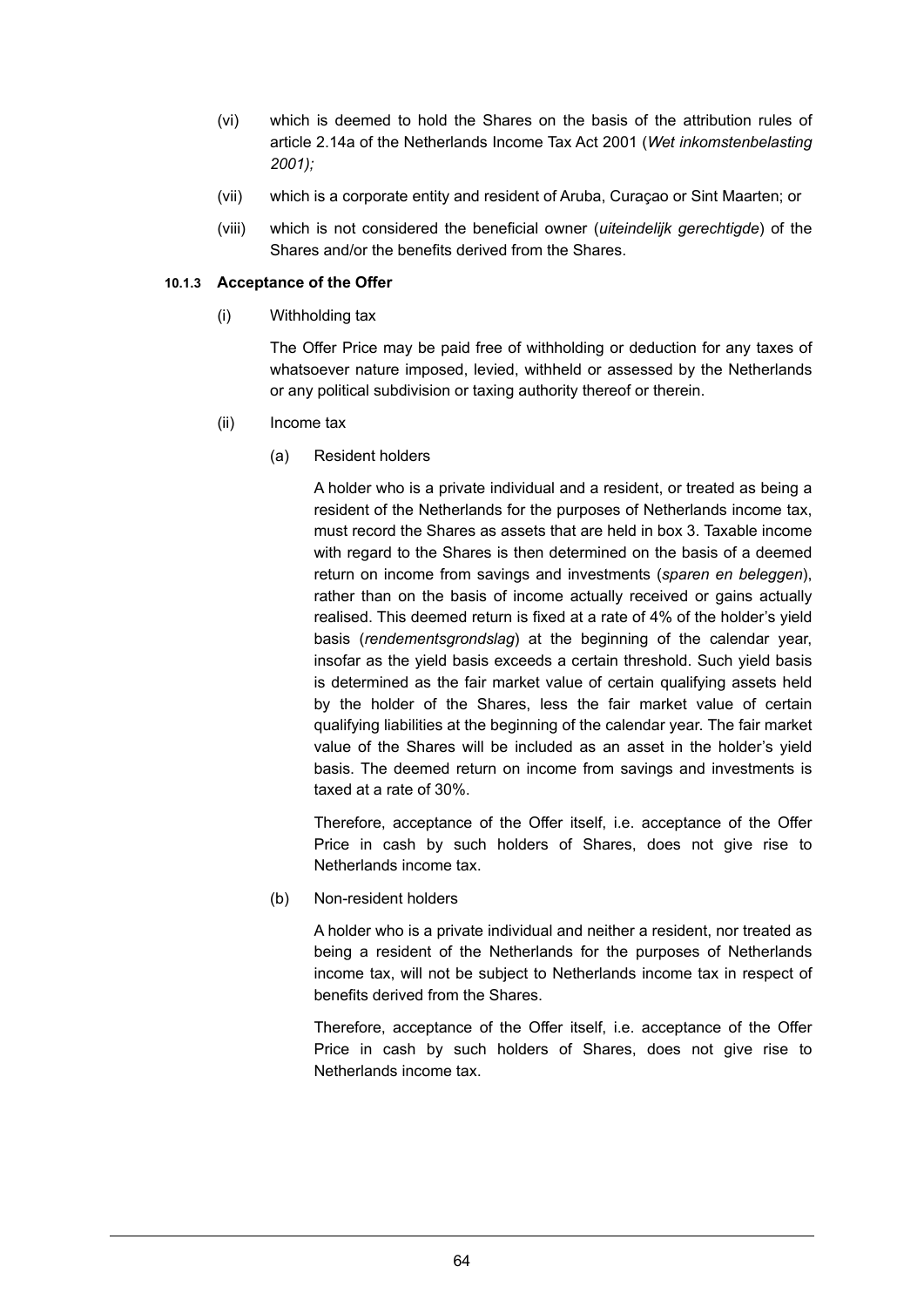- (iii) Corporate income tax
	- (a) Resident holders or non-resident holders having a Netherlands permanent establishment

A holder which is a corporate entity and for the purpose of Netherlands corporate income tax a resident (or treated as being a resident) of the Netherlands, or a non-resident having (or treated as having) a permanent establishment in the Netherlands to which the Shares are attributable, is taxed in respect of benefits derived from the Shares at rates of up to 25%.

Therefore, any gain realised by such holder as a result of acceptance of the Offer itself, i.e. acceptance of the Offer Price in cash by such holders of Shares, is subject to Netherlands corporate income tax at rates of up to 25%.

(b) Non-resident holders

A holder which is a corporate entity and for the purposes of Netherlands corporate income tax is neither a resident, nor treated as being a resident, of the Netherlands, nor having a permanent establishment in the Netherlands (and not treated as having such a permanent establishment), will not be subject to Netherlands corporate income tax in respect of benefits derived from the Shares.

Therefore, acceptance of the Offer itself, i.e. acceptance of the Offer Price in cash by such holders of Shares, does not give rise to Netherlands corporate income tax.

## **10.1.4 Gift and inheritance tax**

Acceptance of the Offer itself, i.e. acceptance of the Offer Price in cash by holders of Shares, does not give rise to Netherlands gift and inheritance tax, neither for resident holders nor for non-resident holders.

## **10.1.5 Other taxes**

No Netherlands turnover tax (*omzetbelasting*) will arise for holders of Shares in respect of the acceptance of the Offer itself, i.e. acceptance of the Offer Price in cash by holders of Shares. Furthermore, no Netherlands registration tax, capital tax, transfer tax or stamp duty (nor any other similar Dutch tax or duty other than court fees) will be payable in connection with the acceptance of the Offer itself, i.e. acceptance of the Offer Price in cash by holders of Shares.

## **10.2 United States**

TO ENSURE COMPLIANCE WITH TREASURY DEPARTMENT CIRCULAR 230, HOLDERS OF SHARES ARE HEREBY NOTIFIED THAT: (A) ANY DISCUSSION OF U.S. FEDERAL TAX ISSUES IN THIS OFFER MEMORANDUM IS NOT INTENDED OR WRITTEN TO BE RELIED UPON, AND CANNOT BE RELIED UPON, BY HOLDERS FOR THE PURPOSE OF AVOIDING PENALTIES THAT MAY BE IMPOSED ON HOLDERS OF SHARES UNDER THE INTERNAL REVENUE CODE; (B) SUCH DISCUSSION IS INCLUDED HEREIN IN CONNECTION WITH THE PROMOTION OR MARKETING (WITHIN THE MEANING OF CIRCULAR 230) OF THE TRANSACTIONS OR MATTERS ADDRESSED HEREIN; AND (C)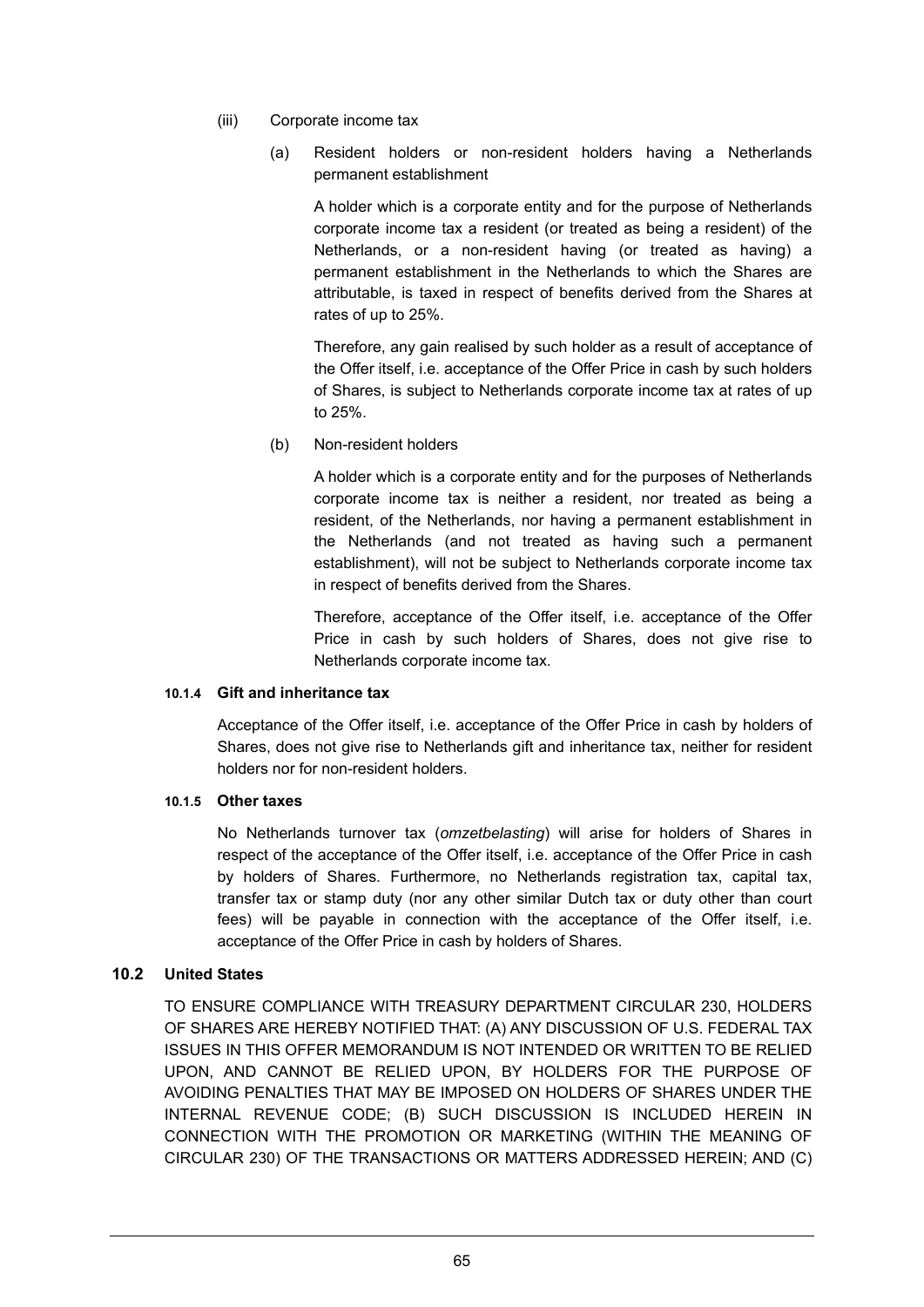HOLDERS OF SHARES SHOULD SEEK ADVICE BASED ON THEIR PARTICULAR CIRCUMSTANCES FROM AN INDEPENDENT TAX ADVISER.

### **10.2.1 General**

The following is a summary of certain U.S. federal income tax consequences of the sale of Shares by a U.S. Holder (as defined below) pursuant to the Offer. This summary deals only with holders of the Shares that are U.S. Holders and hold the Shares as capital assets. The discussion does not cover all aspects of U.S. federal income taxation that may be relevant to, or the actual tax effect that any of the matters described herein will have on, the disposition of Shares by particular investors, and does not address state, local, foreign or other tax laws. This summary also does not address tax considerations applicable to investors that own (directly or indirectly) 10 % or more of the voting stock of OctoPlus, nor does this summary discuss all of the tax considerations that may be relevant to certain types of investors subject to special treatment under the U.S. federal income tax laws (such as financial institutions, insurance companies, investors liable for the alternative minimum tax, individual retirement accounts and other tax-deferred accounts, tax-exempt organisations, dealers in securities or currencies, investors that will hold the Shares as part of straddles, hedging transactions or conversion transactions for U.S. federal income tax purposes or investors whose functional currency is not the U.S. dollar).

As used herein, the term "U.S. Holder" means a beneficial owner of Shares that is, for U.S. federal income tax purposes, (i) an individual citizen or resident of the United States, (ii) a corporation created or organised under the laws of the United States or any State thereof, (iii) an estate the income of which is subject to U.S. federal income tax without regard to its source or (iv) a trust if a court within the United States is able to exercise primary supervision over the administration of the trust and one or more U.S. persons have the authority to control all substantial decisions of the trust, or the trust has validly elected to be treated as a domestic trust for U.S. federal income tax purposes.

The U.S. federal income tax treatment of a partner in an entity treated as a partnership for U.S. federal income tax purposes that holds Shares will depend on the status of the partner and the activities of the partnership. Prospective purchasers that are entities treated as partnerships for U.S. federal income tax purposes should consult their tax advisers concerning the U.S. federal income tax consequences to their partners of the sale of Shares by the partnership pursuant to the Offer.

The summary assumes that OctoPlus is not and has never been a passive foreign investment company (a "**PFIC**") for U.S. federal income tax purposes. If OctoPlus were to be, or have been, a PFIC for the current or any past taxable year, materially adverse consequences could result for U.S. Holders.

The summary as set out in in this Section 10.2 (*United States*) is based on the tax laws of the United States, including the Internal Revenue Code of 1986, as amended, its legislative history, existing and proposed regulations thereunder, published rulings and court decisions, all as of the date hereof and all subject to change at any time, possibly with retroactive effect.

## **THE SUMMARY OF U.S. FEDERAL INCOME TAX CONSEQUENCES SET OUT BELOW IS FOR GENERAL INFORMATION ONLY. ALL INVESTORS SHOULD CONSULT THEIR TAX ADVISERS AS TO THE PARTICULAR TAX**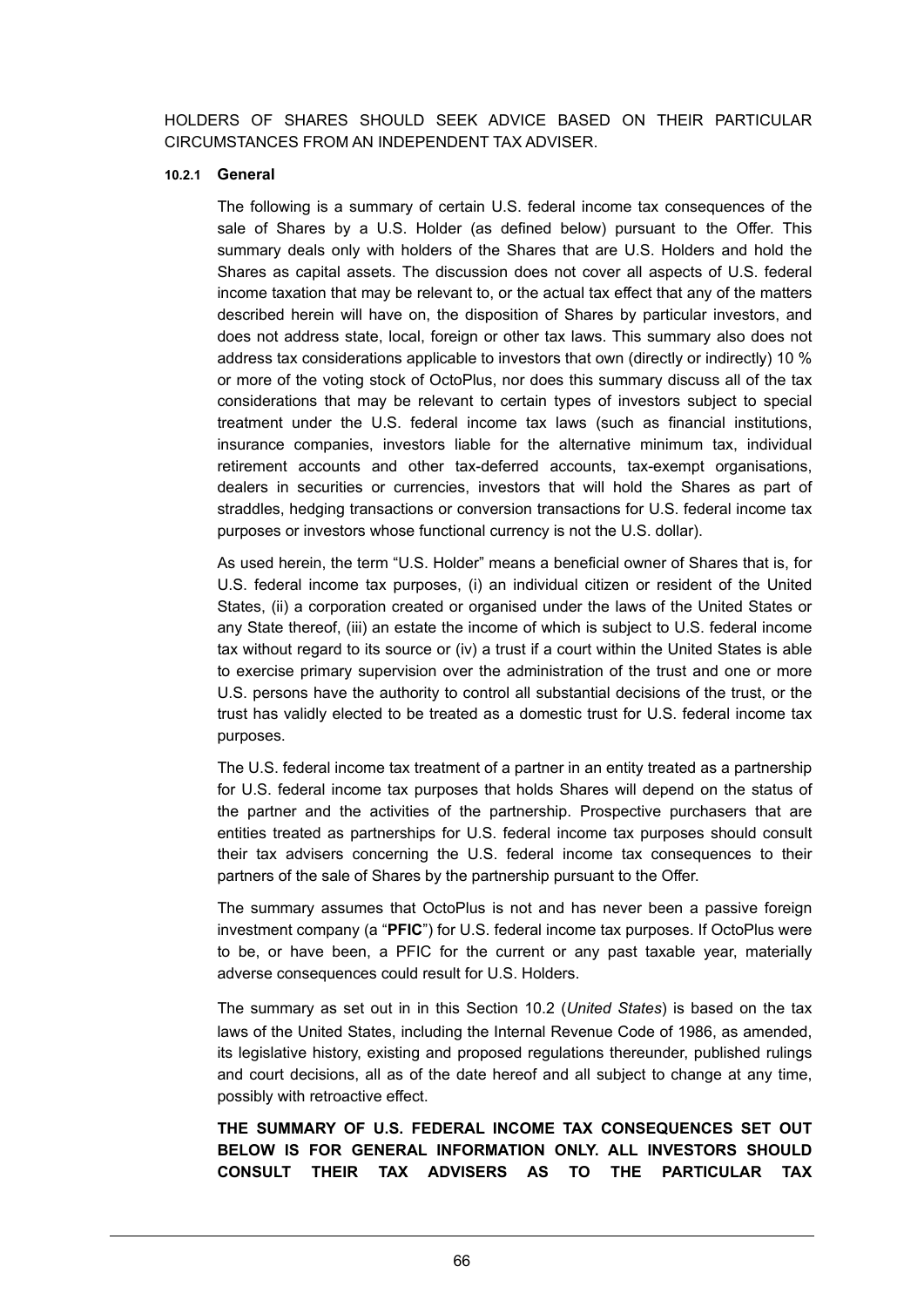# **CONSEQUENCES TO THEM OF PARTICIPATING IN THE OFFER, INCLUDING THE APPLICABILITY AND EFFECT OF STATE, LOCAL, FOREIGN AND OTHER TAX LAWS AND POSSIBLE CHANGES IN TAX LAW.**

# **10.2.2 Sale of Shares pursuant to the Offer**

A U.S. Holder's sale of Shares pursuant to the Offer will be a taxable transaction. A U.S. Holder generally will recognise capital gain or loss for U.S. federal income tax purposes equal to the difference, if any, between the amount realised on the sale or other disposition and the U.S. Holder's adjusted tax basis in the Shares. This capital gain or loss will be long-term capital gain or loss if the U.S. Holder's holding period in the Shares exceeds one year.

A U.S. Holder's tax basis in a Share will generally be its U.S. dollar cost. The U.S. dollar cost of a Share purchased with foreign currency will generally be the U.S. dollar value of the purchase price on the date of purchase, or the settlement date for the purchase, in the case of Shares traded on an established securities market, within the meaning of the applicable U.S. Treasury Regulations, that are purchased by a cash basis U.S. Holder (or an accrual basis U.S. Holder that so elects). Such an election by an accrual basis U.S. Holder must be applied consistently from year to year and cannot be revoked without the consent of the Internal Revenue Service (IRS). The amount realised on a sale or other disposition of Shares for an amount in foreign currency will be the U.S. dollar value of this amount on the date of sale or disposition. On the settlement date, the U.S. Holder will recognise U.S. source foreign currency gain or loss (taxable as ordinary income or loss) equal to the difference (if any) between the U.S. dollar value of the amount received based on the exchange rates in effect on the date of sale or other disposition and the settlement date. However, in the case of Shares traded on an established securities market that are sold by a cash basis U.S. Holder (or an accrual basis U.S. Holder that so elects), the amount realised will be based on the exchange rate in effect on the settlement date for the sale, and no exchange gain or loss will be recognised at that time.

# **10.2.3 Disposition of foreign currency**

Foreign currency received on the sale or other disposition of a Share will have a tax basis equal to its U.S. dollar value on the Settlement Date. Any gain or loss recognised on a sale or other disposition of a foreign currency (including upon exchange for U.S. dollars) will be U.S. source ordinary income or loss.

# **10.2.4 Backup withholding and information reporting**

Proceeds from the Offer paid by a U.S. paying agent or other U.S. intermediary will be reported to the IRS and to the U.S. Holder as may be required under applicable regulations. Backup withholding may apply to these payments if the U.S. Holder fails to provide an accurate taxpayer identification number or certification of exempt status or fails to report all interest and dividends required to be shown on its U.S. federal income tax returns. Certain U.S. Holders are not subject to backup withholding. U.S. Holders should consult their tax advisers as to their qualification for exemption from backup withholding and the procedure for obtaining an exemption.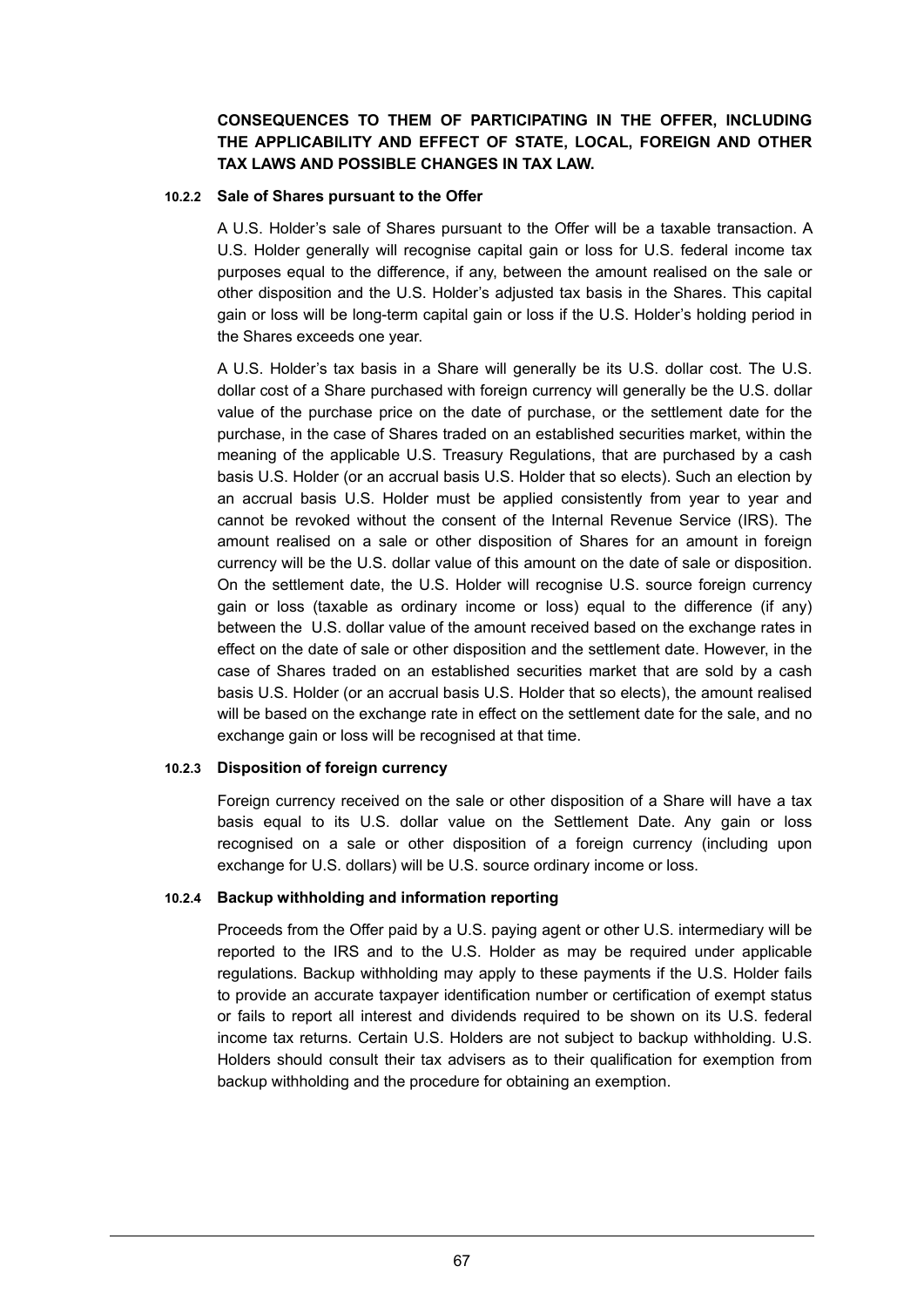# **11 Press releases**

# **11.1 Joint press release Dr. Reddy's and OctoPlus dated 22 October 2012**

This is a joint press release by Dr. Reddy's Laboratories Ltd. ("Dr. Reddy's") and OctoPlus N.V. ("OctoPlus" or the "Company") pursuant to the provisions of Section 5, paragraph 1, and Section 7, paragraph 4 of the Dutch Public Takeover Decree (*Besluit openbare biedingen Wft*) in connection with the intended public offer by Dr. Reddy's, or a wholly owned subsidiary of Dr. Reddy's, for all the issued and outstanding ordinary shares in the capital of OctoPlus. This press release is an announcement that a conditional agreement has been reached between OctoPlus and Dr. Reddy's in connection with a potential public offer and does not constitute, or form part of, an offer or any solicitation of an offer, to acquire or subscribe or sell any securities in OctoPlus. Any offer will be made by means of the publication of an offer memorandum only. This announcement is not for release, publication, dissemination, or distribution, in whole or in part, in or into Australia, Canada and Japan.

# **Dr. Reddy's Laboratories intends to make a recommended public offer for OctoPlus N.V.**

**Later this morning at 10:00 CET the company will hold a conference call for media and analysts in which CEO Jan Egberts will give an introduction on the intended offer and will answer questions. The dial-in number is +31 (0) 45 6316902 – Conference ID 4571659**

# **Transaction highlights**

- Dr. Reddy's and OctoPlus have reached conditional agreement on a recommended all cash offer by Dr Reddy's for all issued and outstanding ordinary shares in the capital of OctoPlus at an offer price per share of  $\epsilon$  0.52 (cum dividend)
- The offer price represents a premium of 30% over the closing price of OctoPlus of 19 October 2012
- The Executive and Supervisory Boards of OctoPlus fully support and unanimously recommend the offer
- Members of the Executive Board have agreed to stay on in the employment of OctoPlus during the transition period extending to 6 (six) months immediately following the Settlement Date
- Onroerend Goed Beheer- en Beleggingsmaatschappij A. Van Herk B.V., LSP III Omni Investment Coöperatief U.A., Signet Healthcare Partners, L.L.C., SR One, Limited and certain individual members of the Executive and Supervisory Boards of OctoPlus, together representing just over 50% of OctoPlus' issued and outstanding shares, have irrevocably committed to tender their shares under the intended offer
- The transaction will be financed with funds readily available at Dr. Reddy's
- OctoPlus' identity and head office will be maintained
- Dr. Reddy's and OctoPlus agreed to enter into a business collaboration agreement for investigational formulation research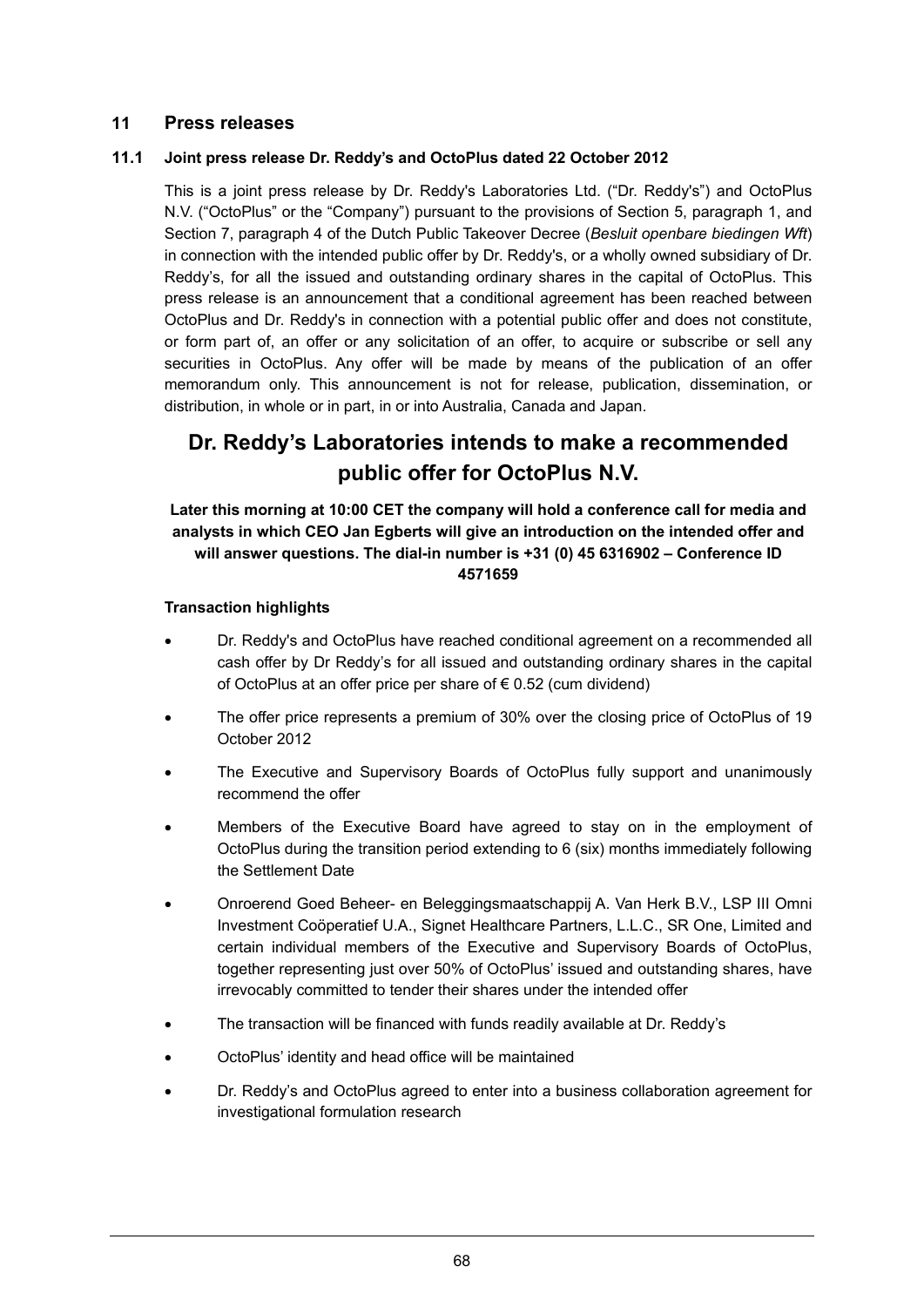# **Strategic rationale**

- Extend the expertise and scientific capabilities of Dr. Reddy's in drug formulation and injectables
- Further develop OctoPlus as a complex injectables research centre within the organization of Dr. Reddy's
- Leverage existing skills and drive value in the complex generics space, in addition to the fee for service business

**Hyderabad/Leiden, 22 October 2012 – Dr. Reddy's (NYSE: RDY) and OctoPlus (Euronext Amsterdam: OCTO) jointly announce that they have reached conditional agreement in connection with an intended public offer by Dr. Reddy's, or a wholly owned subsidiary of Dr. Reddy's, for all issued and outstanding ordinary shares in the capital of OctoPlus at an offer price of € 0.52 (cum dividend) in cash (the "Offer Price") for each OctoPlus share (the "Offer").**

**The Offer Price represents a premium of 30% over OctoPlus' most recent closing price and a premium of respectively 36%, 28% and 14% over OctoPlus' average closing price for the past three, six and twelve months. Dr. Reddy's offer price is also a significant premium over analyst estimates of OctoPlus valuation, excluding Locteron over the past two years. After the emergence of All Oral Hepatitis C treatments, the value of Locteron has eroded significantly.**

**The Offer values 100% of the issued and outstanding ordinary shares of OctoPlus at € 27.4 million.** 

**The Executive Board and the Supervisory Board of OctoPlus fully support and unanimously recommend the Offer to OctoPlus' shareholders.** 

**Mr. GV Prasad, CEO Dr. Reddy's comments**; *"We are happy to have an R&D base in the Leiden area and the acquisition gives us the ability to strengthen our technological capabilities in the areas of drug delivery."*

**Mr. Jan Egberts, CEO of OctoPlus comments***; "We are proud of the confidence Dr. Reddy's has shown in our organisation. It reflects the success of the major operational and organizational improvements we have implemented over the past few years."*

*The intended public offer price reflects the value of OctoPlus after the recent value erosion of Locteron. Over the last few months the value of Locteron has significantly eroded, due to the ongoing emergence of All Oral Hepatitis C treatments, which ultimately resulted in the recently initiated bankruptcy liquidation filing of Biolex. Over the last few months, we have reviewed a number of alternative strategies for our company. We have concluded that the intended offer by Dr. Reddy's best serves the interest of our key stakeholders, including our employees and shareholders.*

*OctoPlus' development and manufacturing platform perfectly fits with Dr. Reddy's marketing abilities. Dr. Reddy's is keen to further expand into the fast growing Fee for Service business. To that extend they will retain OctoPlus as a specialist stand alone entity to develop specialty generics for Dr. Reddy's. OctoPlus will become Dr. Reddy's centre of excellence for complex injectables with retention of our highly skilled and dedicated professionals in our Leiden facility.*

*The intended public offer is a recognition of our hard work over the past years, transforming OctoPlus into a company with a strong position in development and manufacturing of difficult*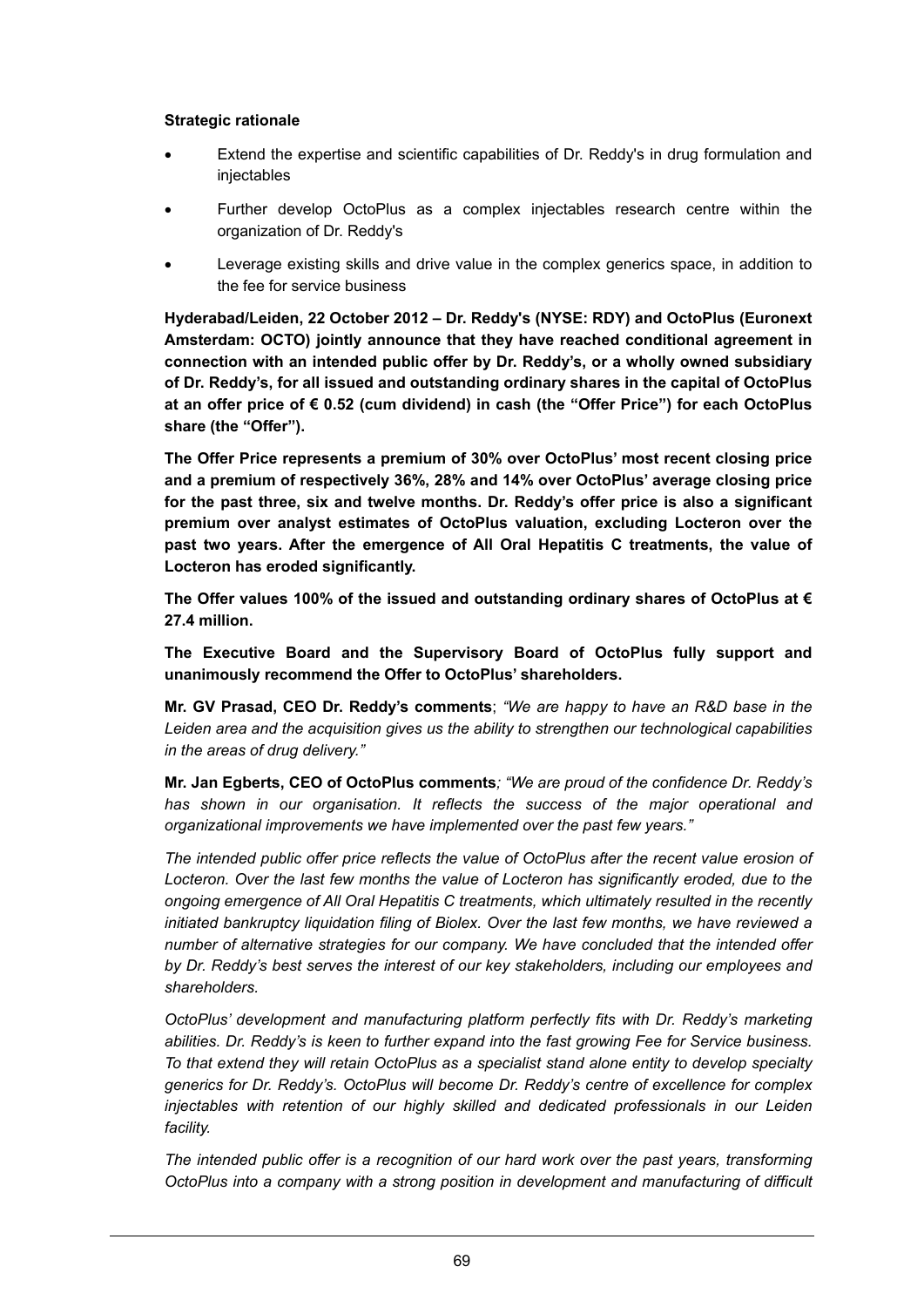*to formulate injectables. We are proud of our recent progress including the generation of three specialty generics products over the past twelve months and our 40% revenue growth in our*  Fee for Service business compared to last year. The intended offer will give OctoPlus the *opportunity to grow its successful platform faster and stronger than would have been possible on a stand alone basis."*

# **Strategic rationale**

Dr. Reddy's has been following the activities of OctoPlus over a longer period with great interest and got convinced the Company has acquired competence in drug formulation and difficult to formulate injectables. In the opinion of Dr. Reddy's, OctoPlus' expertise in injectable specialty generics like Liposomes and Microspheres is interesting and its ability to improve the formulations of both existing and new drugs is believed to be complementary to Dr. Reddy's existing capabilities.

Dr. Reddy's believes all stakeholders will benefit from the Offer as it enables Dr. Reddy's to extend its expertise in drug formulation and injectables and OctoPlus to further develop as a complex injectables research centre. In addition, it is the intention to leverage existing skills and drive value in the complex generics space besides the Fee for Service business. Both parties aim to position OctoPlus as a stand-alone centre for drug formulation and injectables within the organisation of Dr. Reddy's.

# **Recommendation and support**

OctoPlus' Executive Board and the Supervisory Board (together the "Boards") fully support and unanimously recommend the Offer to the OctoPlus shareholders. After careful consideration, the Boards believe this transaction is in the best interests of the Company and its stakeholders including its clients, shareholders, partners and employees and recommend the shareholders of OctoPlus to tender their shares under the Offer. ABN AMRO Bank N.V. has, as independent advisor, issued a fairness opinion to the Boards, stating that the Offer Price is fair to the shareholders of OctoPlus from a financial point of view.

# **Irrevocable undertakings**

Onroerend Goed Beheer- en Beleggingsmaatschappij A. Van Herk B.V., LSP III Omni Investment Coöperatief U.A., Signet Healthcare Partners, L.L.C. and SR One, Limited have signed irrevocable undertakings to support and accept the Offer, subject to customary conditions. The combined shareholding of these parties represent 49.4% of the issued and outstanding ordinary shares in OctoPlus.

The individual members of the Boards holding together 1.1% of the issued and outstanding shares in OctoPlus have also agreed to an irrevocable undertaking to tender their shares under the Offer.

Dr. Reddy's, with the help of the Company, will continue to seek additional support for the Offer from the Company's shareholders.

# **Employees**

Dr. Reddy's recognises that OctoPlus' employees will play a pivotal role in the future of the Company and they will be treated accordingly. It is anticipated that the global number of employees of the Company and its subsidiaries will not materially change as a result of the Offer.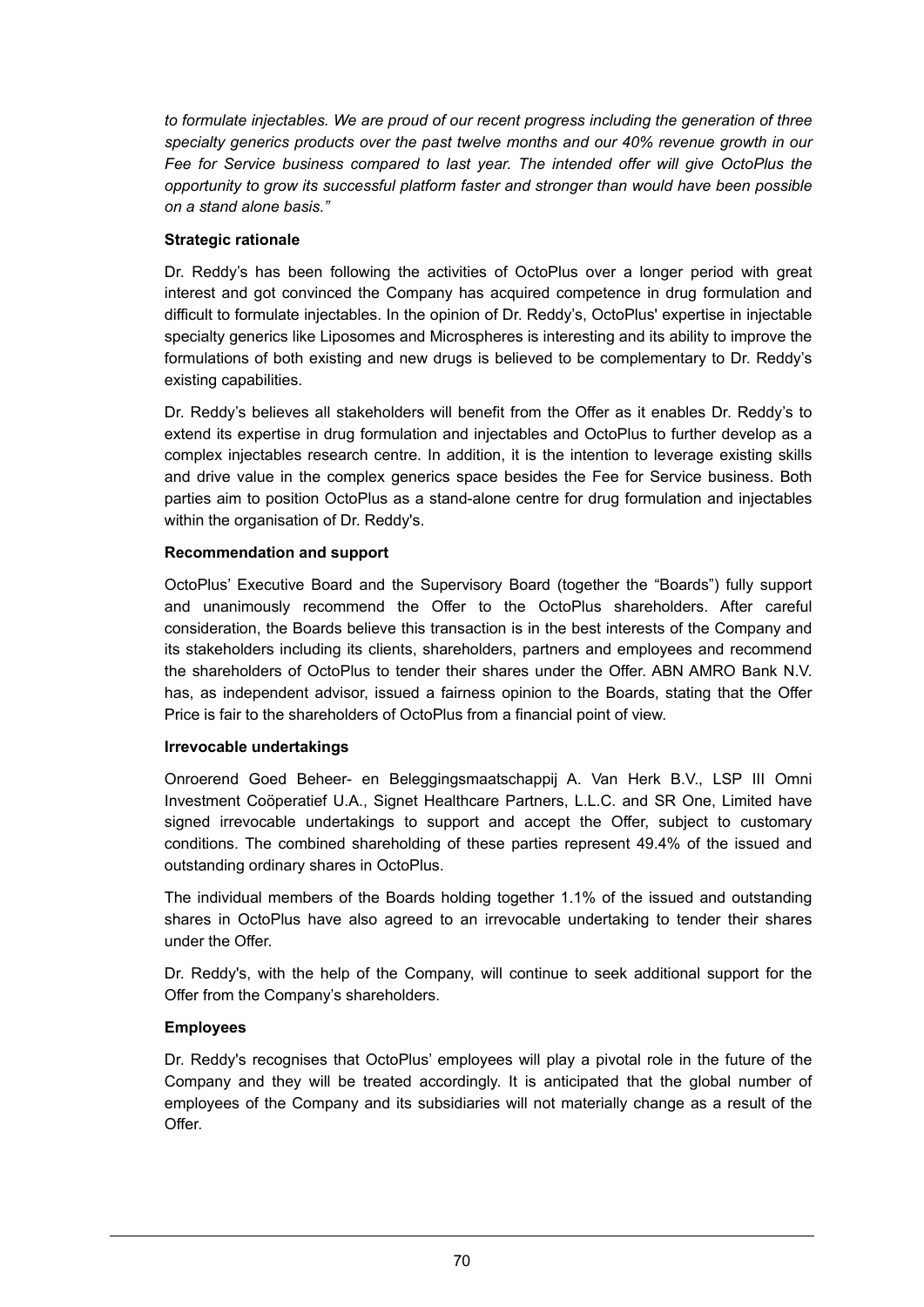# **Governance**

After completion of the Offer, the Supervisory Board will be reduced from five to three members, of whom one will be independent and Dr. Reddy's will nominate two. The three current members of the Executive Board (*Raad van Bestuur*) have agreed to stay on for an interim period after closing of the transaction.

# **Financing of the Offer**

The Offer values 100% of the issued and outstanding OctoPlus shares at  $\epsilon$  27.4 million. Dr. Reddy's will finance the Offer from readily available funds and the financing of the Offer will not be subject to the consent of any third party and shall have no financing condition. This announcement constitutes a certain funds announcement as required by Section 7, paragraph 4 of the Dutch Public Takeover Decree (*Besluit openbare biedingen Wft*).

# **Pre-offer and offer conditions**

The commencement of the Offer is subject to the satisfaction or waiver of the following preoffer conditions customary for a transaction of this kind: (i) the Offeror having completed confirmatory due diligence into certain aspects of the Company, (ii) no material adverse effect having occurred, (iii) no material breach of the merger protocol by the Company or the Boards (iv) the AFM having approved the offer memorandum, (v) the Boards not having revoked or amended their recommendation, (vi) no Competing Offer (as defined below) having been announced, (vii) the Company not having issued, or granted rights to subscribe for, securities in the Company to other persons, (viii) the AFM not having notified that investment firms will not be allowed to cooperate with the settlement of the Offer, (ix) the Company having received resignation letters from the Company's Supervisory Board members stepping down as of settlement of the Offer, (x) the Company having received a positive, unconditional advice from its works council in respect of the Offer, (xi) trading of the shares in the Company on Euronext Amsterdam not having been suspended or ended, (xii) no offer condition having become permanently incapable of satisfaction, (xiii) no order, stay judgment or decree having been issued which prohibits, restricts or materially delays the transactions and (xiv) the parties not having terminated the merger protocol.

If and when made, the consummation of the Offer will be subject to the satisfaction or waiver of the following offer conditions: (i) a minimum acceptance of 92.5% of the OctoPlus issued and outstanding share capital, (ii) the general meeting of OctoPlus having adopted certain resolutions, (iii) no material adverse effect having occurred, (iv) no material breach of the merger protocol by either the Company or the Boards (v) the Boards not having revoked their recommendation, (vi) no Competing Offer (as defined below) having been announced, (vii) the Company not having issued, or granted rights to subscribe for, securities in the Company to other persons, (viii) the AFM not having notified that investment firms will not be allowed to cooperate with the settlement of the Offer, (ix) trading of the shares in the Company on Euronext Amsterdam not having been suspended or ended, and (x) no order, stay judgment or decree having been issued which prohibits, restricts or materially delays the transactions.

Dr. Reddy's will have the right to waive certain of the pre-offer and offer conditions, including the minimum acceptance threshold and no material adverse effect having occurred.

# **Competing offer**

Dr. Reddy's and OctoPlus may terminate the merger protocol in the event a *bona fide* thirdparty offeror makes an offer which, in the reasonable opinion of the Boards, is a more beneficial offer than the Offer and (i) exceeds the Offer Price by at least 10%, and (ii) is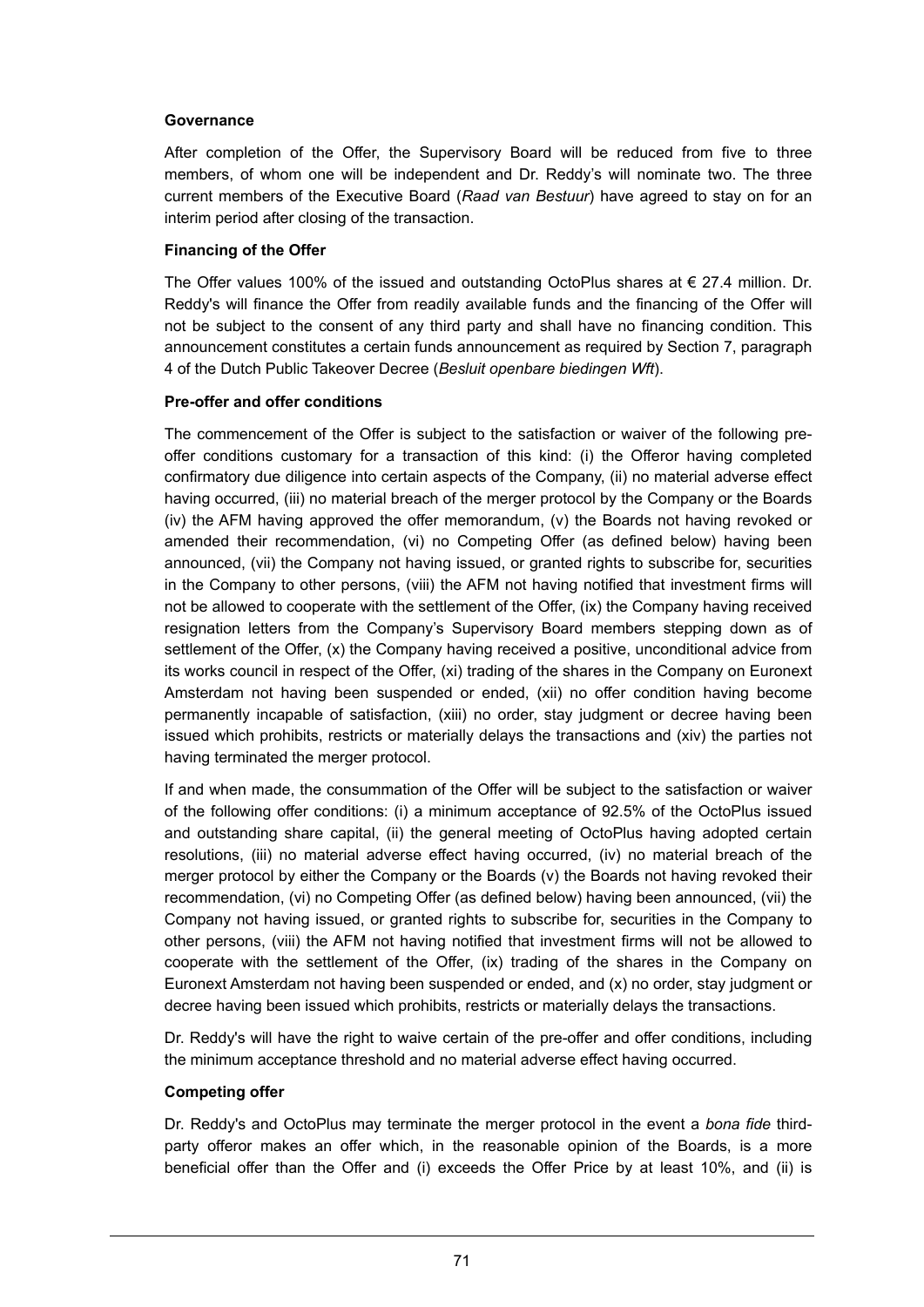determined by the Boards to be substantially more beneficial to the Company, specifically taking into account the identity and track record of such party, the consideration to be received by shareholders, the likelihood of completion, the other terms and conditions of the offer, and the interests of all stakeholders in the Company (a "Competing Offer").

In the event of a Competing Offer, Dr. Reddy's will be given the opportunity to match such offer, in which case the Boards shall continue to support the Offer. OctoPlus has entered into customary undertakings not to solicit third party offers.

In the event that the merger protocol terminates because of a Competing Offer or a material breach by OctoPlus, Dr. Reddy's will be entitled to a termination fee equal to € 0.5 million.

In addition, in the event that the merger protocol terminates because of a material breach by Dr. Reddy's, OctoPlus will be entitled to a termination fee of  $\epsilon$  0.5 million.

Indicative timetable and regulatory announcements

Dr. Reddy's and OctoPlus will use their best efforts to procure the fulfilment of the commencement and offer conditions as soon as reasonably practicable. The employee consultation procedures with OctoPlus' works council will commence immediately.

Dr. Reddy's intends to launch the Offer as soon as practically possible and in accordance with the applicable statutory timetable. It is currently expected that the offer memorandum will be submitted to the AFM for approval within five weeks from the date of this announcement and that the Offer, if made, will commence during the first half of December.

# **Extraordinary general meetings by OctoPlus**

As a consequence of the impairment loss in 2012 in relation to Biolex' voluntary petition for liquidation under Chapter 7 (see OctoPlus' press release dated 9 July 2012), OctoPlus' equity has decreased and following continuing losses over the last months, it has now become clear that OctoPlus' current equity is below the level of half of its issued and paid-up share capital. Therefore, in accordance with section 2:108a of the Dutch Civil Code, OctoPlus will in due course convene an Extraordinary General Meeting to discuss any appropriate measures it has taken in this respect.

In addition and possibly in combination with above mentioned EGM, OctoPlus will convene an informative Extraordinary General Meeting at least six business days before closing of the offer acceptance period in accordance with Section 18 Paragraph 1 of the Dutch Public Takeover Decree (*Besluit openbare biedingen Wft*) to discuss the Offer and decide on certain proposals regarding the governance of the Company post-completion of the Offer. Any resolutions adopted will be conditional on the completion of the Offer.

# **Business collaboration agreement**

At the date of signing the merger protocol, OctoPlus and Dr. Reddy's agreed on the key-terms for entering into a business collaboration agreement for investigational formulation research. Dr. Reddy's will provide OctoPlus with fee for service and milestone payments as consideration for services to be rendered by OctoPlus for a maximum amount of  $\epsilon$  2 million during the next six months. These payments are subject to certain development milestones, which, if not met, will result in the conversion of the payments into a loan. In case OctoPlus is not able to repay the loan, Dr. Reddy's might opt for conversion of the loan into newly issued ordinary shares in the Company at the then prevailing share price level. In the coming period, Dr. Reddy's and OctoPlus will work out the key-terms into a final business collaboration agreement.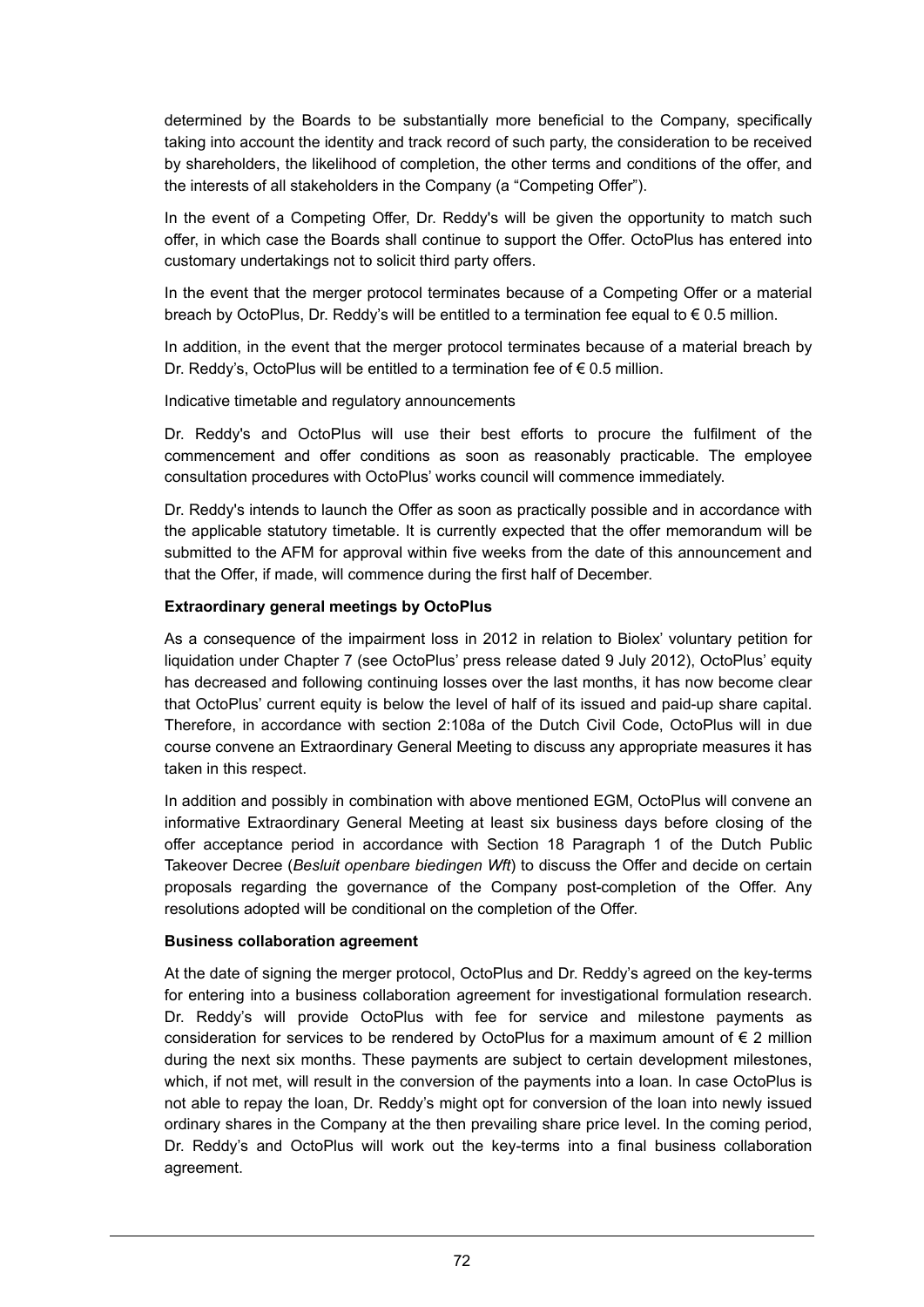# **Advisors**

Kempen & Co is acting as financial advisor and Linklaters LLP as legal advisor to Dr. Reddy's in connection with the Offer.

Loyens & Loeff N.V. is acting as legal counsel to OctoPlus and ABN AMRO Bank N.V. has provided the fairness opinion to OctoPlus.

# **Company profile Dr. Reddy's**

Dr. Reddy's Laboratories Ltd. (NYSE: RDY) is an integrated global pharmaceutical company, committed to providing affordable and innovative medicines for healthier lives. Over the last fiscal year the company generated revenues of over \$ 2.0 billion. Through its three businesses - Pharmaceutical Services and Active Ingredients, Global Generics and Proprietary Products – Dr. Reddy's offers a portfolio of products and services including APIs, custom pharmaceutical services, generics, biosimilars, differentiated formulations and NCEs. Therapeutic focus is on gastro-intestinal, cardiovascular, diabetology, oncology, pain management, anti-infective and pediatrics. Major markets include India, USA, Russia and CIS, Germany, UK, Venezuela, S. Africa, Romania, and New Zealand. For more information: www.drreddys.com

# **Company profile OctoPlus**

OctoPlus is a specialty pharmaceutical company focused on the development and manufacture of improved injectable pharmaceuticals based on proprietary drug delivery technologies that exhibit fewer side effects, improved patient convenience and a better efficacy/safety balance than existing therapies.

OctoPlus also focuses on the development of long-acting, controlled release versions of known protein therapeutics, peptides and small molecules, including specialty generics. OctoPlus is a leading European provider of advanced drug formulation and clinical scale manufacturing services to the pharmaceutical and biotechnology industries, with a focus on difficult-to formulate active pharmaceutical ingredients.

OctoPlus is listed on Euronext Amsterdam by NYSE Euronext under the symbol OCTO. More information about OctoPlus can be found on: www.octoplus.nl

# **Further information**

# **Dr. Reddy's**

For further information about Dr. Reddy's, please contact the Investors and Financial Analysts of Dr. Reddy's:

Kedar Upadhye: telephone number +91-40-66834297 or send an e-mail to kedaru@drreddys.com

Saunak Savla: telephone number +91-40-49002135 or send an e-mail tosaunaks@drreddys.com

Milan Kalawadia (USA): telephone number +1 908-203-4931 or send an e-mail to mkalawadia@drreddys.com

Media:

S Rajan: telephone number +91-40-49002445 or send an e-mail torajans@drreddys.com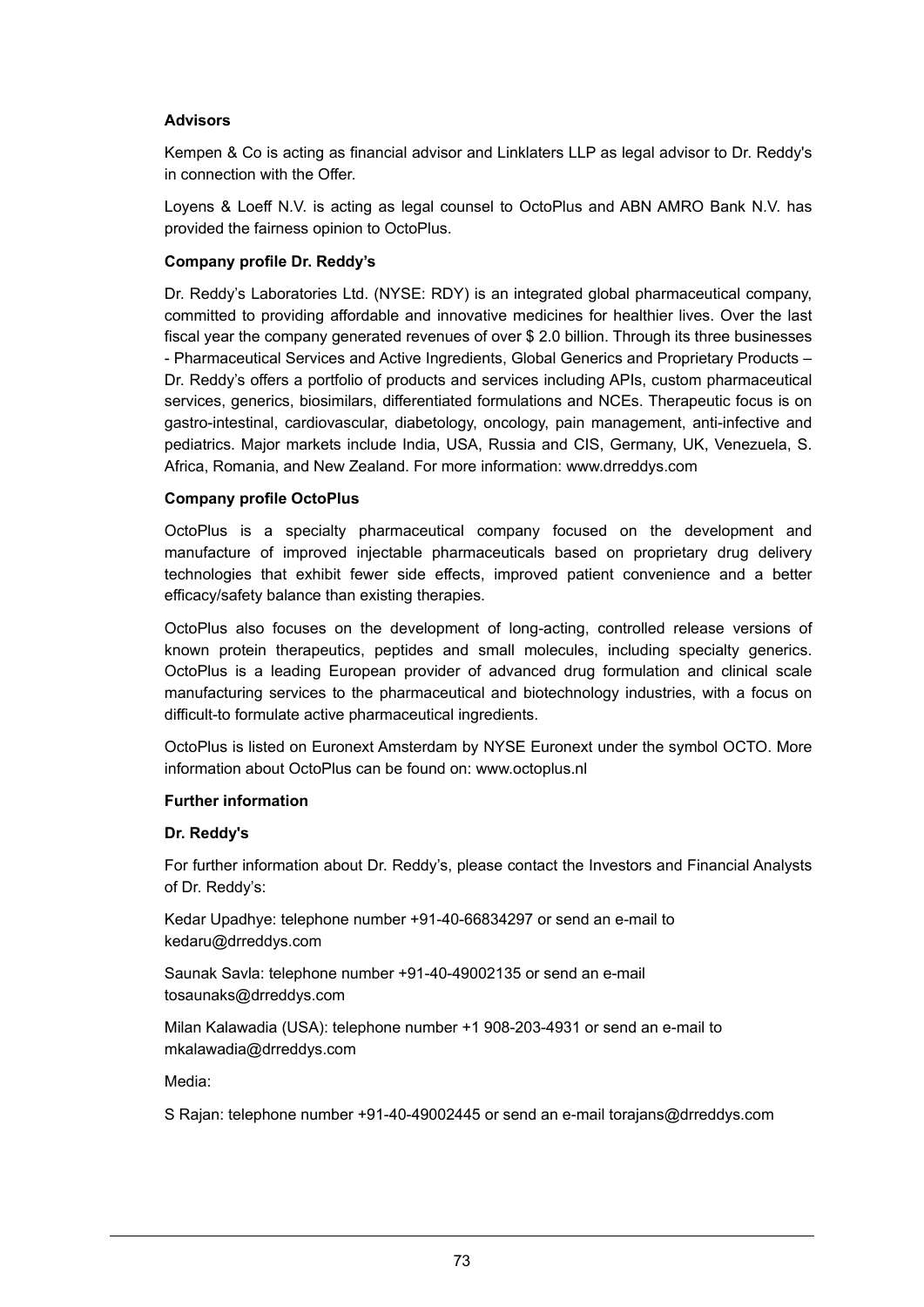# **OctoPlus**

For further information about OctoPlus, please contact Investor Relations: telephone number +31 (71) 524 1064 or send an e-mail to Investor Relations at IR@octoplus.nl.

# **Restrictions**

This announcement is for information purposes only and does not constitute an offer or an invitation to acquire or dispose of any securities or investment advice or an inducement to enter into investment activity. This announcement does not constitute an offer to sell or issue or the solicitation of an offer to buy or acquire the securities of Dr. Reddy's or OctoPlus in any jurisdiction. The distribution of this press release may, in some countries, be restricted by law or regulation. Accordingly, persons who come into possession of this document should inform themselves of and observe these restrictions. To the fullest extent permitted by applicable law, Dr. Reddy's and OctoPlus disclaim any responsibility or liability for the violation of any such restrictions by any person. Any failure to comply with these restrictions may constitute a violation of the securities laws of that jurisdiction. Neither Dr. Reddy's, nor OctoPlus, nor any of their advisors assumes any responsibility for any violation by any person of any of these restrictions. Any OctoPlus shareholder who is in any doubt as to his position should consult an appropriate professional advisor without delay. This announcement is not to be published or distributed in or to Australia, Canada and Japan.

# **Notice to US holders of OctoPlus Shares**

The Offer will be made for the securities of a Dutch company and is subject to Dutch disclosure requirements, which are different from those of the United States. Some of the financial information included in this announcement has been prepared in accordance with International Financial Reporting Standards and thus may not be comparable to financial information of US companies or companies whose financial statements are prepared in accordance with generally accepted accounting principles in the United States. The Offer will be made in the United States pursuant to the applicable US tender offer rules and otherwise in accordance with the requirements of the Dutch Public Takeover Decree. Accordingly, the Offer will be subject to disclosure and other procedural requirements, including with respect to withdrawal rights, offer timetable, settlement procedures and timing of payments, that are different from those applicable under US domestic tender offer procedures and law.

The receipt of cash pursuant to the Offer by a US holder of OctoPlus shares may be a taxable transaction for US federal income tax purposes and under applicable state and local, as well as foreign and other tax laws. Each holder of OctoPlus shares is urged to consult his independent professional advisor immediately regarding the tax consequences of acceptance of the offer.

It may be difficult for US holders of OctoPlus shares to enforce their rights and claims arising out of the US federal securities laws, since OctoPlus is located in a country other than the United States, and some or all of its officers and directors may be residents of a country other than the United States. US holders of OctoPlus shares may not be able to sue a non-US company or its officers or directors in a non-US court for violations of the US securities laws. Further, it may be difficult to compel a non-US company and its affiliates to subject themselves to a US court's judgment.

In accordance with normal Dutch practice and pursuant to Rule 14e-5(b) of the US Exchange Act, Dr. Reddy's or its nominees, or its brokers (acting as agents), may from time to time make certain purchases of, or arrangements to purchase, OctoPlus shares outside of the United States, other than pursuant to the Offer, before or during the period in which the Offer remains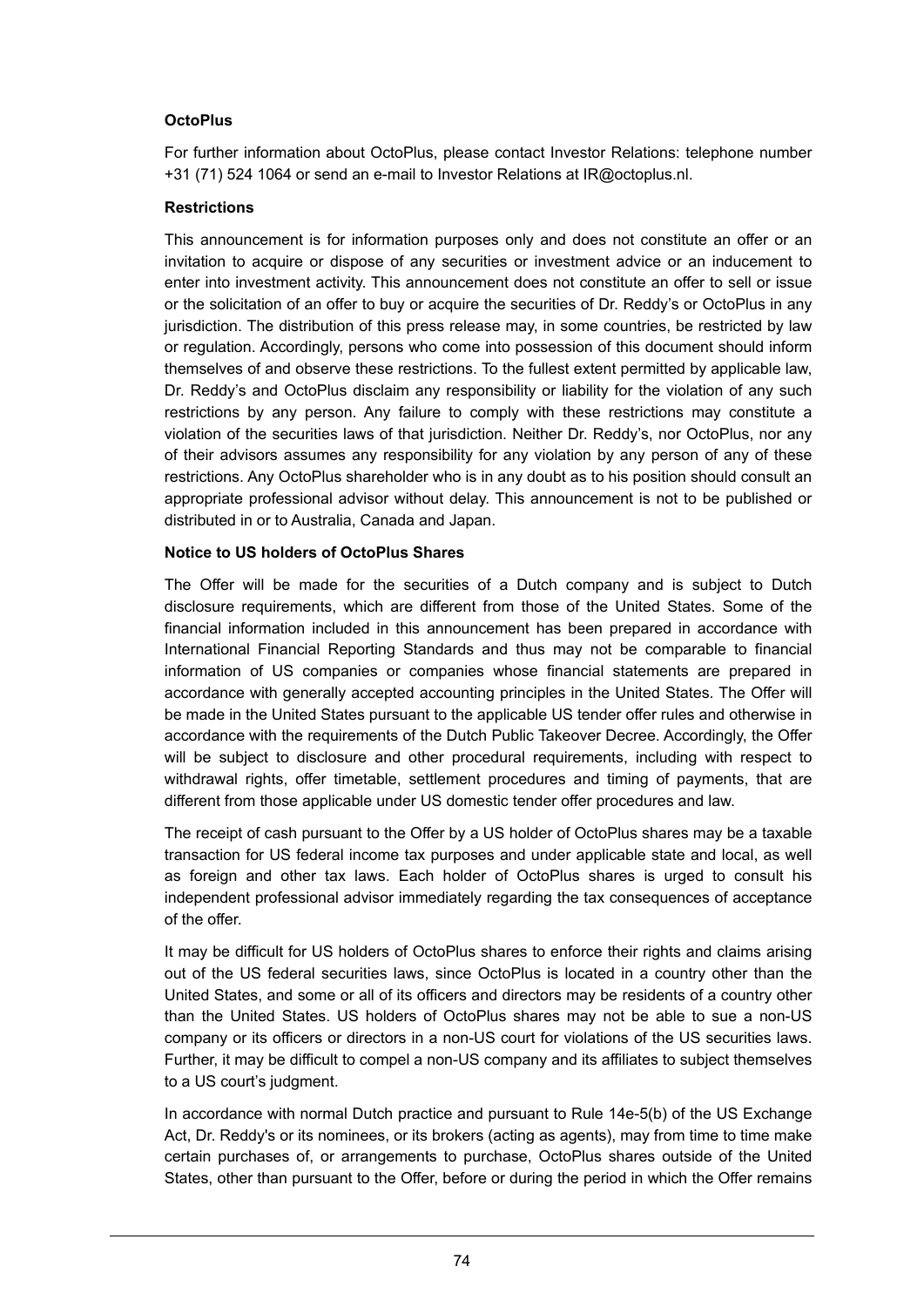open for acceptance. These purchases may occur either in the open market at prevailing prices or in private transactions at negotiated prices. Any information about such purchases will be disclosed as required in the Netherlands, will be reported to the Netherlands Authority for the Financial Markets (*Stichting Autoriteit Financiële Markten*) and disclosed in the offer memorandum or by press release.

# **Forward Looking Statements**

This press release may include "forward-looking statements" and language indicating trends, such as "anticipated" and "expected." Although Dr. Reddy's and OctoPlus believe that the assumptions upon which the irrespective financial information and their respective forwardlooking statements are based are reasonable, they can give no assurance that these assumptions will prove to be correct. Neither Dr. Reddy's nor OctoPlus, nor any of their advisors accepts any responsibility for any financial information contained in this press release relating to the business or operations or results or financial condition of the other or their respective groups.

# **11.2 4 weeks press release dated 16 November 2012**

This is a joint press release by Dr. Reddy's Laboratories Ltd. ("Dr. Reddy's") and OctoPlus N.V. ("OctoPlus" or the "Company") pursuant to Section 7, paragraph 1 sub a of the Dutch Public Takeover Decree (*Besluit openbare biedingen Wft*) in connection with the intended public offer by Dr. Reddy's, or a wholly owned subsidiary of Dr. Reddy's, for all the issued and outstanding ordinary shares in the capital of OctoPlus. This press release relates to the conditional agreement between OctoPlus and Dr. Reddy's in connection with a potential public offer and does not constitute, or form part of, an offer or any solicitation of an offer, to acquire or subscribe or sell any securities in OctoPlus. Any offer will be made by means of the publication of an offer memorandum only. This announcement is not for release, publication, dissemination, or distribution, in whole or in part, in or into Canada and Japan.

# **Dr. Reddy's Laboratories to request AFM approval for Offer Memorandum in connection with its Offer for OctoPlus N.V.**

**Hyderabad/Leiden, 16 November 2012 – On 22 October 2012, Dr. Reddy's (NYSE: RDY) and OctoPlus (Euronext Amsterdam: OCTO) jointly announced that they have reached conditional agreement in connection with an intended public offer by Dr. Reddy's, or a wholly owned subsidiary of Dr. Reddy's, for all issued and outstanding ordinary shares in the capital of OctoPlus at an offer price of € 0.52 (cum dividend) in cash (the "Offer Price") for each OctoPlus share (the "Offer").**

**Dr. Reddy's and OctoPlus hereby announce that preparations for the Offer, including preparations in respect of the offer memorandum for the Offer (the "Offer Memorandum") and obtaining approval from the Netherlands Authority for the Financial Markets (the "AFM") for the Offer Memorandum, are proceeding as planned.**

# **Update indicative timetable**

Dr. Reddy's intends to submit a draft of the Offer Memorandum for approval to the AFM as soon as reasonably practicable following this press release in the coming days. Once the Offer Memorandum is approved by the AFM, the Offer will be made by making the Offer Memorandum publicly available. It is currently expected that the Offer will be launched mid December 2012. If launched, the Offer period will run for at least eight weeks and no more than ten weeks, after which the Offer may, if the Offer conditions are fulfilled or waived, be declared unconditional or the Offer may be extended. Subject to the Offer conditions, if and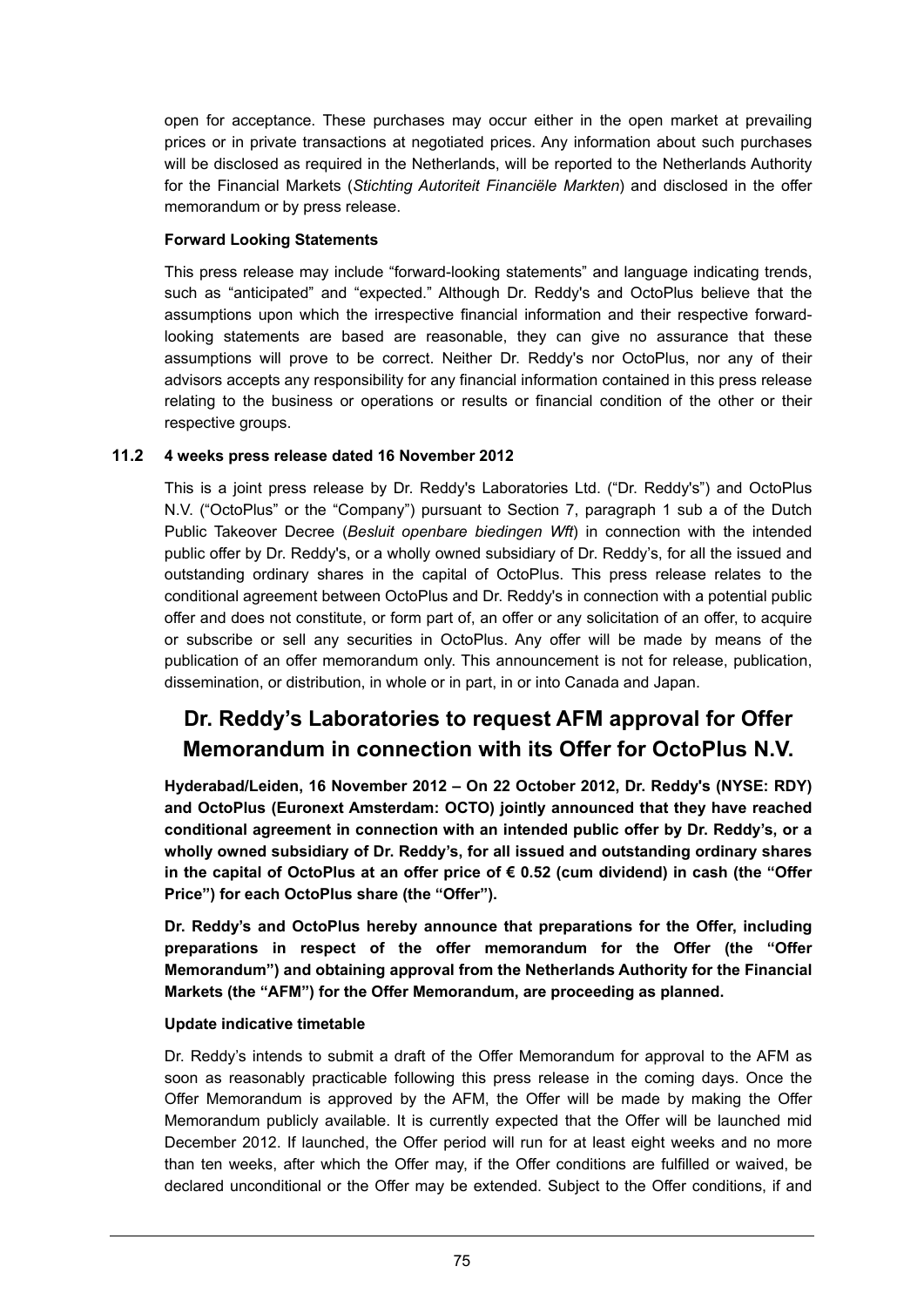when the Offer is declared unconditional, there may be a post-closing acceptance period of two weeks. Closing of the transaction is expected to occur in Q1 2013.

The extraordinary meeting of shareholders of OctoPlus pursuant to Section 18 Paragraph 1 of the Dutch Public Takeover Decree (*Besluit openbare biedingen Wft*) in which the Offer will be discussed and certain governance related resolutions will be proposed to be adopted will, depending on the exact date of launch of the Offer, take place around the end of January 2013. OctoPlus intends to combine the extraordinary general meeting of shareholders of OctoPlus pursuant to Section 2:108a of the Dutch Civil Code (*Burgerlijk Wetboek*) referred to in the joint press release of Dr. Reddy's and OctoPlus of 22 October 2012 with the aforementioned extraordinary general meeting of shareholders.

# **Further irrevocable undertakings**

In addition to the irrevocable undertakings announced in the joint press release of Dr. Reddy's and OctoPlus of 22 October 2012, Mr. J.J.M. Holthuis (the founder of OctoPlus) and his holding company Sodoro B.V. and N.V. Fagus have signed irrevocable undertakings to support and accept the Offer, subject to customary conditions. The combined shareholding of these parties represents 8.1% of the issued and outstanding ordinary shares in OctoPlus.

The combined shareholding of all shareholders who have signed irrevocable undertakings with Dr. Reddy's (the "Committed Shareholders") represents 57.5% of the issued and outstanding shares in OctoPlus. The Committed Shareholders shall tender their Shares against the Offer Price and against the terms and conditions of the Offer as set out in the Offer Memorandum. The Committed Shareholders have not received any information in connection with the Offer that will not be included in the Offer Memorandum.

In addition, as announced in the joint press release of Dr. Reddy's and OctoPlus of 22 October 2012, the individual members of the Executive Board and Supervisory Board of OctoPlus holding together 1.1% of the issued and outstanding shares in OctoPlus have also agreed to an irrevocable undertaking to tender their shares under the Offer.

# **Company profile Dr. Reddy's**

Dr. Reddy's Laboratories Ltd. (NYSE: RDY) is an integrated global pharmaceutical company, committed to providing affordable and innovative medicines for healthier lives. Over the last fiscal year the company generated revenues of over \$2.0 billion. Through its three businesses – Pharmaceutical Services and Active Ingredients, Global Generics and Proprietary Products – Dr. Reddy's offers a portfolio of products and services including APIs, custom pharmaceutical services, generics, biosimilars, differentiated formulations and NCEs. Therapeutic focus is on gastro-intestinal, cardiovascular, diabetology, oncology, pain management, anti-infective and pediatrics. Major markets include India, USA, Russia and CIS, Germany, UK, Venezuela, S. Africa, Romania, and New Zealand. For more information: www.drreddys.com

# **Company profile OctoPlus**

OctoPlus is a specialty pharmaceutical company focused on the development and manufacture of improved injectable pharmaceuticals based on proprietary drug delivery technologies that exhibit fewer side effects, improved patient convenience and a better efficacy/safety balance than existing therapies.

OctoPlus also focuses on the development of long-acting, controlled release versions of known protein therapeutics, peptides and small molecules, including specialty generics. OctoPlus is a leading European provider of advanced drug formulation and clinical scale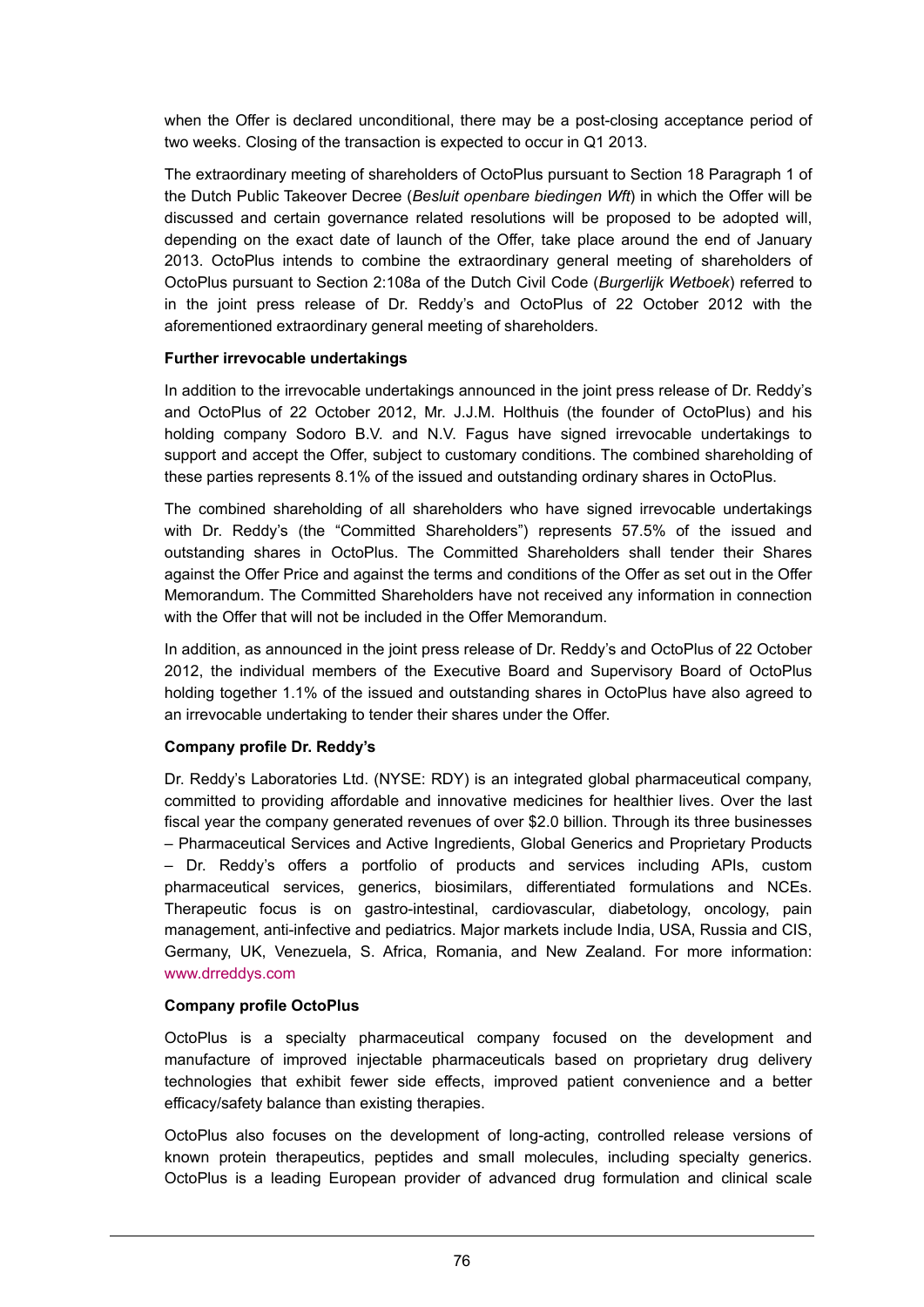manufacturing services to the pharmaceutical and biotechnology industries, with a focus on difficult-to formulate active pharmaceutical ingredients.

OctoPlus is listed on Euronext Amsterdam by NYSE Euronext under the symbol OCTO. More information about OctoPlus can be found on: www.octoplus.nl

# **Further information**

# **Dr. Reddy's**

For further information about Dr. Reddy's, please contact:

For Investors and Financial Analysts:

Kedar Upadhye: telephone number +91-40-66834297 or send an e-mail to kedaru@drreddys.com

Saunak Savla: telephone number +91-40-49002135 or send an e-mail to saunaks@drreddys.com

Milan Kalawadia (USA): telephone number +1 908-203-4931 or send an e-mail to mkalawadia@drreddys.com

# For Media:

S Rajan: telephone number +91-40-49002445 or send an e-mail to rajans@drreddys.com

# **OctoPlus**

For further information about OctoPlus, please contact Investor Relations: telephone number +31 (71) 524 1061 or send an e-mail to Investor Relations at IR@octoplus.nl.

# **Restrictions**

This announcement is for information purposes only and does not constitute an offer or an invitation to acquire or dispose of any securities or investment advice or an inducement to enter into investment activity. This announcement does not constitute an offer to sell or issue or the solicitation of an offer to buy or acquire the securities of Dr. Reddy's or OctoPlus in any jurisdiction. The distribution of this press release may, in some countries, be restricted by law or regulation. Accordingly, persons who come into possession of this document should inform themselves of and observe these restrictions. To the fullest extent permitted by applicable law, Dr. Reddy's and OctoPlus disclaim any responsibility or liability for the violation of any such restrictions by any person. Any failure to comply with these restrictions may constitute a violation of the securities laws of that jurisdiction. Neither Dr. Reddy's, nor OctoPlus, nor any of their advisors assumes any responsibility for any violation by any person of any of these restrictions. Any OctoPlus shareholder who is in any doubt as to his position should consult an appropriate professional advisor without delay. This announcement is not to be published or distributed in or to Canada and Japan.

# **Notice to US holders of OctoPlus Shares**

The Offer will be made for the securities of a Dutch company and is subject to Dutch disclosure requirements, which are different from those of the United States. Some of the financial information included in this announcement has been prepared in accordance with International Financial Reporting Standards and thus may not be comparable to financial information of US companies or companies whose financial statements are prepared in accordance with generally accepted accounting principles in the United States. The Offer will be made in the United States pursuant to the applicable US tender offer rules and otherwise in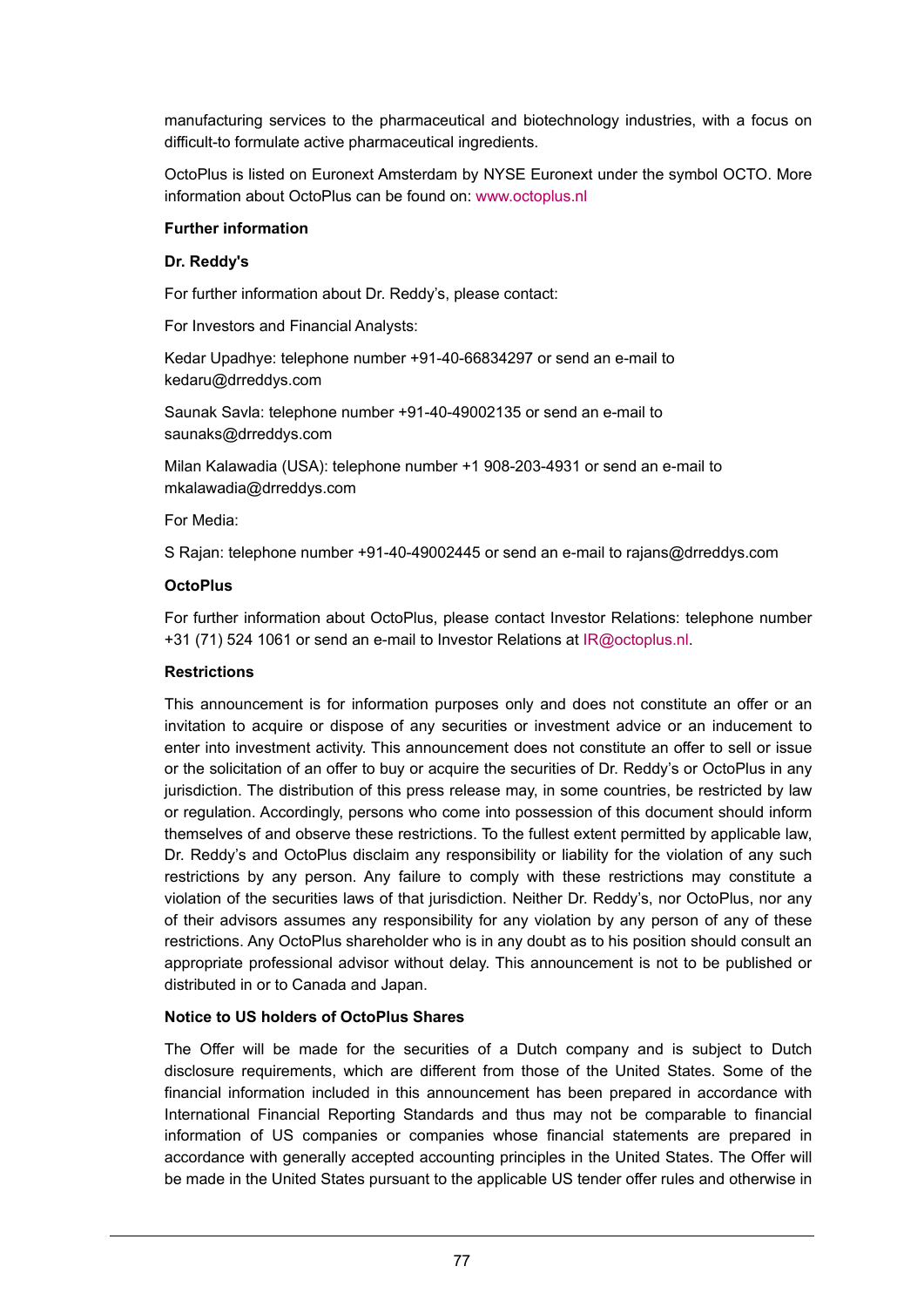accordance with the requirements of the Dutch Public Takeover Decree. Accordingly, the Offer will be subject to disclosure and other procedural requirements, including with respect to withdrawal rights, offer timetable, settlement procedures and timing of payments, that are different from those applicable under US domestic tender offer procedures and law.

The receipt of cash pursuant to the Offer by a US holder of OctoPlus shares may be a taxable transaction for US federal income tax purposes and under applicable state and local, as well as foreign and other tax laws. Each holder of OctoPlus shares is urged to consult his independent professional advisor immediately regarding the tax consequences of acceptance of the offer.

It may be difficult for US holders of OctoPlus shares to enforce their rights and claims arising out of the US federal securities laws, since OctoPlus is located in a country other than the United States, and some or all of its officers and directors may be residents of a country other than the United States. US holders of OctoPlus shares may not be able to sue a non-US company or its officers or directors in a non-US court for violations of the US securities laws. Further, it may be difficult to compel a non-US company and its affiliates to subject themselves to a US court's judgment.

In accordance with normal Dutch practice and pursuant to Rule 14e-5(b) of the Securities Exchange Act of 1934, Dr. Reddy's or its nominees, or its brokers (acting as agents), may from time to time make certain purchases of, or arrangements to purchase, OctoPlus shares outside of the United States, other than pursuant to the Offer, before or during the period in which the Offer remains open for acceptance. These purchases may occur either in the open market at prevailing prices or in private transactions at negotiated prices. Any information about such purchases will be disclosed as required in the Netherlands, will be reported to the Netherlands Authority for the Financial Markets (*Stichting Autoriteit Financiële Markten*) and disclosed in the offer memorandum or by press release.

# **Forward Looking Statements**

This press release may include "forward-looking statements" and language indicating trends, such as "anticipated" and "expected." Although Dr. Reddy's and OctoPlus believe that the assumptions upon which the irrespective financial information and their respective forwardlooking statements are based are reasonable, they can give no assurance that these assumptions will prove to be correct. Neither Dr. Reddy's nor OctoPlus, nor any of their advisors accepts any responsibility for any financial information contained in this press release relating to the business or operations or results or financial condition of the other or their respective groups.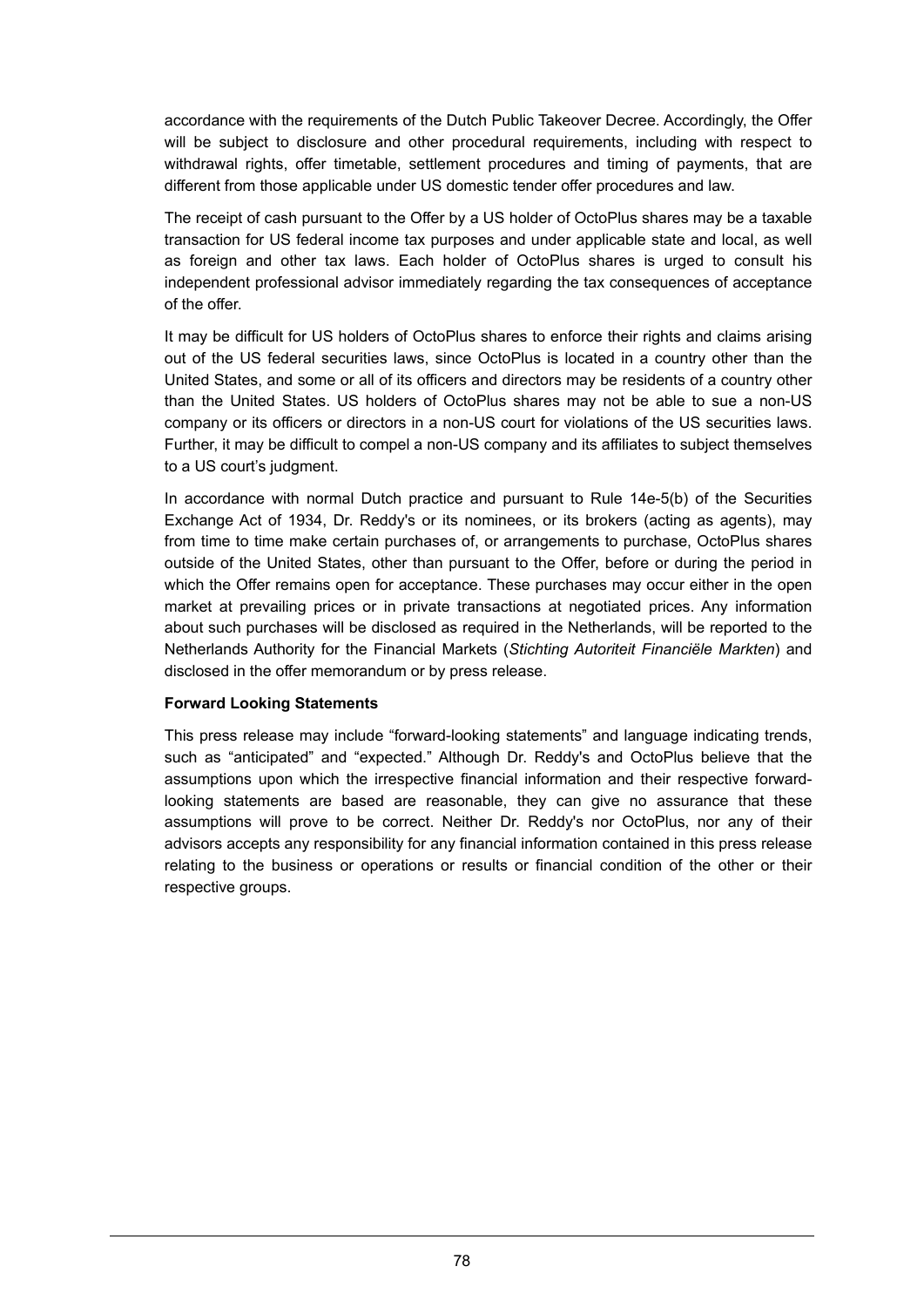# **12 Nederlandse samenvatting**

Dit Hoofdstuk 12 is de Nederlandse samenvatting van het Biedingsbericht dat is uitgegeven ter zake van het Bod dat door de Bieder is uitgebracht op alle Aandelen in het geplaatste kapitaal van OctoPlus met inachtneming van de voorwaarden zoals beschreven in dit Biedingsbericht.

De gedefinieerde termen in dit Hoofdstuk 12 (*Nederlandse samenvatting*) van dit Biedingsbericht hebben de betekenis die daaraan in Hoofdstuk 12.2 (*Nederlandse definities*) is gegeven. Deze Nederlandse samenvatting maakt deel uit van dit Biedingsbericht, maar vervangt dit niet. Deze Nederlandse samenvatting is niet volledig en bevat niet alle informatie die voor de Aandeelhouders van belang is om zich een afgewogen oordeel te kunnen vormen omtrent het Bod.

Het lezen van deze Nederlandse samenvatting mag derhalve niet worden beschouwd als een alternatief voor het bestuderen van dit volledige Biedingsbericht. Aandeelhouders wordt geadviseerd dit volledige Biedingsbericht zorgvuldig te lezen en zo nodig onafhankelijk advies in te winnen teneinde een afgewogen oordeel te kunnen vormen omtrent het Bod. Daarnaast zullen Aandeelhouders mogelijk hun belastingadviseur willen raadplegen met betrekking tot de fiscale gevolgen van het aanmelden van Aandelen onder het Bod.

Waar deze Nederlandse samenvatting afwijkt van de Engelse tekst van dit Biedingsbericht prevaleert de Engelse tekst.

# **12.1 Belangrijke informatie**

Het uitbrengen van het Bod, de verkrijgbaarstelling van dit Biedingsbericht, inclusief deze Nederlandse samenvatting, en/of de verspreiding van enige andere informatie met betrekking tot het Bod, kunnen in bepaalde jurisdicties aan restricties onderhevig zijn. Voor de restricties van het Bod wordt tevens verwezen naar Hoofdstuk 2 (*Restrictions*) van dit Biedingsbericht. Voor verdere belangrijke informatie ten aanzien van het Bod wordt verwezen naar Hoofdstuk 3 (*Important information*) van dit Biedingsbericht. Het Bod wordt direct noch indirect gedaan in, en mag niet worden aanvaard door of namens Aandeelhouders vanuit een jurisdictie waarin het uitbrengen van het Bod of het aanvaarden daarvan niet in overeenstemming is met de in die jurisdictie geldende wet- en regelgeving. Het niet in acht nemen van deze restricties kan een overtreding van de effectenwet- en regelgeving van de desbetreffende jurisdictie opleveren. De Bieder, OctoPlus en hun respectievelijke adviseurs aanvaarden geen enkele aansprakelijkheid ter zake van overtredingen van voornoemde restricties. Aandeelhouders dienen zo nodig onafhankelijk advies in te winnen omtrent hun positie dienaangaande.

De Bieder behoudt zich het recht voor om in het kader van het Bod de aanmelding van Aandelen te accepteren, zelfs indien dit niet gebeurt in overeenstemming met de bepalingen zoals uiteengezet in dit Biedingsbericht.

De informatie opgenomen in de Hoofdstukken 2 (*Restrictions*) tot en met 6 (*Explanation and background of the Offer*) (met uitzondering van de informatie opgenomen in de Hoofdstukken 6.6 (*Decision-making and recommendation by the Boards*), 6.7.1 (*Offer Conditions*), 6.9 (*Respective cross-shareholdings Offeror – OctoPlus*), 6.10.2 (*Committed members of the Boards*), 6.14 (*Governance*), 6.15 (*Severance packages of the Boards*), 6.17 (*Certain arrangements between the Offeror and OctoPlus*)), 8 (*Information on the Offeror*), 10 (*Tax aspects of the Offer*), 11 (*Press releases*) en 12 (*Nederlandse samenvatting*) van dit Biedingsbericht is uitsluitend door de Bieder verstrekt.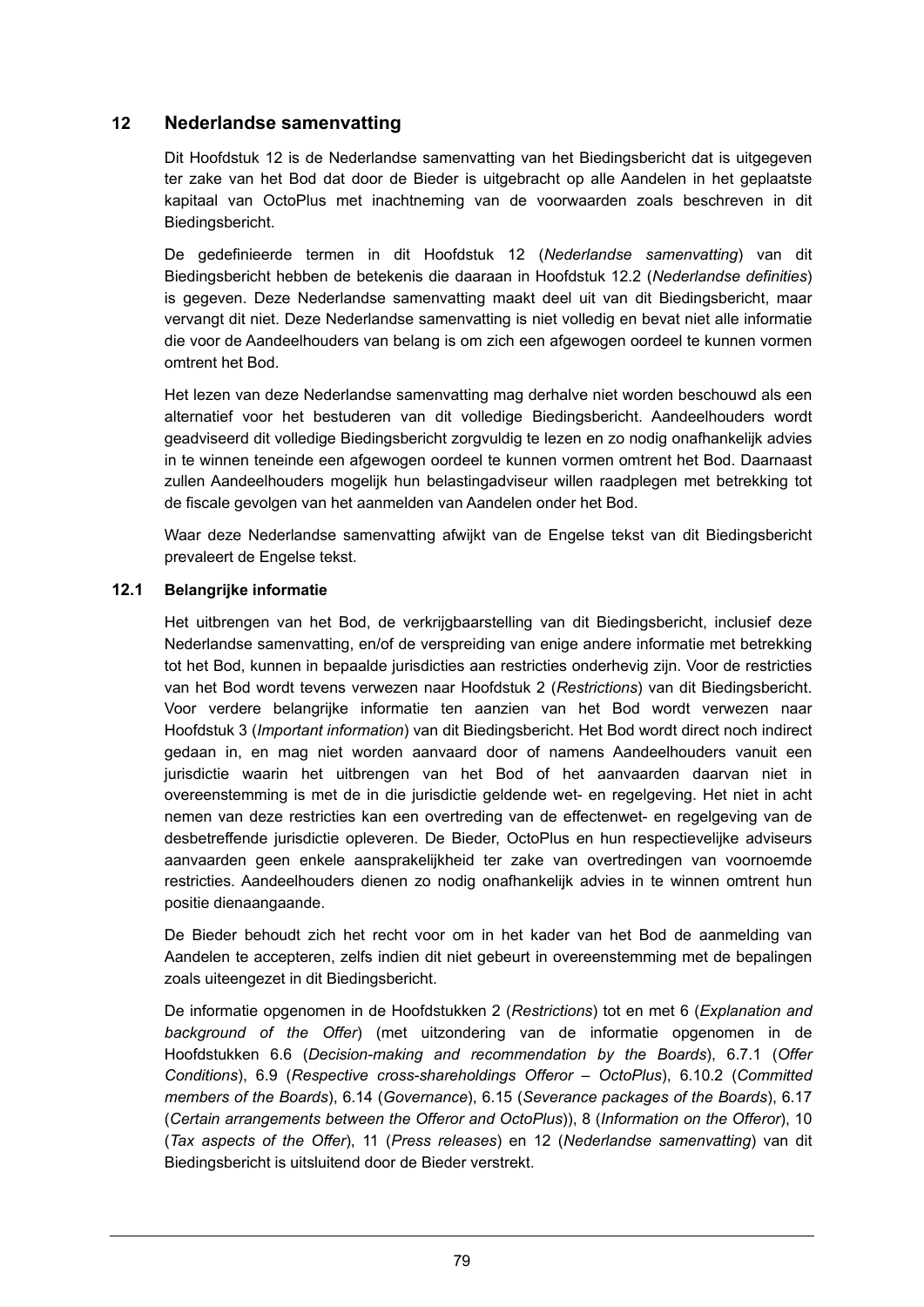De informatie opgenomen in de Hoofdstukken 6.6 (*Decision-making and recommendation by the Boards*), 6.15 (*Severance packages of the Boards*), 7 (*Information regarding OctoPlus*) en 13 (*Selected Financial Information of OctoPlus*) (met uitzondering van de informatie opgenomen in de Hoofdstukken 13.3 (*Independent auditor's statement in respect of comparative Consolidated statement of financial position, Consolidated statement of comprehensive income and Consolidated statement of cash flows for the Financial Year 2011, the Financial Year 2010 and the Financial Year 2009*), 13.5 (*Independent auditor's report relating to the Financial statements for the Financial Year 2011*), 13.7 (*Review report in respect of the Interim financial report June 30, 2012*)) van dit Biedingsbericht is uitsluitend door OctoPlus verstrekt.

De informatie op het voorblad, bladzijden 1 tot en met 5 en de informatie opgenomen in de Hoofdstukken 1 (*Introduction*), 6.7.1 (*Offer Conditions*), 6.9 (*Respective cross-shareholdings Offeror – OctoPlus*), 6.10.2 (*Committed members of the Boards*), 6.14 (*Governance*), 6.17 (*Certain arrangements between the Offeror and OctoPlus*) en 9 (*Further declarations pursuant to the Decree*) van dit Biedingsbericht is door de Bieder en OctoPlus gezamenlijk verstrekt.

Uitsluitend de Bieder en OctoPlus zijn verantwoordelijk voor de juistheid en volledigheid van de informatie die in dit Biedingsbericht is verstrekt, ieder afzonderlijk voor de informatie die door henzelf is verstrekt, en gezamenlijk voor de informatie die door hen gezamenlijk is verstrekt.

De Bieder en OctoPlus verklaren ieder afzonderlijk ten aanzien van de informatie die door henzelf in het Biedingsbericht is verstrekt en gezamenlijk ten aanzien van de informatie die door hen gezamenlijk is verstrekt, dat de informatie in dit Biedingsbericht voor zover hen redelijkerwijs bekend kan zijn, in overeenstemming is met de werkelijkheid en dat geen gegevens zijn weggelaten waarvan de vermelding de strekking van dit Biedingsbericht zou wijzigen.

De informatie opgenomen in de Hoofdstukken 13.3 (*Independent auditor's statement in respect of comparative Consolidated statement of financial position, Consolidated statement of comprehensive income and Consolidated statement of cash flows for the Financial Year 2011, the Financial Year 2010 and the Financial Year 2009*), 13.5 (*Independent auditor's report relating to the Financial statements for the Financial Year 2011*) en 13.7 (*Review report in respect of the Interim financial report June 30, 2012*) is verkregen door OctoPlus van Deloitte Accountants B.V. ("**Deloitte**"), de onafhankelijke accountant van OctoPlus. OctoPlus bevestigt dat deze informatie correct is weergegeven en dat voor zover OctoPlus weet en heeft kunnen opmaken uit de door Deloitte gepubliceerde informatie er geen feiten zijn weggelaten waardoor de weergegeven informatie onjuist of misleidend zou worden.

De informatie uiteengezet in dit Biedingsbericht geeft de situatie weer ten tijde van de datum van dit Biedingsbericht, tenzij anders vermeld. De uitgave en verspreiding van dit Biedingsbericht impliceert geenszins dat de hierin opgenomen informatie juist en volledig zal blijven na de datum van uitgave van dit Biedingsbericht of dat er geen wijziging heeft plaatsgevonden met betrekking tot de informatie weergegeven in dit Biedingsbericht of in de toestand van de Bieder, Dr. Reddy's, OctoPlus en/of met hen gelieerden sinds de datum van uitgifte van dit Biedingsbericht. Het voorgaande is niet van invloed op de verplichtingen van de Bieder en OctoPlus om een openbare mededeling te doen uit hoofde van artikel 5:25i Wft of artikel 4 lid 1 en lid 3 Bob, indien vereist.

Geen andere persoon dan de Bieder, Dr. Reddy's en OctoPlus, zonder enige afbreuk te doen aan de accountantsverklaringen afgegeven door Deloitte als opgenomen in dit Biedingsbericht en de Fairness Opinie afgegeven door ABN AMRO aan de Boards, heeft toestemming om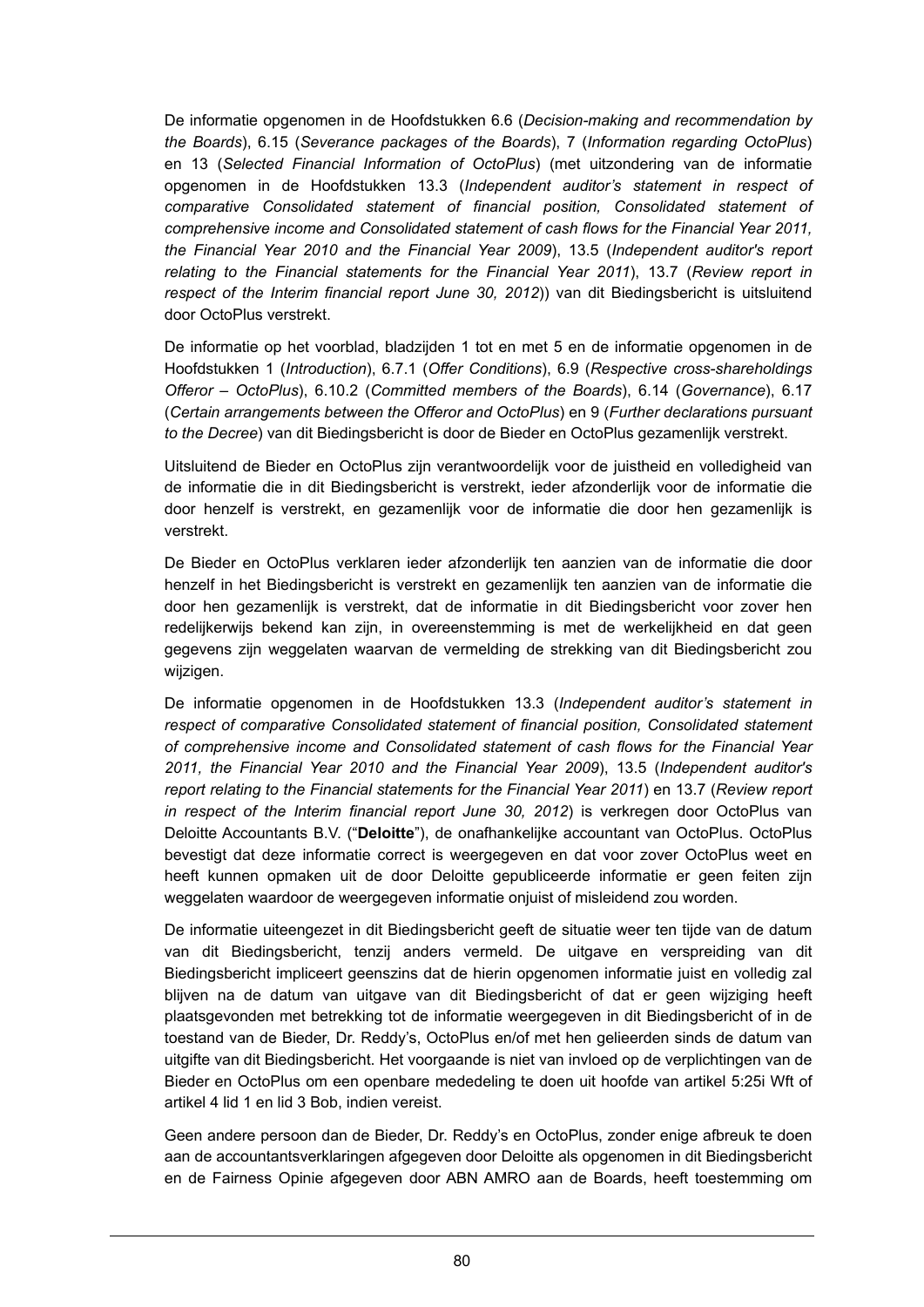enige informatie te verstrekken of enige mededeling te doen namens de Bieder of OctoPlus in verband met het Bod of de informatie opgenomen in dit Biedingsbericht. Indien dergelijke informatie is verstrekt of mededeling is gedaan door andere partijen dan de Bieder of OctoPlus, dient niet te worden afgegaan op zulke informatie of mededelingen als ware die zouden zijn afgegeven door of namens de Bieder of OctoPlus. Op informatie of mededelingen die niet zijn opgenomen in dit Biedingsbericht dient niet te worden afgegaan en dergelijke informatie of mededelingen dienen niet te worden begrepen als informatie of mededelingen die door of namens de Bieder, Dr. Reddy's of OctoPlus zouden zijn afgegeven of gedaan.

Getallen in dit Biedingsbericht kunnen naar boven of beneden zijn afgerond en dienen derhalve niet als exact te worden beschouwd.

Dit biedingsbericht bevat informatie inzake het Bod zoals vereist uit hoofde van artikel 5:76 Wft en artikel 8 Bob en is goedgekeurd door de AFM uit hoofde van artikel 5:76 Wft.

De Standpuntbepaling van de Raad van Bestuur en de Raad van Commissarissen ingevolge artikel 18 Bob vormt geen onderdeel van dit Biedingsbericht, zoals omschreven in het Bob, en is niet onderworpen aan voorafgaande beoordeling en goedkeuring van de AFM. De Standpuntbepaling is wel onderworpen aan beoordeling van de AFM na publicatie daarvan.

#### **12.2 Nederlandse definities**

"**Aanbeveling**" betekent de unanieme aanbeveling van de Boards aan de Aandeelhouders om het Bod te accepteren en om vóór alle besluiten betreffende het Bod te stemmen die tijdens de BAVA aan de orde komen;

"**Aandeelhouders**" betekent de houders van één of meer Aandelen;

"**Aandelen**" betekent gewone aandelen in OctoPlus met een nominale waarde van EUR 0,12 per stuk;

"**Aangemelde Aandelen**" betekent elk Aandeel dat voorafgaand aan of op de Uiterste Dag van Aanmelding op juiste wijze is aangemeld (of op onjuiste wijze, indien de Bieder de aanmelding desalniettemin heeft aanvaard) en geleverd onder het Bod;

"**Aangesloten Instelling**" betekent aan Euroclear Nederland aangesloten instellingen, zoals bedoeld in artikel 1 van de Wet giraal effectenverkeer;

"**Aanmeldingstermijn**" betekent de periode gedurende welke de Aandeelhouders hun Aandelen kunnen aanmelden aan de Bieder, beginnend op 14 december 2012 om 09:00 uur CET en eindigend op de Uiterste Dag van Aanmelding om 18:00 uur CET;

"**ABN AMRO**" betekent ABN AMRO Bank N.V.;

"**AFM**" betekent de Stichting Autoriteit Financiële Markten;

"**BAVA**" betekent de buitengewone vergadering van aandeelhouders van OctoPlus, die wordt gehouden op 15 januari 2013 om 14:00 uur CET, aan Zernikedreef 12, Leiden, Nederland, welke overeenkomstig het bepaalde in de artikel 2:108a Burgerlijk Wetboek en artikel 18, lid 1 Bob wordt gehouden, waarin, onder meer, de Waardevermindering en de te nemen maatregelen, het Bod en bepaalde voorstellen met betrekking tot de organisatie van OctoPlus na afronding van het Bod, zullen worden besproken;

"**Bieder**" betekent Reddy Netherlands B.V., een besloten vennootschap met beperkte aansprakelijkheid, met statutaire zetel te Amsterdam, Nederland en kantoorhoudende te Prins Bernhardplein 200, 1097 JB Amsterdam, Nederland, ingeschreven in het handelsregister van de Kamer van Koophandel onder nummer 33289445;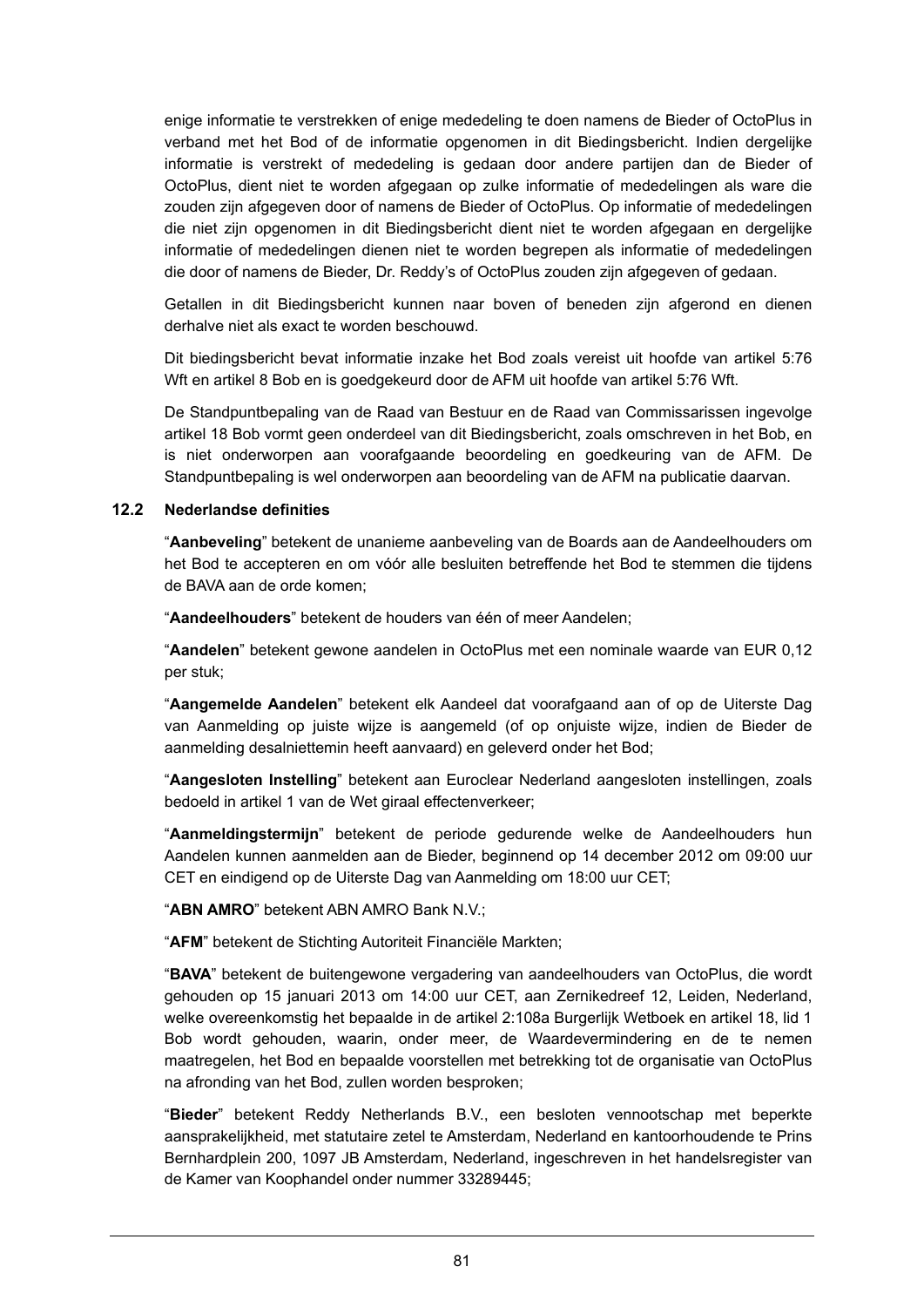"**Biedingsbericht**" betekent dit Biedingsbericht met betrekking tot de verklaringen, Voorwaarden en beperkingen van het Bod;

"**Biedprijs**" betekent een bedrag in contanten van EUR 0,52 (*tweeënvijftig euro cent*) per Aangemeld Aandeel cum dividend;

"**Biolex**" betekent Biolex Therapeutics Inc., in liquidatie;

"**Boards**" betekent de Raad van Bestuur en de Raad van Commissarissen gezamenlijk;

"**Bob**" betekent het Besluit openbare biedingen Wft;

"**Bod**" betekent het bod zoals uiteen is gezet in dit Biedingsbericht;

"**Burgerlijk Wetboek**" betekent het Nederlands Burgerlijk Wetboek (BW);

"**CET**" betekent Central European Time;

"**Concurrerend Bod**" betekent een Potentieel Concurrerend Bod dat:

- (i) is uitgebracht, of bindend is voor de biedende partij in de zin dat deze biedende partij (a) zich voorwaardelijk heeft verbonden om een Concurrerend Bod uit te brengen binnen het tijdsbestek zoals uiteengezet in het Bob en de Wft, indien van toepassing en (b) de intentie tot het uitbrengen van een Concurrerend Bod openbaar heeft gemaakt inclusief de voorgenomen prijs per Aandeel en de relevante opschortende voorwaarden in verband met het bod en het uitbrengen daarvan;
- (ii) de biedprijs per Aandeel de Biedprijs onder het Bod overstijgt met ten minste 10%. Voor zover dat het Potentieel Concurrerend Bod een bod betreft op de alle of nagenoeg alle activa van de OctoPlus Group zal de het bod worden gewaardeerd op basis van de netto opbrengst uit te keren aan de Aandeelhouders als gevolg van een dergelijke transactie (gewaardeerd per de datum van de eerste handelsdag op Euronext Amsterdam na ondertekenen van de Fusieovereenkomst) berekend per Aandeel; en
- (iii) naar het oordeel van de Boards, na overleg met financiële en juridische adviseurs en de Bieder en te goeder trouw handelend met inachtneming van de geldende verplichtingen onder Nederlands recht, substantieel gunstiger is voor OctoPlus en haar belanghebbenden dan het Bod waarbij met name in acht zullen worden genomen identiteit en reputatie van een biedende partij, de door de Aandeelhouders te ontvangen vergoeding, de mate van zekerheid van gestanddoening van het bod, de overige voorwaarden van de Potentieel Concurrerend Bod en de belangen van alle andere belanghebbenden van OctoPlus;

"**Dag van Gestanddoening**" betekent de datum waarop de Bieder publiekelijk aankondigt dat het Bod gestand wordt gedaan, niet later dan drie Werkdagen na de Uiterste Dag van Aanmelding;

"**Dag van Overdracht**" betekent de datum waarop, overeenkomstig de Voorwaarden, de Bieder de Biedprijs zal betalen aan de Aandeelhouders voor elk Aangemeld Aandeel, niet later dan vijf Werkdagen na de Dag van Gestanddoening;

"**Deloitte**" betekent Deloitte Accountants B.V.;

"**Dr. Reddy's**" betekent Dr. Reddy's Laboratories Ltd., een vennootschap met beperkte aansprakelijkheid opgericht naar het recht van India;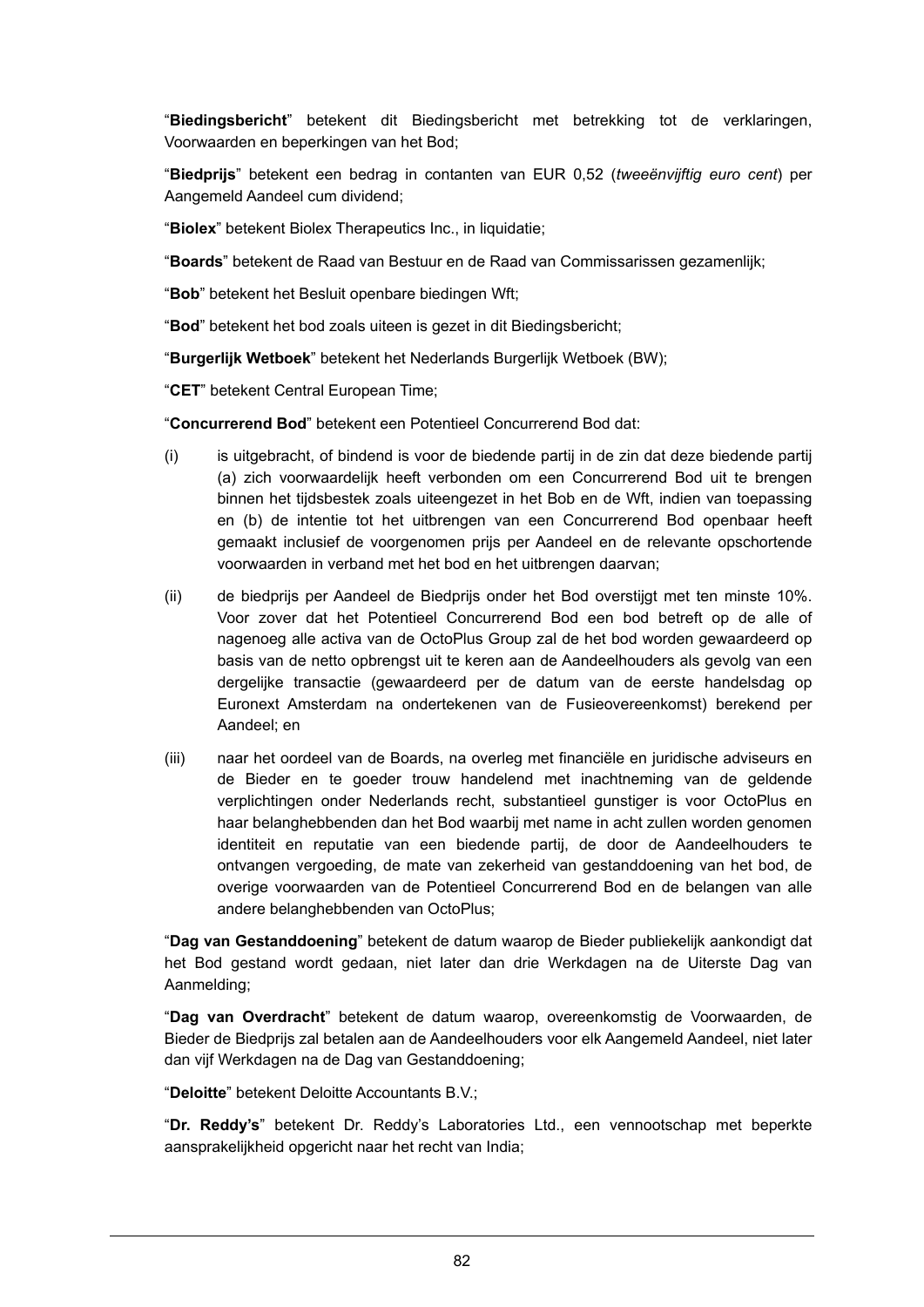"**Euronext Amsterdam**" betekent de beurs van Euronext Amsterdam door NYSE Euronext, de gereglementeerde markt van Euronext N.V.;

"**Fairness Opinie**" betekent de verklaring afgegeven op 21 oktober 2012 door ABN AMRO Bank;

"**Fusie**" betekent het Bod en alle transacties die daaruit volgen;

"**Fusieovereenkomst**" betekent de fusieovereenkomst tussen Dr. Reddy's en OctoPlus zoals overeengekomen en ondertekend op 21 oktober 2012;

"**Gebonden Aandeelhouder**" betekent de aandeelhouder van wie een Onherroepelijke Toezegging is verkregen;

"**Gezamenlijke Verklaring**" betekent de gezamenlijke verklaring van Dr. Reddy's en OctoPlus op 22 oktober 2012, waarin Dr. Reddy's en OctoPlus hebben aangekondigd dat ze voorwaardelijke overeenstemming hebben bereikt ten aanzien van de belangrijkste voorwaarden van het Bod;

"**Governance Besluiten**" betekent de volgende voorgestelde besluiten welke de Aandeelhouders tijdens de BAVA zullen worden verzocht te nemen (onder voorbehoud van gestanddoening van het Bod en effectief per de Dag van Overdracht):

- (i) de benoeming van Dhr. Prasad en Dhr. Ananthanarayanan als leden van de Raad van Commissarissen;
- (ii) de acceptatie van aftreding van Mw. Moukheibir, Dhr. Kuijten, Dhr. Gale en Dhr. Chahal als leden van de Raad van Commissarissen; en
- (iii) het verlenen van volledige en finale decharge aan de aftredende leden van de Raad van Commissarissen en decharge van aansprakelijkheid voor hun functioneren als leden van de Raad van Commissarissen op basis van de informatie verstrekt aan de algemene vergadering van Aandeelhouders van OctoPlus, inclusief dit Biedingsbericht, de Standpuntbepaling, de toelichting betreffende de Standpuntbepaling en de persberichten met betrekking tot het Bod;

"**Groepsmaatschappijen**" betekent met betrekking tot Dr. Reddy's of OctoPlus, iedere (directe of indirecte) dochtermaatschappij van respectievelijk Dr. Reddy's of OctoPlus en met betrekking tot de Bieder, iedere (directe of indirecte) moedermaatschappijen van de Bieder en hun (directe en indirecte) dochtermaatschappijen, zoals deze van tijd tot tijd wijzigen;

"**Intellectuele Eigendomsrechten**" betekent merkenrechten, dienstenmerken, handelsnamen, logos, octrooien en octrooiaanvragen, gebruiksrechten, tekeningen- en modelrechten, naburige rechten, kwekersrechten, auteursrechten, persoonlijkheidsrechten, rechten op topografieën en halfgeleiderproducten, databankrechten, rechten op domeinnamen en URLs, aanspraken met betrekking tot ongeoorloofde mededinging en alle andere gelijksoortige rechten waar ook ter wereld (inclusief Know-how) en inclusief, ingeval dergelijke rechten zijn verkregen of beschermd door registratie, elke registratie van een dergelijk recht en toepassingen en rechten om te verzoeken om een registratie;

"**Hoofdstuk**" betekent een hoofdstuk van dit Biedingsbericht, tenzij anders aangegeven;

"**Kempen & Co**" betekent Kempen & Co Corporate Finance B.V.;

"**Know-how**" betekent industriële en commerciële informatie en technieken in welke vorm dan ook in het publieke domein, inclusief tekeningen, formules, test resultaten, rapporten, project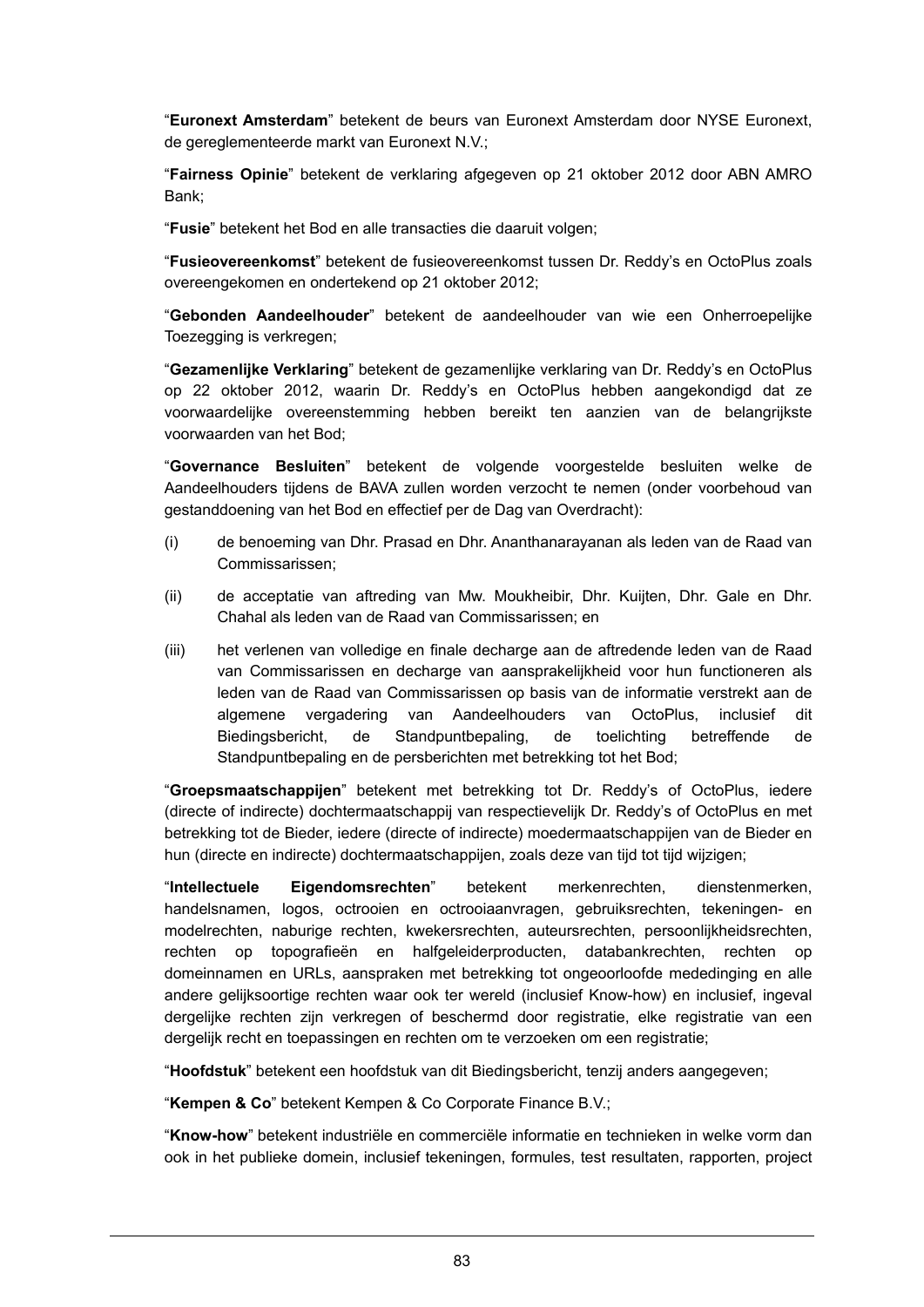rapportage en test procedures, instructie en training handleidingen, tabellen met operationele voorwaarden, markt prognoses, overzichten met en gegevens van klanten en leveranciers;

"**Materieel Nadelig Effect**" betekent elke verandering, gebeurtenis, aangelegenheid of omstandigheid (elk een "**Effect**") die individueel of in samenhang met andere Effecten, een blijvend materieel nadelig effect heeft of redelijkerwijs kan hebben op het bedrijf, de activa, klinische of pre-klinische programma's (indien aanwezig), R&D capaciteiten en potentieel, Intellectuele Eigendomsrechten, vooruitzichten, kapitalisatie of financiële positie of kasstromen van de OctoPlus Groep, van zodanige aard dat van Dr. Reddy's redelijkerwijs niet kan worden verwacht dat zij het Bod gestand zal doen, met dien verstande dat geen van het volgende (zonder limitering), alleen of gezamenlijk, geacht zal worden een Materieel Nadelig Effect te vormen, noch in aanmerking zal worden genomen voor de vaststelling of sprake is of zal zijn van een Materieel Nadelig Effect:

- (i) enig effect dat het gevolg is van naleving van de Voorwaarden van de Fusieovereenkomst;
- (ii) natuurrampen, pandemieën, daden van terrorisme, sabotage, gewapende vijandelijkheden of oorlog (al dan niet officieel verklaard) of enige escalatie daarvan;
- (iii) enige wijziging in de omstandigheden in de algemene economie, politiek of financiële markten in welke markt dan ook of wijzigingen in wisselkoersen of rentepercentages tenzij het bedrijf, vooruitzichten, kapitalisatie, financiële positie of kasstromen van de OctoPlus Groep zullen of redelijkerwijs verwacht worden te verslechteren als gevolg daarvan; of
- (iv) enig handelen waarmee de Bieder schriftelijk akkoord is gegaan;

"**Na-aanmeldingstermijn**" betekent een periode van niet meer dan twee weken na afloop van de Aanmeldingstermijn gedurende welke Aandeelhouders die hun Aandelen nog niet hebben aangemeld onder het Bod de kans wordt gegeven dit alsnog te doen, op dezelfde wijze en onder dezelfde Voorwaarden als opgenomen in dit Biedingsbericht;

"**Nederlands recht**" betekent het recht geldend in het Europese deel van Nederland;

"**OctoPlus**" betekent OctoPlus N.V., een naamloze vennootschap, met statutaire zetel te Leiden, Nederland en kantoorhoudende aan Zernikedreef 12, 2333 CL Leiden, Nederland, ingeschreven in het handelsregister van de Kamer van Koophandel onder nummer 28075073;

"**OctoPlus Groep**" betekent OctoPlus en de met haar verbonden Groepsmaatschappijen;

"**Omwissel- en Betaalkantoor**" betekent Kempen & Co N.V.;

"**Onherroepelijke Toezegging**" betekent de onherroepelijke toezegging van elke Gebonden Aandeelhouder om de Aandelen in zijn of haar bezit aan te bieden ingevolge het Bod zoals verder beschreven in Hoofdstuk 6.10.1 (*Committed Shareholders*);

"**Overheidsbevel**" betekent een bevel, uitspraak, vonnis of besluit gewezen door een rechtbank, arbitrage instituut, overheid, overheidsinstantie of een ander toezichthoudend of bestuursrechtelijk orgaan dat geldig en van kracht blijft;

"**Peildatum**" betekent 19 oktober 2012, de laatste handelsdag voor de dag van de Gezamenlijke Verklaring;

"**Potentieel Concurrerend Bod**" betekent een schriftelijk voorstel inhoudende een (openbaar) bod op alle Aandelen of alle of nagenoeg alle activa van de OctoPlus Group of een fusie met OctoPlus, door een partij die, naar de redelijke mening van OctoPlus (inclusief de Raad van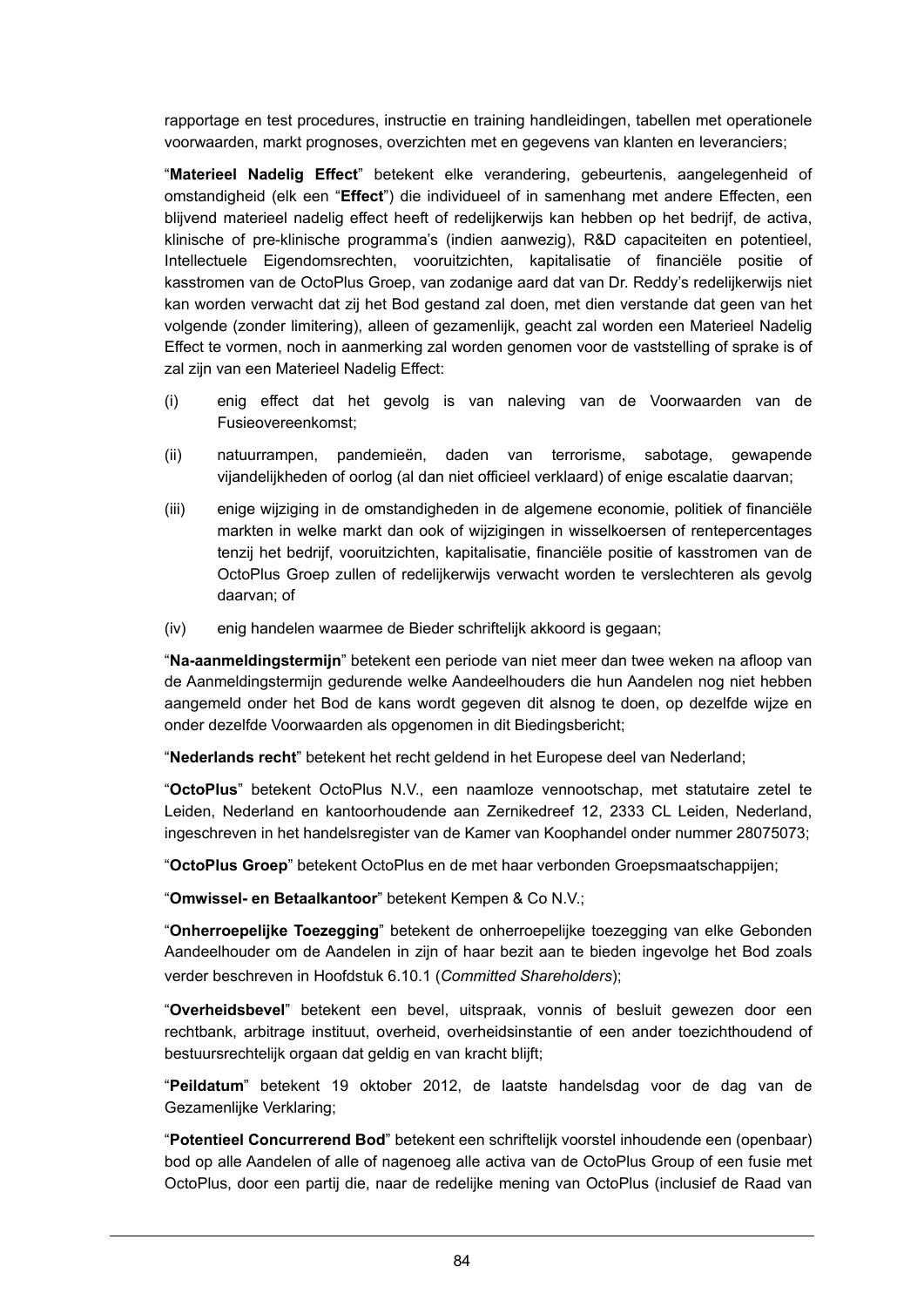Commissarissen), een derde partij te goeder trouw is en waarvan naar de redelijke mening van OctoPlus (inclusief de Raad van Commissarissen), na overleg met financiële en juridische adviseurs en de Bieder en, onder andere, in acht nemend de hoogte en aard van de vergoeding, zekerheid van financiering, voorwaardelijkheid, integriteit van de onderneming en de positie van de werknemers, in redelijkheid verwacht kan worden verwacht dat het een Concurrerend Bod zou kunnen worden;

"**Raad van Bestuur**" betekent de raad van bestuur van OctoPlus;

"**Raad van Commissarissen**" betekent de raad van commissarissen van OctoPlus;

"**Standpuntbepaling**" betekent de standpuntbepaling van de Boards met betrekking tot het Bod, die geen onderdeel uitmaakt van dit Biedingsbericht;

"**Startdatum**" betekent de datum waarop het Bod is uitgebracht;

"**Toepasselijke Regelgeving**" betekent alle toepasselijke wet- en regelgeving, inclusief maar niet beperkt tot de toepasselijke bepalingen van en alle nadere regelgeving en beleidsregels die zijn vastgesteld of anderszins gelding hebben onder de Wft, het Bob, de beleidsregels en instructies van de AFM, de Wet op de ondernemingsraden, het SER-Besluit Fusiegedragsregels 2000, de regelgeving en beleidsregels van Euronext Amsterdam, voor zover toepasselijk, het Burgerlijk Wetboek, en de relevante regelgeving in andere relevante jurisdicties, waaronder alle relevante effecten- en medezeggenschapswetgeving;

"**Uiterste Dag van Aanmelding**" betekent de tijd en datum waarop het Bod afloopt, zijnde 18:00 uur CET op 8 februari 2013, tenzij de Aanmeldingstermijn is verlengd in overeenstemming met het bepaalde in dit Biedingsbericht, in welk geval de Uiterste Dag van Aanmelding zal zijn de dag waarop de verlengde Aanmeldingstermijn afloopt;

"**Uitkering**" betekent elk dividend of andere uitkering per Aandeel;

"**Voorwaarden**" betekent de voorwaarden met betrekking tot het Bod zoals uiteengezet in Hoofdstuk 12.7.1 (*Voorwaarden*);

"**Waardevermindering**" betekent de vermindering van het eigen vermogen van OctoPlus als gevolg van de afschrijving in 2012 in verband met het vrijwillig aanvragen van het faillissement van Biolex;

"**Werkdag(en)**" betekent een dag anders dan een zaterdag of zondag waarop banken in Nederland, ingevolge de Algemene Bank-CAO, en Euronext Amsterdam open zijn; en

"**Wft**" betekent de Wet op het financieel toezicht.

# **12.3 Uitnodiging aan de Aandeelhouders**

De Bieder brengt hierbij een openbaar bod in contanten uit om alle geplaatste en uitstaande Aandelen te verwerven onder de Voorwaarden en conform de restricties zoals beschreven in dit Biedingsbericht. De Aandeelhouders wordt geadviseerd om dit Biedingsbericht, en meer in het bijzonder de restricties opgenomen in Hoofdstuk 2 (*Restrictions*) en de informatie opgenomen in Hoofdstuk 3 (*Important information*), grondig en volledig door te lezen en indien toepasselijk onafhankelijk advies in te winnen om zo tot een evenwichtig oordeel te komen ten aanzien van het Bod en de inhoud van dit Biedingsbericht.

De Aandeelhouders worden hierbij uitgenodigd om hun Aandelen onder het Bod aan te melden op de wijze en onder de Voorwaarden zoals in dit Biedingsbericht beschreven.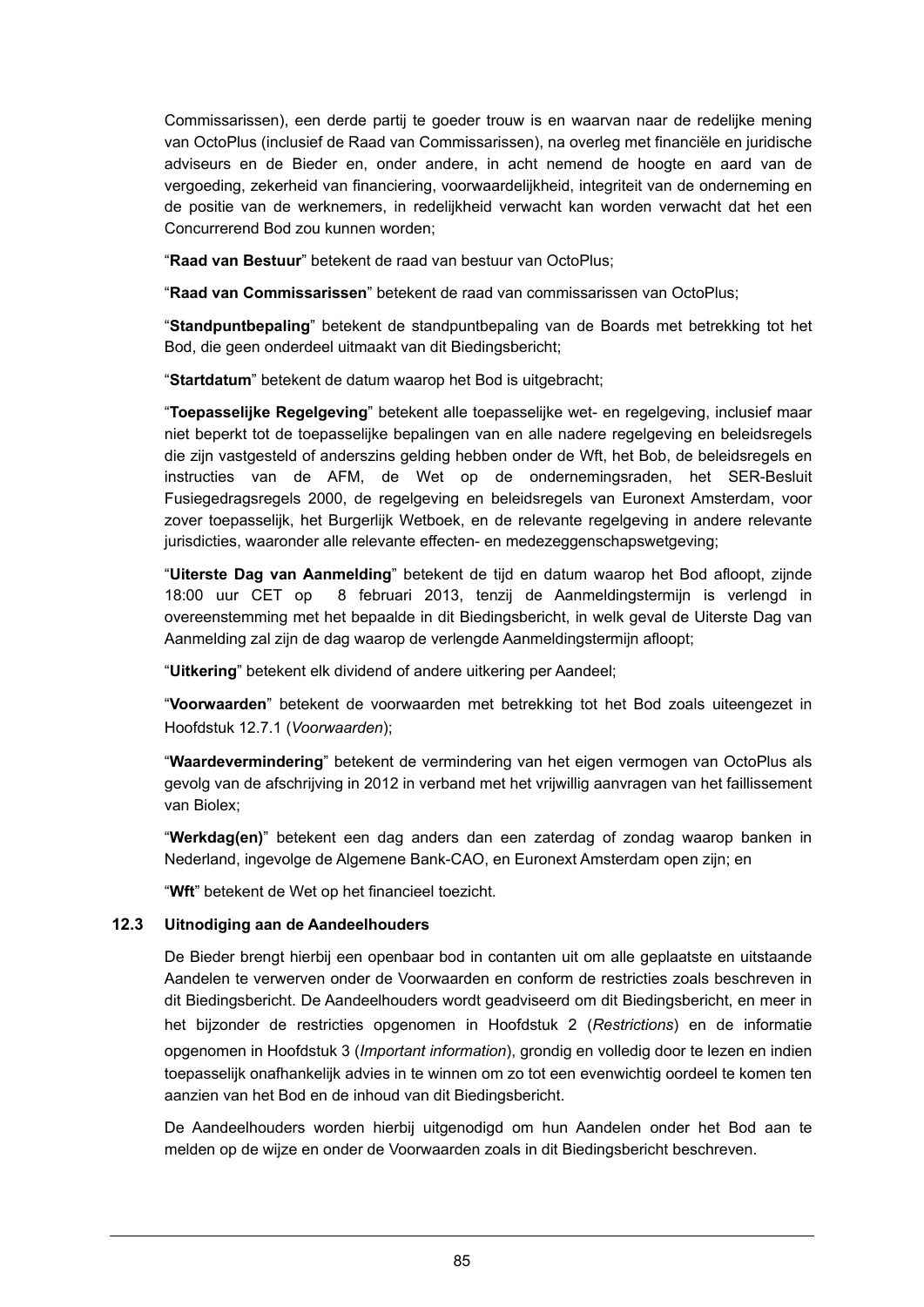# **12.4 Biedprijs**

Onder de voorwaarde dat het Bod gestand zal worden gedaan, zullen Aandeelhouders die hun Aandelen aanmelden onder het Bod een bedrag in contanten van EUR 0,52 per Aandeel ontvangen.

De Biedprijs is cum dividend. Indien enige Uitkering op de Aandelen wordt vastgesteld door OctoPlus (waarbij de record date die bepalend is voor gerechtigheid tot een dergelijke Uitkering gelegen is vóór of op de Dag van Overdracht), zal de Biedprijs worden verminderd met het volledige bedrag van een dergelijke Uitkering per Aandeel (vóór enige toepasselijke belastinginhouding).

De Biedprijs vertegenwoordigt:

- een premie van 30% ten opzichte van de slotkoers van de Aandelen op de Peildatum;
- een premie van 36% ten opzichte van de gemiddelde slotkoers van de Aandelen gedurende een periode van drie maanden eindigend op de Peildatum;
- een premie van 28% ten opzichte van de gemiddelde slotkoers van de Aandelen gedurende een periode van zes maanden eindigend op de Peildatum; en
- een premie van 14% ten opzichte van de gemiddelde slotkoers van de Aandelen gedurende een periode van twaalf maanden eindigend op de Peildatum.

# **12.5 Financiering van het Bod**

Onder verwijzing naar artikel 7 lid 4 Bob heeft Dr. Reddy's in de Gezamenlijke Verklaring aangekondigd over voldoende middelen te beschikken om het Bod te financieren en dat de financiering van het Bod niet afhankelijk zal zijn van de instemming van enige derde partij en dat er geen financiële voorwaarde van toepassing zal zijn. De Bieder zal het maximale bedrag van ongeveer EUR 27.4 miljoen dat voor het Bod benodigd is financieren door middel van cash op zijn balans.

Verwezen wordt naar Hoofdstuk 11 (*Press releases*).

# **12.6 Rationale voor het Bod**

Dr. Reddy's is actief betrokken bij het ontwikkelen en produceren van generieke medicijnen en Active Pharmaceutical Ingredients (API). Dr. Reddy's richt zich op oral-solids en gelooft in waardevermeerdering voor haar stakeholders door middel van complexe generieke producten met beperkte concurrentie. In de markt voor complexe generieke producten wordt verwacht dat injecteerbare medicijnen met complexe samenstelling een steeds belangrijkere rol zullen gaan spelen. Om aan deze vraag te voldoen, streeft Dr. Reddy's na haar capaciteit te vergroten door middel van overnames.

Dr. Reddy's heeft grondig onderzoek gedaan naar de capaciteiten van OctoPlus in de samenstelling van medicijnen, alsmede naar de *fee-for-service* contracten met betrekking tot de productie activiteiten. Dr. Reddy's gelooft dat de aanwezige kennis van OctoPlus op het gebied van Microspheres en Liposomes kan bijdragen aan de kwalificaties die nodig zijn om te voorzien in de vraag naar ontwikkeling van complexe injecteerbare medicijnen. Daarbij is de vaardigheid van OctoPlus om samenstellingen van zowel bestaande als nieuwe medicijnen van aanvullende waarde op de kwalificaties van Dr. Reddy's.

Naast de versterking met de kennis van OctoPlus op het gebied van productie van medicijnen wenst Dr. Reddy's ook te groeien op het gebied van *fee-for-service* activiteiten en de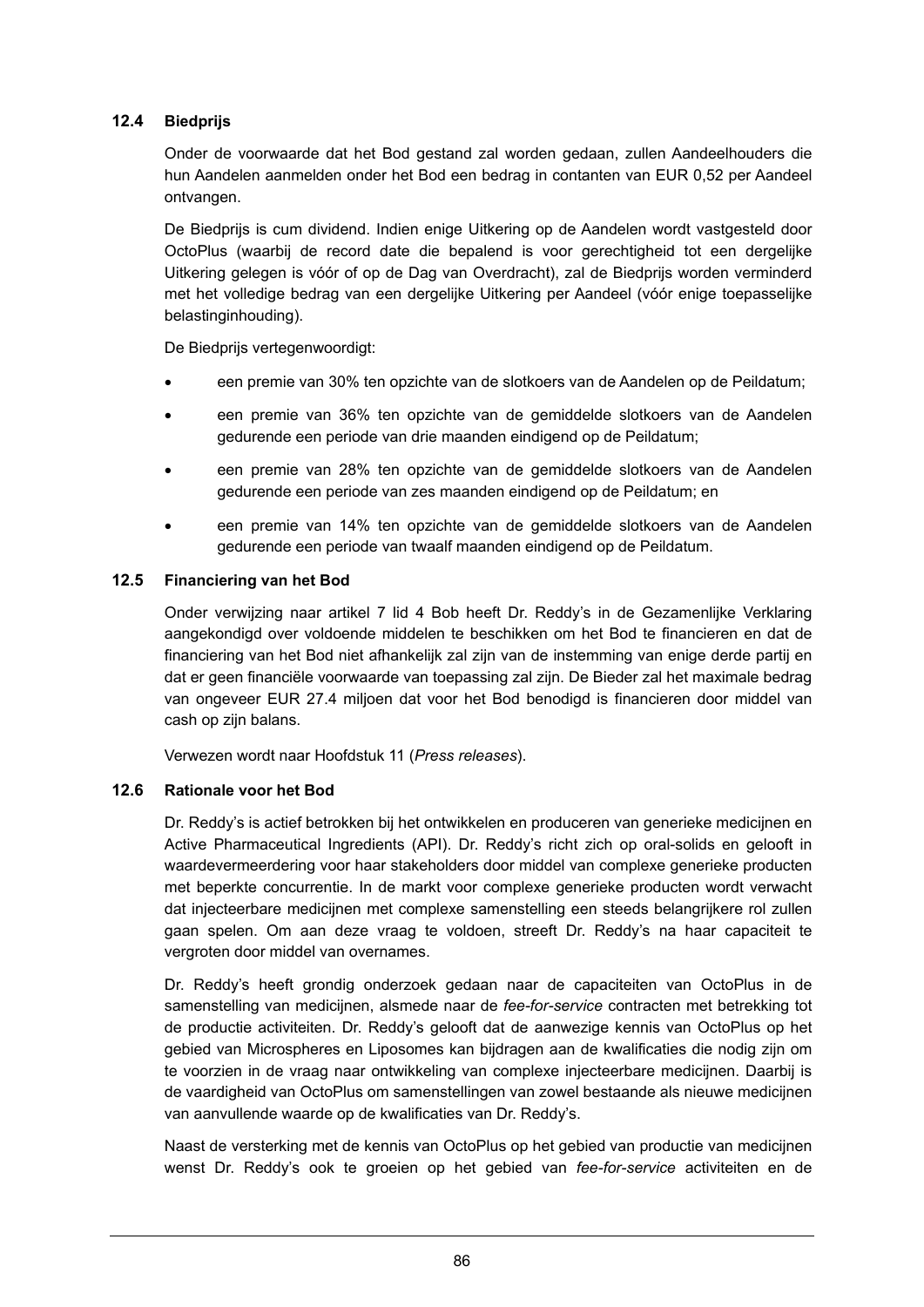operationele synergiën aan te wenden die voortvloeien uit de samenwerking tussen twee organisaties. Dr. Reddy's meent dat bij OctoPlus een grote hoeveelheid belangrijke kennis en getraind personeel aanwezig is die de Custom Pharmaceutical Services (CPS) divisie van Dr. Reddy's kan aanvullen.

Dr. Reddy's voorziet de volgende synergie-effecten als gevolg van het Bod:

- (i) uitbreiding van de deskundigheid en wetenschappelijke kundigheid van Dr. Reddy's in de samenstelling van medicijnen en complexe generieke producten;
- (ii) verdere ontwikkeling van OctoPlus *fee-for-service* activiteiten door middel van de wereldwijde aanwezigheid van Dr. Reddy's;
- (iii) delen en vergroten van wetenschappelijke kundigheid en kennis op het gebied van complexe generieke producten.

# **12.7 Voorwaarden, afstand en vervulling**

# **12.7.1 Voorwaarden**

De Bieder is verplicht het Bod gestand te doen indien aan de volgende Voorwaarden is voldaan of, voor zover mogelijk, hiervan afstand is gedaan, in overeenstemming met de Fusieovereenkomst:

- (i) dat op de Uiterste Dag van Aanmelding een zodanig aantal Aandelen ter aanvaarding wordt aangemeld dat dit, tezamen met:
	- (a) de Aandelen die direct of indirect door de Bieder en zijn Groepsmaatschappijen op de Uiterste Dag van Aanmelding worden gehouden;
	- (b) de Aandelen die schriftelijk zijn toegezegd aan de Bieder of een van zijn Groepsmaatschappijen; en
	- (c) de Aandelen waartoe de Bieder gerechtigd is (aandelen gekocht maar nog niet geleverd);

ten minste 92,5% vertegenwoordigt van het geplaatste en uitstaande kapitaal van OctoPlus op basis van volledige kapitaalsverwatering;

- (ii) dat op of voor de Uiterste Dag van Aanmelding de Governance Besluiten zijn aangenomen tijdens de BAVA;
- (iii) dat zich geen Materieel Nadelig Effect heeft voorgedaan in de periode beginnend op de Startdatum en eindigend op de Dag van Gestanddoening;
- (iv) dat op of voor de Dag van Gestanddoening OctoPlus, de Boards of de leden van de Boards geen inbreuk hebben gemaakt op enige bepaling uit de Fusieovereenkomst, voor zover deze inbreuk (a) materieel nadelige gevolgen heeft of redelijkerwijs verwacht kan worden te hebben voor OctoPlus, de Bieder of het Bod en (b) niet kan worden hersteld binnen tien dagen na ontvangst door OctoPlus van een schriftelijke aanmaning van de Bieder of niet is hersteld binnen tien dagen na ontvangst door OctoPlus van een schriftelijke aanmaning van de Bieder;
- (v) dat de Aanbeveling van de Boards niet is ingetrokken, materieel gewijzigd, aangepast of gekwalificeerd;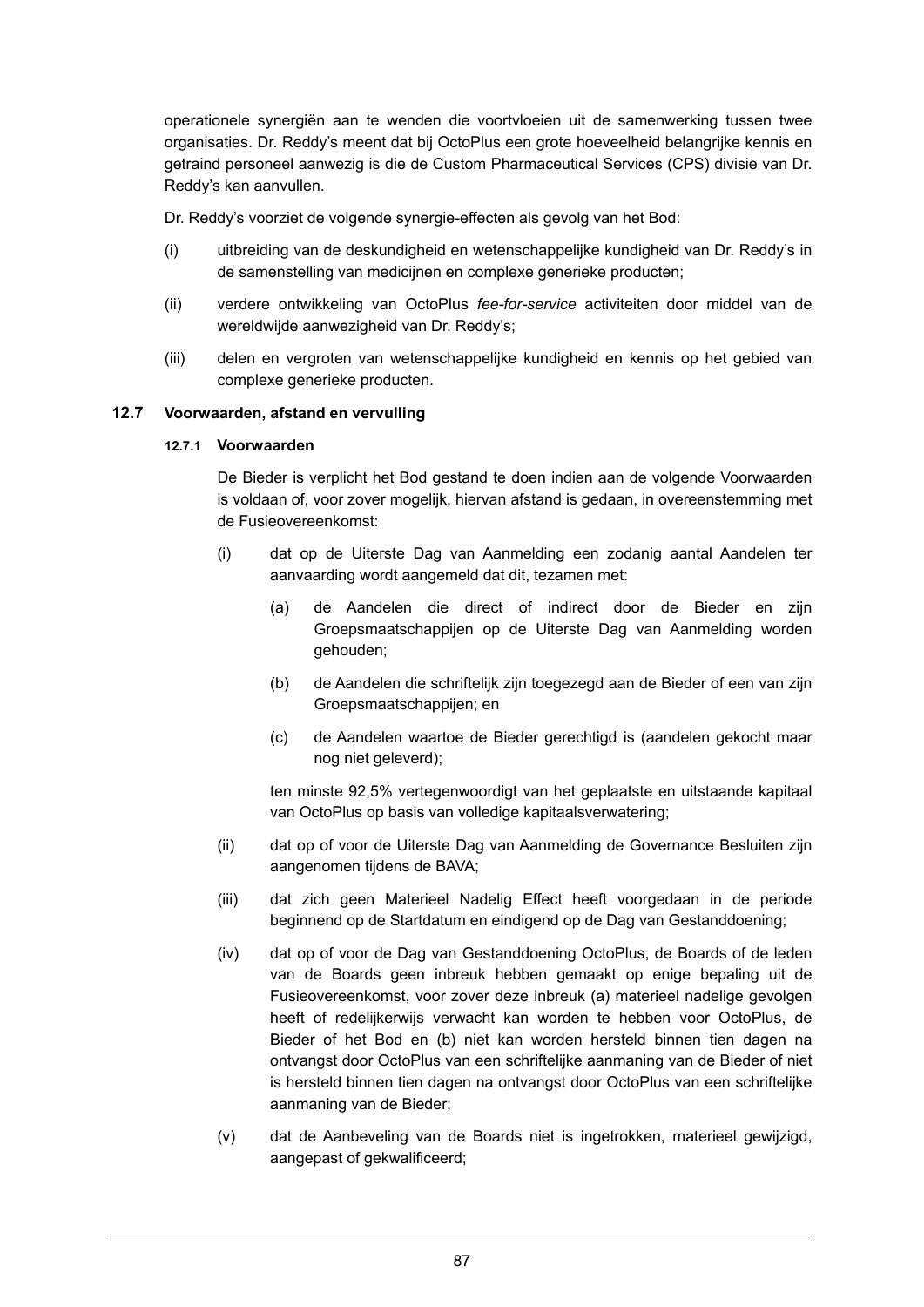- (vi) dat er geen openbare mededeling is gedaan dat een ander dan de Bieder een Concurrerend Bod voorbereidt of zal doen;
- (vii) dat geen ander dan de Bieder en zijn Groepsmaatschappijen het recht zal hebben verkregen of is overeengekomen zich in te schrijven op effecten in het vermogen van OctoPlus (inclusief Aandelen) en OctoPlus geen effecten of rechten om in te schrijven op effecten van OctoPlus (inclusief Aandelen) heeft uitgegeven of verleend in de periode beginnend op de Startdatum en eindigend op de Dag van Gestanddoening;
- (viii) dat op of voor de Dag van Gestanddoening, geen mededeling is ontvangen van de AFM, waarin wordt gesteld dat de voorbereiding van het Bod in strijd is met hoofdstuk 5.5 Wft en dat, ingevolge artikel 5:80, lid 2 Wft, beleggingsondernemingen (zoals gedefinieerd in de Wft) niet zouden mogen meewerken aan de uitvoering en voltooiing van het Bod;
- (ix) dat op of voor de Dag van Gestanddoening de handel in Aandelen op de gereglementeerde markt van Euronext Amsterdam niet zal zijn geschorst of beëindigd als het gevolg van een noteringsmaatregel van Euronext Amsterdam in overeenstemming met artikel 6901/2 of enige andere bepaling uit het Euronext Rulebook I, het voorgaande met uitzondering van de schorsing op een tijdelijke basis zoals die in de normale gang van zaken gebruikelijk is; en
- (x) dat op de Dag van Gestanddoening, geen Overheidsbevel van kracht is welke voltooiing van het Bod beperkt, verbiedt of materieel vertraagt op de Voorwaarden zoals uiteengezet in de Fusieovereenkomst of de voltooiing van de Fusie.

# **12.7.2 Afstand**

De Voorwaarden uiteengezet in Hoofdstuk 12.7.1(i) tot en met 12.7.1(vii) en 12.7.1(ix) zijn uitsluitend opgenomen ten behoeve van de Bieder en hiervan mag te allen tijde afstand worden gedaan door de Bieder (geheel of gedeeltelijk), door middel van een schriftelijke verklaring aan OctoPlus.

Van de Voorwaarden in Hoofdstuk 12.7.1(viii) en 12.7.1(x) kan geen afstand worden gedaan.

Geen van de partijen mag gebruik maken van een van de Voorwaarden als de nietnakoming van deze voorwaarde is veroorzaakt door een inbreuk van de partij op een verplichting uit de Fusieovereenkomst.

# **12.7.3 Vervulling van Voorwaarden**

Wanneer de Bieder zich ervan heeft verzekerd dat een Voorwaarde niet is vervuld of dat een Voorwaarden niet kan worden vervuld en van deze Voorwaarde geen afstand is of kan worden gedaan, zal de Bieder hiervan een openbare mededeling doen overeenkomstig de Toepasselijke Regelgeving.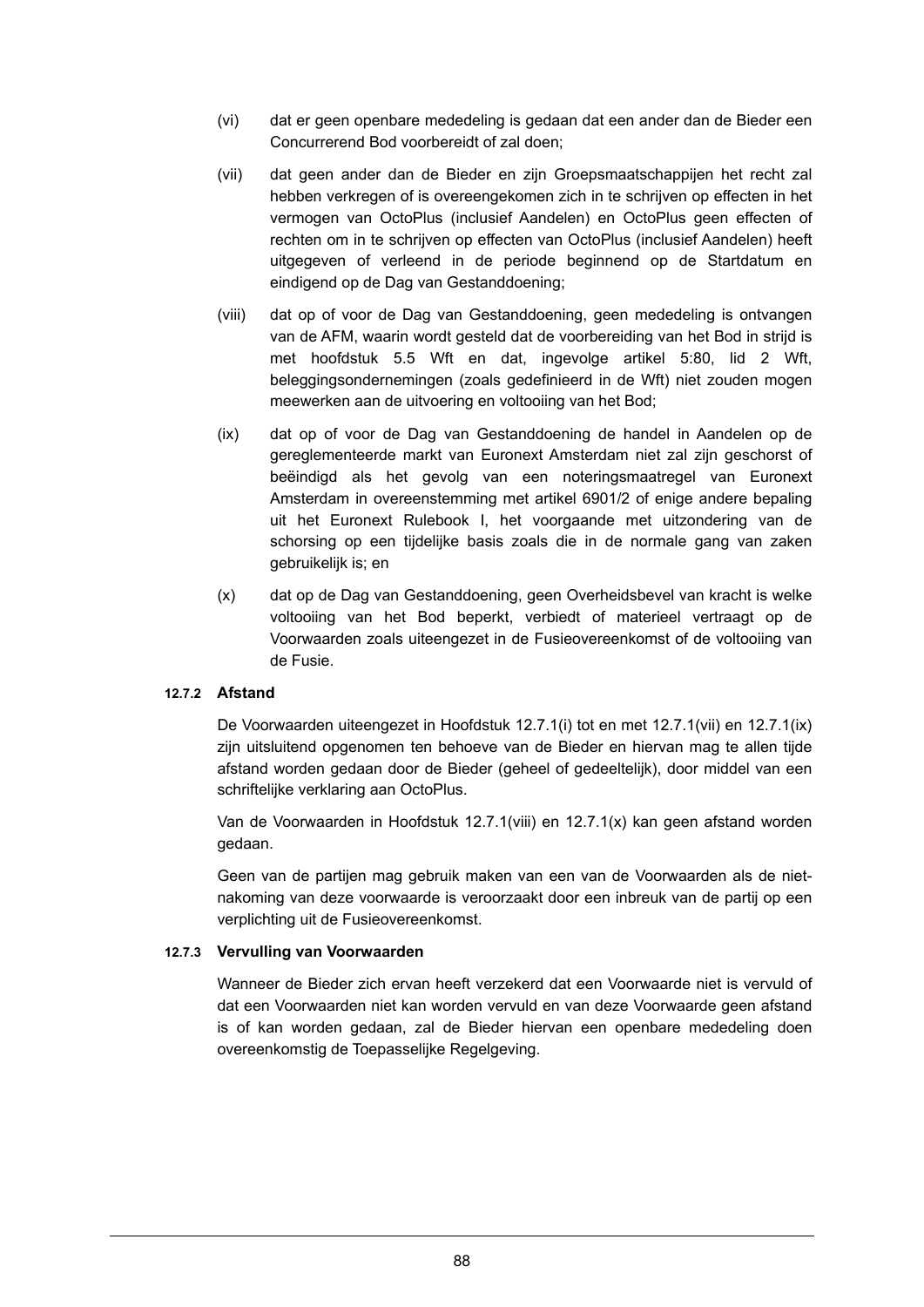# **12.8 Aanmelding**

# **12.8.1 Aanmeldingstermijn**

De Aanmeldingstermijn vangt aan om 09:00 uur CET op 14 december 2012 en eindigt op de Uiterste Dag van Aanmelding om 18:00 uur CET tenzij de Aanmeldingstermijn is verlengd in overeenstemming met Hoofdstuk 12.8.3 (*Verlenging*).

Aandelen die reeds zijn aangemeld op of voorafgaand aan de Uiterste Dag van Aanmelding mogen niet worden ingetrokken, behoudens het recht om in te trekken bij een verlenging van de Aanmeldingstermijn in overeenstemming met het Bob. Indien het Bod is verlengd, blijven alle eerder aangemelde en niet ingetrokken Aandelen onderworpen aan het Bod. Aandelen aangemeld tijdens een verlenging van de Aanmeldingstermijn mogen niet worden ingetrokken.

Indien aan alle Voorwaarden is voldaan of, voor zover van toepassing, daarvan afstand is gedaan, zal de Bieder alle Aandelen aanvaarden die op geldige wijze zijn aangemeld (of op ongeldige wijze, voor zover de Bieder de aanmelding desalniettemin heeft aanvaard) en niet geldig zijn ingetrokken met inachtneming van de procedures zoals uiteengezet in Hoofdstuk 12.9 (*Aanvaarding door de Aandeelhouders*).

#### **12.8.2 Gestanddoening**

Het Bod wordt gedaan onder voorbehoud van vervulling van de Voorwaarden zoals uiteengezet in Hoofdstuk 12.7 (*Voorwaarden, afstand en vervulling*). Van de Voorwaarden kan afstand worden gedaan, voor zover wettelijk toegestaan, zoals uiteengezet in Hoofdstuk 12.7 (*Voorwaarden, afstand en vervulling*). Indien de Bieder voornemens is afstand te doen van één of meerdere Voorwaarden in overeenstemming met het bepaalde in Hoofdstuk 12.7 (*Voorwaarden, afstand en vervulling*), zal de Bieder de Aandeelhouders op de hoogte brengen, op de manier zoals voorgeschreven in de Toepasselijke Regelgeving.

De Bieder zal niet later dan op de derde Werkdag na de Uiterste Dag van Aanmelding, zijnde de Dag van Gestanddoening, vaststellen of aan de Voorwaarden is voldaan dan wel daarvan afstand wordt gedaan zoals beschreven in Hoofdstuk 12.7 (*Voorwaarden, afstand en vervulling*) voor zover toegestaan ingevolge de Toepasselijke Regelgeving. Bovendien zal de Bieder op de Dag van Gestanddoening een openbare mededeling doen inhoudende dat ofwel (i) het Bod gestand wordt gedaan, ofwel (ii) het Bod wordt verlengd in overeenstemming met artikel 15 Bob, ofwel (iii) het Bod niet gestand wordt gedaan omdat niet is voldaan aan de Voorwaarden en daarvan geen afstand is gedaan, alles met inachtneming van artikel 16 Bob. Indien het Bod niet gestand wordt gedaan, zal de Bieder dit besluit motiveren.

Indien de Bieder aankondigt dat het Bod gestand wordt gedaan, zal de Bieder alle Aangemelde Aandelen accepteren tegen betaling van de Biedprijs en zal een Naaanmeldingstermijn worden aangekondigd als uiteengezet in Hoofdstuk 12.8.4 (*Naaanmeldingstermijn*).

#### **12.8.3 Verlenging**

Indien en voor zover één of meer van de Voorwaarden als uiteengezet in Hoofdstuk 12.7 (*Voorwaarden, afstand en vervulling*) niet is vervuld op de Uiterste Dag van Aanmelding kan de Bieder in overeenstemming met artikel 15, leden 1 en 2 Bob, de Aanmeldingstermijn verlengen voor een minimale periode van twee weken en een maximale periode van tien weken teneinde deze Voorwaarden alsnog in vervulling te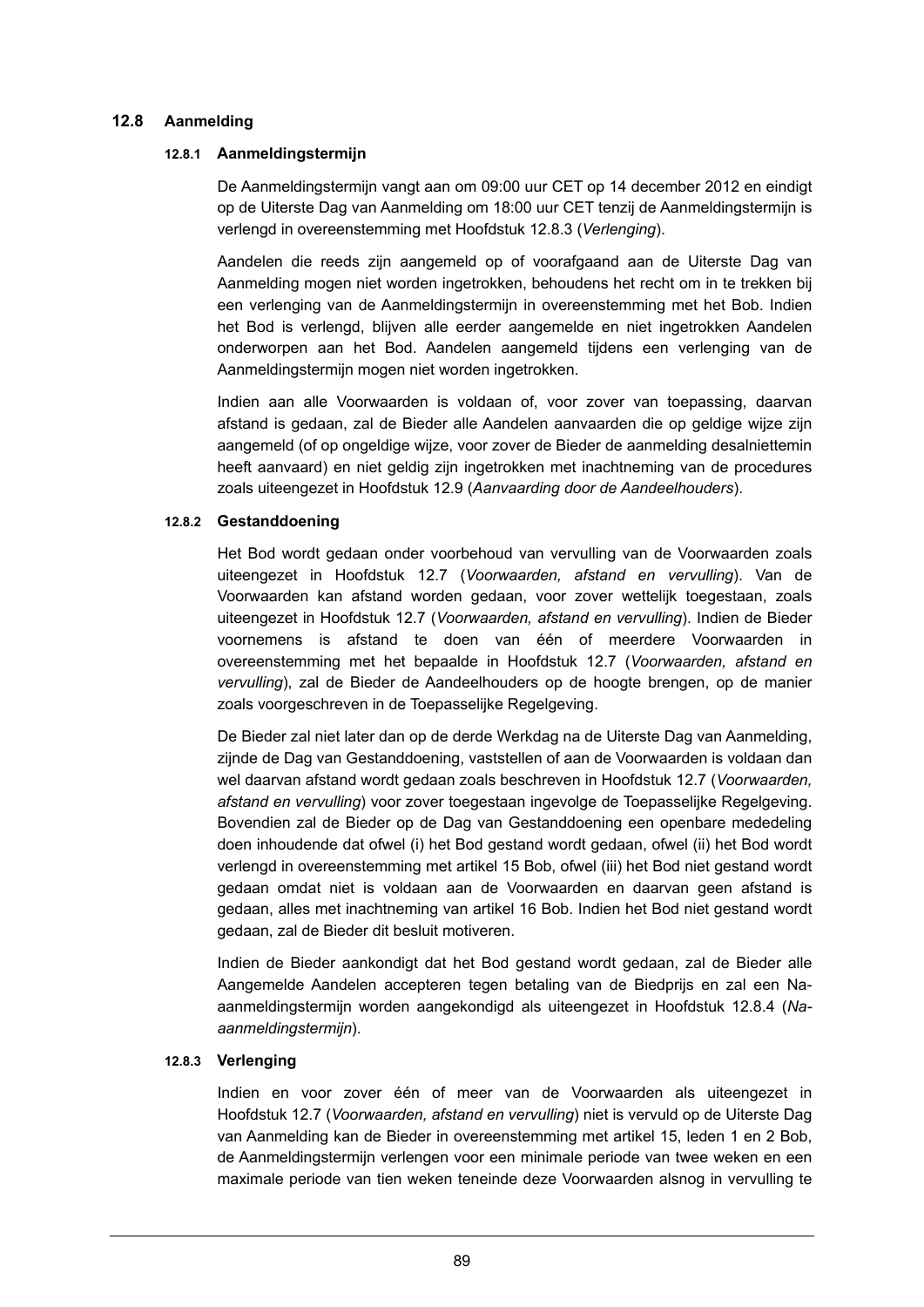doen gaan of daarvan afstand te doen. In aanvulling hierop mag de Aanmeldingstermijn verlengd worden indien de omstandigheden zoals bedoeld in artikel 15, lid 5 of 9 Bob zich voordoen. Verdere verlenging van de Aanmeldingstermijn is onderhevig aan het verkrijgen van een ontheffing van de AFM, welke alleen in uitzonderlijke omstandigheden gegeven zal worden. Ingeval van een dergelijke verlenging zullen alle verwijzingen in dit Biedingsbericht naar 18:00 uur CET op de Uiterste Dag van Aanmelding wijzigen naar de laatste datum en tijd van de verlengde Aanmeldingstermijn.

Indien de Aanmeldingstermijn wordt verlengd, met als gevolg dat de verplichting onder artikel 16 Bob om aan te kondigen of het Bod al dan niet gestand wordt gedaan, wordt uitgesteld, zal dit uiterlijk op de derde Werkdag na de Dag van Gestanddoening worden aangekondigd, met inachtneming van het bepaalde in de leden 1 en 2 van artikel 15 Bob. Als de Bieder de Aanmeldingstermijn verlengt, zal het Bod eindigen op het tijdstip en datum zoals bepaald door de Bieder.

Gedurende een verlenging van de Aanmeldingstermijn blijft elk Aandeel dat is aangemeld en niet is ingetrokken op grond van artikel 15 lid 3 Bob of op een andere wijze in overstemming met het Bob is ingetrokken, onderworpen aan het Bod.

#### **12.8.4 Na-aanmeldingstermijn**

Indien de Bieder aankondigt dat het Bod gestand wordt gedaan, zal de Bieder ingevolge artikel 17 Bob binnen drie Werkdagen na de Dag van Gestanddoening een Na-aanmeldingstermijn aankondigen van maximaal twee weken, gedurende welke Aandeelhouders alsnog Aandelen mogen aanmelden die nog niet zijn aangemeld op basis van dezelfde Voorwaarden en prijs onder het Bod. De Na-aanmeldingstermijn zal beginnen op de Werkdag na de dag waarop een Na-aanmeldingstermijn is aangekondigd.

De Bieder zal de resultaten van de Na-aanmeldingstermijn en het totale aantal en percentage van de door de Bieder gehouden Aandelen uiterlijk op de derde Werkdag na afloop van de Na-aanmeldingstermijn publiekelijk mededelen, in overeenstemming met artikel 17, lid 4 Bob. De Bieder zal gedurende de Na-aanmeldingstermijn doorgaan met het aanvaarden van alle geldig Aangemelde Aandelen. Betaling voor de Aandelen die zijn aangemeld gedurende de Na-aanmeldingstermijn zal plaatsvinden binnen vijf Werkdagen na afloop van de Na-aanmeldingstermijn.

Gedurende de Na-aanmeldingstermijn hebben Aandeelhouders niet het recht om de aanmelding van hun Aandelen in te trekken ongeacht of de Aandelen gedurende de Aanmeldingstermijn geldig zijn aangemeld (of op ongeldige wijze, voor zover de Bieder de aanmelding desalniettemin heeft aanvaard) of gedurende de Naaanmeldingstermijn.

# **12.8.5 Overdracht**

Indien de Bieder aankondigt het Bod gestand te doen, zullen Aandeelhouders die hun Aandelen hebben aangemeld en aan de Bieder hebben geleverd binnen vijf Werkdagen volgend op de Dag van Gestanddoening (de "**Dag van Overdracht**"), de Biedprijs ontvangen voor elk Aangemeld Aandeel. Vanaf dat moment is ontbinding of nietigverklaring van de aanbieding of levering niet meer toegestaan.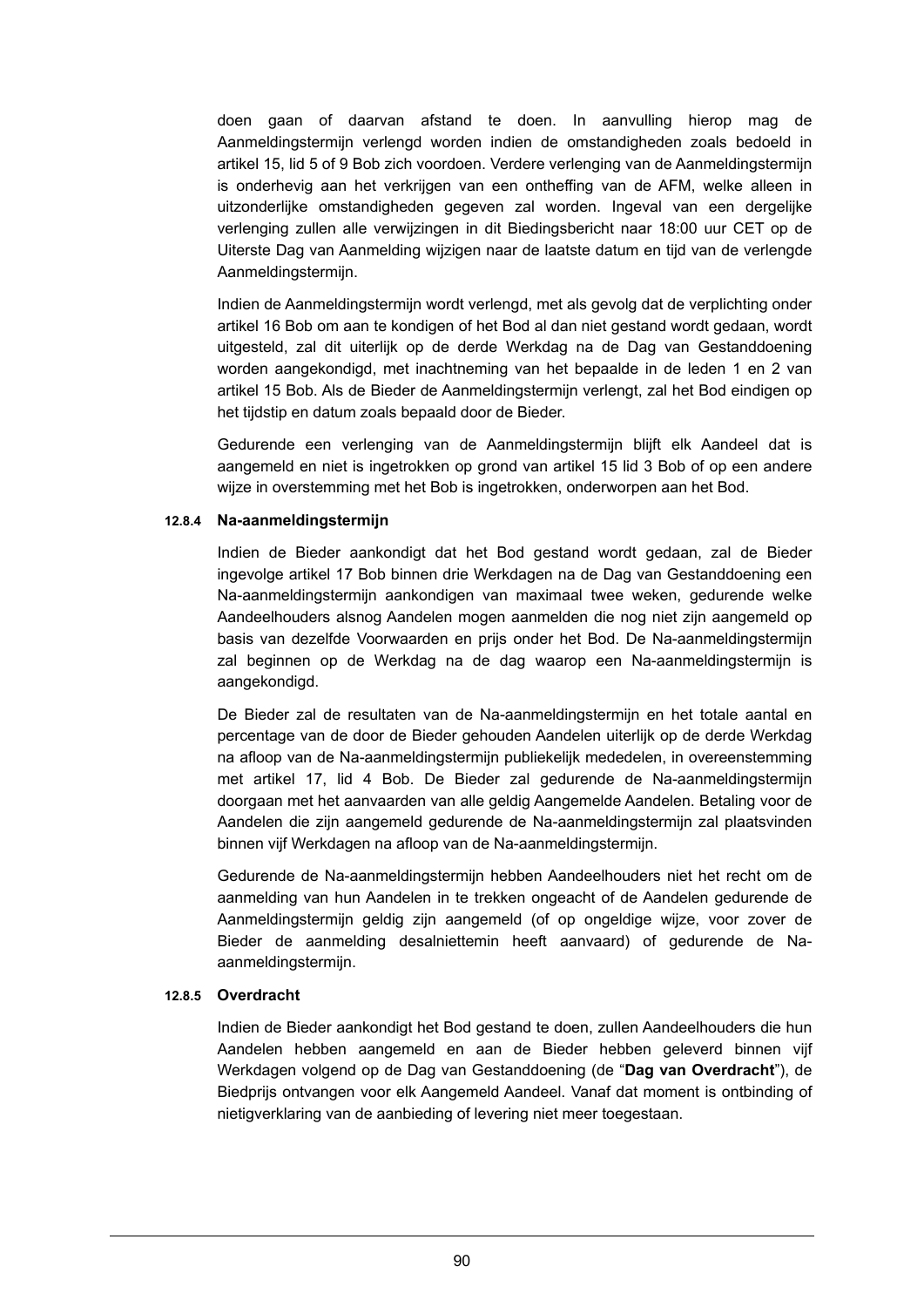#### **12.9 Aanvaarding door Aandeelhouders**

#### **12.9.1 Aandelen gehouden via Aangesloten Instellingen**

Aandeelhouders die hun Aandelen houden via een Aangesloten Instelling worden verzocht om hun aanmelding via hun bank of commissionair niet later dan op de Uiterste Dag van Aanmelding om 18:00 uur CET bekend te maken, tenzij de Aanmeldingstermijn is verlengd overeenkomstig Hoofdstuk 12.8.3 (*Verlenging*). De bewaarder, bank of commissionair kan een eerdere deadline vaststellen voor aanmelding door Aandeelhouders zodat deze bewaarder, bank of commissionair voldoende tijd heeft om de aanmelding door te geven aan het Omwissel- en Betaalkantoor.

Dienovereenkomstig dienen Aandeelhouders die Aandelen houden via een Aangesloten Instelling zich te houden aan de data gecommuniceerd door de relevante Aangesloten Instelling aangezien zulke data kunnen verschillen van de tijden en data in dit Biedingsbericht.

De desbetreffende Aangesloten Instellingen mogen de aanmeldingen slechts indienen bij het Omwissel- en Betaalkantoor en alleen in schriftelijke vorm. Bij het indienen van de aanmeldingen dient iedere Aangesloten Instelling te verklaren dat: (i) zij de Aangemelde Aandelen in hun administratie hebben opgenomen; (ii) iedere Aandeelhouder die het Bod onherroepelijk accepteert, garandeert dat de Aangemelde Aandelen worden aangemeld in overeenstemming met de restricties die worden genoemd in de Hoofdstuk 2 (*Restrictions*) en de informatie opgenomen in Hoofdstuk 3 (*Important information*); en (iii) zij zich verplicht om de Aangemelde Aandelen te leveren aan de Bieder voor of uiterlijk op de Dag van Overdracht, onder de voorwaarde dat het Bod gestand is gedaan.

Behoudens geldige intrekking van Aangemelde Aandelen heeft het aanmelden van Aandelen te gelden als een onherroepelijke instructie tot het blokkeren van enigerlei poging de Aangemelde Aandelen over te dragen, zodat op of voorafgaand aan de Dag van Overdracht niet tot levering van zulke Aandelen kan worden overgegaan (anders dan aan het Omwissel- en Betaalkantoor op of voorafgaand aan de Dag van Overdracht als het Bod gestand wordt gedaan en de Aandelen voor koop zijn geaccepteerd of indien intrekkingsrechten van toepassing zijn vanwege een verlenging van de Aanmeldingstermijn) en om de effectenrekening waar zulke Aandelen op gehouden worden te debiteren op de Dag van Overdracht ten aanzien van alle Aangemelde Aandelen tegen betaling door het Omwissel- en Betaalkantoor van de Biedprijs met betrekking tot deze Aandelen.

# **12.9.2 Aanvaarding door Aandeelhouders die individueel zijn geregistreerd in OctoPlus' aandeelhoudersregister**

Aandeelhouders die individueel zijn geregistreerd in het aandeelhoudersregister van OctoPlus en die hun Aandelen willen aanmelden onder het Bod, dienen een compleet en getekend aanmeldingsformulier te overhandigen aan het Omwissel- en Betaalkantoor in overeenstemming met de Voorwaarden, niet later dan op de Uiterste Dag van Aanmelding om 18:00 uur CET. De aanmeldingsformulieren zijn op verzoek verkrijgbaar bij het Omwissel- en Betaalkantoor. Het aanmeldingsformulier zal tevens dienen als een akte van levering met betrekking tot de Aandelen waarnaar daarin wordt verwezen.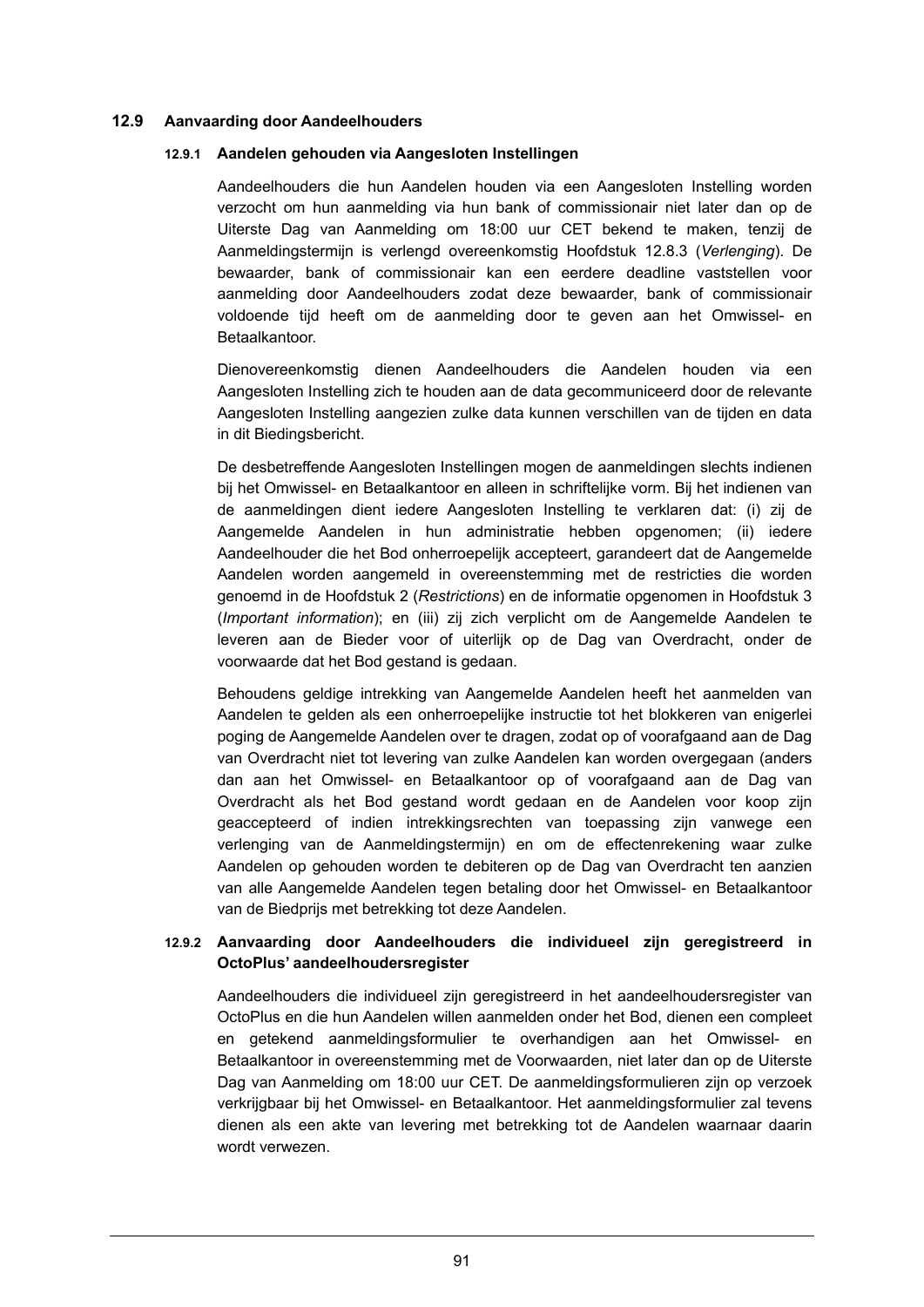# **12.9.3 Verklaringen, verplichtingen en garanties door Aandeelhouders die hun Aandelen aanmelden**

Iedere Aandeelhouder die Aandelen aanmeldt onder het Bod, verklaart en garandeert daarmee jegens de Bieder, op de dag dat die Aandelen worden aangemeld en op de Dag van Overdracht, dat:

- (i) de aanmelding van Aandelen door de Aandeelhouders een aanvaarding inhoudt van het Bod onder de voorschriften en Voorwaarden van het Bod;
- (ii) de betrokken Aandeelhouder volledig gerechtigd en bevoegd is de Aandelen aan te melden, te verkopen en te leveren, en geen andere overeenkomst is aangegaan tot aanmelding, verkoop of levering van de volgens opgave Aangemelde Aandelen met derden anders dan aan de Bieder (zulks tezamen met alle bijbehorende rechten) en dat, wanneer deze Aandelen door de Bieder worden verworven onder het Bod, de Bieder die Aandelen in volledige en onbezwaarde vorm verwerft, vrij van rechten van derden en beperkingen van welke aard dan ook; en
- (iii) bij aanmelding van dergelijke Aandelen, Hoofdstuk 2 (*Restrictions*) en Hoofdstuk 3 (*Important information*) en de effectenwetgeving en overige toepasselijke wet- en regelgeving van de jurisdictie waarin de betrokken Aandeelhouder zich bevindt of waarvan hij ingezetene is, is nageleefd en geen registratie, goedkeuring of deponering bij enige toezichthoudende instantie van die jurisdictie vereist is in verband met de aanmelding van die Aandelen.

# **12.10 Besluitvorming en Aanbeveling van de Raad van Bestuur en de Raad van Commissarissen**

Zoals vermeld in de Standpuntbepaling, na het inwinnen van juridisch en financieel advies en na zorgvuldige en uitgebreide afweging van de strategische en bedrijfseconomische rationale, financiële en sociale aspecten van de voorgenomen transactie, en in overweging nemende andere beschikbare alternatieven (inclusief een *stand alone* scenario), hebben de Boards geconcludeerd dat het Bod zoals uiteengezet in dit Biedingsbericht in het belang is van OctoPlus, haar aandeelhouders, haar werknemers en haar andere stakeholders.

De Raad van Bestuur heeft gedurende het proces regelmatig overleg gevoerd met de Raad van Commissarissen, waarbij de Raad van Commissarissen zeer betrokken is geweest van het begin tot het einde. De Voorwaarden, zoals opgenomen in de Fusieovereenkomst en dit Biedingsbericht, zijn met voorafgaande toestemming van de Raad van Commissarissen overeengekomen tussen Dr. Reddy's en OctoPlus.

De Boards zijn van oordeel dat de Biedprijs, alsmede de overige Voorwaarden van het Bod, redelijk zijn jegens de Aandeelhouders vanuit financieel oogpunt. In dit verband wordt verwezen naar de Fairness Opinie, die geen deel uitmaakt van dit Biedingsbericht en is opgenomen in de Standpuntbepaling.

Onder verwijzing naar het bovenstaande, ondersteunen de Boards het Bod volledig en bevelen zij de Aandeelhouders unaniem aan om het Bod te aanvaarden en om op de BAVA vóór alle aldaar in verband met het Bod voor te stellen besluiten te stemmen.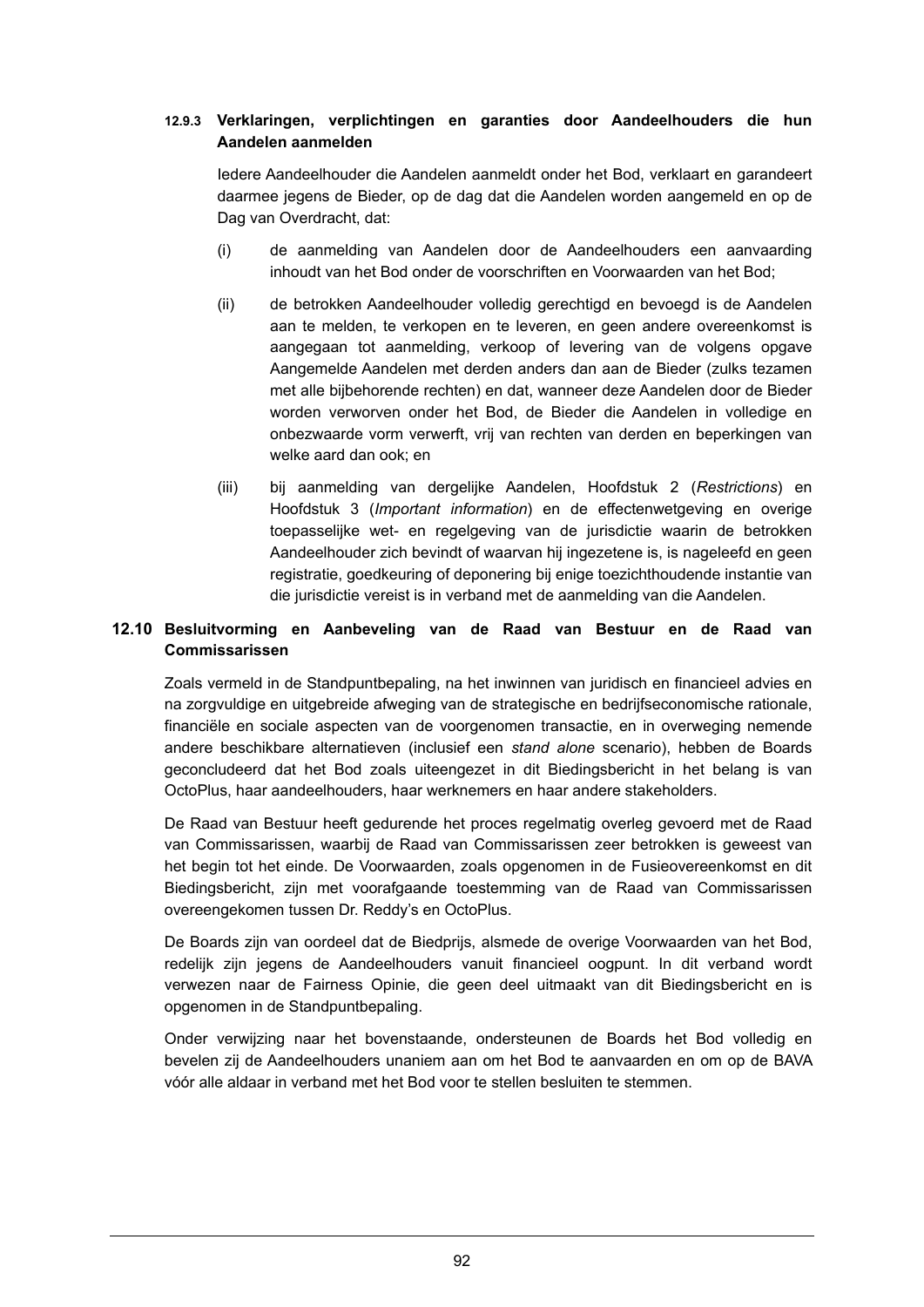# **12.11 Toezeggingen**

#### **12.11.1 Gebonden Aandeelhouders**

Onroerend Goed Beheer- en Beleggingsmaatschappij A. Van Herk B.V., LSP III Omni Investment Coöperatief U.A., Signet Healthcare Partners, L.L.C. SR One, Limited, J.J.M. Holthuis (the oprichter van OctoPlus) en zijn persoonlijke houdstermaatschappij Sodoro B.V., N.V. Fagus en fondsen beheerd door IPSA (eerder genaamd Innoven Partenaires S.A.) (de "**Gebonden Aandeelhouders**") hebben onherroepelijk toegezegd het Bod te accepteren voor de door hen gehouden Aandelen, onderworpen aan gebruikelijke voorwaarden. Gezamenlijk houden de Gebonden Aandeelhouders 62,4% van de Aandelen.

De Onherroepelijke Toezeggingen bevatten gebruikelijke voorwaarden, waaronder dat een Onherroepelijke Toezegging zal eindigen (opdat Gebonden Aandeelhouders niet langer gehouden zijn hun Aandelen aan te bieden en/of hun aanvaarding van het Bod in te trekken) ingeval een Concurrerend Bod is gedaan en de Bieder geen gelijkwaardig aangepast bod heeft gedaan of heeft aangegeven geen aangepast bod te zullen doen, en de Boards hun Aanbevelingen hebben ingetrokken of aangepast en dit publiek bekend hebben gemaakt.

Onherroepelijke Toezeggingen zullen verder eindigen ingeval dat (i) ofwel de Bieder ofwel OctoPlus de Fusieovereenkomst heeft beëindigd, (ii) het Bod niet gestand is gedaan in overeenstemming met de Voorwaarden of (iii) het Bod gestand is gedaan in overeenstemming met de Voorwaarden.

De Gebonden Aandeelhouders zullen hun Aandelen aanbieden tegen de Biedprijs en onder de Voorwaarden van het Bod zoals uiteengezet in dit Biedingsbericht. De Gebonden Aandeelhouders hebben geen informatie ontvangen anders dan de informatie opgenomen in dit Biedingsbericht.

# **12.11.2 Gebonden leden van de Boards**

De individuele leden van de Boards die gezamenlijk 1,1% van de Aandelen houden, hebben eveneens onherroepelijk toegezegd hun Aandelen aan te bieden onder het Bod tegen de Biedprijs en onder de Voorwaarden van het Bod zoals uiteengezet in dit Biedingsbericht. Naar het beste weten van de Bieder en OctoPlus, hebben deze leden geen informatie ontvangen die relevant is voor de beoordeling van het Bod door de Aandeelhouders anders dan de informatie opgenomen in dit Biedingsbericht.

# **12.12 Gevolgen van het Bod**

Een uitgebreide beschrijving van de gevolgen van het Bod is opgenomen in dit Hoofdstuk 12.12 (*Gevolgen van het Bod).* Verder wordt verwezen naar Hoofdstuk 6.17.7 (*Business Development Agreement)* waarin wordt beschreven wanneer Aandelen uitgegeven kunnen worden ingevolge de Business Development Agreement tussen de Bieder en OctoPlus d.d. 13 December 2012.

#### **12.12.1 Liquiditeit en delisting**

Door de aankoop van Aandelen door de Bieder als gevolg van het Bod zal het aantal Aandeelhouders en het aantal openbaar verhandelbare Aandelen afnemen, als gevolg waarvan de liquiditeit en mogelijk de marktwaarde van de resterende niet Aangemelde Aandelen negatief zal worden beïnvloed.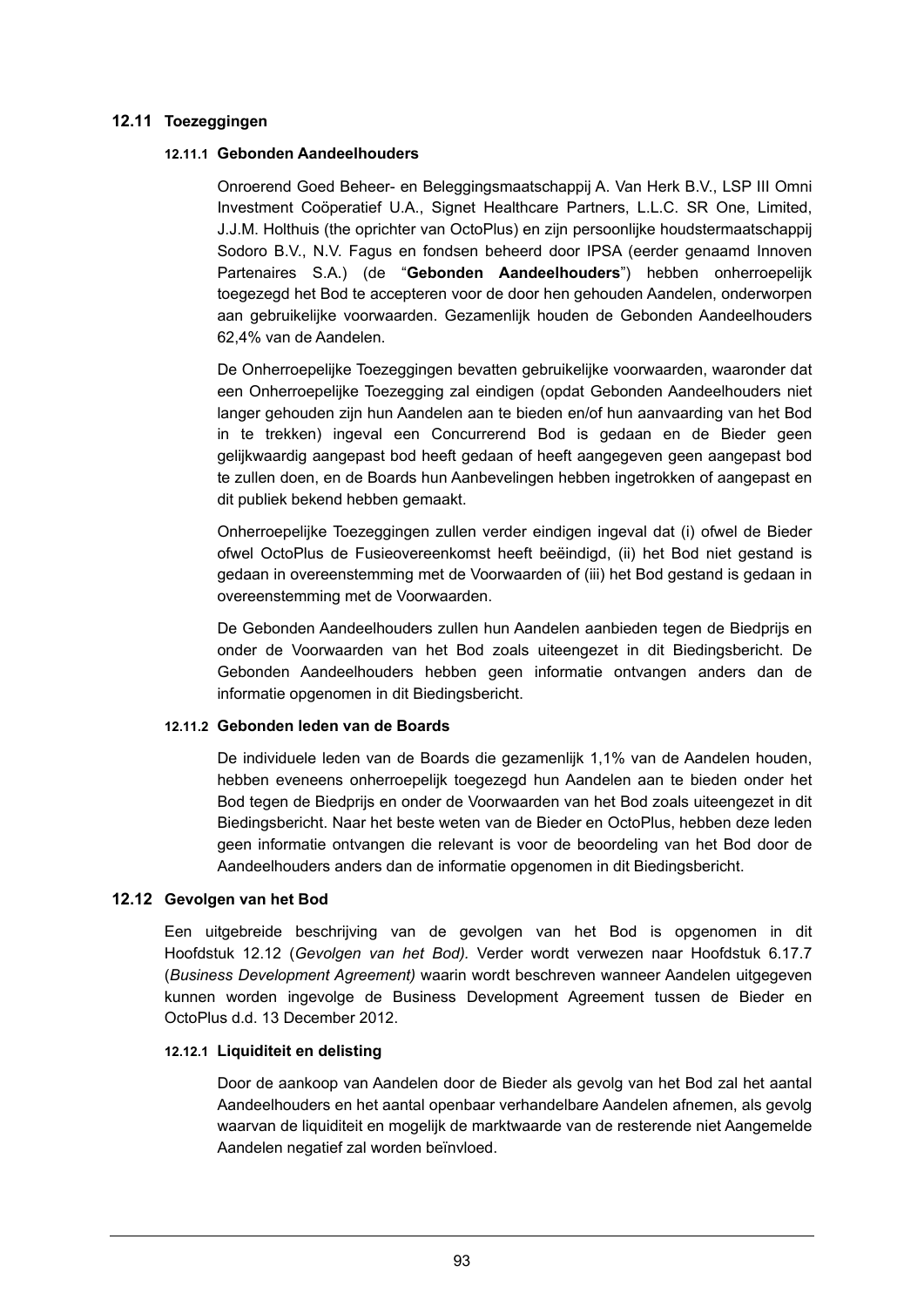Indien het Bod gestand wordt gedaan is de Bieder voornemens om, voor zover toegestaan onder het toepasselijke recht, zo spoedig als redelijkerwijs mogelijk onder de geldende regels en voorschriften, de notering van de Aandelen aan Euronext Amsterdam en de noteringsovereenkomst tussen OctoPlus en Euronext te beëindigen.

Wanneer ten minste 95% van het geplaatste aandelenkapitaal van OctoPlus in handen is van één enkele Aandeelhouder geldt als algemene regel, dat beëindiging van de notering van de Aandelen aan de Euronext Amsterdam is toegestaan. Echter, de notering van de Aandelen aan de Euronext Amsterdam kan ook worden beëindigd als gevolg van een juridische fusie.

De Bieder heeft niet de intentie te voorzien in een liquiditeitsmechanisme voor de Aandelen die niet worden aangemeld onder het Bod, anders dan dat de Bieder een standaard order kan plaatsen op Euronext Amsterdam om Aandelen van minderheidsaandeelhouders in te kopen tegen een prijs gelijk aan de Biedprijs gedurende een periode van ten minste twee weken na afloop van de Naaanmeldingstermijn. Voor zover dit doorgang vindt, is de aankondiging daarvan voorwaardelijk aan voorafgaande regulatoire goedkeuring in overeenstemming met de Toepasselijke Regelgeving.

# **12.12.2 Herstructurering na gestanddoening**

De Bieder behoudt zich het recht voor om middels elke toegestane methode 100% van de Aandelen te verkrijgen. In het geval dat na de Dag van Gestanddoening de Bieder (gezamenlijk met zijn groepsmaatschappijen) meer dan 95% van het geplaatste kapitaal van OctoPlus houdt, zal zij zo snel mogelijk een uitkoopprocedure op grond van artikel 2:92a, 2:201a of 2:359c van het Burgerlijk Wetboek starten teneinde de resterende Aandelen die niet zijn aangemeld en niet gehouden worden door de Bieder of OctoPlus te verkrijgen.

In aanvulling hierop, en ongeacht of de Bieder na afronding van het Bod 95% van het geplaatst kapitaal van OctoPlus houdt, zou de Bieder andere herstructureringen van de OctoPlus Groep kunnen (doen) bewerkstelligen met als doel een optimale operationele, juridische, financiële, en/of fiscale structuur te bereiken in overeenstemming met de Toepasselijke Regelgeving en Nederlands Recht in het algemeen. Sommige van deze maatregelen kunnen de verwatering van achtergebleven minderheidsaandeelhouders van OctoPlus als (bij-)effect hebben. Deze maatregelen omvatten onder meer:

- (i) een verkoop van alle of wezenlijk alle activa en passiva van OctoPlus aan Dr. Reddy's of een Groepsmaatschappij van Dr. Reddy's;
- (ii) een opvolgend openbaar bod voor de Aandelen die nog door minderheidsaandeelhouders van OctoPlus gehouden worden;
- (iii) een juridische grensoverschrijdende of nationale (driehoeks-)fusie;
- (iv) de inbreng van contanten of andere activa door Dr. Reddy's of een Groepsmaatschappij daarvan in ruil voor (preferente) aandelen in het kapitaal van OctoPlus;
- (v) de uitkering van winst, reserves of activa, ontbinding en vereffening van OctoPlus;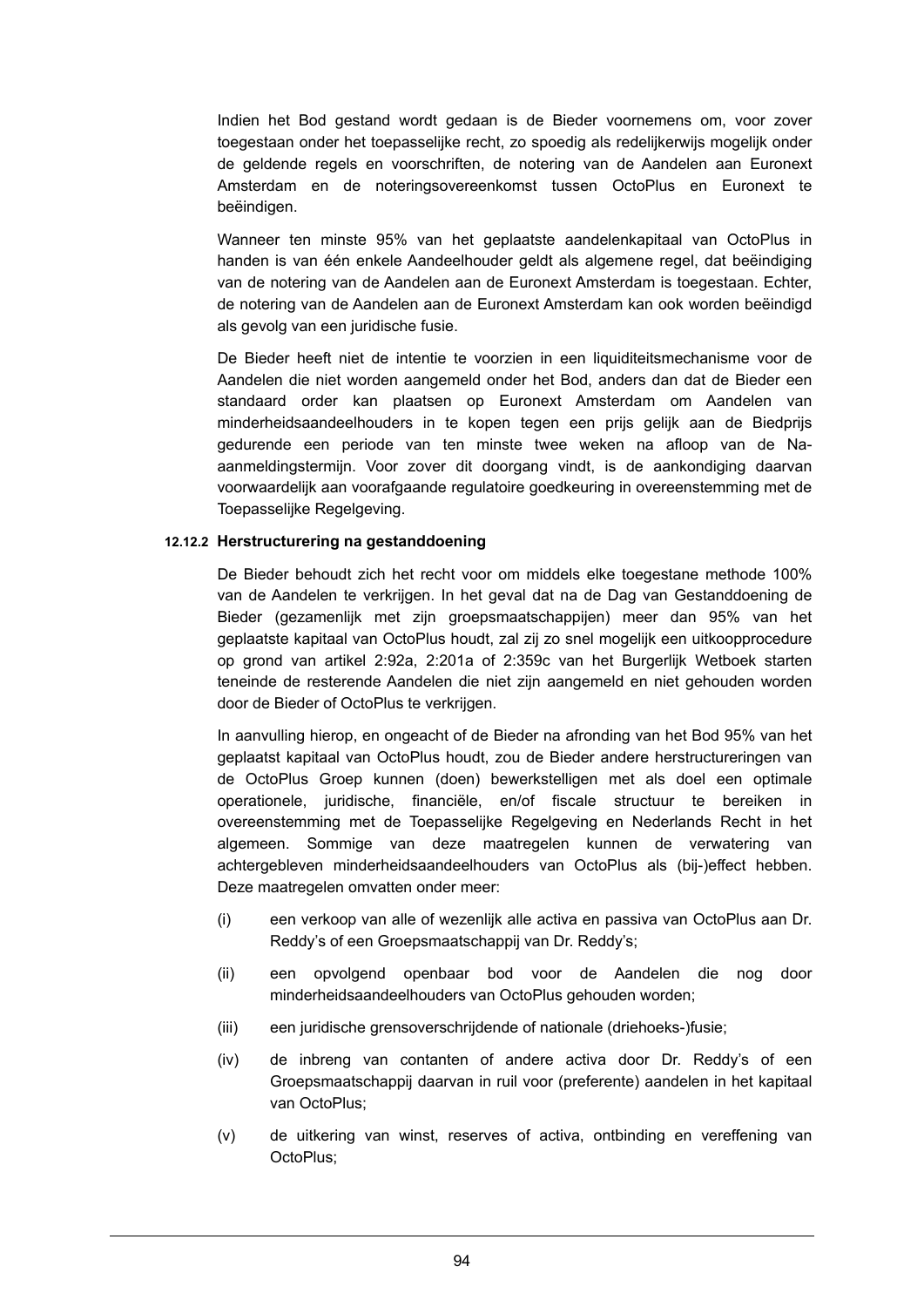- (vi) omzetting van OctoPlus in een besloten vennootschap met beperkte aansprakelijkheid;
- (vii) transacties tussen OctoPlus en Dr. Reddy's tegen voorwaarden die niet op 'arms-length' basis zijn;
- (viii) een combinatie van het voorgaande; of
- (ix) iedere transactie, herstructurering, aandelenuitgifte, of procedure ten aanzien van OctoPlus of haar Groepsmaatschappijen die nodig zijn om de hierboven genoemde doelen te behalen.

# **12.13 Aankondigingen**

Iedere aankondiging met betrekking tot het Bod zal door middel van een persbericht worden uitgebracht. Onder voorbehoud van de wettelijke vereisten op grond van de Toepasselijke Regelgeving en zonder afbreuk te doen aan de manier waarop de Bieder een publieke aankondiging wenst te doen, zal op de Bieder geen enkele verplichting rusten om een publieke aankondiging te doen anders dan zoals hierboven uiteengezet.

# **12.14 Indicatief tijdschema**

| Verwachte datum en tijd                       | <b>Gebeurtenis</b>                                                                                                                                                                    |  |  |
|-----------------------------------------------|---------------------------------------------------------------------------------------------------------------------------------------------------------------------------------------|--|--|
| 13 december 2012                              | Publicatie van het persbericht met betrekking<br>tot de verkrijgbaarstelling van dit<br>Biedingsbericht en de aanvang van het Bod                                                     |  |  |
| 09:00 uur CET op 14 december 2012             | Aanvang van de Aanmeldingstermijn onder<br>het Bod                                                                                                                                    |  |  |
| 14:00 uur CET op 15 januari 2013              | BAVA, op welke vergadering onder andere de<br>Waardevermindering en het Bod zullen<br>worden besproken                                                                                |  |  |
| 18:00 CET op 8 februari 2013, tenzij verlengd | Uiterste Dag van Aanmelding:                                                                                                                                                          |  |  |
|                                               | Uiterste datum waarop Aandeelhouders hun<br>Aandelen kunnen aanmelden, tenzij de<br>termijn is verlengd in overeenstemming met<br>artikel 15 Bob                                      |  |  |
| Uiterlijk drie Werkdagen na de Uiterste Dag   | Dag van Gestanddoening:                                                                                                                                                               |  |  |
| van Aanmelding                                | De dag waarop de Bieder zal aankondigen of<br>het Bod al dan niet gestand wordt gedaan in<br>overeenstemming met artikel 16 Bob.                                                      |  |  |
| Uiterlijk drie Werkdagen na de Dag van        | Na-aanmeldingstermijn:                                                                                                                                                                |  |  |
| Gestanddoening                                | Indien het Bod gestand is gedaan, zal de<br>Bieder een Na-aanmeldingstermijn<br>aankondigen voor een periode van niet meer<br>dan twee weken in overeenstemming met<br>artikel 17 Bob |  |  |
| Uiterlijk vijf Werkdagen na de Dag van        | Dag van Overdracht:                                                                                                                                                                   |  |  |
| Gestanddoening                                | De dag waarop, overeenkomstig de<br>Voorwaarden, de Bieder de Biedprijs zal                                                                                                           |  |  |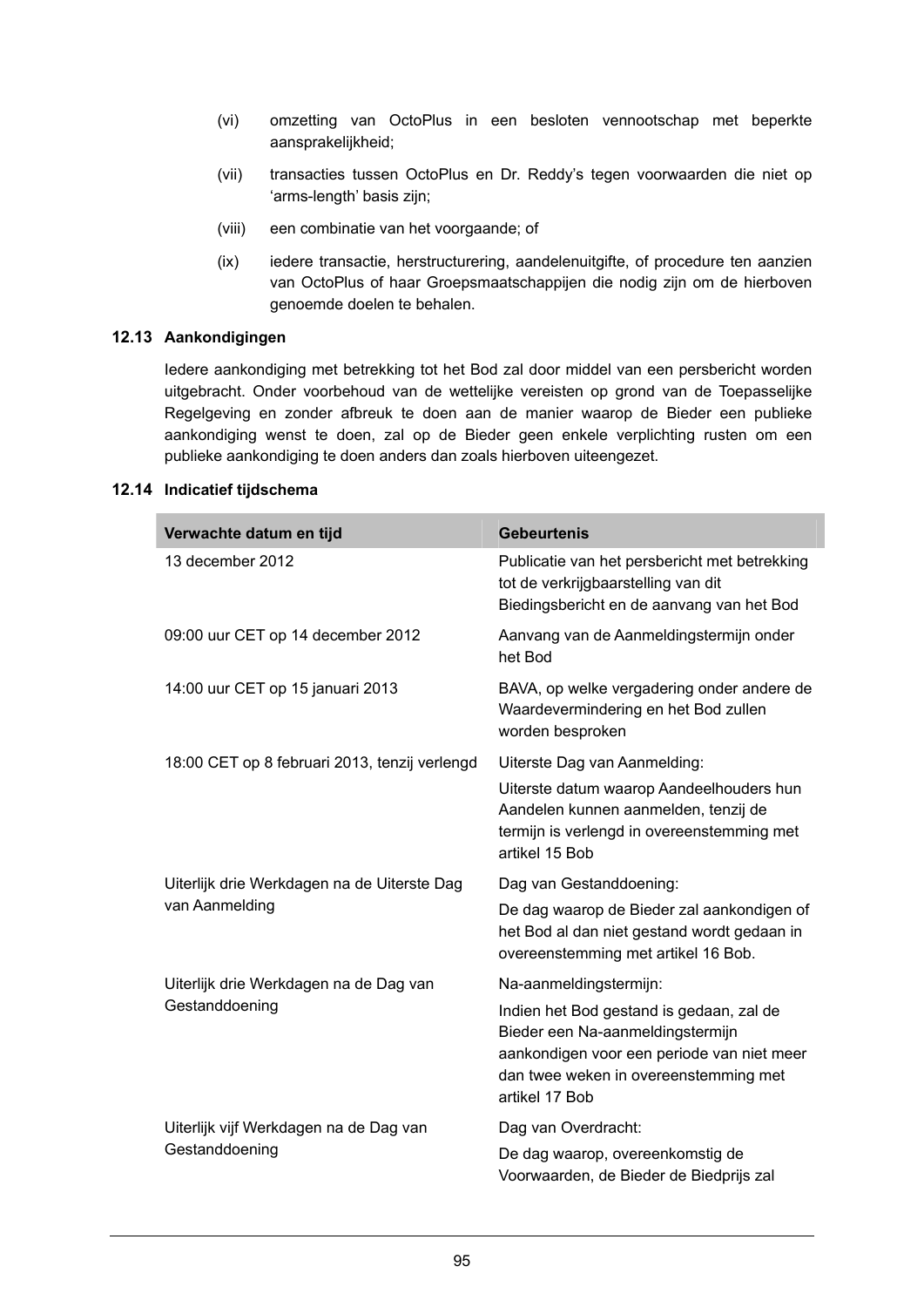**Verwachte datum en tijd Gebeurtenis**

betalen voor elk Aangemeld Aandeel

#### **12.15 Governance Structuur**

# **12.15.1 Raad van Bestuur van OctoPlus**

De Raad van Bestuur van OctoPlus bestaat uit de volgende leden:

- (i) Dhr. J.H. Egberts;
- (ii) Mw. S. Swarte; en
- (iii) Dhr. G. Moolhuizen.

# **12.15.2 Raad van bestuur van de Bieder**

De raad van bestuur van de Bieder bestaat uit de volgende leden:

- (i) Dhr. A.R. Kallam; en
- (ii) Intertrust (Netherlands) B.V.

#### **12.15.3 Raad van bestuur van Dr. Reddy's**

De raad van bestuur van Dr. Reddy's bestaat uit de volgende leden:

- (i) Uitvoerende bestuurders
	- (a) Dhr. K. Anji Reddy;
	- (b) Dhr. G.V. Prasad; en
	- (c) Dhr. Satish Reddy.
- (ii) Niet-uitvoerende bestuurders
	- (a) Dhr. A. Puri;
	- (b) Dhr. B. Carter;
	- (c) Dhr. J.P. Moreau;
	- (d) Mw. K. Morparia;
	- (e) Dhr. O. Goswami;
	- (f) Dhr. R. Bhoothalingam;
	- (g) Dhr. A. Ganguly; en
	- (h) Dhr. S. Iyengar.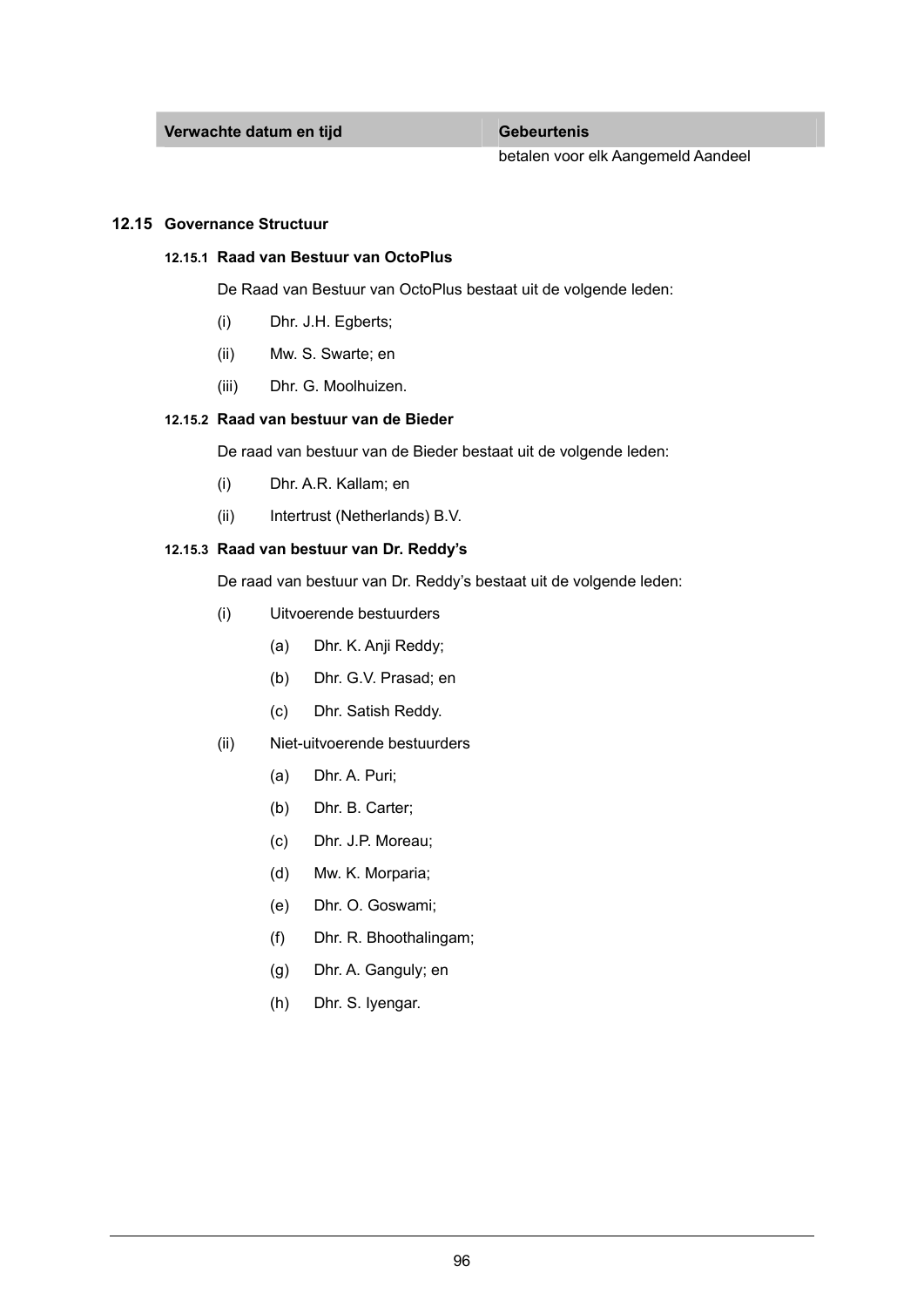# **13 Selected Financial Information of OctoPlus**

# **13.1 General**

The following financial information is made available in this Section 13:

- Section 13.2 Comparative Consolidated statement of financial position, Consolidated statement of comprehensive income and Consolidated statement of cash flows for the Financial Year 2011, the Financial Year 2010 and the Financial Year 2009
- Section 13.3 Independent auditor's statement in respect of comparative Consolidated statement of financial position, Consolidated statement of comprehensive income and Consolidated statement of cash flows for the Financial Year 2011, the Financial Year 2010 and the Financial Year 2009
- Section 13.4 Financial statements for the Financial Year 2011, including explanatory notes
- Section 13.5 Independent auditor's report relating to the Financial statements for the Financial Year 2011
- Section 13.6 Interim financial report June 30, 2012
- Section 13.7 Review report in respect of the Interim financial report June 30, 2012
- Section 13.8 Trading update with respect to Q3 (reference is made to the press release by OctoPlus dated 15 November 2012 relating to the Q3 trading update)

# **13.2 Comparative Consolidated statement of financial position, Consolidated statement of comprehensive income and Consolidated statement of cash flows for the Financial Year 2011, the Financial Year 2010 and the Financial Year 2009**

A comparative overview of summaries of OctoPlus' consolidated statement of financial position, consolidated statement of comprehensive income and consolidated statement of cash flows for the financial years 2011, 2010 and 2009 has been prepared in accordance with the Decree and has been derived from the respective audited financial statement for the financial years 2011, 2010 and 2009 prepared in accordance with International Financial Reporting Standards as adopted by the European Union.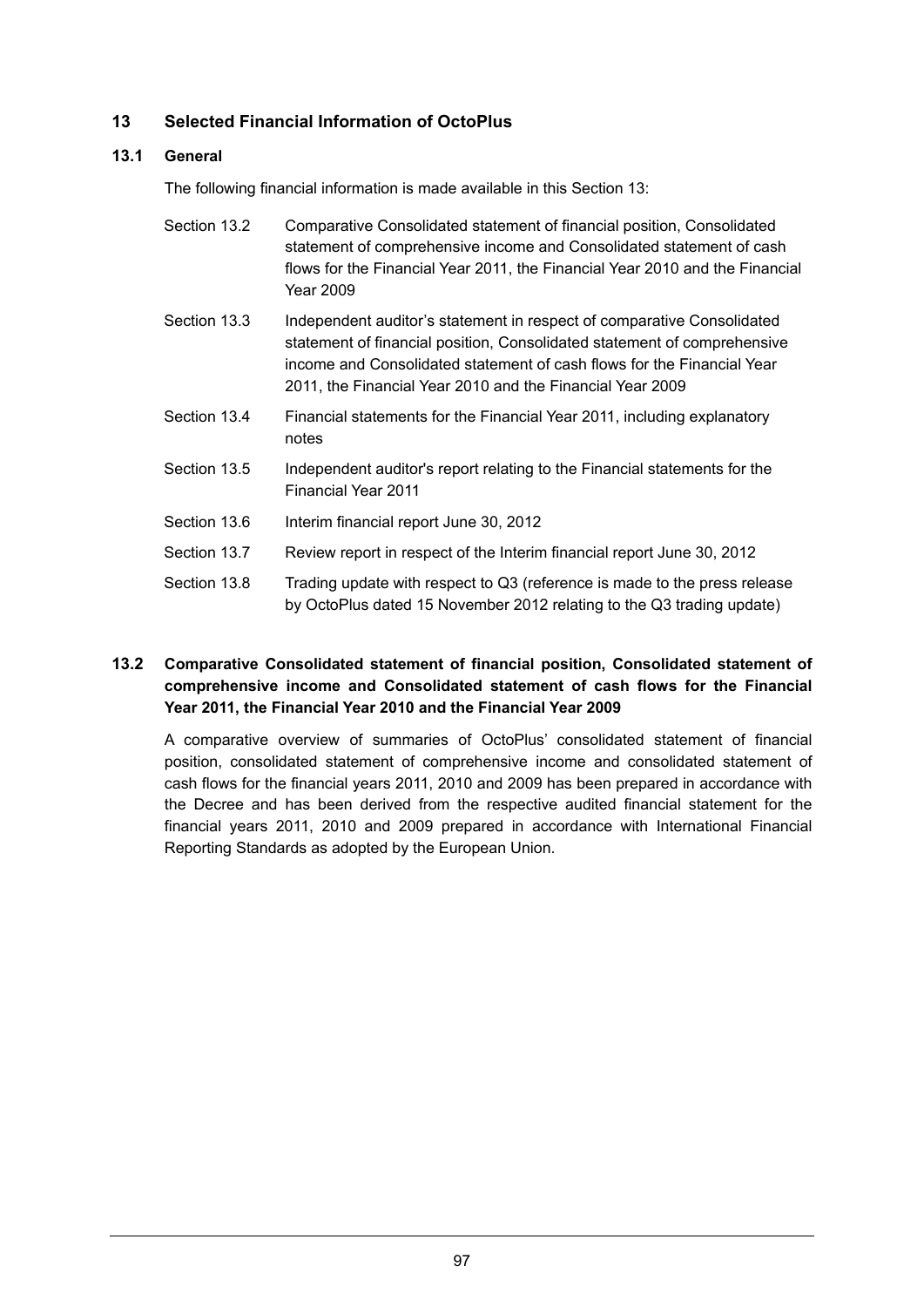# **Consolidated statement of financial position**

|                                                   |                         | $(ln \in x 1,000)$      |                         |
|---------------------------------------------------|-------------------------|-------------------------|-------------------------|
|                                                   | At 31                   | At 31                   | At 31                   |
|                                                   | <b>December</b><br>2011 | <b>December</b><br>2010 | <b>December</b><br>2009 |
| <b>ASSETS</b>                                     |                         |                         |                         |
| Non-current assets                                |                         |                         |                         |
| Intangible assets                                 |                         |                         |                         |
| Goodwill                                          | 243                     | 243                     | 243                     |
| Patents                                           | 1,519                   | 1,811                   | 2,102                   |
| Other intangible assets                           | 78                      | 5                       | 29                      |
|                                                   | 1,840                   | 2,059                   | 2,374                   |
| Property, plant and equipment                     |                         |                         |                         |
| <b>Buildings</b>                                  | 6,475                   | 6,903                   | 7,333                   |
| Machines and installations                        | 7,700                   | 8,946                   | 10,804                  |
| Other equipment                                   | 143                     | 199                     | 316                     |
|                                                   | 14,318                  | 16,048                  | 18,453                  |
| Financial assets carried at cost                  | 1,299                   | 1,299                   | 1,299                   |
|                                                   | 17,457                  | 19,406                  | 22,126                  |
| <b>Current assets</b>                             |                         |                         |                         |
| Inventories                                       | 388                     | 307                     | 457                     |
| Trade receivables                                 | 2,357                   | 1,735                   | 2,207                   |
| Social securities and other taxes                 | 161                     | 208                     | 284                     |
| Other receivables, prepayments and accrued income | 887                     | 978                     | 1,343                   |
| Cash and cash equivalents                         | 1,603                   | 2,713                   | 3,324                   |
|                                                   | 5,396                   | 5,941                   | 7,615                   |
| <b>Total assets</b>                               | 22,853                  | 25,347                  | 29,741                  |
| <b>EQUITY</b>                                     |                         |                         |                         |
| Shareholders' equity                              | 6,486                   | 8,935                   | 11,343                  |
| Total group equity                                | 6,486                   | 8,935                   | 11,343                  |
| <b>LIABILITIES</b>                                |                         |                         |                         |
| Non-current liabilities                           |                         |                         |                         |
| Finance lease liabilities                         | 8,228                   | 9,296                   | 10,316                  |
|                                                   | 8,228                   | 9,296                   | 10,316                  |
| <b>Current liabilities</b>                        |                         |                         |                         |
| Current portion of finance lease liabilities      | 1,115                   | 1,020                   | 951                     |
| <b>Bank overdrafts</b>                            |                         | 6                       | 11                      |
| Trade payables                                    | 2,195                   | 1,471                   | 2,136                   |
| Social securities and other taxes                 | 165                     | 176                     | 43                      |
| Other current liabilities                         | 4,664                   | 4,443                   | 4,941                   |
|                                                   | 8,139                   | 7,116                   | 8,082                   |
| <b>Total liabilities</b>                          | 16,367                  | 16,412                  | 18,398                  |
| Total equity and liabilities                      | 22,853                  | 25,347                  | 29,741                  |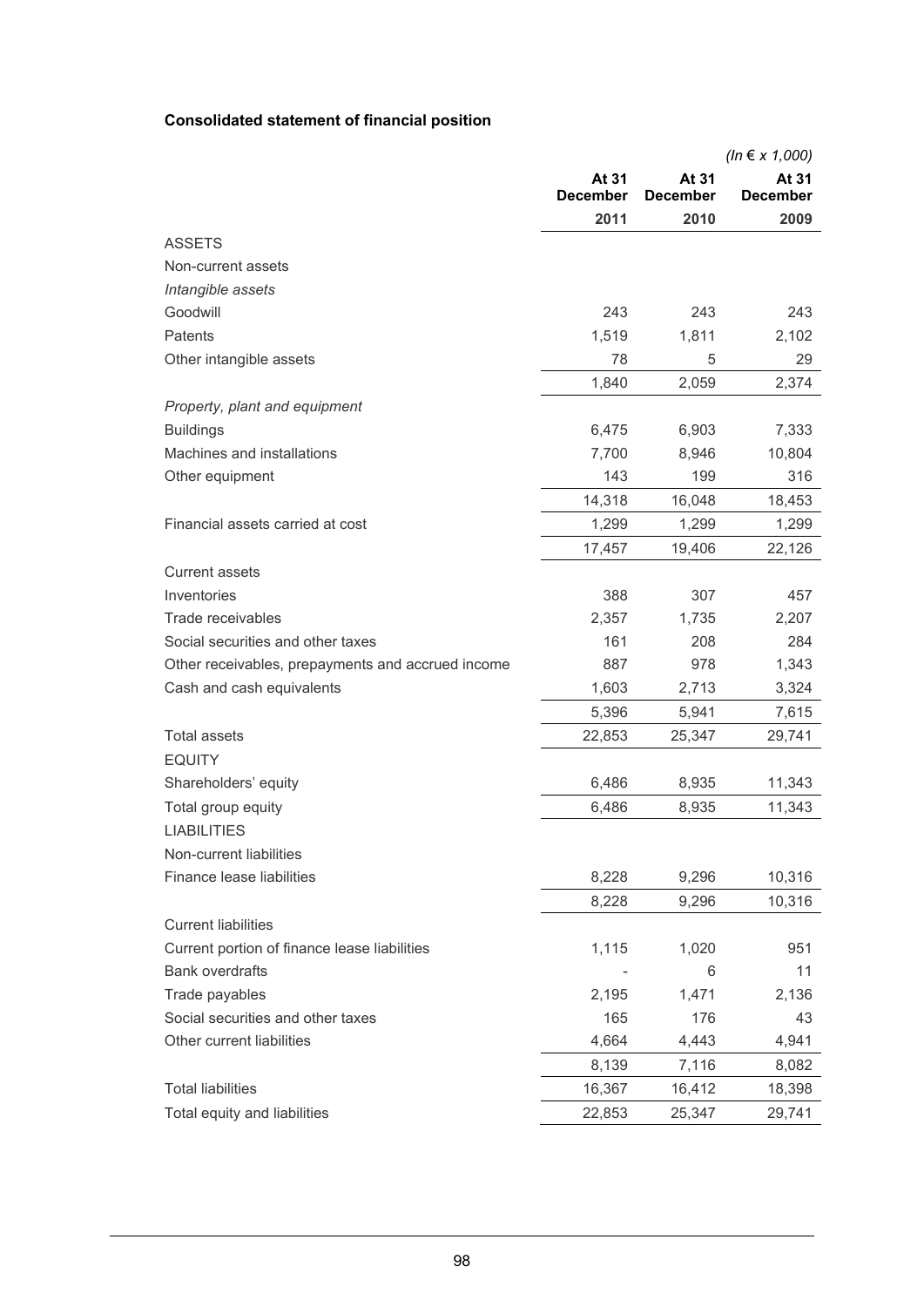# **Consolidated statement of comprehensive income**

*(In* € *x 1,000)*

|                                                                                                                                     | Year ended 31 December |          |          |
|-------------------------------------------------------------------------------------------------------------------------------------|------------------------|----------|----------|
|                                                                                                                                     | 2011                   | 2010     | 2009     |
| Service revenues                                                                                                                    | 7,675                  | 7,978    | 18,636   |
| License and other revenues                                                                                                          | 27                     | 86       | 370      |
| Income from subsidies                                                                                                               |                        | 265      | 40       |
| <b>Total revenues</b>                                                                                                               | 7,702                  | 8,329    | 19,046   |
| Cost of materials and work contracted out                                                                                           | 875                    | 1,090    | 3,502    |
| Wages and salaries                                                                                                                  | 7,008                  | 6,394    | 10,184   |
| Depreciation and amortization                                                                                                       | 2,149                  | 2,774    | 2,770    |
| Other costs                                                                                                                         | 3,106                  | 3,292    | 4,390    |
| <b>Total operating costs</b>                                                                                                        | 13,138                 | 13,550   | 20,846   |
| <b>Operating result</b>                                                                                                             | (5, 436)               | (5, 221) | (1,800)  |
| Interest income                                                                                                                     | 17                     | 12       | 18       |
| Interest costs                                                                                                                      | (897)                  | (993)    | (1, 175) |
| Result before corporate income taxes                                                                                                | (6, 316)               | (6, 202) | (2,957)  |
| Corporate income taxes                                                                                                              |                        |          |          |
| <b>Result for the period</b>                                                                                                        | (6, 316)               | (6, 202) | (2,957)  |
| Other comprehensive income                                                                                                          |                        |          |          |
| Total comprehensive result for the period                                                                                           | (6, 316)               | (6, 202) | (2,957)  |
| <b>Attributable to:</b>                                                                                                             |                        |          |          |
| Equity holders of the Company                                                                                                       | (6, 316)               | (6, 202) | (2,957)  |
| Result per share for result attributable to the equity<br>holders of the Company during the period<br>(expressed in Euro per share) |                        |          |          |
| <b>Basic</b>                                                                                                                        | (0.17)                 | (0.19)   | (0.10)   |
| <b>Diluted</b>                                                                                                                      | (0.17)                 | (0.19)   | (0.10)   |
|                                                                                                                                     |                        |          |          |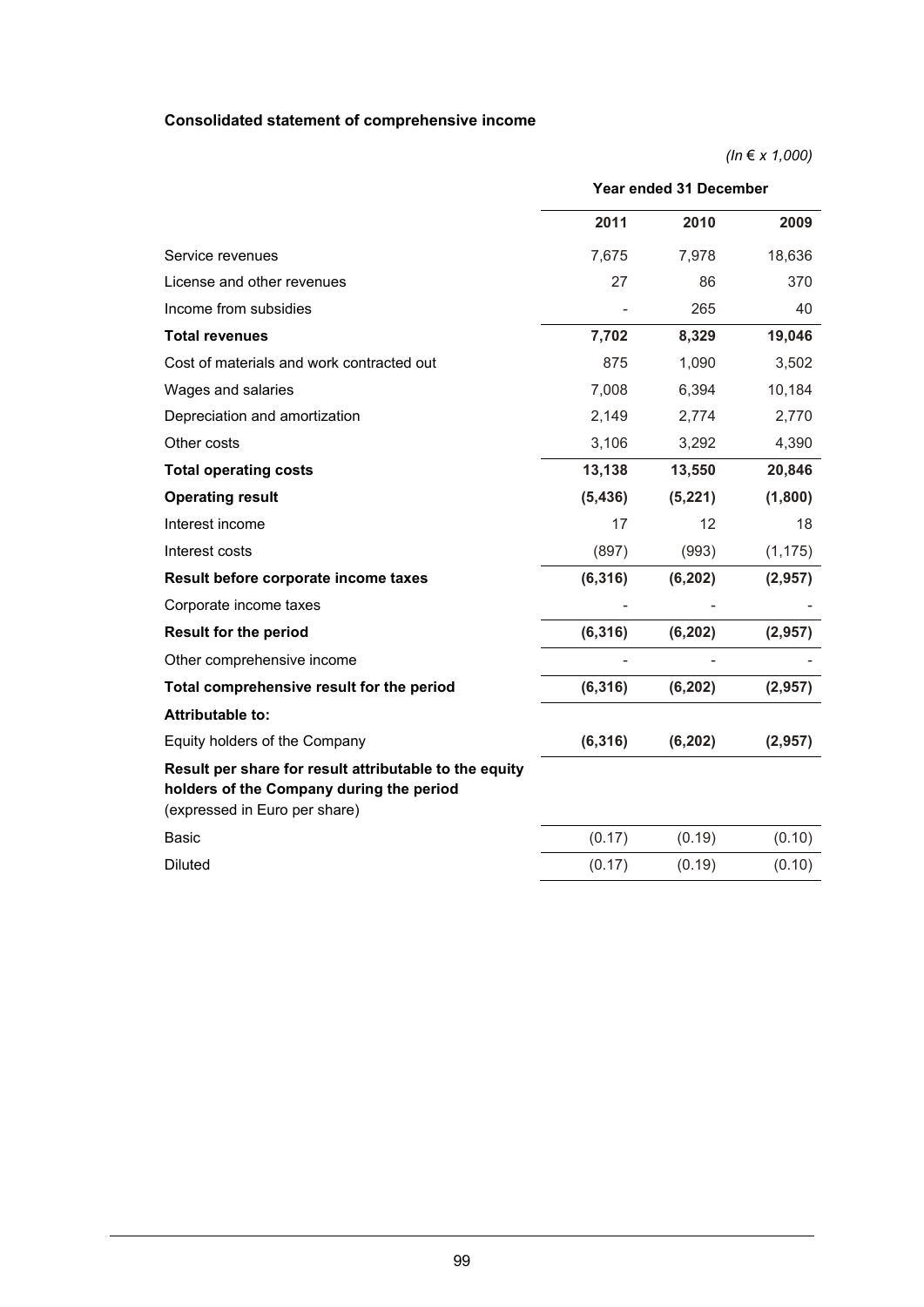# **Consolidated statement of cash flows**

|                                                        |          | Year ended 31 December |          |
|--------------------------------------------------------|----------|------------------------|----------|
|                                                        | 2011     | 2010                   | 2009     |
| Cash flows from operating activities                   |          |                        |          |
| Result before corporate income taxes                   | (6,316)  | (6, 202)               | (2,957)  |
| Adjustments for:                                       |          |                        |          |
| - Depreciation and amortization                        | 2,149    | 2,774                  | 2,770    |
| - Share option expenses                                | 289      | 157                    | 133      |
| - Interest costs                                       | 897      | 993                    | 1,175    |
| - Interest income                                      | (17)     | (12)                   | (18)     |
| Changes in working capital:                            |          |                        |          |
| - Inventories                                          | (81)     | 150                    | 177      |
| - Trade receivables                                    | (622)    | 472                    | (81)     |
| - Social securities and other taxes                    | 36       | 209                    | (603)    |
| - Other receivables, prepayments and accrued<br>income | 87       | 376                    | (206)    |
| - Trade payables                                       | 585      | (478)                  | (1,089)  |
| - Other liabilities and accruals                       | 222      | (409)                  | (1,008)  |
| Cash used in operations                                | (2,771)  | (1,970)                | (1,707)  |
| Interest received                                      | 22       |                        | 13       |
| Interest paid                                          | (901)    | (990)                  | (1, 101) |
| Net cash used in operating activities                  | (3,650)  | (2,960)                | (2,795)  |
| <b>Cash flows from investing activities</b>            |          |                        |          |
| Purchases of property, plant and equipment             | (76)     | (58)                   | (1, 444) |
| Purchases of intangible assets                         | (16)     |                        | (12)     |
| Net cash used in investing activities                  | (92)     | (58)                   | (1, 456) |
| <b>Cash flows from financing activities</b>            |          |                        |          |
| Proceeds from issuance of shares                       | 3,683    | 3,363                  | 9,380    |
| Repayment of finance lease liabilities                 | (1,045)  | (951)                  | (934)    |
| Net cash generated from financing activities           | 2,638    | 2,412                  | 8,446    |
| Cash, cash equivalents and bank overdrafts             |          |                        |          |
| Net decrease during the year                           | (1, 104) | (606)                  | 4,195    |
| Balance at beginning of the year                       | 2,707    | 3,313                  | (882)    |
| Balance at end of the year                             | 1,603    | 2,707                  | 3,313    |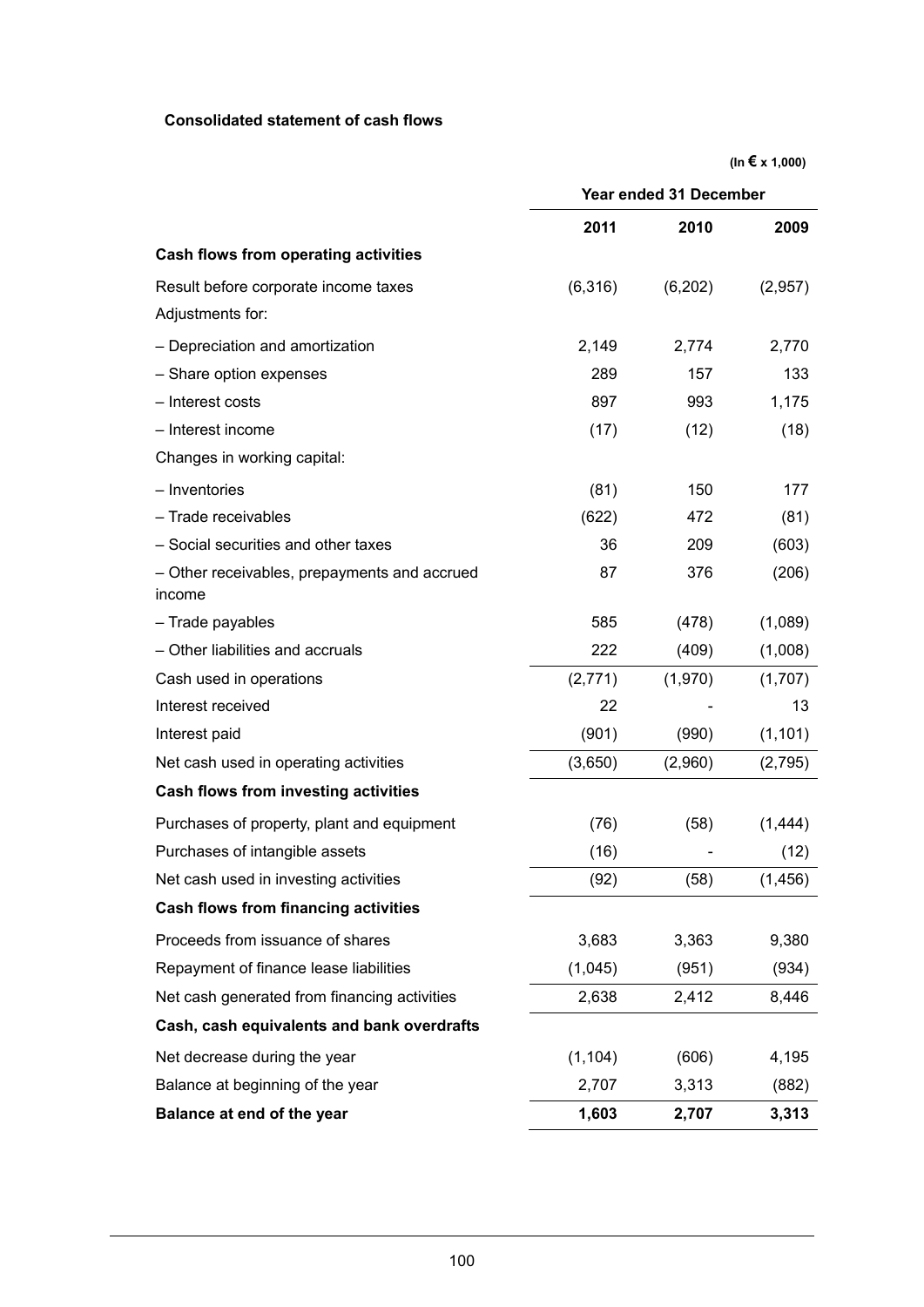**13.3 Independent auditor's statement in respect of comparative Consolidated statement of financial position, Consolidated statement of comprehensive income and Consolidated statement of cash flows for the Financial Year 2011, the Financial Year 2010 and the Financial Year 2009** 

# **Independent auditor's report**

To: the General Meeting of Shareholders of OctoPlus N.V.

The accompanying comparative overview of consolidated statement of financial position, consolidated statement of comprehensive income and consolidated cash flow statement for the financial years 2009, 2010 and 2011 (hereafter: the comparative overview) of OctoPlus N.V., Leiden, is derived from the audited financial statements of OctoPlus N.V. for the years ended December 31, 2009, December 31, 2010 and December 31, 2011. We expressed an unqualified opinion on these financial statements in our reports dated April 2, 2010, March 18, 2011 and April 27, 2012. The comparative overview has been prepared by management in accordance with the criteria for the comparative overview as included in section 13.2 of the Offer Memorandum dated 13 December 2012.Those financial statements, and the comparative overview, do not reflect the effects of events that occurred subsequent to the date of our report on those financial statements.

The comparative overview does not contain all the disclosures required by International Financial Reporting Standards as adopted by the European Union. Reading the comparative overview, therefore, is not a substitute for reading the audited financial statements of OctoPlus N.V.

# **Management's responsibility**

Management is responsible for the preparation of the statement in accordance with the criteria for the comparative overview as included in section 13.2 of the Offer Memorandum dated 13 December 2012.

# **Auditor's responsibility**

Our responsibility is to express an opinion on the summary financial statements based on our procedures, which were conducted in accordance with Dutch Law, including the Dutch Standard on Auditing 810 "Engagements to report on summary financial statements".

# **Opinion**

In our opinion, the comparative overview has been correctly derived, in all material respects from the audited financial statements 2009, 2010 and 2011 of OctoPlus N.V. and in accordance with the criteria as included in section 13.2 of the Offer Memorandum dated 13 December 2012.

# **Restriction on Use and Distribution**

The comparative overview is prepared solely for enclosure in the Offer Memorandum dated 13 December 2012 in connection with the public cash offer by Reddy's Netherland B.V. to acquire all issued and outstanding ordinary shares of OctoPlus N.V. and should not be used for other purposes.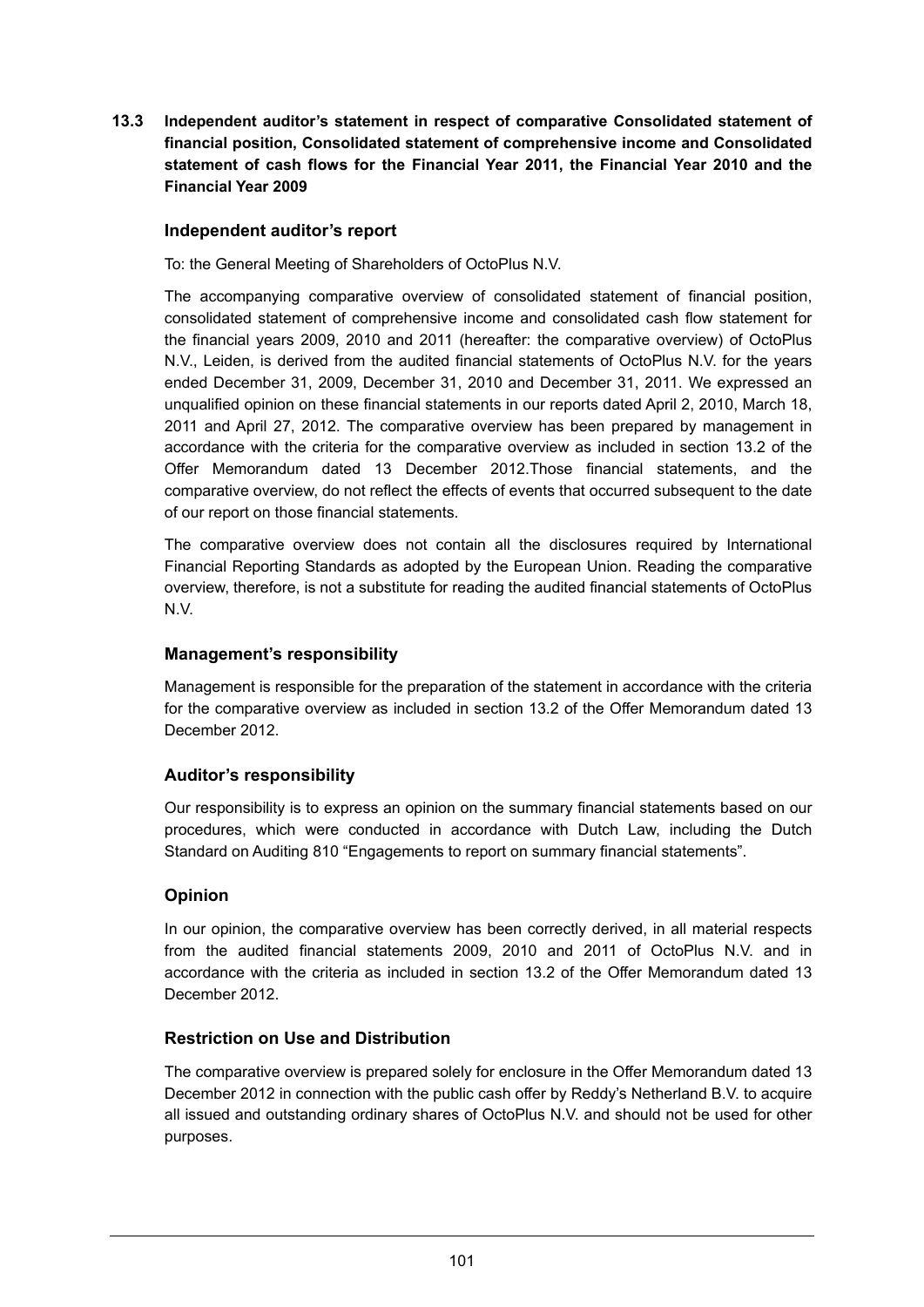Amsterdam, 13 December 2012

Deloitte Accountants B.V. I.A. Buitendijk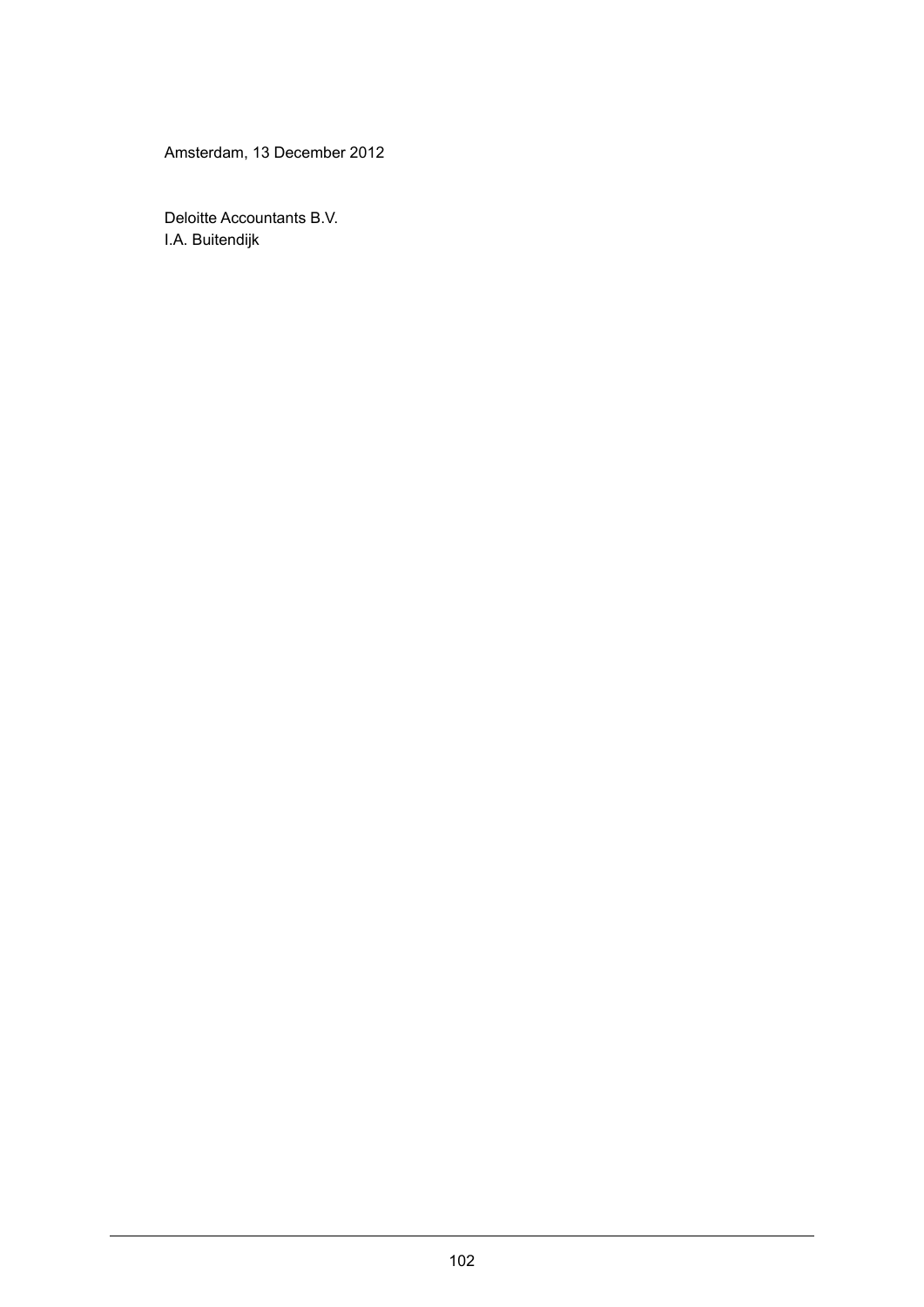# **13.4 Financial statements for the Financial Year 2011, including explanatory notes**

# **OctoPlus N.V.**

## **Consolidated financial statements**

# **Consolidated statement of financial position**

| At 31<br>At 31<br><b>Note</b><br><b>December</b><br><b>December</b><br>2011<br>2010<br><b>ASSETS</b><br><b>Non-current assets</b><br>Intangible assets<br>Goodwill<br>6<br>243<br>243<br>Patents<br>1,811<br>6<br>1,519<br>Other intangible assets<br>6<br>78<br>5<br>1,840<br>2,059<br>Property, plant and equipment<br><b>Buildings</b><br>7<br>6,903<br>6,475<br>Machines and installations<br>7<br>7,700<br>8,946<br>143<br>199<br>7<br>Other equipment<br>14,318<br>16,048<br>1,299<br>Financial assets carried at cost<br>8<br>1,299<br>17,457<br>19,406<br><b>Current assets</b><br>Inventories<br>10<br>388<br>307<br>11<br>Trade receivables<br>2,357<br>1,735<br>161<br>208<br>Social securities and other taxes<br>11<br>11<br>887<br>Other receivables, prepayments and accrued income<br>978<br>9<br>1,603<br>Cash and cash equivalents<br>2,713<br>5,396<br>5,941<br><b>Total assets</b><br>22,853<br>25,347<br><b>EQUITY</b><br>12<br>6,486<br>Shareholders' equity<br>8,935<br><b>Total group equity</b><br>6,486<br>8,935<br><b>LIABILITIES</b><br><b>Non-current liabilities</b><br>15<br>Finance lease liabilities<br>8,228<br>9,296<br>8,228<br>9,296<br><b>Current liabilities</b><br>15<br>Current portion of finance lease liabilities<br>1,115<br>1,020<br><b>Bank overdrafts</b><br>9,15<br>6<br>Trade payables<br>16<br>2,195<br>1,471<br>Social securities and other taxes<br>16<br>165<br>176<br>Other current liabilities<br>16<br>4,664<br>4,443<br>8,139<br>7,116<br><b>Total liabilities</b><br>16,367<br>16,412<br><b>Total equity and liabilities</b><br>25,347<br>22,853 |  |  | (ln € x 1,000) |
|-------------------------------------------------------------------------------------------------------------------------------------------------------------------------------------------------------------------------------------------------------------------------------------------------------------------------------------------------------------------------------------------------------------------------------------------------------------------------------------------------------------------------------------------------------------------------------------------------------------------------------------------------------------------------------------------------------------------------------------------------------------------------------------------------------------------------------------------------------------------------------------------------------------------------------------------------------------------------------------------------------------------------------------------------------------------------------------------------------------------------------------------------------------------------------------------------------------------------------------------------------------------------------------------------------------------------------------------------------------------------------------------------------------------------------------------------------------------------------------------------------------------------------------------------------------------------------------------------------------|--|--|----------------|
|                                                                                                                                                                                                                                                                                                                                                                                                                                                                                                                                                                                                                                                                                                                                                                                                                                                                                                                                                                                                                                                                                                                                                                                                                                                                                                                                                                                                                                                                                                                                                                                                             |  |  |                |
|                                                                                                                                                                                                                                                                                                                                                                                                                                                                                                                                                                                                                                                                                                                                                                                                                                                                                                                                                                                                                                                                                                                                                                                                                                                                                                                                                                                                                                                                                                                                                                                                             |  |  |                |
|                                                                                                                                                                                                                                                                                                                                                                                                                                                                                                                                                                                                                                                                                                                                                                                                                                                                                                                                                                                                                                                                                                                                                                                                                                                                                                                                                                                                                                                                                                                                                                                                             |  |  |                |
|                                                                                                                                                                                                                                                                                                                                                                                                                                                                                                                                                                                                                                                                                                                                                                                                                                                                                                                                                                                                                                                                                                                                                                                                                                                                                                                                                                                                                                                                                                                                                                                                             |  |  |                |
|                                                                                                                                                                                                                                                                                                                                                                                                                                                                                                                                                                                                                                                                                                                                                                                                                                                                                                                                                                                                                                                                                                                                                                                                                                                                                                                                                                                                                                                                                                                                                                                                             |  |  |                |
|                                                                                                                                                                                                                                                                                                                                                                                                                                                                                                                                                                                                                                                                                                                                                                                                                                                                                                                                                                                                                                                                                                                                                                                                                                                                                                                                                                                                                                                                                                                                                                                                             |  |  |                |
|                                                                                                                                                                                                                                                                                                                                                                                                                                                                                                                                                                                                                                                                                                                                                                                                                                                                                                                                                                                                                                                                                                                                                                                                                                                                                                                                                                                                                                                                                                                                                                                                             |  |  |                |
|                                                                                                                                                                                                                                                                                                                                                                                                                                                                                                                                                                                                                                                                                                                                                                                                                                                                                                                                                                                                                                                                                                                                                                                                                                                                                                                                                                                                                                                                                                                                                                                                             |  |  |                |
|                                                                                                                                                                                                                                                                                                                                                                                                                                                                                                                                                                                                                                                                                                                                                                                                                                                                                                                                                                                                                                                                                                                                                                                                                                                                                                                                                                                                                                                                                                                                                                                                             |  |  |                |
|                                                                                                                                                                                                                                                                                                                                                                                                                                                                                                                                                                                                                                                                                                                                                                                                                                                                                                                                                                                                                                                                                                                                                                                                                                                                                                                                                                                                                                                                                                                                                                                                             |  |  |                |
|                                                                                                                                                                                                                                                                                                                                                                                                                                                                                                                                                                                                                                                                                                                                                                                                                                                                                                                                                                                                                                                                                                                                                                                                                                                                                                                                                                                                                                                                                                                                                                                                             |  |  |                |
|                                                                                                                                                                                                                                                                                                                                                                                                                                                                                                                                                                                                                                                                                                                                                                                                                                                                                                                                                                                                                                                                                                                                                                                                                                                                                                                                                                                                                                                                                                                                                                                                             |  |  |                |
|                                                                                                                                                                                                                                                                                                                                                                                                                                                                                                                                                                                                                                                                                                                                                                                                                                                                                                                                                                                                                                                                                                                                                                                                                                                                                                                                                                                                                                                                                                                                                                                                             |  |  |                |
|                                                                                                                                                                                                                                                                                                                                                                                                                                                                                                                                                                                                                                                                                                                                                                                                                                                                                                                                                                                                                                                                                                                                                                                                                                                                                                                                                                                                                                                                                                                                                                                                             |  |  |                |
|                                                                                                                                                                                                                                                                                                                                                                                                                                                                                                                                                                                                                                                                                                                                                                                                                                                                                                                                                                                                                                                                                                                                                                                                                                                                                                                                                                                                                                                                                                                                                                                                             |  |  |                |
|                                                                                                                                                                                                                                                                                                                                                                                                                                                                                                                                                                                                                                                                                                                                                                                                                                                                                                                                                                                                                                                                                                                                                                                                                                                                                                                                                                                                                                                                                                                                                                                                             |  |  |                |
|                                                                                                                                                                                                                                                                                                                                                                                                                                                                                                                                                                                                                                                                                                                                                                                                                                                                                                                                                                                                                                                                                                                                                                                                                                                                                                                                                                                                                                                                                                                                                                                                             |  |  |                |
|                                                                                                                                                                                                                                                                                                                                                                                                                                                                                                                                                                                                                                                                                                                                                                                                                                                                                                                                                                                                                                                                                                                                                                                                                                                                                                                                                                                                                                                                                                                                                                                                             |  |  |                |
|                                                                                                                                                                                                                                                                                                                                                                                                                                                                                                                                                                                                                                                                                                                                                                                                                                                                                                                                                                                                                                                                                                                                                                                                                                                                                                                                                                                                                                                                                                                                                                                                             |  |  |                |
|                                                                                                                                                                                                                                                                                                                                                                                                                                                                                                                                                                                                                                                                                                                                                                                                                                                                                                                                                                                                                                                                                                                                                                                                                                                                                                                                                                                                                                                                                                                                                                                                             |  |  |                |
|                                                                                                                                                                                                                                                                                                                                                                                                                                                                                                                                                                                                                                                                                                                                                                                                                                                                                                                                                                                                                                                                                                                                                                                                                                                                                                                                                                                                                                                                                                                                                                                                             |  |  |                |
|                                                                                                                                                                                                                                                                                                                                                                                                                                                                                                                                                                                                                                                                                                                                                                                                                                                                                                                                                                                                                                                                                                                                                                                                                                                                                                                                                                                                                                                                                                                                                                                                             |  |  |                |
|                                                                                                                                                                                                                                                                                                                                                                                                                                                                                                                                                                                                                                                                                                                                                                                                                                                                                                                                                                                                                                                                                                                                                                                                                                                                                                                                                                                                                                                                                                                                                                                                             |  |  |                |
|                                                                                                                                                                                                                                                                                                                                                                                                                                                                                                                                                                                                                                                                                                                                                                                                                                                                                                                                                                                                                                                                                                                                                                                                                                                                                                                                                                                                                                                                                                                                                                                                             |  |  |                |
|                                                                                                                                                                                                                                                                                                                                                                                                                                                                                                                                                                                                                                                                                                                                                                                                                                                                                                                                                                                                                                                                                                                                                                                                                                                                                                                                                                                                                                                                                                                                                                                                             |  |  |                |
|                                                                                                                                                                                                                                                                                                                                                                                                                                                                                                                                                                                                                                                                                                                                                                                                                                                                                                                                                                                                                                                                                                                                                                                                                                                                                                                                                                                                                                                                                                                                                                                                             |  |  |                |
|                                                                                                                                                                                                                                                                                                                                                                                                                                                                                                                                                                                                                                                                                                                                                                                                                                                                                                                                                                                                                                                                                                                                                                                                                                                                                                                                                                                                                                                                                                                                                                                                             |  |  |                |
|                                                                                                                                                                                                                                                                                                                                                                                                                                                                                                                                                                                                                                                                                                                                                                                                                                                                                                                                                                                                                                                                                                                                                                                                                                                                                                                                                                                                                                                                                                                                                                                                             |  |  |                |
|                                                                                                                                                                                                                                                                                                                                                                                                                                                                                                                                                                                                                                                                                                                                                                                                                                                                                                                                                                                                                                                                                                                                                                                                                                                                                                                                                                                                                                                                                                                                                                                                             |  |  |                |
|                                                                                                                                                                                                                                                                                                                                                                                                                                                                                                                                                                                                                                                                                                                                                                                                                                                                                                                                                                                                                                                                                                                                                                                                                                                                                                                                                                                                                                                                                                                                                                                                             |  |  |                |
|                                                                                                                                                                                                                                                                                                                                                                                                                                                                                                                                                                                                                                                                                                                                                                                                                                                                                                                                                                                                                                                                                                                                                                                                                                                                                                                                                                                                                                                                                                                                                                                                             |  |  |                |
|                                                                                                                                                                                                                                                                                                                                                                                                                                                                                                                                                                                                                                                                                                                                                                                                                                                                                                                                                                                                                                                                                                                                                                                                                                                                                                                                                                                                                                                                                                                                                                                                             |  |  |                |
|                                                                                                                                                                                                                                                                                                                                                                                                                                                                                                                                                                                                                                                                                                                                                                                                                                                                                                                                                                                                                                                                                                                                                                                                                                                                                                                                                                                                                                                                                                                                                                                                             |  |  |                |
|                                                                                                                                                                                                                                                                                                                                                                                                                                                                                                                                                                                                                                                                                                                                                                                                                                                                                                                                                                                                                                                                                                                                                                                                                                                                                                                                                                                                                                                                                                                                                                                                             |  |  |                |
|                                                                                                                                                                                                                                                                                                                                                                                                                                                                                                                                                                                                                                                                                                                                                                                                                                                                                                                                                                                                                                                                                                                                                                                                                                                                                                                                                                                                                                                                                                                                                                                                             |  |  |                |
|                                                                                                                                                                                                                                                                                                                                                                                                                                                                                                                                                                                                                                                                                                                                                                                                                                                                                                                                                                                                                                                                                                                                                                                                                                                                                                                                                                                                                                                                                                                                                                                                             |  |  |                |
|                                                                                                                                                                                                                                                                                                                                                                                                                                                                                                                                                                                                                                                                                                                                                                                                                                                                                                                                                                                                                                                                                                                                                                                                                                                                                                                                                                                                                                                                                                                                                                                                             |  |  |                |
|                                                                                                                                                                                                                                                                                                                                                                                                                                                                                                                                                                                                                                                                                                                                                                                                                                                                                                                                                                                                                                                                                                                                                                                                                                                                                                                                                                                                                                                                                                                                                                                                             |  |  |                |
|                                                                                                                                                                                                                                                                                                                                                                                                                                                                                                                                                                                                                                                                                                                                                                                                                                                                                                                                                                                                                                                                                                                                                                                                                                                                                                                                                                                                                                                                                                                                                                                                             |  |  |                |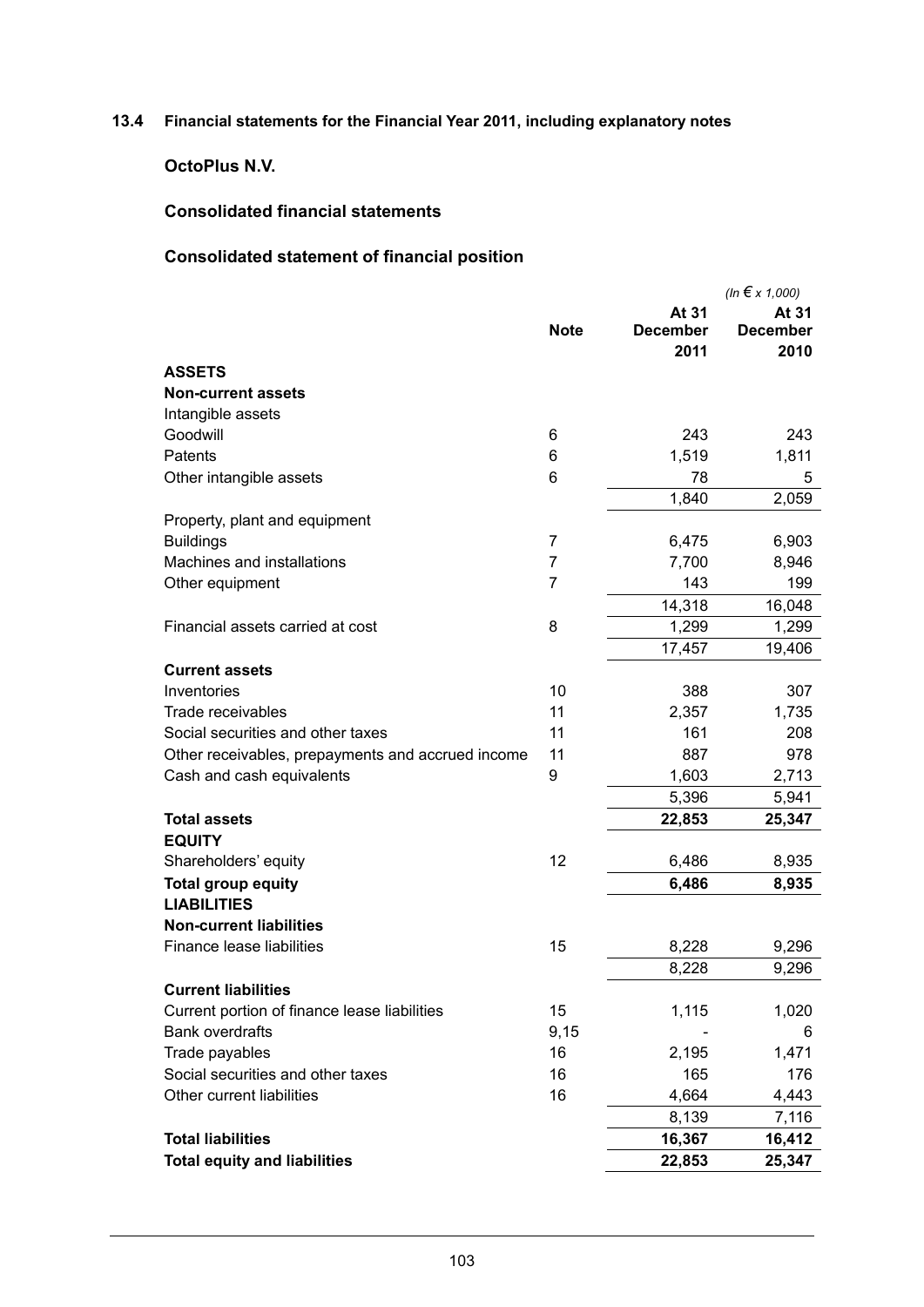# **Consolidated statement of comprehensive income**

|                                                                                                                                     | <b>Note</b> |          | <b>Year ended 31 December</b> |  |  |
|-------------------------------------------------------------------------------------------------------------------------------------|-------------|----------|-------------------------------|--|--|
|                                                                                                                                     |             | 2011     | 2010                          |  |  |
| Service revenues                                                                                                                    | 5,17        | 7,675    | 7,978                         |  |  |
| License and other revenues                                                                                                          | 5,17        | 27       | 86                            |  |  |
| Income from subsidies                                                                                                               | 5,18        |          | 265                           |  |  |
| <b>Total revenues</b>                                                                                                               |             | 7,702    | 8,329                         |  |  |
| Cost of materials and work contracted out                                                                                           | 19          | 875      | 1,090                         |  |  |
| Wages and salaries                                                                                                                  | 20          | 7,008    | 6,394                         |  |  |
| Depreciation and amortization                                                                                                       | 6,7         | 2,149    | 2,774                         |  |  |
| Other costs                                                                                                                         | 21          | 3,106    | 3,292                         |  |  |
| <b>Total operating costs</b>                                                                                                        |             | 13,138   | 13,550                        |  |  |
| <b>Operating result</b>                                                                                                             |             | (5, 436) | (5, 221)                      |  |  |
| Interest income                                                                                                                     | 22          | 17       | 12 <sup>2</sup>               |  |  |
| Interest costs                                                                                                                      | 22          | (897)    | (993)                         |  |  |
| Result before corporate income taxes                                                                                                |             | (6, 316) | (6, 202)                      |  |  |
| Corporate income taxes                                                                                                              | 13          |          |                               |  |  |
| <b>Result for the period</b>                                                                                                        |             | (6, 316) | (6, 202)                      |  |  |
| Other comprehensive income                                                                                                          |             |          |                               |  |  |
| Total comprehensive result for the period                                                                                           |             | (6, 316) | (6, 202)                      |  |  |
| <b>Attributable to:</b>                                                                                                             |             |          |                               |  |  |
| Equity holders of the Company                                                                                                       |             | (6, 316) | (6, 202)                      |  |  |
| Result per share for result attributable to the equity<br>holders of the Company during the period<br>(expressed in Euro per share) |             |          |                               |  |  |
| Basic                                                                                                                               | 23          | (0.17)   | (0.19)                        |  |  |
| <b>Diluted</b>                                                                                                                      | 23          | (0.17)   | (0.19)                        |  |  |
|                                                                                                                                     |             |          |                               |  |  |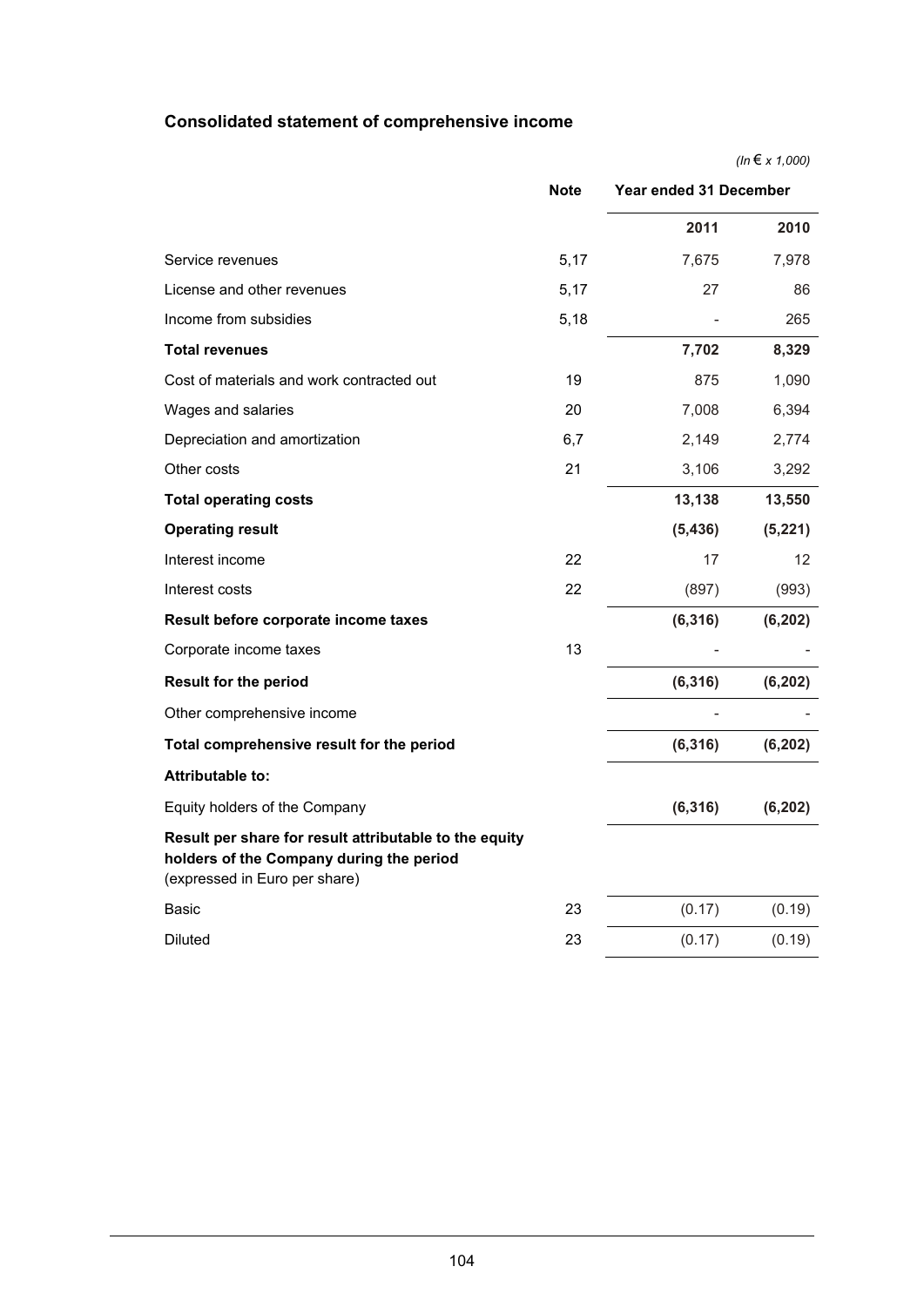# **Consolidated statement of changes in equity**

*(In € x 1,000)* 

|                                               |             |              | <b>Share</b> |              |                    |              |
|-----------------------------------------------|-------------|--------------|--------------|--------------|--------------------|--------------|
|                                               |             | <b>Share</b> | premium      | <b>Other</b> | <b>Accumulated</b> | <b>Total</b> |
|                                               | <b>Note</b> | capital      | reserve      | reserves     | deficit            | equity       |
| <b>Balance at 1 January</b>                   |             |              |              |              |                    |              |
| 2010                                          |             | 4,012        | 49,686       | 754          | (43, 109)          | 11,343       |
| Result for the year                           |             |              |              |              | (6, 202)           | (6, 202)     |
| Other comprehensive                           |             |              |              |              |                    |              |
| income for the year                           |             |              |              |              |                    |              |
| <b>Total comprehensive</b><br>result for 2010 |             |              |              |              | (6, 202)           | (6, 202)     |
| Employee share option<br>scheme:              |             |              |              |              |                    |              |
| - value of employee                           |             |              |              |              |                    |              |
| services                                      | 12          |              |              | 157          |                    | 157          |
| - options exercised,                          |             |              |              |              |                    |              |
| lapsed & forfeited                            | 12          |              |              | (134)        | 134                |              |
| Issue of share capital -                      |             |              |              |              |                    |              |
| financing                                     | 12          | 401          | 3,544        |              |                    | 3,945        |
| Issue of share capital -                      |             |              |              |              |                    |              |
| costs                                         | 12          |              | (308)        |              |                    | (308)        |
|                                               |             | 401          | 3,236        | 23           | 134                | 3,794        |
| <b>Balance at 31 December</b>                 |             |              |              |              |                    |              |
| 2010                                          |             | 4,413        | 52,922       | 777          | (49, 177)          | 8,935        |
|                                               |             |              |              |              |                    |              |
| <b>Balance at 1 January</b>                   |             |              |              |              |                    |              |
| 2011                                          |             | 4,413        | 52,922       | 777          | (49, 177)          | 8,935        |
| Result for the year                           |             |              |              |              | (6, 316)           | (6, 316)     |
| Other comprehensive                           |             |              |              |              |                    |              |
| income for the year                           |             |              |              |              |                    |              |
| <b>Total comprehensive</b>                    |             |              |              |              |                    |              |
| result for 2011                               |             |              |              |              | (6, 316)           | (6, 316)     |
| Employee share option<br>scheme:              |             |              |              |              |                    |              |
| - value of employee                           |             |              |              |              |                    |              |
| services                                      | 12          |              |              | 289          |                    | 289          |
| - options exercised,                          |             |              |              |              |                    |              |
| lapsed & forfeited                            | 12          |              |              | (216)        | 216                |              |
| Issue of share capital -                      |             |              |              |              |                    |              |
| financing                                     | 12          | 960          | 3,040        |              |                    | 4,000        |
| Issue of share capital -                      |             |              |              |              |                    |              |
| costs                                         | 12          |              | (422)        |              |                    | (422)        |
|                                               |             | 960          | 2,618        | 73           | 216                | 3,867        |
| <b>Balance at 31 December</b>                 |             |              |              |              |                    |              |
| 2011                                          |             | 5,373        | 55,540       | 850          | (55, 277)          | 6,486        |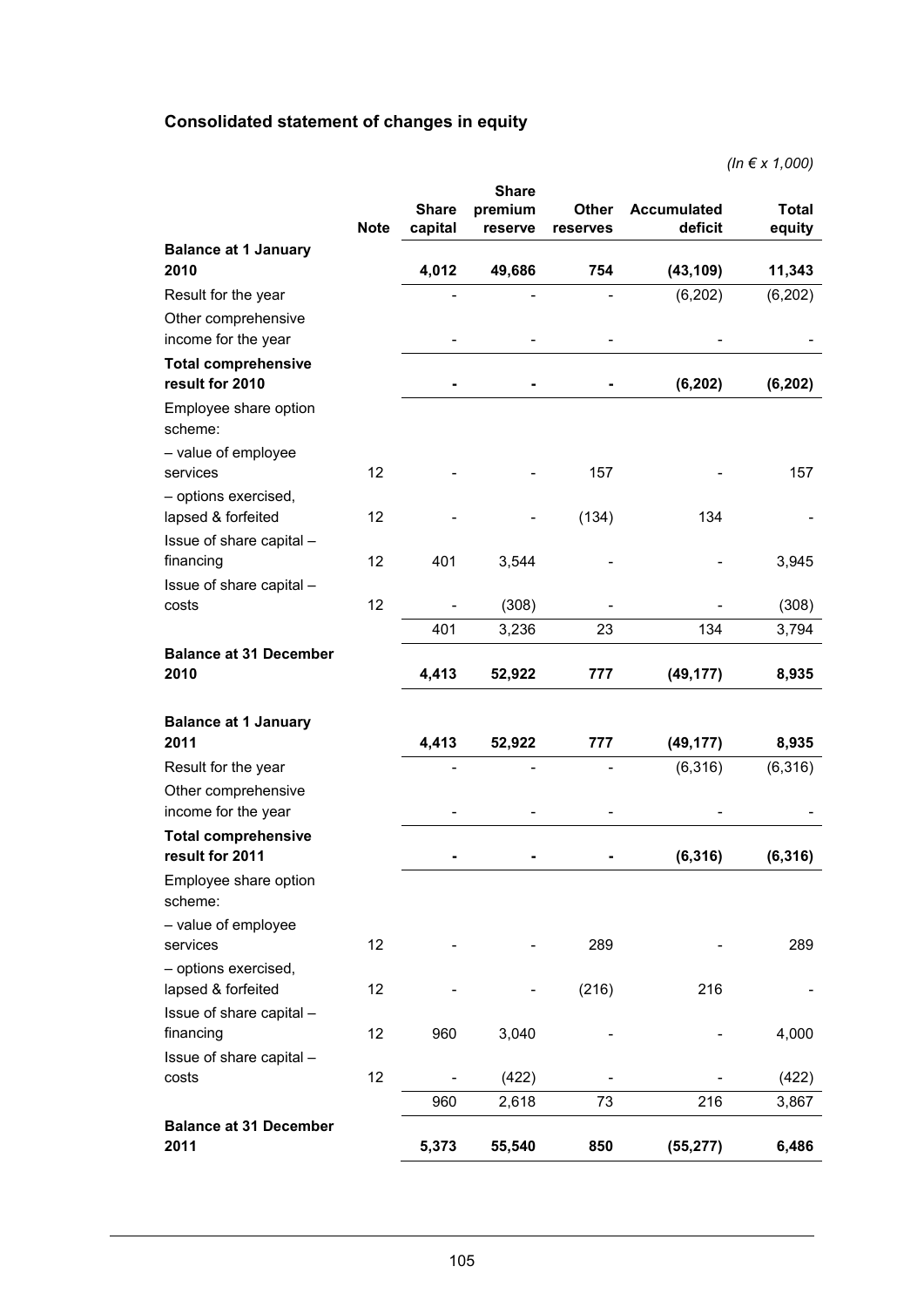# **Consolidated statement of cash flows**

|                                                        |             | (ln € x 1,000)         |         |
|--------------------------------------------------------|-------------|------------------------|---------|
|                                                        | <b>Note</b> | Year ended 31 December |         |
|                                                        |             | 2011                   | 2010    |
| Cash flows from operating activities                   |             |                        |         |
| Result before corporate income taxes                   |             | (6,316)                | (6,202) |
| Adjustments for:                                       |             |                        |         |
| - Depreciation and amortization                        | 6,7         | 2,149                  | 2,774   |
| - Share option expenses                                | 20          | 289                    | 157     |
| - Interest costs                                       | 22          | 897                    | 993     |
| - Interest income                                      | 22          | (17)                   | (12)    |
| Changes in working capital:                            |             |                        |         |
| - Inventories                                          |             | (81)                   | 150     |
| - Trade receivables                                    |             | (622)                  | 472     |
| - Social securities and other taxes                    |             | 36                     | 209     |
| - Other receivables, prepayments and accrued<br>income |             | 87                     | 376     |
| - Trade payables                                       | 2,25        | 585                    | (478)   |
| - Other liabilities and accruals                       | 2,25        | 222                    | (409)   |
| Cash used in operations                                |             | (2,771)                | (1,970) |
| Interest received                                      |             | 22                     |         |
| Interest paid                                          |             | (901)                  | (990)   |
| Net cash used in operating activities                  |             | (3,650)                | (2,960) |
| Cash flows from investing activities                   |             |                        |         |
| Purchases of property, plant and equipment             | 2,7,25      | (76)                   | (58)    |
| Purchases of intangible assets                         | 6           | (16)                   |         |
| Net cash used in investing activities                  |             | (92)                   | (58)    |
| <b>Cash flows from financing activities</b>            |             |                        |         |
| Proceeds from issuance of shares                       | 12          | 3,683                  | 3,363   |
| Repayment of finance lease liabilities                 |             | (1,045)                | (951)   |
| Net cash generated from financing activities           |             | 2,638                  | 2,412   |
| Cash, cash equivalents and bank overdrafts             |             |                        |         |
| Net decrease during the year                           |             | (1, 104)               | (606)   |
| Balance at beginning of the year                       |             | 2,707                  | 3,313   |
| Balance at end of the year                             |             | 1,603                  | 2,707   |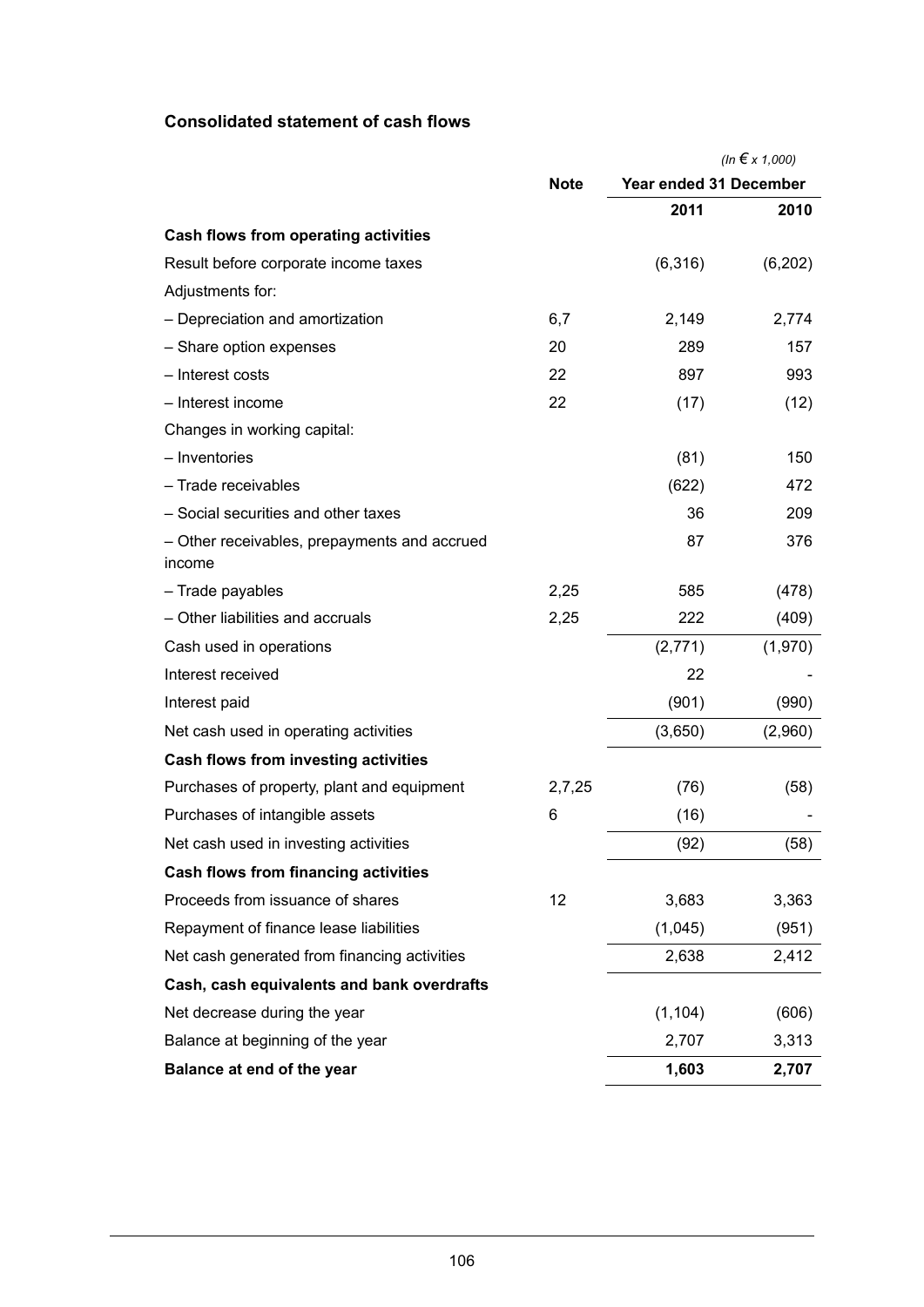## **Notes to the consolidated financial statements**

#### **1. General information**

## **1.1 Corporate information**

OctoPlus N.V. ('the Company' or 'OctoPlus', and 'the Group' including its subsidiaries) is a pharmaceutical company specialised in the controlled release, formulation and cGMP manufacture of injectable products. OctoPlus offers a platform of proprietary biodegradable polymers for the controlled release and extended release of injectable products, in particular proteins. The Company is a public limited liability company incorporated and domiciled in the Netherlands. The address of its registered office is Zernikedreef 12, 2333 CL Leiden, the Netherlands.

These consolidated financial statements are subject to approval by the Annual General Meeting of Shareholders ('AGM').

In accordance with section 402 of Part 9 of the Netherlands Civil Code a condensed income statement is included in the Company-only financial statements.

These financial statements of the Company have been approved for publication by the members of the Executive Board on 27 April 2012.

## **1.2 Basis of preparation**

The consolidated financial statements of OctoPlus N.V. for the financial year 2011 have been prepared in accordance with International Financial Reporting Standards ('IFRS') as adopted by the European Union ('EU'). All standards and all interpretations issued by the International Accounting Standards Board (the 'IASB') and the International Financial Reporting Interpretations Committee (the 'IFRIC') effective for 2011 have been adopted by the EU. The consolidated financial statements also comply with the financial reporting requirements included in Part 9 of Book 2 of the Netherlands Civil Code.

The consolidated financial statements have been prepared under the historical cost convention. Furthermore, the consolidated financial statements are presented in Euros and all values are rounded to the nearest thousand except when otherwise indicated.

The preparation of financial statements in conformity with IFRS requires the use of certain critical accounting estimates. It also requires Management to exercise its judgement in the process of applying the Group's accounting policies. The areas involving a higher degree of judgement or complexity or areas where assumptions and estimates are significant to the consolidated financial statements are disclosed in Note 4.

#### *Foreign currency translation*

Items included in the financial statements of each of the Group's entities are measured using the currency of the primary economic environment in which the entity operates ('the functional currency'). The consolidated financial statements are presented in Euros, which is the Company's functional and presentation currency.

Foreign currency transactions are translated into the functional currency using the exchange rates prevailing at the dates of the transactions. Foreign exchange gains and losses resulting from the settlement of such transactions and from the translation at year-end exchange rates of monetary assets and liabilities denominated in foreign currencies are recognized in the income statement.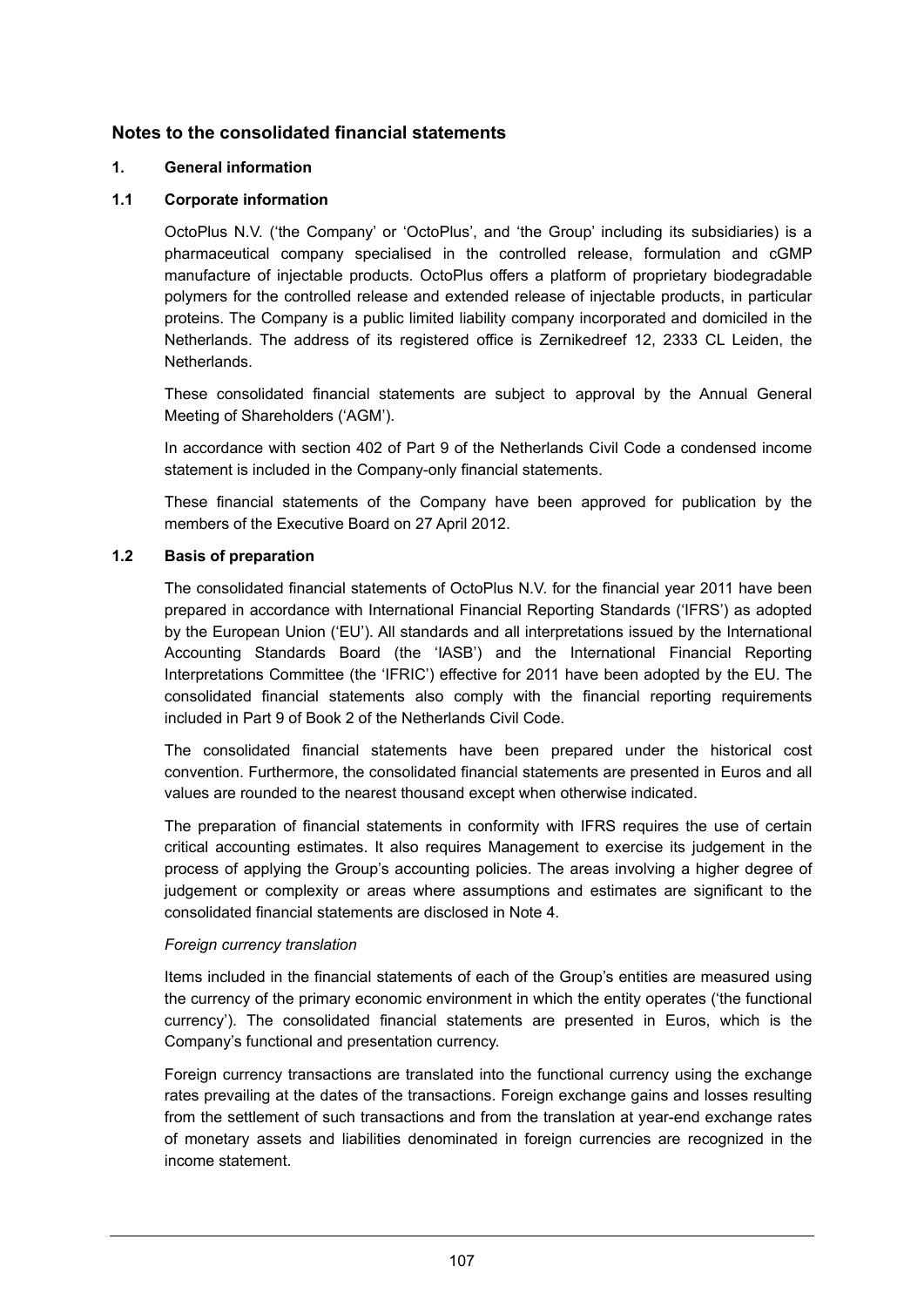## **1.3 Basis of consolidation**

The Company is the holding company of a group of companies. The other consolidated group companies ('subsidiaries') at 31 December 2011 are:

- OctoShare B.V., 100%, having its legal seat in Leiden, the Netherlands;
- OctoPlus Development B.V., 100%, having its legal seat in Leiden, the Netherlands;
- OctoPlus Technologies B.V., 100%, having its legal seat in Leiden, the Netherlands;
- OctoPlus Sciences B.V., 100%, having its legal seat in Leiden, the Netherlands;
- OctoPlus PolyActive Sciences B.V., 100%, having its legal seat in Leiden, the Netherlands;
- Chienna B.V., 100%, having its legal seat in Bilthoven, the Netherlands;

Intercompany transactions, balances and unrealized gains on transactions between group companies are eliminated. Unrealized losses between group companies are also eliminated, however, these are considered to be an impairment indicator of the asset transferred. Accounting policies of subsidiaries have been changed where necessary to ensure consistency with the policies adopted by the Group.

#### *Subsidiaries*

Subsidiaries are all entities over which the Group has the power to govern the financial and operating policies, generally accompanied by a shareholding of more than one half of the voting rights. The existence and effect of potential voting rights that are currently exercisable or convertible are considered when assessing whether the Group controls another entity. Subsidiaries are fully consolidated from the date on which control is transferred to the Group. They are de-consolidated from the date that control ceases.

Acquisitions of businesses are accounted for by the Group using the acquisition method. The consideration transferred in a business combination is measured at fair value, which is calculated as the sum of the acquisition-date fair values of the assets transferred by the Group, liabilities incurred by the Group to the former owners of the acquiree and the equity interests issued by the Group in exchange for control of the acquiree. Acquisition-related costs are generally recognized in profit or loss as incurred. Goodwill is measured as the excess of the sum of the consideration transferred, the amount of any non-controlling interests in the acquiree, and the fair value of the acquirer's previously held equity interest in the acquiree (if any) over the net of the acquisition-date amounts of the identifiable assets acquired and the liabilities assumed. If the cost of acquisition is less than the fair value of the net assets of the subsidiary acquired (also after re-assessment), the difference is recognized directly in the income statement, as bargain purchase gain.

#### **1.4 New and revised accounting standards**

The following amendments to existing standards and interpretations were issued by the IASB in 2011:

- Amendments to IFRS 1 'First-time Adoption of International Financial Reporting Standards';
- Amendments to IFRS 3 'Business Combinations';
- Amendments to IFRS 7 'Financial Instruments';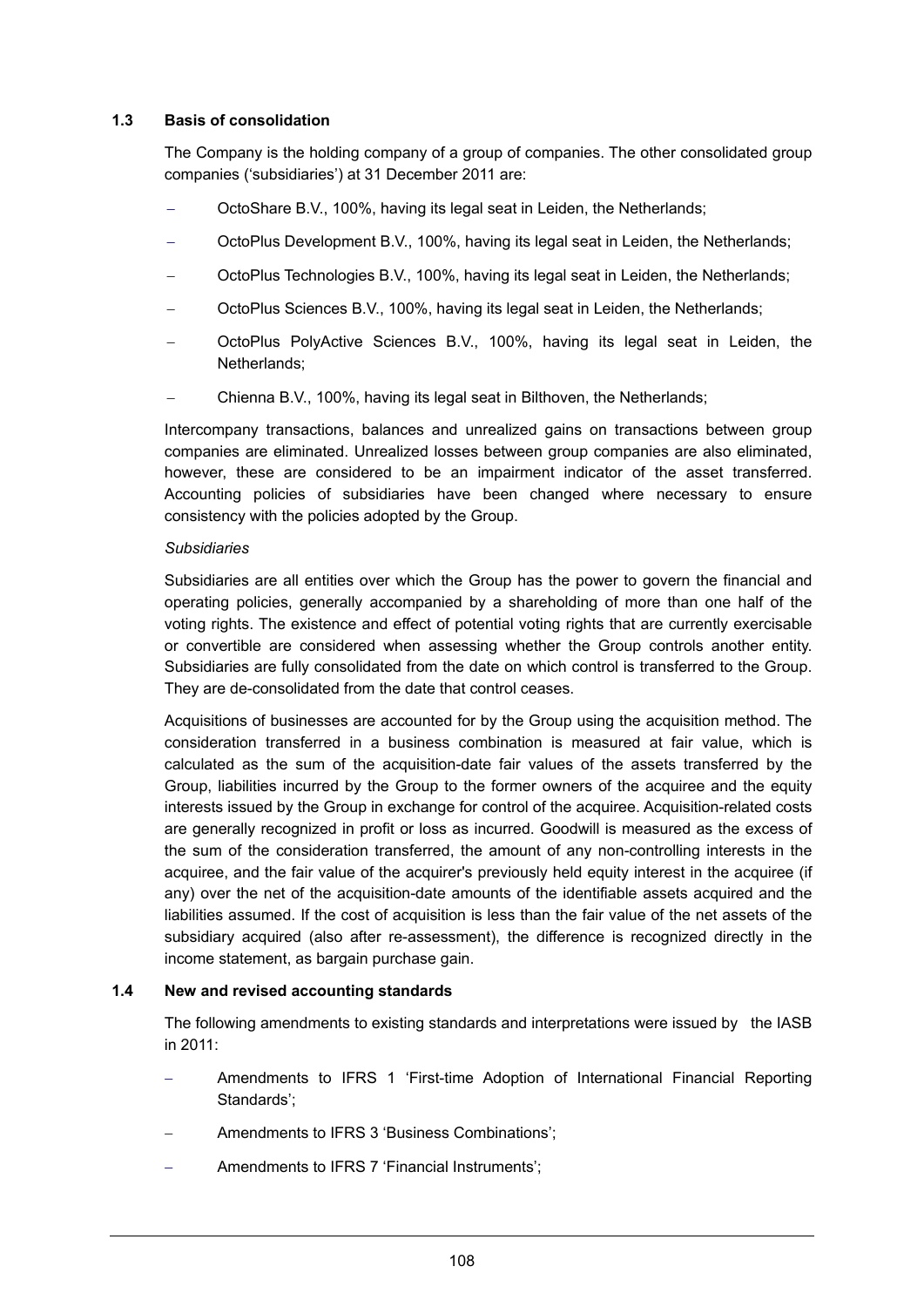- Amendments to IAS 1 'Presentation of Financial Statements';
- Amendments to IAS 24 'Related Party Disclosures';
- Amendments to IAS 27 'Consolidated and Separate Financial Statements';
- Amendments to IAS 32 'Financial Instruments: Presentation';
- Amendments to IAS 34 'Interim Financial Reporting';
- Amendments to IFRIC 13 'Customer Loyalty Programmes';
- IFRIC 14 'IAS 19 The Limit on a Defined Benefit Asset, Minimum Funding Requirements and their Interaction';
- IFRIC 19 'Extinguishing Financial Liabilities with Equity Instruments'.

These amendments to existing standards and interpretations did not have a material effect on the Company's financial statements.

## *Early adoption of IFRS standards and interpretations that were in issue but not yet effective for reporting periods beginning on 1 January 2011*

The IFRS standards and interpretations that were in issue but not yet effective for reporting periods beginning on 1 January 2011 were not yet adopted. The Company anticipates that the adoption of these Standards and Interpretations will not have a material effect on the financial statements of the Group in future periods.

*Early adoption of IFRS standards and interpretations that were not yet endorsed by the EU for reporting periods beginning on 1 January 2011*

The IFRS standards (IFRS 10, 11, 12 and 13) and interpretations (IAS 19R) that were in issue but not yet endorsed by the EU for reporting periods beginning on 1 January 2011 were not yet adopted.

## **2. Summary of significant accounting policies**

The principal accounting policies applied in the preparation of these consolidated financial statements are set out below. These policies have been applied consistently in the years presented, unless stated otherwise.

## **2.1 Intangible assets**

#### *(a) Goodwill*

Goodwill represents the excess of the cost of an acquisition over the fair value of the Group's share of the net identifiable assets of the acquired subsidiary at the date of acquisition. If the cost of an acquisition is less than the fair value of the net assets of the subsidiary acquired (also after re-assessment), the difference is recognized directly in the income statement.

Separately recognized goodwill is tested annually for impairment, or more frequently when there is an indication that the unit may be impaired, and carried at cost less accumulated impairment losses. Impairment losses on goodwill are not reversed in subsequent periods. Gains and losses on the disposal of an entity include the carrying amount of goodwill relating to the entity sold.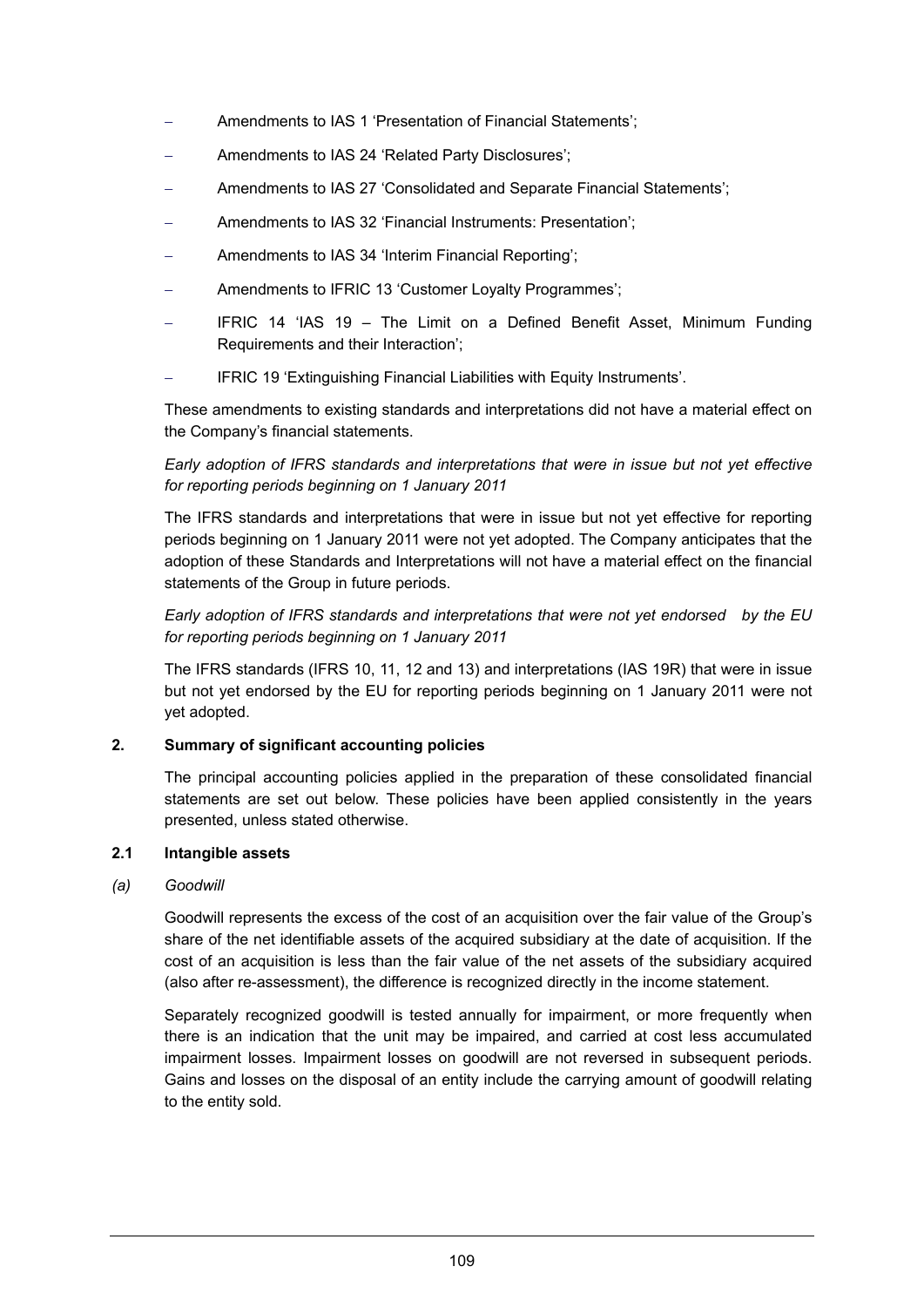## *(b) Patents*

Acquired patents have a definite useful life and are carried at cost less accumulated amortization and impairment losses. Amortization is calculated using the straight-line method to allocate the cost of patents over their estimated useful lives (generally 10 years unless a patent expires prior to that date). Amortization begins when an asset is available for its intended use.

#### *(c) Computer software*

Acquired computer software is capitalized on the basis of the costs incurred to acquire and bring to use the specific software. These costs are amortized over their estimated useful lives (generally three years).

## **2.2 Property, plant and equipment**

Property, plant and equipment comprise the buildings in Leiden, the manufacturing and laboratory facilities in these buildings, all equipment used in the manufacturing and laboratory facilities and other equipment. The buildings and part of the equipment used in the manufacturing and laboratory facilities are leased under finance lease agreements. Property, plant and equipment are stated at historical cost less depreciation. Historical cost includes expenditures that are directly attributable to the acquisition of the items.

Subsequent costs are included in the asset's carrying amount or recognized as a separate asset, as appropriate, only when it is probable that future economic benefits associated with the item will flow to the Group and the cost of the item can be measured reliably. All other repairs and maintenance charges are expensed in the financial period in which these are incurred.

Depreciation is calculated using the straight-line method to reduce the historical cost of the assets to their residual values over their estimated useful lives. The following depreciable lives are used:

| <b>Buildings</b> | 20 years |
|------------------|----------|
|                  |          |

Other equipment 3-5 years

The assets' residual values and useful lives are reviewed, and adjusted if appropriate, at each balance sheet date.

An asset's carrying amount is written down immediately to its recoverable amount if the asset's carrying amount is greater than its estimated recoverable amount (also refer to 2.3).

Gains and losses on disposals are determined by comparing proceeds with carrying amounts. These are included in the income statement.

#### *Finance leases*

The Group leases certain property, plant and equipment. Leases of property, plant and equipment where the Group has substantially transferred all the risks and rewards of ownership are classified as finance leases. Finance leases are capitalized at the commencement of the lease at the lower of the fair value of the leased property, plant and equipment and the present value of the minimum lease payments.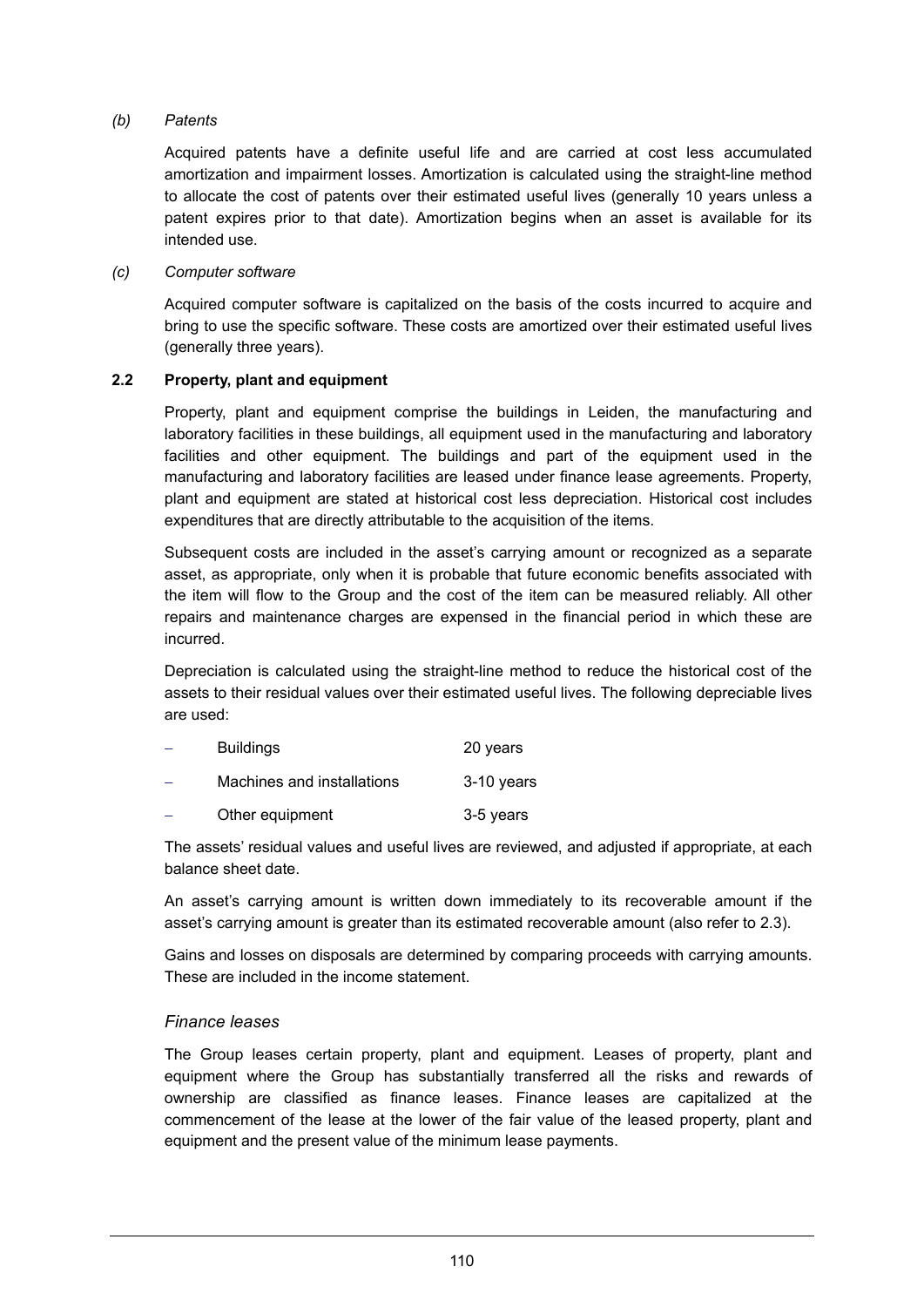Each lease payment is allocated between the liability and finance charges so as to achieve a constant rate on the finance balance outstanding. The corresponding rental obligations, net of finance charges, are included in 'finance lease liabilities'. The interest element of the finance cost is charged to the income statement over the lease period so as to produce a constant periodic rate of interest on the remaining balance of the liability for each period. Property, plant and equipment acquired under finance leases are depreciated over the shorter of the useful life of the asset or the lease term.

## **2.3 Impairment of intangible assets and property, plant and equipment**

Goodwill and other assets not subject to amortization or depreciation are reviewed for impairment at least annually. All assets subject to amortization or depreciation are reviewed for impairment at each reporting date and whenever events or changes in circumstances indicate that the carrying amount may not be recoverable. Both external and internal sources of information are taken into consideration to assess whether there are indications that the carrying amount may not be recoverable. External sources of information include (i) a significant decline of an asset's market value, (ii) significant changes with an adverse effect on the entity during the period or in the near future, (iii) an increase of market interest rates or other market rates of return on investments and (iv) a carrying amount of the net assets of the entity that is higher than the Company's market capitalization. Internal sources of information include (i) evidence of obsolescence / physical damage of the asset, (ii) significant changes with an adverse effect on the entity have taken place during the period or are expected to take place in the near future in the extent to which, or manner in which, an asset is used or is expected to be used, (iii) indications that the economic performance of an asset is, or will be, worse than expected and (iv) actual / budgeted net cash flows or operating profit or loss from the asset are significantly worse than budgeted. An impairment loss is recognized for the amount by which the asset's carrying amount exceeds its recoverable amount. The recoverable amount is the higher of an asset's fair value less costs to sell and value-in-use (i.e. the present value of the future cash flows to be generated by an asset from its continuing use in the business). For the purpose of assessing impairment, assets are grouped at the lowest levels for which there are separately identifiable cash flows (cash-generating units). Non-financial assets other than goodwill that suffered impairment are reviewed for possible reversal of the impairment at each reporting date.

#### **2.4 Financial assets**

The Group has financial assets in the two categories 'loans and receivables' and 'financial assets carried at cost'. In the years presented in these financial statements, the Group did not purchase or hold any derivative financial instruments or available-for-sale financial assets.

#### *(a) Loans and receivables*

Trade receivables, loans and other receivables that have fixed or determinable payments that are not quoted in an active market are classified as loans and receivables. Loans and receivables are measured at amortized cost using the effective interest method, less any impairment. An allowance for doubtful accounts is established when there is objective evidence that the Group will not be able to collect all amounts due according to the original terms of receivables. Significant financial difficulties of the debtor, probability that the debtor will enter into bankruptcy or financial reorganisation, and default or delinquency in payments are considered indicators that the trade receivable is impaired. The amount of the allowance is the difference between the asset's carrying amount and the present value of estimated future cash flows, discounted at the effective interest rate. The amount of the allowance is recognized in the income statement within 'other costs'. Interest income is recognized by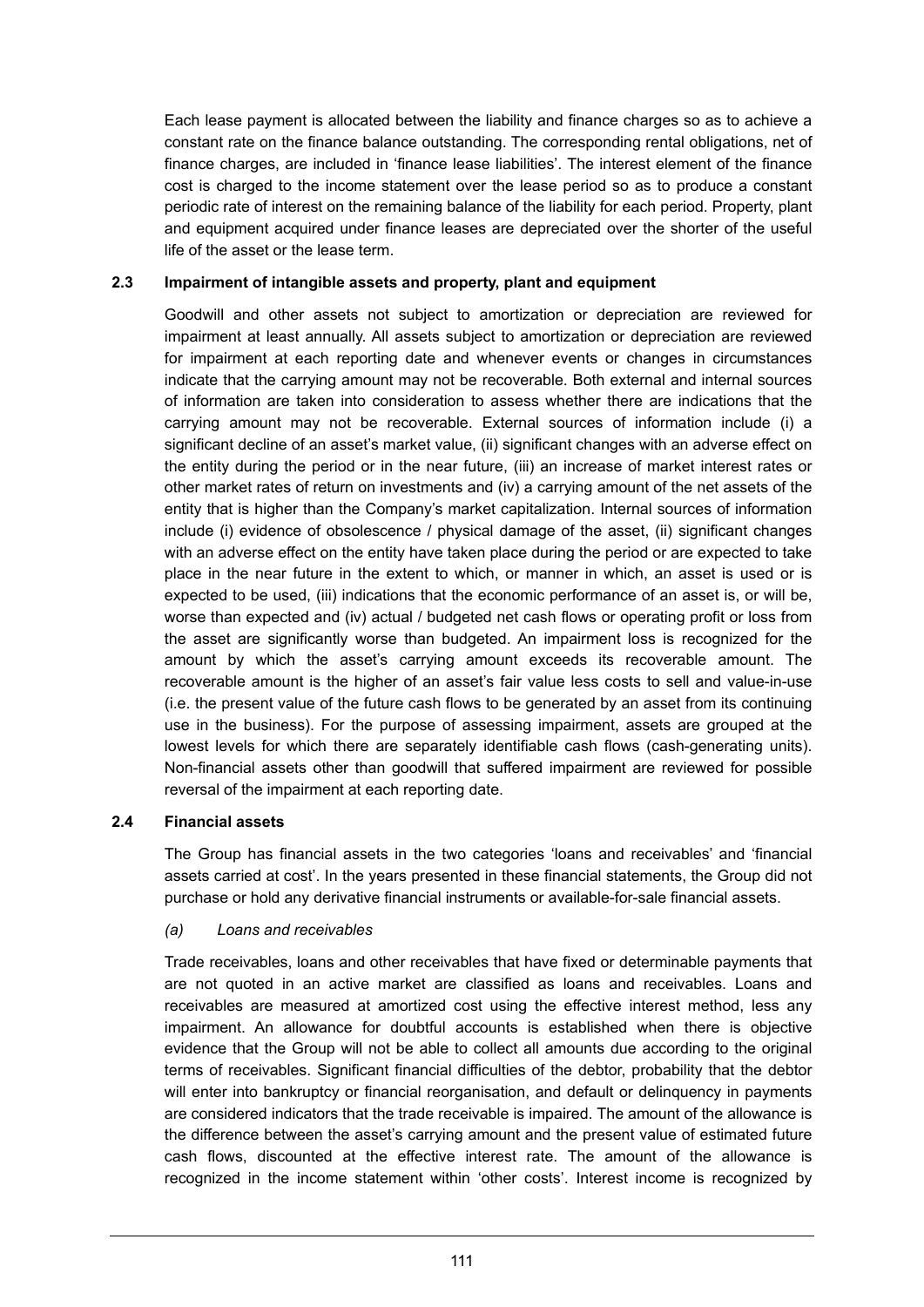applying the effective interest rate, except for short-term receivables when the recognition of interest would be immaterial. Loans and receivables are included in 'current assets', except for maturities greater than 12 months after the balance sheet date, which are classified as 'non-current assets'.

#### *(b) Financial assets carried at cost*

Financial assets carried at cost (less accumulated impairment losses) are unquoted equity instruments that are not carried at fair value because their fair value cannot be reliably measured. They are included in non-current assets unless Management intends to dispose of the investment within 12 months of the balance sheet date.

#### *(c) Purchases and sales of financial assets*

Regular purchases and sales of financial assets are recognized on trade-date; the date on which the Group commits to purchase or sell the asset. The Group derecognises a financial asset only when the contractual rights to the cash flows from the asset expire, or it transfers the financial asset and substantially all the risks and rewards of ownership of the asset to another entity. If the Group neither transfers nor retains substantially all the risks and rewards of ownership and continues to control the transferred asset, the Group recognises its retained interest in the asset and an associated liability for amounts it may have to pay. If the Group retains substantially all the risks and rewards of ownership of a transferred financial asset, the Group continues to recognise the financial asset and also recognises a collateralised borrowing for the proceeds received.

#### *(d) Impairment of financial assets*

The Group assesses at each balance sheet date whether there is objective evidence that a financial asset or a group of financial assets is impaired. A financial asset is impaired and impairment losses are incurred if, and only if, there is objective evidence of impairment as a result of one or more events that occurred after the initial recognition of the asset (a 'loss event') and that loss event (or events) has an impact on the estimated future cash flows of the financial asset. Signs of impairment could be (i) significant financial difficulty of the issuer, (ii) a breach of contract, (iii) a concession granted to the borrower that the lender, for economic or legal reasons relating to the borrower's financial difficulty would not otherwise consider, (iv) it becoming probable that the borrower will enter into bankruptcy or another financial reorganisation, (v) the disappearance of an active market for that financial asset because of financial difficulties, or (vi) observable data indicating that there is a measurable decrease in the estimated future cash flows from the financial asset since the initial recognition of those assets. If there is objective evidence that an impairment loss has been incurred on an unquoted equity instrument that is not carried at fair value because its fair value cannot be reliably measured, the amount of the impairment loss is measured as the difference between the carrying amount of the financial asset and the present value of estimated future cash flows discounted at the current market rate of return for a similar financial asset.

## **2.5 Inventories**

Inventories are stated at the lower of cost and net realisable value. The cost of inventories includes expenditures for materials acquired and directly attributable costs. Net realisable value is the estimated selling price in the ordinary course of business, less applicable variable selling expenses. Inventories are written down once these become obsolete.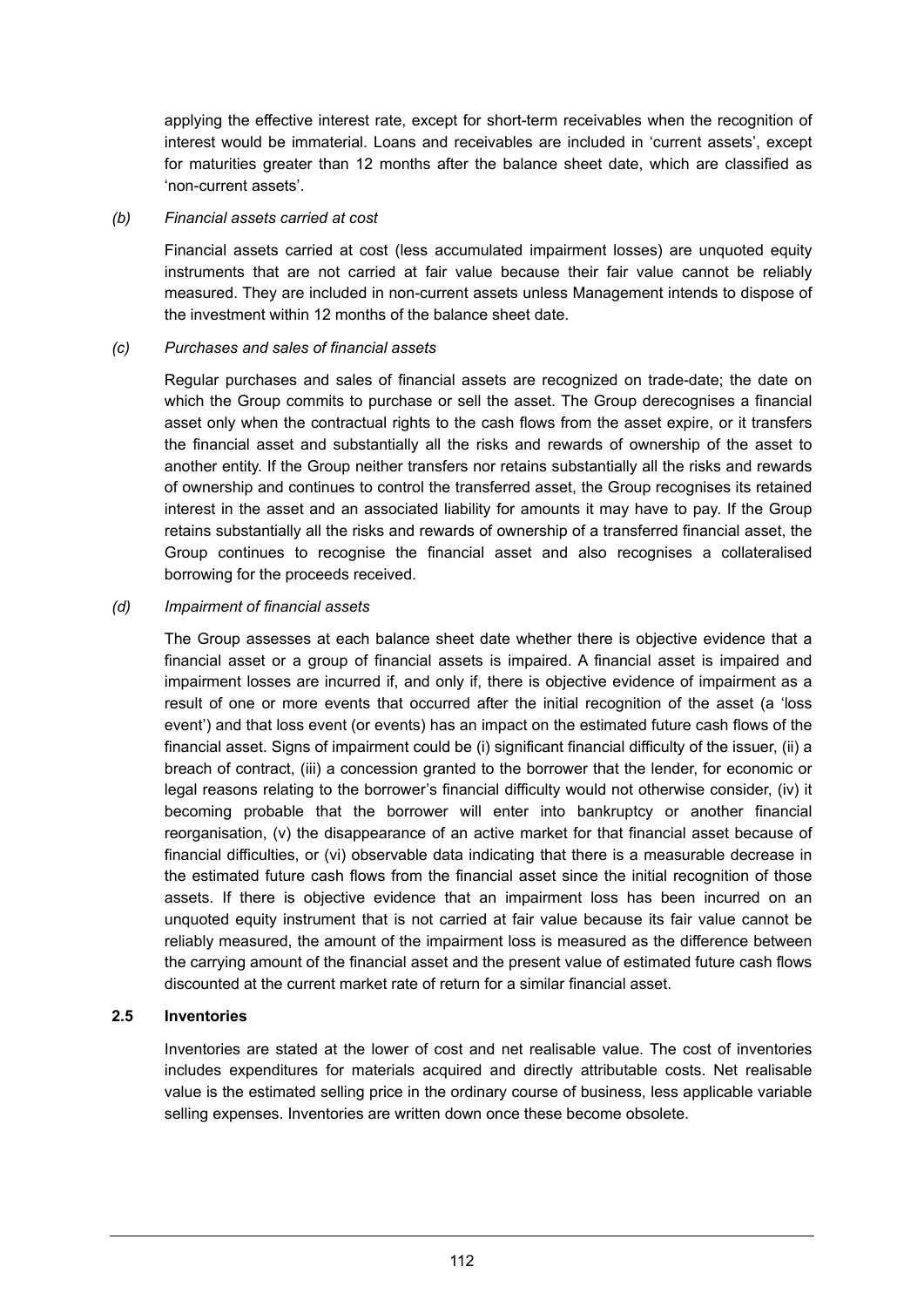### **2.6 Cash and cash equivalents**

Cash and cash equivalents includes cash-in-hand, current accounts, deposits held at call with banks, other short-term highly liquid investments with original maturities of three months or less, and bank overdrafts. Bank overdrafts are shown separately within current liabilities in the consolidated statement of financial position.

#### **2.7 Financial liabilities and equity instruments**

Debt and equity instruments are classified as either financial liabilities or as equity in accordance with the substance of the contractual arrangement and the definitions of a financial liability and an equity instrument.

#### *(a) Equity instruments*

An equity instrument is any contract that evidences a residual interest in the assets of an entity after deducting all of its liabilities. Equity instruments issued by the Group are recorded at the proceeds received, net of direct issue costs.

#### *(b) Compound instruments*

The component parts of compound instruments issued by the Group are classified separately as financial liabilities and equity in accordance with the substance of the contractual arrangement. At the date of issue, the fair value of the liability component is estimated using the prevailing market interest rate for a similar non-convertible instrument. This amount is recorded as a liability on an amortized cost basis using the effective interest method until extinguished upon conversion or at the instrument's maturity date. The equity component is determined by deducting the amount of the liability component from the fair value of the compound instrument as a whole. This is recognized and included in equity, net of income tax effects, and is not subsequently re-measured.

## **2.8 Equity**

Ordinary shares and preference shares are classified as equity. Incremental costs directly attributable to the issue of new shares or options are shown in equity as a deduction from the proceeds, net of tax.

#### **2.9 Deferred corporate income taxes**

Deferred corporate income tax is recognized, using the liability method, on temporary differences arising between the tax bases book value of assets and liabilities and their carrying amounts in the consolidated financial statements. Deferred corporate income tax assets are recognized to the extent that it is probable that future taxable profit will be available against which the tax losses can be offset. Deferred corporate income tax is determined using tax rates (and laws) that have been enacted or substantially enacted by the balance sheet date and are expected to apply when the related deferred corporate income tax asset is realized or the deferred corporate income tax liability is settled.

#### **2.10 Borrowings and other financial liabilities**

Borrowings and other financial liabilities are initially measured at fair value, net of transaction costs incurred, and are subsequently measured at amortized cost using the effective interest method, with interest expense recognized on an effective yield basis. The effective interest method is a method to calculate the amortized cost of a financial liability and of allocating interest expense over the relevant period. The effective interest rate is the rate that exactly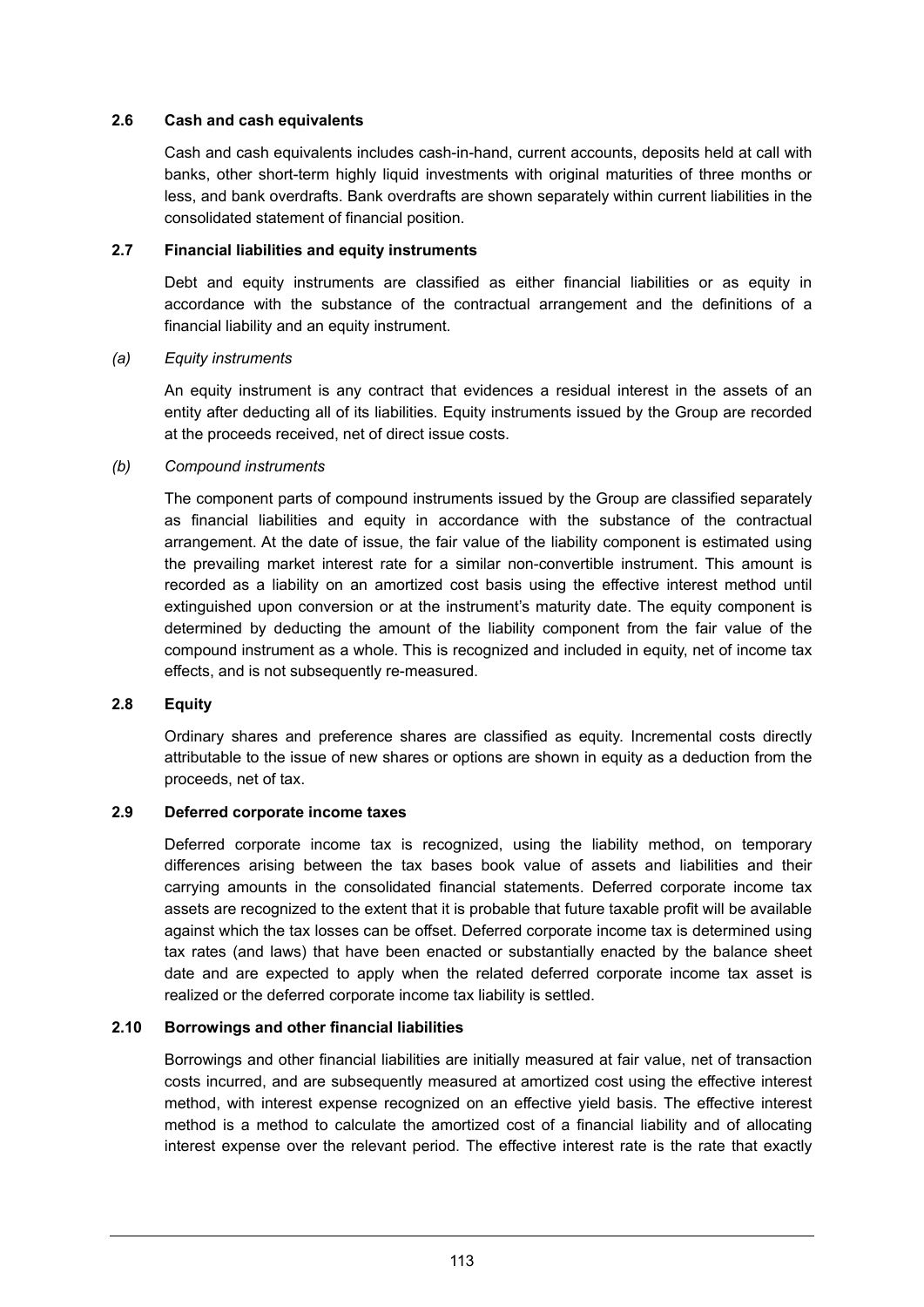discounts estimated future cash payments through the expected life of the financial liability, or, where appropriate, a shorter period.

Borrowings and other financial liabilities are classified as 'current liabilities' unless the Group has an unconditional right to defer settlement of the liability for at least 12 months after the balance sheet date ('non-current liabilities').

Interest on borrowings entered into for the construction of specific assets is capitalized.

## **2.11 Pension obligations**

The Company operates a defined contribution plan. A defined contribution plan is a pension plan under which the Group pays fixed contributions into a separate entity. The Group has no legal or constructive obligations to pay further contributions once the contributions have been paid. The contributions are recognized as employee benefit expense when they are due. Prepaid contributions are recognized as an asset to the extent that a cash refund or a reduction in the future payments is available. There have not been any significant changes to the plan since inception in February 2006.

#### **2.12 Share-based payments**

## *(a) Share-based compensation to employees*

The Company operates an equity-settled, share-based compensation plan which can include conditional options grants and/or unconditional options grants. The costs of employee share option plans are measured by reference to the fair value of the options at the date at which the options are granted using a Binomial option model.

The costs of these options, which reflect the services rendered by employees in exchange for the grant of the options, are recognized in the income statement, together with a corresponding increase in equity during the vesting period. The total amount to be expensed over the vesting period is determined by reference to the fair value of the options granted at grant date, excluding the impact of any non-market vesting conditions (for example, profitability and sales growth targets).

Estimates of forfeitures are included in assumptions about the number of options that are expected to become exercisable. At each balance sheet date, the Company revises its estimates of the number of options that are expected to become exercisable. It recognises the impact of the revision of original estimates, if any, in the income statement, with a corresponding adjustment to equity.

The proceeds received net of any directly attributable transaction costs are credited to share capital (nominal value) and share premium when the options are exercised.

#### *(b) Equity-settled share-based payment transactions*

Equity-settled share-based payment transactions with other parties are measured at the fair value of the goods or services received, except when the fair value cannot be estimated reliably, in which case they are measured at the fair value of the equity instruments granted, measured at the date the entity obtains the goods or the counter party renders the services.

## **2.13 Profit-sharing and bonus plans**

The Group recognises a liability and an expense for bonuses and profit-sharing plans if contractually obliged or if there is a past practice that has created a constructive obligation.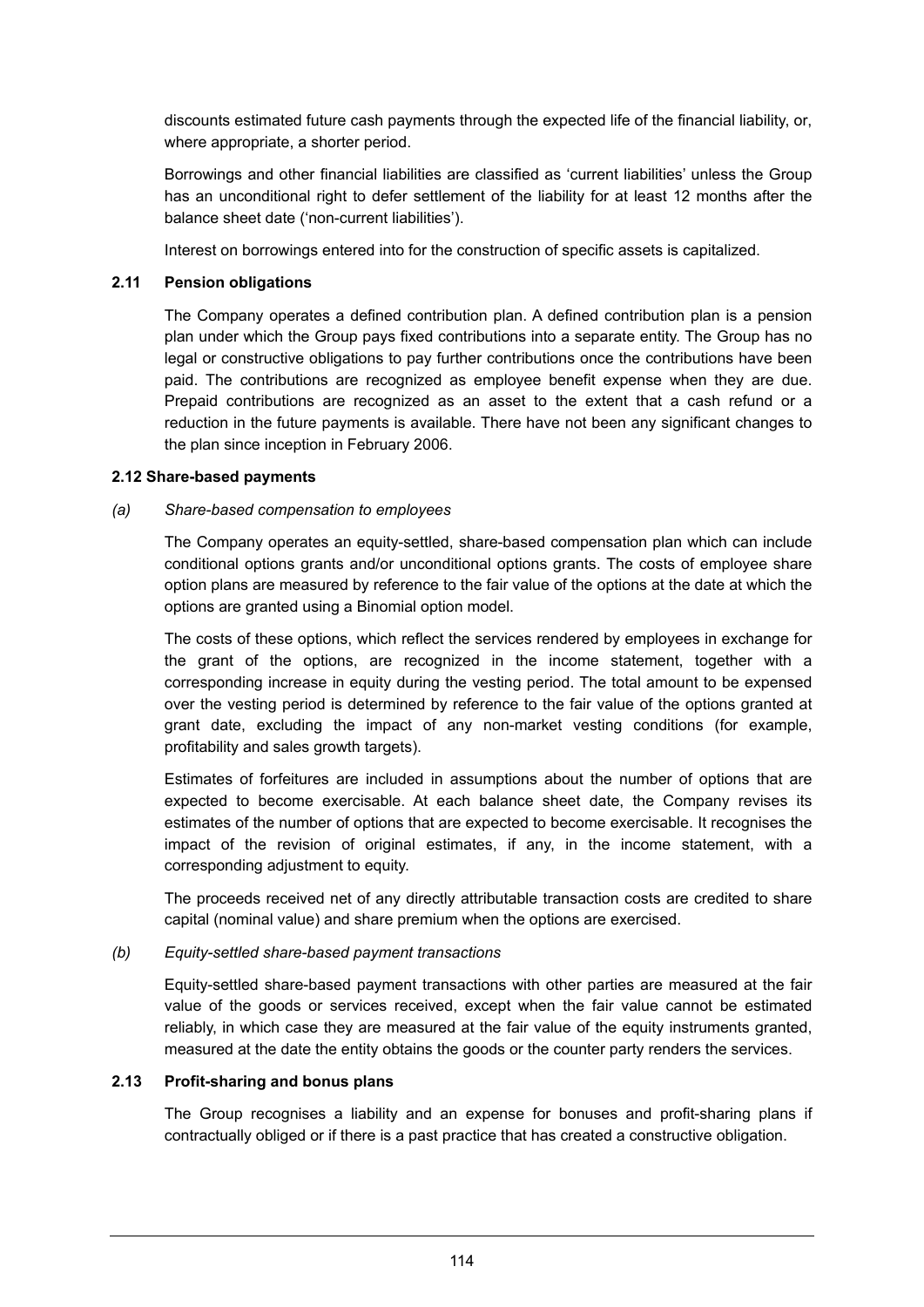## **2.14 Provisions**

Provisions are recognized when: the Group has a present legal or constructive obligation as a result of past events; it is probable that an outflow of resources will be required to settle the obligation; and the amount can be reliably estimated. Provisions are not recognized for future operating losses.

Provisions are measured at the present value of the expenditures expected to be required to settle the obligation using a pre-tax rate that reflects current market assessments of the time value of money and the risks specific to the obligation. The increase in the provision due to passage of time is recognized as interest expense.

#### **2.15 Revenue recognition**

Revenue comprises the fair value of the sale of goods and services, and is shown net of value-added tax, rebates and discounts and after eliminated sales within the Group. The Group's revenues primarily consist of sales of services, license and other revenues and subsidies. These revenues are recognized as follows:

#### *(a) Service revenues*

Sales of services are recognized in the accounting period in which the services are rendered by reference to the stage of completion of the specific transaction when the outcome of a transaction can be estimated reliably. Each project is divided into subprojects and the stage of completion for each subproject is assessed on the basis of the actual service provided as a proportion of the total services to be provided.

#### *(b) License and other revenues*

License and other revenues include amounts earned from third parties with licenses and/or options to the Group's intellectual property and for amounts received for the sale of part of the Group's intellectual property. License and other revenues are recognized when earned in accordance with the substance and under the terms of the related agreements and when it is probable that the economic benefits associated with the transaction will flow to the entity and the amount of the revenue can be measured reliably. In situations where the Group has continuing performance obligations, revenues related to license fee payments are deferred and the related revenue is recognized in the period of expected performance.

#### *Multiple element arrangements*

In certain circumstances, it is necessary to apply the recognition criteria to the separately identifiable components of a single transaction in order to reflect the substance of the transaction. Conversely, the recognition criteria are applied to two or more transactions together when they are linked in such a way that the commercial effect cannot be understood without reference to the series of transactions as a whole.

The Group offers arrangements whereby a customer obtains the right to use the Group's intellectual property and purchases research and development services under one arrangement. When such multiple element arrangements exist, an element is accounted for as a separable element if it has value to the customer on a stand-alone basis and the fair value can be determined objectively and reliably.

When license and other revenues and service revenues are identified as separable elements in a multiple element transaction, the license and other revenues recognized is determined based on the fair value of the right obtained by the customer in relation to the fair value of the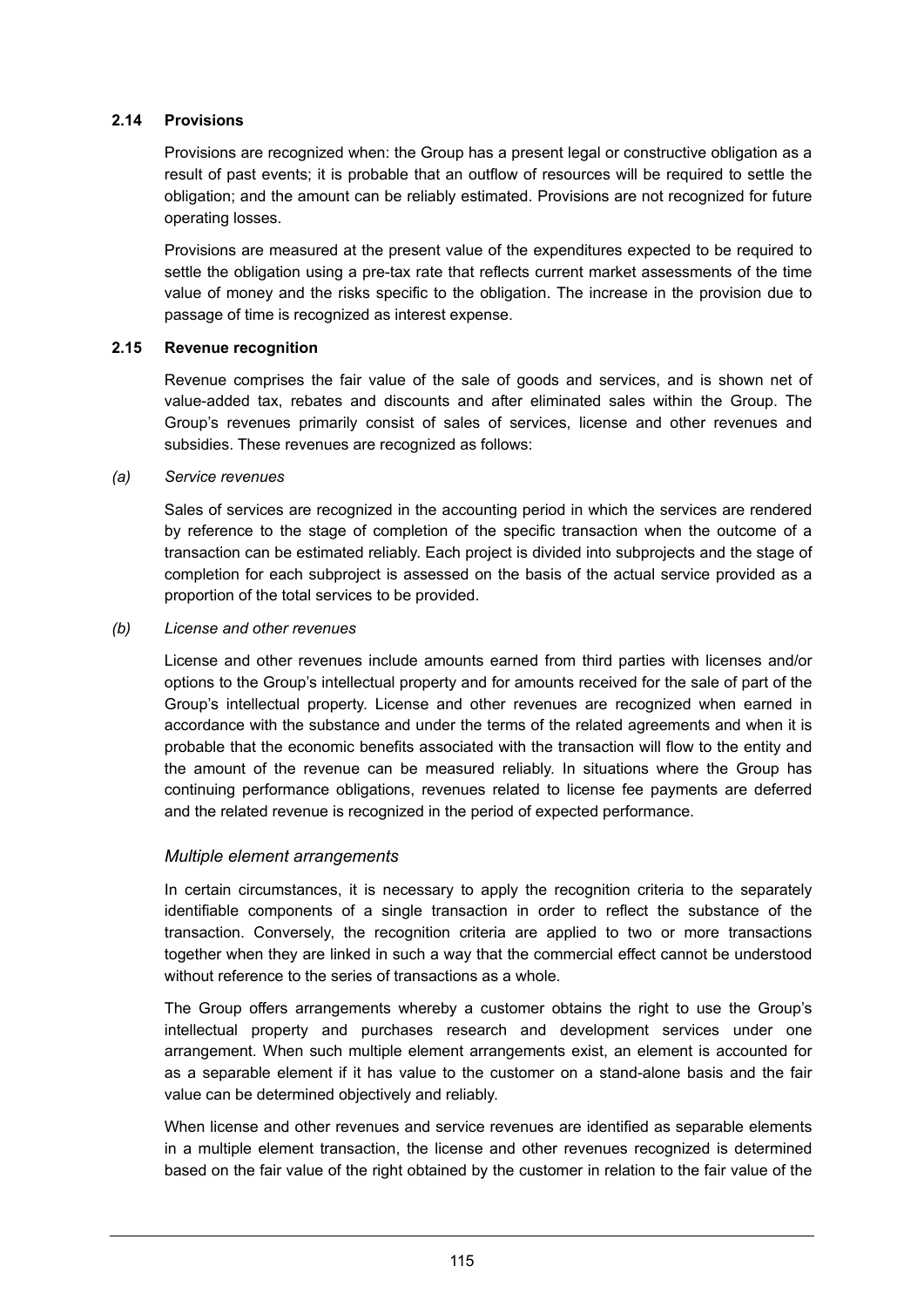arrangement taken as a whole, and is recognized in accordance with the accounting policy for license and other revenues as discussed above. The revenue relating to the service element, which represents the fair value of the servicing arrangement in relation to the fair value of the arrangement as a whole, is recognized over the service period. The fair values of each element are determined based on the current market price of each of the elements when sold separately.

#### *(c) Income from subsidies*

The Group was granted certain subsidies, which support the Group's research efforts in defined research and development projects. These subsidies generally provide for reimbursement of approved costs incurred as defined in the grants. Subsidies are recognized at their fair value when there is a reasonable assurance that the subsidy will be received and the Group will comply with all attached conditions.

The Group includes income from subsidies under 'income from subsidies' in the income statement in order to enable comparison of its income statement with companies in the life sciences sector. Companies in the life sciences sector generally present governmental subsidies as income, as these subsidies often are a significant source of income. Furthermore, research and development expenses would, generally, be incurred to the same amount if no governmental contributions would be granted.

The WBSO ('wet ter bevordering speur- en ontwikkelingswerk') is a fiscal facility that provides subsidies to companies, knowledge centres and self-employed people who perform research and development activities (as defined in the WBSO Act). Under this Act, a portion of the labour costs of employees directly involved in research and development can be deducted from the regular payment of payroll taxes and social security contributions. Subsidies relating to labour costs (WBSO) are deferred and recognized in the income statement as negative labour costs over the period necessary to match them with the labour costs that they are intended to compensate.

#### **2.16 Operating leases**

Leases in which a significant portion of the risks and rewards of ownership are retained by the lessor are classified as operating leases. Payments made under operating leases (net of any incentives received from the lessor) are charged to the income statement as incurred.

## **3. Risk management**

## **3.1 Financial risk management**

The Group is exposed to a variety of financial risks, with the most important risks being: market risk (including foreign currency risk and credit risk) and liquidity risk. The Group's overall risk management program seeks to minimise potential adverse effects of these financial risk factors on the Group's financial performance. For a discussion of the Company's risk management and system of internal controls, reference is also made to the 'Executive Board report' elsewhere in this document.

#### *(a) Foreign currency risk*

Foreign exchange risk arises from future commercial transactions and recognized assets and liabilities in foreign currencies. The Company is not exposed to a significant foreign exchange risk. Substantially all customer invoices are sent and paid in Euro, only a minor part of the supplier invoices are in currencies other than the Euro (3.4% of the outstanding payables at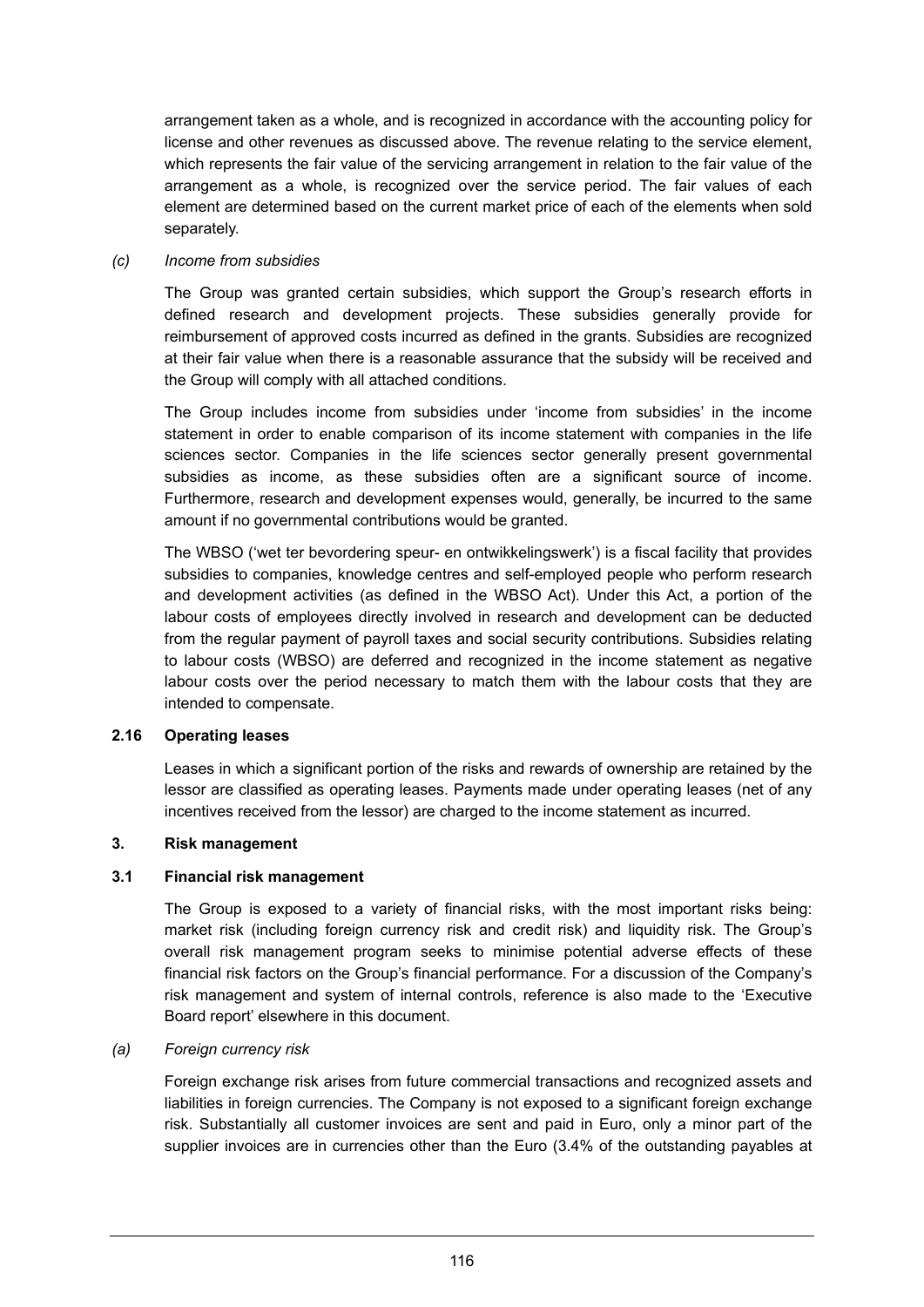31 December 2011 consist of currencies other than the Euro) and there are no other significant transactions in currencies other than the Euro.

## *(b Credit risk*

Over the years, OctoPlus has established a loyal international client base with a high percentage of long-term clients, either outsourcing multiple projects at OctoPlus or returning to OctoPlus with their next project or development phase. The Company top-5 customers in the year 2011 generated 53% of the Company's 2011 consolidated revenues, with the largest customer generating 23% of 2011 consolidated revenues.

The Group has a (pro)-active receivables collection policy in place. Through this policy, the Company assesses the creditworthiness of the potential customer prior to signing a contract and performing activities. The credit quality of each existing customer is also regularly reassessed and collaterals from each customer are required before work will start on any new project, content of invoices is discussed and agreed with each customer upfront, invoices are sent on a monthly basis directly after the end of each month or during month as soon as certain milestones (as defined in a contract) are met, the customer is contacted when invoices are sent and finally, the customer is contacted when the end of the payment term for an invoice is approaching.

Through the combination of a loyal client base and the Company's receivables collection policy as outlined above, Management believes that the Company's credit risk is small.

*(c) Liquidity risk*

Prudent liquidity risk management implies maintaining sufficient cash and marketable securities, the availability of funding through an adequate amount of committed credit facilities and the availability of contingency plans in case of significant downfalls to meet a company's obligations.

It is our strategy to generate sufficient cash from our operations to meet all our obligations. In the last few years, however, we witnessed a negative operating cash flow amounting to  $\epsilon$  2.8 million (2009), € 3.0 million (2010) and € 3.7 million (2011). As a result, we relied on external funding through different equity fundraisings to continue operations.

OctoPlus is specialized in the controlled release, formulation and cGMP manufacture of injectable products. These services are provided on a fee-for-service basis. Contract periods vary from a number of months to a number of years, with often a significant part of the activities taking place in the first six months. Existing customers often return to OctoPlus for additional work on existing or new projects. Due to the nature of the contracts (including their duration), a significant part of the Company's budgeted revenues for a year is not contracted at the beginning of that year. This also applies to the year 2012. In case the Company is not able to sign new revenue generating deals in the remainder of 2012, its financial position will be harmed significantly. In addition, customers might decide to suspend or terminate the development activities OctoPlus conducts on their behalf. This can be on a relatively short notice and can also significantly harm the Company's financial position. However, the Company currently has a healthy order portfolio and a healthy acquisition funnel. As a result, the Company is positive towards meeting its targeted levels of revenues and cash.

Locteron successfully completed Phase IIb clinical development. Phase III has been prepared. When a commercial partner is found by Locteron's current owner Biolex, the Company believes that Biolex and its commercial partner will request OctoPlus to further develop the process and the analytics of the product and to manufacture Locteron as it has done before.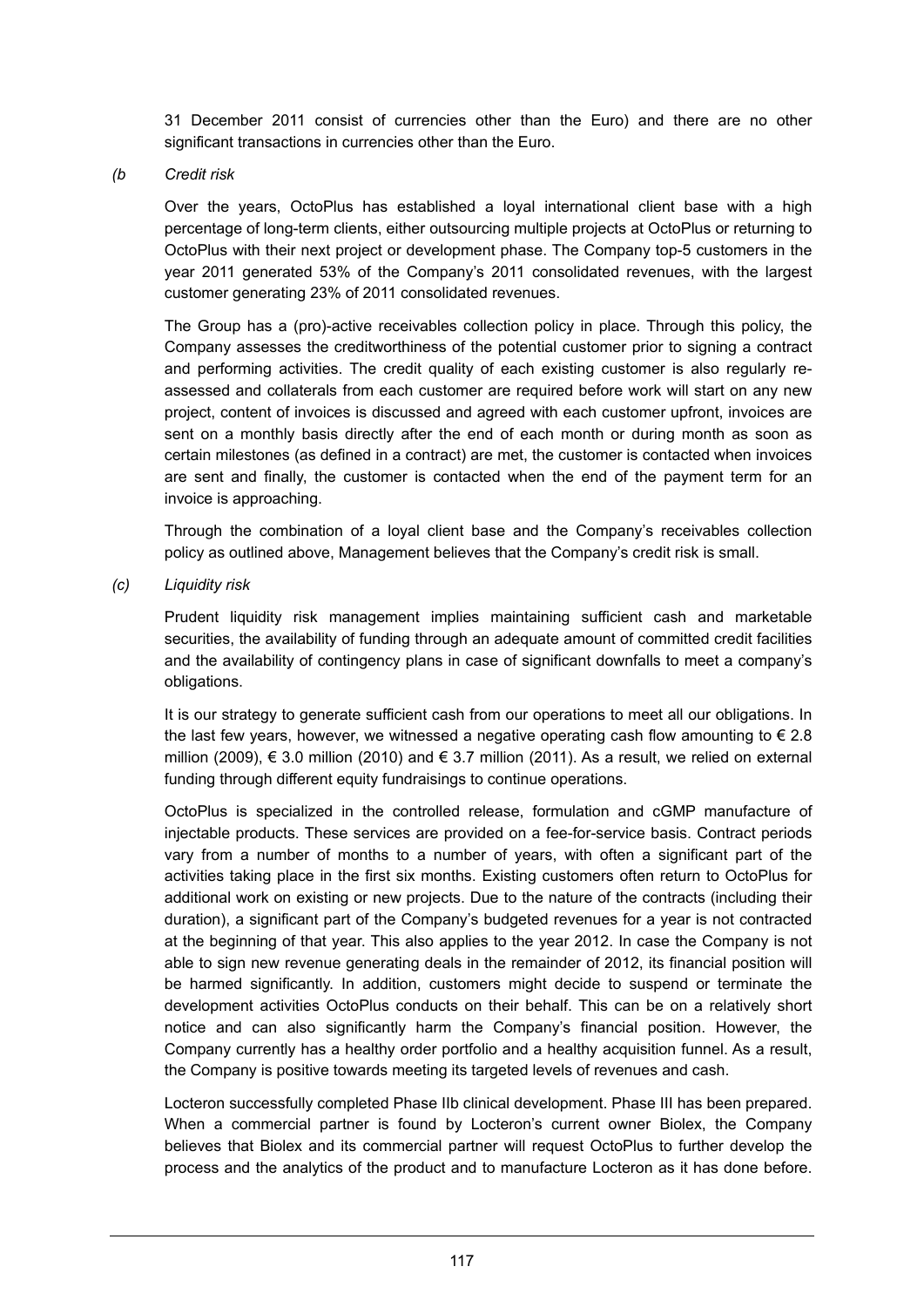This is expected to generate significant revenues in the mid-term future and could also result in milestone and royalty payments in the medium or longer term. These revenues are currently not included in OctoPlus' revenue and cash flow forecast, however future developments with respect to Biolex might impact the valuation of the Company's receivables and financial fixed assets related to Biolex. See further also Note 8 and Note 11.

Per 31 December 2011 OctoPlus has € 1.6 million cash (Note 9) available and a € 1.3 million credit facility (Note 15) available. Besides these funds the Company has secured  $\epsilon$  3.0 million additional financing in April 2012 (Note 30). The secured financing is partly dependent on approval of the AGM to issue new shares ( $\epsilon$  1.9 million).

These funds are currently sufficient but OctoPlus might need additional funding in the future if the Company's expectations are not completely realized. Several sources are available to raise additional working capital in the short and medium term future.

If management deems it to be necessary OctoPlus may raise capital by means of a capital markets transaction, such as non-dilutive (debt) financing, issuance of equity or a combination thereof. The timing and proceeds from such a transaction are subject to, for instance, market conditions (e.g. share price) and availability of assets to secure debt transactions as well as approval of boards and/or shareholders.

Taking into account the Company's year-end cash position, the available credit line facility, the additional funding acquired in April 2012 (Note 30), other financing options available, the revenues contracted, the cost base, the Company's internal control environment and the available contingency plans, the Company has sufficient funds for a period of at least 12 months. Potential other projects, such as Locteron, might significantly improve the Company's cash position during the next 12 months.

## *Maturity analysis for non-derivative financial instruments*

|                                          | No later than 1<br>year | Between 1<br>and 5 years | Later than 5<br>years | Total  |
|------------------------------------------|-------------------------|--------------------------|-----------------------|--------|
| At 31 December 2011                      |                         |                          |                       |        |
| Finance lease liabilities <sup>1</sup>   | 1.848                   | 4.388                    | 9.043                 | 15.279 |
| Trade and other liabilities <sup>2</sup> | 5.984                   | -                        | $\qquad \qquad$       | 5,984  |
|                                          | 7.832                   | 4.388                    | 9.043                 | 21,263 |

|                                          | No later than 1<br>year | Between 1<br>and 5 years | Later than 5<br>years | <u>Total</u> |
|------------------------------------------|-------------------------|--------------------------|-----------------------|--------------|
| At 31 December 2010                      |                         |                          |                       |              |
| Finance lease liabilities <sup>1</sup>   | 1.832                   | 5.282                    | 10.045                | 17.159       |
| Trade and other liabilities <sup>2</sup> | 5.489                   | $\overline{\phantom{0}}$ |                       | 5,489        |
|                                          | 7.321                   | 5.282                    | 10.045                | 22.648       |

<sup>1</sup> Including interest. For more details, see Note 15.

 $2$  The contractual payments with regard to trade and other liabilities do not include deferred income (Note 16).

#### *(d) Other financial risks*

The Group is exposed to an equity securities price risk through its equity interest in Biolex (Note 8) and to a marginal interest rate risk through its current credit line facility. The Group is not exposed to commodity price risk but does have a marginal fair-value risk.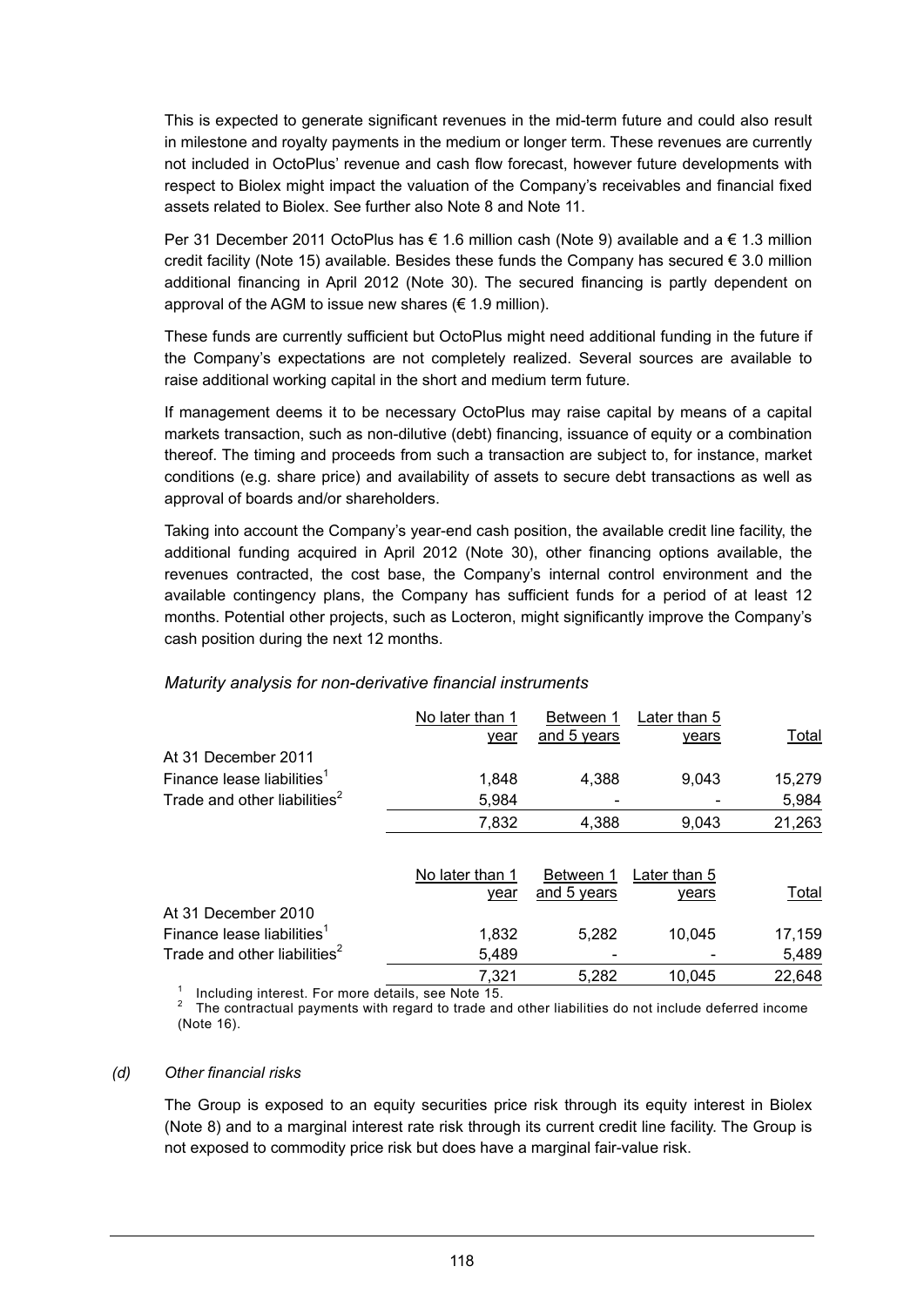## **3.2 Capital risk management**

The Group manages its capital to ensure that it will be able to continue as a going concern. The Group does not have a targeted debt-to-equity ratio but equity needs to be at least 25% of the balance sheet total (adjusted for certain items) at each reporting date to comply with the covenants of its current credit line facility with ABN Amro (Note 15).

Under the Group's strategy, the Group strives for a cash-balanced business in the medium term. Any cash requirements the Group might have will be funded through equity or loan agreements.

The capital structure of the Group consists of financial liabilities (as detailed in Note 15), cash and cash equivalents, net of bank overdrafts (as detailed in Note 9) and equity, comprising issued capital, reserves and retained earnings (as detailed in Note 12).

## **4. Critical accounting estimates and judgements**

Estimates and judgements are continually evaluated and are based on historical experience and other factors, including expectations of future events that are believed to be reasonable under the circumstances.

The Group makes estimates and assumptions concerning the future. The resulting accounting estimates will, by definition, seldom equal the related actual results. The estimates and assumptions that have a significant risk of causing a material adjustment to the carrying amounts of assets and liabilities within the next financial year as well as critical judgements in applying the Group's accounting policies are discussed below.

#### *(a) Impairment test of goodwill and patents*

Goodwill and patents not yet available for their intended use are not amortized but are subject to an annual impairment test or more frequent testing whenever events or changes in circumstances indicate that the carrying amount may not be recoverable. For all patents used, we assess at each reporting date whether there is any indication that (a group of) patents may be impaired. If any such indication exists, we estimate the recoverable amount of that (group of) patent. For the purpose of the impairment testing, goodwill and patents are allocated to cash-generating units. The recoverable amount of the applicable cash-generating unit is determined based on value-in-use calculations by using the discounted cash flow model.

In the years presented, all goodwill recognized relates to the acquisition of Chienna B.V. in the year 2003 and substantially all of the patents relate to the PolyActive drug delivery technology as acquired in two stages; (i) as part of the acquisition of Chienna B.V. in 2003 and (ii) as acquired from IsoTis Inc. in April 2007. This technology is used for Locteron, ESBATech and other projects.

The Company operates as one reportable segment and all goodwill and patents are assigned to the 2003 business acquisition that led to the recognition of the goodwill and patents.

In performing impairment testing of goodwill and patents, Management must make significant judgements and estimates to determine whether the cash flows generated by the cashgenerating unit that the assets belong to are less than the unit's carrying value. The data necessary for performing the impairment tests are based on Management's estimates of future cash flows. Determining cash flows requires the use of judgements and estimates that have been included in the Group's strategic plans and long-term forecasts. Expected cash flows from all signed agreements and prospects are discounted against the weighted average cost of capital ("WACC"). The Company's WACC per 31 December 2011 requires significant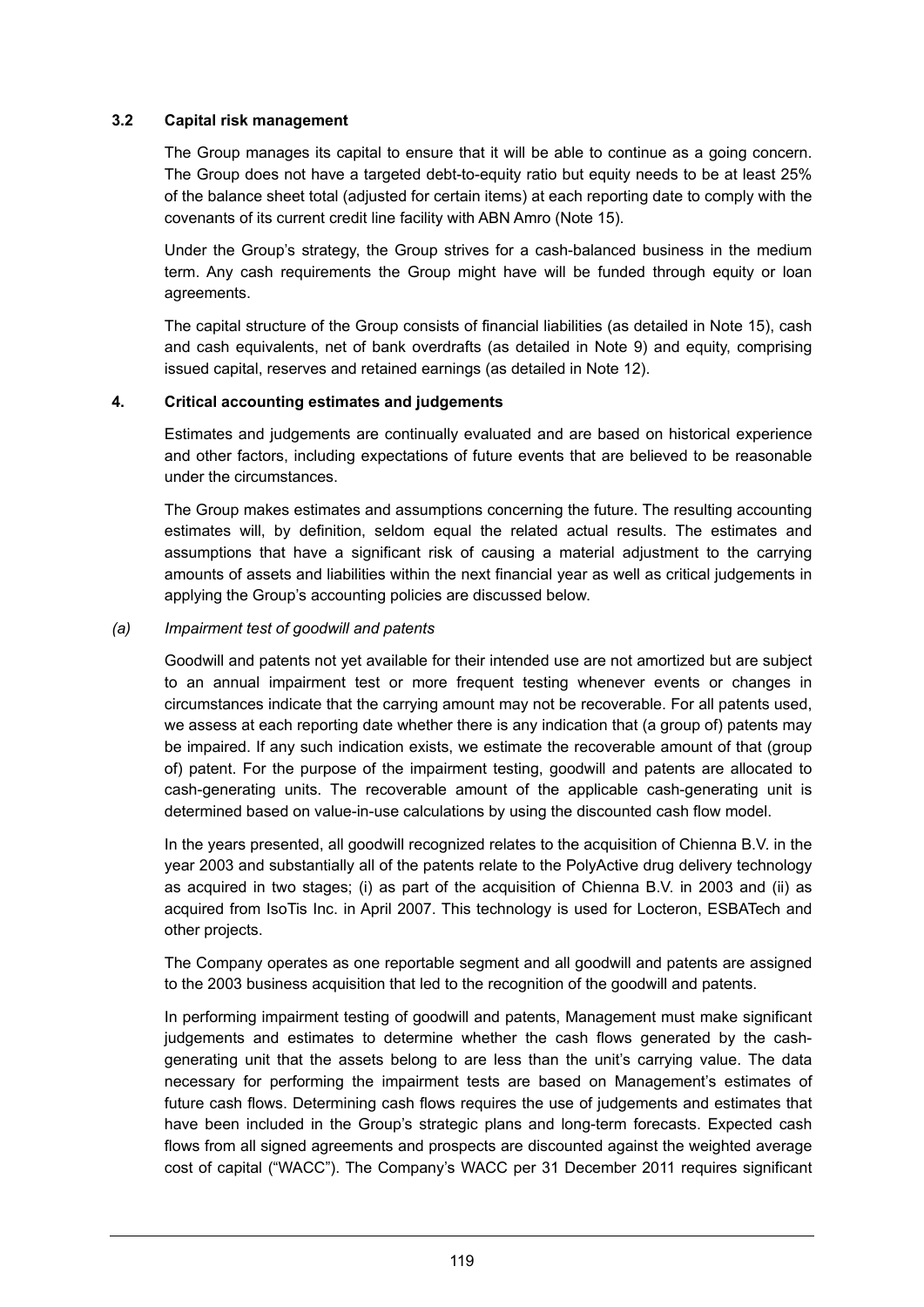judgement. Management evaluated the WACC using different approaches and estimated that the WACC ranges between 10% and 15% (pre-tax). The impairment analysis in respect of the intangible assets has been performed using different WACC percentages within this range.

No impairment losses have been recognized in 2011 (Note 6).

## *(b) Impairment test of financial assets*

The financial asset carried at cost relates to an equity interest in Biolex (Note 8). The Group assesses at each balance sheet date whether there is any objective evidence that this financial asset is impaired. Signs of impairment for this equity interest that were considered are (i) significant financial difficulty of the issuer, (ii) a breach of contract, (iii) it becoming probable that the borrower will enter into bankruptcy or another financial reorganisation, and (iv) observable data indicating that there is a measurable decrease in the estimated future cash flows from the financial asset since the initial recognition of those assets.

Based upon this assessment, the Group concluded that there is no objective evidence for impairment (Note 8).

## *(c) Impairment test of tangible fixed assets*

The Company's tangible fixed assets consist of property, plant and equipment and are explained in Note 7. All tangible fixed assets are reviewed for impairment at each reporting date and whenever events or changes in circumstances indicate that the carrying amount may not be recoverable. This assessment includes both (i) internal sources of information, such as a significant and unexpected decline in market value of an asset, significant changes with an adverse effect in the technological, market, economic or legal environment in which the entity operates or the market to which the asset is dedicated and an increase in market interest rates used to discount future cash flows and (ii) external sources of information, such as evidence of obsolescence or physical damage of an asset, significant changes with an adverse effect of how an asset is used or is expected to be used and evidence of decreased performance of an asset.

#### *(d) Corporate income taxes*

The Group, which has a recent history of tax losses, recognises deferred tax assets arising from unused tax losses or tax credits only to the extent that the relevant fiscal unity has sufficient taxable temporary differences or there is convincing evidence that sufficient taxable profit will be available against which the unused tax losses or unused tax credits can be utilized by that fiscal unity. Management's judgement is that such convincing evidence is currently not sufficiently available and a deferred tax asset is therefore only recognized to the extent that a fiscal unity has sufficient taxable temporary differences.

#### *(e) Share-based payments*

Share options granted are measured at the fair value of the equity instruments granted at grant date (indirect method of measurement). Fair value is determined through the use of an option-pricing model considering, the following variables:

- a The exercise price of the option;
- b The expected life of the option;
- c The current value of the underlying shares;
- d The expected volatility of the share price, calculated considering the effect of dividends on stock price;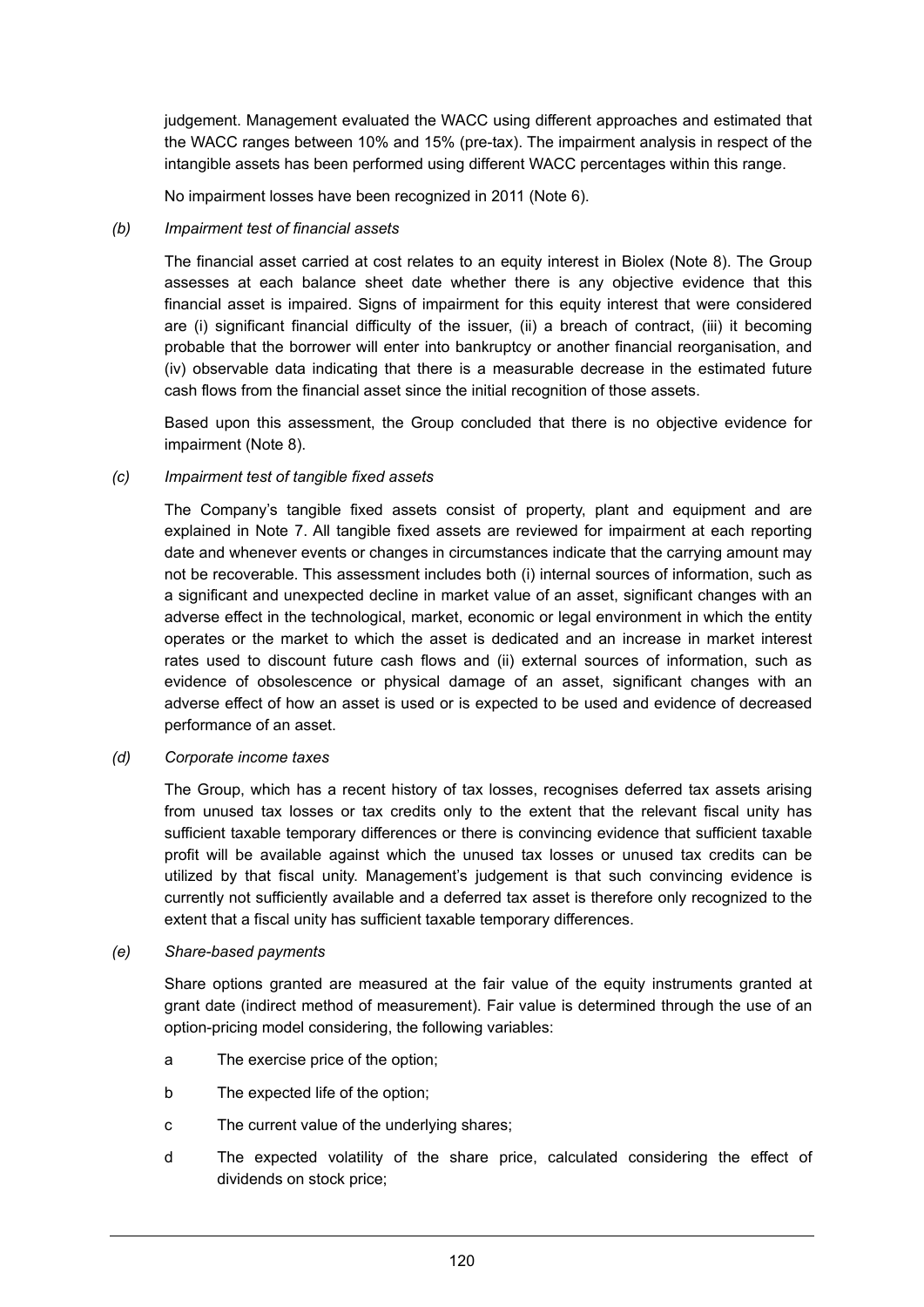- e The dividends expected on the shares; and
- f The risk-free interest rate for the life of the option.

Conditional option grants might include market conditions. These market conditions are included in the calculation of the fair value of the option.

For the Company's share option plans, Management's judgement is that the Binomial method is most appropriate for determining fair values as this method allows accounting for nontransferability, vesting conditions and early exercise.

For options granted before 30 June 2007, published OctoPlus share price information was only available for a short period of time, as the Company became publicly listed on 4 October 2006. The expected volatility of all options granted before that date is therefore still based on the average historical volatility of the peers over a period that agrees with the period of maturity. For all options granted after 30 June 2007, published OctoPlus share price information is available for a longer period of time and the expected volatility of the options granted after that date is therefore based on the average historical volatility of the OctoPlus share over a period of time.

All assumptions and estimates of both the conditional and unconditional option grants are further discussed in Note 6 and Note 12 to the consolidated financial statements.

The result of the share option valuations and the related compensation expense is dependent on the model and input parameters used. Even though Management considers the fair values reasonable and defensible based on the methodologies applied and the information available, others might derive at a different fair value for each of the Company's share option plans.

#### *(f) Claims*

Third parties might claim amounts from the Group. These claims are considered by Management on a case by case basis, taking legal advice insofar required. When Management judges that there is a present obligation as a result of a past event, an outflow of resources is probable and a reliable estimate of the obligation can be made, a provision is recorded. A contingent liability is recorded in case of a possible future obligation, as long as this possible future obligation is not remote. Possible future obligations that are remote are not disclosed.

#### **5. Segment information**

#### *(a) Operating segments*

OctoPlus operates in one reportable segment named 'formulation, drug delivery and manufacturing activities', which consists of contract formulation development and manufacturing on the basis of either expertise and know-how or its proprietary drug delivery platform. The activities are performed by the same people and as a result decisions are made by the Executive Board (who is identified as the 'chief operating decision maker') on a consolidated basis and discrete and valuable financial information per activity can not be made available.

#### *(b) Geographical information*

Since our establishment in 1995, we have provided services to a diverse and international group of more than 170 pharmaceutical and biotechnology companies on a fee-for-service basis. Currently, our active customer base comprises around 40 clients, which are located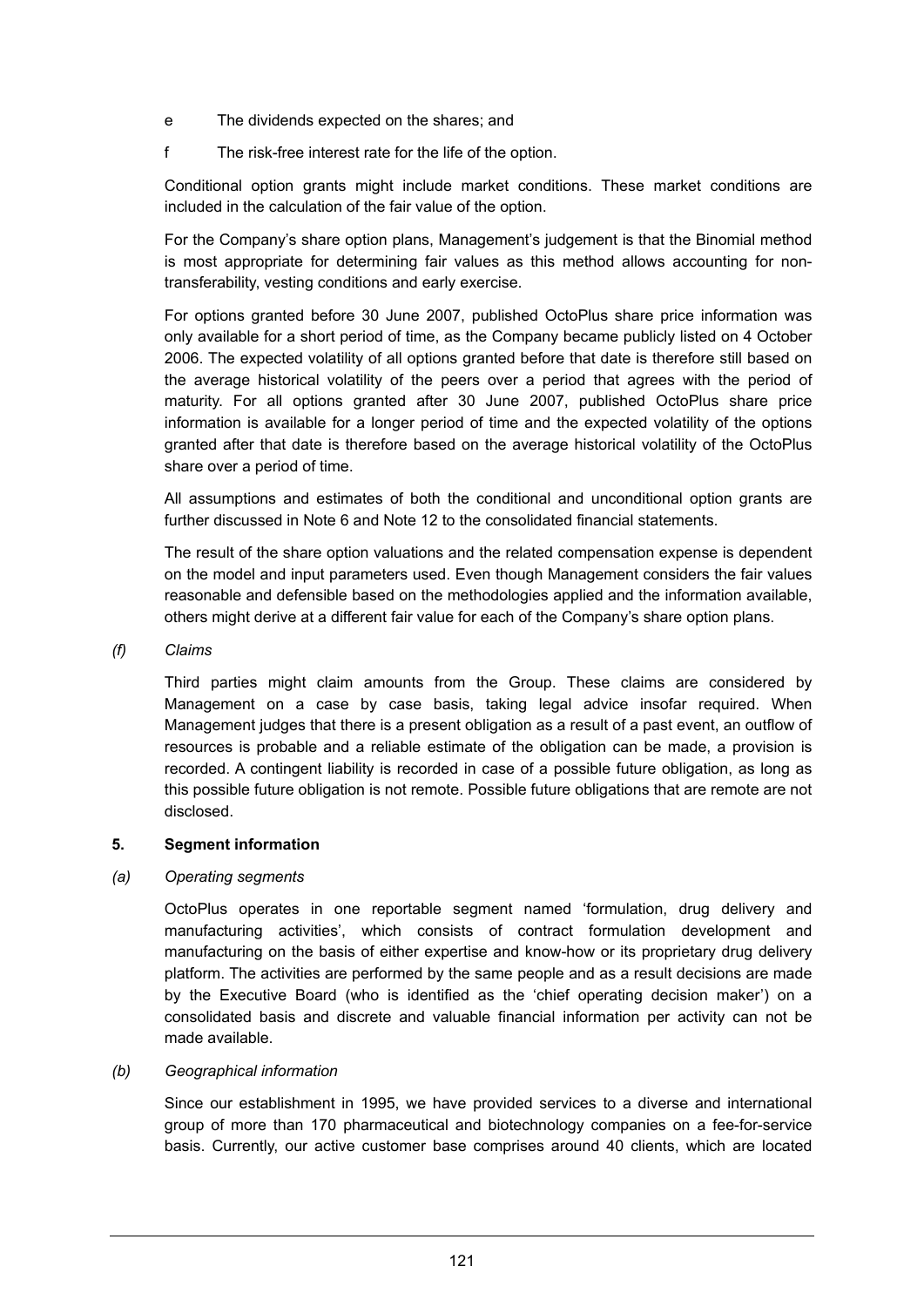worldwide and include small, medium and large biotechnology as well as pharmaceutical companies. The allocation of revenues to geographical areas is shown below:

| Revenues        | 2011  | 2010  |
|-----------------|-------|-------|
| European Union  | 2.686 | 3.859 |
| North-America   | 1.873 | 2,283 |
| Other countries | 3.143 | 2.187 |
|                 | 7.702 | 8.329 |

Contracts with our customers vary in size and duration. Historically, revenues generated from individual contracts have been in the range of  $\epsilon$  25 to  $\epsilon$  1,500. The duration of a project varies between a few months to several years. The revenues generated from each customer can vary significantly from year-to-year depending on whether development of a product progresses successfully and the stage of development of the product. As an example, we might need to develop a formulation and prepare animal trial material in year 1, do not need to perform substantial activities in year 2, but need to scale up the process and manufacture a batch of final product in year 3 for the customer's clinical study. As a result the composition of revenues varies from year to year and as a result the revenues from each geographical area may be significantly different each year.

Revenues from the European Union decreased from  $\epsilon$  3.859 in 2010 to  $\epsilon$  2.686 in 2011 as a number of projects that had a significant contribution to 2010 revenues ended in 2010 or early 2011. Revenues from other countries increased from  $\epsilon$  2,187 in 2010 to  $\epsilon$  3,143 in 2011 mainly as a result of higher revenues in 2011 from a Switzerland-based pharmaceutical company.

#### *(c) Major customers*

The Company's top-5 customers in the year 2011 generated 53% of the Company's 2011 consolidated revenues (2010, 45%). Two customers contributed more than 10% to the Company's consolidated 2011 revenues (2010, 2 companies). A Switzerland-based pharmaceutical company was the Company's largest customer in 2011 and contributed 23% to the Company's consolidated revenues.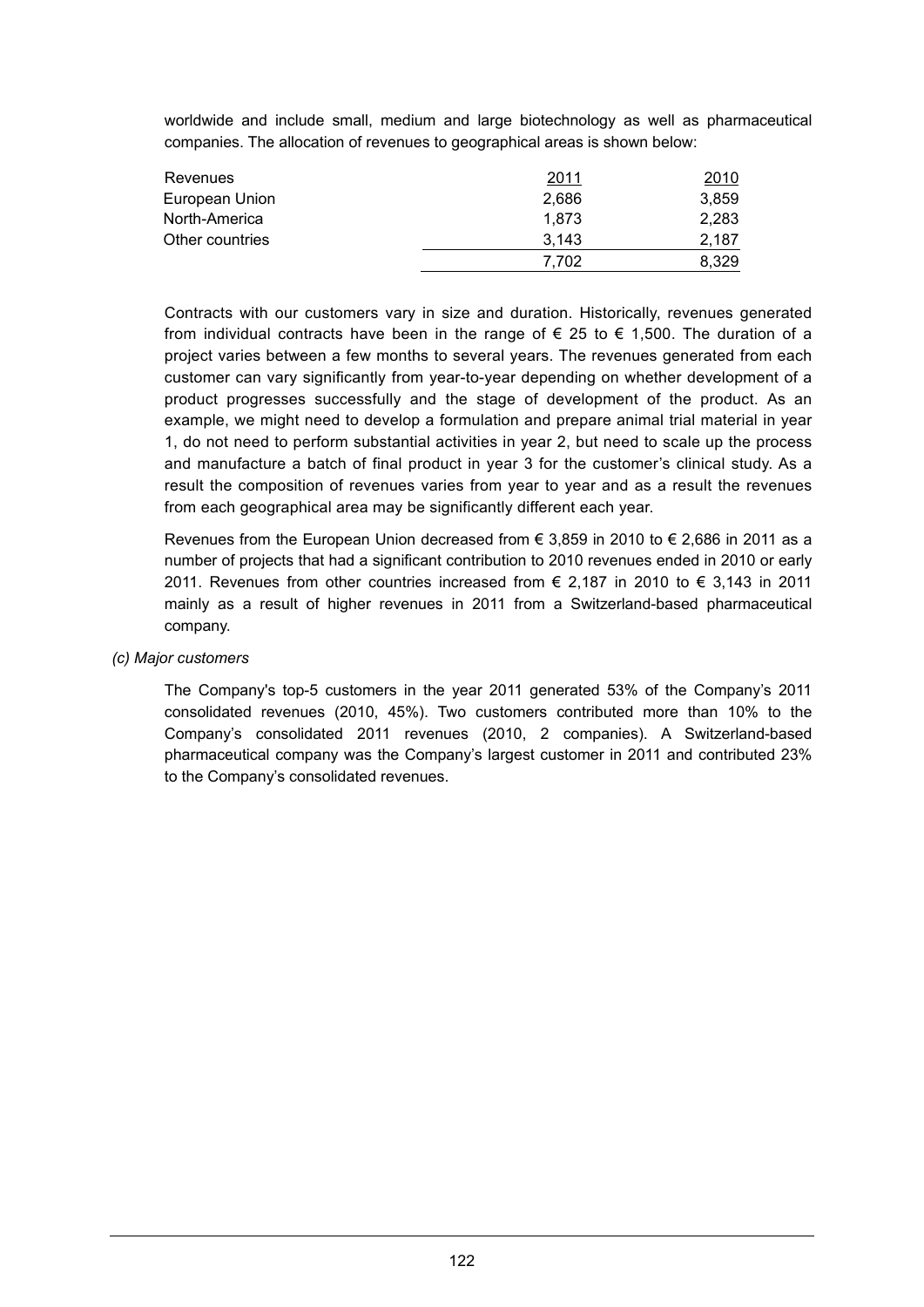#### **6. Intangible assets**

|                             |          |                | <b>Other</b><br>intangible |              |
|-----------------------------|----------|----------------|----------------------------|--------------|
|                             | Goodwill | <b>Patents</b> | assets                     | <b>Total</b> |
| At 1 January 2010           |          |                |                            |              |
| Cost                        | 243      | 2,467          | 519                        | 3,229        |
| Accumulated amortization    |          | (365)          | (490)                      | (855)        |
| Net book value              | 243      | 2,102          | 29                         | 2,374        |
| Year ended 31 December 2010 |          |                |                            |              |
| Opening net book value      | 243      | 2,102          | 29                         | 2,374        |
| Additions                   |          |                |                            |              |
| Amortization charge         |          | (291)          | (24)                       | (315)        |
| Closing net book value      | 243      | 1,811          | 5                          | 2,059        |
| At 31 December 2010         |          |                |                            |              |
| Cost                        | 243      | 2,467          | 519                        | 3,229        |
| Accumulated amortization    |          | (656)          | (514)                      | (1, 170)     |
| Net book value              | 243      | 1,811          | 5                          | 2,059        |
| Year ended 31 December 2011 |          |                |                            |              |
| Opening net book value      | 243      | 1,811          | 5                          | 2,059        |
| Additions                   |          |                | 88                         | 88           |
| Amortization charge         |          | (292)          | (15)                       | (307)        |
| Closing net book value      | 243      | 1,519          | 78                         | 1,840        |
| At 31 December 2011         |          |                |                            |              |
| Cost                        | 243      | 2,467          | 607                        | 3,317        |
| Accumulated amortization    |          | (948)          | (529)                      | (1, 477)     |
| Net book value              | 243      | 1,519          | 78                         | 1,840        |

## **6.1 Patents and goodwill**

At 31 December 2011, OctoPlus has capitalized € 243 of goodwill and € 1,519 of patents. The goodwill and the patents relate to:

- The acquisition of Chienna B.V. in 2003. As part of this acquisition, the Group acquired patents related to the PolyActive technology which were valued at  $\epsilon$  1,167 and recorded  $\epsilon$  243 of goodwill. In addition, the Group acquired the full rights to the PolyActive technology and its intellectual property in certain strategic areas from IsoTis Inc., in April 2007 for € 1,250 (€ 1,519 net book value of patents at 31 December 2011).
- The acquisition of the worldwide rights to sublicense, develop, manufacture, market, distribute and sell OP-145, a novel therapy for the treatment of chronic middle ear infection (otitis media) from Leiden University Medical Centre in 2003 for a total amount of € 50 (€ 50 net book value of patents at 31 December 2011).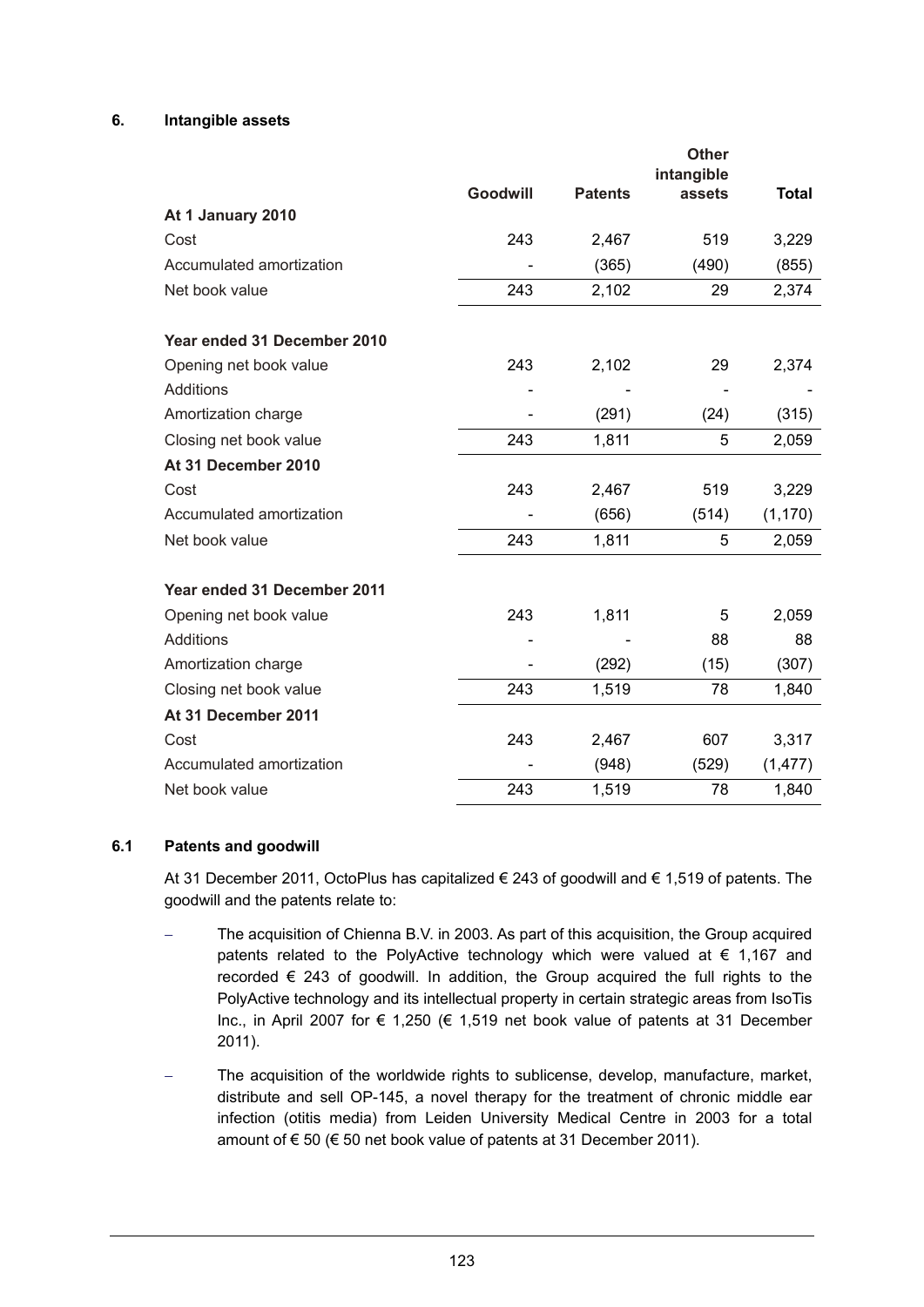PolyActive is the drug delivery system used in Locteron and most of the Company's feasibility studies.

In October 2008, the Group sold its share of the commercial rights to its lead-product Locteron to former co-development partner Biolex and received a US \$ 11 million upfront payment. As part of the agreement, OctoPlus is, among others, eligible to additional US dollar milestone payments up to US \$ 138 million and royalty payments on future sales of Locteron. In addition, contracts were signed with Biolex for the further development and manufacturing of Locteron, which had a significant impact on the Group's financial results in the years 2008 and 2009 and which might have a significant impact on the Group's future financial results as well. Biolex successfully completed a clinical Phase IIb study with Locteron and presented favorable final results of this study in April 2011.

In February 2011, our evaluation study for ESBATech, an Alcon/Novartis company, progressed into a full development agreement. This project combines ESBATech's active ingredient with PolyActive and is progressing as planned.

There are other feasibility projects to develop controlled release formulations for biotech and pharmaceutical companies using PolyActive ongoing at this moment.

The Group has started amortizing the PolyActive patents from October 2008 onwards over the remaining life of the patents, which is between five and seven years at 31 December 2011.

OP-145 is the Company's product for middle ear infection. We successfully completed a Phase II clinical study with OP-145 in 2008. This study demonstrated the efficacy of OP-145. As the OP-145 assets are not ready for their intended use, amortization on these patents has not started yet.

## *Impairment test of goodwill and patents*

## *a. Impairment test of goodwill*

The Company has performed an impairment test for the goodwill (net book value  $\epsilon$  243) by comparing the carrying amounts with the recoverable amounts for a period until 2026. Development of a drug and generating the related revenues and cash is a long-term process. It is Management's belief that a 15-year period gives the best reflection of the actual situation. Based upon these impairment tests, the Company concluded that goodwill was not impaired. Key elements for the impairment assessment were:

- Currently contracted revenues (net of incremental costs) from projects that use the PolyActive technology;
- Probability adjusted net license revenues and net royalty payments from Biolex;
- Estimated additional revenues (net of incremental costs) from signed projects that use the PolyActive technology;
- Estimated future revenues (net of incremental costs) from unsigned projects that use the PolyActive technology.
- *b. Impairment test of patents used related to the PolyActive technology*

The Company reviewed all patents used related to the PolyActive technology (net book value  $\epsilon$  1,469) by comparing the carrying amounts with the recoverable amounts for a period until 2026. Development of a drug and generating the related revenues and cash is a long-term process. It is Management's belief that a 15-year period gives the best reflection of the actual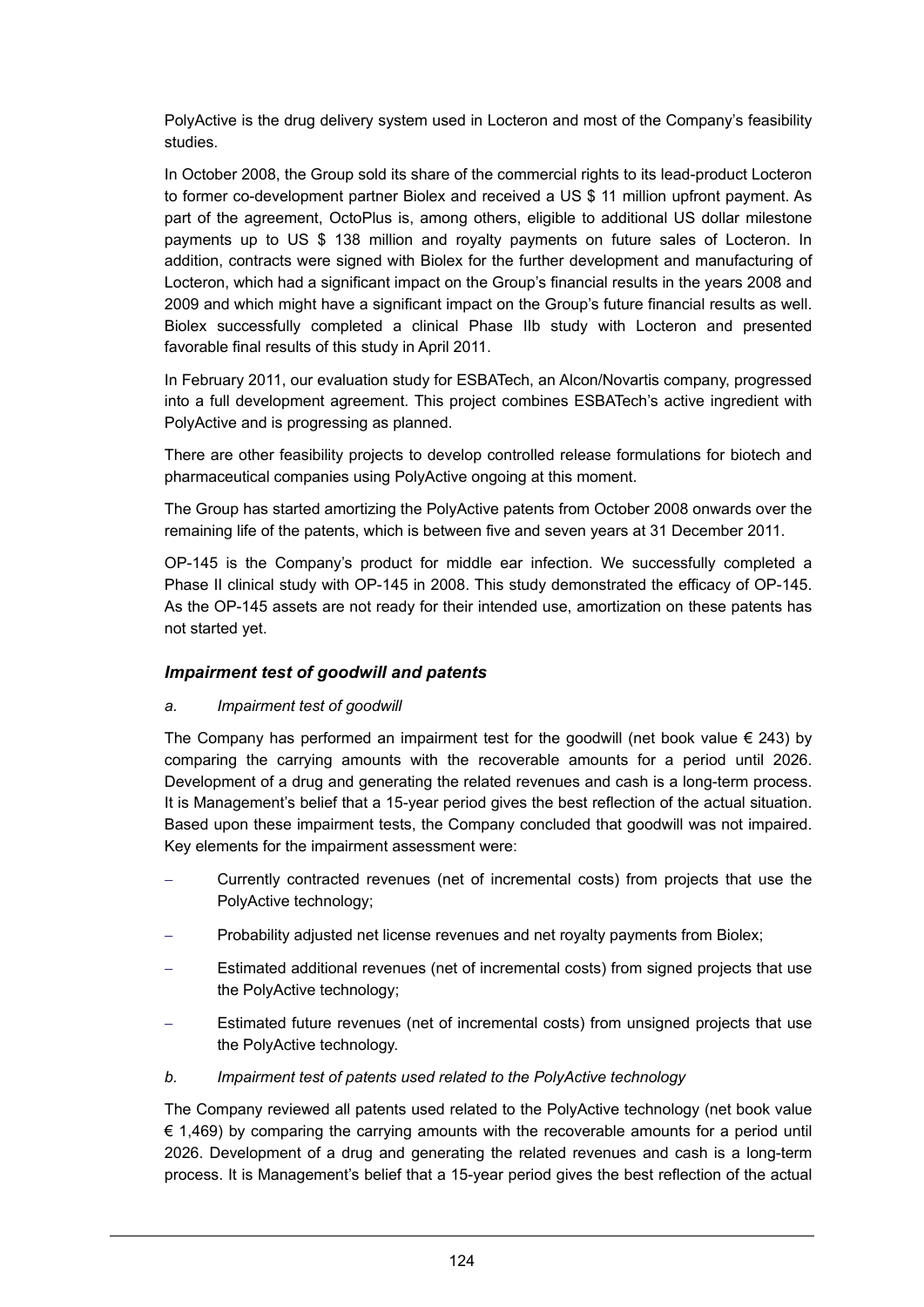situation. The impairment test has been performed based on the value in use method and the discount rate used was 15%. To perform the impairment assessment in a prudent manner, no growth rate was used to estimate future revenues. Based upon these impairment tests, the Company concluded that the patents were not impaired. Key elements for the impairment assessment were:

- Currently contracted revenues (net of incremental costs) from projects that use the PolyActive technology;
- Estimated additional revenues (net of incremental costs) from signed projects that use the PolyActive technology;
- Estimated future revenues (net of incremental costs) from unsigned projects that use the PolyActive technology.

The directors believe that any reasonably possible change in the key assumptions on which the recoverable amount is based would not cause the aggregate carrying amount to exceed the aggregate recoverable amount of the cash-generating unit.

## *c. Impairment test of patents not ready for their intended use related to OP-145*

The Company has performed an impairment test for the patents related to the worldwide rights to sublicense, develop, manufacture, market, distribute and sell OP-145 (net book value  $\epsilon$  50) by comparing the carrying amount with the recoverable amount for the period until 2026. Development of a drug and generating the related revenues and cash is a long-term process. It is Management's belief that a 15-year period gives the best reflection of the actual situation. The impairment test has been performed based on the value in use method and the discount rate used was 15%. To perform the impairment assessment in a prudent manner, no growth rate was used to estimate future revenues. Based upon this impairment test, the Company concluded that the patents were not impaired. Key elements for assessing impairment are:

 We have reached agreement with partners who would like to further develop OP-145 for different indications. As a result, OctoPlus might be eligible to a license fee and future royalties and might also be engaged in the further development of the product on a fee for service basis.

#### **6.2 Other intangible assets**

Other intangible assets consist of acquired software, which is amortized over its estimated useful life.

In September 2011, the Group signed an agreement with De Lage Landen Vendorlease B.V. for the lease of certain office software. This software represents a value of  $\epsilon$  72 and is leased for a period of three years. At the end of the three year lease term, ownership will automatically transfer to the Group. The software is classified as a finance lease.

## **Finance leases and securities**

Intangible assets included capitalized finances leases with an historical cost of  $\epsilon$  72 (2010,  $\epsilon$ 0) and an accumulated amortization of  $\epsilon$  8 at 31 December 2011 (2010,  $\epsilon$  0).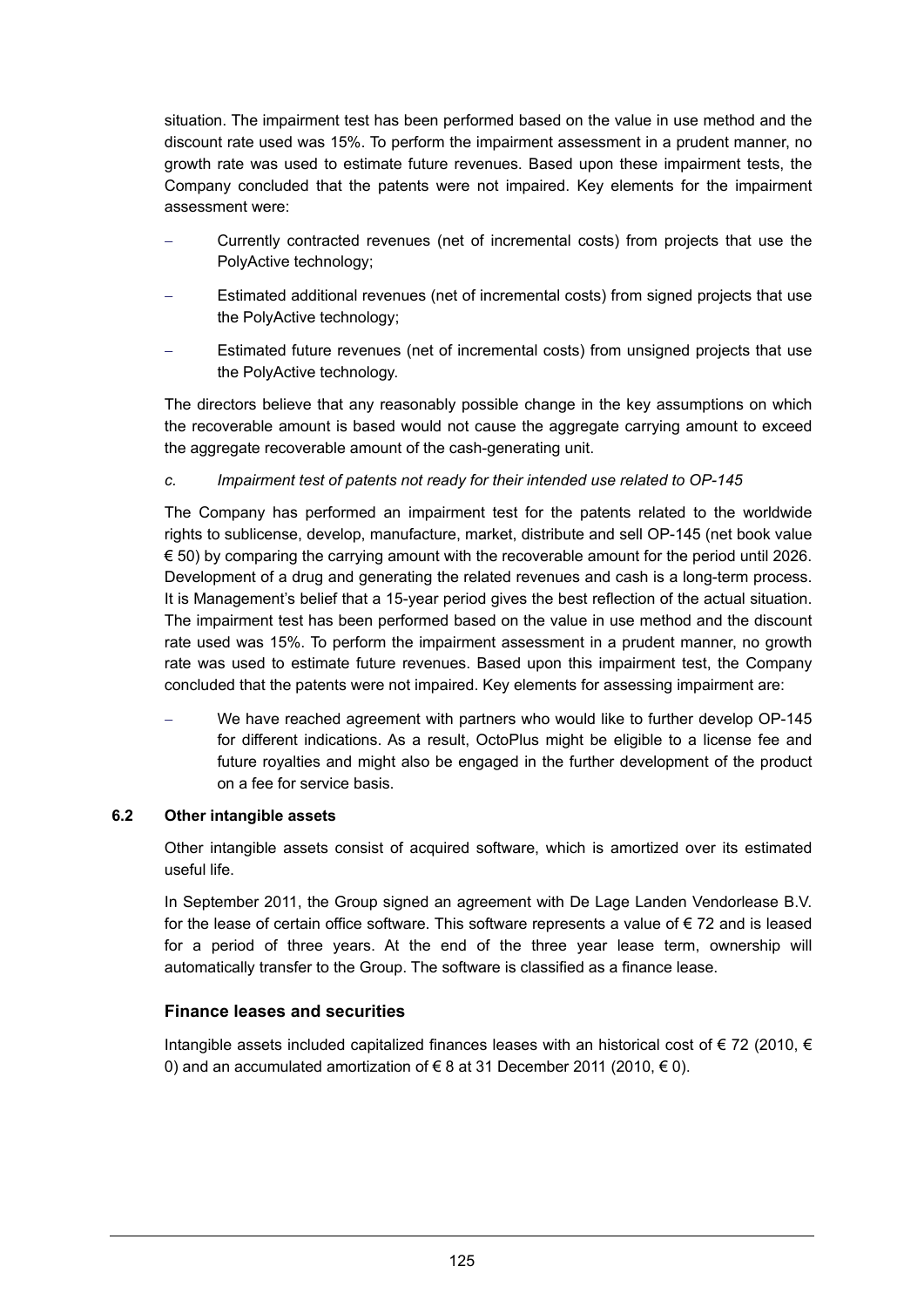## **7. Property, plant and equipment**

|                             | <b>Buildings</b> | <b>Machines &amp;</b><br>installations | <b>Other</b><br>equipm<br>ent | <b>Total</b> |
|-----------------------------|------------------|----------------------------------------|-------------------------------|--------------|
| At 1 January 2010           |                  |                                        |                               |              |
| Cost                        | 8,579            | 17,037                                 | 2,297                         | 27,913       |
| Accumulated depreciation    | (1,246)          | (6, 233)                               | (1,981)                       | (9,460)      |
| Net book value              | 7,333            | 10,804                                 | 316                           | 18,453       |
| Year ended 31 December 2010 |                  |                                        |                               |              |
| Opening net book amount     | 7,333            | 10,804                                 | 316                           | 18,453       |
| <b>Additions</b>            |                  | 45                                     | 9                             | 54           |
| Depreciation charge         | (430)            | (1, 566)                               | (126)                         | (2, 122)     |
| Impairment losses           |                  | (337)                                  |                               | (337)        |
| Closing net book amount     | 6,903            | 8,946                                  | 199                           | 16,048       |
| At 31 December 2010         |                  |                                        |                               |              |
| Cost                        | 8,579            | 17,082                                 | 2,306                         | 27,967       |
| Accumulated depreciation    | (1,676)          | (8, 136)                               | (2, 107)                      | (11, 919)    |
| Net book value              | 6,903            | 8,946                                  | 199                           | 16,048       |
| Year ended 31 December 2011 |                  |                                        |                               |              |
| Opening net book amount     | 6,903            | 8,946                                  | 199                           | 16,048       |
| Additions                   |                  | 74                                     | 45                            | 119          |
| Depreciation charge         | (428)            | (1,320)                                | (94)                          | (1,842)      |
| Disposals                   |                  |                                        | (7)                           | (7)          |
| Closing net book amount     | 6,475            | 7,700                                  | 143                           | 14,318       |
| At 31 December 2011         |                  |                                        |                               |              |
| Cost                        | 8,579            | 17,156                                 | 2,322                         | 28,057       |
| Accumulated depreciation    | (2, 104)         | (9, 456)                               | (2, 179)                      | (13, 739)    |
| Net book value              | 6,475            | 7,700                                  | 143                           | 14,318       |

The buildings as shown in the table above relate to the Group's office, laboratory and manufacturing facilities located in Leiden, the Netherlands, which are both leased for a period of 20 years. The initial facilities ('building A') were sold to a third party in 2004 and leased back for a period ending in 2024, with OctoPlus having the option to extend the lease for an additional five year period at the end of each lease term. In 2008, construction was finalized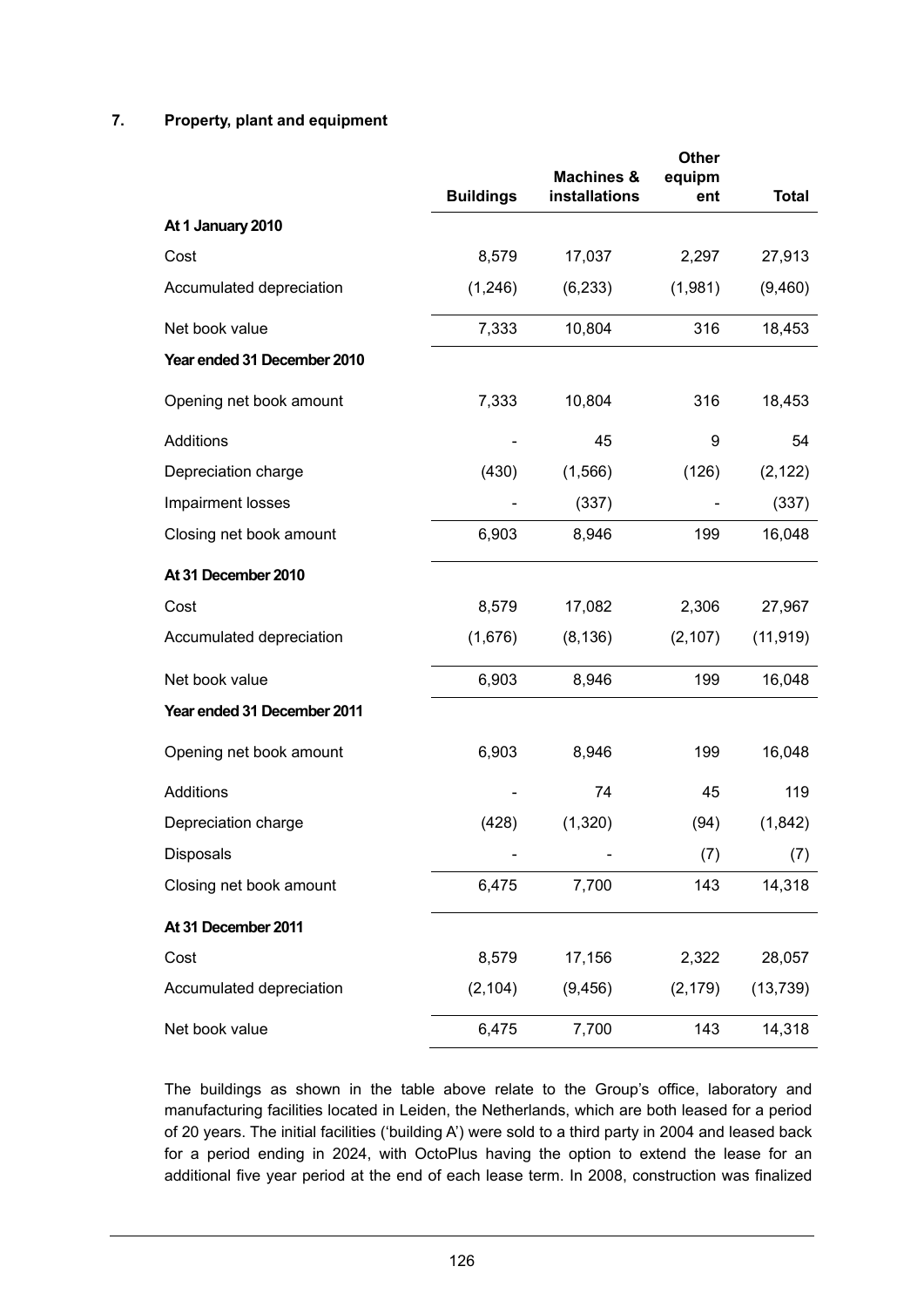for the facilities built adjacent to the existing facilities ('building B'). Building B was leased by the Group for a period ending in 2028, with OctoPlus having the option to extend the lease for an additional five year period at the end of each lease term. As substantially all of the risks and rewards incidental to ownership have been transferred to the Group, both buildings are classified as a finance lease. The land portion of the lease is classified as an operating lease. Bank guarantees, equal to three months of rent are provided to the landlord as security (Note 27).

The machines and installations as shown in the table above relate to the Group's cGMP manufacturing facilities, the equipment used in these facilities and the equipment used in the Group's laboratory facilities. In December 2008, a significant part of the equipment used in the manufacturing facilities in building B was sold to ABN Amro Lease N.V. ('ABN Amro Lease', formerly known as Amstel Lease Maatschappij N.V.) for an amount of  $\epsilon$  3,678 and leased back for a period of five years. At the end of the five year lease term, this equipment can be purchased from ABN Amro Lease for  $\epsilon$  4. As substantially all of the risks and rewards incidental to ownership have been transferred to the Group, the equipment is classified as a finance lease.

## **Finance leases and securities**

Property, plant and equipment included the following amounts where the Group is a lessee under finance leases:

| <b>Buildings</b>                  | 2011     | 2010     |
|-----------------------------------|----------|----------|
| Cost capitalized finance leases   | 8,825    | 8,825    |
| Accumulated depreciation          | (2, 104) | (1,676)  |
| Net book amount                   | 6,721    | 7,149    |
|                                   |          |          |
| <b>Machines and installations</b> | 2011     | 2010     |
| Cost capitalized finance leases   | 3,678    | 3,678    |
| Accumulated depreciation          | (1,098)  | (727)    |
| Net book amount                   | 2,580    | 2,951    |
|                                   |          |          |
| Other equipment                   | 2011     | 2010     |
| Cost capitalized finance leases   | 125      | 137      |
| Accumulated depreciation          | (99)     | (75)     |
| Net book amount                   | 26       | 62       |
|                                   |          |          |
| Total                             | 2011     | 2010     |
| Cost capitalized finance leases   | 12,628   | 12,640   |
| Accumulated depreciation          | (3,301)  | (2, 478) |
| Net book amount                   | 9,327    | 10,162   |

Finance lease liabilities are secured on the assets held under these finance leases as the rights to the leased assets revert to the lessor in the event of default.

No interest costs were capitalized related to the investments in property, plant and equipment.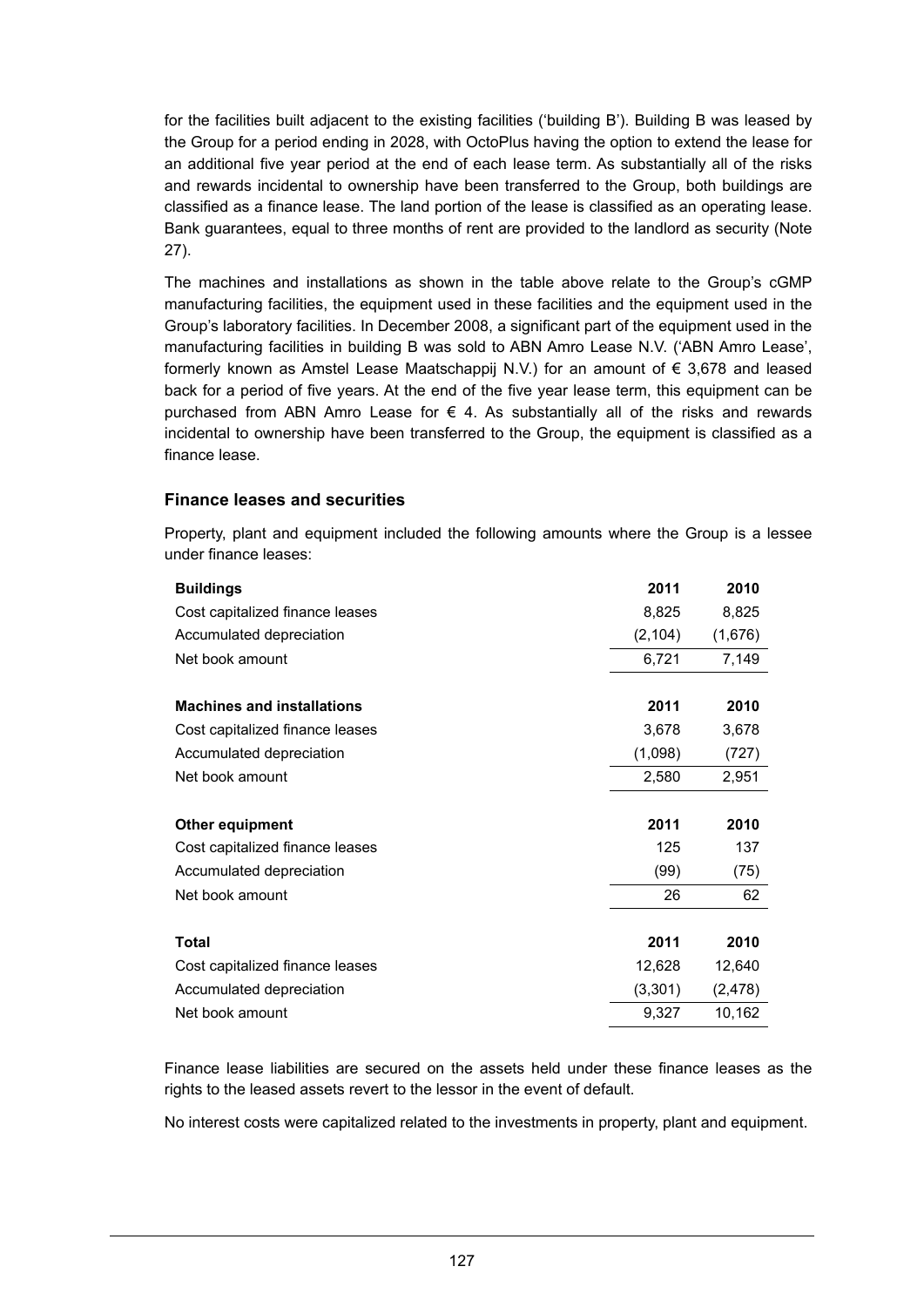## **Impairment test of property, plant and equipment**

Assets subject to amortization or depreciation are reviewed for impairment at each reporting date and whenever events or changes in circumstances indicate that the carrying amount may not be recoverable.

In 2009, the Company's manufacturing facilities in building B became available. These facilities offered sufficient capacity for the manufacturing of all 2010 batches. In 2010, it was anticipated that these facilities would give sufficient capacity for the batches to be manufactured in the next few years. As a result, the Company decided to close the manufacturing facilities in building A and to use the facilities for other purposes. This is an indication for impairment. Impairment assessments were performed for both building A and the cleanroom, which is the cGMP facility in which manufacturing takes place, in building A. It was concluded that (i) the recoverable amount of building A exceeded its carrying amount and (ii) no income was expected from the clean room in building A. As a result, (i) no impairment charges were recorded in 2010 for building A and (ii) the clean room in building A was fully impaired and an impairment loss of € 337 was recorded under 'depreciation and amortization' in the consolidated statement of comprehensive income in 2010.

The Company's manufacturing facilities in building B offered sufficient capacity to manufacture all 2011 batches and as a result the manufacturing facilities in building A were not used to manufacture batches in 2011. As building A was not used to manufacture batches in 2011 and there is uncertainty whether it will be used to manufacture batches in the years to come, the Company concluded that the impairment of the clean room in building A was not reversed in 2011. A significant part of building A is not used, which is an indication for impairment. The Company performed an impairment test by comparing the carrying amount of building A with its recoverable amount. Based upon this impairment test, the Company concluded that building A was not impaired. Key elements for the impairment assessment were:

- create additional specific laboratory facilities in building A;
- the possibilities to sublease (parts of) the building.

Building B, the manufacturing and laboratory facilities in building B and the equipment located in building B are the Company's remaining items of property, plant and equipment. The Company reviewed these assets to assess whether there is any indication for impairment. As all OctoPlus' staff is located in building B and all facilities and equipment located in these facilities are used and generate the Company's revenues, we concluded that there is no indication for impairment.

#### **8. Financial assets carried at cost**

|                                  | 2011  | 2010  |
|----------------------------------|-------|-------|
| Financial assets carried at cost | 1.299 | 1.299 |

In October 2008, the Group signed a product rights acquisition agreement to sell its share of the commercial rights to its lead-product Locteron to Biolex. Part of the consideration received by the Group, was an equity interest in Biolex. The assets were initially valued at fair value by using the same price per share as paid for by other investors in Biolex in October 2008, resulting in a value of € 1,299 (2010, € 1,299).

At each balance sheet date the Group assesses whether there is any objective evidence of impairment. As Biolex shares are not traded on an active market, a quoted market price is not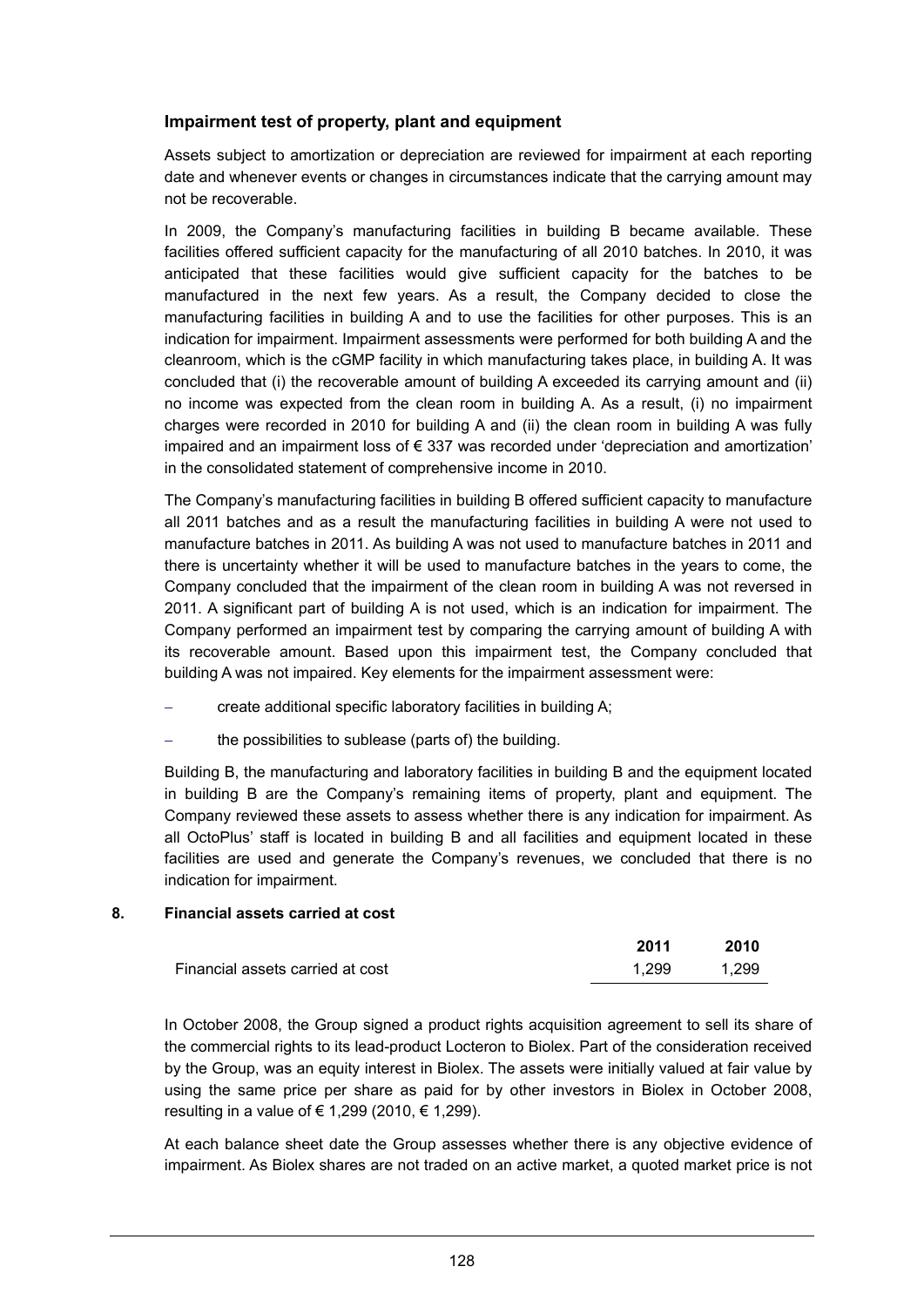available. As a result, the shares are subsequently valued at cost. Based upon Management's assessment, the fair value at cost of the Biolex shares is equal to or higher than its current book value and, as a result, there is no objective evidence of impairment and no impairment losses have been recognized by the Company on the equity interest in Biolex.

Currently, the Group does not intend to sell its equity interest in Biolex in the near future.

#### **9. Cash, cash equivalents and bank overdrafts**

|                                 | 2011  | 2010  |
|---------------------------------|-------|-------|
| Gross cash and cash equivalents | 1.603 | 2.713 |
| <b>Bank overdrafts</b>          |       | (6)   |
| Net cash and cash equivalents   | 1.603 | 2.707 |

For more details on bank overdrafts, see Note 15.

#### **10. Inventories**

|                         | 2011 | 2010 |
|-------------------------|------|------|
| Inventory raw materials | 388  | 307  |

The inventory raw materials increased as a result of the purchase of a batch of PolyActive (minimum batch size).

## **11. Trade and other receivables**

|                                 | 2011  | 2010  |
|---------------------------------|-------|-------|
| Trade receivables               | 2.369 | 1.789 |
| Allowance for doubtful accounts | (12)  | (54)  |
| Trade receivables – net         | 2.357 | 1.735 |

Customer invoices for services provided by the Group are generally sent out at or around the end of each month. The average credit period provided to customers is 30 days. In general, interest is not charged on trade receivables. The Group has a proactive receivables collection policy in place to ensure that contracts are only signed with customers with a healthy balance sheet. The credit quality of each existing customer is also regularly re-assessed and collaterals from each customer are required before work will start on any new project.

Trade receivables increased with 36% from  $\epsilon$  1,735 per 31 December 2010 to  $\epsilon$  2,357 per 31 December 2011. The Company invoiced significant upfront payments in December 2011. As a result, the total value of the invoices sent in December 2011 was significantly higher than the total value of the invoices sent in December 2010. The trade receivables balance was also significantly higher as a consequence.

| Movement in the allowance for doubtful accounts | 2011 | 2010 |
|-------------------------------------------------|------|------|
| Balance at the beginning of the year            | 54   | 56   |
| Impairment losses recognized on receivables     | (42) | (2)  |
| Balance at the end of the year                  | 12   | 54   |

Additions to and releases from the allowance for doubtful accounts are included in 'other costs' in the statement of comprehensive income.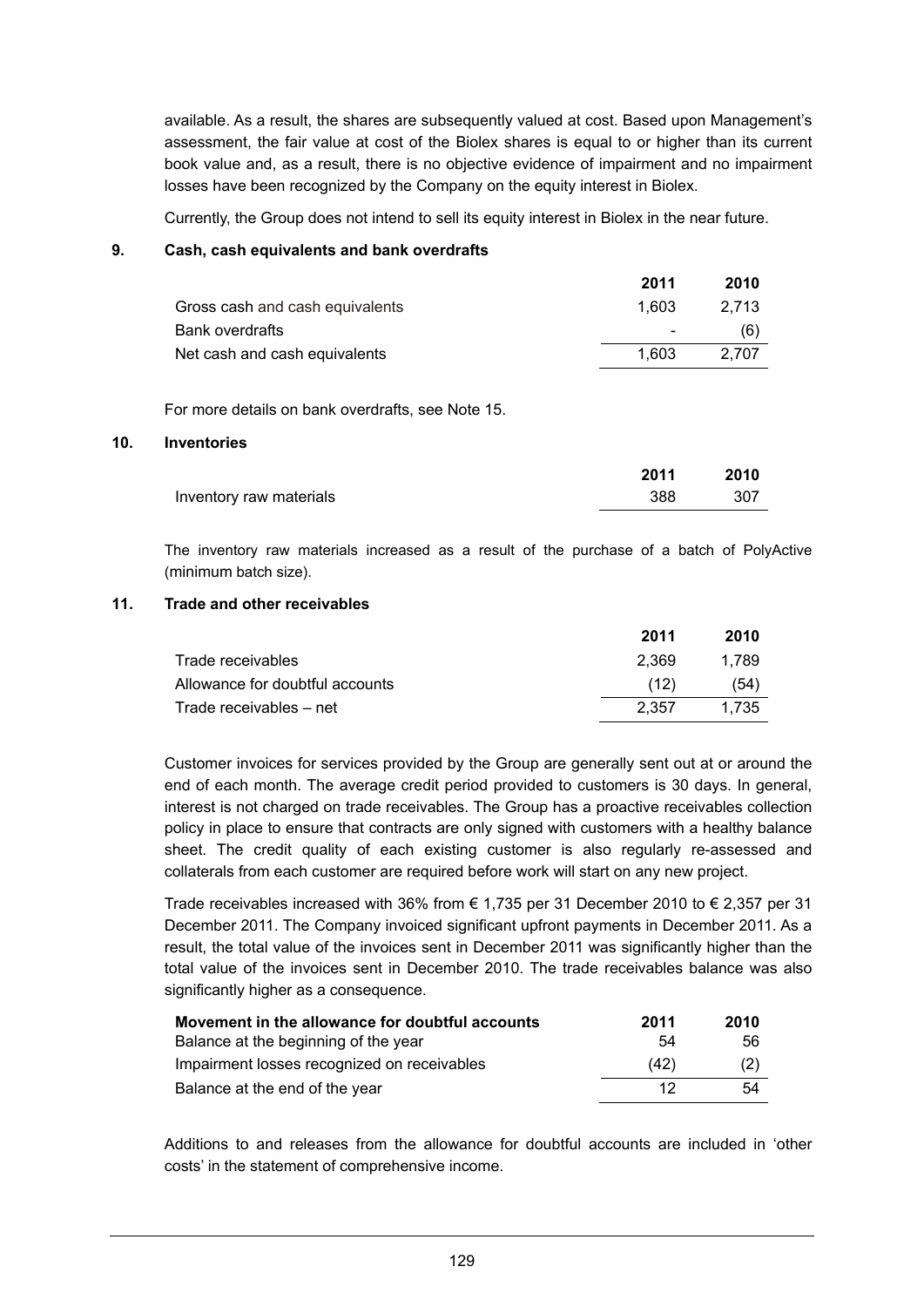Included in the Group's trade receivable balance are debtors with a carrying amount of  $\epsilon$ 1,104 (2010, € 973) that are past due at the reporting date for which the Group has not made a provision. At 31 December 2011, collaterals from customers totalling € 1,568 (2010, € 1,889) have been received, thereby reducing any potential risk of any impairment of trade receivables.

| Ageing of past due not impaired | 2011  | 2010 |
|---------------------------------|-------|------|
| $1-30$ days                     | 494   | 596  |
| 31-60 days                      | 98    | 38   |
| Over 60 days                    | 512   | 339  |
| Total overdue                   | 1.104 | 973  |

31% of the total trade receivables at 31 December 2011 related to a US-based customer (2010, 16%). A portion of the invoices outstanding at 31 December 2011 for this customer was more than 60 days overdue. The credit risk for the Company is perceived to be high. There is a concentration of risk as we also own shares in the same company. The total exposure amounts to  $\epsilon$  2 million. There are three other customers that represent more than 10% of the total balance of trade receivables at year-end 2011. None of the invoices outstanding for either one of these customers is more than 30 days overdue at 31 December 2011 and none of these invoices is outstanding as of today.

|                                                      | 2011 | 2010 |
|------------------------------------------------------|------|------|
| VAT to be received                                   | 161  | 208  |
| Social securities and other taxes                    | 161  | 208  |
|                                                      |      |      |
|                                                      | 2011 | 2010 |
| Prepaid expenses                                     | 603  | 610  |
| Accrued income                                       | 89   | 226  |
| Other amounts to be received                         | 195  | 142  |
| Other receivables, prepayments and accrued<br>income | 887  | 978  |

Accrued income in 2010 is including € 72 related to subsidies.

## **12. Shareholders' equity**

### **Share capital & share premium reserve**

|                     | Number of issued ordinary<br>shares | Share capital ( $\epsilon$ x<br>1,000 |
|---------------------|-------------------------------------|---------------------------------------|
| At 1 January 2010   | 33,435,432                          | 4,012                                 |
| New shares issued   | 3,343,542                           | 401                                   |
| At 31 December 2010 | 36.778.974                          | 4,413                                 |
| New shares issued   | 8,000,000                           | 960                                   |
| At 31 December 2011 | 44,778,974                          | 5,373                                 |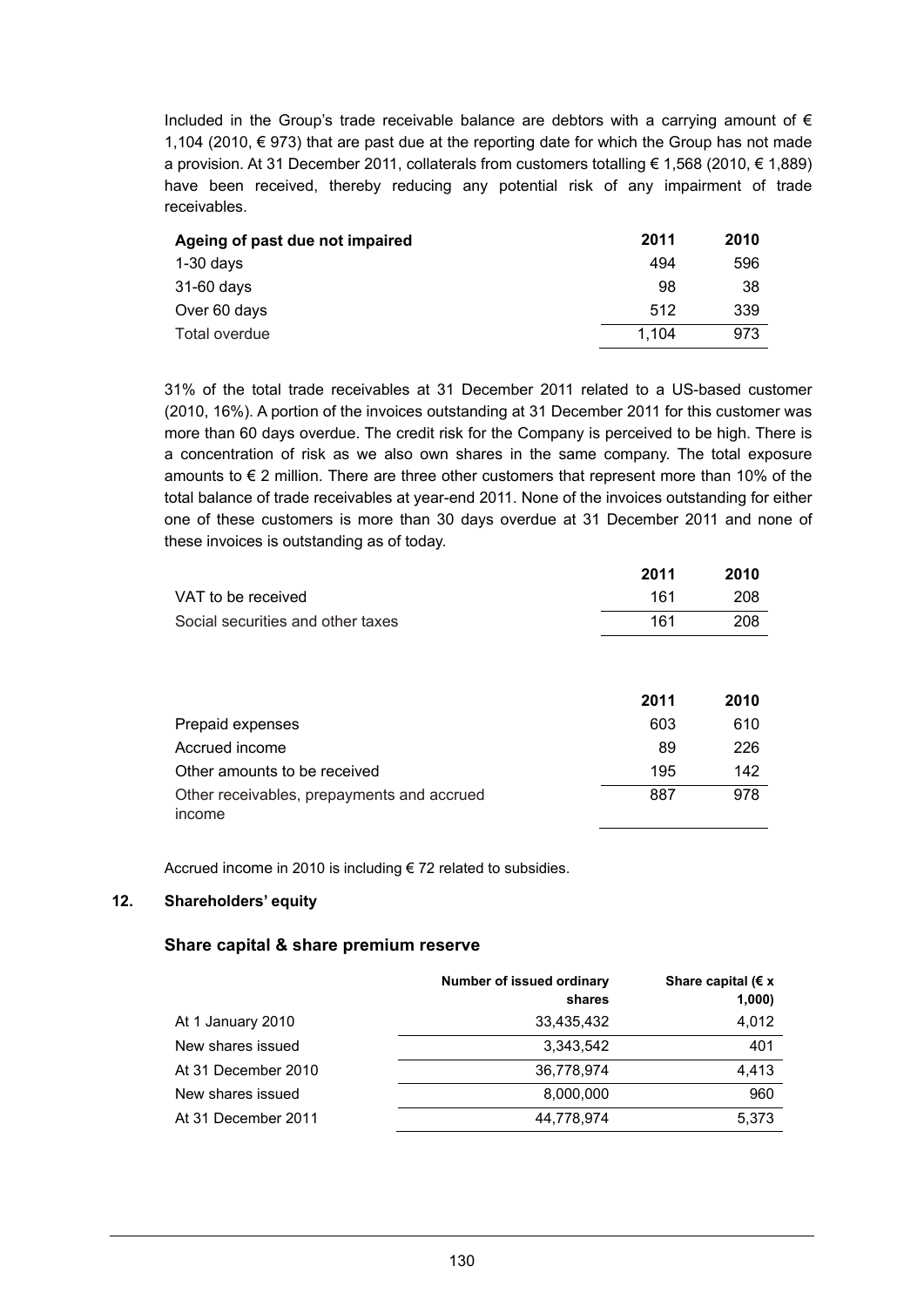## *Authorized share capital*

As of 1 January 2010, the Company had an authorized share capital of  $\epsilon$  9,600, divided into 40,000,000 ordinary shares with a nominal value of  $€$  0.12 per share and 40,000,000 preference shares with a nominal value of  $\epsilon$  0.12 per share. On 20 May 2011, our shareholders approved the conversion of all preference shares into ordinary shares at our AGM. As a result, our authorized capital currently amounts to  $\epsilon$  9,600 and consists of 80,000,000 ordinary shares, all with a nominal value of  $\epsilon$  0.12.

Stichting Continuïteit OctoPlus, an entity incorporated in 2007 with the purposes to safeguard OctoPlus' interests and those of OctoPlus' enterprise and to protect, insofar as possible, the Company's continuity, the Company's independence and the Company's corporate identity, was liquidated in May 2010.

## *Ordinary shares issued and outstanding*

At 1 January 2010, 33,435,432 ordinary shares were issued and outstanding. On 23 December 2010, OctoPlus issued 3,343,542 ordinary shares at a price of € 1.18 per share pursuant to a private placement and raised  $\epsilon$  3.9 million in gross proceeds and  $\epsilon$  3.6 million in net proceeds. As a result, 36,778,974 ordinary shares were issued and outstanding at 31 December 2010, representing a share capital of  $\epsilon$  4,413. Mr. Egberts, the Company's Chief Executive Officer (CEO) from 1 January 2011 onwards, participated in this financing round and acquired 127,119 shares at identical conditions as the other participants.

On 31 October 2011, OctoPlus issued 8,000,000 ordinary shares at a price of  $\epsilon$  0.50 per share pursuant to a private placement and raised  $\in$  4.0 million in gross proceeds and  $\in$  3.6 million in net proceeds.

No shares are held as treasury shares at 31 December 2010 and 2011. As a result 44,778,974 ordinary shares were issued and outstanding at 31 December 2011, representing a share capital of  $\epsilon$  5,373. Mr. Egberts, the Company's CEO, participated in this financing round and acquired 300,000 shares at identical conditions as the other participants. No shares are held as treasury shares at 31 December 2010 and 2011.

## **Other reserves**

The costs of share options to employees (including the Executive Board) are recognized in the income statement, together with a corresponding increase in equity during the vesting period, taking into account (deferral of) corporate income taxes. The accumulated expense of share options recognized in the income statement is shown separately in the equity category 'other reserves' in the 'consolidated statement of changes in equity'.

Pursuant to the options being exercised, lapsed or forfeited, 'other reserves' is reversed with a corresponding entry to 'accumulated deficit'.

In the years presented in these financial statements, the Company did not have any legal or other types of reserves.

## **Share options**

## *Option pool*

The Group operates an equity-settled share-based compensation plan. The option pool is maximized at 7.5% of the issued and outstanding share capital, as reconfirmed by the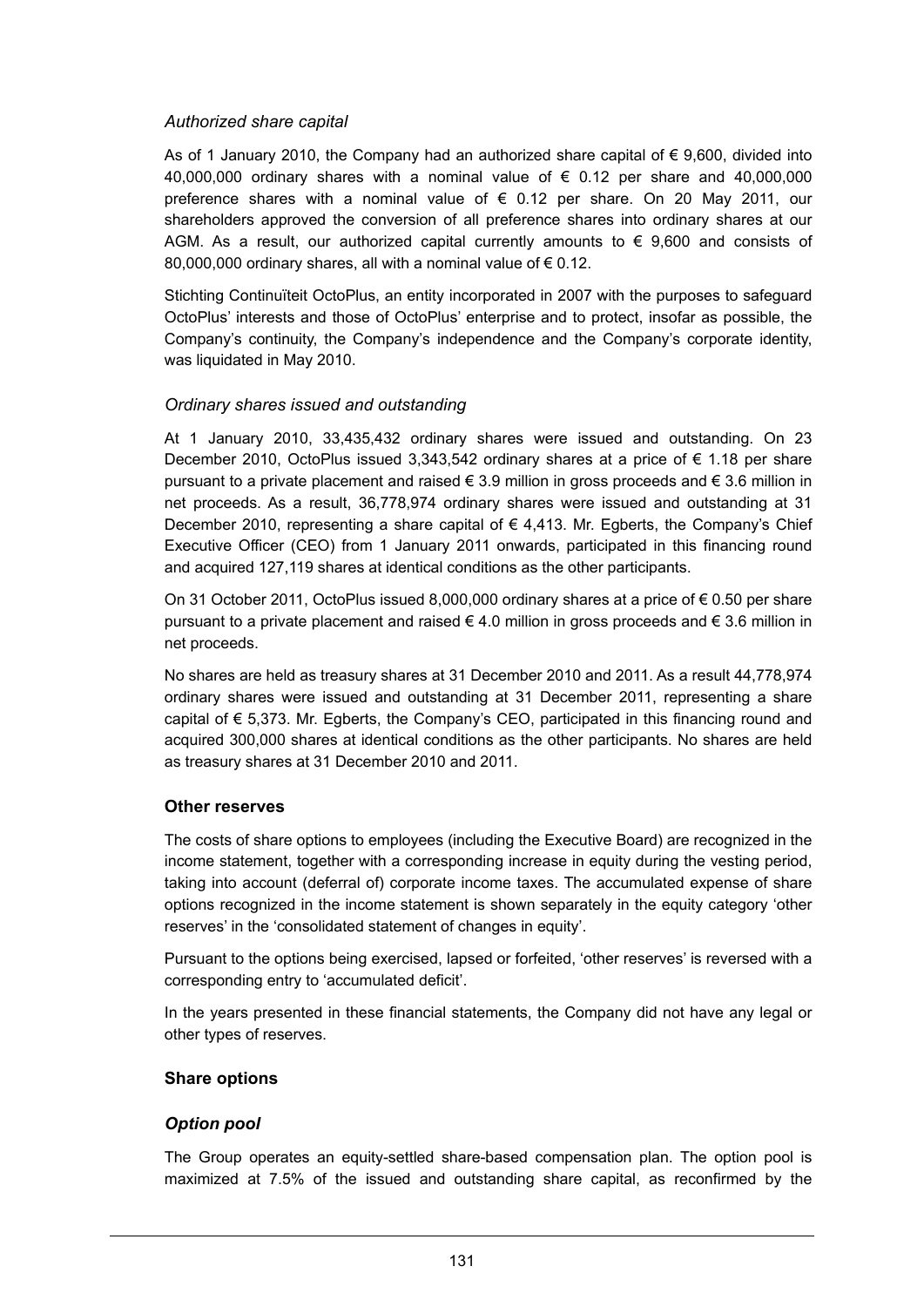Shareholders and the Supervisory Board on 12 May 2010 and amounted to 3,358,423 options (7.5% of 44,778,974 issued and outstanding ordinary shares) at 31 December 2011. The option pool was temporarily increased with 1,215,500 conditional options that were granted to Mr. Sturge, our former CEO, on 6 November 2008. With Mr. Sturge's resignation on 31 December 2010, the option pool is maximized at 7.5% of the issued and outstanding share capital again. Share options granted under the Company's employee share option plan carry no rights to dividends and no voting rights.

## *Overview options issued and outstanding*

Out of the total option pool, the number of granted stock options issued and outstanding is 2,007,674 per 31 December 2011 (2010, 2,085,089 options issued and outstanding) of which 200,000 options have been granted to Theratechnologies on 26 September 2007 (Note 6). All other options have been granted to employees and former employees of the Group.

Movements in the number of unconditional options outstanding are as follows:

|                | 2011                |                     |                     | 2010          |                     |                     |                     |               |
|----------------|---------------------|---------------------|---------------------|---------------|---------------------|---------------------|---------------------|---------------|
|                | Lowest              | <b>Highest</b>      | Average             | <b>Number</b> | Lowest              | <b>Highest</b>      | Average             | <b>Number</b> |
|                | exercise            | exercise            | exercise            | οf            | exercise            | exercise            | exercise            | οf            |
|                | price in $\epsilon$ | price in $\epsilon$ | price in $\epsilon$ | options       | price in $\epsilon$ | price in $\epsilon$ | price in $\epsilon$ | options       |
|                | per share           | per share           | per share           |               | per share           | per share           | per share           |               |
| At 1 January   | 1.41                | 4.55                | 1.87                | 2.085.089     | 2.70                | 4.55                | 3.39                | 596.533       |
| Granted        | 1.27                | 1.41                | 1.28                | 207.154       | 1.27                | 1.41                | 1.35                | 1.853.290     |
| Forfeited      | 1.41                | 4.55                | 1.62                | (103,400)     | 1.41                | 4.55                | 1.52                | (317,740)     |
| Exercised      | ۰                   | -                   | ۰                   |               | ۰                   | ۰                   |                     |               |
| Lapsed         | 2.70                | 4.55                | 3.12                | (181,169)     | 2.70                | 2.70                | 2.70                | (46,994)      |
| At 31 December | 1.27                | 3.95                | 1.71                | 2.007.674     | 1.27                | 4.55                | 1.87                | 2.085.089     |

The start of the exercise period for the unconditional share options outstanding at the end of the year and exercise prices:

| Start exercise period | Exercise price in $\epsilon$<br><b>Share options</b><br>per share |      | <b>Share options</b> | Exercise price in $\epsilon$<br>per share |
|-----------------------|-------------------------------------------------------------------|------|----------------------|-------------------------------------------|
|                       | 2011                                                              | 2011 | 2010                 | 2010                                      |
| Exercisable           | 350,370                                                           | 3.57 | 538,539              | 3.43                                      |
| 2013                  | 1,635,038                                                         | 1.32 | 1,546,550            | 1.33                                      |
| 2014                  | 22.266                                                            | 1.41 | -                    |                                           |
|                       | 2,007,674                                                         |      | 2,085,089            |                                           |

Unconditional share options outstanding at the end of the year have the following expiry years and exercise prices:

| <b>Expiry year</b> | Exercise price in $\epsilon$<br><b>Share options</b><br>per share |      | <b>Share options</b> | Exercise price in €<br>per share |
|--------------------|-------------------------------------------------------------------|------|----------------------|----------------------------------|
|                    | 2011                                                              | 2011 | 2010                 | 2010                             |
| 2011               | ٠                                                                 | -    | 188,169              | 3.17                             |
| 2014               | 416,520                                                           | 2.00 | 512.920              | 1.89                             |
| 2015               | 1,368,888                                                         | 1.30 | 1,184,000            | 1.31                             |
| 2016               | 22,266                                                            | 1.41 |                      |                                  |
| 2017               | 200,000                                                           | 3.95 | 200.000              | 3.95                             |
|                    | 2,007,674                                                         |      | 2,085,089            |                                  |

Total option expense for the Company's equity-settled share-based compensation plans recorded in 2011 amounted to € 289 (2010, € 157), of which € 229 (2010, € 76) related to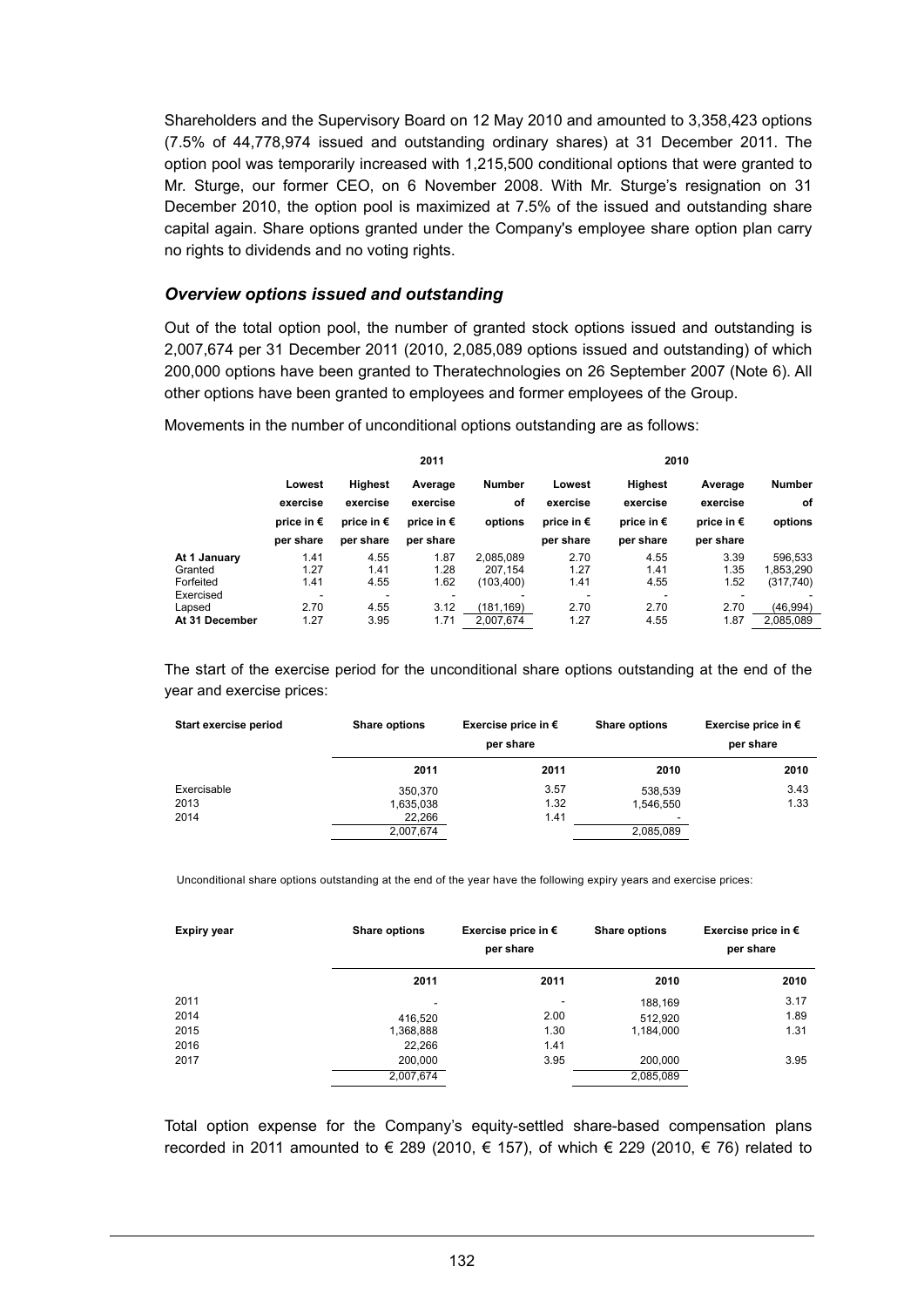options granted to members of the Executive Board (including the options granted to Mr. Egberts).

## *Options issued before 2011*

The number of granted stock options issued and outstanding that were granted before 1 January 2011 is 1,800,520 per 31 December 2011 (2010, 2,085,089 options issued and outstanding).

All unconditional options granted to employees until 31 December 2009 are subject to the employee completing a pre-defined number of years of service ('the vesting period'). Each instalment of the Company's graded vesting scheme is treated as a separate share option grant. Consequently, the vesting periods for the individual instalments of the Company's graded vesting awards are between zero and four years for all options granted to employees. All unconditional options granted until 31 December 2009 are exercisable from the grant date onwards. Employees that have exercised options and leave the Company during the vesting period are generally obliged to repay part of the proceeds ('the award') received. The exercise price of all granted options is equal to or higher than the market price of the shares on the date of the grant.

On 12 May 2010, a revised option plan was approved by the Shareholders and the Supervisory Board. The revised plan is applicable for all options granted from 1 January 2010 onwards. Under the plan, each unconditional option has a vesting period of three years during which no options can be exercised followed by an exercise period of two years. Option rights automatically forfeit when an employee leaves the Company. Repayment of part of the award is no longer required. The exercise price of all granted options is equal to or higher than the market price of the shares on the date of the (conditional) grant.

During 2010, options were granted to a large number of OctoPlus employees in Q1 2010 and to Mr. Egberts at the date of his appointment (1 December 2010). These option grants are discussed separately below.

## **Q1 2010 option grants**

In February and March 2010, the Company granted both unconditional options and conditional options to its personnel under the '2010 option plan'. All conditional options were granted to members of the Executive Board. The number of unconditional options each member of the Executive Board will receive from the conditional options granted depends on certain predefined performance criteria for each person in the years 2010, 2011 and 2012, with 1/3 of the conditional options related to each of the three years. The pre-defined performance criteria might include market conditions. Any conditional options not granted based upon the 2010, 2011 and 2012 performance may be granted in 2013 when certain pre-defined performance criteria related to the 2013 performance of each of the Executive Board members are met. On 25 February 2012, Mr. Moolhuizen and Mrs. Swarte received 22,266 unconditional options in total from the 111,334 conditional options granted for their 2010 performance. As per the option plan, the conditional options not granted moved to 2013.

All options granted are valued using the Binomial method. The exercise price of each unconditional option under the 2010 option plan is equal to the OctoPlus closing share price of the preceding year. As a result, the exercise price of all unconditional options granted and the exercise price of the 2010 conditional options is equal to the OctoPlus 2009 closing share price of  $\epsilon$  1.41 per OctoPlus share, the exercise price for the 2011 conditional options is equal to the OctoPlus 2010 closing share price of  $\epsilon$  1.27 per OctoPlus share, the exercise price for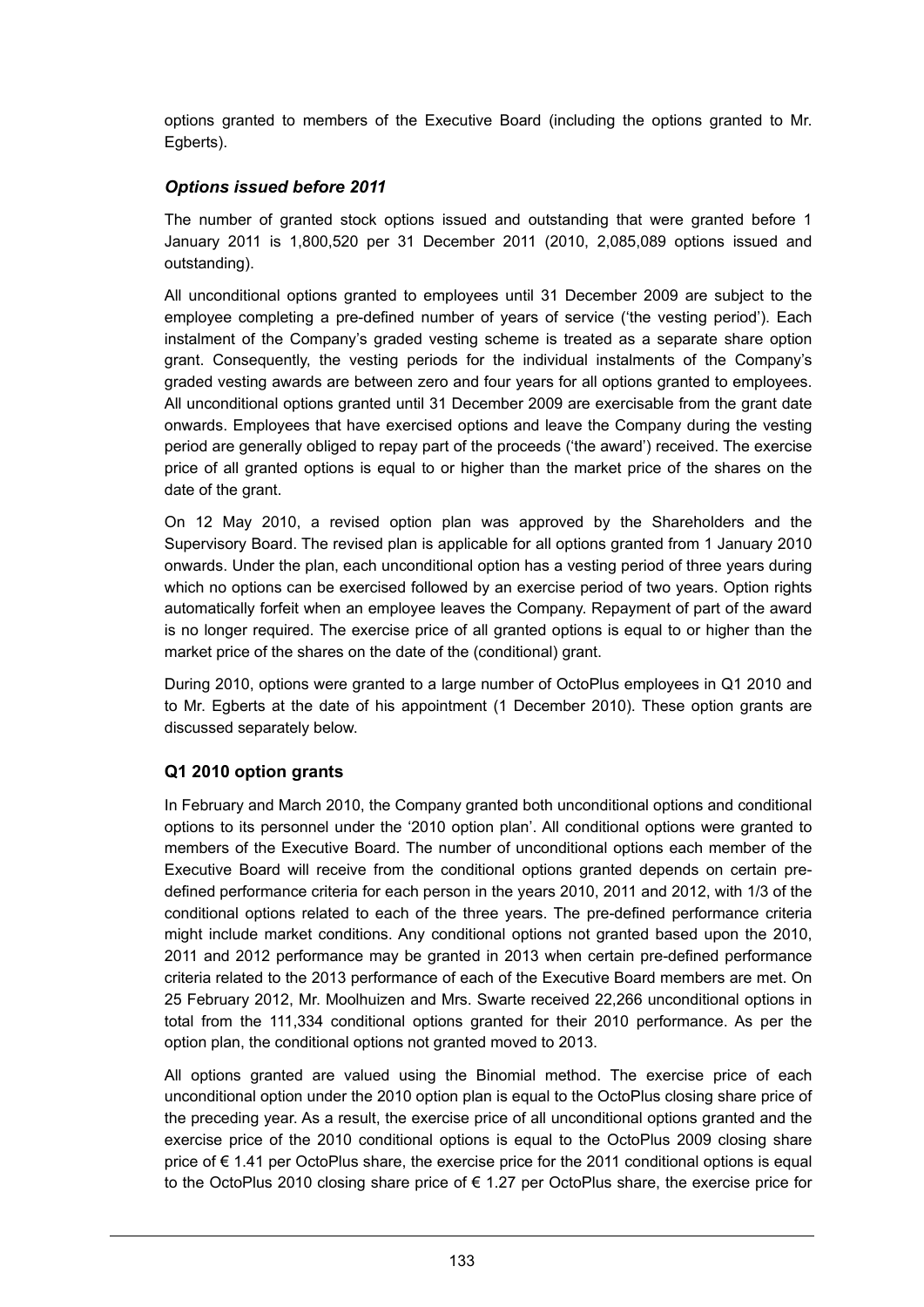the 2012 conditional options is equal to the OctoPlus 2011 closing share price of € 0.46 per OctoPlus share and the exercise price for the 2013 conditional options will be determined at the end of the years 2012. Other significant inputs into the model are presented in the table below. The historical volatility used is based on the average of the historical volatility of the OctoPlus share over the period 1 January 2007 until the date of grant.

|                                   | 2010<br>unconditional<br>options | 2010<br>conditiona<br><b>I</b> options | 2011<br>conditiona<br>l options | 2012<br>conditiona<br>I options | 2013<br>conditional<br>options |
|-----------------------------------|----------------------------------|----------------------------------------|---------------------------------|---------------------------------|--------------------------------|
| Annual risk-free<br>interest rate | 2.46%                            | 2.72%                                  | $2.94\%$                        | 3.13%                           | 3.28%                          |
| Volatility                        | 53%                              | 53%                                    | 53%                             | 53%                             | 53%                            |
| Expected dividend<br>yields       | <b>None</b>                      | None                                   | None                            | None                            | None                           |

All options under the 2010 option plan vest three years after the date of unconditional grant and have a subsequent exercise period of two years. The weighted average fair value of the options granted under the 2010 option plan is  $\epsilon$  0.69 per option.

## **December 2010 option grants to Mr. Egberts**

On 1 December 2010, the Company granted unconditional and conditional options to the Company's CEO, Mr. Egberts, who formally started working for OctoPlus on 1 January 2011.

The number of unconditional options Mr. Egberts will receive from the conditional options granted depends on certain pre-defined performance criteria in the years 2011, 2012, and 2013 with 1/3 of the conditional options related to each of the three years. The pre-defined performance criteria might include market conditions.

All options granted are valued using the Binomial method. The exercise price of the unconditional options granted is  $\epsilon$  1.27, which is equal to the OctoPlus closing share price on 1 December 2010. The exercise price of each conditional option is equal to the OctoPlus 2010 closing share price of  $\epsilon$  1.27. Other significant inputs into the model are presented in the table below. The historical volatility used is based on the average of the historical volatility of the OctoPlus share over the period 1 January 2007 until the date of grant.

|                                   | 2010          | 2011        | 2012        | 2013        |
|-----------------------------------|---------------|-------------|-------------|-------------|
|                                   | unconditional | conditional | conditional | conditional |
|                                   | options       | options     | options     | options     |
| Annual risk-free interest<br>rate | 2.31%         | 2.58%       | 2.72%       | 2.89%       |
| Volatility                        | 50%           | 50%         | 50%         | 50%         |
| Expected dividend yields          | None          | None        | None        | <b>None</b> |

The option contract contains an anti-dilution clause. The contract stipulates that for each follow-on financing round after the December 2010 financing round Mr. Egberts will receive additional options so that the potential pro rata participation in OctoPlus of Mr. Egberts remains unchanged. In case of a merger or an acquisition, all options granted and all options conditional on Mr. Egberts' performance in the year of the merger or acquisition will immediately vest.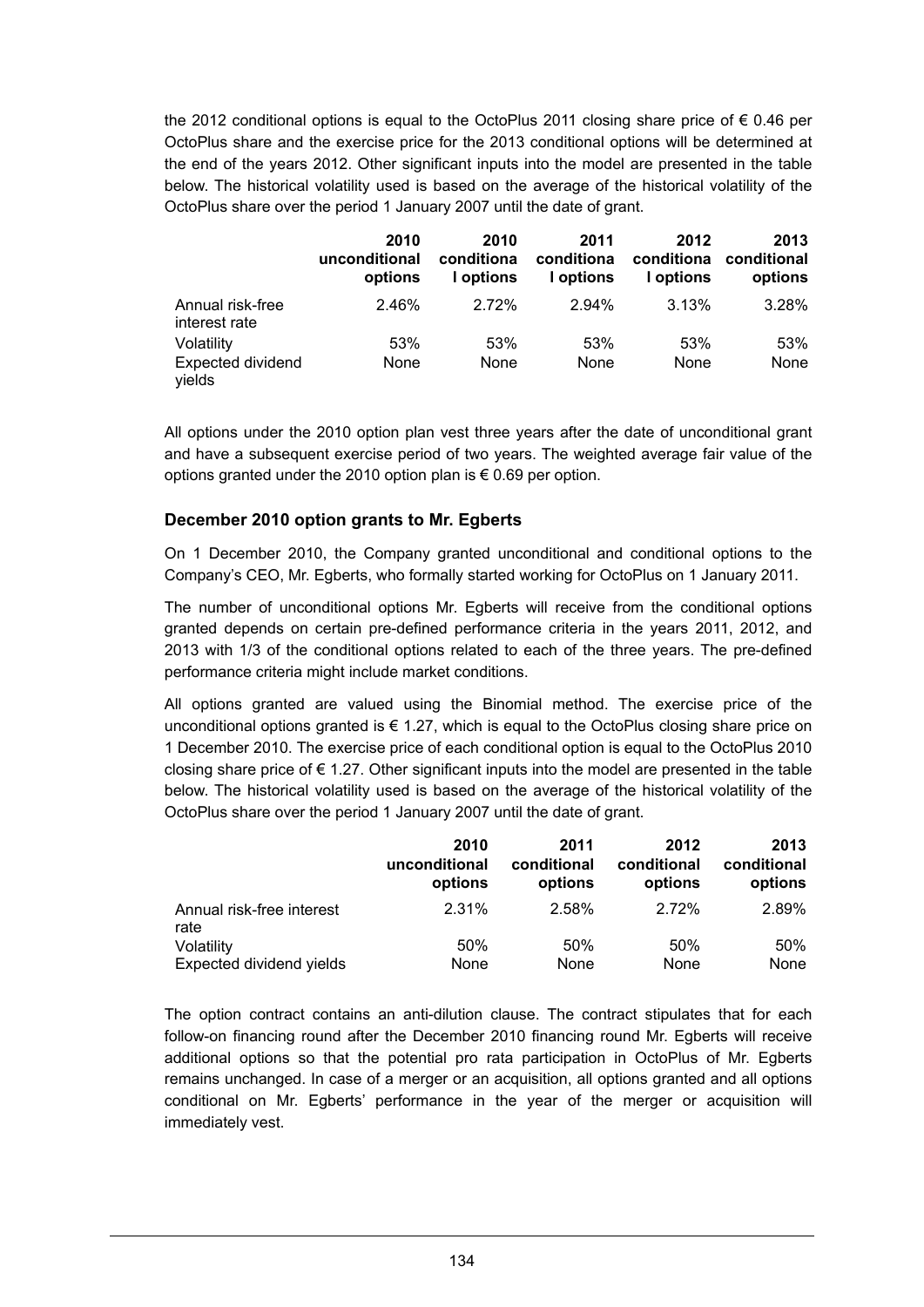All options granted to Mr. Egberts vest three years after the date of unconditional grant and have a subsequent exercise period of two years. The weighted average fair value of the options granted under the plan is  $\epsilon$  0.58 per option.

## *Options issued in 2011*

The number of granted stock options issued and outstanding that were granted in 2011 is 184,888 per 31 December 2011 and all relate to the anti-dilution clause in Mr. Egberts' option contract (see above).

As per the anti-dilution clause, Mr. Egberts received 184,888 unconditional options and 65,255 conditional options after the private placement of 31 October 2011 with an exercise price of  $\epsilon$ 1.27 per unconditional option. The options were received under identical conditions as the options initially granted in 2010. The vesting period for the unconditional options granted has been reduced to two years so that the end of the vesting period of the unconditional antidilution options is aligned with the end of the vesting period of the unconditional options initially granted to Mr. Egberts in December 2010.

Other significant inputs into the model are presented in the table below. The historical volatility used is based on the average of the historical volatility of the OctoPlus share over the period between 2007 until the date of grant.

|                                   | 2011          | 2011        | 2012        | 2013        |
|-----------------------------------|---------------|-------------|-------------|-------------|
|                                   | unconditional | conditional | conditional | conditional |
|                                   | options       | options     | options     | options     |
| Annual risk-free interest<br>rate | 1.81%         | $2.04\%$    | 2.25%       | 2.42%       |
| Volatility                        | 55%           | 51%         | 51%         | 51%         |
| Expected dividend yields          | None          | None        | None        | None        |

The unconditional options granted to Mr. Egberts in 2011 vest after two years. All conditional options granted to Mr. Egberts in 2011 vest three years after the date of unconditional grant and have a subsequent exercise period of two years. The weighted average fair value of the options granted in 2011 is € 0.06 per option.

On 25 February 2011, Mr. Moolhuizen and Mrs. Swarte received 22,266 unconditional options in total from the 111,334 conditional options granted for their 2010 performance. As per the option plan, the conditional options not granted move to 2013.

## *Options issued in 2012*

Based upon the achievement of Mr Egberts' 2011 performance criteria, 121,752 conditional options were unconditionally granted to Mr. Egberts on 21 February 2012.

Based upon the achievement of Mrs. Swarte's 2011 performance criteria, 27,834 unconditional options were unconditionally granted to Mrs. Swarte on 21 February 2012. As per the option plan, the 27,833 conditional options not granted move to 2013.

Based upon the achievement of Mr. Moolhuizen's 2011 performance criteria, 16,700 unconditional options were unconditionally granted to Mr. Moolhuizen on 21 February 2012. As per the option plan, the 38,967 conditional options not granted move to 2013.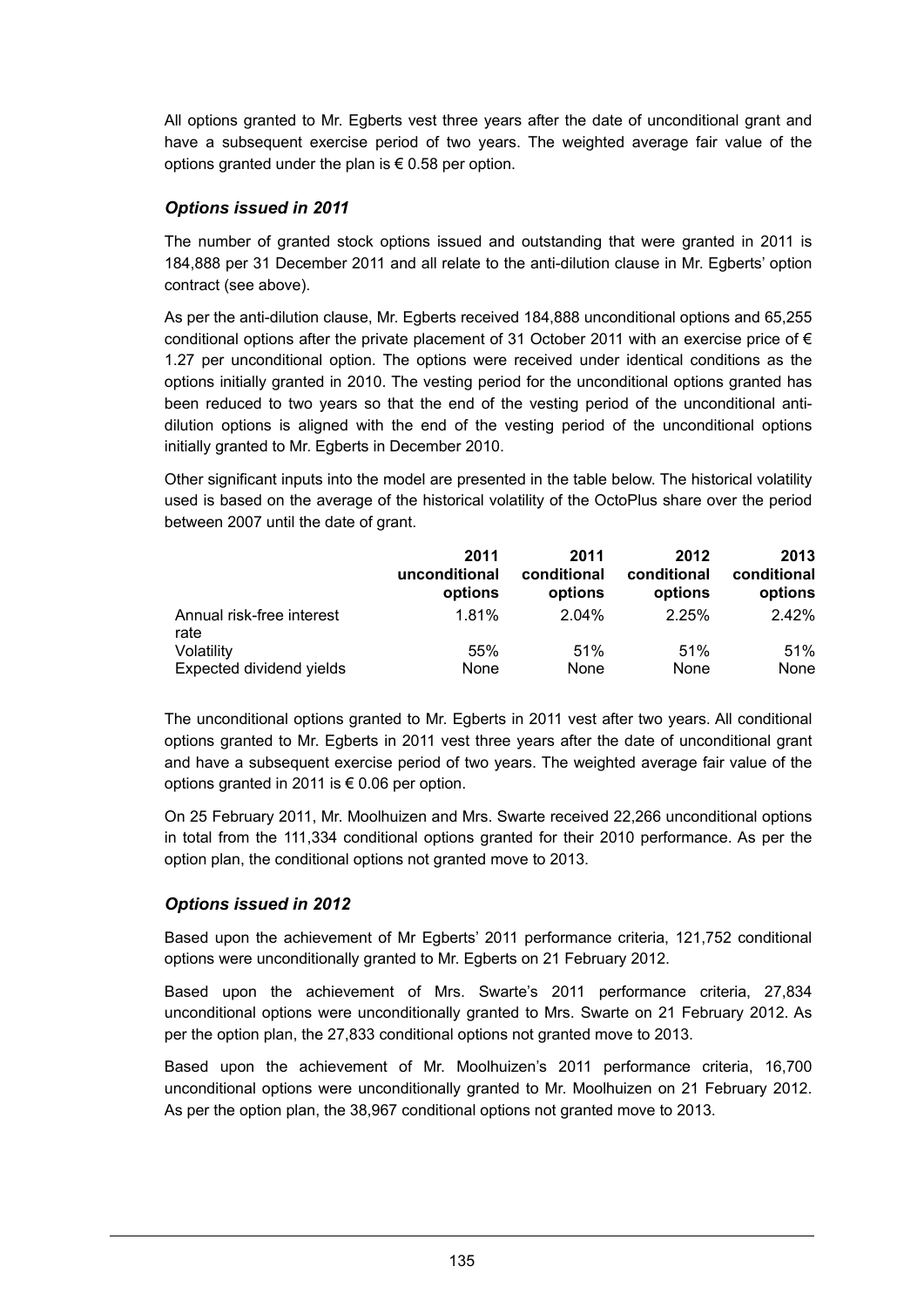## *2007 option grant to Theratechnologies*

The 200,000 options granted to Theratechnologies in September 2007 are valued using the Binomial method. The significant inputs into the model for these options were an exercise price of  $\epsilon$  3.95 per share at the grant date, an annual risk-free interest rate of 4.49%, volatility of 45% and no expected dividend yields. The historical volatility used is based on the average of the historical volatility of the OctoPlus share over the period 1 January 2007 up to 26 September 2007. All options granted to Theratechnologies immediately vest and have an exercise period of the earlier of (1) the tenth anniversary of the date of the agreement and (2) the fifth anniversary of the date of termination of the agreement.

## **13. Corporate income taxes**

OctoPlus N.V. is a fiscal unity for Dutch corporate income tax purposes with OctoShare B.V., OctoPlus Development B.V., OctoPlus Technologies B.V., OctoPlus Sciences B.V., Chienna B.V. and OctoPlus PolyActive Sciences B.V., all 100% subsidiaries of OctoPlus N.V. All members of the fiscal unity are severally liable for any corporate income tax due for the period they are part of this fiscal unity.

Deferred corporate income tax assets and liabilities are offset when there is a legally enforceable right to offset current tax assets against current tax liabilities and when the deferred corporate income taxes relate to the same fiscal authority.

Deferred corporate income tax assets and liabilities are measured at the (substantially) enacted tax rates that are expected to apply to the period when the as set is realized or the liability is settled. For the Group's deferred corporate income tax assets and liabilities at 31 December 2011, this resulted in a corporate income tax rate of 25.0% (31 December 2010, 25.0%) used to calculate the deferred corporate income tax assets and liabilities for the fiscal unity headed by OctoPlus N.V.

Over the last few years, the Group has shown a net loss, with in general deferred corporate income tax assets, caused by these net losses, well exceeding any (potential) deferred corporate income tax liabilities. The Group only recognises deferred corporate income tax assets when there is convincing evidence that sufficient taxable profit will be available against which the unused tax losses or unused tax credits can be utilized by the relevant fiscal unity. Management's judgement is that such convincing evidence was not sufficiently available in 2010 and 2011. As a consequence of the above, the Company did not record any deferred corporate income tax assets or liabilities and did not record a corporate income tax expense or income in the years presented.

## **Tax losses**

As of 1 January 2007, the Corporate Income Tax Act 2007 became effective. As from this date onwards, tax loss carry-forward in the Netherlands is subject to a time limitation of 9 years. The Corporate Income Tax Act 2007 also applies to tax losses incurred before 2007, with a transitional provision for losses incurred in the years up to and including 2002. These losses may still be offset against future profits up to and including book years starting in 2011. The total amount of tax losses carried forward and deferred corporate income tax assets as well as the amounts of recognized and unrecognized deferred corporate income taxes per fiscal unity are as follows: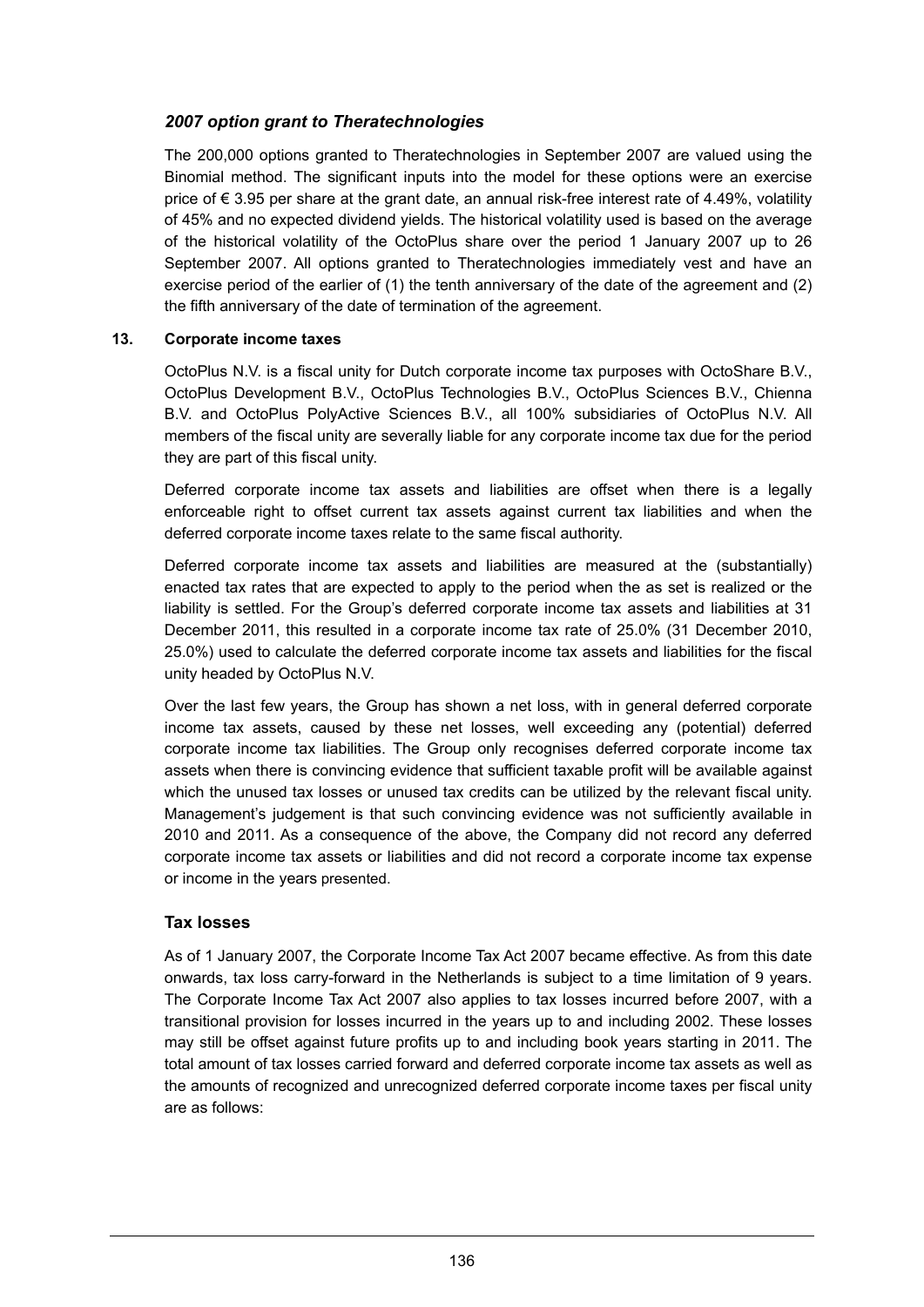| OctoPlus N.V. <sup>1</sup> | Tax losses         | Deferred taxes | Deferred tax<br>asset | Deferred tax<br>asset |
|----------------------------|--------------------|----------------|-----------------------|-----------------------|
|                            | carried<br>forward |                | recognized            | not-recognized        |
| At 31 December 2010        | 52,602             | 13,151         |                       | 13,151                |
| At 31 December 2011        | 58,059             | 14,515         |                       | 14,515                |

The use of tax losses in future years may be restricted as a result of profit split rules for mergers and fiscal unities as stipulated in the Dutch corporate income tax act 1969.

With the liquidation of OctoPlus Inc in 2010, the tax losses carried forward for OctoPlus Inc can no longer be offset against future profits.

The tax losses carried forward per year are as follows:

| <b>Financial year</b>                   | <b>Expiry year</b> | <b>Amount</b> |
|-----------------------------------------|--------------------|---------------|
| 2003                                    | 2012               | 3,261         |
| 2004                                    | 2013               | 1,750         |
| 2005                                    | 2014               | 5,698         |
| 2006                                    | 2015               | 11,561        |
| 2007                                    | 2016               | 14,410        |
| 2008                                    | 2017               | 5,717         |
| 2009                                    | 2018               | 2,733         |
| 2010                                    | 2019               | 6,519         |
| 2011                                    | 2020               | 6,410         |
| <b>Total tax losses carried forward</b> |                    | 58,059        |

As the Company had a tax loss in 2011, the tax losses carried forward for the years 2002 or earlier forfeited.

The tax result for the year can be reconciled to the net (accounting) result as follows:

|                                                                                         | 2011     | 2010     |
|-----------------------------------------------------------------------------------------|----------|----------|
| Net result for the year                                                                 | (6,316)  | (6,202)  |
| Effect of expenses that are not deductible in determining taxable<br>profit             | 289      | 157      |
| Effect of costs directly offset with proceeds of financing rounds                       | (422)    | (308)    |
| Effect of differences in depreciable lives, classification of leases and<br>other items | 39       | (166)    |
| Tax result for the year                                                                 | (6, 410) | (6, 519) |

#### **14. Pension liabilities**

Until 31 January 2006, the Group operated a collective defined benefit plan. This plan was replaced on 1 February 2006 by a collective defined contribution plan. Under this new plan, the Group has no legal or constructive obligations to pay further contributions if the fund does not hold sufficient assets to pay all employees the benefits relating to employee service in the current and prior periods. No amounts have been recognized in the consolidated statement of financial position at 31 December 2010 and 2011 for the terminated defined benefit plan, as the only risk remaining for the Group after the termination date is the risk involving the transfer of pension benefits from the Group's pension plan to a third party pension plan at the end of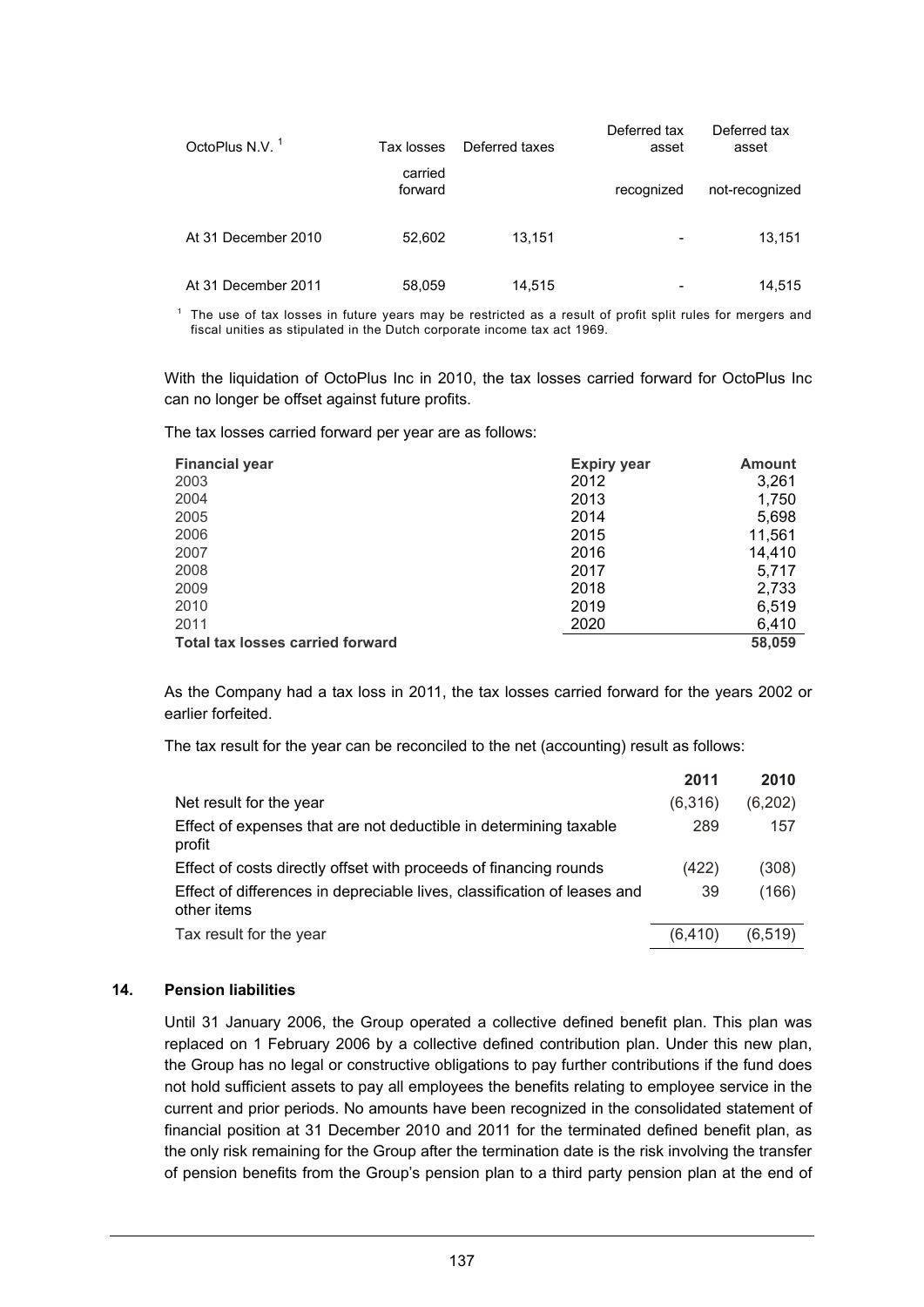employment with one of the group companies, which risk and its financial impact is perceived by the Company as not material.

#### **15. Borrowings and finance lease liabilities**

| <b>Finance lease liabilities</b>                              | 2011    | 2010     |
|---------------------------------------------------------------|---------|----------|
| Non-current portion                                           | 8,228   | 9,296    |
| Current portion                                               | 1,115   | 1,020    |
| Finance lease liabilities                                     | 9,343   | 10,316   |
| Maturity analysis for non-derivative financial liabilities:   |         |          |
|                                                               | 2011    | 2010     |
| Finance lease liabilities – minimum lease payments:           |         |          |
| No later than 1 year                                          | 1,848   | 1.832    |
| Between 1 and 5 years                                         | 4,388   | 5,282    |
| Later than 5 years                                            | 9,043   | 10,045   |
|                                                               | 15,279  | 17,159   |
| Future finance charges on finance leases                      | (5,936) | (6, 843) |
| Present value of finance lease liabilities                    | 9,343   | 10,316   |
| The present value of finance lease liabilities is as follows: |         |          |
| No later than 1 year                                          | 1,115   | 1,020    |
| Between 1 and 5 years                                         | 2,018   | 2,712    |
| Later than 5 years                                            | 6,210   | 6,584    |
|                                                               | 9,343   | 10,316   |

Finance lease liabilities decreased to  $\epsilon$  9,343 (2010,  $\epsilon$  10,316) due to scheduled repayments on the different finance lease agreements.

The carrying amounts of all non-current financial liabilities approximate their fair values.

Lease liabilities are effectively secured by the lessor as the rights to the leased asset revert to the lessor in the event of default.

## **Bank overdrafts**

There was no bank overdraft at 31 December 2011 (2010,  $\epsilon$  6). The Company has a credit line facility for working capital and investment purposes up to  $\epsilon$  2.0 million with ABN Amro Bank N.V., formerly known as Fortis Bank (Nederland) B.V., as agreed in December 2009. The interest charged on the facility is linked to EURIBOR and the actual amount available in a certain month is calculated as a percentage of the eligible receivables at the end of the previous month. This credit line facility replaced the Company's credit line facility with ABN Amro Bank N.V. (currently Deutsche Bank N.V.) from early 2010 onwards. As collateral, OctoPlus N.V. and its subsidiaries provide a pledge over their equipment, inventories, receivables and patents (with the exception of patents owned by PolyActive Sciences B.V.). The net book value of the property, plant and equipment pledged amounted to  $\epsilon$  5,237 at 31 December 2011 (2010, € 6,131). In addition, the facility agreement contains a covenant that requires OctoPlus N.V.'s consolidated tangible net worth to equal at least 25% of the adjusted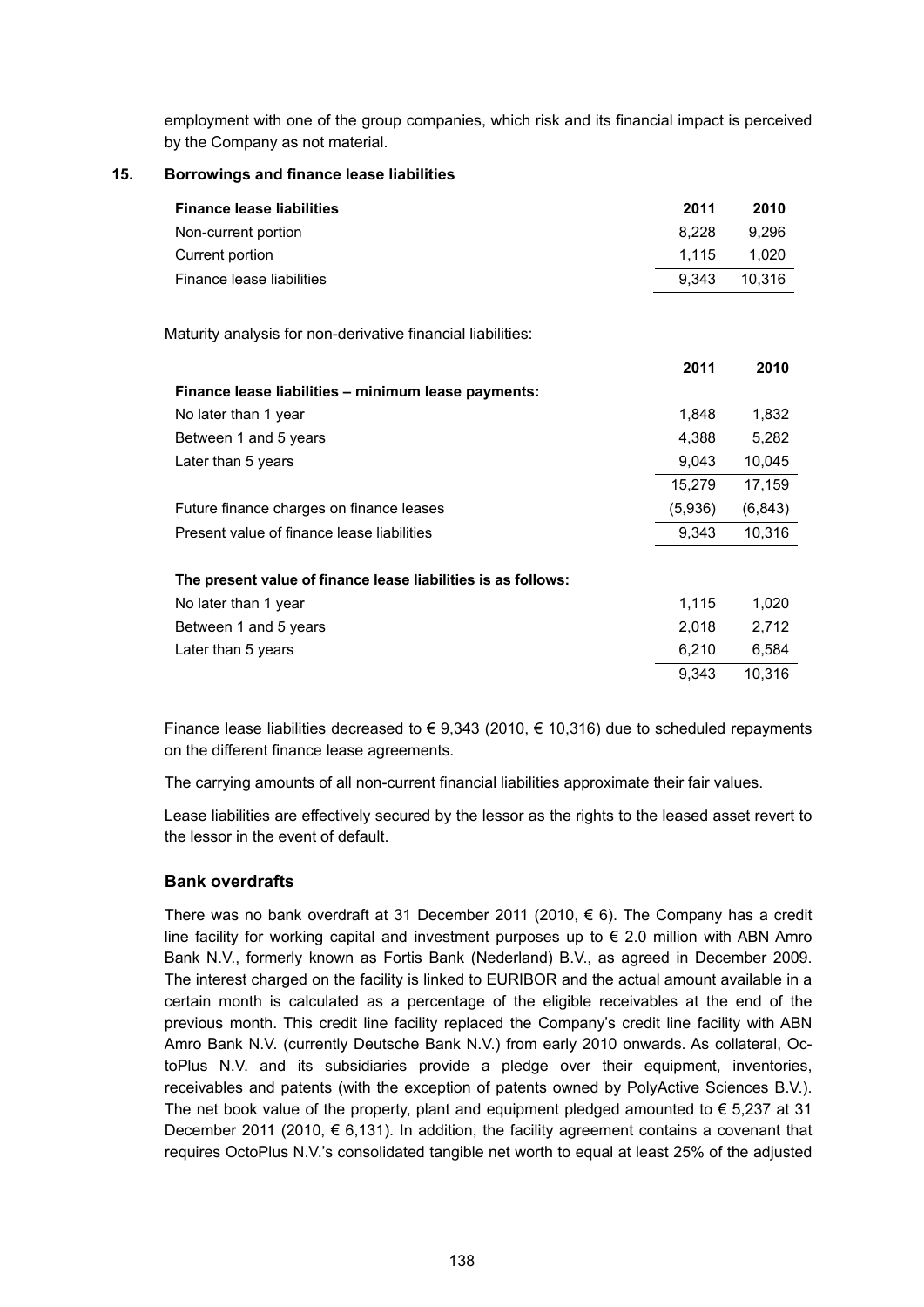balance sheet total at each reporting date. There were no breaches of this covenant at 31 December 2010 and 2011.

## **Finance lease arrangements**

The agreement with ABN Amro Lease includes the following securities:

- The shares in OctoPlus Development B.V. are collateralized to ABN Amro Lease,
- Shareholders' equity of OctoPlus Development B.V. needs to exceed 30% of the adjusted balance sheet total at the end of each year. There was no breach of this covenant at 31 December 2010 and 2011.

There are no further restrictions imposed by this lease agreement.

#### **Effective interest rates and borrowing facilities**

The effective interest rates at the balance sheet date were as follows:

|                           | 2011            | 2010 |
|---------------------------|-----------------|------|
| Bank overdrafts           | $3.3\%$ $3.0\%$ |      |
| Finance lease liabilities | $9.1\%$ $8.9\%$ |      |

The available amounts on the credit line facility at the balance sheet date were as follows:

|                                                    | 2011  | 2010  |
|----------------------------------------------------|-------|-------|
| Credit line facility $-$ up to maximum of facility | 2.000 | 1.994 |
| Credit line facility – available at end of period  | 1.291 | -971  |

## **16. Trade and other payables**

|                | 2011 2010   |
|----------------|-------------|
| Trade payables | 2,195 1,471 |

The average credit period received from vendors is 30 days. In general, no interest is charged on trade payables. The Group has financial risk management policies in place to ensure that all payables are generally paid within the credit timeframe.

Trade payables increased to  $\epsilon$  2,195 (2010,  $\epsilon$  1,471) mainly as a result of payment of the quarterly rent early January 2012 and outstanding invoices related to the October 2011 financing round at 31 December 2011.

In total € 43 (2010, € 7) of invoices received and outstanding related to property, plant and equipment.

Included in the Group's trade payable balance are creditors with a carrying amount of  $\epsilon$  1,236  $(2010, \epsilon 936)$  that are past due at the reporting date.

| Ageing of past due | 2011  | 2010 |
|--------------------|-------|------|
| $1-30$ days        | 455   | 319  |
| 31-60 days         | 124   | 134  |
| Over 60 days       | 657   | 483  |
| Total overdue      | 1,236 | 936  |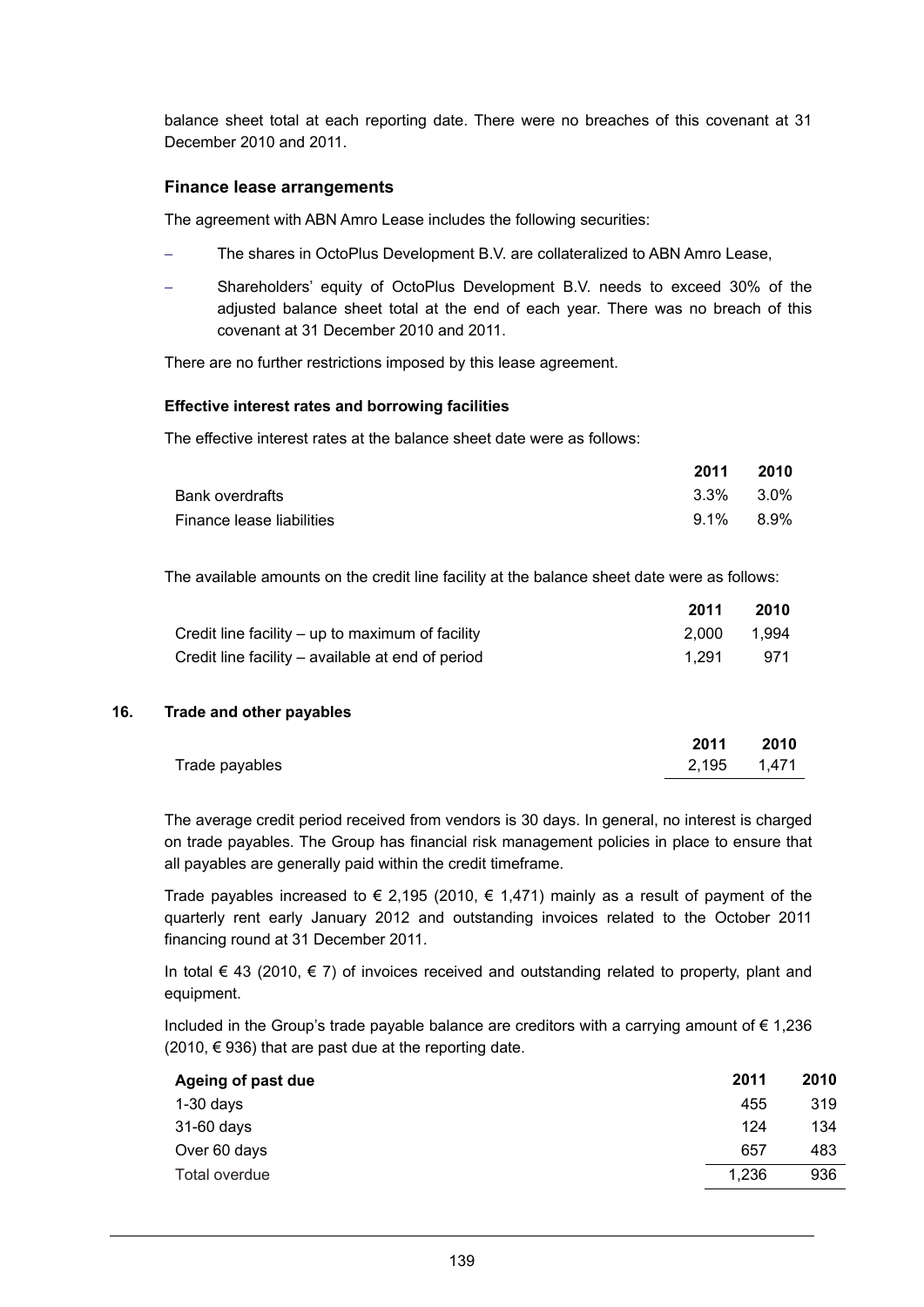| Wage taxes and accrued social security costs | 165   | 176   |
|----------------------------------------------|-------|-------|
| Social securities and other taxes            | 165   | 176   |
|                                              |       |       |
|                                              |       |       |
| Subsidies received in advance (Note 18)      | 503   | 521   |
| Deferred income                              | 1.040 | 607   |
| Collaterals from customers                   | 1.568 | 1,889 |
| Accrued expenses                             | 1.553 | 1.426 |
| Other current liabilities                    | 4,664 | 4,443 |

The carrying amounts of all current financial liabilities approximate their fair values.

Collaterals from customers are settled with the last invoice payment.

Included under ´trade payables´ are related-party transactions for a total amount of € 74 at 31 December 2011 (2010,  $\epsilon$  97) and included under 'other current liabilities' are related-party transactions for a total amount of € 65 at 31 December 2011 (2010, € 82) (Note 29).

## **17. Revenues**

|                                 | 2011  | 2010  |
|---------------------------------|-------|-------|
| Service revenues                | 7.675 | 7.978 |
| License and other revenues      | 27    | 86    |
| Income from subsidies (Note 18) |       | 265   |
|                                 | 7.702 | 8.329 |

## **Service revenues**

Service revenues typically involve the performance by the entity of a contractually agreed task over an agreed period of time. Since our establishment in 1995, we have provided services to a diverse and international group of more than 170 pharmaceutical and biotechnology companies on a fee-for-service basis. We witnessed a high percentage of long-term clients, either outsourcing multiple projects at OctoPlus or returning to OctoPlus with their next project or development phase. Currently, our active customer base comprises around 40 clients, which are located worldwide and include small, medium and large biotechnology as well as pharmaceutical companies. Contracts with our customers vary in size and duration. Historically, revenues generated from individual contracts have been in the range of  $\epsilon$  25 to  $\epsilon$ 1.5 million. The duration of a project varies between a few months to several years. The Company top-5 customers in the year 2011 generated 53% of the Company's 2011 consolidated revenues, with the largest customer generating between 23% of 2011 consolidated revenues.

2011 service revenues decreased with 4% from € 7,978 in 2010 to € 7,675 in 2011. Revenue from technology evaluation contracts increased significantly mainly as a result of development work performed for ESBATech. Revenue from other service contracts decreased compared to 2010 as a result of the difficult economic climate where the lead time from initial interest from the customer to signature of the project plan has taken significantly longer than we have experienced in previous years.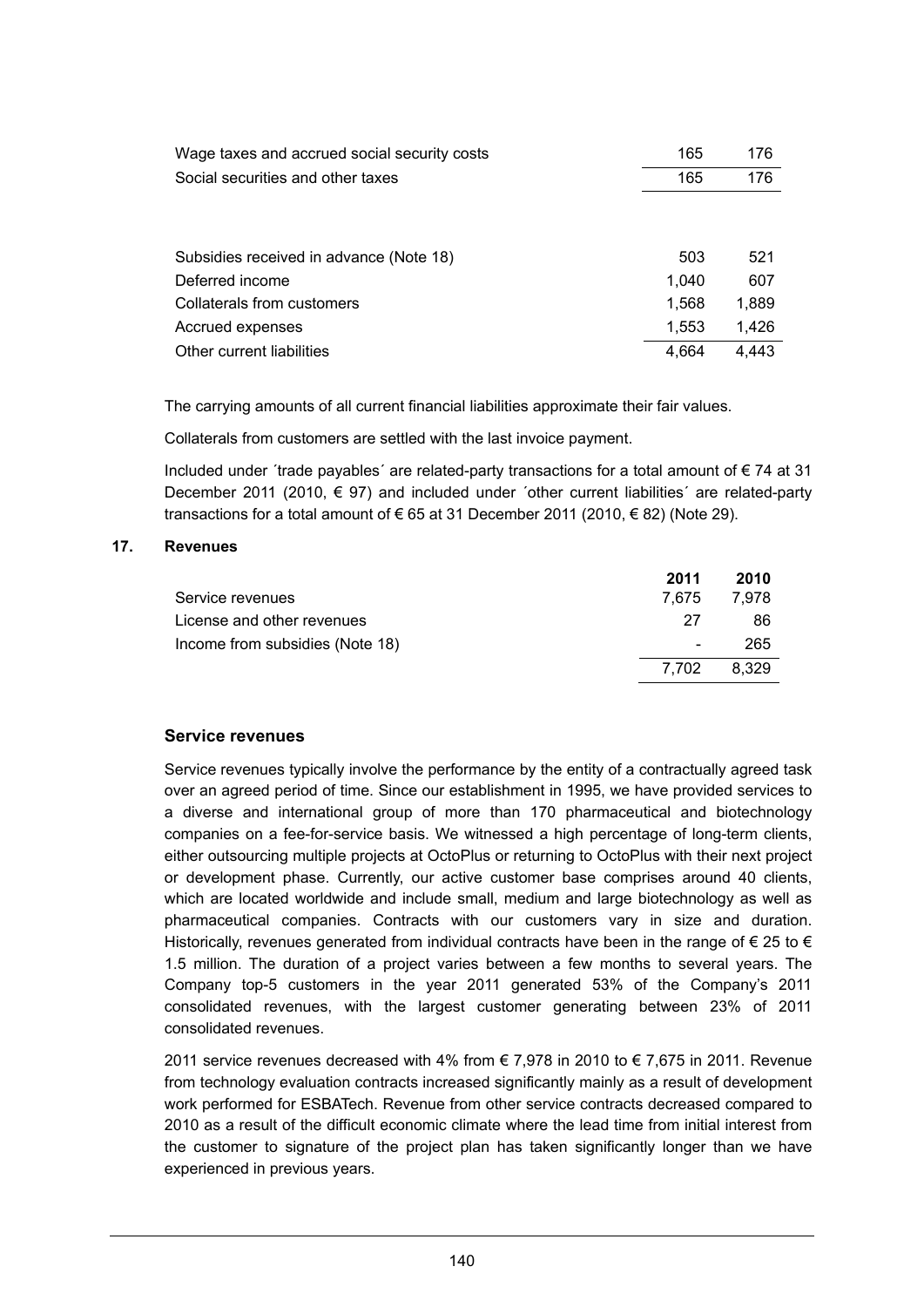# **License and other revenues**

License revenues relate to amounts earned from third parties with licenses and/or options to the Group's intellectual property and for amounts received for the sale of part of the Group's intellectual property. Only marginal license revenues were generated in 2011 (€ 27, 2010, € 70).

Other revenues relate to amounts earned from activities that do not form part of OctoPlus´ core business and mostly relate to selling assets and materials that are no longer required. In 2010, other revenues amounted to € 16 (2011, € 0).

## **18. Income from subsidies**

Income from subsidies in the years presented related to a collaboration with the Thorax Centre of Erasmus University (Rotterdam, the Netherlands), in 2004 the Group commenced a three-year research project for a novel approach to treat myocardial regeneration, which was extended until 30 June 2011. Total costs of this project were estimated at  $\epsilon$  3,250 at the start of the project and SenterNovem granted a subsidy of  $\epsilon$  2,000 in order to relieve the Group's and Erasmus University's burden in the costs. An advance of 25% of the total subsidy (€ 500) was received by the Group in December 2004 and is recorded as 'subsidies received in advance' under 'other current liabilities' in the consolidated statement of financial position at 31 December 2010 and 31 December 2011 (Note 16). The project ended per 30 June 2011. Estimated actual total project costs for OctoPlus amount to  $\epsilon$  674 which results in an estimated subsidy of  $\epsilon$  472. At 31 December 2011, a balance of  $\epsilon$  155 (2010,  $\epsilon$  87) to be repaid to Erasmus University is recorded under 'trade payables' in the consolidated statement of financial position.

The project for a novel approach to treat myocardial regeneration was the Company's only subsidized project in 2010 and 2011. There was no income from subsidies for this project in 2011 (2010, € 265).

## **19. Cost of materials and work contracted out**

All costs directly related to the Company's revenues are included in the cost category 'cost of materials and work contracted out'. These costs include (i) standard material costs for both the Company's manufacturing and laboratory facilities (ii) costs related to external testing (environmental and process monitoring) to retain the cGMP status for the Company's manufacturing facilities, (iii) costs related to development programs, and (iv) other direct material-related costs.

|                                           | 2011 | 2010  |
|-------------------------------------------|------|-------|
| Cost of materials and work contracted out | 875  | 1.090 |
|                                           |      |       |

The decrease of cost of materials and work contracted out mainly related to the end of the Thorax project (Note 18). As a result, only marginal amounts were spent on this project in 2011.

The amount of inventories recognized as an expense is equal to the standard material costs.

## **20. Wages and salaries**

|                     | 2011  | 2010  |
|---------------------|-------|-------|
| Salaries            | 5.370 | 5,239 |
| Temporary personnel | 710   | 392   |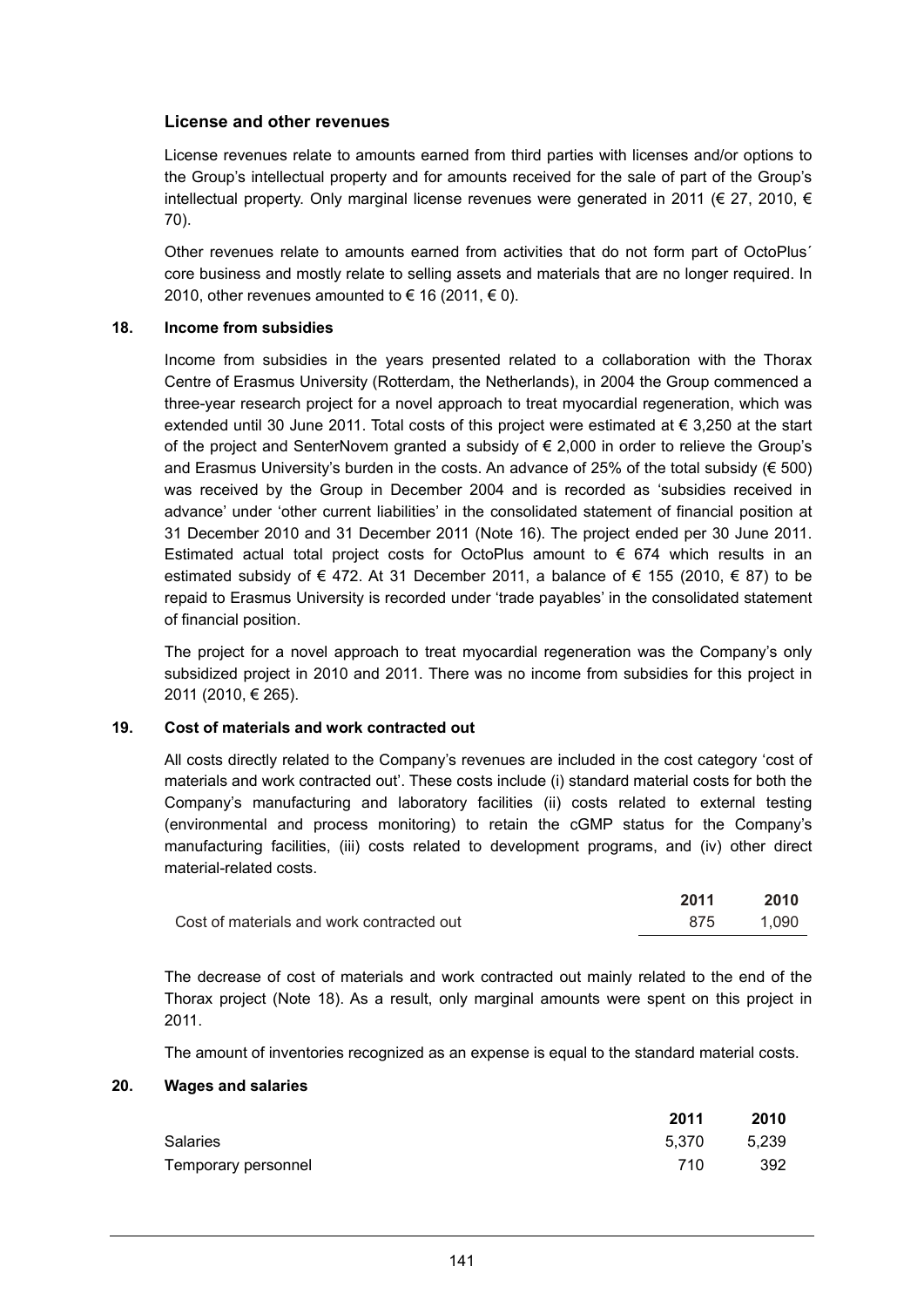| Social security costs                                       | 421   | 408   |
|-------------------------------------------------------------|-------|-------|
| Pension costs                                               | 218   | 198   |
|                                                             |       |       |
| Share options granted to employees (Note 12)                | 289   | 157   |
|                                                             | 7.008 | 6,394 |
|                                                             |       |       |
| Number of employees at 31 December (excl temporary staff)   | 111   | 95    |
| Average number of FTE's for the year (excl temporary staff) | 102   | 108   |
|                                                             |       |       |

The salaries are net of WBSO subsidies of  $\epsilon$  625 (2010,  $\epsilon$  558).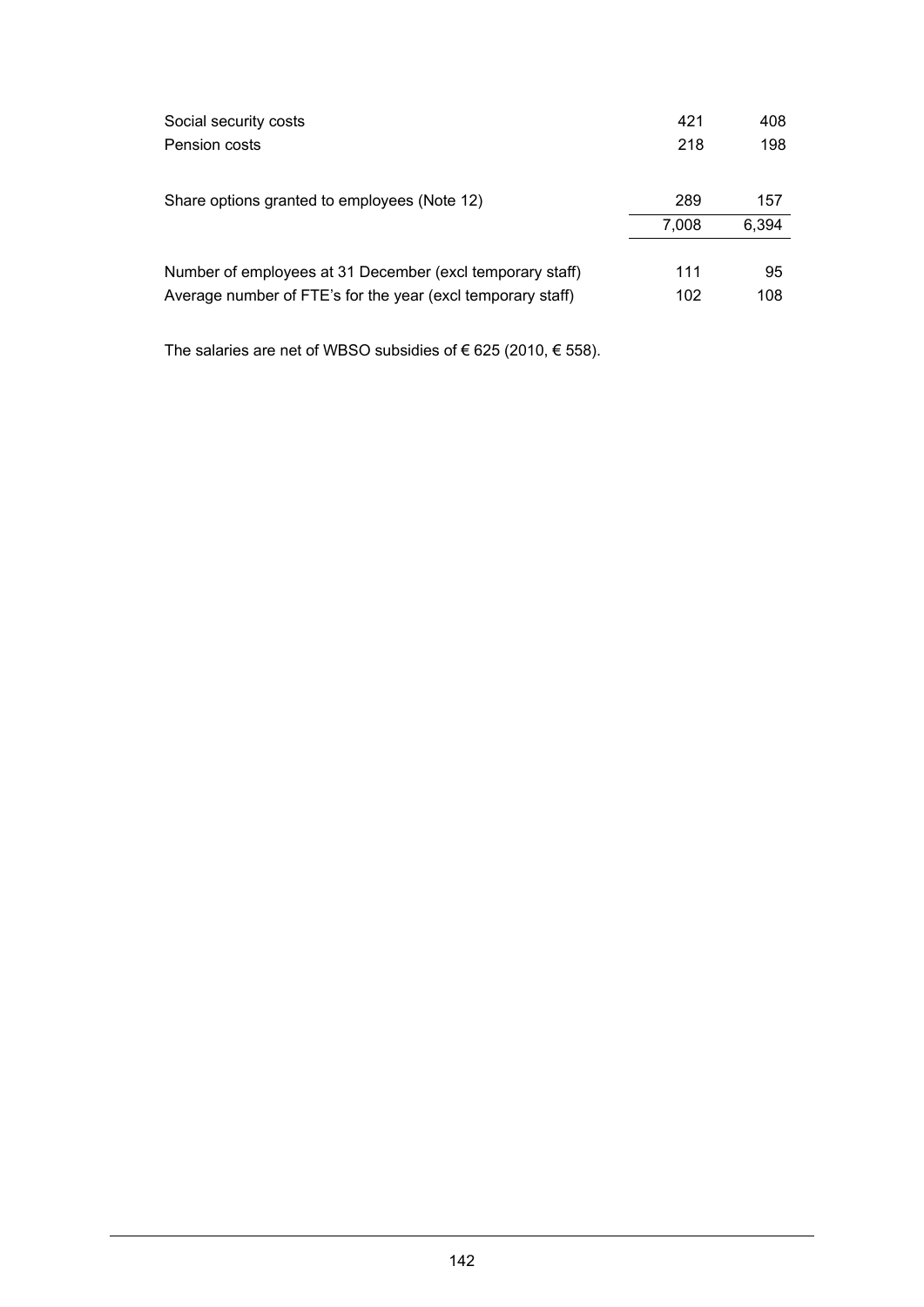# **21. Other costs**

For leases where the Group is a lessee under operating leases, lease rentals amounting to  $\epsilon$ 

|                           | 2011  | 2010  | 223 |
|---------------------------|-------|-------|-----|
| Other personnel costs     | 444   | 461   |     |
| Housing costs             | 912   | 1,138 |     |
| Office expenses           | 202   | 191   |     |
| Repair and maintenance    | 491   | 437   |     |
| Selling & Marketing costs | 100   | 59    |     |
| General expenses          | 957   | 1,006 |     |
|                           | 3,106 | 3,292 |     |

(2010, € 220) are included in 'other costs' in the statement of comprehensive income.

The fees included in these financial statements related to the Group's external auditor, Deloitte Accountants B.V., are as follows:

|                              | 2011 | 2010 |
|------------------------------|------|------|
| Audit services               | 93   | 127  |
| Other assurance services     | 13   |      |
| Tax advisory services        |      |      |
| Other non-assurance services | 33   | 16   |
|                              | 139  | 143  |

Included in the other non-assurance services are services from Deloitte Accountants B.V. amounting to € 22 related to the October 2011 private placement which were directly offset in equity in 2011 (2010, € 0).

## **22. Interest income and interest costs**

|                                              | 2011  | 2010  |
|----------------------------------------------|-------|-------|
| Interest income:                             |       |       |
| <b>Bank deposits</b><br>$-$                  | 17    | 12    |
|                                              |       |       |
| Interest costs:                              |       |       |
| - Bank borrowings, overdrafts and other debt | (11)  | (30)  |
| Finance leases                               | (887) | (958) |
| - Exchange gains and losses                  | 1     | (5)   |
|                                              | (897) | (993) |
| Finance costs – net                          | (880) | (981) |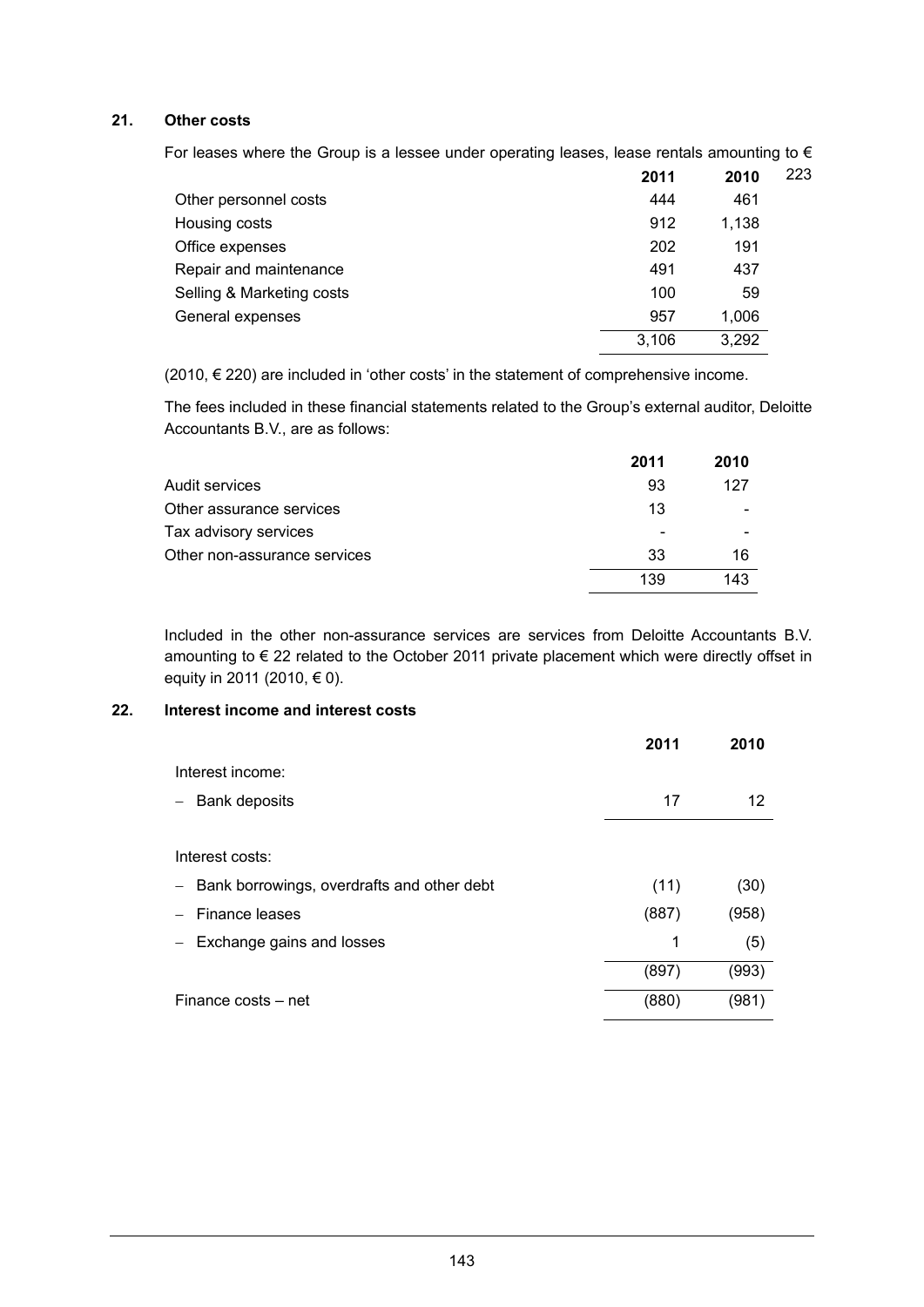## **23. Earnings per share**

## **Basic**

Basic earnings per share are calculated by dividing the result attributable to equity holders of the Company by the weighted average number of shares outstanding during the year.

|                                                         | 2011       | 2010       |
|---------------------------------------------------------|------------|------------|
| Result attributable to equity holders of the<br>Company | (6,316)    | (6,202)    |
| Weighted average number of ordinary shares              | 38.115.960 | 33.517.876 |
| Basic earnings per share ( $\epsilon$ per share)        | (0.17)     | (0.19)     |

## **Diluted**

The effects of potential ordinary shares are only reflected in diluted earnings per share when their inclusion in the calculation would increase the loss per share. For both years included in these financial statements, the share options and warrants are not included in the diluted earnings per share calculation as inclusion would decrease the loss per share.

## **24. Dividends per share**

The Company did not declare dividends for any of the years presented in these consolidated financial statements.

## **25. Cash flow statement**

In the consolidated statement of cash flows, purchases of property, plant and equipment comprise:

|                                                          | 2011 | 2010 |
|----------------------------------------------------------|------|------|
| Additions according to Note 7 (net of retired<br>assets) | 112  | 54   |
| Non-cash transactions – other finance lease<br>contracts |      |      |
| Movement trade payables at year-end                      | (36) |      |
| Movement other current liabilities                       |      |      |
| Purchases of property, plant and equipment               | 76   | 58   |

## **26. Contingencies**

## **Milestone payments and royalties**

On 24 April 2007, the Group signed a contract with IsoTis to acquire the full rights to the PolyActive technology and its intellectual property in certain areas. As part of this contract, the 'amended and restated license assignment and cross license assignment' ('ACLA'), as signed in May 2003, was terminated. This ACLA outlines, among others, the commercial development milestone payments and the profit-sharing payments from the Group to IsoTis. As per the new contract, the Group is required to make certain royalty payments on received milestone payments and received royalty payments on the sales of Locteron during the patent terms and the sales on other pharmaceutical products based on the PolyActive technology during the patents terms. If and when these royalty payments have to be made is uncertain and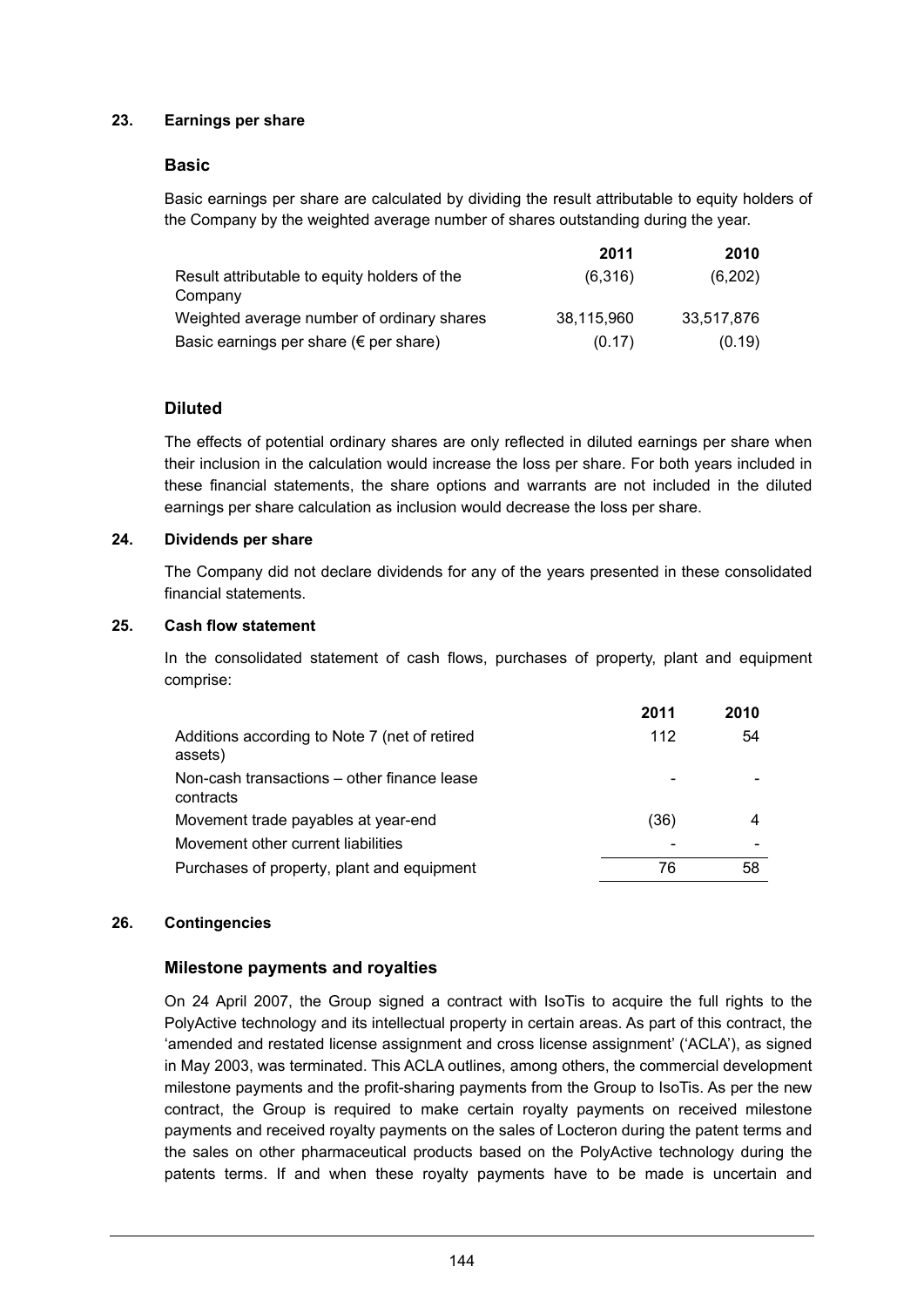dependent on the commercial success of Locteron and the pharmaceutical products developed based upon the PolyActive technology. The contracts signed with Biolex in October 2008 (Note 6) did not result in any payments to IsoTis so far, but will result in royalty payments in case Locteron development progresses successfully.

On 29 October 2007, US based company Integra LifeSciences Holdings Corporation ('Integra') acquired all issued and outstanding shares of IsoTis and any potential royalties will therefore need to be paid to Integra.

Pursuant to the Group's agreement with Theratechnologies (Note 6), Theratechnologies is entitled to multiple development, regulatory and sales milestone payments for each product incorporating the licensed technology. The sum of these milestone payments amounts to  $\epsilon$ 35.7 million per product if all milestones are met, with the milestone payments increasing as the development of the product progresses. In 2009, the patents acquired from Theratechnologies were impaired, as the Group stopped development at its own risk and cost and believes that the probability of finding a license partner for a product which is based on the family of compounds licensed from Theratechnologies is low. As a result, it is unlikely that any payments will need to be made to Theratechnologies based upon this agreement. The Group is obliged to pay royalties to Utrecht University for revenues received based on the OctoDEX technology platform. Such royalties shall not exceed 2% of such revenues. The Group is obliged to pay royalties to Utrecht University for revenues received based on the OctoDEX technology platform. Such royalties shall not exceed 2% of such revenues.

Leiden University Medical Centre is entitled to certain royalty revenues on OP-145. Depending on the cumulative revenues, the royalties vary from 30% for cumulative revenues below  $\epsilon$  15 million to 12.5% once cumulative revenues have exceeded  $\epsilon$  30 million.

# **Claims**

OctoPlus is currently subject to one legal proceeding and is in dispute with another third party which might result in a legal proceeding in the future. In addition, OctoPlus, as any other company, may become subject to a variety of other legal proceedings in the future such as product liability, commercial, employment and wrongful discharge, antitrust, securities, sales and marketing practices, health and safety, environmental and tax litigation claims, government investigations and intellectual property disputes. As a result, the Group may become subject to substantial liabilities in the future that may not be covered by insurance.

The Company believes that, after legal advice, the legal proceeding and the dispute can be defended successfully and no significant losses are expected to be incurred in the future. As a consequence, the provision recorded for these disputes is only marginal. However, litigation is inherently unpredictable and a large verdict could occur. As a consequence, OctoPlus may in the future incur judgements or enter into settlements of the current disputes or future claims that could have a material adverse effect on the Group's financial results or cash flows.

# **27. Commitments**

# **Operating lease commitments**

The Group leases equipment under operating lease agreements. The lease expenditure charged to the statement of comprehensive income during the year is disclosed in Note 21.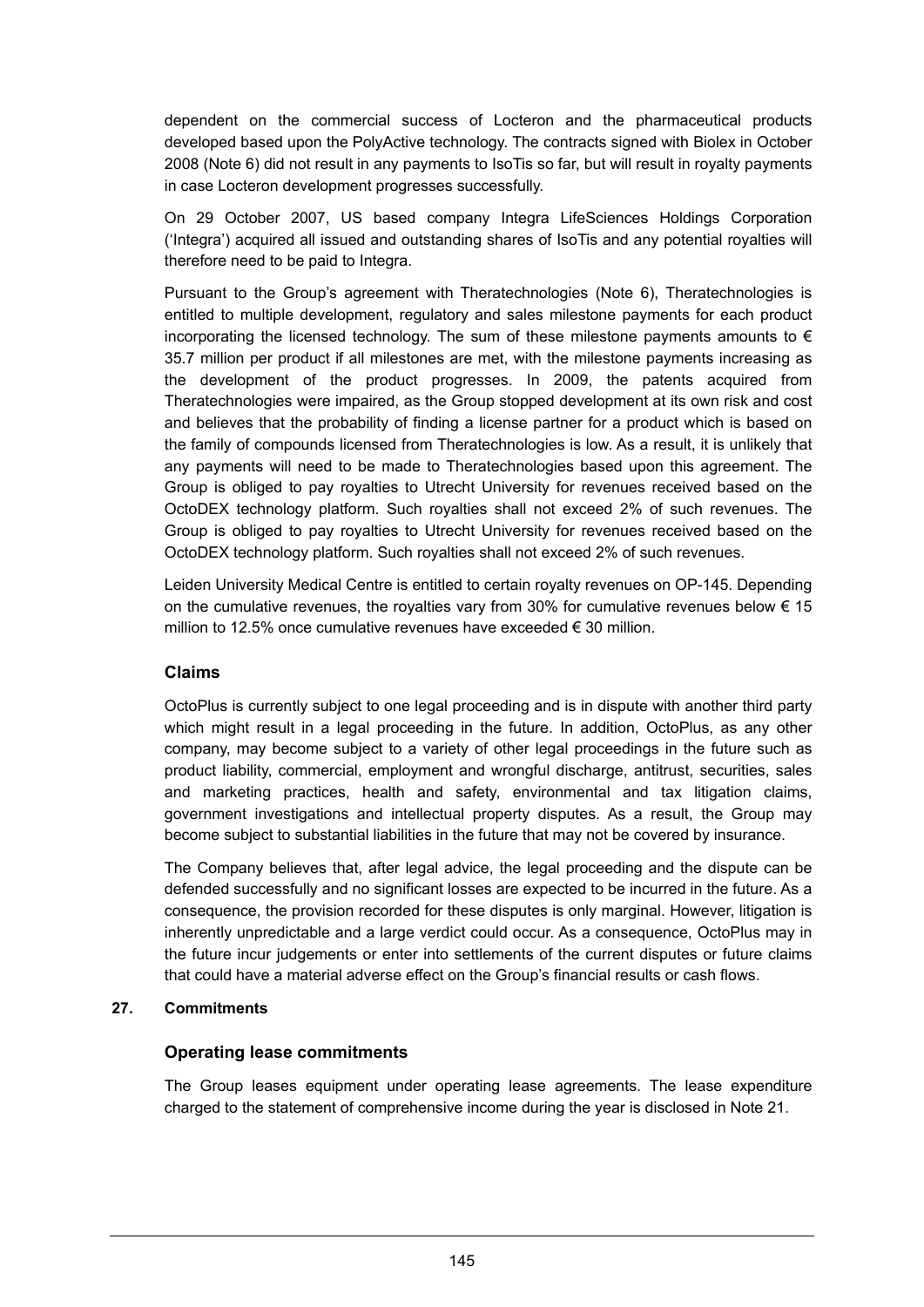|                                             | 2011  | 2010  |
|---------------------------------------------|-------|-------|
| No later than 1 year                        | 226   | 221   |
| Later than 1 year and no later than 5 years | 905   | 886   |
| Later than 5 years                          | 2.019 | 2.189 |
|                                             | 3.150 | 3.296 |

A significant part of the operating lease commitments relate to the monthly rental costs for the land portion of the 20-year lease contracts for the Group's office, laboratory and manufacturing facilities (Note 7).

## **Other operating commitments**

The Group has not made material unconditional other operating commitments at 31 December 2011 (2010, € 0).

## **Capital commitments**

The Group has not made material capital commitments at 31 December 2011 and 2010.

## **Bank guarantees**

Bank guarantees at 31 December 2011 amounted to  $\epsilon$  340 (2010,  $\epsilon$  340) and equal three months of rent for the Company's office, laboratory and manufacturing facilities.  $A \in 116$  bank guarantee related to the office, laboratory and manufacturing facilities the Company has occupied since 2000 and  $a \in 224$  bank guarantee related to the new office, laboratory and manufacturing facilities the Company started occupying in 2008 (Note 7). Both bank guarantees will be released at the end of the rental agreements.

## **28. Business combinations**

There were no business combinations effected during the years ended 31 December 2010 and 2011.

## **29. Related-party transactions**

## **a Shareholders**

Signet Healthcare Partners became a major Shareholder as part of the February 2009 private placement. Mr. Gale, a member of our Supervisory Board, is a managing partner at Signet Healthcare Partners. Signet Healthcare Partners participated in the October 2011 private placement and acquired 500,000 ordinary shares at a price of  $\epsilon$  0.50 per share.

Life Sciences Partners is a major Shareholder and Mr. Kuijten, a member of our Supervisory Board, is a managing partner at Life Sciences Partners. Life Sciences Partners participated in the December 2010 private placement and acquired 296,610 shares at a price of € 1.18 per share and participated in the October 2011 private placement and acquired 124,000 ordinary shares at a price of  $\epsilon$  0.50 per share.

## **b Supervisory Board**

On 12 May 2010, the AGM approved the proposal by the Supervisory Board to appoint Mrs. de Ruiter as new member of the OctoPlus Supervisory Board for a period of four years. Mrs. de Ruiter owned 500,000 shares in the Company at the time of her appointment. Mrs. de Ruiter participated in the December 2010 private placement and acquired 63,560 shares at a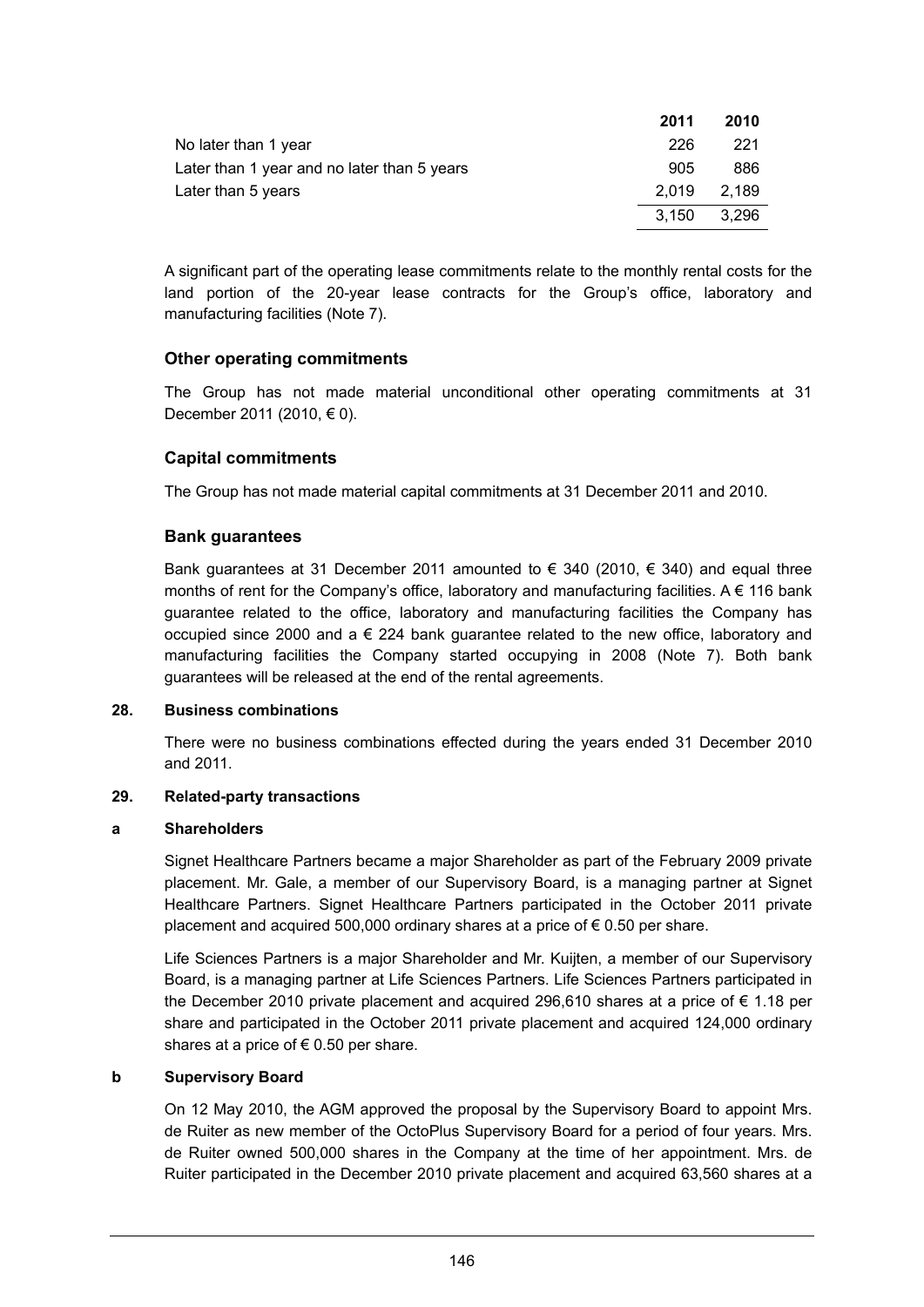price of € 1.18 per share. Mrs. de Ruiter participated in the October 2011 private placement and acquired 250,000 shares at a price of  $\epsilon$  0.50 per share. In total, Mrs. de Ruiter owned 813,560 shares in the Company at 31 December 2011.

None of the other members of the Supervisory Board owns shares and none of the members of the Supervisory Board own options to acquire shares.

The remuneration of the Supervisory Board amounted to  $\epsilon$  161 (2010,  $\epsilon$  149). The remuneration of the individual members of the Supervisory Board is set out in the table below:

|                           | <b>2011 base</b><br>salary | <b>2010 base</b><br>salary |
|---------------------------|----------------------------|----------------------------|
| J. Stellingsma (Chairman) | 41                         | 37                         |
| R.R. Kuijten              | 35                         | 27                         |
| P. Toon                   | $\overline{\phantom{0}}$   | 8                          |
| Ph. Smith                 | -                          | 10                         |
| F.E. Eelkman Rooda        | 30                         | 27                         |
| J. Gale                   | 25                         | 23                         |
| N.D. de Ruiter            | 30                         | 17                         |
|                           | 161                        | 149                        |

Since 1 January 2008, the fixed annual remuneration for the members of the Supervisory Board is € 31 for the Chairman and € 25 for all other members of the Supervisory Board. In addition, € 5 remuneration is received by a member for each Supervisory Board committee participated in. Each member of the Supervisory Board agreed to a 10% one-time decrease in fees for the year 2010. As a result, a fixed annual remuneration of € 28 for the Chairman and € 23 for all other members of the Supervisory Board was accounted for in the year 2010. Two members of the Supervisory Board participated in two committees in 2010 and 2011. Mr. Kuijten waived his fee for the second committee in 2010.

Part of the remuneration and part of the expense claim reimbursements of the Supervisory Board over the last few years ( $\epsilon$  139, 2010,  $\epsilon$  173) was not yet reimbursed at year-end and is recorded under 'trade payables' ( $\in$  74, 2010,  $\in$  91) and 'other current liabilities' ( $\in$  65, 2010,  $\in$ 82) in the consolidated statement of financial position.

## **c Executive Board**

The Executive Board is defined as the Company's key management personnel. The remuneration of OctoPlus' Executive Board members in 2011 amounted to  $\epsilon$  1,158 (2010,  $\epsilon$ 1,018) with the details set out in the table below: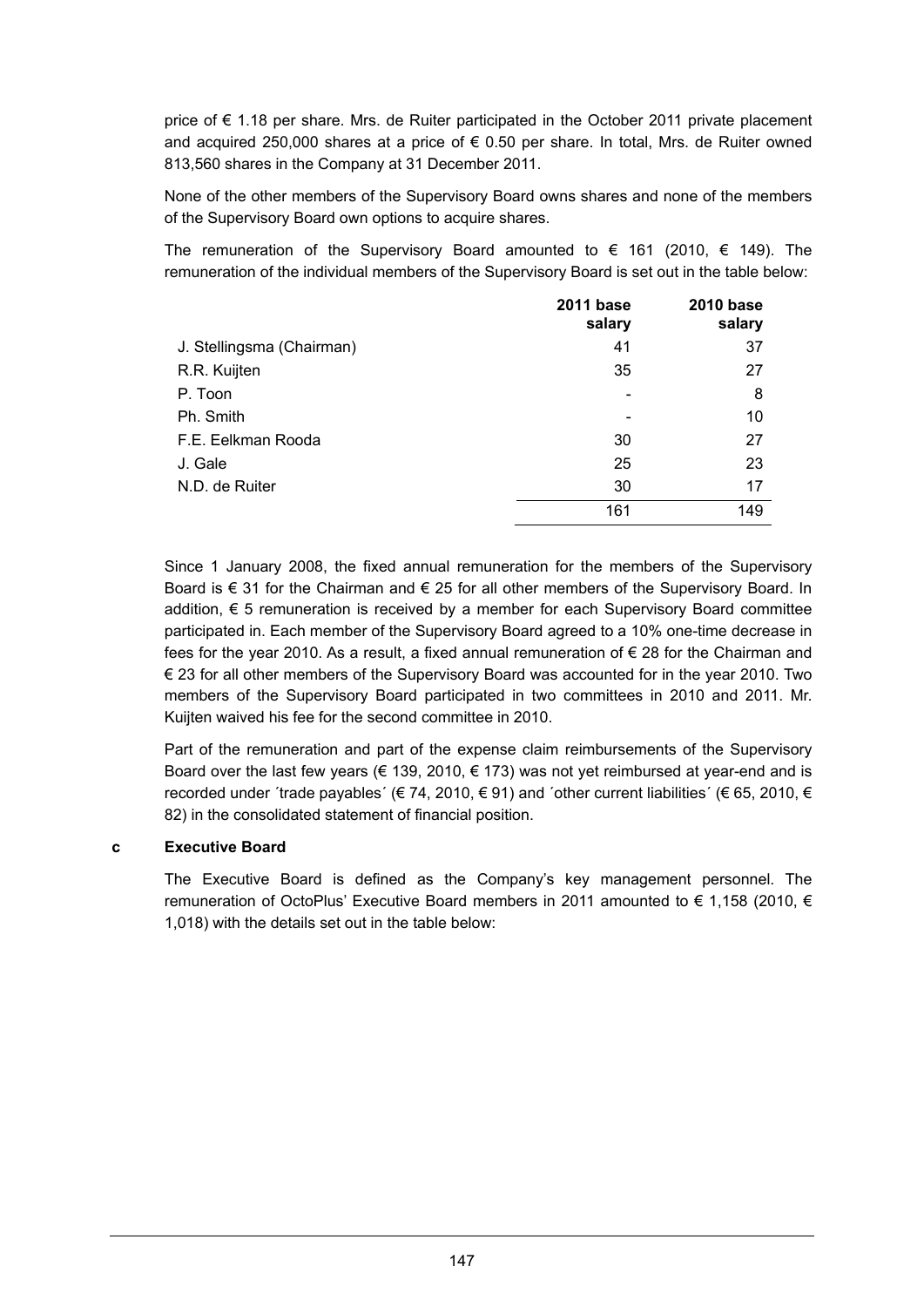|                                     | <b>Base</b><br>salary | <b>Bonus</b> | <b>Pensions</b>          | <b>Other</b> | 2011  | 2010 |
|-------------------------------------|-----------------------|--------------|--------------------------|--------------|-------|------|
| J.H. Egberts,<br>CEO <sup>1,3</sup> | 360                   | 144          | $\overline{\phantom{a}}$ | 142          | 646   | 52   |
| S.M. Swarte,<br>CFO <sup>2,3</sup>  | 166                   | 25           | 9                        | 49           | 249   | 226  |
| G. Moolhuizen,<br>$\text{CBO}^3$    | 175                   | 26           | 9                        | 53           | 263   | 259  |
|                                     | 701                   | 195          | 18                       | 244          | 1,158 | 537  |

<sup>1</sup> On 1 December 2010, the Company's new Chief Executive Officer ("CEO"), Mr. Egberts, started working for OctoPlus. On 20 May 2011, the AGM approved the proposal by the Supervisory Board to appoint Mr. Egberts as new CEO of the Company.

<sup>2</sup> As of 1 June 2011, Mrs. Swarte base salary was aligned with the base salary of Mr. Moolhuizen at € 175 on an annual basis.

<sup>3</sup> Included under 'Other' are option costs for Mr. Egberts (€ 140, 2010, € 10), Mrs. Swarte (€ 45, 2010, € 30) and Mr. Moolhuizen (€ 45, 2010, € 36).

The following costs were recorded in the statement of comprehensive income related to the remuneration of the Executive Board:

|                                                 | 2011  | 2010 |
|-------------------------------------------------|-------|------|
| Salaries and other short-term employee benefits | 925   | 871  |
| Post-employment benefits                        | 18    | 22   |
| Share-based payments                            | 228   | 76   |
|                                                 | 1.171 | 969  |

2010 remuneration in the table includes the remuneration of Mr. Sturge. Mr. Sturge, former-CEO, left the Company in December 2010. Part of the expense claim reimbursements of the Executive Board in 2010 ( $\epsilon$  6) was not reimbursed at 31 December 2010 and is recorded under trade payables in the consolidated statement of financial position.

For more details on the remuneration of the Executive Board, reference is made to the 'Remuneration report' elsewhere in this document.

## *Former members of the Executive Board*

In the 2010 Annual Report, we included a  $\epsilon$  46 bonus accrual related to Mr. Sturge 2010 performance. This amount was the maximum exposure based on 8% achievement of targets. In 2011, the Supervisory Board decided not to grant this bonus to Mr. Sturge.

## *Key management's interests in the Company*

The Executive Board is our key management and consisted of three members at 31 December 2011, Mr. Egberts (CEO), Mrs. Swarte (CFO) and Mr. Moolhuizen (CBO).

The shares and options owned by these Executive Board members at 31 December 2011 are outlined below.

# **J.H. Egberts**

Mr. Egberts joined the Company on 1 January 2011. On 20 May 2011, the AGM approved the proposal by the Supervisory Board to appoint Mr. Egberts as new CEO of the Company.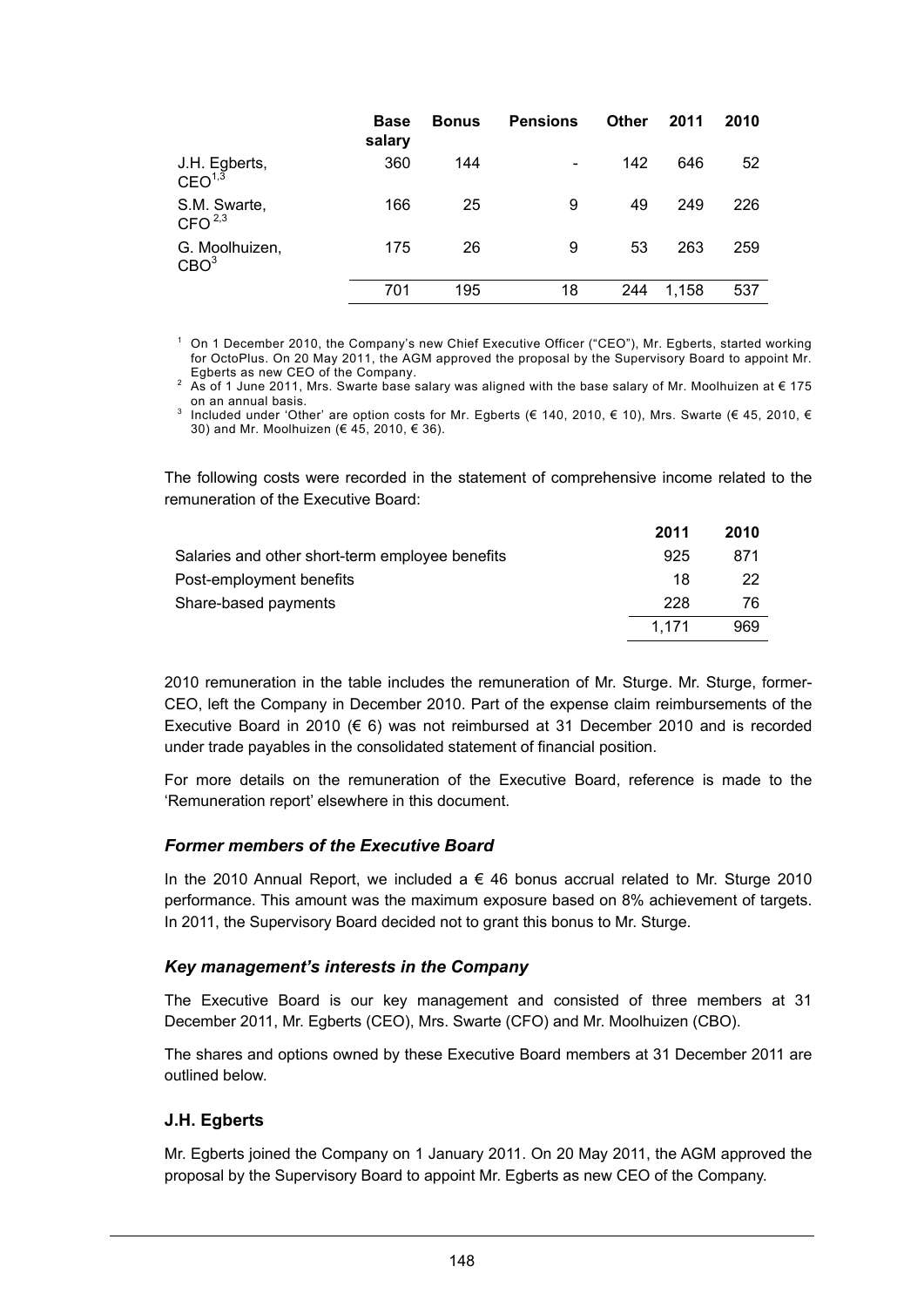Mr. Egberts participated in the December 2010 financing round and acquired 127,119 ordinary shares at a price of  $\epsilon$  1.18 per share (Note 12).

Mr. Egberts participated in the October 2011 financing round and acquired 300,000 ordinary shares at a price of  $\epsilon$  0.50 per share (Note 12).

Mr. Egberts unconditional share options rights in the Company are as follows:

|                | 2011                                                    |                      | 2010                                                    |                                |
|----------------|---------------------------------------------------------|----------------------|---------------------------------------------------------|--------------------------------|
|                | Average<br>exercise<br>price in $\epsilon$<br>per share | Number of<br>options | Average<br>exercise<br>price in $\epsilon$<br>per share | <b>Number</b><br>οf<br>options |
| At 1 January   | 1.27                                                    | 850,000              |                                                         |                                |
| Granted        | 1.27                                                    | 184,888              | 1.27                                                    | 850,000                        |
| Forfeited      |                                                         |                      |                                                         |                                |
| Exercised      |                                                         |                      |                                                         |                                |
| Lapsed         |                                                         |                      |                                                         |                                |
| At 31 December | 1.27                                                    | 1,034,888            | 1.27                                                    | 850,000                        |

On 1 December 2010, Mr. Egberts received 850,000 unconditional options and 300,000 conditional options. The number of unconditional options Mr. Egberts will receive from the conditional options granted depends on certain pre-defined performance criteria in the years 2011, 2012 and 2013, with 1/3 of the conditional options related to each of the three years.

As per the anti-dilution clause in Mr. Egberts' option contract (Note 12), Mr. Egberts received 184,888 unconditional options and 65,255 conditional options after the private placement of 31 October 2011. The options were received under identical conditions as the options initially granted in 2010 except for the end of the vesting period and the end of the exercise period, which have been aligned with the end of the vesting period and the end of the exercise period of the initial unconditional and conditional options granted to Mr. Egberts in December 2010.

On 21 February 2012, Mr. Egberts received 121,752 unconditional options related to his 2011 performance. The remaining 243,503 conditional options related to his 2012 and 2013 performance are still outstanding.

# **S.M. Swarte**

Mrs. Swarte does not hold shares in the Company at 31 December 2010 and 2011.

Mrs. Swarte unconditional share options rights in the Company are as follows:

|                |                                                         | 2011                        |                                                         | 2010                           |
|----------------|---------------------------------------------------------|-----------------------------|---------------------------------------------------------|--------------------------------|
|                | Average<br>exercise<br>price in $\epsilon$<br>per share | <b>Number of</b><br>options | Average<br>exercise<br>price in $\epsilon$<br>per share | <b>Number</b><br>οf<br>options |
| At 1 January   | 1.41                                                    | 167,000                     |                                                         |                                |
| Granted        | 1.41                                                    | 11,133                      | 1.41                                                    | 167,000                        |
| Forfeited      |                                                         |                             |                                                         |                                |
| Exercised      |                                                         |                             |                                                         |                                |
| Lapsed         |                                                         |                             |                                                         |                                |
| At 31 December | 1.41                                                    | 178.133                     | 1.41                                                    | 167,000                        |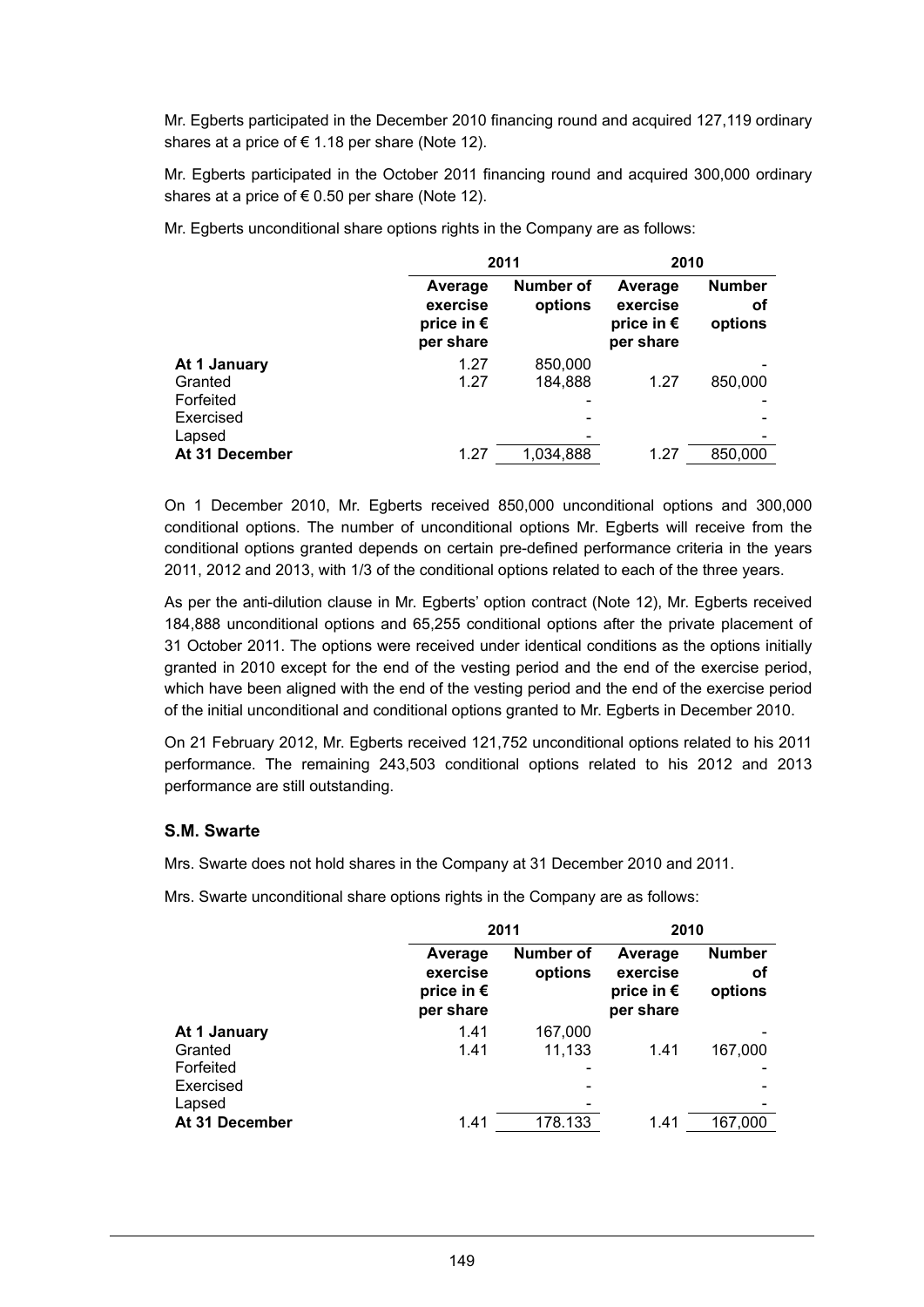The outstanding unconditional share options held by Mrs. Swarte on 31 December 2011 expire as follows 167,000 options on 4 March 2015 and 11,133 options on 28 February 2016.

As part of the 2010 option plan, Mrs. Swarte received 167,000 conditional options in March 2010.

The number of unconditional options Mrs. Swarte receives from the conditional options granted depends on certain pre-defined performance criteria related to the years 2010, 2011 and 2012, with 1/3 of the conditional options related to each of the three years.

In Q1 2011, Mrs. Swarte received 11,133 unconditional options from the 55,667 conditional options granted related to her 2010 performance. The remaining 44,534 conditional options related to her 2010 performance can still be granted to Mrs. Swarte in 2014 in case certain pre-defined performance criteria are met by Mrs. Swarte in the year 2013.

On 21 February 2012, Mrs. Swarte received 27,834 unconditional options from the 55,667 conditional options granted related to her 2011 performance. The remaining 55,666 conditional options related to her 2012 performance are still outstanding. The 27,833 conditional options not received related to Mrs. Swarte's 2011 performance can still be granted to Mrs. Swarte in 2014 in case certain pre-defined performance criteria are met by Mrs. Swarte in the year 2013. For details on the 2010 option plan and the performance criteria achieved, reference is made to Note 12 and the 'Remuneration report' elsewhere in this document.

# **G. Moolhuizen**

Mr. Moolhuizen held 22,500 shares in the Company at 31 December 2010 and 2011.

Mr. Moolhuizen unconditional share options rights in the Company are as follows:

|                |                                                         | 2011                 |                                                         | 2010                           |
|----------------|---------------------------------------------------------|----------------------|---------------------------------------------------------|--------------------------------|
|                | Average<br>exercise<br>price in $\epsilon$<br>per share | Number of<br>options | Average<br>exercise<br>price in $\epsilon$<br>per share | <b>Number</b><br>оf<br>options |
| At 1 January   | 1.71                                                    | 218,411              | 2.70                                                    | 51,411                         |
| Granted        | 1.41                                                    | 11,133               | 1.41                                                    | 167,000                        |
| Forfeited      |                                                         |                      |                                                         |                                |
| Exercised      |                                                         |                      |                                                         |                                |
| Lapsed         | 2.70                                                    | (51,411)             |                                                         |                                |
| At 31 December | 1.41                                                    | 178,133              | 1.71                                                    | 218,411                        |

The outstanding unconditional share options held by Mr. Moolhuizen on 31 December 2011 expire as follows 167,000 options on 4 March 2015 and 11,133 options on 28 February 2016.

As part of the 2010 option plan, Mr. Moolhuizen received 167,000 conditional options in March 2010.

The number of unconditional options Mr. Moolhuizen receives from the conditional options granted depends on certain pre-defined performance criteria related to the years 2010, 2011 and 2012, with 1/3 of the conditional options related to each of the three years.

In Q1 2011, Mr. Moolhuizen received 11,133 unconditional options from the 55,667 conditional options granted related to his 2010 performance. The remaining 44,534 conditional options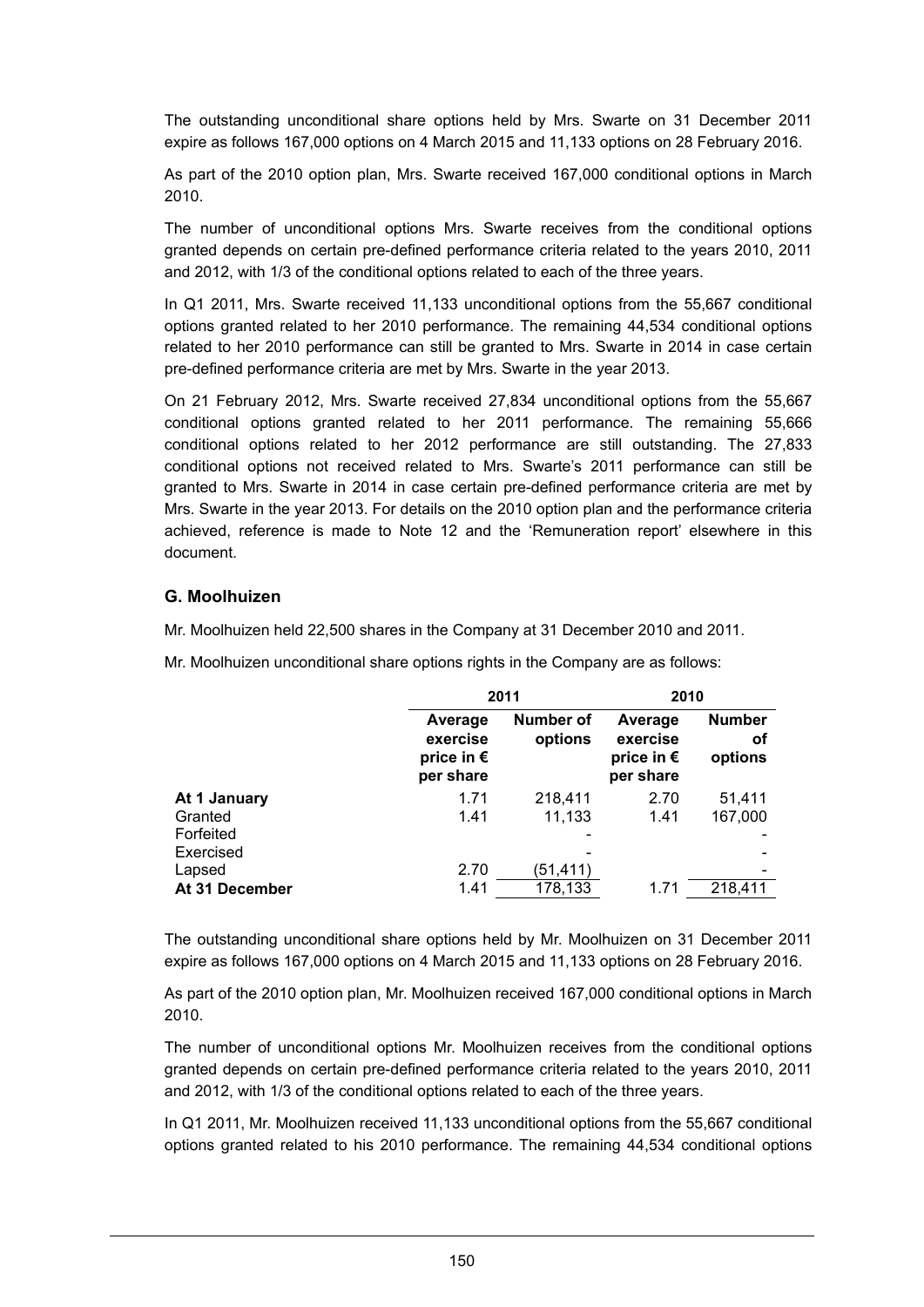related to his 2010 performance can still be granted to Mr. Moolhuizen in 2014 in case certain pre-defined performance criteria are met by Mr. Moolhuizen in the year 2013.

On 21 February 2012, Mr. Moolhuizen received 16,700 unconditional options from the 55,667 conditional options granted related to his 2011 performance. The remaining 55,666 conditional options related to his 2012 performance are still outstanding. The 38,967 conditional options not received related to Mr. Moolhuizen's 2011 performance can still be granted to Mr. Moolhuizen in 2014 in case certain pre-defined performance criteria are met by Mr. Moolhuizen in the year 2013.

For details on the 2010 option plan and the performance criteria achieved, reference is made to Note 12 and the 'Remuneration report' elsewhere in this document.

## **30. Events after balance sheet date**

On 25 April 2012 the Company successfully completed an equity raising with € 3 million net proceeds through a private placement of 7.9 million shares at an offer price of € 0.40 per share with the Van Herk Group. The Company intends to use the proceeds of the private placement for working capital purposes and to invest in projects with financial upside potential. The shares will be issued in two tranches. The first tranche of 3 million shares has been issued in April 2012 and the second tranche of 4.9 million shares is subject to approval by the Annual General Meeting of Shareholders in June 2012 of the number of shares that the Executive Board is authorized to issue.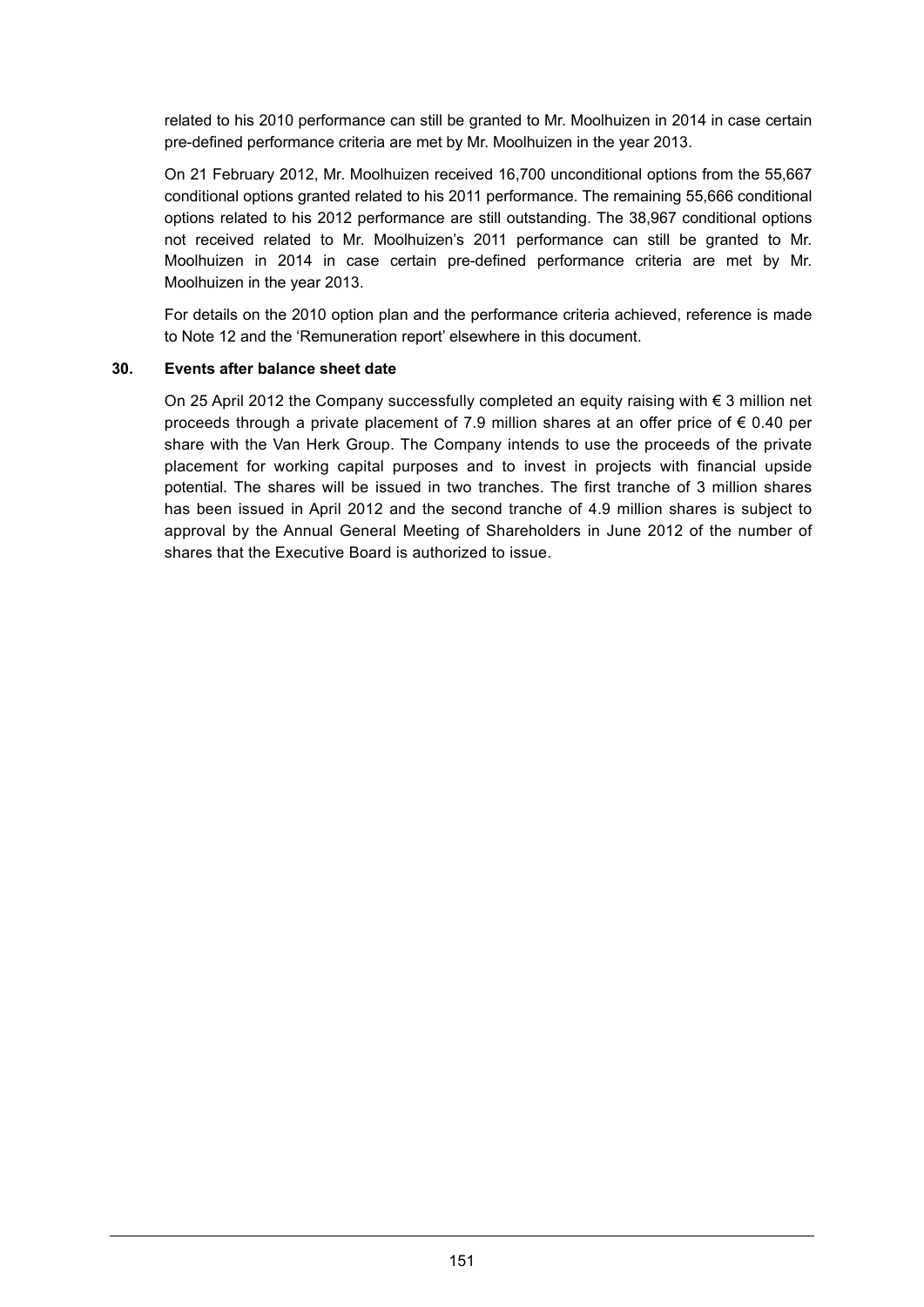# **Company-only financial statements**

# **Balance sheet of OctoPlus N.V.**

*(After proposed appropriation of net result) (In € x 1,000)*

|                                                   |             | At 31 Dec | At 31 Dec |
|---------------------------------------------------|-------------|-----------|-----------|
|                                                   | <b>Note</b> | 2011      | 2010      |
| <b>ASSETS</b>                                     |             |           |           |
| <b>Non-current assets</b>                         |             |           |           |
| Goodwill                                          |             | 243       | 243       |
| <b>Buildings</b>                                  |             | 6,475     | 6,903     |
| Financial assets carried at cost                  |             | 1,299     | 1,299     |
| Investments in subsidiaries                       | B           | 23,239    | 22,605    |
|                                                   |             | 31,256    | 31,050    |
| <b>Current assets</b>                             |             |           |           |
| Short-term receivables from subsidiaries          | C           | 1,427     | 4,099     |
| Social securities and other taxes                 |             |           |           |
| Other receivables, prepayments and accrued income |             | 373       | 347       |
| Cash and cash equivalents                         |             | 1         |           |
|                                                   |             |           |           |
|                                                   |             | 1,801     | 4,447     |
| <b>Total assets</b>                               |             | 33,057    | 35,497    |
| <b>EQUITY</b>                                     |             |           |           |
| Issued share capital                              | D           | 5,373     | 4,413     |
| Share premium reserve                             | D           | 55,540    | 52,922    |
| Other reserves                                    | D           | 850       | 777       |
| Accumulated deficit                               | D           | (55, 277) | (49, 177) |
| <b>Total equity</b>                               |             | 6,486     | 8,935     |
| <b>LIABILITIES</b>                                |             |           |           |
| <b>Non-current liabilities</b>                    |             |           |           |
| Provisions for subsidiaries                       | Е           | 16,441    | 16,822    |
| Finance lease liabilities                         |             | 7,527     | 7,790     |
|                                                   |             | 23,968    | 24,612    |
|                                                   |             |           |           |
| <b>Current liabilities</b>                        |             |           |           |
| Current portion of finance lease liabilities      |             | 263       | 241       |
| Trade payables                                    |             | 687       | 136       |
| Payable to subsidiaries                           |             | 1,065     | 1,013     |
| Social securities and other taxes                 |             | 36        | 166       |
| Other current liabilities                         |             | 552       | 394       |
|                                                   |             | 2,603     | 1,950     |
| <b>Total liabilities</b>                          |             | 26,571    | 26,562    |
| <b>Total equity and liabilities</b>               |             | 33,057    | 35,497    |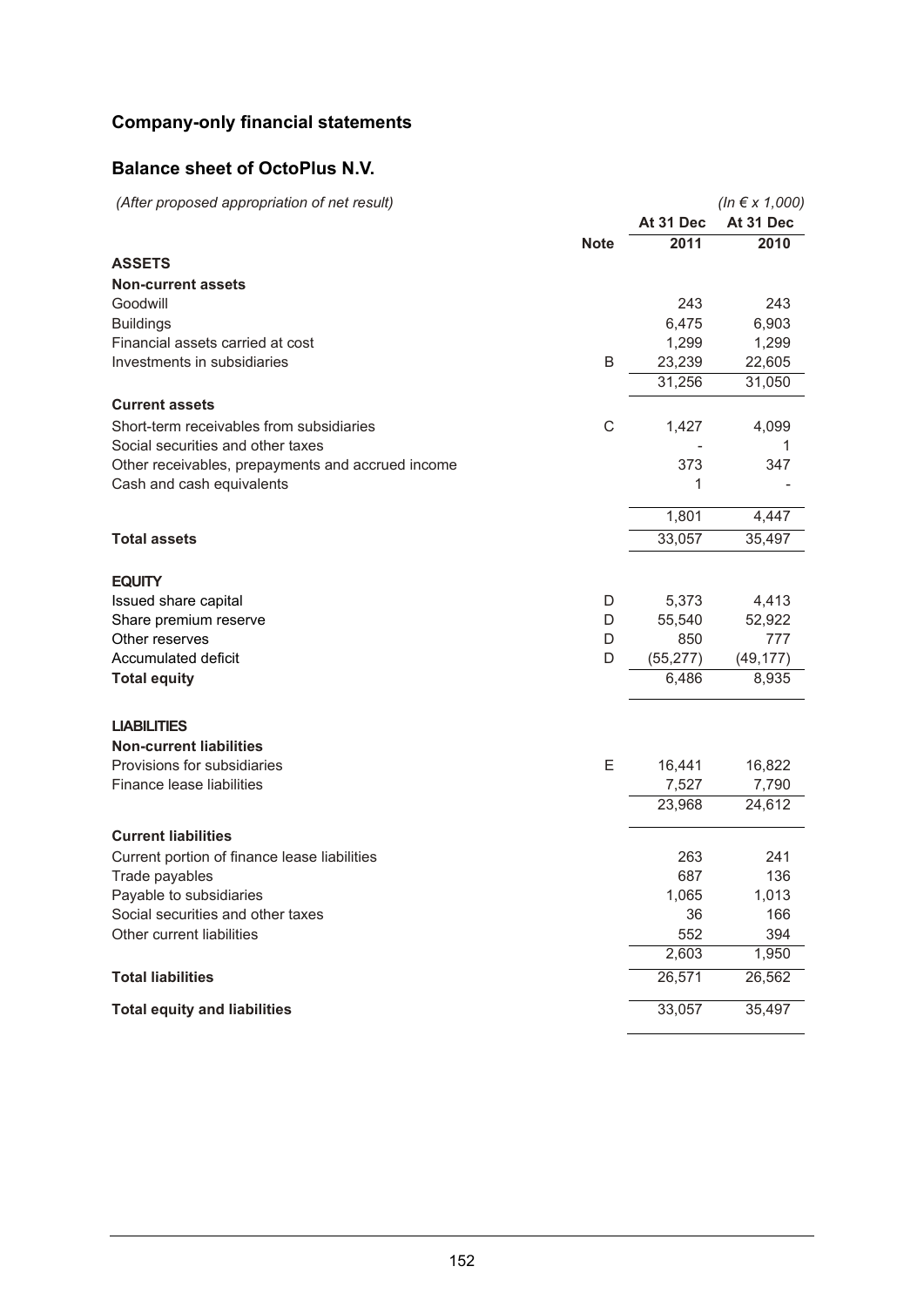# **Income statement of OctoPlus N.V.**

|             |         | Year ended 31<br><b>December</b> |  |
|-------------|---------|----------------------------------|--|
| <b>Note</b> | 2011    | 2010                             |  |
|             | (6,800) | (6,798)                          |  |
|             | 484     | 596                              |  |
|             | (6,316) | (6,202)                          |  |
|             |         |                                  |  |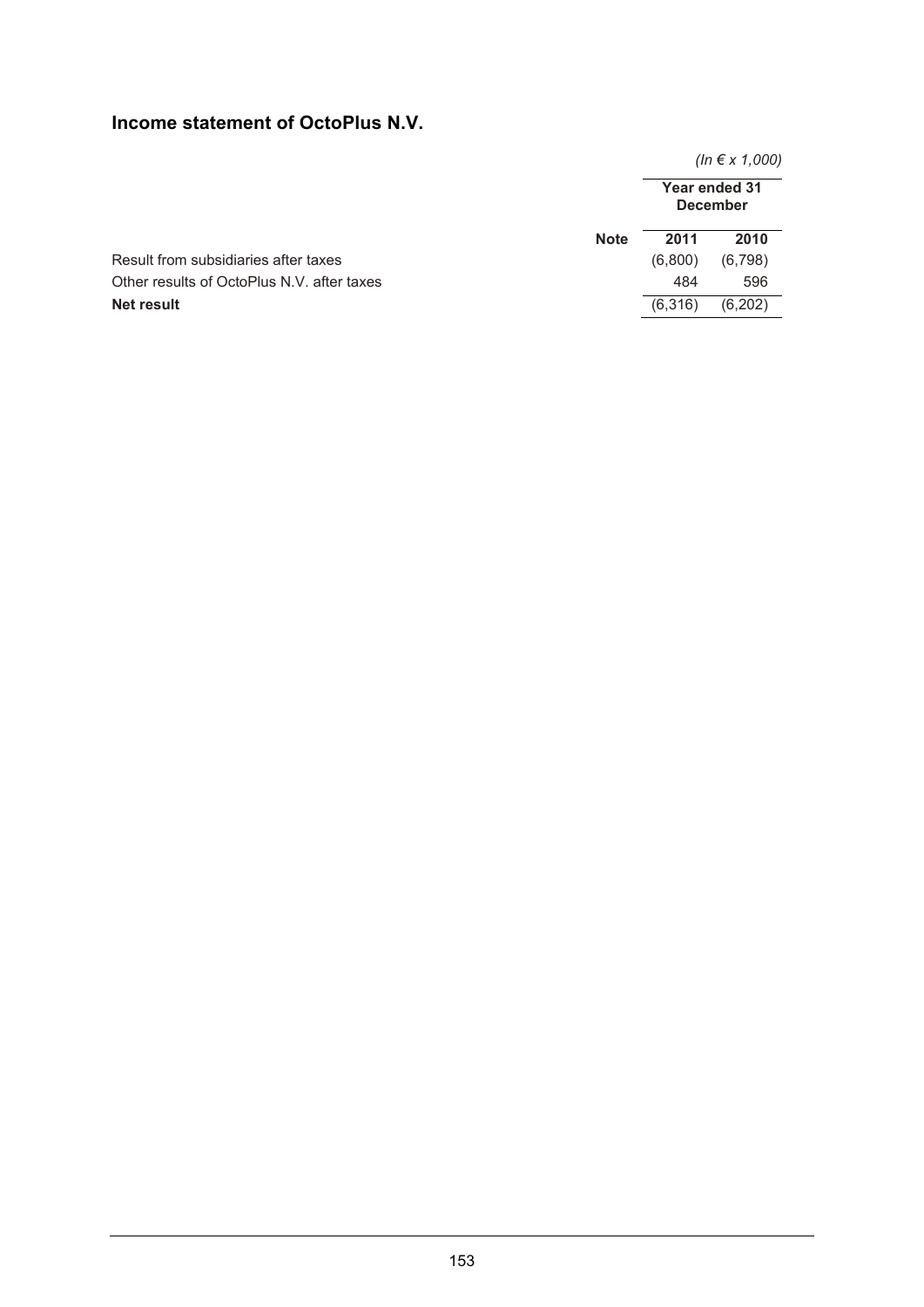# **Notes to the company-only financial statements**

## **A. General information**

# **Corporate information**

The company-only financial statements are part of the 2011 financial statements of OctoPlus N.V.

OctoPlus N.V. is the direct parent and 100% shareholder of all subsidiaries and also effectively exercises influence of significance over the operational and financial activities of all subsidiaries. For further details, reference is made to Note 1.3 of the consolidated financial statements.

With reference to the company-only statement of comprehensive income of OctoPlus N.V., use has been made of the exemption pursuant to Section 402 of Book 2 of the Netherlands Civil Code.

# **Basis of preparation**

For setting the principles for the recognition and measurement of assets and liabilities and determination of the result for its company-only financial statements, OctoPlus N.V. makes use of the option provided in Section 2:362 (8) of the Netherlands Civil Code. This means that the principles for the recognition and measurement of assets and liabilities and determination of the result (hereinafter referred to as 'accounting policies') of the company-only financial statements of OctoPlus N.V. are the same as those applied for the consolidated IFRS financial statements. The consolidated IFRS financial statements have been prepared in accordance with International Financial Reporting Standards ('IFRS') as adopted by the European Union ('EU'). All standards and all interpretations issued by the International Accounting Standards Board (the 'IASB') and the International Financial Reporting Interpretations Committee (the 'IFRIC') effective for 2011 have been adopted by the EU. Please see the notes to the consolidated financial statements for a description of these principles.

# **Investments in subsidiaries**

In the company-only financial statements, investments in subsidiaries are stated at net asset value if the Company effectively exercises influence of significance over the operational and financial activities of these investments. The net asset value is determined on the basis of the accounting principles applied by the Company. Subsidiaries with a negative net equity value are valued at nil. If the company fully or partly guarantees the liabilities of the subsidiary concerned, or has the effective obligation respectively, to enable the subsidiary to pay its (share of the) liabilities, a provision is formed. Upon determining this provision, provisions for doubtful debts already deducted from receivables from the subsidiary are taken into account.

## **B. Investments in subsidiaries**

|                            | 2011    | 2010    |
|----------------------------|---------|---------|
| Balance at 1 January       | 22.605  | 22.473  |
| Result current year        | (4,866) | (3,868) |
| Share capital contribution | 5.500   | 4.000   |
| Balance at 31 December     | 23.239  | 22,605  |

The share capital contributions related to a share capital contribution of OctoPlus N.V. in OctoPlus Development B.V., a 100% directly held subsidiary of OctoPlus N.V., in December 2010 and December 2011 respectively.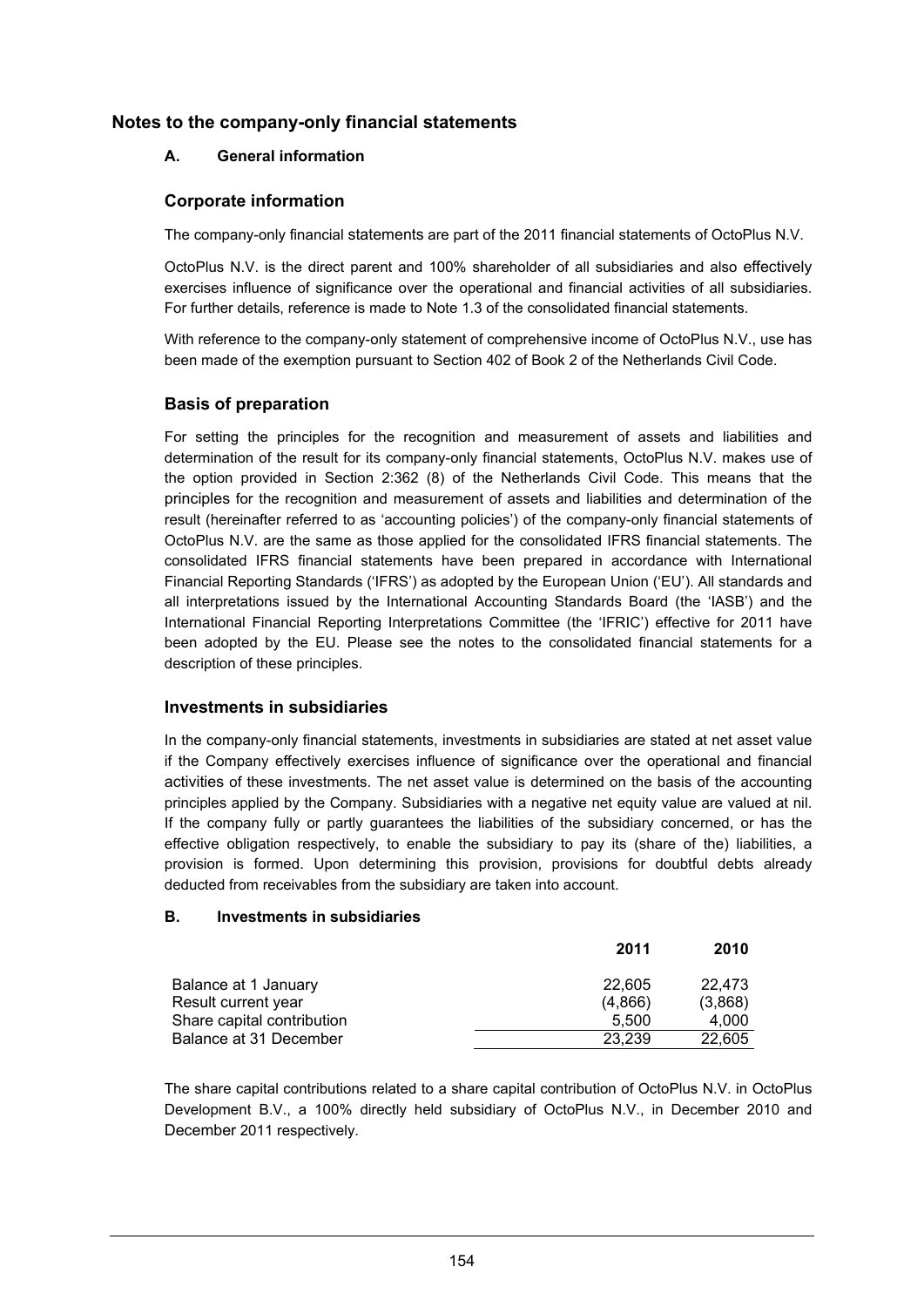# **C. Short-term receivables from subsidiaries**

Short-term receivables from subsidiaries balance at 31 December 2011 included a provision of  $\epsilon$ 21,195 (2010, € 18,981 provision).

# **D. Shareholders' equity**

The Company has applied Section 2:362 (8) of the Netherlands Civil Code, and therefore the reconciliation is maintained between the Group's equity and the Company's equity. For details of the movements in and components of equity, reference is made to the 'Statement of changes in equity' and Note 12 of the consolidated financial statements.

No part of the Company's equity is classified as legal reserves.

For details of the movements in share options, reference is made to Note 12 of the consolidated financial statements.

# **E. Provisions for subsidiaries**

|                                             | 2011            | 2010              |
|---------------------------------------------|-----------------|-------------------|
| Balance at 1 January<br>Additions/(release) | 16.822<br>(381) | 18.021<br>(1.199) |
| Balance at 31 December                      | 16.441          | 16.822            |

Provisions for group companies are netted with possible short-term and long-term receivables for each respective group company. This resulted in a in/decrease of the provision for group companies with  $\epsilon$  381 per 31 December 2011 related to short-term receivables from group companies (2010, decrease of  $\epsilon$  1,199).

# **F. Remuneration of Executive Board and Supervisory Board**

The 2011 remuneration of the Supervisory Board amounted to  $\epsilon$  161 (2010,  $\epsilon$  149) and the 2011 remuneration of the Executive Board amounted to  $\epsilon$  1,158 (2010,  $\epsilon$  537). For further details, reference is made to Note 29 of the consolidated financial statements and the Supervisory Board report, section 'Remuneration report'.

# **G. Employee information**

OctoPlus N.V. employed two employees at 31 December 2011 (31 December 2010, two employees). The average number of employees of OctoPlus N.V. in 2011 was 2.0 FTE (2010, 2.0 FTE). For further details on the number of employees of the Group, reference is made to Note 20 of the consolidated financial statements.

## **H. Commitments**

OctoPlus N.V. has issued article 403 statements for all of its 100% Dutch subsidiaries; OctoShare B.V., OctoPlus Development B.V., OctoPlus Technologies B.V., OctoPlus Sciences B.V. and Chienna B.V. from 1 January 2006 onwards, and for OctoPlus PolyActive Sciences B.V. which was created in 2008 from that year onwards, and as a result is jointly and severally liable for any indebtedness of these entities.

OctoPlus N.V. is the parent company of fiscal unity OctoPlus N.V. (both corporate income taxes and value-added taxes) and as such jointly and severally liable for tax liabilities of all entities of this fiscal unity.

For any other operating commitments, reference is made to Note 27 of the consolidated financial statements.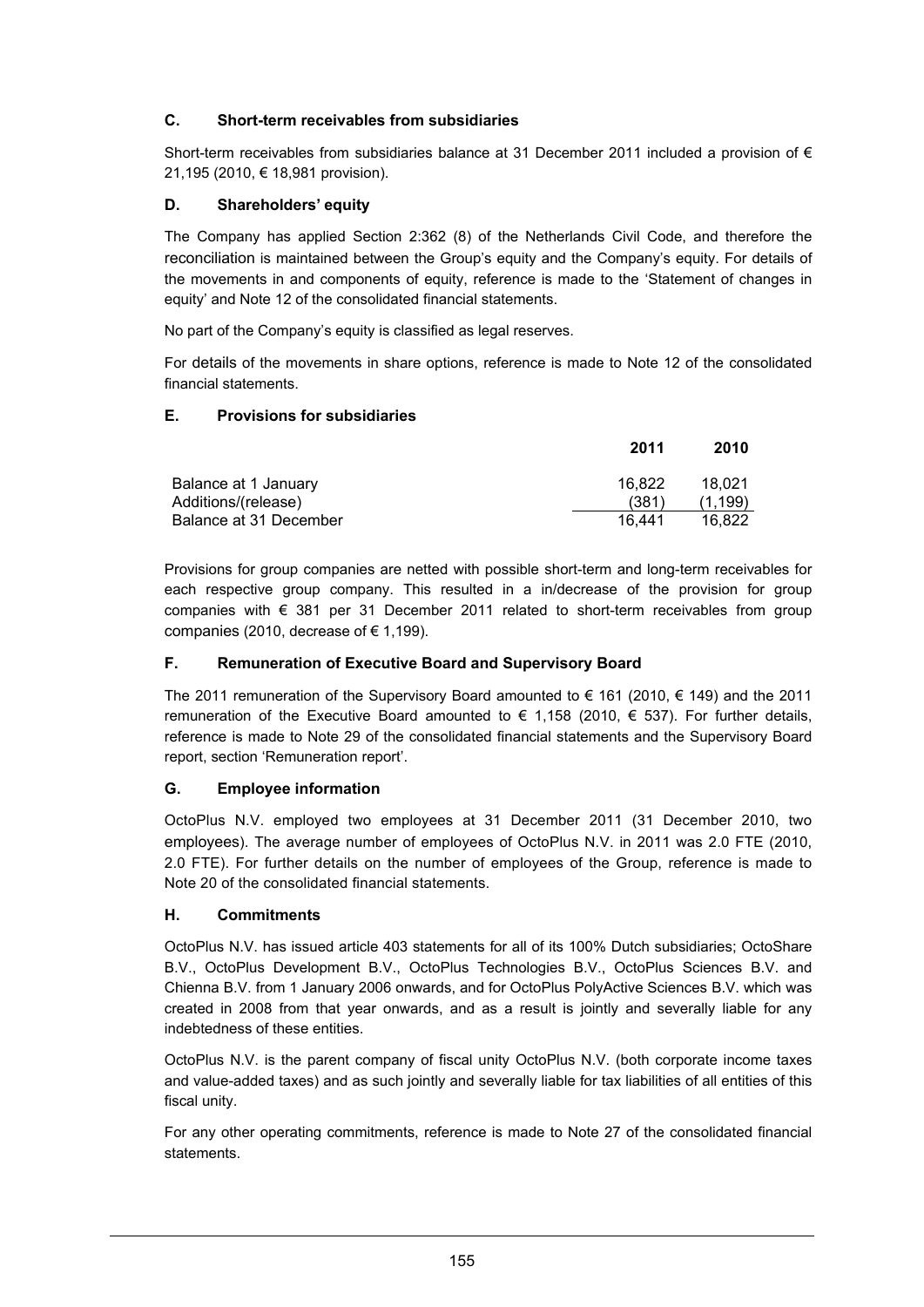# **I. Signing of the financial statements**

# **Executive Board**

J.H. Egberts, Chief Executive Officer S.M. Swarte, Chief Financial Officer G. Moolhuizen, Chief Business Officer

# **Supervisory Board**

R.R. Kuijten F.E. Eelkman Rooda J. Gale

Leiden, the Netherlands, 27 April 2012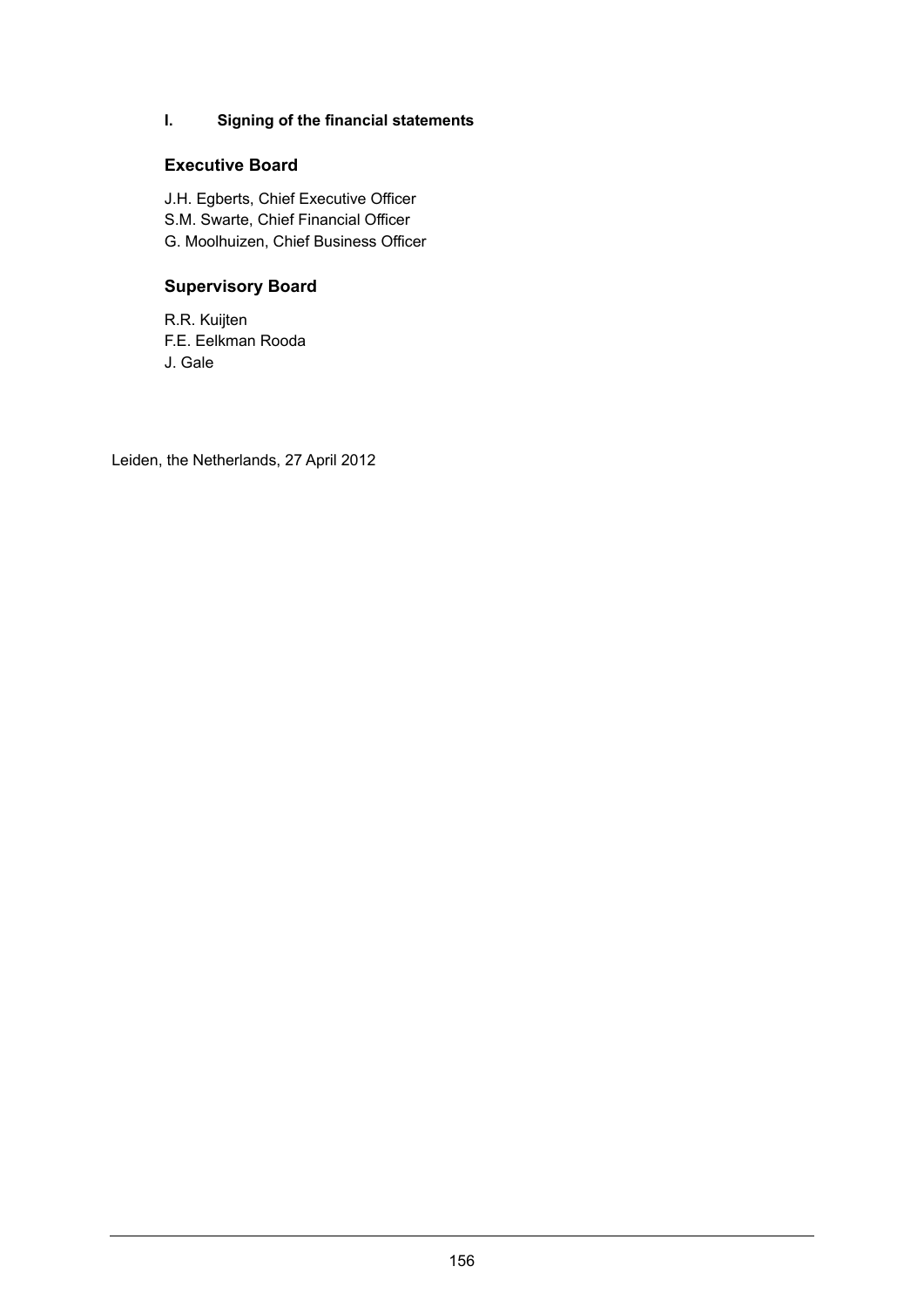# **Statutory arrangement concerning the appropriation of the result**

In article 33 of the Articles of Association, the following has been stated concerning profits and distributions:

- **33.1** Each year, the Executive Board may, subject to the approval of the Board of Supervisory Directors, determine which part of the profits – the positive balance on the profit and loss accounts - shall be reserved.
- **33.2** The part of the profit remaining after the reservation in accordance with Article 33.1 shall be distributed as dividend on the Shares.
- **33.3** Distributions may be made only up to an amount which does not exceed the amount of Distributable Equity.
- **33.4** Distribution of profits shall be made after adoption of the annual accounts if permissible under the law given the contents of the annual accounts.
- **33.5** The Executive Board may resolve to distribute interim dividend on the Shares. Such a resolution shall be subject to approval of the Board of Supervisory Directors.
- **33.6** In calculating the amount of any distribution on Shares, Shares held by the Company shall be disregarded.
- **33.7** The Sections 2:103, 2:104 and 2:105 of the Dutch Civil Code shall apply to distribution to holders of Shares.

## **Proposed result appropriation for the financial year 2011**

The General Meeting of Shareholders will be proposed to add the loss for 2011 of  $\epsilon$  6,316 to the accumulated deficit. The financial statements reflect this proposal.

# **Events after balance sheet date**

For events after balance sheet date, reference is made to Note 30 of the consolidated financial statements.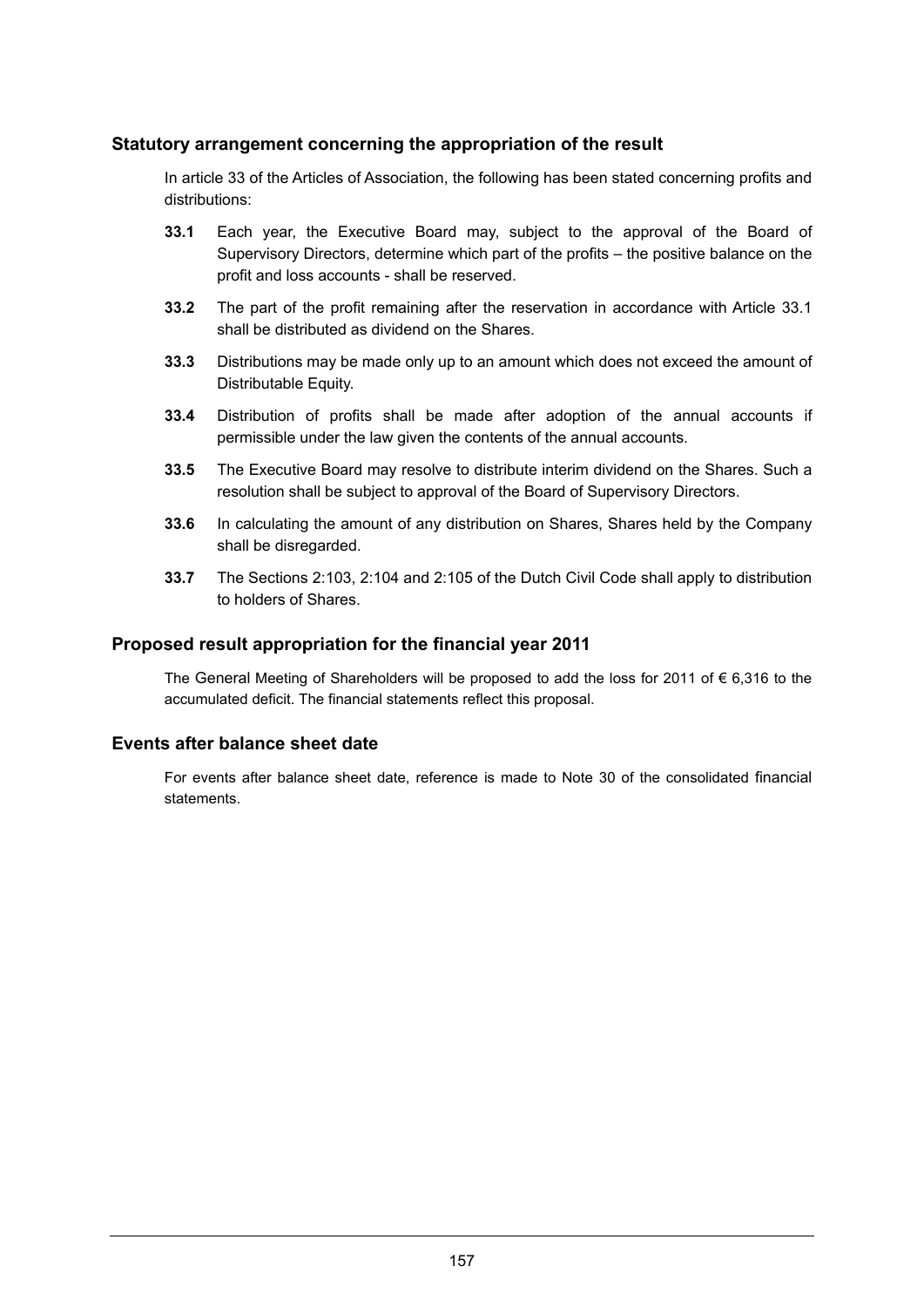# **13.5 Independent auditor's report relating to the Financial statements for the Financial Year 2011**

## **Independent auditor's report**

To: the Shareholders and the Supervisory Board of OctoPlus N.V.

## **REPORT ON THE FINANCIAL STATEMENTS**

We have audited the accompanying financial statements 2011 of OctoPlus N.V., Leiden, the Netherlands. The financial statements include the consolidated financial statements and the company-only financial statements. The consolidated financial statements comprise the consolidated statement of financial position as at 31 December 2011, the consolidated statements of comprehensive income, changes in equity and cash flows for the year then ended, and notes, comprising a summary of the significant accounting policies and other explanatory information. The company-only financial statements comprise the company-only balance sheet as at 31 December 2011, the company-only profit and loss account for the year then ended and the notes, comprising a summary of the accounting policies and other explanatory information.

## **Management's responsibility**

Management is responsible for the preparation and fair presentation of these financial statements in accordance with International Financial Reporting Standards as adopted by the European Union and with Part 9 of Book 2 of the Dutch Civil Code, and for the preparation of the Executive Board report in accordance with Part 9 of Book 2 of the Dutch Civil Code. Furthermore management is responsible for such internal control as it determines is necessary to enable the preparation of the financial statements that are free from material misstatement, whether due to fraud or error.

# **Auditor's responsibility**

Our responsibility is to express an opinion on these financial statements based on our audit. We conducted our audit in accordance with Dutch law, including the Dutch Standards on Auditing. This requires that we comply with ethical requirements and plan and perform the audit to obtain reasonable assurance about whether the financial statements are free from material misstatement.

An audit involves performing procedures to obtain audit evidence about the amounts and disclosures in the financial statements. The procedures selected depend on the auditor's judgment, including the assessment of the risks of material misstatement of the financial statements, whether due to fraud or error.

In making those risk assessments, the auditor considers internal control relevant to the entity's preparation and fair presentation of the financial statements in order to design audit procedures that are appropriate in the circumstances, but not for the purpose of expressing an opinion on the effectiveness of the entity's internal control. An audit also includes evaluating the appropriateness of accounting policies used and the reasonableness of accounting estimates made by management, as well as evaluating the overall presentation of the financial statements.

We believe that the audit evidence we have obtained is sufficient and appropriate to provide a basis for our audit opinion.

## **Opinion with respect to the consolidated financial statements**

In our opinion, the consolidated financial statements give a true and fair view of the financial position of OctoPlus N.V. as at 31 December 2011 and of its result and its cash flows for the year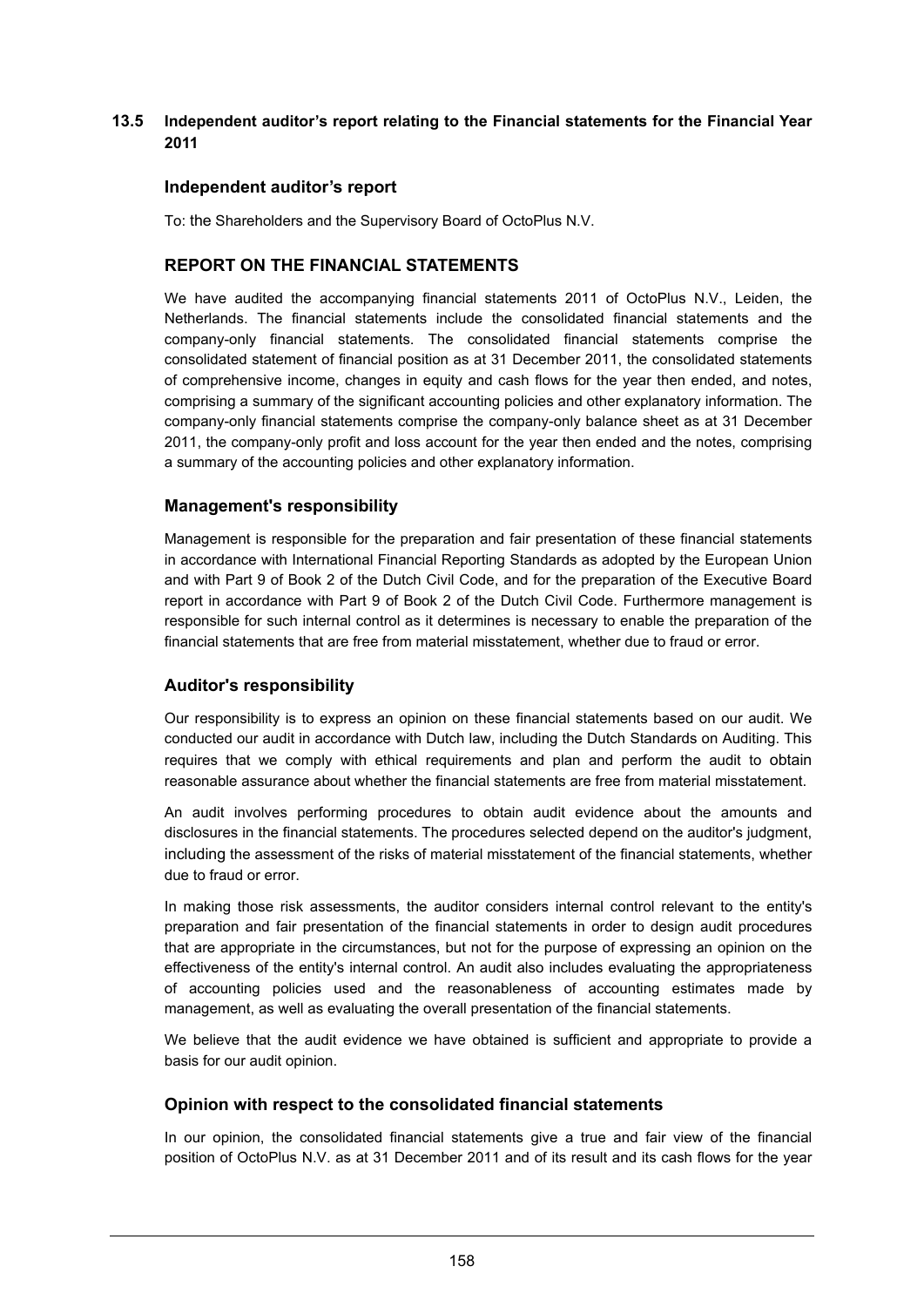then ended in accordance with International Financial Reporting Standards as adopted by the European Union and with Part 9 of Book 2 of the Dutch Civil Code.

# **Opinion with respect to the company-only financial statements**

In our opinion, the company-only financial statements give a true and fair view of the financial position of OctoPlus N.V. as at 31 December 2011 and of its result for the year then ended in accordance with Part 9 of Book 2 of the Dutch Civil Code.

# **Report on other legal and regulatory requirements**

Pursuant to the legal requirement under Section 2:393 sub 5 at e and f of the Dutch Civil Code, we have no deficiencies to report as a result of our examination whether the Executive Board report, to the extent we can assess, has been prepared in accordance with Part 9 of Book 2 of this Code, and whether the information as required under Section 2:392 sub 1 at b-h has been annexed. Further we report that the Executive Board report, to the extent we can assess, is consistent with the financial statements as required by Section 2:391 sub 4 of the Dutch Civil Code.

Amsterdam, 27 April 2012

Deloitte Accountants B.V. I.A. Buitendijk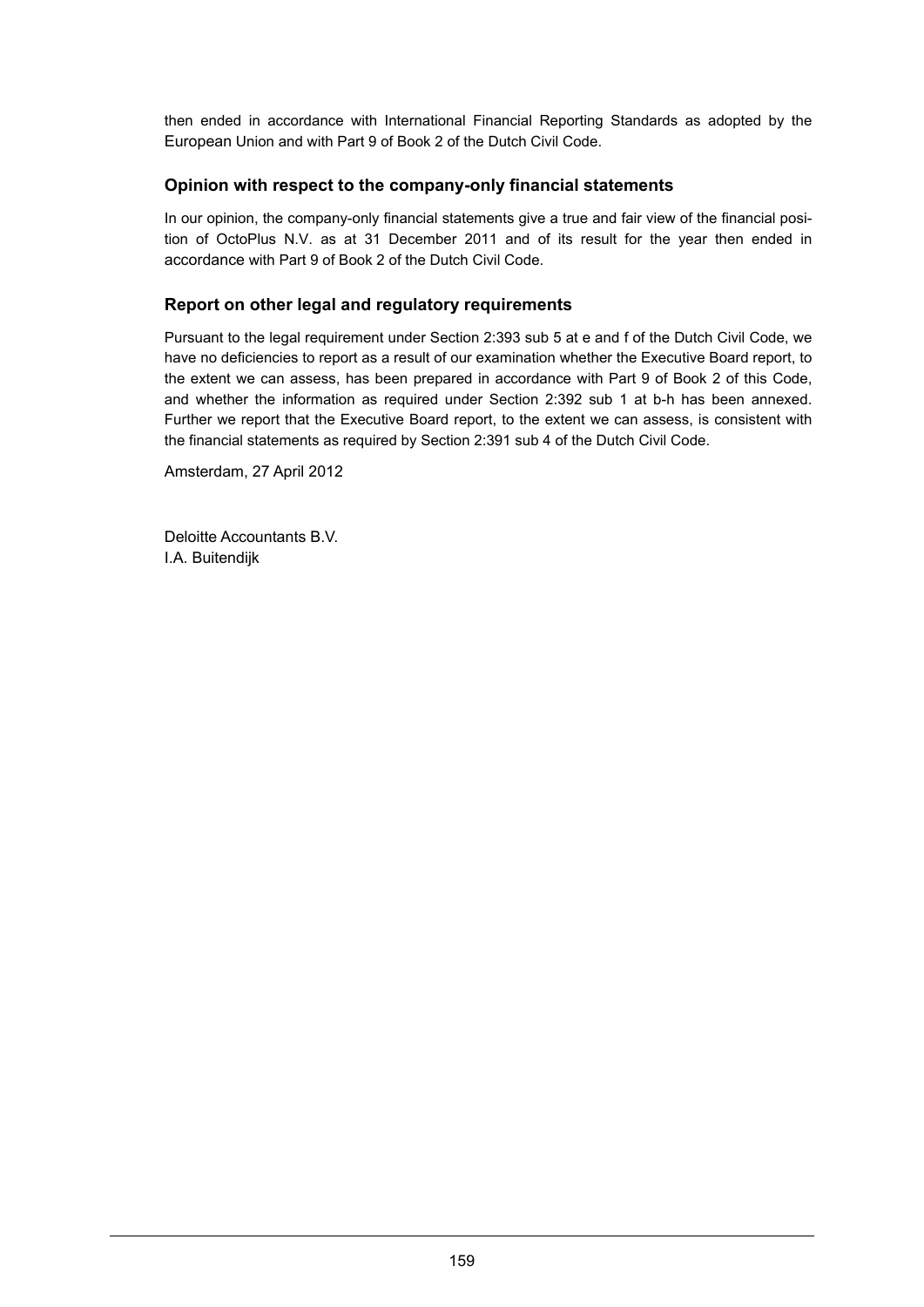**13.6 Interim financial report June 30, 2012**

**OctoPlus N.V.**

**Interim Financial Report**

**June 30, 2012**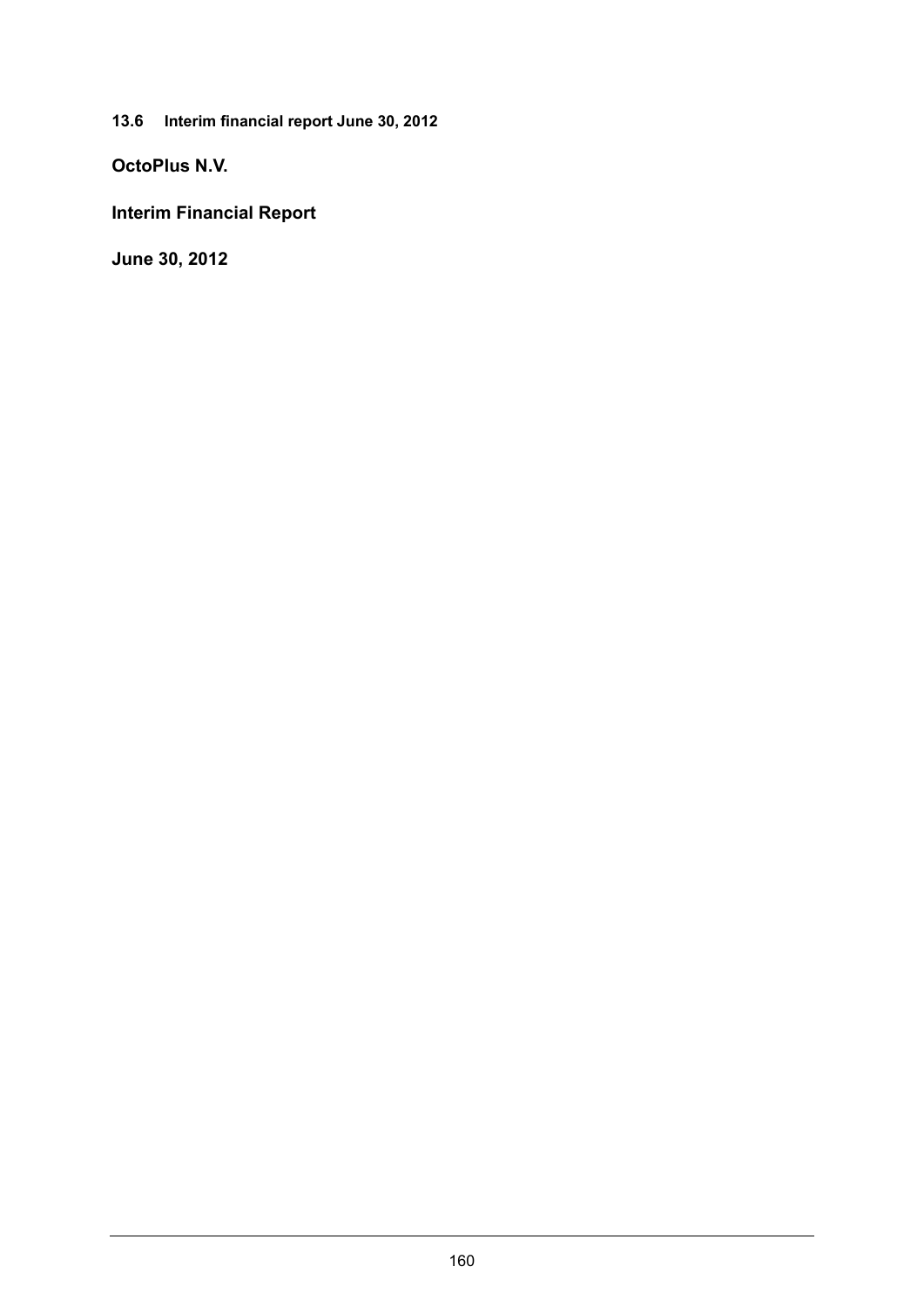# **Consolidated statement of financial position at June 30, 2012**

|                                                   | <b>Note</b>    | 2012   | At June 30, At 31 December<br>2011 |
|---------------------------------------------------|----------------|--------|------------------------------------|
| <b>ASSETS</b>                                     |                |        |                                    |
| <b>Non-current assets</b><br>Intangible assets    |                |        |                                    |
| Goodwill                                          |                | 243    | 243                                |
| Patents                                           |                | 1,373  | 1,519                              |
| Other intangible assets                           |                | 66     | 78                                 |
|                                                   |                | 1,682  | 1,840                              |
| Property, plant and equipment                     |                |        |                                    |
| <b>Buildings</b>                                  |                | 6,260  | 6,475                              |
| Machines and installations                        |                | 7,156  | 7,700                              |
| Other equipment                                   |                | 108    | 143                                |
|                                                   |                | 13,524 | 14,318                             |
| Financial assets carried at cost                  | 6              |        | 1,299                              |
|                                                   |                | 15,206 | 17,457                             |
| <b>Current assets</b>                             |                |        |                                    |
| Inventories                                       |                | 374    | 388                                |
| Trade receivables                                 | 6              | 1,106  | 2,357                              |
| Social securities and other taxes                 |                | 224    | 161                                |
| Other receivables, prepayments and accrued income |                | 970    | 887                                |
| Cash and cash equivalents                         | $\overline{7}$ | 1,510  | 1,603                              |
|                                                   |                | 4,184  | 5,396                              |
| <b>Total assets</b>                               |                | 19,390 | 22,853                             |
| <b>EQUITY AND LIABILITIES</b>                     |                |        |                                    |
| <b>Equity</b>                                     |                |        |                                    |
| Shareholders' equity                              | 8              | 3,776  | 6,486                              |
| Total group equity                                |                | 3,776  | 6,486                              |
| <b>Liabilities</b>                                |                |        |                                    |
| <b>Non-current liabilities</b>                    |                |        |                                    |
| Finance lease liabilities                         |                | 7,647  | 8,228                              |
|                                                   |                | 7,647  | 8,228                              |
| <b>Current liabilities</b>                        |                |        |                                    |
| Current portion of finance lease liabilities      |                | 1,148  | 1,115                              |
| Trade payables                                    |                | 2,028  | 2,195                              |
| Social securities and other taxes                 |                | 288    | 165                                |
| Other current liabilities                         |                | 4,502  | 4,664                              |
|                                                   |                | 7,966  | 8,139                              |
| <b>Total liabilities</b>                          |                | 15,613 | 16,367                             |
| <b>Total equity and liabilities</b>               |                | 19,390 | 22,853                             |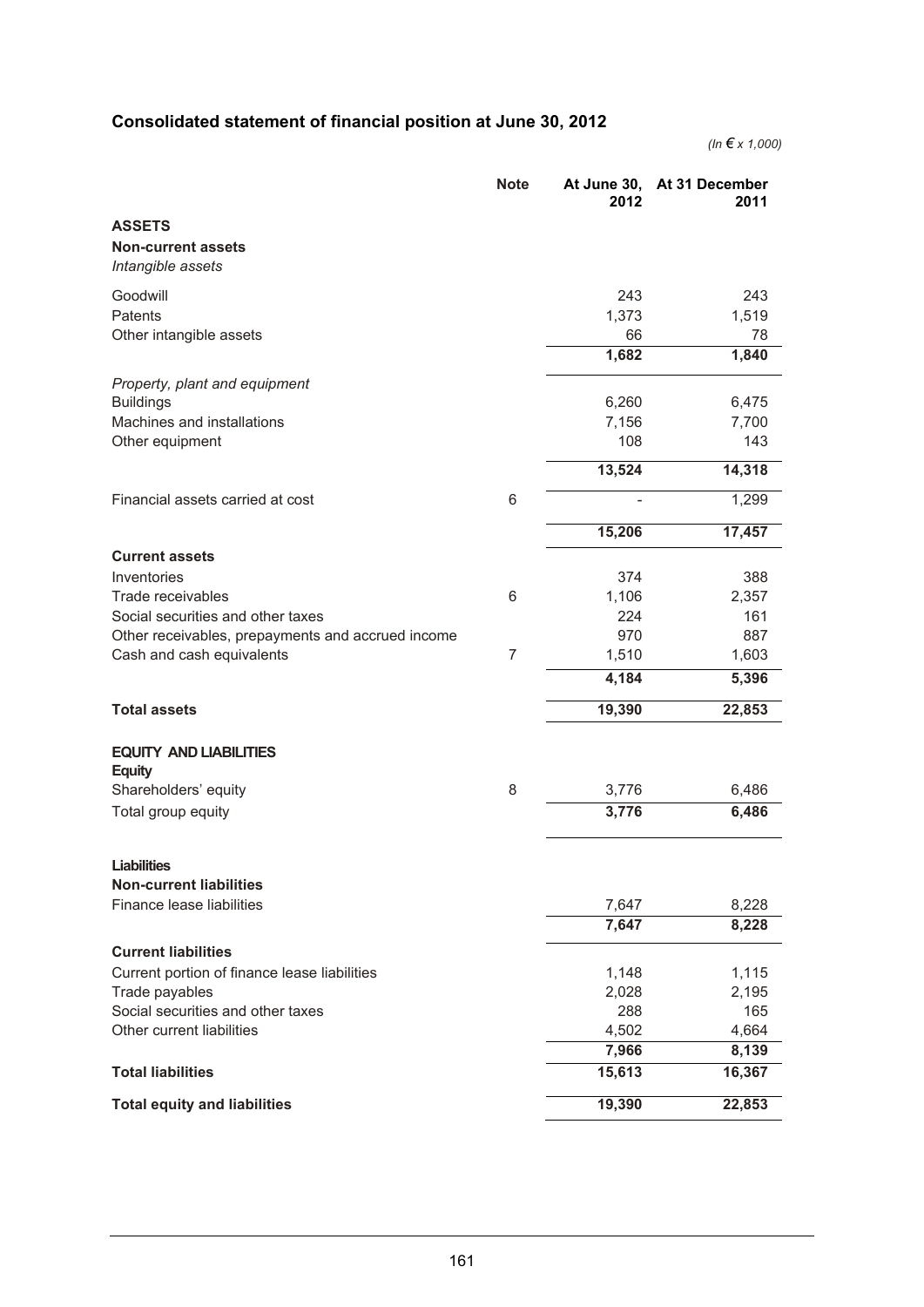#### **Condensed consolidated statement of comprehensive income for the period ended June 30, 2012**

|                                                                                                                                               |             |          | Six months ended June 30, |  |  |
|-----------------------------------------------------------------------------------------------------------------------------------------------|-------------|----------|---------------------------|--|--|
|                                                                                                                                               | <b>Note</b> | 2012     | 2011<br><b>Unaudited</b>  |  |  |
| Service revenues                                                                                                                              | 9           | 4,839    | 3,931                     |  |  |
| License and other revenues                                                                                                                    | 9           | (4)      | 9                         |  |  |
| Income from subsidies                                                                                                                         | 9           |          | $12 \overline{ }$         |  |  |
| <b>Total revenues</b>                                                                                                                         |             | 4,835    | 3,952                     |  |  |
| Cost of materials and work contracted out                                                                                                     | 10          | 457      | 466                       |  |  |
| Wages and salaries                                                                                                                            | 10          | 3,862    | 3,447                     |  |  |
| Depreciation and amortisation                                                                                                                 | 10          | 2,344    | 1,087                     |  |  |
| Other costs                                                                                                                                   | 10          | 3,547    | 1,381                     |  |  |
| <b>Total operating costs</b>                                                                                                                  |             | 10,210   | 6,381                     |  |  |
|                                                                                                                                               |             |          |                           |  |  |
| <b>Operating loss</b>                                                                                                                         |             | (5, 375) | (2, 429)                  |  |  |
| Interest (net)                                                                                                                                | 11          | (438)    | (456)                     |  |  |
| Result before corporate income taxes                                                                                                          |             | (5, 813) | (2,885)                   |  |  |
|                                                                                                                                               |             |          |                           |  |  |
| Corporate income taxes                                                                                                                        |             |          |                           |  |  |
| <b>Result for the period</b>                                                                                                                  |             | (5,813)  | (2,885)                   |  |  |
| Other comprehensive income                                                                                                                    |             |          |                           |  |  |
| Total comprehensive result for the period                                                                                                     |             | (5, 813) | (2,885)                   |  |  |
| <b>Attributable to:</b>                                                                                                                       |             |          |                           |  |  |
| Equity holders of the Company                                                                                                                 |             | (5, 813) | (2,885)                   |  |  |
| Result per share for result attributable to the equity<br>holders of the Company during the six-month period<br>(expressed in Euro per share) |             |          |                           |  |  |
| Basic                                                                                                                                         |             | (0.13)   | (0.08)                    |  |  |
| <b>Diluted</b>                                                                                                                                |             | (0.13)   | (0.08)                    |  |  |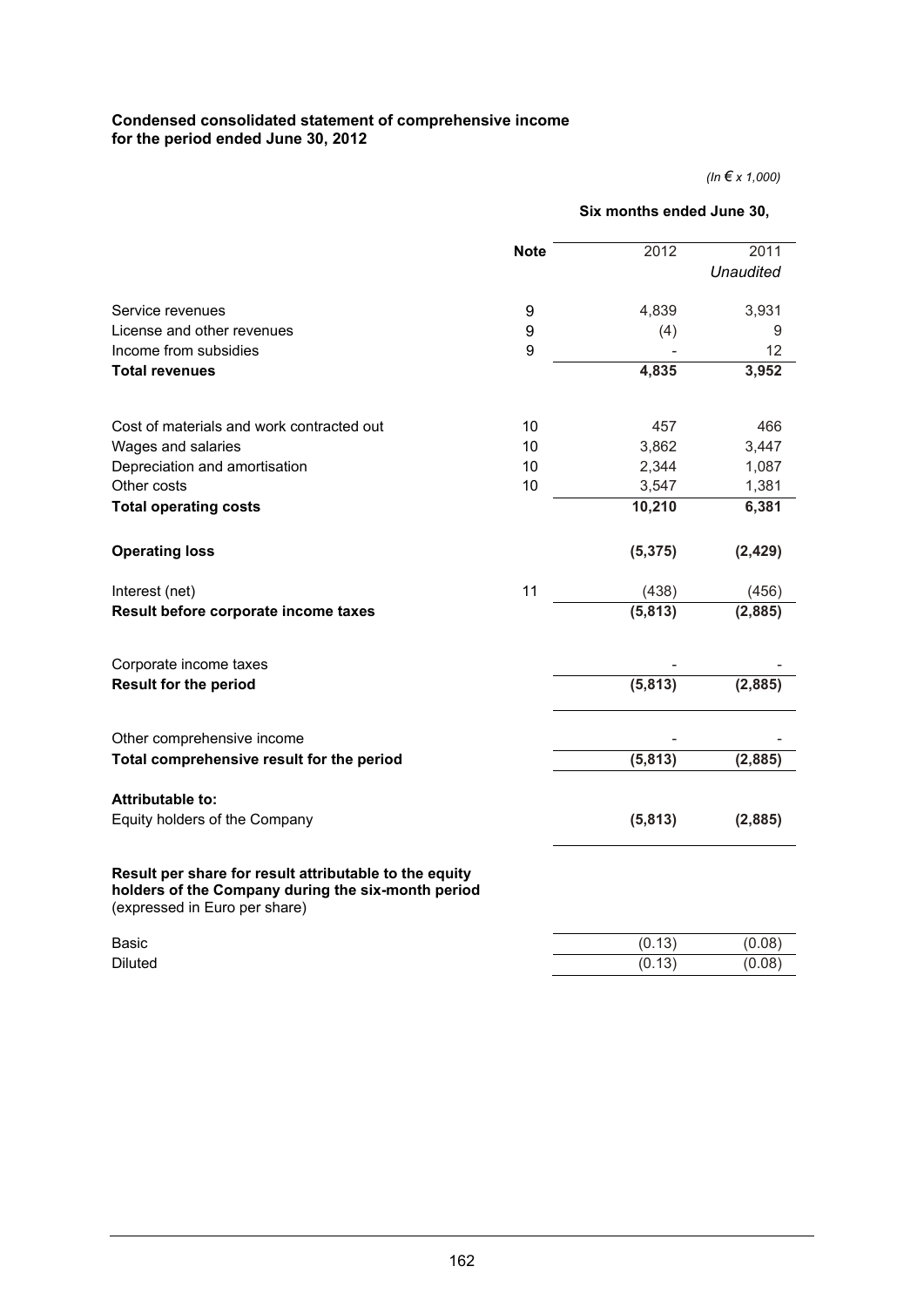#### **Condensed consolidated statement of changes in equity for the period ended June 30, 2012**

| <b>Note</b>                                                         | Attributable to equity holders of the Company |                                    |       |                                 |                     |
|---------------------------------------------------------------------|-----------------------------------------------|------------------------------------|-------|---------------------------------|---------------------|
|                                                                     | Share capital                                 | <b>Share</b><br>premium<br>reserve | Other | reserves Accumulated<br>deficit | <b>Total equity</b> |
| <b>Balance at January 1, 2011</b>                                   | 4,413                                         | 52,922                             | 777   | (49, 177)                       | 8,935               |
| Comprehensive loss for 6-month period<br>ended June 30, 2011        |                                               |                                    |       | (2,885)                         | (2,885)             |
| Total recognised loss for 6-month<br>period ended June 30, 2011     |                                               |                                    |       | (2,885)                         | (2,885)             |
| Employee share option scheme:                                       |                                               |                                    |       |                                 |                     |
| - value of employee services                                        |                                               |                                    | 138   |                                 | 138                 |
| - options exercised, lapsed & forfeited                             |                                               |                                    | (53)  | 53                              |                     |
| Issue of share capital - costs                                      |                                               | 18                                 | -     |                                 | 18                  |
|                                                                     |                                               | 18                                 | 85    |                                 | 156                 |
| Balance at June 30, 2011<br>(Unaudited)                             | 4,413                                         | 52,940                             | 862   | (52,009)                        | 6,206               |
| Balance at July 1, 2011<br>(Unaudited)                              | 4,413                                         | 52,940                             | 862   | (52,009)                        | 6,206               |
| Comprehensive loss for 6-month period<br>ended 31 December 2011     | ÷,                                            |                                    | ٠     | (3, 431)                        | (3, 431)            |
| Total recognised loss for 6-month<br>period ended December 31, 2011 |                                               |                                    |       | (3, 431)                        | (3, 431)            |
| Employee share option scheme:                                       |                                               |                                    |       |                                 |                     |
| - value of employee services                                        |                                               |                                    | 151   |                                 | 151                 |
| - options exercised, lapsed & forfeited                             |                                               |                                    | (163) | 163                             |                     |
| Issue of share capital - financing                                  | 960                                           | 3,040                              |       |                                 | 4,000               |
| Issue of share capital - costs                                      |                                               | (440)                              |       |                                 | (440)               |
|                                                                     | 960                                           | 2,600                              | (12)  | 163                             | 3,711               |
| Balance at December 31, 2011                                        | 5,373                                         | 55,540                             | 850   | (55, 277)                       | 6,486               |
| <b>Balance at January 1, 2012</b>                                   | 5.373                                         | 55.540                             | 850   | (55.277)                        | 6,486               |
| Comprehensive loss for 6-month period<br>ended June 30, 2012        |                                               |                                    |       | (5, 813)                        | (5, 813)            |
| Total recognised loss for 6-month<br>period ended June 30, 2012     |                                               |                                    | ۰     | (5, 813)                        | (5,813)             |
| Employee share option scheme:                                       |                                               |                                    |       |                                 |                     |
| - value of employee services                                        |                                               |                                    | 155   |                                 | 155                 |
| - options exercised, lapsed & forfeited                             |                                               |                                    | (190) | 190                             |                     |
| Issue of share capital - financing                                  | 947                                           | 2,211                              |       |                                 | 3,158               |
| Issue of share capital - costs                                      |                                               | (209)                              |       |                                 | (209)               |
|                                                                     | 947                                           | 2,002                              | (35)  | 190                             | 3,104               |
| Balance at June 30, 2012                                            | 6,320                                         | 57,542                             | 815   | (60, 900)                       | 3,776               |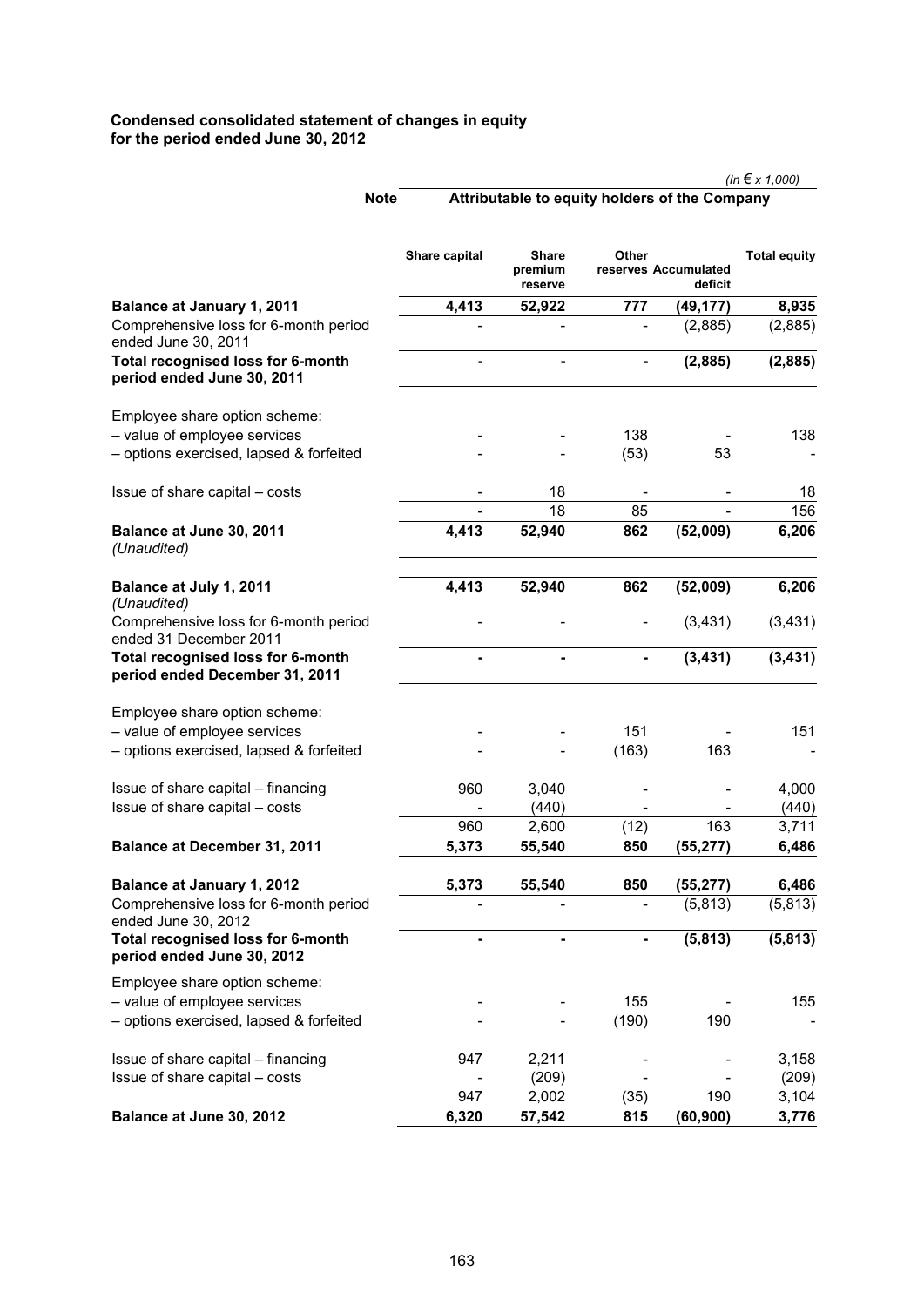## **Condensed consolidated statement of cash flows for the period ended June 30, 2012**

|                                                          |             | (In € x 1,000)            |           |  |
|----------------------------------------------------------|-------------|---------------------------|-----------|--|
|                                                          |             | Six months ended June 30, |           |  |
|                                                          | <b>Note</b> | 2012                      | 2011      |  |
|                                                          |             |                           | Unaudited |  |
| Cash flows from operating activities                     |             |                           |           |  |
| Result before corporate income taxes<br>Adjustments for: |             | (5,813)                   | (2,885)   |  |
| - Depreciation and amortisation                          | 6           | 2,344                     | 1,087     |  |
| - Share-based payments                                   |             | 155                       | 138       |  |
| - Changes in working capital                             |             | 1,086                     | 712       |  |
| Net cash used in operating activities                    | 12          | (2, 228)                  | (948)     |  |
| Cash flows used in investing activities                  | 12          | (113)                     | (33)      |  |
| Cash flows from / (used in) financing activities         | 12          | 2,248                     | (527)     |  |
| Cash, cash equivalents and bank overdrafts               |             |                           |           |  |
| Net decrease during the six month period                 |             | (93)                      | (1,508)   |  |
| Balance at January 1                                     | 7           | 1,603                     | 2,707     |  |
| <b>Balance at June 30</b>                                | 7           | 1,510                     | 1,199     |  |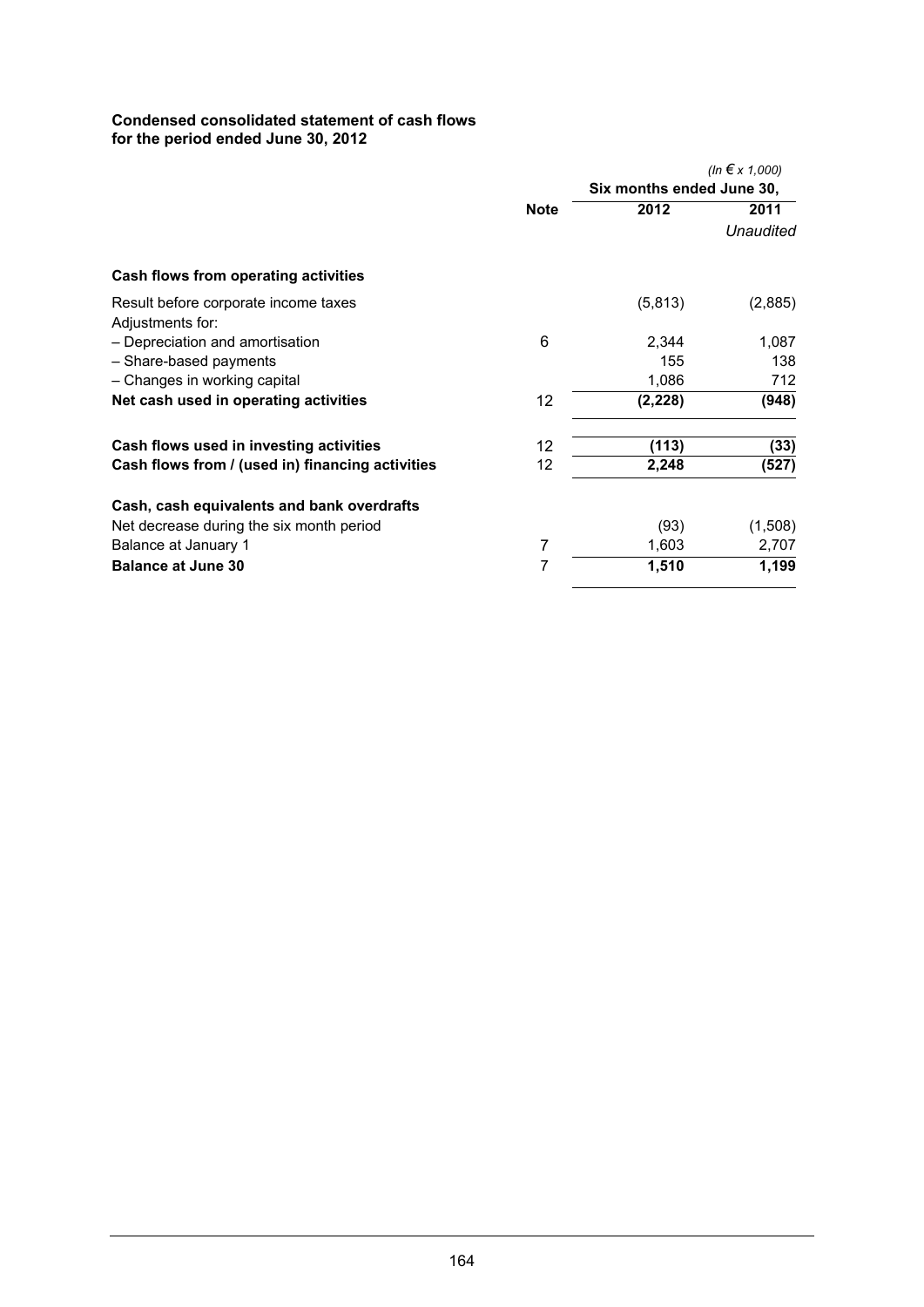# **Notes to the interim financial report for the period ended June 30, 2012**

## **1. General information**

OctoPlus N.V. ('the Company' or 'OctoPlus', and 'the Group' including its subsidiaries) is a specialty pharmaceutical company providing services in development and cGMP manufacturing of complex formulations such as proteins, small molecules and liposomes. In addition, OctoPlus offers proven drug delivery technologies for the development of controlled release formulations of injectable compounds. The Company is a public limited liability company incorporated and domiciled in the Netherlands. The address of its registered office is Zernikedreef 12, 2333 CL Leiden, the Netherlands.

## **2. Summary of significant accounting policies**

The principal accounting policies applied in the preparation of this interim financial report are set out below. These policies have been consistently applied to all periods presented, unless otherwise stated.

No standards and interpretations effective from January 1, 2012 had a material impact on the interim financial report of the Group. All other standards and interpretations that were in issue but not yet effective for reporting periods beginning on January 1, 2012 have not yet been adopted. The Group anticipates that adoption of these standards and interpretations will not have a material impact on the interim financial report of the Group in future periods.

## **2.1 Basis of preparation**

The interim financial report has been prepared in accordance with the requirements of International Accounting Standard (IAS) 34, *Interim Financial Reporting*, as adopted by the European Union.

The interim financial report is presented in euros and all values are rounded to the nearest thousand except when otherwise indicated.

The preparation of the interim financial report in conformity with accounting policies consistent with IFRS requires the use of certain critical accounting estimates. It also requires management to exercise its judgement in the process of applying the Group's accounting policies. The areas involving a higher degree of judgement or complexity or areas where assumptions and estimates are significant to the interim financial report are disclosed in the notes to the Annual Report 2011.

The accounting policies adopted are consistent with those followed in the preparation of the Group's annual financial statements for the year ended December 31, 2011.

The interim financial report for the six month period ended June 30, 2012 is dated November 12, 2012 and as a result, all events and circumstances per that date have been taken into account as basis of preparation.

As described in the events after the balance sheet date (Note 16), the Company has issued a press release on October 22, 2012 to announce that Dr. Reddy's and OctoPlus have reached conditional agreement on a recommended all cash offer by Dr. Reddy's for all issued and outstanding ordinary shares in the capital of the Company. Although management is of the opinion that it is likely that this transaction will take place, the outcome of this process is not at the discretion of management and is therefore uncertain.

The Company currently does not generate sufficient cash from its regular business activities to meet its entire working capital requirements for the foreseeable future and the going concern is therefore dependent on financing arrangement with Dr. Reddy's or other third parties to finance its ongoing operations.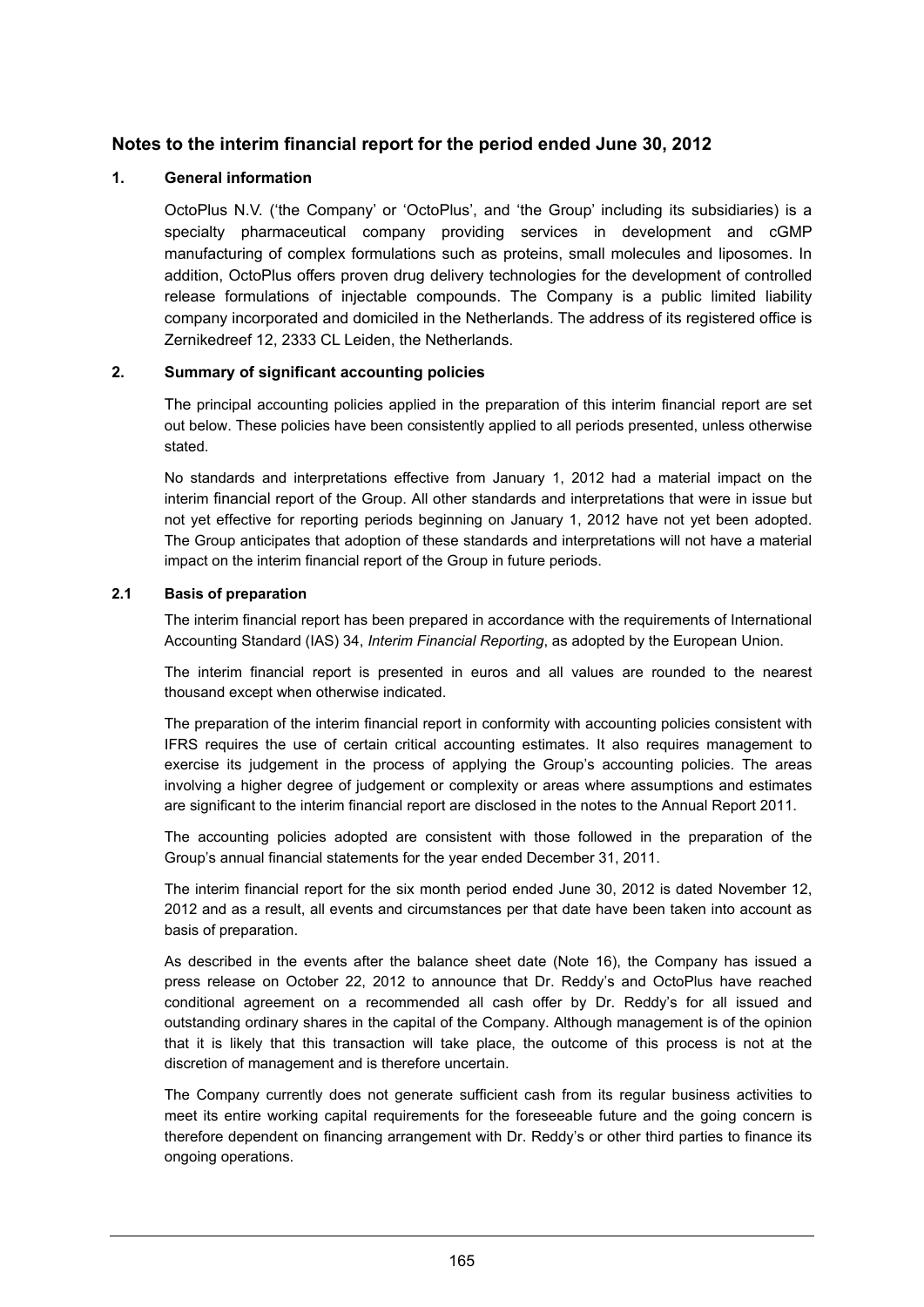Based on the above considerations, the interim financial report is prepared based on the going concern principle.

## **2.2 Consolidation**

The Company is the holding company of a group of companies. The other consolidated group companies ("subsidiaries") are:

- OctoShare B.V., 100%, having its legal seat in Leiden, the Netherlands
- OctoPlus Development B.V., 100%, having its legal seat in Leiden, the Netherlands
- OctoPlus Technologies B.V., 100%, having its legal seat in Leiden, the Netherlands
- OctoPlus Sciences B.V., 100%, having its legal seat in Leiden, the Netherlands
- OctoPlus PolyActive Sciences B.V., 100%, having its legal seat in Leiden, the **Netherlands**
- Chienna B.V., 100%, having its legal seat in Bilthoven, the Netherlands

## **3. Risk management.**

The Company's risk profile and its internal control system to mitigate these risks are consistent with those disclosed on pages 25 to 28 and pages 65 to 67 of the Annual Report 2011.

## **4. Cyclicality**

OctoPlus provides pharmaceutical development services to clients and is compensated for these activities as work progresses. As a result, expenditures, income and cash flows are more stable for OctoPlus than for a typical research and development company. Research and development activities per project, as well as their associated cash flows, may fluctuate significantly from time to time. The Company might also be eligible to significant one-off payments in case certain development milestones are reached for products that are developed using the Company's proprietary technologies.

## **5. Segment information**

OctoPlus operates in one reportable segment as disclosed in note 5 of the Annual Report 2011.

## **6. Biolex**

Early July 2012, our partner for the development of Locteron, Biolex Therapeutics Inc. (Biolex), filed a voluntary petition for liquidation under Chapter 7 in the US Bankruptcy Court for the Middle District of North Carolina.

Pursuant to the Product Rights Acquisition Agreement OctoPlus signed with Biolex in 2008, OctoPlus received an equity stake of 1.83% in Biolex. This stake has been included in the financial statements at December 31, 2011 for an amount of € 1.3 million. With Biolex' voluntary petition for liquidation under Chapter 7 there is objective evidence of impairment of this asset and an impairment loss is recognized in the first six months of 2012 under Depreciation and amortization.

OctoPlus has also provided its full accounts receivable balance with Biolex of € 1.9 million per June 30, 2012 and recorded the loss under Other costs. € 1.2 million of these receivables directly relate to the development of Locteron, which will be sold by a Trustee to satisfy liabilities of Biolex. We anticipate recovering part of this amount from the proceeds of the sale of the assets of Biolex during the Chapter 7 procedures, however, considering the uncertainties the amount was fully provided for.

The total losses related to the Chapter 7 filing of Biolex amounted to  $\epsilon$  3.3 million in the first six months of 2012.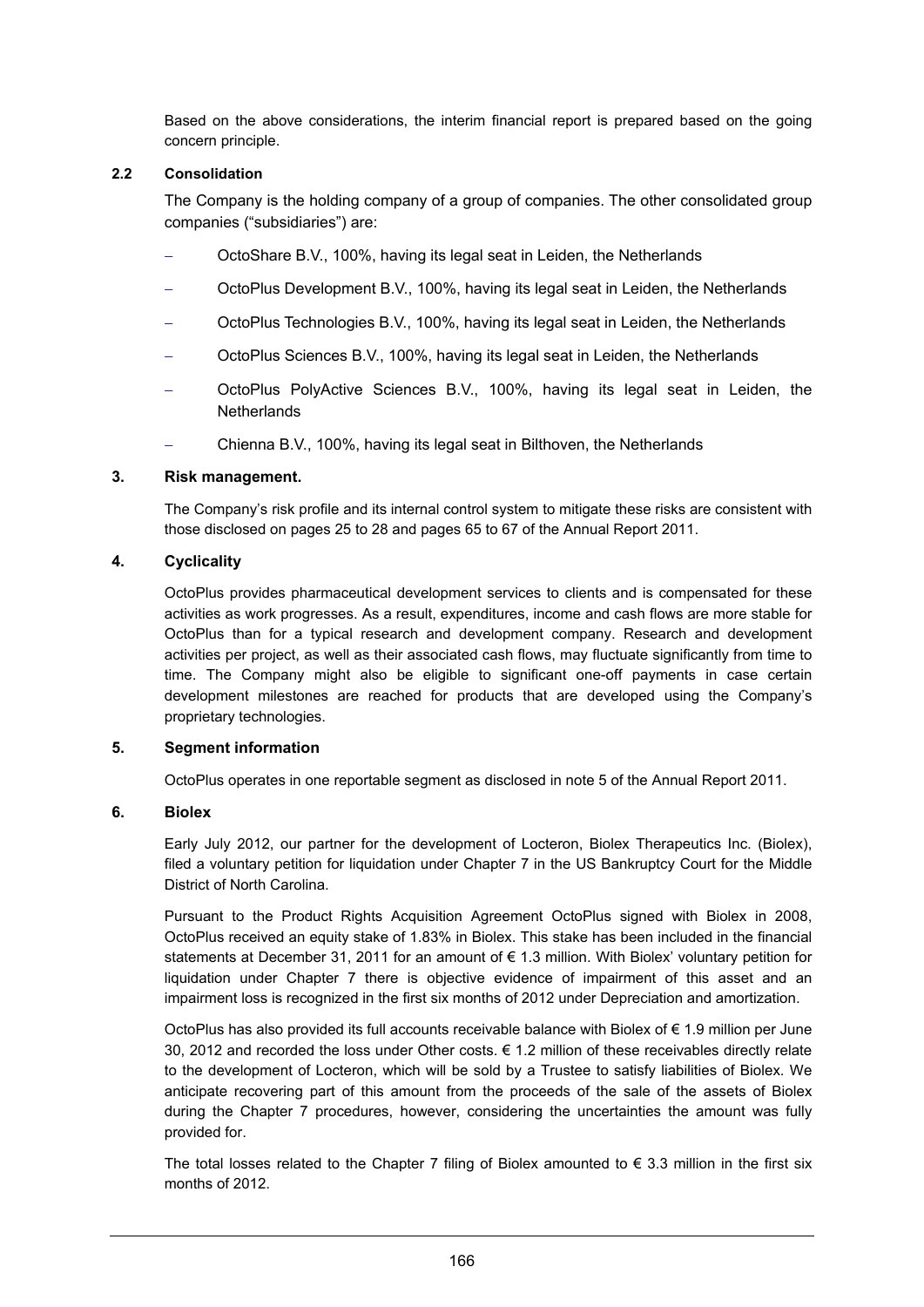## **7. Cash, cash equivalents and bank overdrafts**

Cash, cash equivalents and bank overdrafts include the following for the purposes of the statement of cash flows:

|                               | At Jun 30,<br>2012 | At Dec 31,<br>2011 | At Jun 30,<br>2011 |
|-------------------------------|--------------------|--------------------|--------------------|
|                               |                    |                    | Unaudited          |
| Cash and cash equivalents     | 1.510              | 1,603              | 1,323              |
| <b>Bank overdrafts</b>        | ٠                  | -                  | (124)              |
| Net cash and cash equivalents | 1.510              | 1,603              | 1,199              |

## **8. Equity**

The number of issued and outstanding ordinary shares per January 1, 2012 was 44,778,974. The Company issued 7,895,000 new shares as part of the April 2012 financing round. These shares were issued in two tranches; the first tranche of 3,000,000 shares was settled on April 25, 2012, the second tranche of 4,895,000 was settled on June 15, 2012. The total transaction costs for the financing round amounted to approximately  $\epsilon$  185k and are deducted from the proceeds. The remaining transaction costs of € 24k relate to the financing round in October 2011. As a result of the financing round, share capital increased with  $\epsilon$  0.9 million and share premium reserve with  $\epsilon$ 2.0 million.

In February 2012, the Company granted 166,286 unconditional options to members of the Executive Board for their 2011 performance at an exercise price of  $\epsilon$  1.27 per share, which is equal to the closing price of OctoPlus share price at December 31, 2010. The options have a vesting period of three years after the date of grant and a subsequent exercise period of five years.

Total option expense recorded in the first six months of 2012 amounted to € 155k, of which € 120k relate to options granted to members of the Executive Board.

#### **9. Revenues**

Total revenues increased with 22% from € 3,952k for the six-month period ended June 30, 2011 to € 4,835k for the six month period ended June 30, 2012. Fee-for-service revenues increased with 29%.

|                                             | H1 2012 | H <sub>1</sub> 2011 | $\%$   |
|---------------------------------------------|---------|---------------------|--------|
|                                             |         |                     |        |
| Fee-for-service, incl. feasibility projects | 3,517   | 2,728               | 29%    |
| Locteron                                    | 1.143   | 143                 | 700%   |
| Proprietary development                     | 179     | 1.059               | (83%)  |
| Other revenue                               | (4)     | 21                  | (120%) |
| <b>Total service revenue</b>                | 4,835   | 3,952               | 22%    |

The increase in fee-for-service revenues is the net result of the increase in number of customers served and an increase in the average revenue per customer realized, offset by a decrease in the average hourly rate of the services provided.

Locteron revenues included preparatory process development work for the scale up for the phase III clinical trials (€ 391k) and manufacturing cancellation fees that OctoPlus was eligible for pursuant the Product Development and Supply Agreement with Biolex (€ 752k).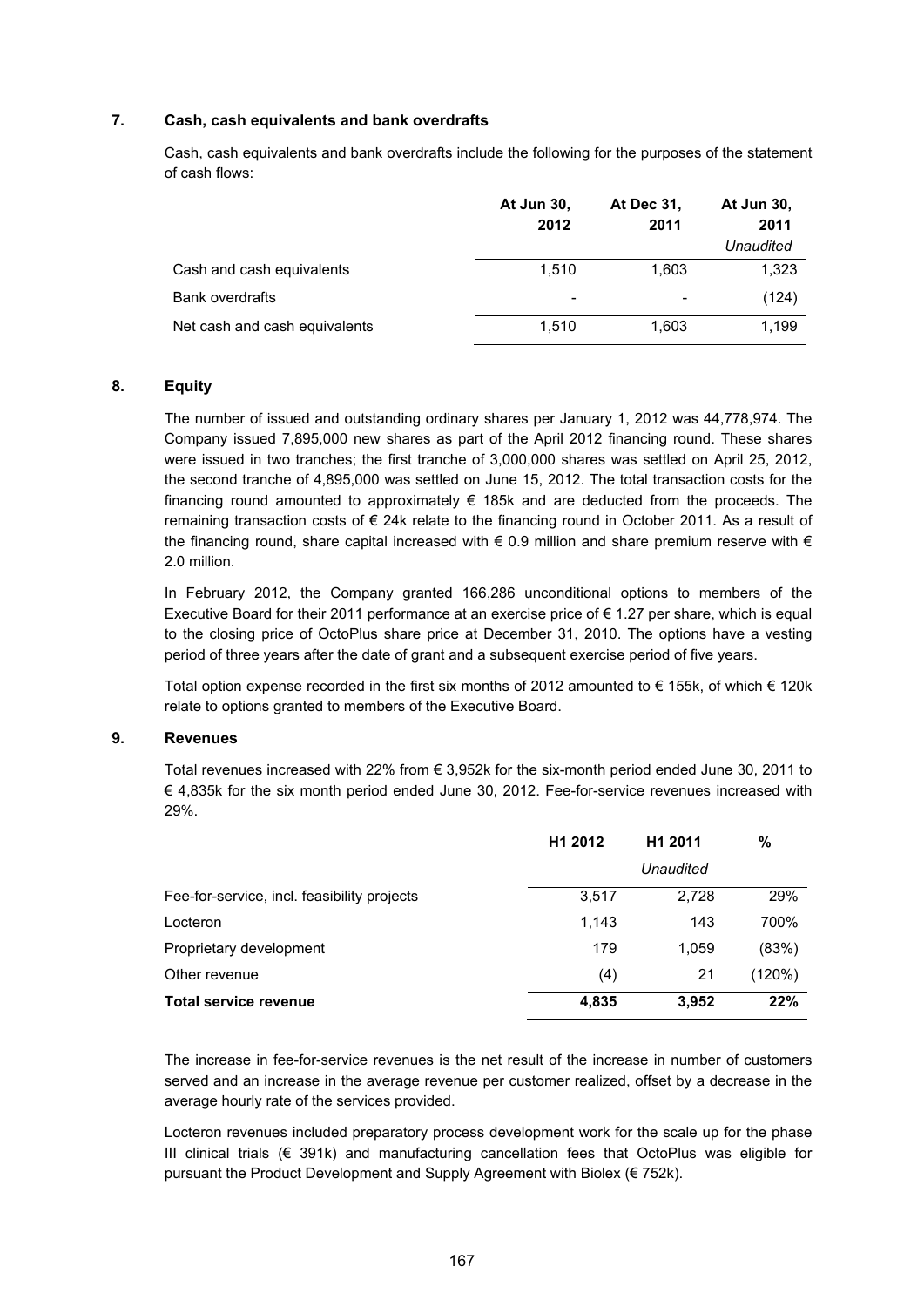Proprietary development revenues relate to one large development project which progressed to the pre-clinical phase early 2012, hence the decrease in development work OctoPlus is currently performing. When the pre-clinical phase is completed with satisfactory results, an increase in work related to this project is anticipated.

As the subsidized project has ended in 2011, no income from subsidies was realized in 2012.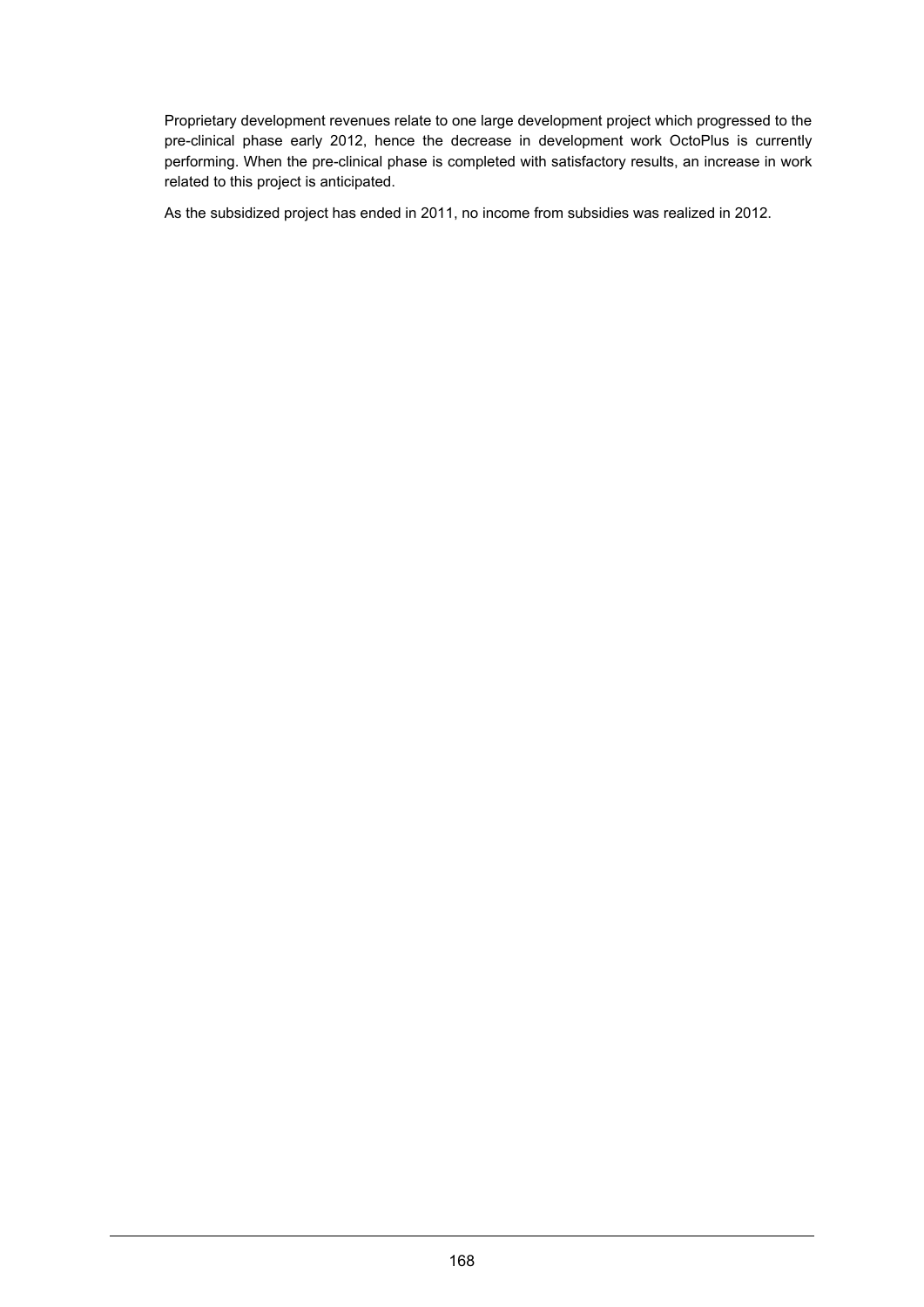# **10. Operating costs**

|                              | H <sub>1</sub> 2012 | H <sub>1</sub> 2011 | %    |
|------------------------------|---------------------|---------------------|------|
|                              |                     | Unaudited           |      |
| Impairment losses Biolex     | 3.218               | -                   | 100% |
| Other operating costs        | 6.992               | 6.381               | 10%  |
| <b>Total operating costs</b> | 10,210              | 6.381               | 60%  |

The operating costs, excluding impairment losses increased with 10% from  $\epsilon$  6,381k for the six months period ended June 30, 2011 to  $\epsilon$  6,992k for the six months period ended June 30, 2012. This increase is mainly attributable to higher Wages and Salaries at an amount of € 415k driven by an increase in headcount which was required to serve the higher activity levels in our fee-forservice business.

For the impairment losses related to the Chapter 7 filing of Biolex, reference is made to Note 6.

## **11. Interest (net)**

Substantially all interest costs for the first six months of 2011 and 2012 relate to finance lease arrangements.

## **12. Consolidated statement of cash flows**

In the first six months of 2012, the Company's improvement in working capital (excluding the provision for Biolex receivables) generated € 0.3 million cash compared to the improvement in the first six months of 2011 when  $\epsilon$  0.7 million cash was generated as a result of a significant prepayment.

The net result excluding non-cash losses related to Biolex improved  $\epsilon$  0.3 million in the first six months of 2012 compared to the same period in 2011. However € 1.2 million revenue in the first six months of 2012 relates to work for Biolex for which a provision was made.

These developments have caused an increase in the net cash used in operating activities from € 948k in the first six months of 2011 to € 2,228k in the first six months of 2012.

The cash used in investing activities in both six month periods increased from  $\epsilon$  33k for the six month period ended June 30, 2011 to  $\epsilon$  113k for the six month period ended June 30, 2012 as a result of investments in laboratory equipment.

The cash flow from financing activities increased from  $\epsilon$  (527k) for the six-month period ended June 30, 2011 to € 2,248k for the six-month period ending June 30, 2012. Cash flows from financing activities for the six-month period ended June 30, 2012 related to the issuance of shares as described in Note 8 of this report and the repayment of financial liabilities ( $\epsilon$  549k).

The ending cash balance per June 30, 2012 amounted to  $\epsilon$  1,510k.

## **13. Contingencies**

For the Company's contingencies, reference is made to Note 26 of the Annual Report 2011.

## **14. Capital commitments**

The Company does not have significant capital commitments per June 30, 2012.

## **15. Related party transactions**

On 21 February 2012 the Executive Board Members received options related to their 2011 performance as disclosed in note 29 of the Annual Report 2011.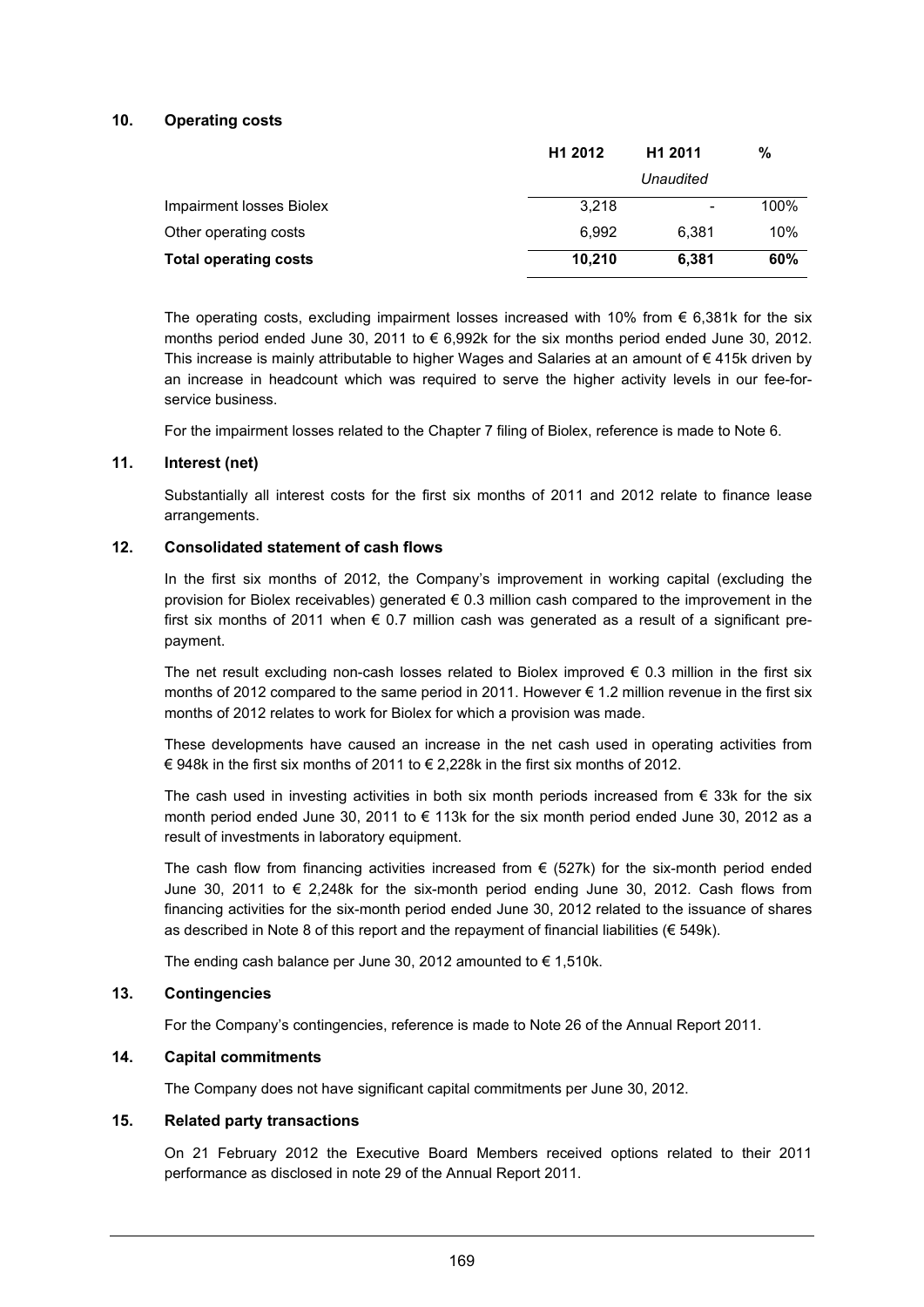## **16. Events after the balance sheet date**

On October 22, 2012, the Company issued a press release to announce that Dr. Reddy's and OctoPlus have reached conditional agreement on a recommended all cash offer by Dr. Reddy's for all issued and outstanding ordinary shares in the capital of the Company at an offer price per share of € 0.52. Dr. Reddy's and OctoPlus also agreed to enter into a business collaboration agreement for investigational formulation research with fee for service and milestone payments as consideration for services to be rendered by OctoPlus for a maximum amount of € 2 million during the next six months.

For events after balance sheet date related to Biolex we refer to Note 6.

# **Leiden, November 12, 2012**

Jan Egberts, Chief Executive Officer

Susan Swarte, Chief Financial Officer

Gerben Moolhuizen, Chief Business Officer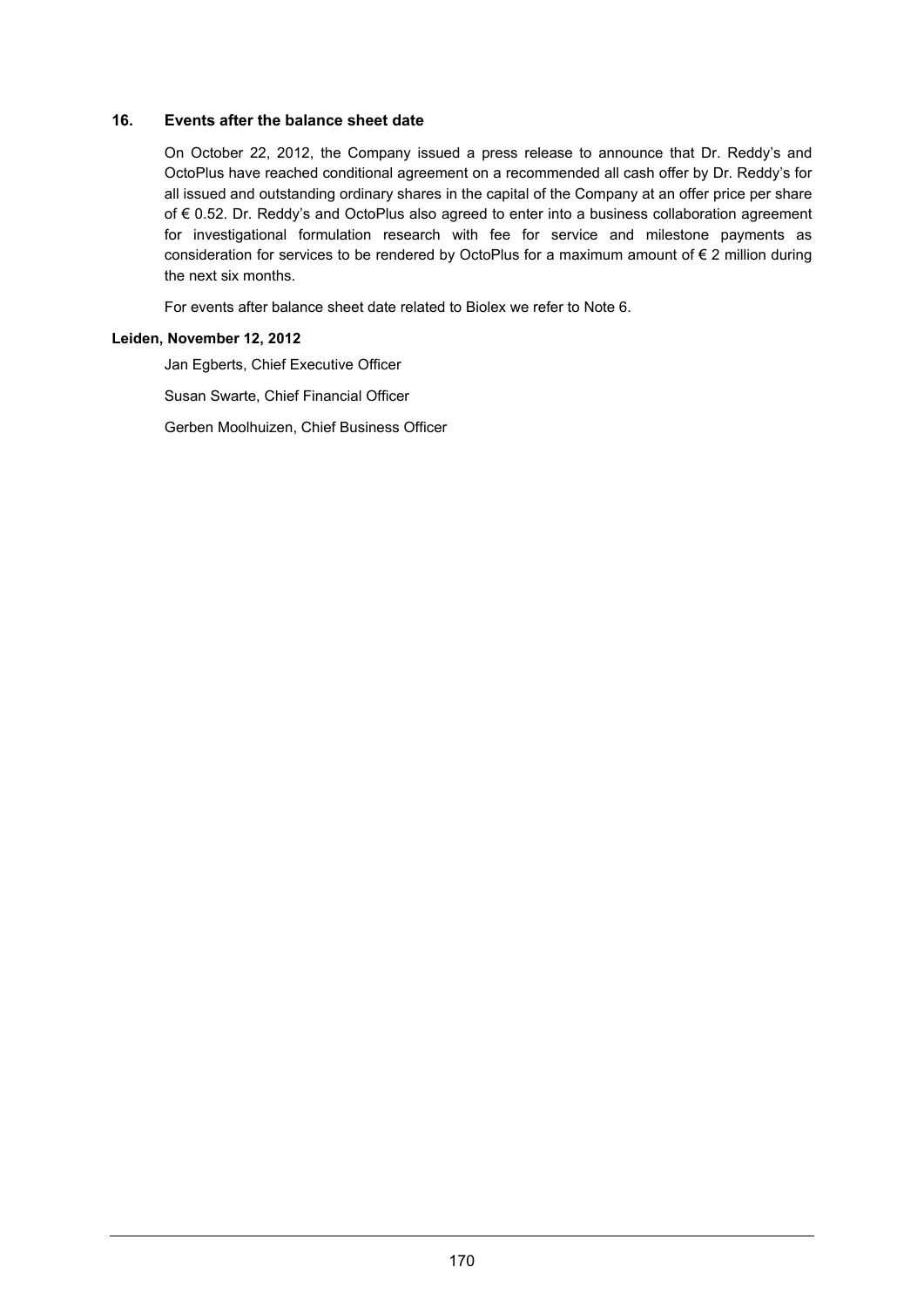# **13.7 Review report in respect of the Interim financial report June 30, 2012**

## **Review report**

To: the Executive Board and the Supervisory Board of OctoPlus N.V.

#### **Introduction**

We have reviewed the accompanying Interim Financial Report of OctoPlus N.V., Leiden, which comprises the consolidated statement of financial position as at June 30, 2012, the condensed consolidated statements of comprehensive income, condensed consolidated statement of changes in equity, and condensed consolidated statement of cash flows for the period of six months ended June 30, 2012, and the notes. Management is responsible for the preparation and presentation of this Interim Financial Report in accordance with IAS 34, 'Interim Financial Reporting' as adopted by the European Union. Our responsibility is to express a conclusion on this interim financial information based on our review.

## **Scope**

We conducted our review in accordance with Dutch law including standard 2410, "Review of Interim Financial Information Performed by the Independent Auditor of the Entity". A review of interim financial information consists of making inquiries, primarily of persons responsible for financial and accounting matters, and applying analytical and other review procedures. A review is substantially less in scope than an audit conducted in accordance with auditing standards and consequently does not enable us to obtain assurance that we would become aware of all significant matters that might be identified in an audit. Accordingly, we do not express an audit opinion.

#### **Conclusion**

Based on our review, nothing has come to our attention that causes us to believe that the accompanying Interim Financial Report as at June 30, 2012 is not prepared, in all material respects, in accordance with IAS 34, 'Interim Financial Reporting', as adopted by the European Union.

## **Corresponding figures not audited or reviewed**

The Interim Financial Report as at June 30, 2011 has not been audited or reviewed. Consequently, the corresponding figures included in the statement of comprehensive income, statement of cash flows and statement of changes in equity as well as in the disclosure notes have not been audited or reviewed.

## **Emphasis of uncertainty with respect to the going concern assumption**

We draw attention to note 2.1 'Basis of preparation' to the Interim Financial Report which indicates that the company does not generate sufficient cash from its regular business activities to meet its entire working capital requirements in the foreseeable future and that going concern is dependent on financing arrangement with Dr. Reddy's or other third parties to finance its ongoing operations. These conditions, along with other matters as set forth in note 2.1, indicate the existence of a material uncertainty which may cast significant doubt about the company's ability to continue as a going concern. Our conclusion is not qualified in respect of this matter.

Amsterdam, The Netherlands, November 12, 2012

Deloitte Accountants B.V. I.A. Buitendijk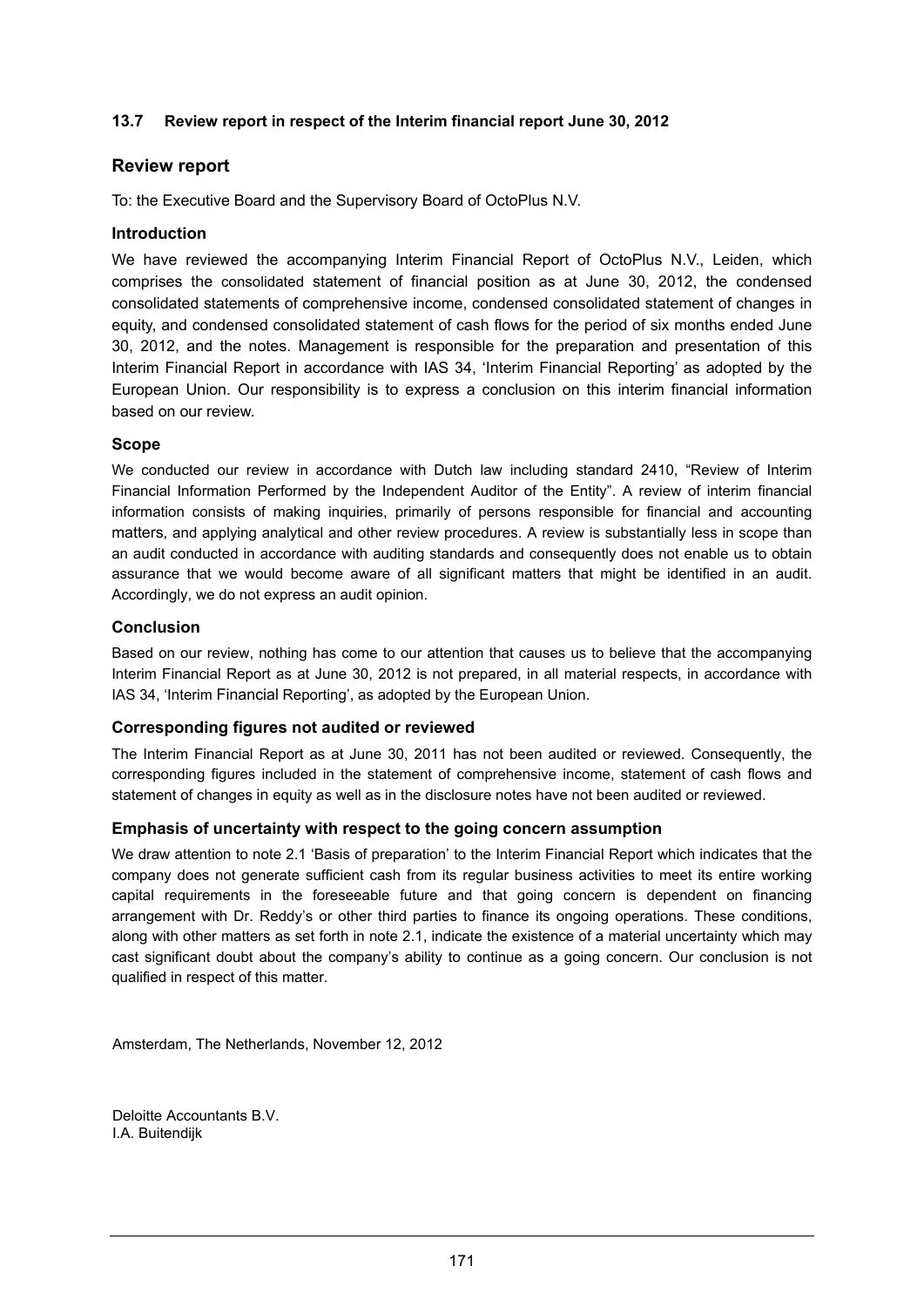# **13.8 Trading update with respect to Q3**

# **Octoplus publishes third quarter business update**

**Leiden, the Netherlands, 15 November 2012** - OctoPlus N.V. ("OctoPlus" or the "Company") (Euronext: OCTO) today publishes its business update for the third quarter of 2012.

# **Dr. Reddy's intended recommended all cash offer**

- On October 22, 2012, OctoPlus and Dr. Reddy's Laboratories Ltd ("Dr. Reddy's") announced that they had reached conditional agreement on a recommended all cash offer by Dr. Reddy's for all issued and outstanding ordinary shares in the capital of the Company at an offer price per share of  $\in$  0.52.
- Dr. Reddy's and OctoPlus also agreed on a business collaboration for the development of a number of injectable Specialty Generics with fee for service and milestone payments as consideration for services to be rendered by OctoPlus for a maximum amount of  $\epsilon$  2 million during the next six months.

# **Locteron**

 On July 3, 2012, Biolex filed a voluntary petition for liquidation under Chapter 7 in the US Bankruptcy Court for the Middle District of North Carolina. A trustee has been appointed who we expect will sell the company's assets. The proceeds of this potential transaction will be used to satisfy liabilities, which may include debts to creditors and investors. This could result in a buyer moving forward with Locteron in the future.

# **Contract formulation and manufacturing services**

- Since the beginning of this year, our fee-for-service business has grown well and continues to do so. Since the middle of the year we have signed contracts with four new customers and one new project with an existing customer, next to signing additional work on existing projects with existing customers.
- For the remainder of the year, we continue to focus on bringing in new contracts and expanding existing contracts, in addition to continue to control our operating costs

# **Outlook**

We continue to focus on strengthening our project portfolio to include a well-balanced mix of "fee for service" projects and longer-term contracts where we retain upside in the form of royalties and milestones.

Although the fee-for-service business continues to grow well, we are being negatively impacted by the discontinuation of our work for Biolex and the continued difficult economic environment resulting in longer lead times and price pressure. Yet, we expect that the net result of these factors will generate solid double-digit revenue growth in our fee-for-service activities for the year.

Jan Egberts, CEO of OctoPlus comments: "*The intended public offer is recognition of our hard work over the past years, transforming OctoPlus into a company with a strong position in development and manufacturing of difficult to formulate injectables. We are proud of our recent progress including the generation of a number of new specialty generics over the past year and the significant revenue growth in our Fee for Service business compared to last year. The liquidation of Biolex remains a disappointing set back for Locteron and has negatively impacted our revenue yet the remaining feefor-service business continues to grow well."*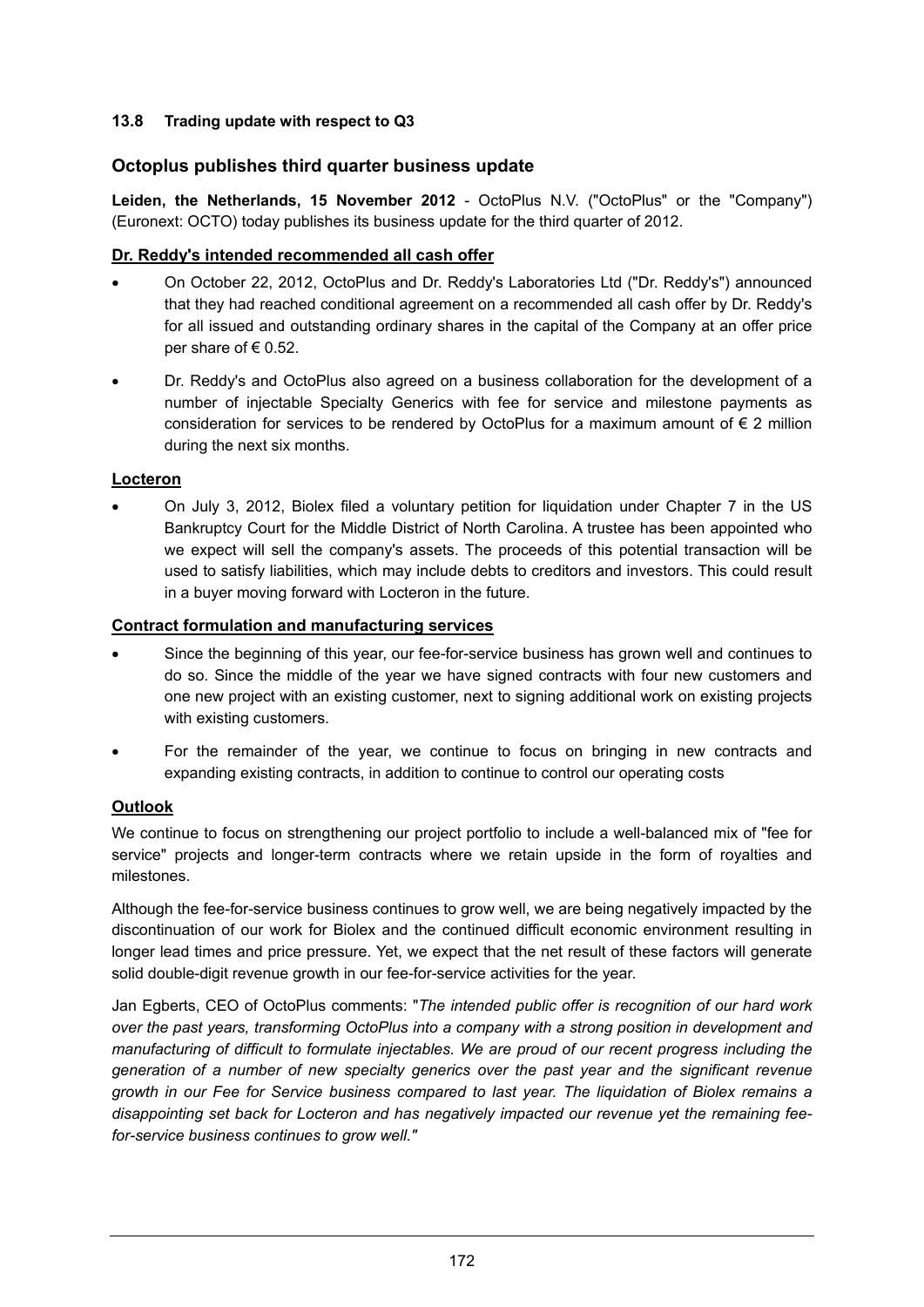## **For further information, please contact:**

Investor Relations: telephone number +31 (71) 524 1071, or send an e-mail to Investor Relations at IR@octoplus.nl.

## **About OctoPlus**

OctoPlus is a specialty pharmaceutical company focused on the development and manufacture of improved injectable pharmaceuticals based on our proprietary drug delivery technologies that exhibit fewer side effects, improved patient convenience and a better efficacy/safety balance than existing therapies. OctoPlus also focuses on the development of long-acting, controlled release versions of known protein therapeutics, peptides and small molecules, including specialty generics.

The clinically most advanced product incorporating our technology is Locteron<sup>®</sup>, a controlled release formulation of interferon alpha for the treatment of chronic hepatitis C. OctoPlus licensed Locteron exclusively to Biolex in October 2008. Locteron has completed Phase IIb clinical studies with superior clinical data versus current treatment.

In addition, OctoPlus is a leading European provider of advanced drug formulation and clinical scale manufacturing services to the pharmaceutical and biotechnology industries, with a focus on difficultto-formulate active pharmaceutical ingredients.

OctoPlus is listed on NYSE Euronext in Amsterdam under the symbol OCTO. For more information about OctoPlus, please visit our website www.octoplus.nl.

*This document may contain certain forward-looking statements relating to the business, financial performance and results of the Company and the industry in which it operates. These statements are based on OctoPlus N.V.'s current plans, estimates and projections, as well as its expectations of external conditions and events. In particular the words "expect", "anticipate", "predict", "estimate", "project", "plan", "may", "should", "would", "will", "intend", "believe" and similar expressions are intended to identify forward-looking statements. We caution investors that a number of important factors, and the inherent risks and uncertainties that such statements involve, could cause actual results or outcomes to differ materially from those expressed in any forward-looking statements. In the event of any inconsistency between an English version and a Dutch version of this document, the English version will prevail over the Dutch version.*